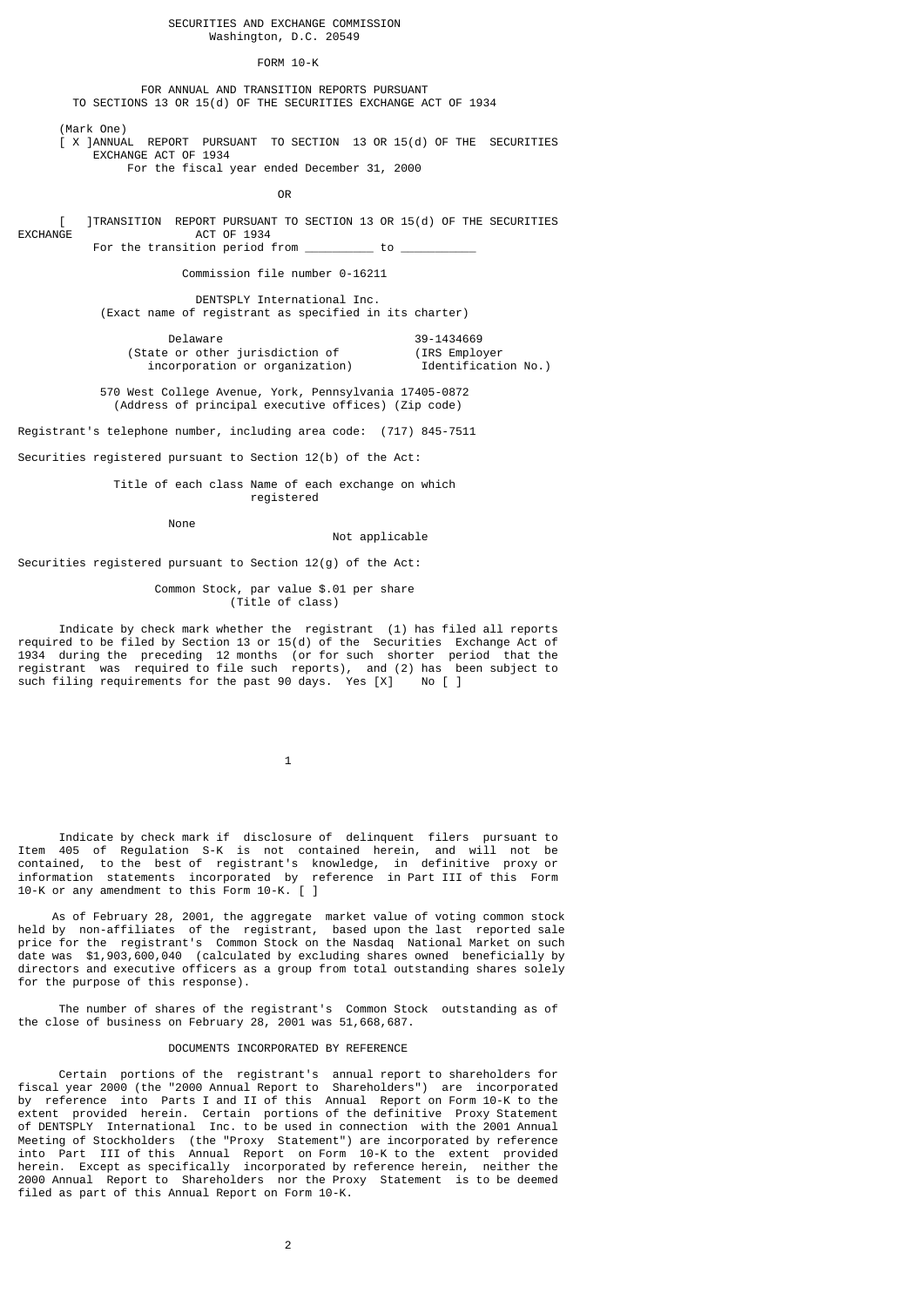#### PART I

# Item 1. Business

Certain statements made by the Company, including without limitation, statements containing the words "plans", "anticipates", "believes", "expects", or words of similar import may be deemed to be forward-looking statements and are made pursuant to the safe harbor provisions of the Private Securities Litigation Reform Act of 1995. Investors are cautioned that forward-looking statements involve risks and uncertainties which may materially affect the Company's business and prospects, and should be read in conjunction with the risk factors set forth in the section entitled "Additional Factors that May Affect Future Results" in this Annual Report on Form 10-K.

# Overview

 DENTSPLY International Inc. ("DENTSPLY" or the "Company"), a Delaware corporation, was created by a merger of Dentsply International Inc. ("Old Dentsply") and GENDEX Corporation in 1993 (the "Merger"). Old Dentsply, founded in 1899, was a manufacturer and distributor of artificial teeth, dental equipment, and dental consumable products. GENDEX, founded in 1983, was a manufacturer of dental x-ray equipment and handpieces. Today, DENTSPLY is the world's largest designer, developer, manufacturer and marketer of a broad range of products for the dental market. The Company's worldwide headquarters and executive offices are located in York, Pennsylvania.

 The Company operates in a single operating segment as a designer, manufacturer and distributor of dental products in two principal categories: dental consumable and laboratory products, and dental equipment. Sales of the Company's professional dental products accounted for approximately 95% of DENTSPLY's consolidated sales in each of the last three years.

# Recent Events

 Recent developments in DENTSPLY's business include the acquisition of more than twenty companies since the Merger, including five in 2000. The information about the Company's business acquisitions and divestitures set forth in Note 3 in the Notes to Consolidated Financial Statements in the Company's 2000 Annual Report to Shareholders is incorporated herein by reference. Acquisitions have played an important role in the growth of DENTSPLY's business, and the Company continues to seek out and identify promising acquisitions that will strengthen and broaden existing product lines or strategically move the Company into new dental product categories.

# Principal Products

 The worldwide professional dental industry encompasses the diagnosis, treatment and prevention of disease and ailments of the teeth, gums and supporting bone. DENTSPLY's two principal dental product lines are consumable and laboratory products, and equipment. These products are produced by the Company in the United States and internationally and are distributed throughout the world under some of the most well-established brand names and trademarks in the industry, including CAULK(R), CAVITRON(R), CERAMCO(R), DENTSPLY(R), DETREY(R), GENDEX(R), MIDWEST(R), R&R(R), RINN(R), TRUBYTE(R), MAILLEFER(R), PROFILE(R), THERMAFIL(R), ACUCAM(R), SANI-TIP(R), OVATION(R), ANTAEOS(R), BEUTELROCK(R) and ZIPPERER(R).

 Consumable and Laboratory Products. Consumable and laboratory products consist of dental sundries used in dental offices in the treatment of patients and in dental laboratories in the preparation of dental appliances.<br>DENTSPLY's products in this category include dental prosthetics, including DENTSPLY's products in this category include dental prosthetics, artificial teeth, endodontic (root canal) instruments and materials, dental injectable anesthetics, prophylaxis paste, dental sealants, implants, impression materials, restorative materials, crown and bridge materials, tooth whiteners, topical fluoride, cutting instruments, dental needles, and orthodontic appliances and accessories. The Company manufactures thousands of different consumable and laboratory products marketed under more than a hundred brand names.

 $\sim$  3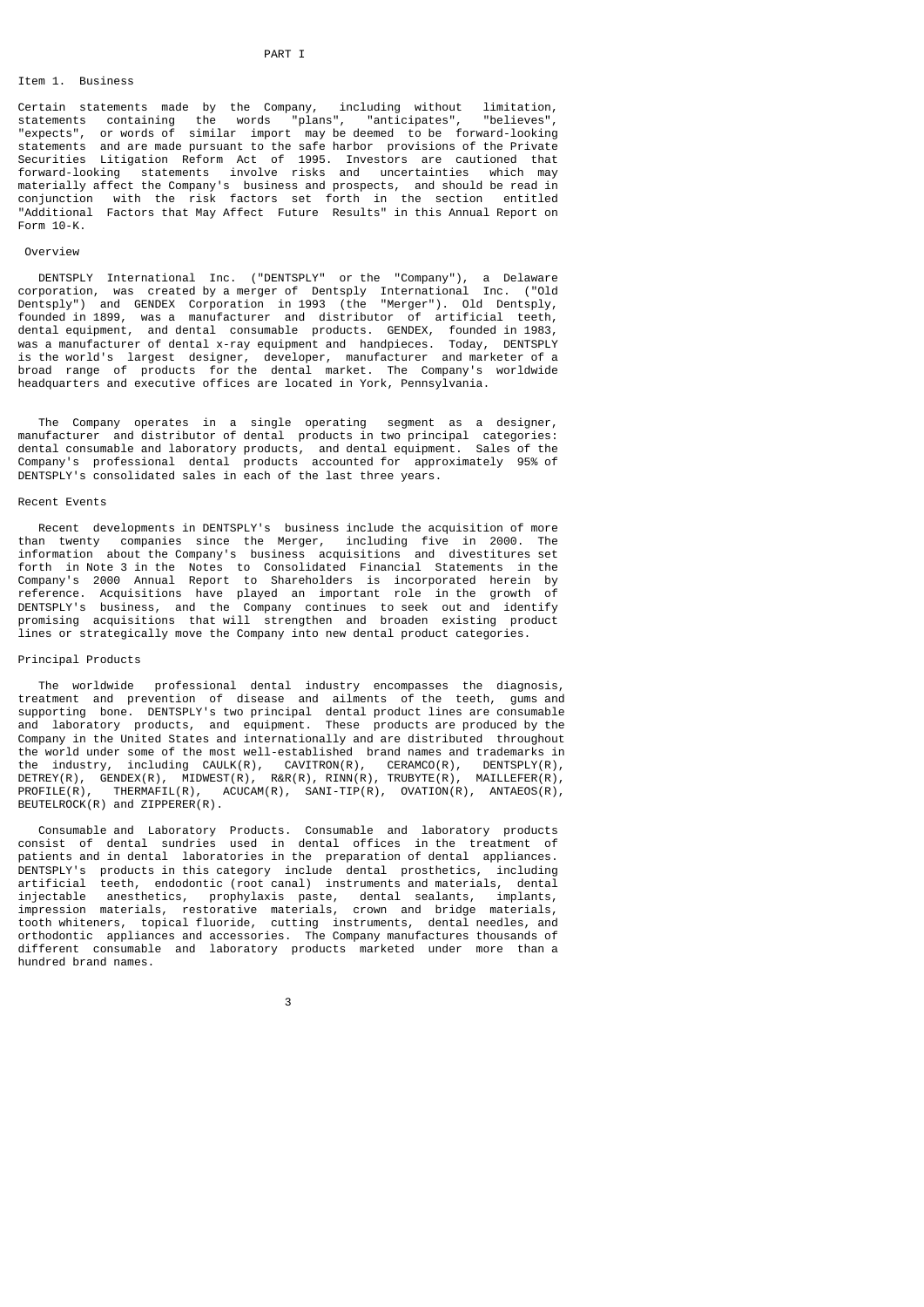Dental Equipment. Dental equipment products consist of various durable goods used in dental offices for diagnosis and treatment of patients as well as in dental laboratories. DENTSPLY's dental equipment product lines include conventional and digital dental x-ray systems and related support equipment and accessories, intraoral cameras, computer imaging systems and related software, high and low speed handpieces, intraoral lighting systems, ultrasonic scalers and polishers, air abrasion systems and porcelain furnaces.

#### Markets, Sales and Distribution

 DENTSPLY distributes the great majority of its dental products through domestic and foreign distributors, dealers and importers. However, certain highly technical products such as crown and bridge porcelain products, endodontic instruments and materials, orthodontic appliances, and bone substitute and grafting materials are sold directly to the dental laboratory or dentist in some markets, mainly in the United States. Sales to two customers, both distributors, accounted for 14% and 10%, respectively, of consolidated net sales in 2000.

 The information about the Company's foreign and domestic operations and export sales set forth in Note 4 in the Notes to Consolidated Financial Statements in the Company's 2000 Annual Report to Shareholders incorporated herein by reference.

 Although its sales are made primarily to distributors, dealers, and importers, DENTSPLY focuses its marketing efforts on the dentists, dental hygienists, dental assistants, dental laboratories and dental schools who are the end users of its products. As part of this end-user "pull through" marketing approach, DENTSPLY employs nearly 1,100 highly trained, product-specific sales and technical staffs to provide comprehensive marketing and service tailored to the particular sales and technical support requirements of the dealers and the end users. The Company conducts extensive distributor and end-user marketing programs and trains laboratory technicians and dentists in the proper use of its products, introducing them to the latest technological developments at its Educational Centers located in key dental markets. The Company also maintains ongoing relationships with various dental associations and recognized worldwide opinion leaders.

 DENTSPLY believes that demand in a given geographic market for dental procedures and products varies according to the stage of social, economic and technical development that the market has attained. Geographic markets for DENTSPLY's dental products can be categorized into the following three stages of development:

 The United States, Canada, Western Europe, the United Kingdom, Japan, and Australia are highly developed markets that demand the most advanced dental procedures and products and have the highest level of expenditure on dental care. In these markets, the focus of dental care is increasingly upon preventive care and specialized dentistry. In addition to basic procedures such as the excavation and filling of cavities and tooth extraction and denture replacement, dental professionals perform an increasing volume of preventive and cosmetic procedures. These markets require varied and complex dental products, utilize sophisticated diagnostic and imaging equipment, and demand high levels of attention to protection against infection and patient cross-contamination.

 In certain countries in Central America, South America and the Pacific Rim, dental care is often limited to the excavation and filling of cavities and other restorative techniques, reflecting more modest per capita expenditures for dental care. These markets demand diverse products such as high and low speed handpieces, restorative compounds, finishing devices and custom restorative devices.

 In the People's Republic of China, India, Eastern Europe, the countries of the former Soviet Union, and other developing countries, dental ailments are treated primarily through tooth extraction and denture replacement. These procedures require basic surgical instruments, artificial teeth for dentures and bridgework, and anchoring devices such as posts.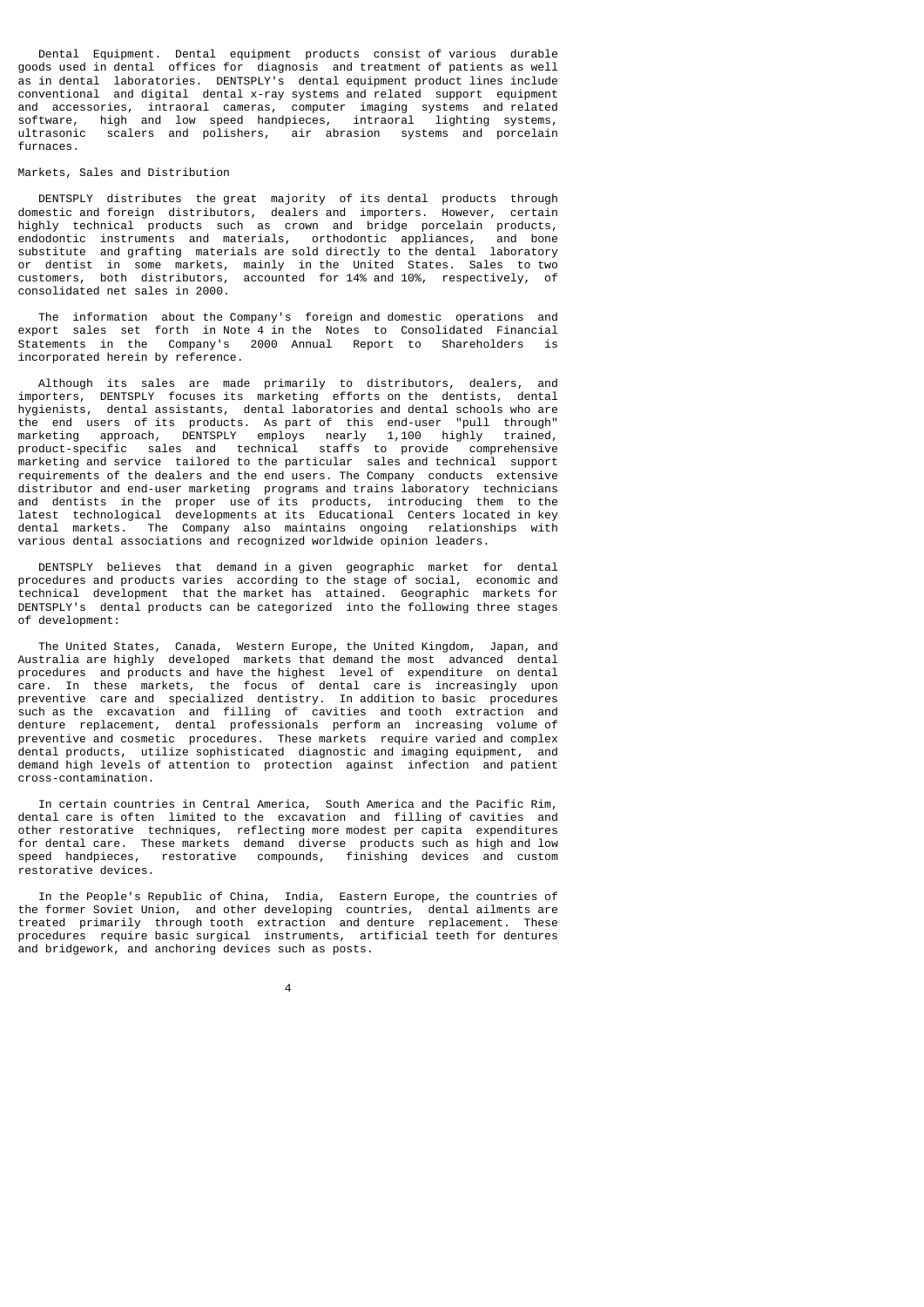The Company offers products and equipment for use in markets at each of these stages of development. The Company believes that as each of these markets develop, demand for more technically advanced products will increase. The Company also believes that its recognized brand names, high quality and innovative products, technical support services and strong international distribution capabilities position it well to take advantage of any opportunities for growth in all of the markets that it serves.

 The following trends support the Company's confidence in its industry growth outlook:

 Increasing worldwide population - Population growth continues throughout the world.

 Growth of the population 65 or older - The percentage of the United States and European population over age 65 is expected to nearly double by the year 2030. In addition to having significant needs for dental care, the elderly are well positioned to pay for the required procedures since they control sizable amounts of discretionary income.

 Natural teeth are being retained longer - According to the Princeton Dental Resource Center's study on Oral Health and Aging, "Individuals with natural teeth are over four times as likely to visit a dentist in a given year than those without any natural teeth remaining."

 The changing dental practice in developed countries - Dentistry in developed countries has been transformed from a profession primarily dealing with pain, infections and tooth decay to one with increased emphasis on preventive care and cosmetic dentistry. DENTSPLY's product lines are well positioned to provide the new sophisticated solutions that these advanced procedures require.

 Per capita and discretionary incomes are increasing in emerging nations - As personal incomes continue to rise in the emerging nations of the Pacific Rim and Latin America, healthcare including dental services are a growing priority.

 Growth in the field of aesthetic dentistry - Those among the aging "Baby Boomer" population are not only keeping their natural teeth longer but are interested in looking their best, increasing the demand for tooth whitening and other aesthetic procedures.

# Product Development

 Technological innovation and successful product development are critical to strengthening the Company's prominent position in worldwide dental markets, maintaining its leadership positions in product categories where it has a high market share, and increasing market share in product categories where gains are possible. While many of DENTSPLY's innovations represent sequential improvements of existing products, the Company also continues to successfully launch products that represent fundamental change. Its research centers in Europe and North America employ approximately 200 scientists, Ph.D.'s, engineers and technicians dedicated to research and product development. During 2000, 1999, and 1998, approximately \$20.4 million, \$18.5 million, and \$18.2 million, respectively, was invested by the Company in connection with the development of new products and in the improvement of existing products.

#### Operating and Technical Expertise

 DENTSPLY believes that its manufacturing capabilities are important to its success. The Company continues to automate its global manufacturing operations in order to remain a low cost producer.

 The manufacture of the Company's products requires substantial and varied technical expertise. Complex materials technology and processes are necessary to manufacture the Company's products.

 DENTSPLY has completed or has in progress a number of key initiatives around the world that are focused on helping the Company improve its operating margins.

the contract of the contract of the contract of the contract of the contract of the contract of the contract o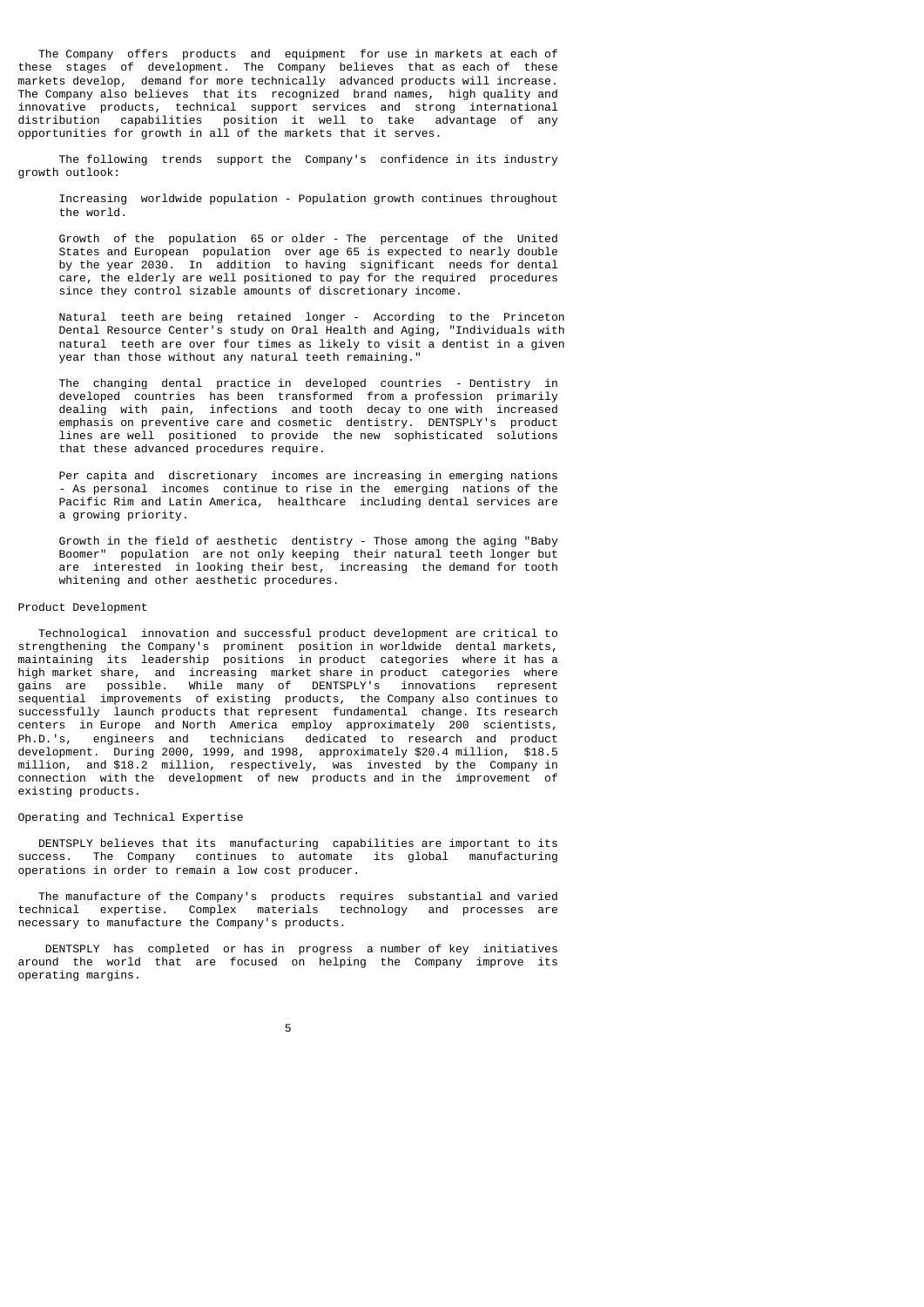- 1. The Company has projects in progress in Europe and North America to centralize warehousing and distribution functions. These projects are focused on minimizing both inventory levels and multiple shipments. They will also help improve product forecasting and service to our customers.
- 2. The Company completed two restructuring projects in 1999. Tooth manufacturing was moved from Germany to Brazil, which has a lower cost structure, and the majority of activities of the New Image division's intraoral camera operation were discontinued and the remaining activities were integrated into the Gendex equipment division located in Chicago. These initiatives began to positively affect operating performance in 2000.
- 3. In December 2000, the Company also announced plans to restructure its French and Latin American businesses by consolidating operations in these regions in order to eliminate duplicative functions. The Company anticipates that this plan will increase operational efficiencies and contribute to future earnings. The restructuring will result in the elimination of approximately 40 administrative positions, mainly in France. The Company anticipates that most aspects of this project will be completed and the benefits of the restructuring will begin to be realized by the end of 2001.
- 4. DENTSPLY continues to focus on improving its manufacturing processes at several of its manufacturing locations, providing improved flexibility. This will allow the Company to continue to reduce inventories, improve response times to changes in customer demand, and improve gross profit margins.
- 5. The Company also completed its shared services initiative in North America in 2000, which focused on the consolidation and centralization of back office support functions.
- 6. DENTSPLY is making significant improvements in Information Technology as well. The Company continues to build upon the new manufacturing and financial accounting system that was implemented in 1999, which provides the Company with a common software platform for nearly all of its locations around the world.

# Foreign Operations

 The Company conducts its business in over 120 foreign countries, principally through its foreign subsidiaries. DENTSPLY has a long-established presence in Canada and in the European market, particularly in Germany, Switzerland, France, Italy and England. The Company also has a significant market presence in Central and South America including Brazil, Mexico, Argentina, Colombia, and Chile; in South Africa; and in the Pacific Rim including Australia, New Zealand, China (including Hong Kong), Thailand, India, Philippines, Taiwan, Korea, Vietnam, Indonesia and Japan. DENTSPLY has also established marketing activities in Moscow, Russia to serve the countries of the former Soviet Union.

 For 2000, 1999 and 1998, the Company's sales outside the United States, including export sales, accounted for approximately 42%, 45% and 46%, respectively, of consolidated net sales. The information about the Company's United States and foreign sales and assets set forth in Note 4 in the Notes to Consolidated Financial Statements in the Company's 2000 Annual Report to Shareholders is incorporated herein by reference.

 As a result of the Company's significant international operations, DENTSPLY is subject to fluctuations in exchange rates of various foreign currencies and other risks associated with foreign trade. The impact of currency fluctuations in any given period can be favorable or unfavorable. The impact of foreign currency fluctuations of European currencies on operating income is partially offset by sales in the United States of products sourced from plants and third party suppliers located overseas, principally in Germany and Switzerland. The Company enters into forward foreign exchange contracts to selectively hedge assets and liabilities denominated in foreign currencies. The information regarding foreign exchange risk management activities set forth under the caption "Derivative Financial Instruments" in the Company's 2000 Annual Report to Shareholders is incorporated herein by reference.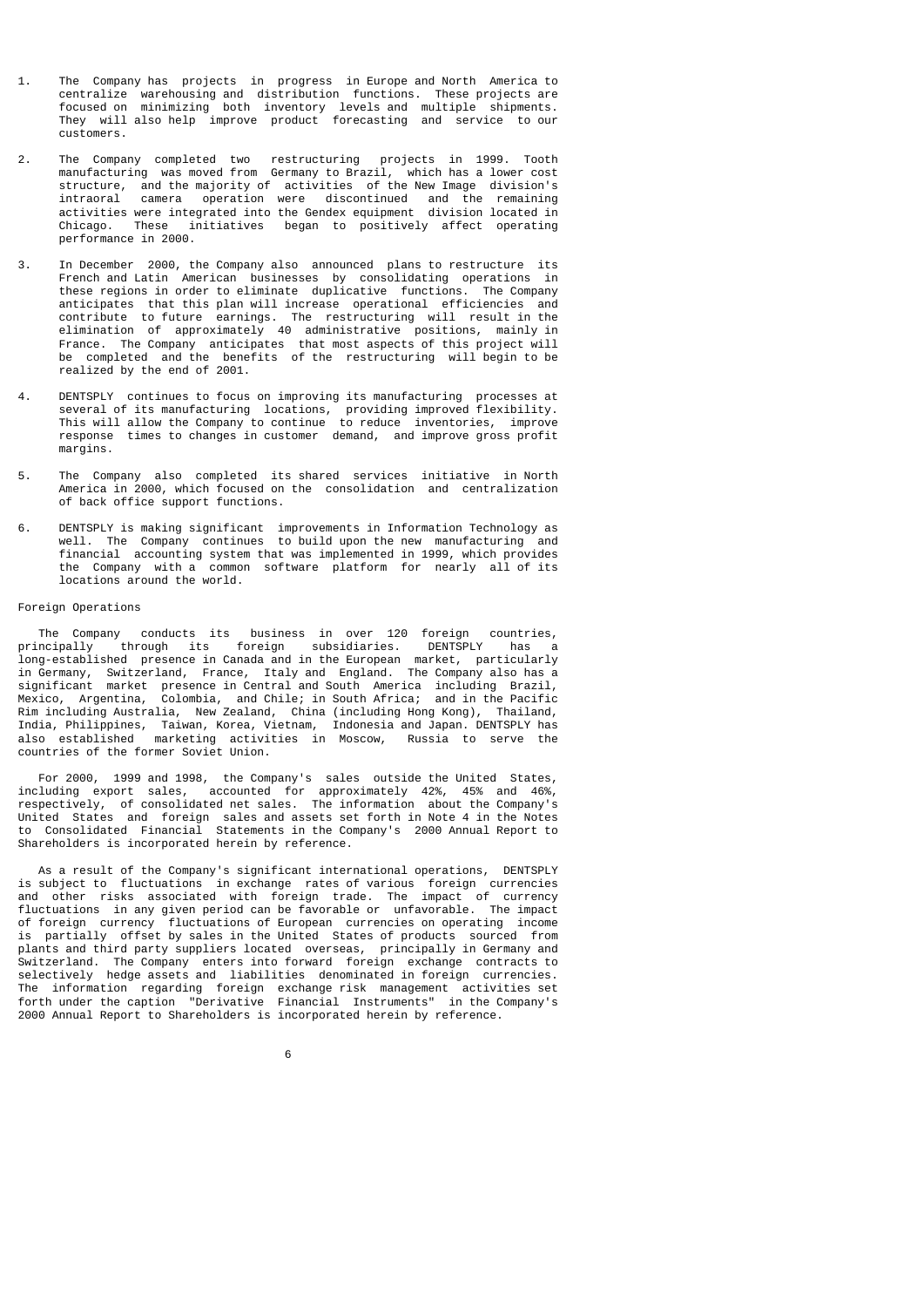#### Competition

 The Company conducts its operations, both domestic and foreign, under highly competitive market conditions. Competition in the dental consumables and equipment industries is based primarily upon product performance, quality, safety and ease of use, as well as price, customer service, innovation and acceptance by professionals and technicians. DENTSPLY believes that its principal strengths include its well-established brand names, its reputation for high-quality and innovative products, its leadership in product development and manufacturing, and its commitment to customer service and technical support.

 The size and number of the Company's competitors vary by product line and from region to region. There are many companies that produce some, but not all, of the same types of products as those produced by the Company. Certain of DENTSPLY's competitors may have greater resources than does the Company in certain of its product offerings.

#### Regulation

 The Company's products are subject to regulation by, among other governmental entities, the United States Food and Drug Administration (the "FDA"). In general, if a dental "device" is subject to FDA regulation, compliance with the FDA's requirements constitutes compliance with corresponding state regulations. In order to ensure that dental products distributed for human use in the United States are safe and effective, the FDA regulates the introduction, manufacture, advertising, labeling, packaging, marketing and distribution of, and record-keeping for, such products.

 Dental devices of the types sold by the Company are generally classified by the FDA into a category that renders them subject only to general controls that apply to all medical devices, including regulations regarding alteration, misbranding, notification, record-keeping and good manufacturing practices. The Company believes that it is in compliance with FDA regulations applicable to its products and manufacturing operations.

 All dental amalgam filling materials, including those manufactured and sold by the Company, contain mercury. Various groups have alleged that dental amalgam containing mercury is harmful to human health and have actively lobbied state and federal lawmakers and regulators to pass laws or adopt regulatory changes restricting the use, or requiring a warning against alleged potential risks, of dental amalgams. The FDA's Dental Devices Classification Panel, the National Institutes of Health and the United States Public Health Service have each indicated that no direct hazard to humans from exposure to dental amalgams has been demonstrated to them. If the FDA were to reclassify dental mercury and amalgam filling materials as classes of products requiring FDA premarket approval, there can be no assurance that the required approval would be obtained or that the FDA would permit the continued sale of amalgam filling materials pending its determination. DENTSPLY also manufactures and sells non-amalgam dental filling materials that do not contain mercury.

 The introduction and sale of dental products of the types produced by the Company are also subject to government regulation in the various foreign countries in which they are produced or sold. Some of these regulatory requirements are more stringent than those applicable in the United States. DENTSPLY believes that it is in substantial compliance with the foreign regulatory requirements that are applicable to its products and manufacturing operations.

# Sources and Supply of Raw Materials

 All of the raw materials used by the Company in the manufacture of its products are purchased from various suppliers and are available from numerous sources. No single supplier accounts for a significant percentage of DENTSPLY's raw material requirements.

#### Trademarks and Patents

 Products manufactured by DENTSPLY are sold primarily under its own trademarks and trade names. The Company also owns and maintains numerous patents throughout the world and is licensed under a small number of patents .<br>owned by others.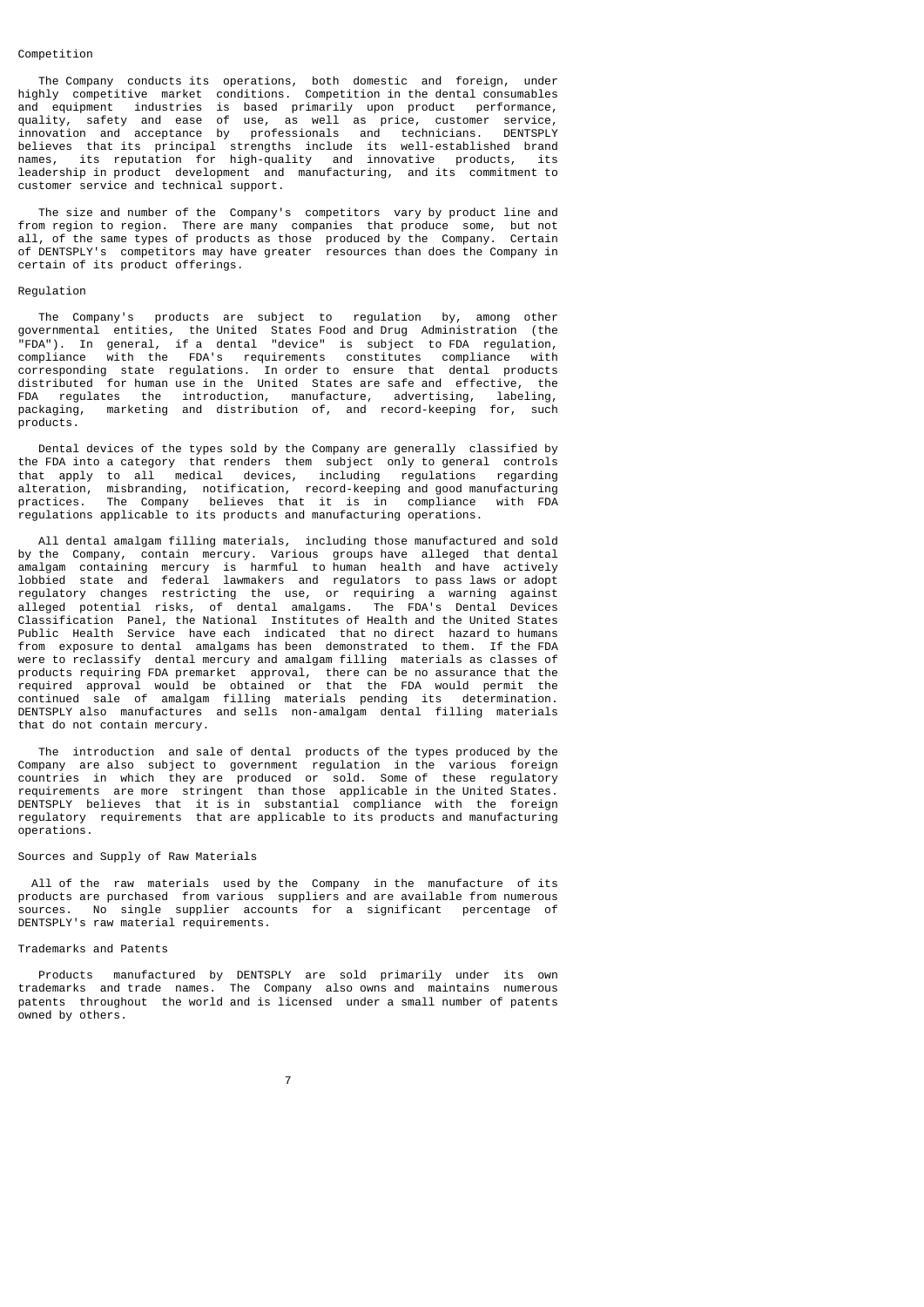DENTSPLY's policy is to protect its products and technology through patents and trademark registrations in the United States and in significant international markets for its products. The Company carefully monitors trademark use worldwide, and promotes enforcement of its patents and trademarks in a manner that is designed to balance the cost of such protection against obtaining the greatest value for the Company. DENTSPLY believes its patents and trademark properties are important and contribute to the Company's marketing position but it does not consider its overall business to be materially dependent upon any individual patent or trademark.

#### Working Capital Practices

 Information about DENTSPLY's working capital, liquidity and capital resources is incorporated herein by reference to the material under the caption " Management's Discussion and Analysis of Financial Condition and Results of Operations" in the Company's 2000 Annual Report to Shareholders.

# Employees

 As of December 31, 2000, the Company and its subsidiaries employed approximately 6,150 employees. A small percentage of the Company's employees are represented by labor unions. Hourly workers at the Company's Ransom & Randolph facility in Maumee, Ohio are represented by Local No. 12 of the International Union, United Automobile, Aerospace and Agriculture Implement Workers of America under a collective bargaining agreement that expires on January 31, 2004. Hourly workers at the Company's Midwest Dental Products facility in Des Plaines, Illinois are represented by Tool & Die Makers Local 113 of the International Association of Machinists and Aerospace Workers under a collective bargaining agreement that expires on June 1, 2003. The Company believes that its relationship with its employees is good.

## Environmental Matters

 DENTSPLY believes that its operations comply in all material respects with applicable environmental laws and regulations. Maintaining this level of compliance has not had, and is not expected to have, a material effect on the Company's capital expenditures or on its business.

# ADDITIONAL FACTORS THAT MAY AFFECT FUTURE RESULTS

## Rate of Growth

 The Company's ability to continue to increase revenues depends upon a number of factors. Among those factors are the rate of growth in the market for dental supplies and equipment, the ability of the Company to continue to develop innovative and cost-effective new products, the acceptance by dental professionals of new products and technologies, and the Company's ability to complete acquisitions. The demand for dental services can be adversely affected by economic conditions, healthcare reform, government regulation or more stringent limits in expenditures by dental insurance providers. There is also a risk that dental professionals may resist new products or technologies or may not be able to obtain reimbursement from dental insurance providers for the use of new procedures or equipment.

# Acquisitions

 In 2000 the Company completed five acquisitions. In the first quarter of 2001, the Company completed two acquisitions and entered into a definitive agreement to acquire a third company. These acquisitions involve a substantial degree of risk. The acquisitions are expected to result in benefits to DENTSPLY, including expanding the products and services offered by DENTSPLY to its customers and potential customers and enhancing DENTSPLY's presence in the European market for dental products. Achieving the benefits of the acquisitions, however, will depend on a number of factors, including the integration of the operations and personnel of DENTSPLY and the acquired companies in a timely and efficient manner. The integration will be complicated by the need to integrate geographically diverse operations. In general, the Company cannot offer any assurances that it can successfully integrate or realize the anticipated benefits of the acquisitions. Failure to do so could result in the loss of key personnel and have a material adverse effect on the acquired businesses and DENTSPLY's financial condition and operating results. In addition, the attention and effort devoted to the integration of the acquired companies could significantly divert management's attention from other important tasks and could seriously harm DENTSPLY. Also, there can be no assurance that regulatory approval of any new products will be obtained, or that if such approvals are obtained, such products will be accepted in the marketplace. Other risks include: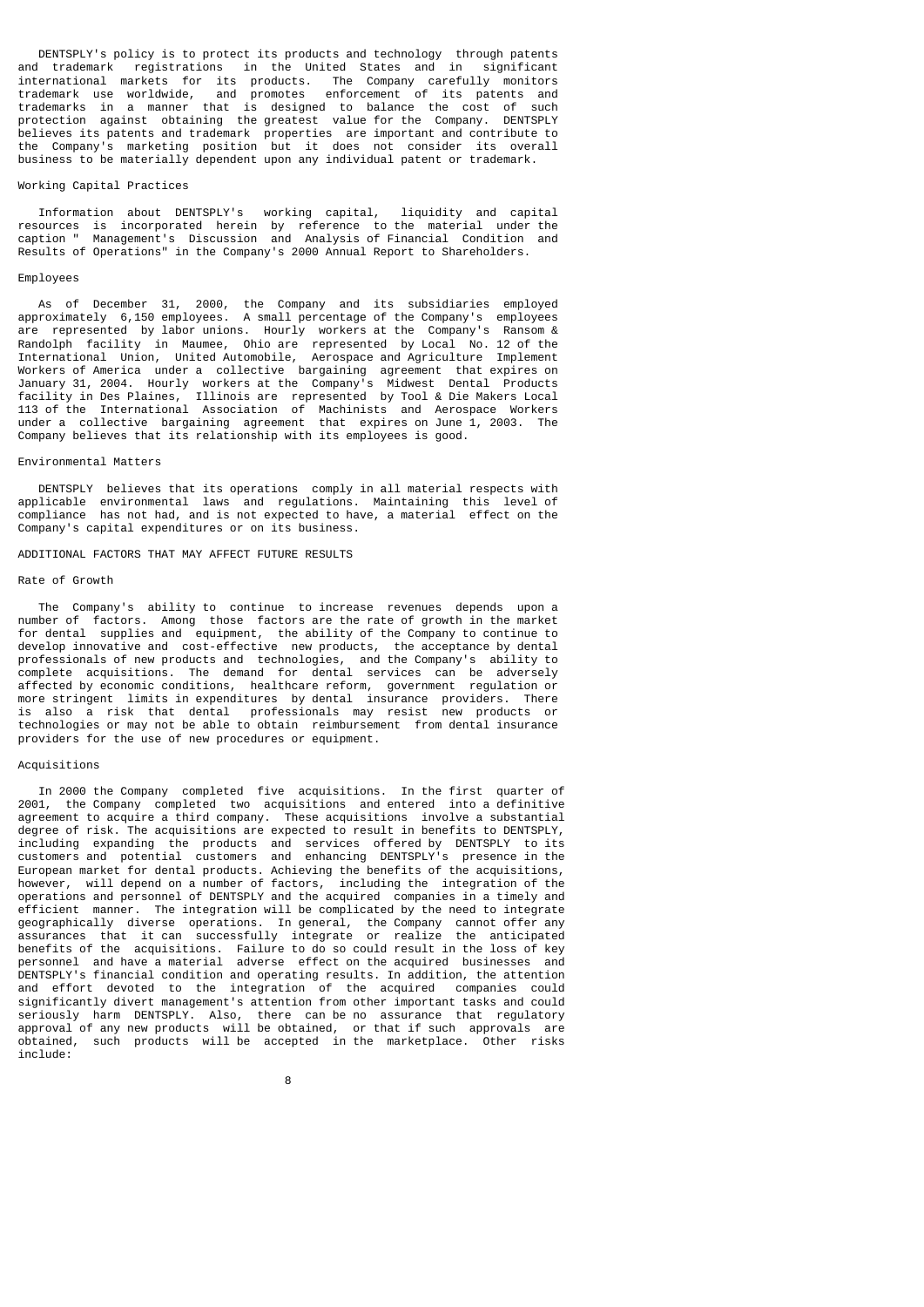- unanticipated expenses related to technology integration;
- difficulties in maintaining uniform standards, controls, procedures and policies;
- the impairment of relationships with employees and customers as a result of any integration of new management personnel; and
- potential unknown liabilities associated with acquired businesses.

DENTSPLY has acquired and may in the future acquire complementary businesses<br>technologies. If appropriate opportunities present themselves, additional or technologies. If appropriate opportunities present themselves, businesses or products may be acquired and any such acquisitions may be material in size. The Company may not be able to successfully identify, negotiate or finance any future acquisitions.

 DENTSPLY may not succeed in addressing the risks or problems encountered in connection with any future business combinations and acquisitions.

#### Fluctuating Operating Results

 The Company's business is subject to quarterly variations in operating results caused by seasonality and by business and industry conditions, making operating results more difficult to predict. The timing of acquisitions, the impact of purchase accounting adjustments and consolidations among distributors of the Company's products may also affect the Company's operating results in any particular period.

#### Currency Translation and International Business Risks

 Because approximately 40% of the Company's revenues have been generated in currencies other than the U.S. dollar, the value of the U.S. dollar in relation to those currencies affects the Company's operating results. The impact of foreign currency fluctuations in any given period can be favorable or unfavorable. If the U.S. dollar strengthens in relation to other currencies, the Company's revenues and operating results are likely to be adversely affected. In addition, approximately 42% of the Company's revenues result from sales in markets outside of the United States. Europe has been an important market for the Company, and although Asia and South America have not historically been the source of significant revenues, the Company has made investments in Asian and South American markets because it believes that long-term future growth prospects in these geographic areas are good. Weakness in economic conditions in Europe, Asia, or South America could have a material adverse effect on the Company's sales, operating results, and future rate of growth.

#### Margin Improvements

 The Company strives to increase its margins by controlling its costs and improving manufacturing efficiencies. However, there can be no assurance that the Company's efforts will continue to be successful. Margins can be adversely affected by many factors, including competition, product mix, cost of materials and labor, and the effect of acquisitions.

#### Ability to Attract and Retain Personnel

 The Company's success is dependent upon its management and employees. The loss of senior management employees or any failure to recruit and train needed managerial, sales and technical personnel could have a material adverse effect on the Company.

# Competition

 The worldwide market for dental supplies and equipment is highly competitive. There can be no assurance that the Company will successfully identify new product opportunities and develop and market new products successfully, or that new products and technologies introduced by competitors will not render the Company's products obsolete or noncompetitive.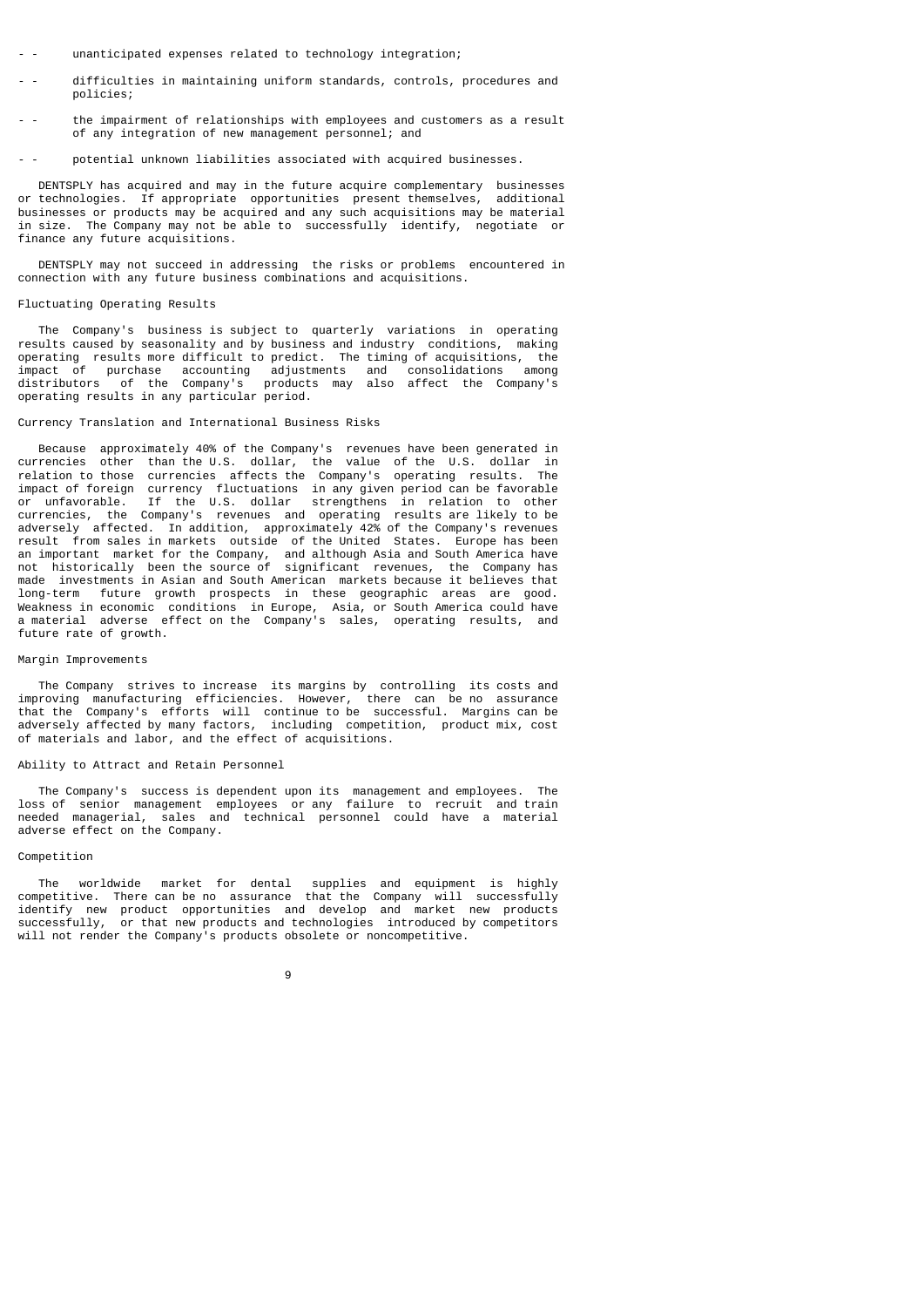#### Antitakeover Provisions

 Certain provisions of the Company's Certificate of Incorporation and By-Laws and of Delaware law could have the effect of making it difficult for a third party to acquire control of the Company. Such provisions include the division of the Board of Directors of the Company into three classes, with the three-year term of a class expiring each year, a provision allowing the Board of Directors to issue preferred stock having rights senior to those of the Common Stock and certain procedural requirements which make it difficult for stockholders to amend the Company's by-laws and which preclude stockholders from calling special meetings of stockholders. In addition, members of the Company's management and participants in the Company's Employee Stock Ownership Plan collectively own approximately 15% of the outstanding Common Stock of the Company, which may discourage a third party from attempting to acquire control of the Company in a transaction that is opposed by the Company's management and employees.

# Item 2. Properties

 The following is a list of DENTSPLY's principal manufacturing locations as of January 2001:

| Location                 | Function                                                                                                                                       | Leased<br>or Owned |
|--------------------------|------------------------------------------------------------------------------------------------------------------------------------------------|--------------------|
| York, Pennsylvania       | Manufacture and distribution of artificial teeth<br>and other dental laboratory products; export of<br>dental products; corporate headquarters | Owned              |
| York, Pennsylvania       | Manufacture of dental equipment and<br>preventive dental products                                                                              | Owned              |
| Des Plaines, Illinois    | Manufacture and assembly of dental handpieces<br>and components and dental x-ray equipment                                                     | Leased             |
| Franklin Park, Illinois  | Manufacture and distribution of needles and<br>needle-related products, primarily<br>for the dental profession                                 | Owned              |
| Milford, Delaware        | Manufacture of consumable dental products                                                                                                      | Owned              |
| Las Piedras, Puerto Rico | Manufacture of crown and bridge materials                                                                                                      | Owned              |
| Elgin, Illinois          | Manufacture of dental x-ray film holders, film<br>mounts and accessories                                                                       | Owned              |
| Maumee, Ohio             | Manufacture and distribution of investment<br>casting products                                                                                 | Owned              |
| Lakewood, Colorado       | Manufacture and distribution of bone grafting<br>materials and Hydroxylapatite plasma-feed<br>coating materials                                | Leased             |
| Los Angeles, California  | Manufacture and distribution of investment<br>casting products                                                                                 | Leased             |
| Johnson City, Tennessee  | Manufacture and distribution of endodontic<br>instruments and materials                                                                        | Leased             |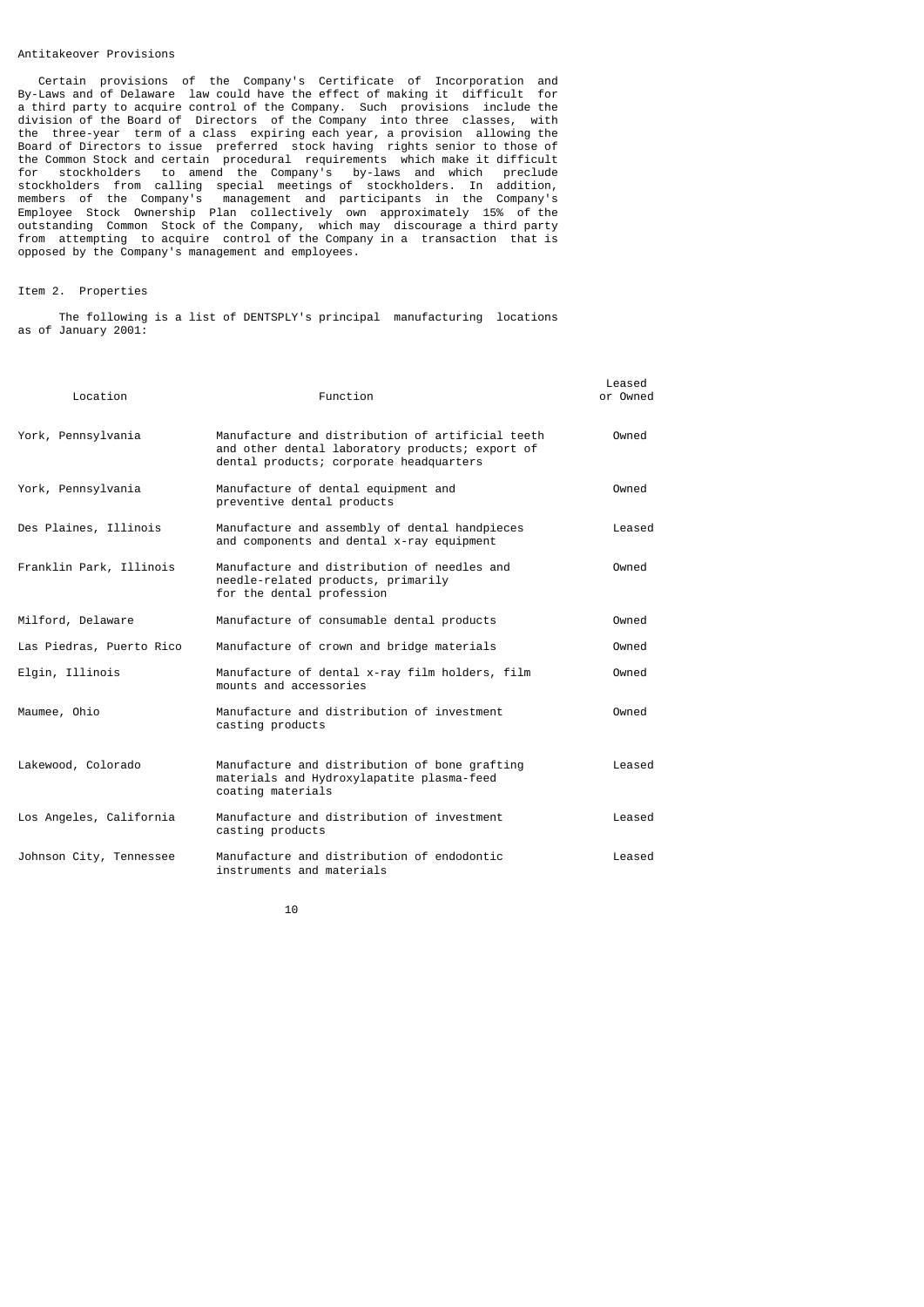| Columbus, Indiana       | Manufacture and distribution of orthodontic<br>accessories                                      | Leased |
|-------------------------|-------------------------------------------------------------------------------------------------|--------|
| Petropolis, Brazil      | Manufacture and distribution of artificial teeth<br>and consumable dental products              | Owned  |
| Petropolis, Brazil      | Manufacture and distribution of dental<br>anesthetics                                           | Owned  |
| Konstanz, Germany       | Manufacture and distribution of consumable<br>dental products; distribution of dental equipment | Owned  |
| Munich, Germany         | Manufacture and distribution of endodontic<br>instruments and materials                         | Owned  |
| Mannheim, Germany       | Manufacture and distribution of dental<br>implant products                                      | Owned  |
| Milan, Italy            | Manufacture and distribution of dental<br>x-ray equipment                                       | Leased |
| Mexico City, Mexico     | Manufacture and distribution of dental products                                                 | Owned  |
| Plymouth, England       | Manufacture of dental hand instruments                                                          | Leased |
| Ballaigues, Switzerland | Manufacture and distribution of endodontic<br>instruments                                       | Owned  |
| Ballaigues, Switzerland | Manufacture and distribution of plastic<br>components and packaging material                    | Owned  |
| Le Creux, Switzerland   | Manufacture and distribution of endodontic<br>instruments                                       | Owned  |
| New Delhi, India        | Manufacture and distribution of dental products                                                 | Leased |
| Tianjin, China          | Manufacture and distribution of dental products                                                 | Leased |

 In addition, the Company maintains sales and distribution offices at certain of its foreign and domestic manufacturing facilities, as well as at various other United States and international locations. Of the various sites around the world that are used exclusively for sales and distribution, all but two are leased. The Company also maintains sales offices in various countries throughout the world.

 On January 25, 2001, a fire broke out in one of the Company's Swiss manufacturing facilities. The fire caused severe damage to a building and to most of the equipment it contained. The Company has filed several insurance claims related to this damage, including a claim under its business interruption policy. The claims process is lengthy and its outcome cannot be predicted with certainty; however, the Company anticipates that all or most of the financial loss imposed by this fire will be recovered under its various insurance policies.

 DENTSPLY believes that its properties and facilities are well maintained and are generally suitable and adequate for the purposes for which they are used.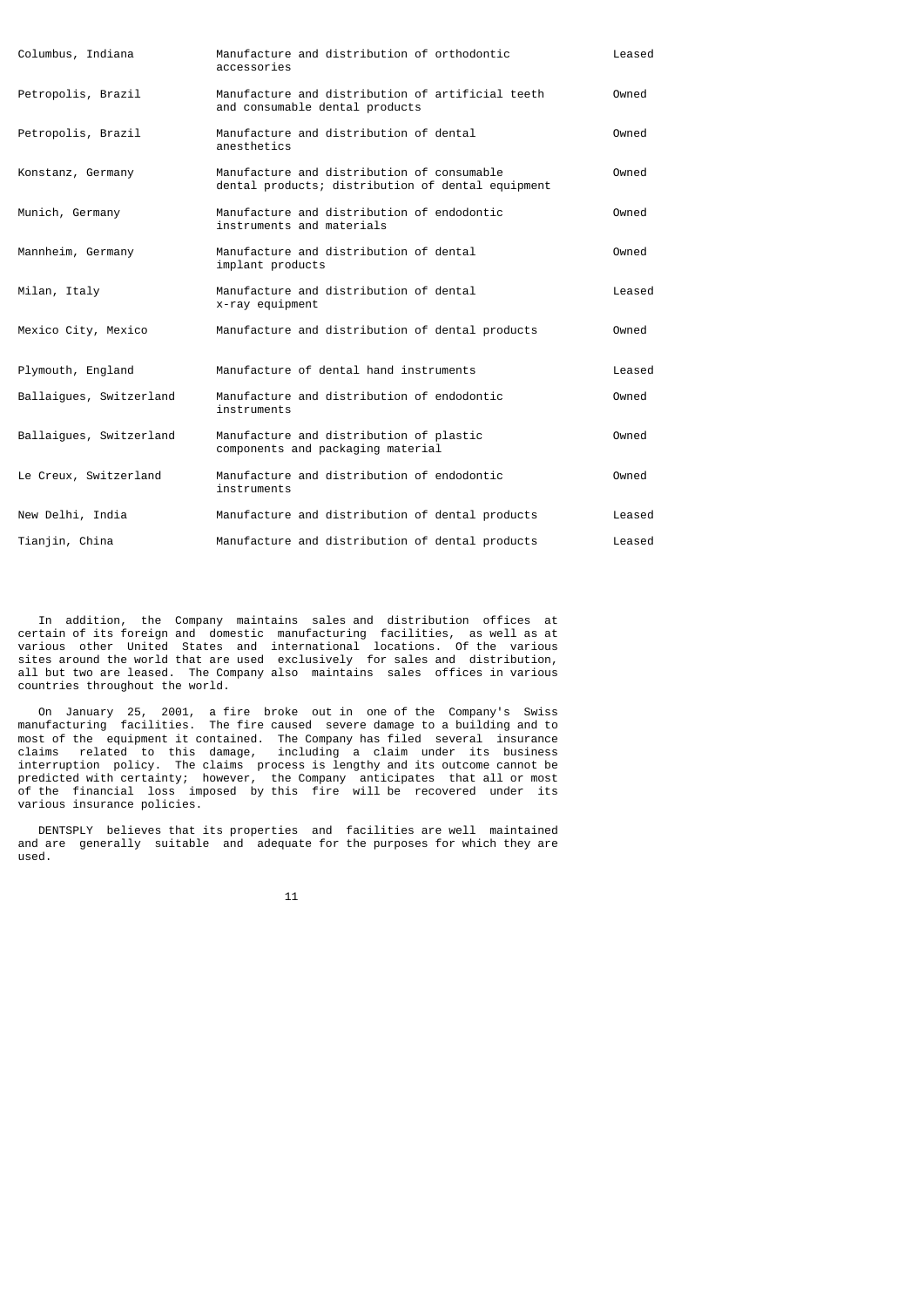## Item 3. Legal Proceedings

 DENTSPLY and its subsidiaries are from time to time parties to lawsuits arising out of their respective operations. The Company believes that pending litigation to which DENTSPLY is a party will not have a material adverse effect upon its consolidated financial position or results of operations.

 In June 1995, the Antitrust Division of the United States Department of Justice initiated an antitrust investigation regarding the policies and conduct undertaken by the Company's Trubyte Division with respect to the distribution of artificial teeth and related products. On January 5, 1999 the Department of Justice filed a complaint against the Company in the U.S. District Court in Wilmington, Delaware alleging that the Company's tooth distribution practices violate the antitrust laws and seeking an order for the Company to discontinue its practices. Three follow on private class action suits on behalf of dentists, laboratories and denture patients in seventeen states, respectively, who purchased Trubyte teeth or products containing Trubyte teeth were filed and transferred to the U.S. District Court in Wilmington, Delaware. These cases have been assigned to the same judge who is handling the Department of Justice action. The class action filed on behalf of the dentists has been dismissed by the plaintiffs. The private party suits seek damages in an unspecified amount. The Company has filed motions for summary judgment in all of the above cases which motions were argued December 8, 2000. Four private party class actions on behalf of indirect purchasers have been filed in California state court recently. These cases are based on allegations similar to those in the Department of Justice case. The Company has filed motions to consolidate these cases in one Judicial District. It is the Company's position that the conduct and activities of the Trubyte Division do not violate the antitrust laws.

Item 4. Submission of Matters to a Vote of Security Holders

## Not applicable.

## Executive Officers of the Registrant

 The following table sets forth certain information regarding the executive officers of the Company as of February 28, 2001.

| Name                 | Age | Position                                             |
|----------------------|-----|------------------------------------------------------|
| John C. Miles II     | 59  | Chairman of the Board and Chief<br>Executive Officer |
| Gerald K. Kunkle Jr. | 54  | President and Chief Operating Officer                |
| William R. Jellison  | 43  | Senior Vice President and Chief<br>Financial Officer |
| J. Henrik Roos       | 43  | Senior Vice President                                |
| W. William Weston    | 53  | Senior Vice President                                |
| Thomas L. Whiting    | 58  | Senior Vice President                                |
| Brian M. Addison     | 47  | Vice President, Secretary and<br>General Counsel     |

 John C. Miles II was named Chairman of the Board effective May 20, 1998. Prior thereto, he was Vice Chairman of the Board since January 1, 1997. He was named Chief Executive Officer of the Company upon the resignation of Burton C. Borgelt from that position on January 1, 1996. Prior to that he was President and Chief Operating Officer and a director of the Company since the Merger. Prior to that he served as President and Chief Operating Officer and a director of Old Dentsply commencing in January 1990.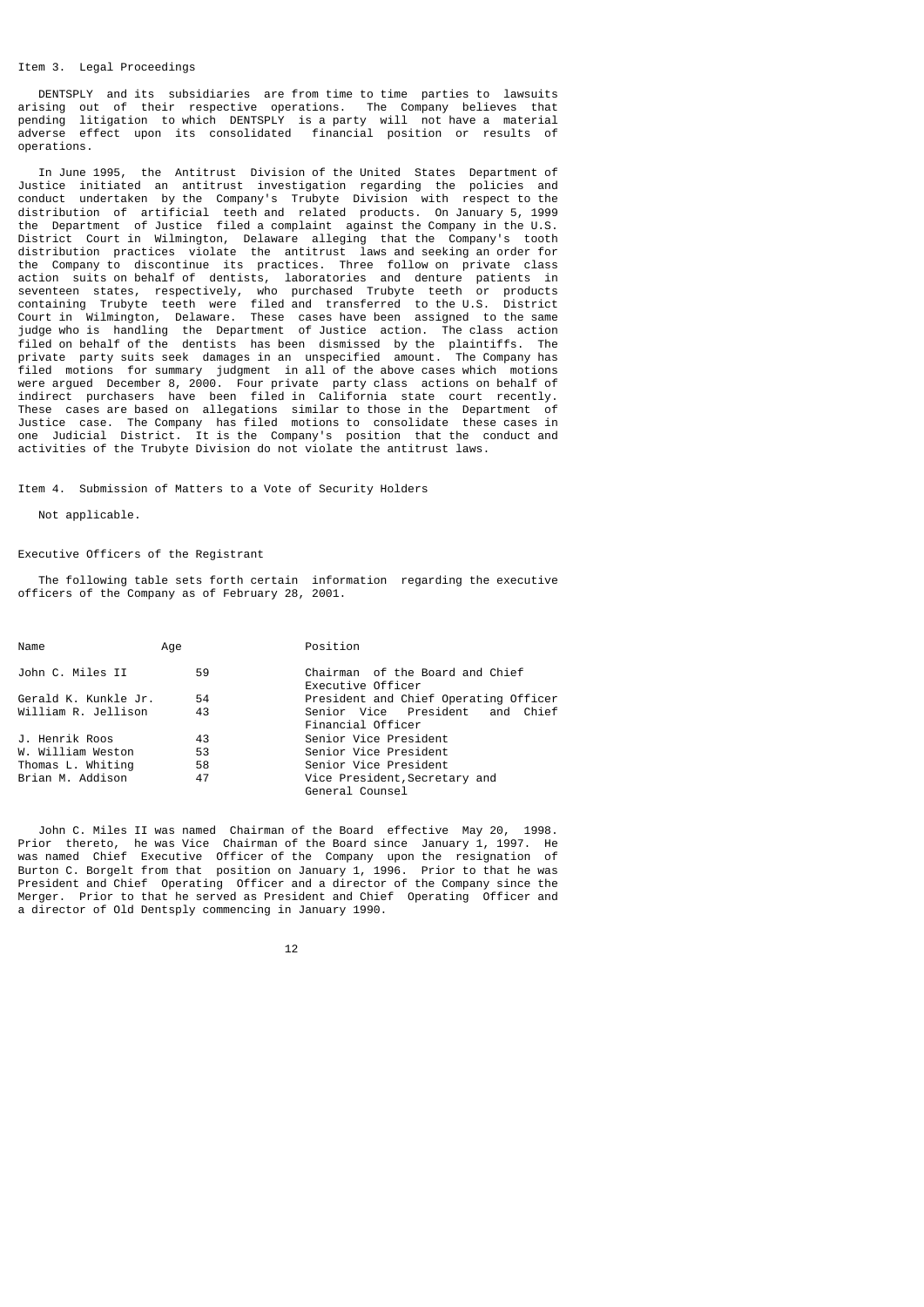Gerald K. Kunkle Jr. was named President and Chief Operating Officer effective January 1, 1997. Prior thereto, Mr. Kunkle served as President of Johnson and Johnson's Vistakon Division, a manufacturer and marketer of contact lenses, from January 1994 and, from early 1992 until January 1994, was President of Johnson and Johnson Orthopaedics, Inc., a manufacturer of orthopaedic implants, fracture management products and trauma devices.

 William R. Jellison was named Senior Vice President and Chief Financial Officer of the Company effective April 20, 1998. Prior to that time, Mr. Jellison held the position of Vice President of Finance, Treasurer and Corporate Controller for Donnelly Corporation of Holland, Michigan since 1994. From 1991 to 1994, Mr. Jellison was Donnelly's Vice President of Financial Operations, Treasurer and Corporate Controller. Prior to that, he served one year as Treasurer and Corporate Controller and in other financial management positions for Donnelly. Mr. Jellison is a Certified Management Accountant.

 J. Henrik Roos was named Senior Vice President effective June 1, 1999 and oversees the following profit centers: Ceramco, CeraMed, Dentsply Argentina, Dentsply Brazil, Dentsply Canada, Dentsply Herpo, Dentsply Mexico, DeTech, Latin American Export, Midwest, Preventive Care, Ransom & Randolph and Trubyte. Prior to his Senior Vice President appointment, Mr. Roos served as Vice President and General Manager of the Company's Gendex division from June 1995 to June 1999. Prior to that, he served as President of Gendex European operations in Frankfurt, Germany since joining the Company in August 1993.

 W. William Weston was named Senior Vice President effective January 1, 1996 and oversees the following profit centers: DeDent, Dentsply Asia, Dentsply Australia, Dentsply France, Dentsply Italy, Dentsply Japan, Dentsply Russia, Dentsply United Kingdom, L.D. Caulk, Middle East/Africa, SIMFRA and SPAD. Prior to his Senior Vice President appointment, Mr. Weston served as the Vice President and General Manager of DENTSPLY's DeDent Operations in Europe from October 1, 1990 to January 1, 1996. Prior to that time he was Pharmaceutical Director for Pfizer in Germany.

 Thomas L. Whiting was named Senior Vice President effective in early 1995 and oversees the following profit centers: ESP LLC, GAC, Gendex, Gendex Germany, Gendex Italy, InfoSoft, Maillefer, MPL, Rinn, Tulsa Dental Products, United Dental Manufacturing (UDM), and Vereinigte Dentalwerke (VDW). Prior to his Senior Vice President appointment, Mr. Whiting was Vice President and General Manager of the Company's L.D. Caulk Division from March 1987 to early 1995. Prior to that time, Mr. Whiting held management positions with Deseret Medical and the Parker-Davis Company.

 Brian M. Addison has been Vice President, Secretary and General Counsel of the Company since January 1, 1998. Prior to that he was Assistant Secretary and Corporate Counsel since December 1994. From August 1994 to December 1994 he was a Partner at the Harrisburg, Pennsylvania law firm of McNees, Wallace & Nurick. Prior to that he was Senior Counsel at Hershey Foods Corporation.

# PART II

Item 5. Market for Registrant's Common Equity and Related Stockholder Matters

 The information set forth under the caption "Supplemental Stock Information" in the Company's 2000 Annual Report to Shareholders is incorporated herein by reference.

Item 6. Selected Financial Data

 The information set forth under the caption "Selected Financial Data" in the Company's 2000 Annual Report to Shareholders is incorporated herein by reference.

Item 7. Management's Discussion and Analysis of Financial Condition and Results of Operations

 The information set forth under the caption "Management's Discussion and Analysis of Financial Condition and Results of Operations" in the Company's 2000 Annual Report to Shareholders is incorporated herein by reference.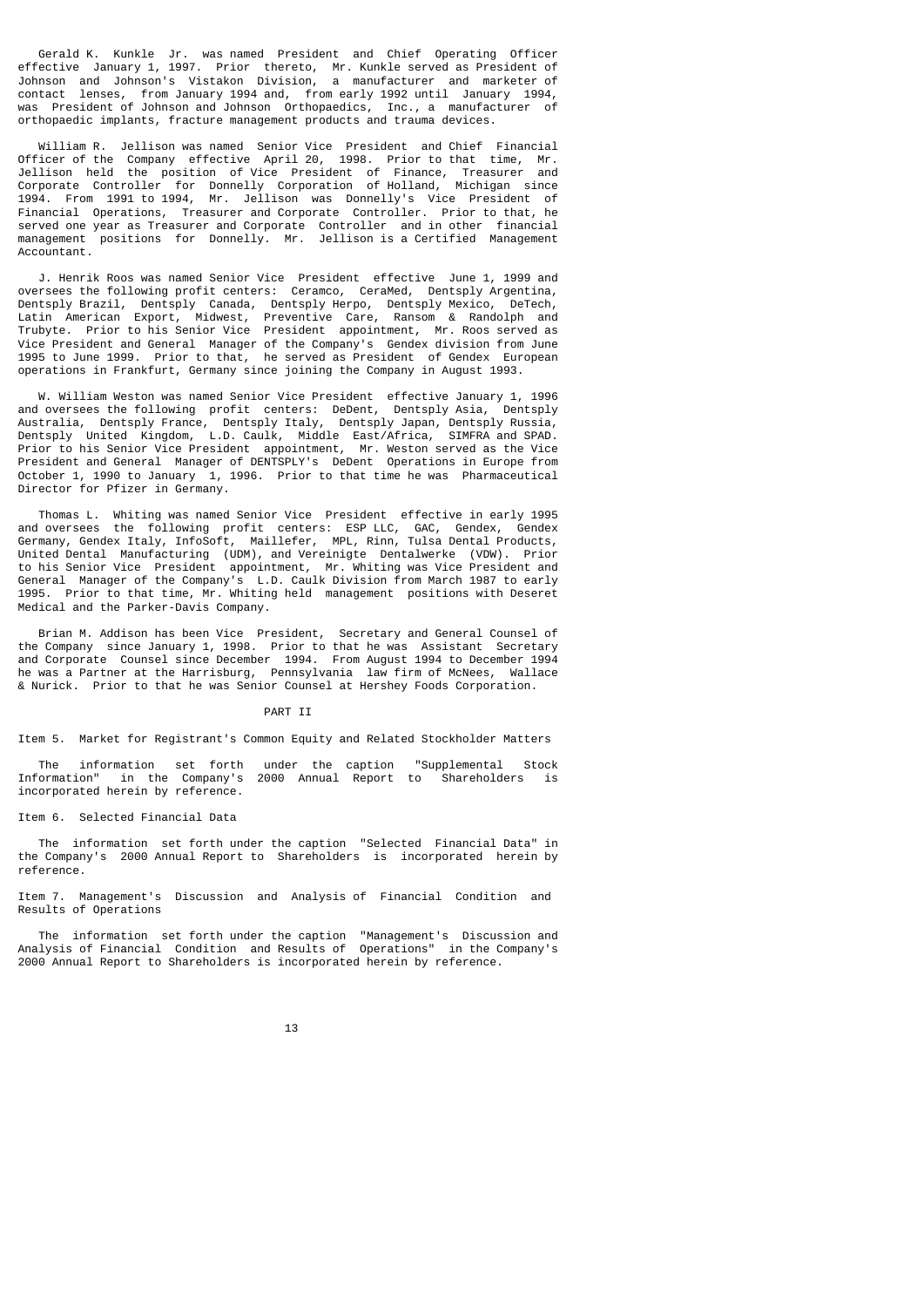Item 7A. Quantitative and Qualitative Disclosure About Market Risk

 The information set forth under the caption "Quantitative and Qualitative Disclosure About Market Risk" in the Company's 2000 Annual Report to Shareholders is incorporated herein by reference.

Item 8. Financial Statements and Supplementary Data

 The information set forth under the captions "Management's Financial Responsibility," "Consolidated Statements of Income," "Consolidated Balance Sheets," "Consolidated Statements of Stockholders' Equity," "Consolidated Statements of Cash Flows," and "Notes to Consolidated Financial Statements" in the Company's 2000 Annual Report to Shareholders is incorporated herein by reference. The Report of KPMG, LLP for the Company's fiscal years ended December 31, 1999 and December 31, 1998 is attached hereto as Exhibit 99.1.

Item 9. Changes in and Disagreements with Accountants on Accounting and Financial Disclosure

Previously reported.

#### PART III

Item 10. Directors and Executive Officers of the Registrant

 The information (i) set forth under the caption "Executive Officers of the Registrant" in Part I of this Annual Report on Form 10-K and (ii) set forth under the captions "Election of Directors," "Section 16(a) Beneficial Ownership Reporting Compliance" and "Other Matters" in the Proxy Statement is incorporated herein by reference.

Item 11. Executive Compensation

 The information set forth under the caption "Executive Compensation" in the Proxy Statement is incorporated herein by reference.

Item 12. Security Ownership of Certain Beneficial Owners and Management

 The information set forth under the caption "Security Ownership of Certain Beneficial Owners and Management" in the Proxy Statement is incorporated herein by reference.

Item 13. Certain Relationships and Related Transactions

 The information set forth under the subcaptions "Compensation of Directors", "Human Resources Committee Interlocks and Insider Participation" and "Human Resources Committee Report on Executive Compensation" in the 2001 Proxy Statement is incorporated herein by reference.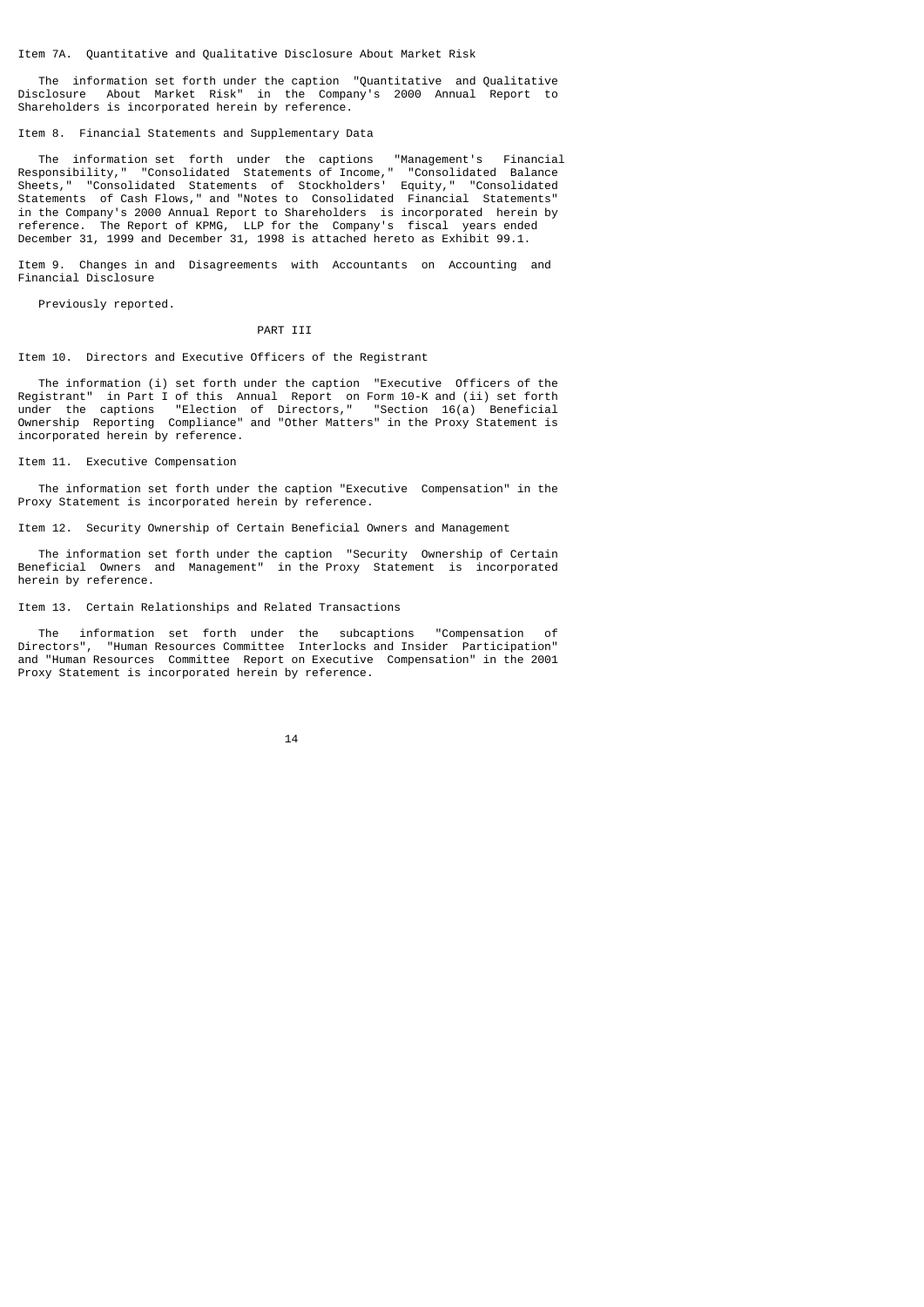#### PART IV

# Item 14. Exhibits, Financial Statement Schedules and Reports on Form 8-K

(a) Documents filed as part of this Report

1 Financial Statements

 The following consolidated financial statements of the Company set forth in the Company's 2000 Annual Report to Shareholders are incorporated herein by reference:

 Report of Independent Accountants Consolidated Statements of Income - Years ended December 31, 2000, 1999 and 1998 Consolidated Balance Sheets - December 31, 2000 and 1999 Consolidated Statements of Stockholders' Equity - Years ended December 31, 2000, 1999 and 1998 Consolidated Statements of Cash Flows - Years ended December 31, 2000, 1999 and 1998 Notes to Consolidated Financial Statements

2 Financial Statement Schedules

Exhibit

 The following financial statement schedule and the Report of Independent Accountants on Financial Statement Schedule are filed as part of this Annual Report on Form 10-K:

 Report of Independent Accountants on Financial Statement Schedule Schedule II -- Valuation and Qualifying Accounts.

 All other schedules for which provision is made in the applicable accounting regulations of the Securities and Exchange Commission are not required to be included herein under the related instructions or are inapplicable and, therefore, have been omitted.

 3 Exhibits. The Exhibits listed below are filed or incorporated by reference as part of this Annual Report on Form 10-K.

|                   | Number | Description                                                                                                                                                                                                                                                     |
|-------------------|--------|-----------------------------------------------------------------------------------------------------------------------------------------------------------------------------------------------------------------------------------------------------------------|
| 3.1<br>3.2<br>4.1 | (a)    | Restated Certificate of Incorporation (1)<br>By-Laws, as amended (13)<br>364-Day and 5-Year Competitive Advance,<br>Revolving Credit and Guaranty Agreements dated                                                                                              |
|                   |        | as of October 23, 1997 among the Company, the<br>guarantors named therein, the banks named<br>therein, the Chase Manhattan Bank as<br>Administrative Agent, and ABN Amro Bank, N.V.                                                                             |
|                   | (b)    | as Documentation Agent. (11)<br>Amendment to the 364-Day Competitive Advance,                                                                                                                                                                                   |
|                   |        | Revolving Credit and Guaranty Agreement dated<br>as of October 21, 1999 among the Company, the<br>quarantors named therein, the banks named<br>therein, the Chase Manhattan Bank as<br>Administrative Agent, and ABN Amro Bank, N.V.                            |
|                   | (c)    | as Documentation Agent. (13)<br>Amendment to the 5-year Competitive Advance,                                                                                                                                                                                    |
|                   |        | Revolving Credit and Guaranty Agreement dated<br>as of January 20, 2000 among the Company, the<br>guarantors named therein, the banks named<br>therein, the Chase Manhattan Bank as<br>Administrative Agent, and ABN Amro Bank, N.V.<br>as Documentation Agent. |

15 and 15 and 15 and 15 and 15 and 15 and 15 and 15 and 15 and 15 and 15 and 15 and 15 and 15 and 15 and 15 an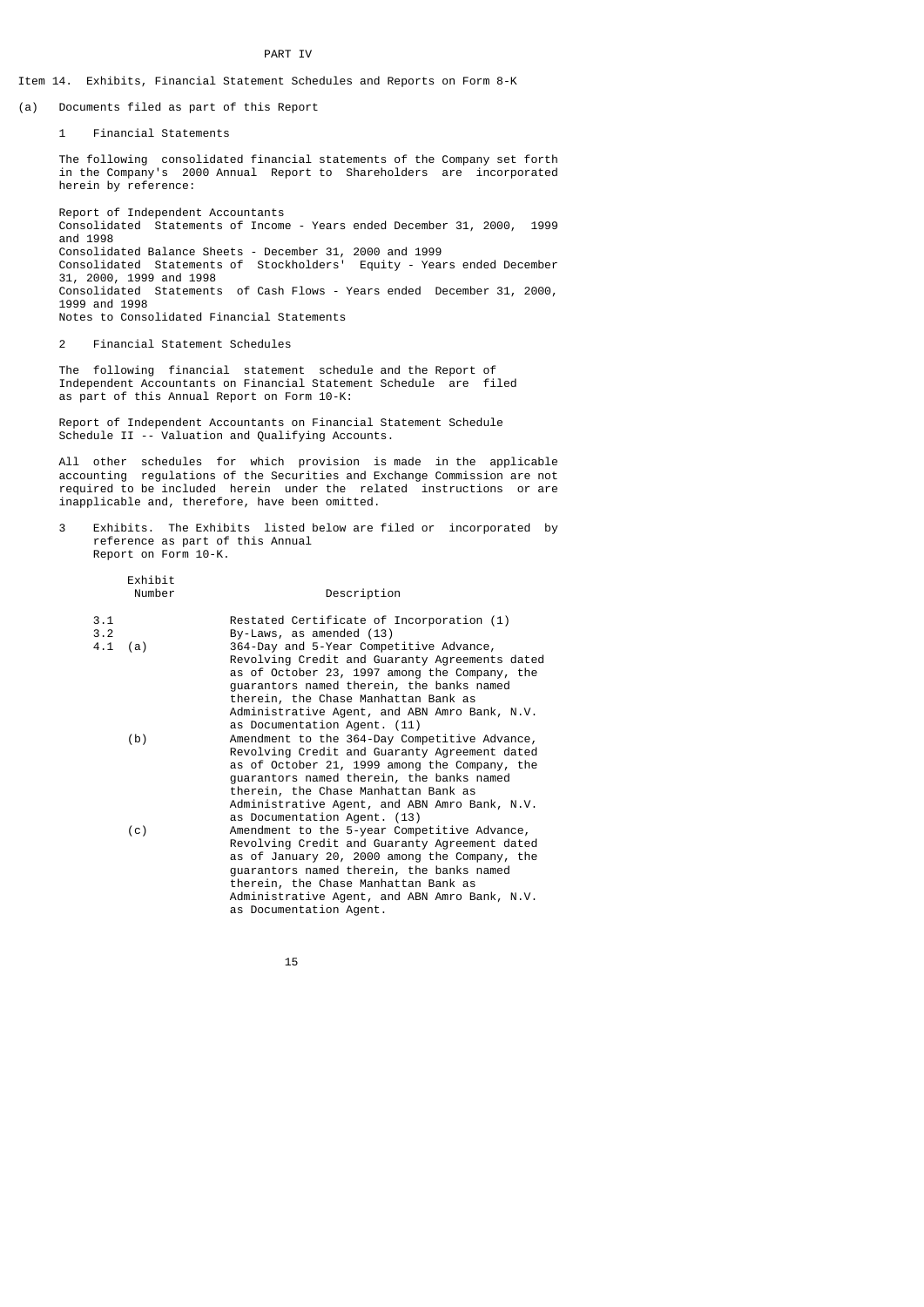| (d)        | Amendment to the 364-Day Competitive Advance,                      |
|------------|--------------------------------------------------------------------|
|            | Revolving Credit and Guaranty Agreement dated                      |
|            | as of October 19, 2000 among the Company, the                      |
|            | quarantors named therein, the banks named                          |
|            | therein, the Chase Manhattan Bank as                               |
|            | Administrative Agent, and ABN Amro Bank, N.V.                      |
|            | as Documentation Agent.                                            |
| (e)        | Amendment to the 5-year Competitive Advance,                       |
|            | Revolving Credit and Guaranty Agreement dated                      |
|            | as of January 26, 2001 among the Company, the                      |
|            | guarantors named therein, the banks named                          |
|            | therein, the Chase Manhattan Bank as                               |
|            | Administrative Agent, and ABN Amro Bank, N.V.                      |
|            | as Documentation Agent.                                            |
| (f)        | Amendment to the 364-Day Competitive Advance,                      |
|            | Revolving Credit and Guaranty Agreement dated                      |
|            | as of January 26, 2001 among the Company, the                      |
|            | guarantors named therein, the banks named                          |
|            | therein, the Chase Manhattan Bank as                               |
|            | Administrative Agent, and ABN Amro Bank, N.V.                      |
|            | as Documentation Agent.                                            |
| 4.2. (a)   | Commercial Paper Issuing and paying Agency                         |
|            | Agreement                                                          |
|            | dated as of August 12,1999 between the Company                     |
|            | and the Chase Manhattan Bank (13)                                  |
| (b)        | Commercial Paper Dealer Agreement dated<br>as of                   |
|            | August 12, 1999 between the Company and                            |
|            | Goldman, Sachs & Co. (13)                                          |
| 4.3        | Series A and Series B Notes dated March 1, 2001                    |
|            | between the Company and Prudential Insurance<br>Company of America |
| 10.1       | 1992 Stock Option Plan adopted May 26, 1992 (4)                    |
| 10.2       | 1993 Stock Option Plan (2)                                         |
| 10.3       | 1998 Stock Option Plan (1)                                         |
| 10.4       | Nonstatutory Stock Option Agreement between the                    |
|            | Company and Burton C. Borgelt (3)                                  |
| 10.5 (a)   | Employee Stock Ownership Plan as amended                           |
|            | effective as of December 1, 1982 restated as of                    |
|            | January 1, 1991 (7)                                                |
| (b)        | Second amendment to the DENTSPLY Employee Stock                    |
|            | Ownership Plan (10)                                                |
| (c)        | Third Amendment to the DENTSPLY Employee Stock                     |
|            | Ownership Plan (12)                                                |
| $10.6$ (a) | Trust Agreement for the Company's Employee                         |
|            | Stock Ownership Plan between the Company and T.                    |
|            | Rowe Price Trust Company dated as of November                      |
|            | 1, 2000.                                                           |
| (b)        | Plan Recordkeeping Agreement for the Company's                     |
|            | Employee Stock Ownership Plan between the                          |
|            | Company and T. Rowe Price Trust Company dated                      |
|            | as of November 1, 2000.                                            |
| 10.7 (a)   | Employment Agreement dated as of December 31,                      |
|            | 1987 between the Company and John C. Miles II                      |
|            | $(5)^*$<br>Amendment to Employment Agreement between the           |
| (b)        | Company and John C. Miles II dated February 16,                    |
|            | 1996, effective January 1, 1996 (9)*                               |
| 10.8       | Employment Agreement dated as of December<br>10,                   |
|            | between the<br>Company and Michael R. Crane<br>1992                |
|            | $(5)^*$                                                            |
| 10.9       | Employment Agreement dated January 1, 1996                         |
|            | between the Company and W. William Weston (9)*                     |
| 10.10      | Employment Agreement dated January 1, 1996                         |
|            | between the Company and Thomas L. Whiting $(9)^*$                  |
| 10.11      | Employment Agreement dated October 11,1996                         |
|            | between the Company and Gerald K. Kunkle Jr.                       |
|            | $(10)^*$                                                           |
| 10.12      | Employment Agreement dated April 20, 1998                          |
|            | between the Company and William R. Jellison                        |
|            | $(12)^*$                                                           |
| 10.13      | Employment Agreement dated September 10, 1998                      |
|            | between the Company and Brian M. Addison $(12)^*$                  |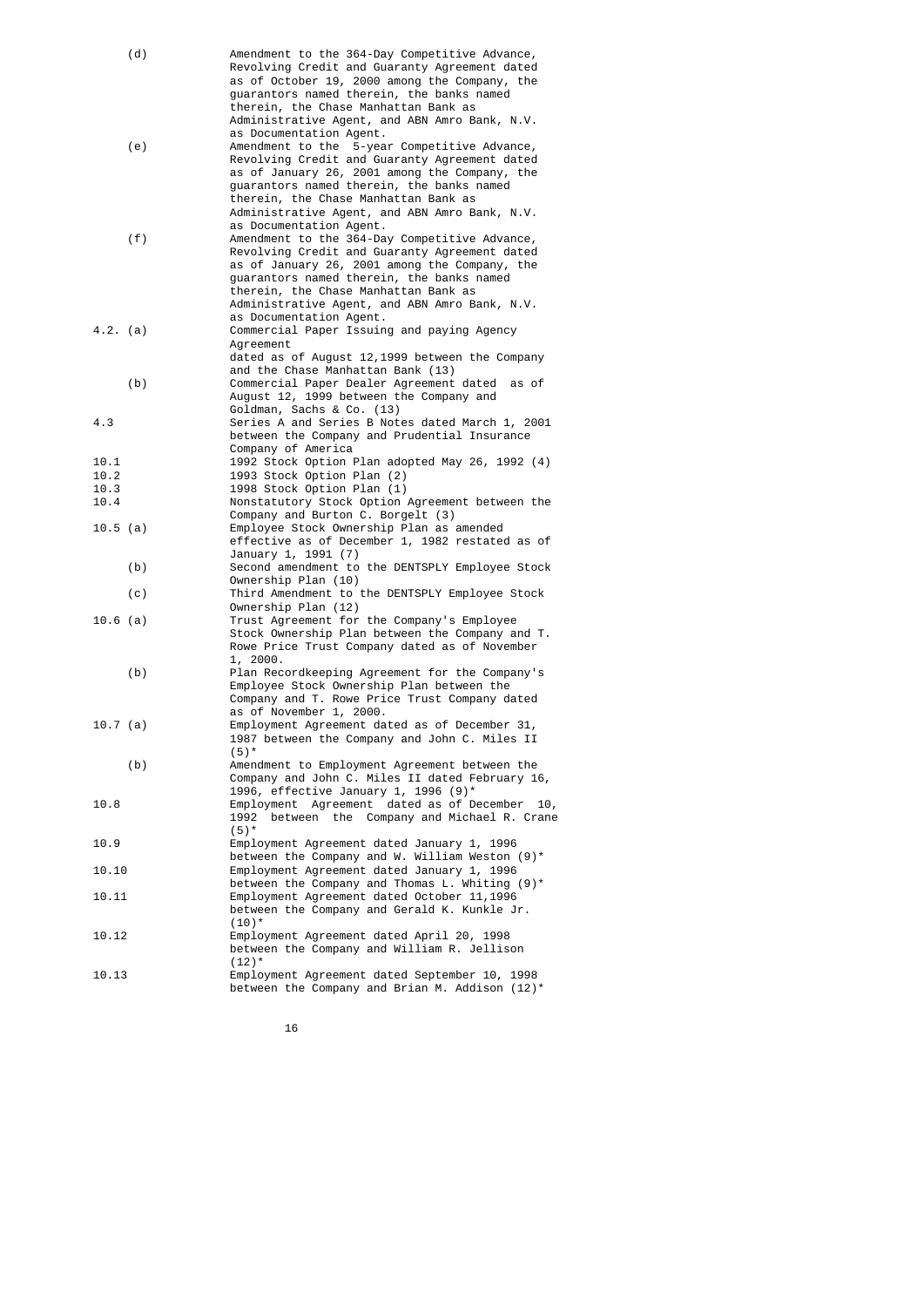| 10.14    | Employment Agreement dated June 1, 1999 between<br>the Company and J. Henrik Roos (13)*                                                                                                                                                      |
|----------|----------------------------------------------------------------------------------------------------------------------------------------------------------------------------------------------------------------------------------------------|
| 10.15    | Midwest Dental Products Corporation Pension<br>Plan as amended and restated effective January<br>$1, 1989 (7)^*$                                                                                                                             |
| 10.16    | Revised Ransom & Randolph Pension Plan, as<br>amended effective as of September 1, 1985,<br>restated as of January 1, 1989 $(7)^*$                                                                                                           |
| 10.17    | DENTSPLY International Inc. Directors' Deferred<br>Compensation Plan effective January 1, 1997<br>$(10)^*$                                                                                                                                   |
| 10.18(a) | Asset Purchase and Sale Agreement, dated<br>January 10, 1996, between Tulsa Dental<br>Products, L.L.C. and DENTSPLY International<br>Inc. $(8)$                                                                                              |
| (b)      | Amendment to Asset Purchase and Sale Agreement<br>between Tulsa Dental Products, L.L.C. and<br>DENTSPLY, dated January 1, 1999 (13)                                                                                                          |
| 10.19    | Supplemental Executive Retirement Plan<br>effective January 1, 1999 $(12)^*$                                                                                                                                                                 |
| 10.20    | Written Description of Year 2000 Incentive<br>Compensation Plan.                                                                                                                                                                             |
| 10.21    | Sale and Purchase Agreement for all the shares<br>of Friadent Gmbh, dated December 28, 2000 by<br>and between Neptuno Verwaltungs und Treuhand -<br>Gersellschaft mbH, Dr. Eberhard Braun and Fria<br>Nu GmbH (a subsidiary of the Company). |
| 10.22(a) | AZLAD Products Agreement, dated January 18,<br>2001 between AstraZenaca AB and Maillefer<br>Instruments Holdings, S.A. (a subsidiary of the<br>Company).                                                                                     |
| (b)      | AZLAD Products Manufacturing Agreement, dated<br>January 18, 2001 between AstraZenaca AB and<br>Maillefer Instruments Holdings, S.A.                                                                                                         |
| (c)      | AZ Trade Marks License Agreement, dated January<br>18, 2001 between AstraZenaca AB and Maillefer<br>Instruments Holdings, S.A.                                                                                                               |
| 13       | Pages 21 through 51 of the Company's Annual<br>Report to Shareholders for fiscal year 2000<br>(only those portions of the Annual Report<br>incorporated by reference in this report are<br>deemed "filed")                                   |
| 21.1     | Subsidiaries of the Company                                                                                                                                                                                                                  |
| 23.1     | Consent of Independent Accountants -<br>PricewaterhouseCoopers LLP                                                                                                                                                                           |
| 23.2     | Consent of Independent Auditors - KPMG LLP                                                                                                                                                                                                   |
| 99.1     | Audit Report of KPMG LLP                                                                                                                                                                                                                     |
|          |                                                                                                                                                                                                                                              |

Management contract or compensatory plan.

- (1) Incorporated by reference to exhibit included in the Company's Registration Statement on Form S-8 (No. 333-56093).
- (2) Incorporated by reference to exhibit included in the Company's Registration Statement on Form S-8 (No. 33-71792).
- (3) Incorporated by reference to exhibit included in the Company's Registration Statement on Form S-8 (No. 33-79094).
- (4) Incorporated by reference to exhibit included in the Company's Registration Statement on Form S-8 (No. 33-52616).
- (5) Incorporated by reference to exhibit included in the Company's Annual Report on Form 10-K for the fiscal year ended March 31, 1993, File No. 0-16211.
- (6) Incorporated by reference to exhibit included in the Company's Annual Report on Form 10-K for the fiscal year ended December 31, 1993, File No. 0-16211.
- (7) Incorporated by reference to exhibit included in the Company's Annual Report on Form 10-K for the fiscal year December 31, 1994, File No. 0-16211.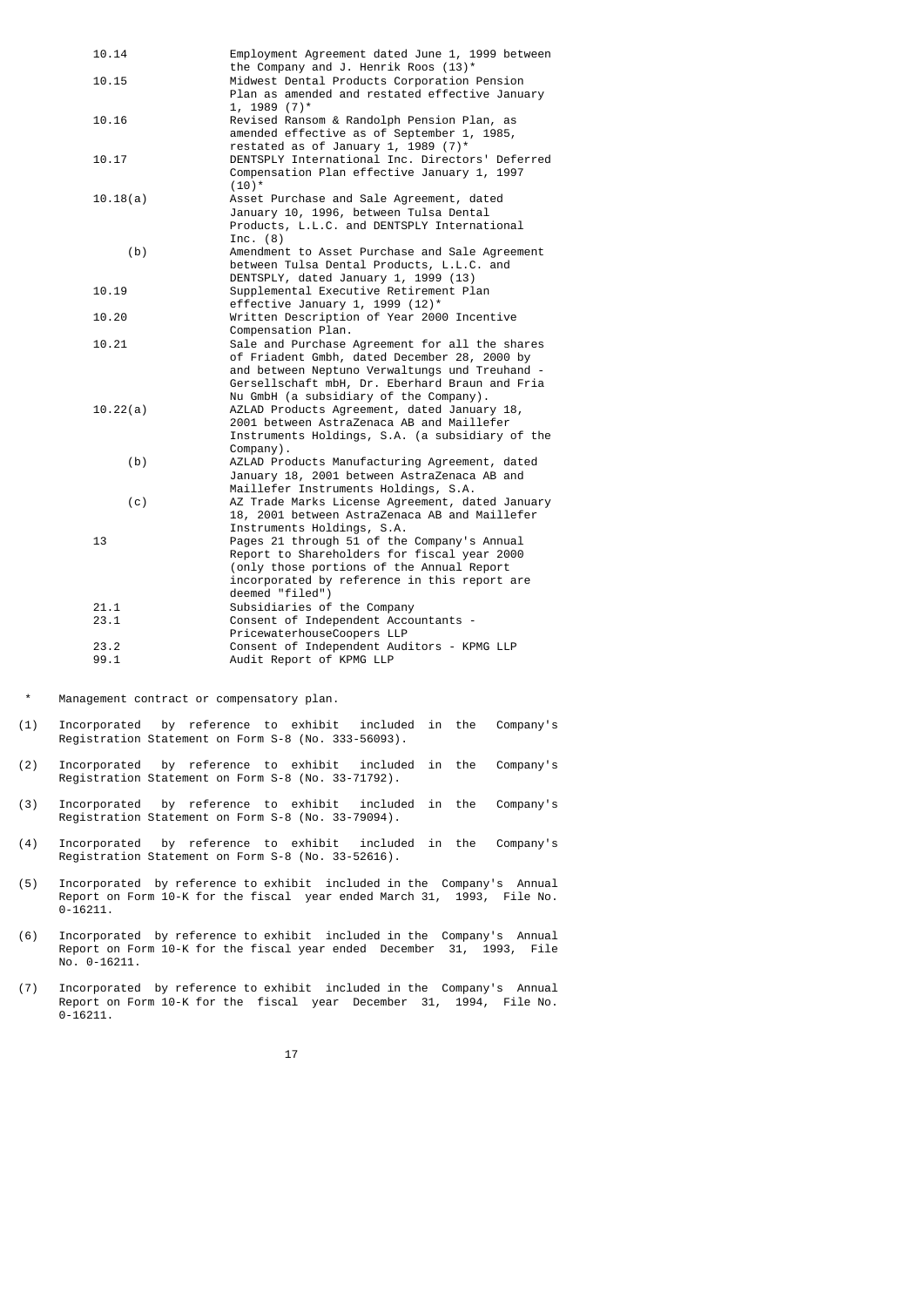- (8) Incorporated by reference to exhibit included in the Company's Current Report on Form 8-K dated January 10, 1996, File No. 0-16211.
- (9) Incorporated by reference to exhibit included in the Company's Annual Report on Form 10-K for the fiscal year ended December 31, 1995, File No. 0-16211.
- (10) Incorporated by reference to exhibit included in the Company's Annual Report on Form 10-K for the fiscal year ended December 31, 1996, File No. 0-16211.
- (11) Incorporated by reference to exhibit included in the Company's Annual Report on Form 10-K for the fiscal year ended December 31, 1997, File No. 0-16211.
- (12) Incorporated by reference to exhibit included in the Company's Annual Report on Form 10-K for the fiscal year ended December 31, 1998, File No. 0-16211.
- (13) Incorporated by reference to exhibit included in the Company's Annual Report on Form 10-K for the fiscal year ended December 31, 1999, File No. 0-16211.

## Loan Documents

 The Company and certain of its subsidiaries have entered into various loan and credit agreements and issued various promissory notes and guaranties of such notes, listed below, the aggregate principal amount of which is less than 10% of its assets on a consolidated basis. The Company has not filed copies of such documents but undertakes to provide copies thereof to the Securities and Exchange Commission supplementally upon request.

 (1) Master Grid Note dated November 4, 1996 executed in favor of The Chase Manhattan Bank in connection with a line of credit up to \$20,000,000 between the Company and The Chase Manhattan Bank.

 (2) Agreement dated February 26, 1999 between Midland Bank PLC and Dentsply Limited for GBP3,000,000 overdraft and \$2,500,000 foreign exchange facility.

 (3) Promissory Note dated August 14, 1998 in the principal amount of \$6,000,000 of the Company in favor of First Union National Bank.

 (4) Credit Agreement dated September 14, 1998 between Dentsply Canada Limited ("DCL") and Bank of Montreal for C\$3,500,000.

 (5) Form of "comfort letters" to various foreign commercial lending institutions having a lending relationship with one or more of the Company's international subsidiaries.

 (6) Unsecured Note dated June 26, 1998 between the Company and Harris Trust and Savings Bank in the principal amount of \$500,000.

 (7) Standby Letter of Credit, dated March 1, 2001 Between Dentsply Anesthetics S.a.r.l. and ABN AMRO Bank N.V. for \$21,250,000.

(b) Reports on Form 8-K

 The Company did not file any Reports on Form 8-K during the quarter ended December 31, 2000.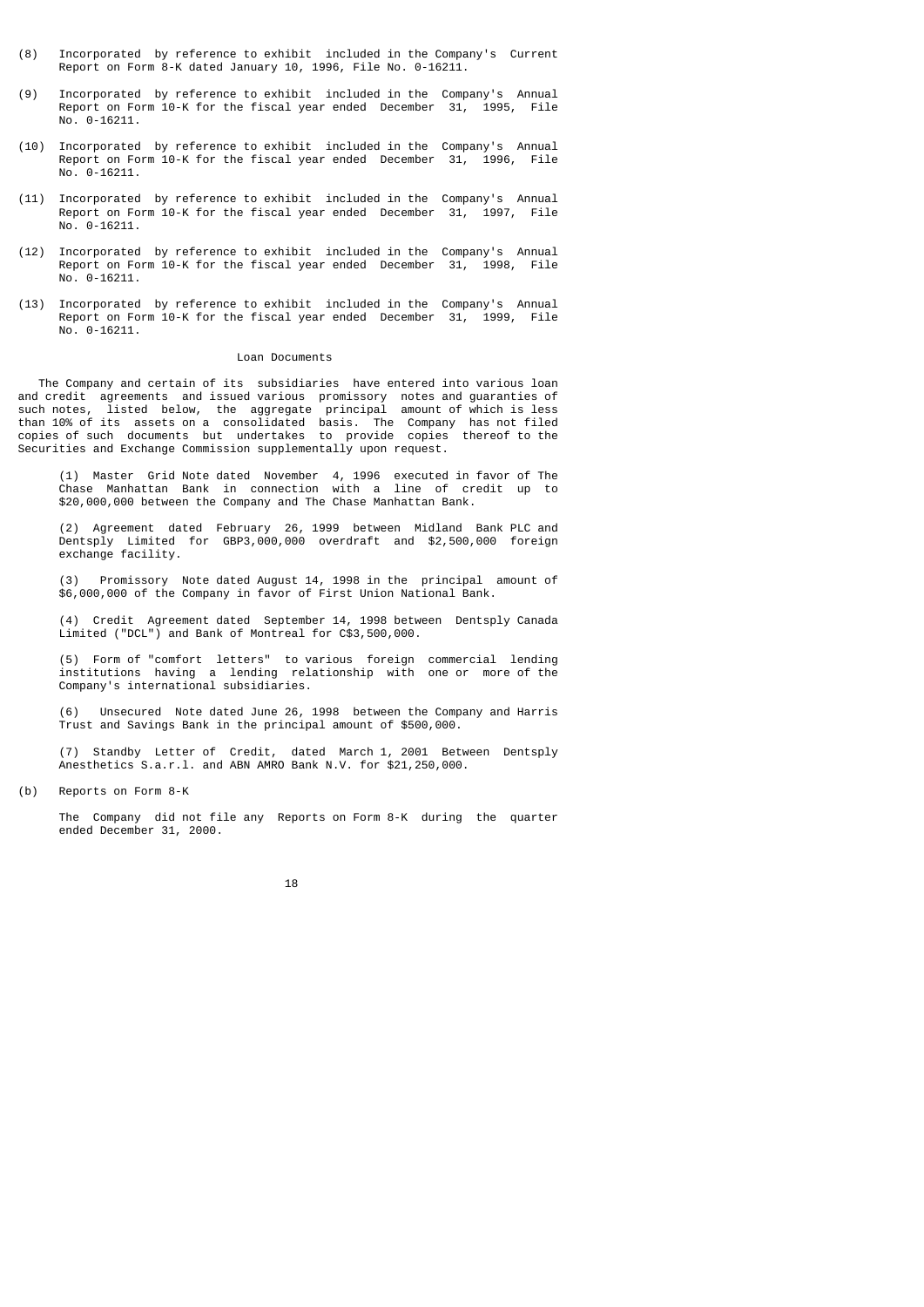To the Board of Directors of DENTSPLY International Inc.

Our audit of the consolidated balance sheets as of December 31, 2000 and the related consolidated statements of income, of stockholders' equity and of cash flows for the year then ended, referred to in our report dated January 19, 2001, except for Note 15, as to which the date is March 7, 2001, appearing in the Annual Report to Shareholders of DENTSPLY International Inc. (which report and consolidated financial statements are incorporated by reference in this Annual Report on Form 10-K) also included an audit of the financial statement schedule listed in Item  $14(a)(2)$  of the Form 10-K. In our opinion, this financial statement schedule presents fairly, in all material respects, the information set forth therein when read in conjunction with the related consolidated financial statements.

PricewaterhouseCoopers LLP

Philadelphia, PA January 19, 2001, except for Note 15, as to which the date is March 7, 2001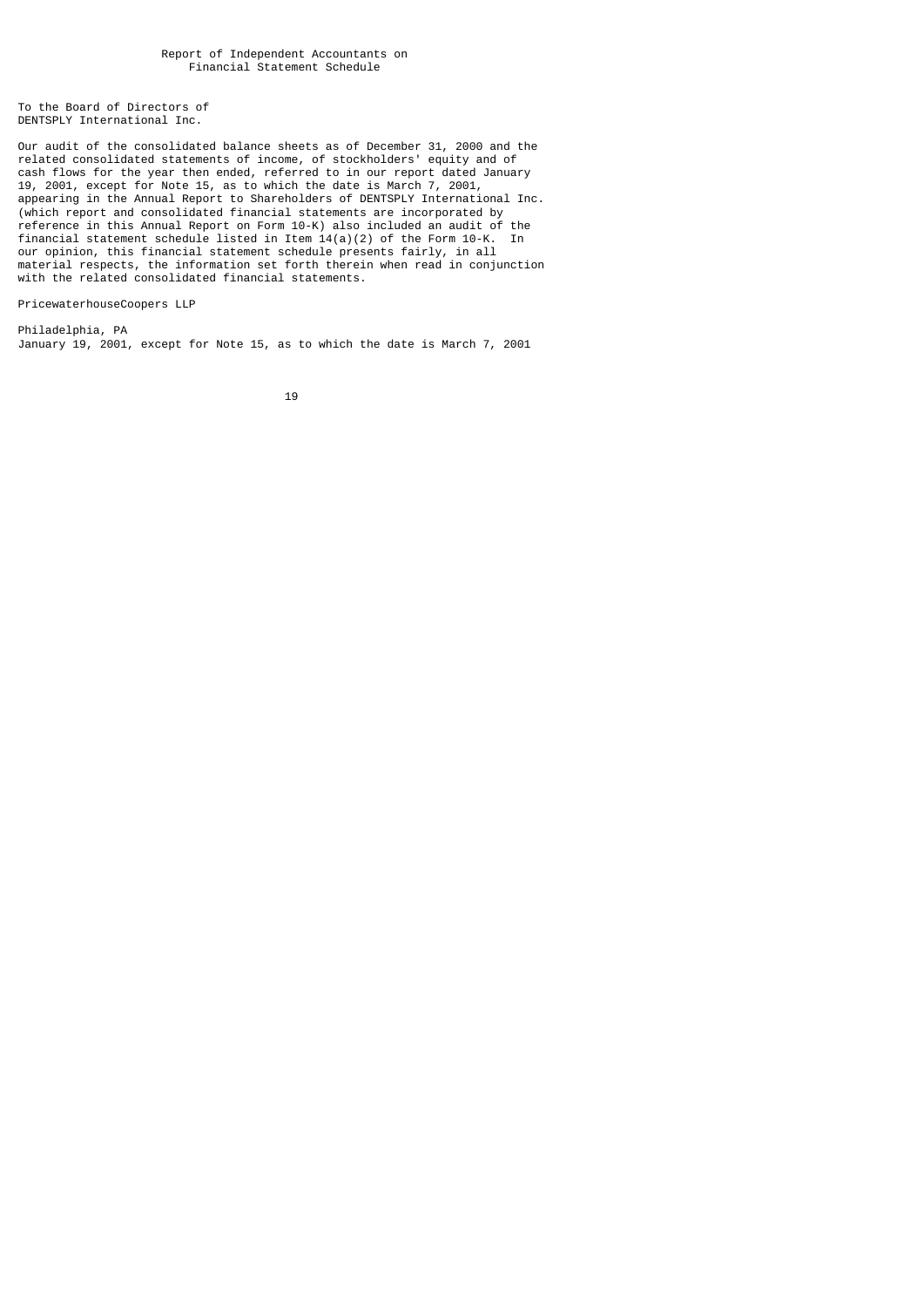# SCHEDULE II

DENTSPLY INTERNATIONAL INC. VALUATION AND QUALIFYING ACCOUNTS FOR THE THREE YEARS ENDED DECEMBER 31, 2000

|                                  |      |             |              | Additions |                          |        |               |             |             |
|----------------------------------|------|-------------|--------------|-----------|--------------------------|--------|---------------|-------------|-------------|
|                                  |      |             | Charged      |           |                          |        |               |             |             |
|                                  |      | Balance at  | (Credited)   |           | Charged to               |        | Write-offs    |             | Balance     |
|                                  |      | Beginning   | To Costs     |           | Other                    |        | Net of        | Translation | at End      |
| Description                      |      | of Period   | And Expenses |           | Accounts                 |        | Recoveries    | Adjustment  | of Period   |
|                                  |      |             |              |           | (in thousands)           |        |               |             |             |
| Allowance for doubtful accounts: |      |             |              |           |                          |        |               |             |             |
| For Year Ended December 31,      |      |             |              |           |                          |        |               |             |             |
|                                  | 1998 | \$<br>4,637 | \$<br>4,484  | \$        | 454                      | (a) \$ | $(1, 773)$ \$ | 89          | \$<br>7,891 |
|                                  | 1999 | 7,891       | 1,418        |           | 541                      | (c)    | (1, 294)      | (404)       | 8,152       |
|                                  | 2000 | 8,152       | 397          |           | 34                       | (e)    | (2,078)       | (145)       | 6,360       |
| Allowance for trade discounts:   |      |             |              |           |                          |        |               |             |             |
| For Year Ended December 31,      |      |             |              |           |                          |        |               |             |             |
|                                  | 1998 | 2,126       | 2,297        |           | $\overline{\phantom{a}}$ |        | (2, 556)      | 87          | 1,954       |
|                                  | 1999 | 1,954       | 2,061        |           | $\overline{\phantom{a}}$ |        | (1, 538)      | (183)       | 2,294       |
|                                  | 2000 | 2,294       | 2,169        |           | $\overline{\phantom{a}}$ |        | (1, 732)      | (102)       | 2,629       |
| Inventory valuation reserves:    |      |             |              |           |                          |        |               |             |             |
| For Year Ended December 31,      |      |             |              |           |                          |        |               |             |             |
|                                  | 1998 | 14,074      | 1,421        |           | 5,125                    | (b)    | (8, 496)      | 191         | 12,315      |
|                                  | 1999 | 12,315      | 2,116        |           | 2,679                    | (d)    | (1, 209)      | (537)       | 15,364      |
|                                  | 2000 | 15,364      | 5,584        |           | 52                       | (f)    | (5, 741)      | (317)       | 14,942      |
|                                  |      |             |              |           |                          |        |               |             |             |

(a) Includes \$454 from acquisitions of Crescent and GAC.

(b) Includes \$680 from acquisitions of Crescent and GAC and \$4,445 for restructuring.

(c) Includes \$62 from acquisition of VDW and \$479 for the New Image restructuring.

(d) Includes \$2,679 from acquisition of VDW and Herpo.

(e) Includes \$34 from acquisition of MOM.

(f) Includes \$52 from acquisition of MOM.

е процесс в политика в село в 1920 године в 1920 године в 1920 године в 1920 године в 1920 године в 1920 годин<br>В 1920 године в 1920 године в 1920 године в 1920 године в 1920 године в 1920 године в 1920 године в 1920 годин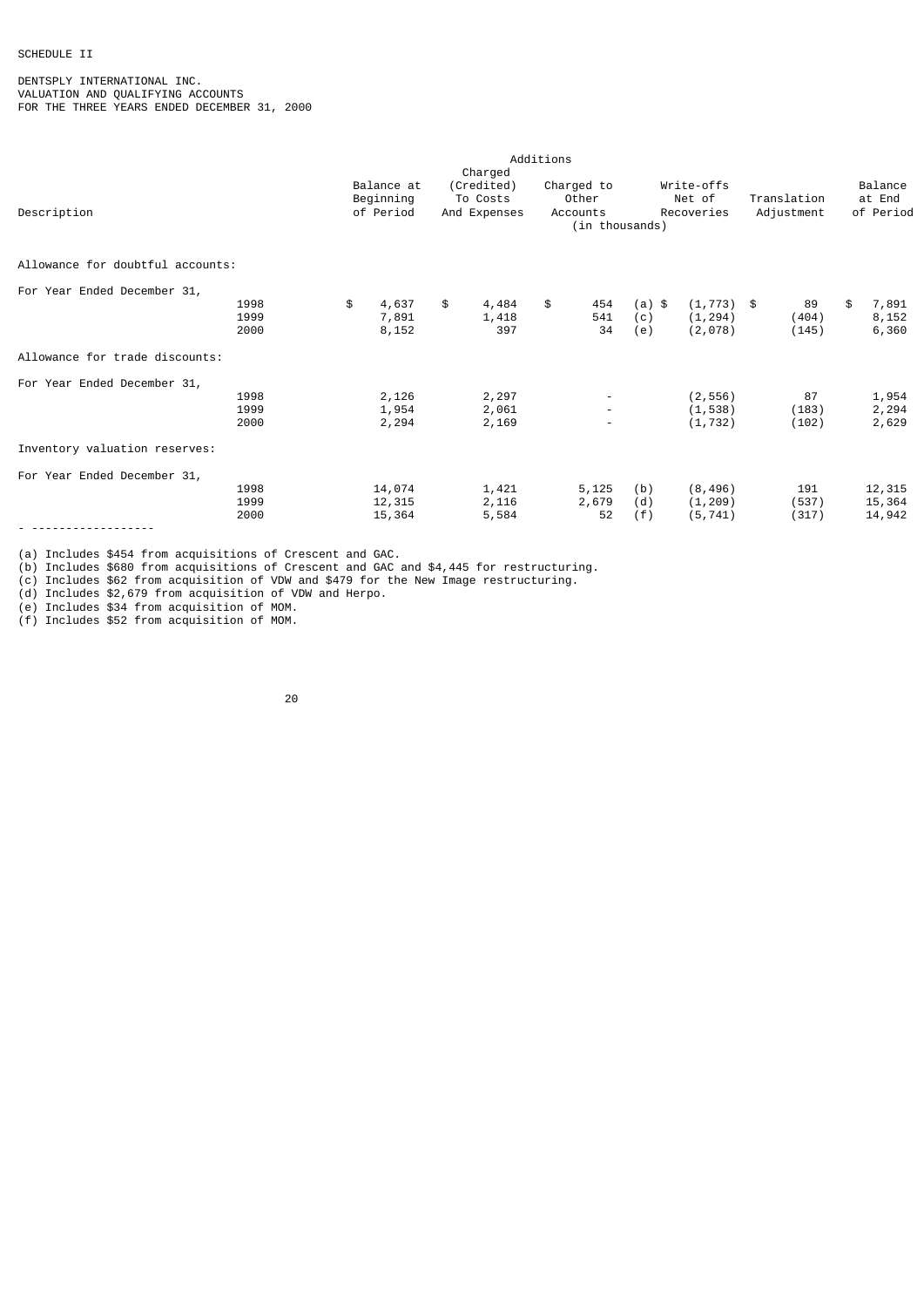#### SIGNATURES

 Pursuant to the requirements of Section 13 or 15(d) of the Securities Exchange Act of 1934, the registrant has duly caused this report to be signed on its behalf by the undersigned, thereunto duly authorized.

DENTSPLY INTERNATIONAL INC.

 By:/s/ John C. Miles II ----------------------- John C. Miles II Chairman of the Board and Chief Executive Officer

 Pursuant to the requirements of the Securities Exchange Act of 1934, this report has been signed below by the following persons on behalf of the Registrant and in the capacities and on the dates indicated.

/s/ John C. Miles II March 19, 2001 ------<sup>-</sup>--------------<br>Date John C. Miles II Chairman of the Board and Chief Executive Officer and a Director (Principal Executive Officer) /s/ Gerald K. Kunkle March 19, 2001 -------<sup>-</sup>---------------<br>Date Gerald K. Kunkle President and Chief Operating Officer /s/ William R. Jellison March 19, 2001 - ------------------------- -------------------- William R. Jellison Senior Vice President and Chief Financial Officer (Principal Financial and Accounting Officer) /s/ Burton C. Borgelt March 19, 2001 - ------------------------- -------------------- Burton C. Borgelt Director /s/ Douglas K. Chapman March 19, 2001

- ------------------------- -------------------- Douglas K. Chapman Director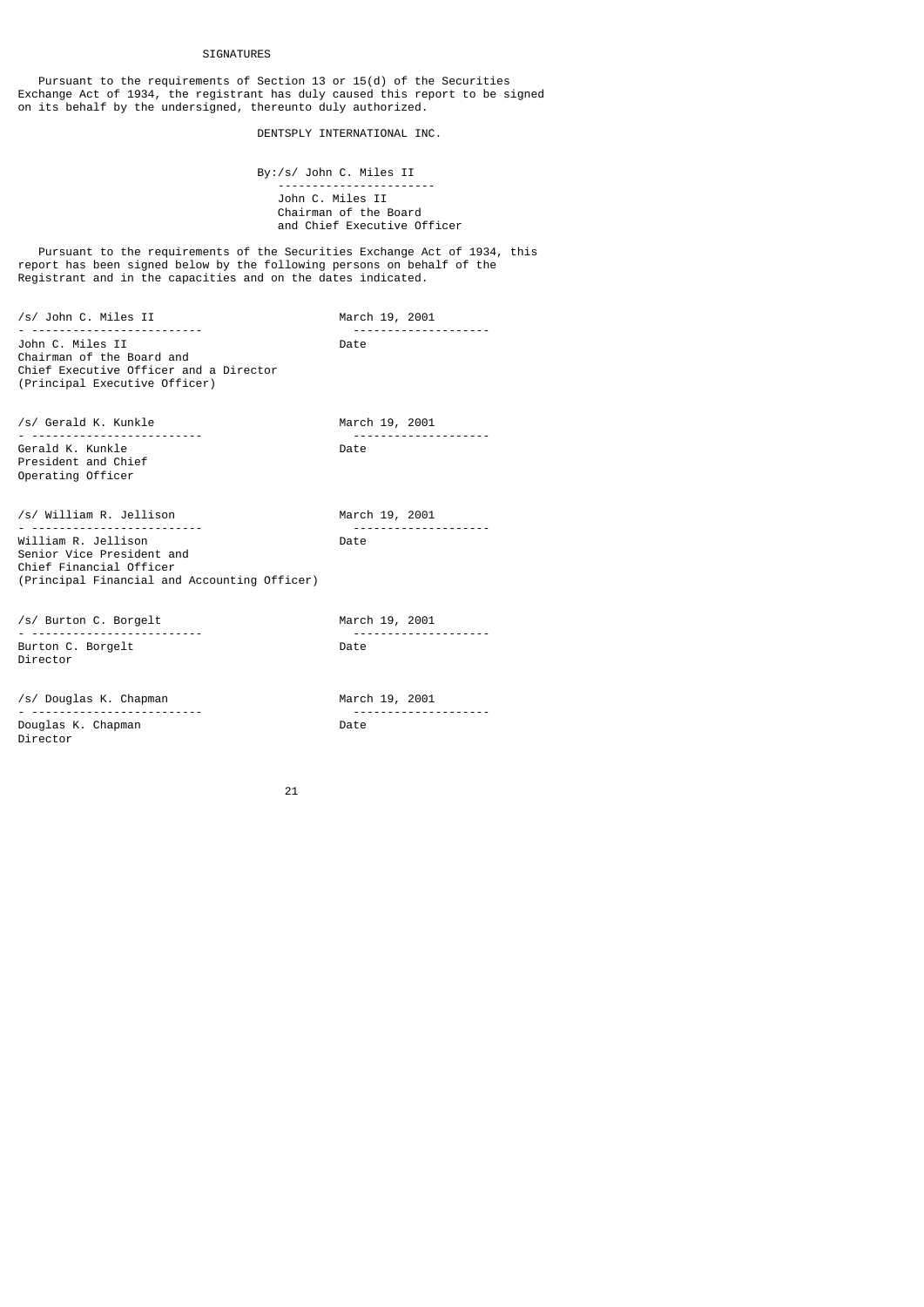/s/ Michael J. Coleman March 19, 2001 - ------------------------- -------------------- Michael J. Coleman Director

/s/ Cynthia P. Danaher March 19, 2001 Cynthia P. Danaher Director

/s/ Arthur A. Dugoni March 19, 2001 Arthur A. Dugoni, D.D.S., M.S.D. Director

/s/ C. Frederick Fetterolf March 19, 2001 C. Frederick Fetterolf Director

/s/ Leslie A. Jones March 19, 2001 - ------------------------- -------------------- Leslie A. Jones Director

/s/Edgar H. Schollmaier March 19, 2001 - ------------------------- -------------------- Edgar H. Schollmaier Director

/s/ W. Keith Smith March 19, 2001 W. Keith Smith Director

- ------------------------- --------------------

---------------------<br>Date

-------<sup>-</sup>--------------<br>Date

- ------------------------- --------------------

<u>22</u>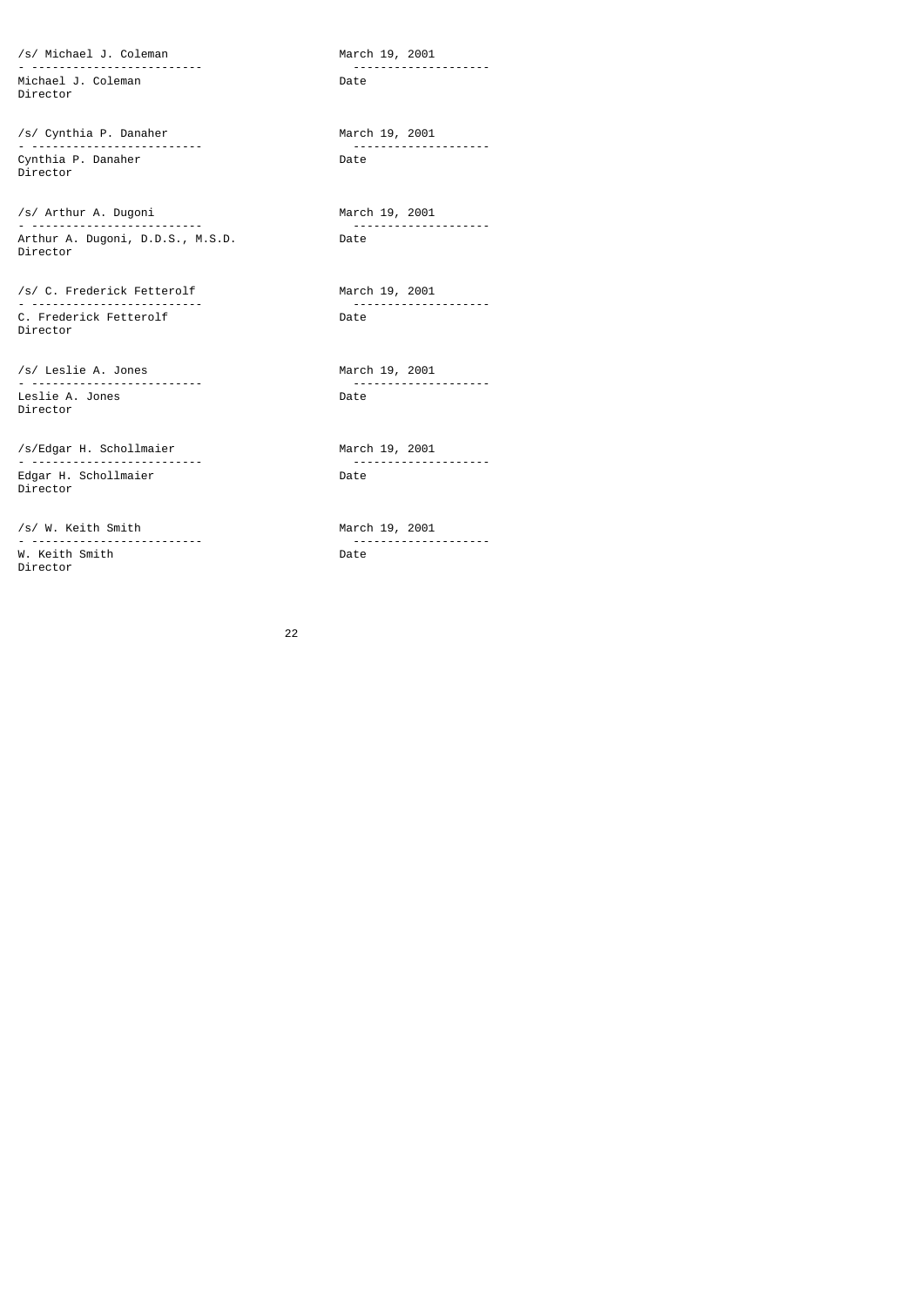| Exhibit<br>Number |     | Description                                                                                                                                                                                                                                                                                                           | Sequential<br>Page No. |
|-------------------|-----|-----------------------------------------------------------------------------------------------------------------------------------------------------------------------------------------------------------------------------------------------------------------------------------------------------------------------|------------------------|
| 3.1               |     | Restated Certificate of Incorporation (1)                                                                                                                                                                                                                                                                             |                        |
| 3.2               |     | By-Laws, as amended (13)                                                                                                                                                                                                                                                                                              |                        |
| $4.1$ (a)         |     | 364-Day and 5-Year Competitive Advance,<br>Revolving Credit and Guaranty Agreements dated<br>as of October 23, 1997 among the Company, the<br>guarantors named therein, the banks named<br>therein, the Chase Manhattan Bank as<br>Administrative Agent, and ABN Amro Bank, N.V.<br>as Documentation Agent. (11)      |                        |
|                   | (b) | Amendment to the 364-Day Competitive Advance,<br>Revolving Credit and Guaranty Agreement dated<br>as of October 21, 1999 among the Company, the<br>quarantors named therein, the banks named<br>therein, the Chase Manhattan Bank as<br>Administrative Agent, and ABN Amro Bank, N.V.<br>as Documentation Agent. (13) |                        |
|                   | (c) | Amendment to the 5-year Competitive Advance,<br>Revolving Credit and Guaranty Agreement dated<br>as of January 20, 2000 among the Company, the<br>guarantors named therein, the banks named<br>therein, the Chase Manhattan Bank as<br>Administrative Agent, and ABN Amro Bank, N.V.<br>as Documentation Agent.       | 27                     |

<u>23 and 23</u>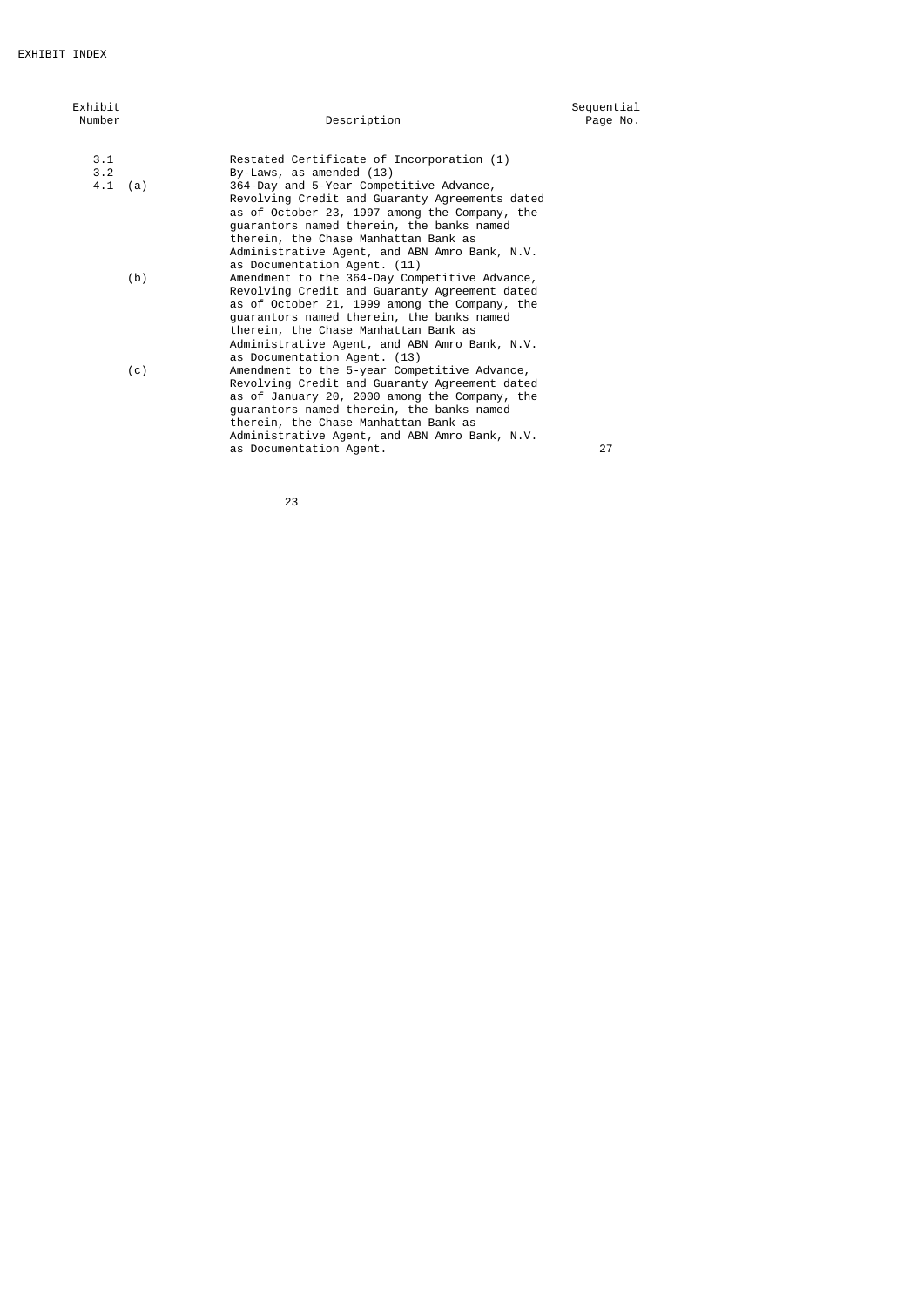| (d)        | Amendment to the 364-Day Competitive Advance,                                                    |     |
|------------|--------------------------------------------------------------------------------------------------|-----|
|            | Revolving Credit and Guaranty Agreement dated                                                    |     |
|            | as of October 19, 2000 among the Company, the                                                    |     |
|            | quarantors named therein, the banks named                                                        |     |
|            | therein, the Chase Manhattan Bank as                                                             |     |
|            | Administrative Agent, and ABN Amro Bank, N.V.<br>as Documentation Agent.                         | 31  |
| (e)        | Amendment to the 5-year Competitive Advance,                                                     |     |
|            | Revolving Credit and Guaranty Agreement dated                                                    |     |
|            | as of January 26, 2001 among the Company, the                                                    |     |
|            | guarantors named therein, the banks named                                                        |     |
|            | therein, the Chase Manhattan Bank as                                                             |     |
|            | Administrative Agent, and ABN Amro Bank, N.V.                                                    |     |
|            | as Documentation Agent.                                                                          | 47  |
| (f)        | Amendment to the 364-Day Competitive Advance,<br>Revolving Credit and Guaranty Agreement dated   |     |
|            | as of January 26, 2001 among the Company, the                                                    |     |
|            | guarantors named therein, the banks named                                                        |     |
|            | therein, the Chase Manhattan Bank as                                                             |     |
|            | Administrative Agent, and ABN Amro Bank, N.V.                                                    |     |
|            | as Documentation Agent.                                                                          | 53  |
| 4.2. (a)   | Commercial Paper Issuing and paying Agency Agreement                                             |     |
|            | dated as of August 12, 1999 between the Company                                                  |     |
|            | and the Chase Manhattan Bank (13)                                                                |     |
| (b)        | Commercial Paper Dealer Agreement dated as of                                                    |     |
|            | August 12, 1999 between the Company and<br>Goldman, Sachs & Co. (13)                             |     |
| 4.3        | Series A and Series B Notes dated March 1, 2001                                                  |     |
|            | between the Company and Prudential Insurance                                                     |     |
|            | Company of America.                                                                              | 69  |
| 10.1       | 1992 Stock Option Plan adopted May 26, 1992 (4)                                                  |     |
| 10.2       | 1993 Stock Option Plan (2)                                                                       |     |
| 10.3       | 1998 Stock Option Plan (1)                                                                       |     |
| 10.4       | Nonstatutory Stock Option Agreement between the                                                  |     |
|            | Company and Burton C. Borgelt (3)<br>Employee Stock Ownership Plan as amended                    |     |
| $10.5$ (a) | effective as of December 1, 1982 restated as of                                                  |     |
|            | January 1, 1991 (7)                                                                              |     |
| (b)        | Second amendment to the DENTSPLY Employee Stock                                                  |     |
|            | Ownership Plan (10)                                                                              |     |
| (c)        | Third Amendment to the DENTSPLY Employee Stock                                                   |     |
|            | Ownership Plan (12)                                                                              |     |
| $10.6$ (a) | Trust Agreement for the Company's Employee                                                       |     |
|            | Stock Ownership Plan between the Company and T.<br>Rowe Price Trust Company dated as of November |     |
|            | 1, 2000.                                                                                         | 116 |
| (b)        | Plan Recordkeeping Agreement for the Company's                                                   |     |
|            | Employee Stock Ownership Plan between the                                                        |     |
|            | Company and T. Rowe Price Trust Company dated                                                    |     |
|            | as of November 1, 2000.                                                                          | 133 |
| 10.7 (a)   | Employment Agreement dated as of December 31,                                                    |     |
|            | 1987 between the Company and John C. Miles II                                                    |     |
| (b)        | $(5)^*$<br>Amendment to Employment Agreement between the                                         |     |
|            | Company and John C. Miles II dated February 16,                                                  |     |
|            | 1996, effective January 1, 1996 (9)*                                                             |     |
| 10.8       | Employment Agreement dated as of December 10,                                                    |     |
|            | 1992<br>between the Company and Michael R. Crane                                                 |     |
|            | $(5)^*$                                                                                          |     |
| 10.9       | Employment Agreement dated January 1, 1996                                                       |     |
|            | between the Company and W. William Weston $(9)^*$                                                |     |
| 10.10      | Employment Agreement dated January 1, 1996<br>between the Company and Thomas L. Whiting $(9)^*$  |     |
| 10.11      | Employment Agreement dated October 11,1996                                                       |     |
|            | between the Company and Gerald K. Kunkle Jr.                                                     |     |
|            | $(10)^*$                                                                                         |     |
| 10.12      | Employment Agreement dated April 20, 1998                                                        |     |
|            | between the Company and William R. Jellison                                                      |     |
|            | $(12)^*$                                                                                         |     |
| 10.13      | Employment Agreement dated September 10, 1998                                                    |     |
|            | between the Company and Brian M. Addison $(12)^*$                                                |     |

<u>24 and 24</u>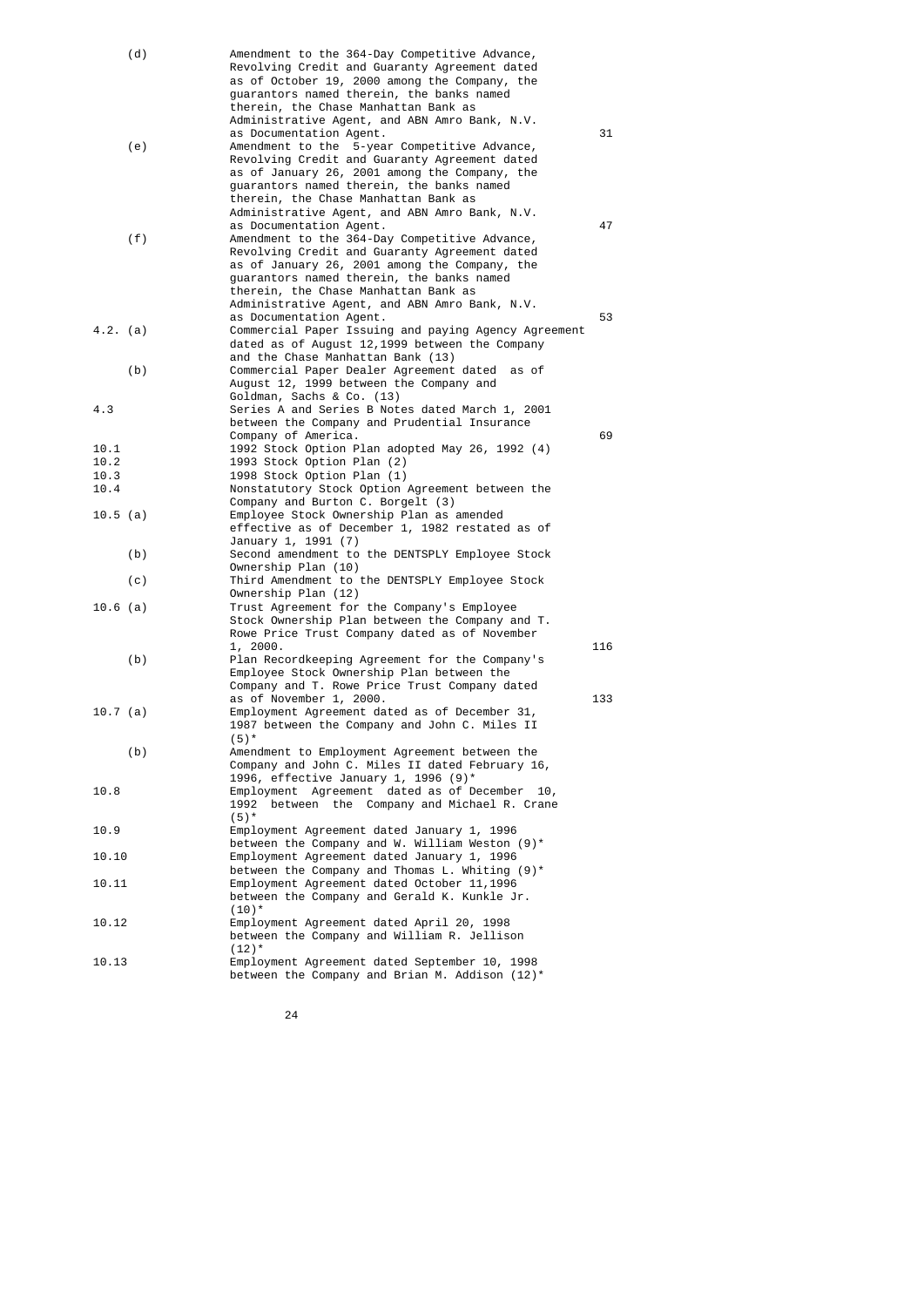| 10.14    | Employment Agreement dated June 1, 1999 between |     |
|----------|-------------------------------------------------|-----|
|          | the Company and J. Henrik Roos $(13)^*$         |     |
| 10.15    | Midwest Dental Products Corporation Pension     |     |
|          | Plan as amended and restated effective January  |     |
|          | $1, 1989 (7)^*$                                 |     |
| 10.16    | Revised Ransom & Randolph Pension Plan, as      |     |
|          | amended effective as of September 1, 1985,      |     |
|          | restated as of January 1, 1989 $(7)^*$          |     |
| 10.17    | DENTSPLY International Inc. Directors' Deferred |     |
|          | Compensation Plan effective January 1, 1997     |     |
|          | $(10)^*$                                        |     |
| 10.18(a) | Asset Purchase and Sale Agreement, dated        |     |
|          | January 10, 1996, between Tulsa Dental          |     |
|          | Products, L.L.C. and DENTSPLY International     |     |
|          | Inc. $(8)$                                      |     |
| (b)      | Amendment to Asset Purchase and Sale Agreement  |     |
|          | between Tulsa Dental Products, L.L.C. and       |     |
|          | DENTSPLY, dated January 1, 1999 (13)            |     |
| 10.19    | Supplemental Executive Retirement Plan          |     |
|          | effective January 1, 1999 $(12)^*$              |     |
| 10.20    | Written Description of Year 2000 Incentive      |     |
|          | Compensation Plan.                              | 147 |
| 10.21    | Sale and Purchase Agreement for all the shares  |     |
|          | of Friadent Gmbh, dated December 28, 2000 by    |     |
|          | and between Neptuno Verwaltungs und Treuhand -  |     |
|          | Gersellschaft mbH, Dr. Eberhard Braun and Fria  |     |
|          | Nu GmbH (a subsidiary of the Company).          | 148 |
| 10.22(a) | AZLAD Products Agreement, dated January 18,     |     |
|          | 2001 between AstraZenaca AB and Maillefer       |     |
|          | Instruments Holdings, S.A. (a subsidiary of the |     |
|          | Company).                                       | 177 |
| (b)      | AZLAD Products Manufacturing Agreement, dated   |     |
|          | January 18, 2001 between AstraZenaca AB and     |     |
|          | Maillefer Instruments Holdings, S.A.            | 216 |
| (c)      | AZ Trade Marks License Agreement, dated January |     |
|          | 18, 2001 between AstraZenaca AB and Maillefer   |     |
|          | Instruments Holdings, S.A.                      | 239 |
| 13       | Pages 21 through 51 of the Company's Annual     |     |
|          | Report to Shareholders for fiscal year 2000     |     |
|          | (only those portions of the Annual Report       |     |
|          | incorporated by reference in this report are    |     |
|          | deemed "filed").                                | 250 |
| 21.1     | Subsidiaries of the Company                     | 286 |
| 23.1     | Consent of Independent Accountants -            |     |
|          | PricewaterhouseCoopers LLP                      | 289 |
| 23.2     | Consent of Independent Auditors - KPMG LLP      | 290 |
| 99.1     | Audit Report of KPMG LLP                        | 291 |
|          |                                                 |     |

\* Management contract or compensatory plan.

- (1) Incorporated by reference to exhibit included in the Company's Registration Statement on Form S-8 (No. 333-56093).
- (2) Incorporated by reference to exhibit included in the Company's Registration Statement on Form S-8 (No. 33-71792).
- (3) Incorporated by reference to exhibit included in the Company's Registration Statement on Form S-8 (No. 33-79094).
- (4) Incorporated by reference to exhibit included in the Company's Registration Statement on Form S-8 (No. 33-52616).
- (5) Incorporated by reference to exhibit included in the Company's Annual Report on Form 10-K for the fiscal year ended March 31, 1993, File No. 0-16211.
- (6) Incorporated by reference to exhibit included in the Company's Annual Report on Form 10-K for the fiscal year ended December 31, 1993, File No. 0-16211.
- (7) Incorporated by reference to exhibit included in the Company's Annual Report on Form 10-K for the fiscal year December 31, 1994, File No. 0-16211.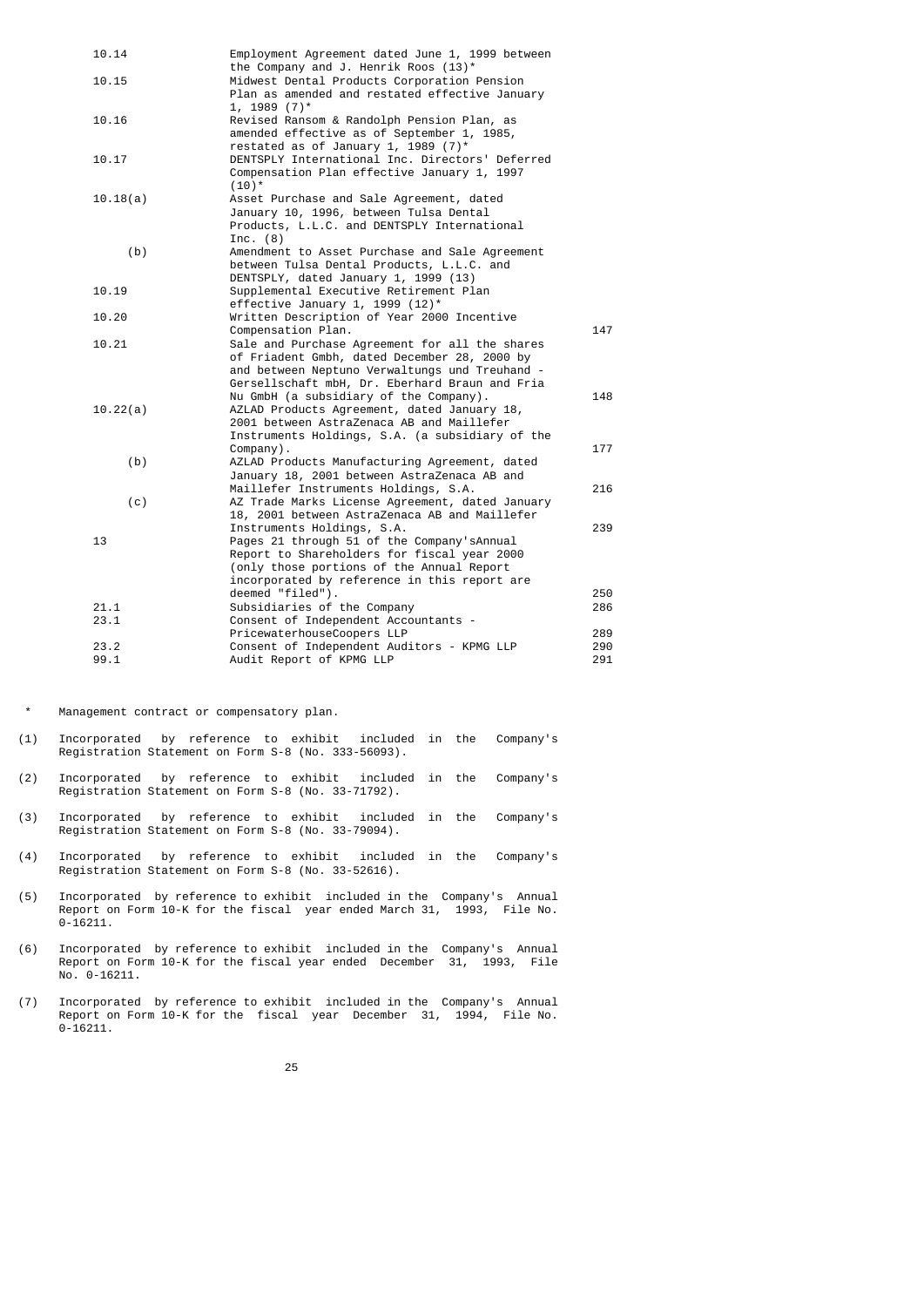- (8) Incorporated by reference to exhibit included in the Company's Current Report on Form 8-K dated January 10, 1996, File No. 0-16211.
- (9) Incorporated by reference to exhibit included in the Company's Annual Report on Form 10-K for the fiscal year ended December 31, 1995, File No. 0-16211.
- (10) Incorporated by reference to exhibit included in the Company's Annual Report on Form 10-K for the fiscal year ended December 31, 1996, File No. 0-16211.
- (11) Incorporated by reference to exhibit included in the Company's Annual Report on Form 10-K for the fiscal year ended December 31, 1997, File No. 0-16211.
- (12) Incorporated by reference to exhibit included in the Company's Annual Report on Form 10-K for the fiscal year ended December 31, 1998, File No. 0-16211.
- (13) Incorporated by reference to exhibit included in the Company's Annual Report on Form 10-K for the fiscal year ended December 31, 1999, File No. 0-16211.

<u>26 and 26</u>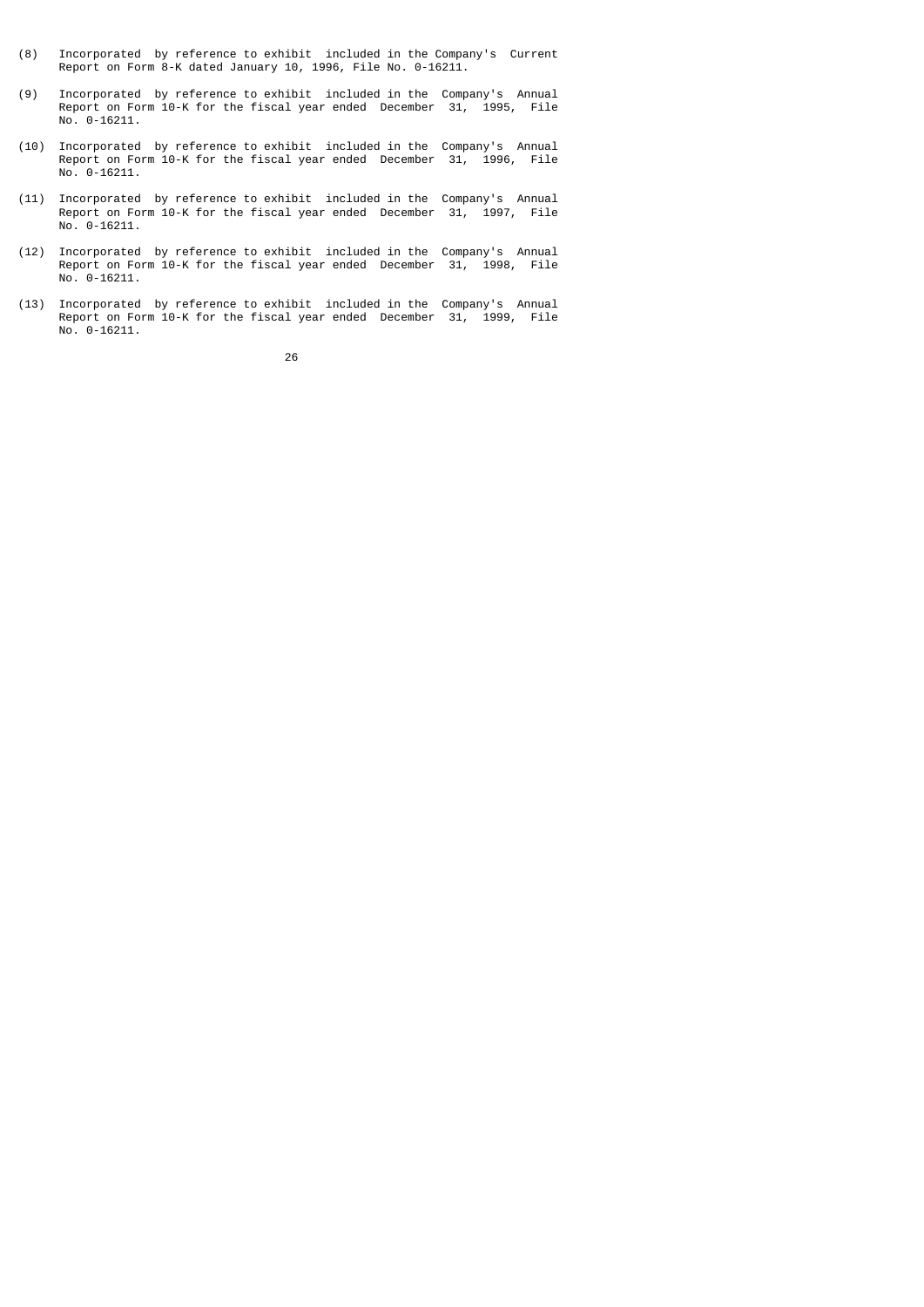AMENDMENT No. 1, dated as of January 20, 2000 (this "Amendment"), to the 5-Year Competitive Advance, Revolving Credit and Guaranty Agreement dated as of October 23, 1997 (the "Credit Agreement"), among DENTSPLY INTERNATIONAL INC., a Delaware corporation (the "Borrower"), the Guarantors named therein, the Banks from time to time party thereto (the "Banks"), THE CHASE MANHATTAN BANK, a New York banking corporation ("Chase"), as Administrative Agent for the Banks, and ABN AMRO BANK N.V., as Documentation Agent for the Banks.

 The Borrower has requested that the Required Banks agree to amend the Credit Agreement as set forth herein and the Required Banks are willing to agree to such amendment on the terms and subject to the conditions set forth herein. Each capitalized term used and not otherwise defined herein shall have the meaning assigned to such term in the Credit Agreement.

Accordingly, the parties hereto agree as follows:

 SECTION 1. Amendment to Credit Agreement. Section 2.01(a) of the Credit Agreement is hereby amended by replacing the amount "\$50,000,000" in the final clause thereof with the amount "\$100,000,000".

 SECTION 2. Representations and Warranties. The Borrower represents and warrants to each other party hereto that, after giving effect to this Amendment, (a) the representations and warranties set forth in Article III of the Credit Agreement are true and correct in all material respects on and as of the date of this Amendment, except to the extent such representations and warranties expressly relate to an earlier date, and (b) no Default or Event of Default has occurred and is continuing.

 SECTION 3. Effectiveness. This Amendment shall become effective as of the date set forth above when the Administrative Agent or its counsel shall have<br>received counterparts of this Amendment which, when taken received counterparts of this Amendment which, together, bear the signatures of the Borrower, the Guarantors and the Required Banks.

<u>27 and 27</u>

 SECTION 4. Effect of Amendment. Except as expressly set forth herein, this Amendment shall not by implication or otherwise limit, impair, constitute a waiver of, or otherwise affect the rights and remedies of the Banks or the Administrative Agent under the Credit Agreement, and shall not alter, modify, amend or in any way affect any of the terms, conditions, obligations, covenants or agreements contained in the Credit Agreement, all of which are ratified and affirmed in all respects and shall continue in full force and effect. Nothing herein shall be deemed to entitle the Borrower to a consent to, or a waiver, amendment, modification or other change of, any of the terms, conditions, obligations, covenants or agreements contained in the Credit Agreement in similar or different circumstances. This Amendment shall apply and be effective only with respect to the provisions of the Credit Agreement specifically referred to herein.

 SECTION 5. Counterparts. This Amendment may be executed in any number of counterparts and by different parties hereto in separate counterparts, each of which when so executed and delivered shall be deemed an original, but all such counterparts together shall constitute but one and the same instrument. Delivery of any executed counterpart of a signature page of this Amendment by facsimile transmission shall be as effective as delivery of a manually executed counterpart hereof.

 SECTION 6. Applicable Law. THIS AMENDMENT SHALL BE CONSTRUED IN ACCORDANCE WITH AND GOVERNED BY THE LAWS OF THE STATE OF NEW YORK.

 IN WITNESS WHEREOF, the parties hereto have caused this Amendment to be duly executed by their respective authorized officers as of the day and year first above written.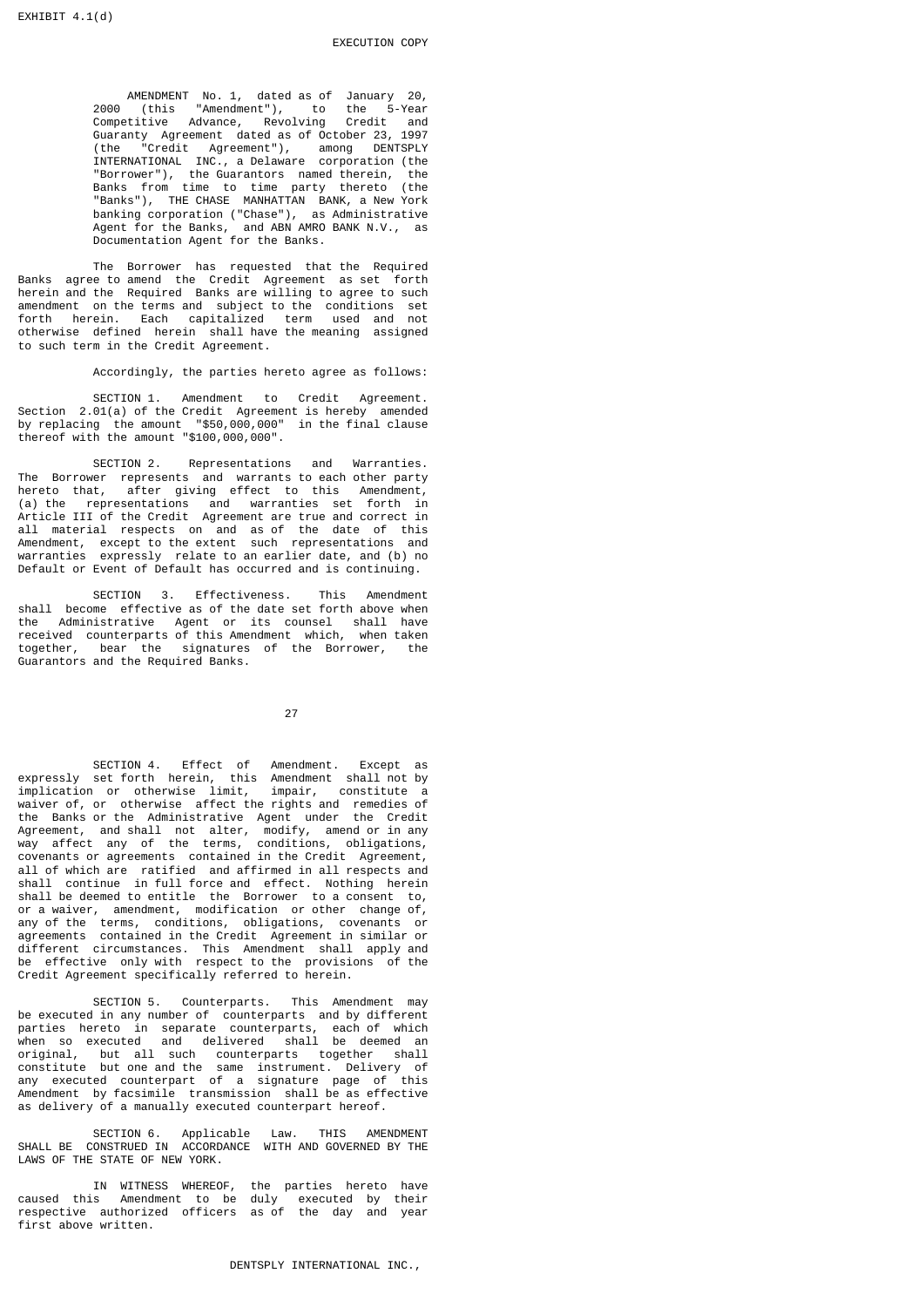Name: Title:

 THE CHASE MANHATTAN BANK, individually and as Administrative Agent,

by

by

 Name: Title:

<u>28 and 28 and 28 and 28 and 28 and 28 and 28 and 28 and 28 and 28 and 28 and 28 and 28 and 28 and 28 and 28 and 28 and 28 and 28 and 28 and 28 and 28 and 28 and 28 and 28 and 28 and 28 and 28 and 28 and 28 and 28 and 28 a</u>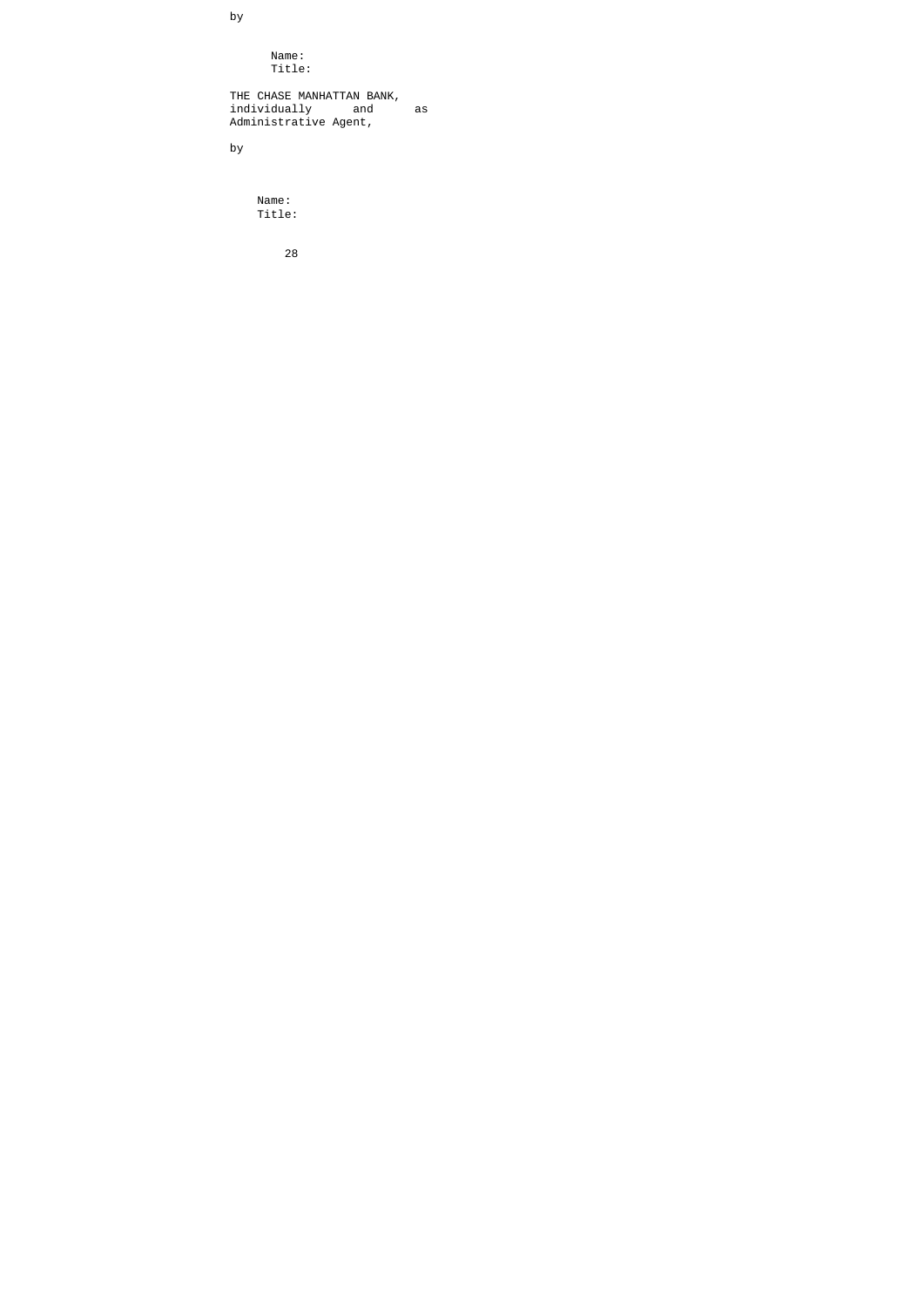Each of the Guarantors hereby acknowledges receipt of and consents to this Amendment: CERAMCO INC. CERAMCO MANUFACTURING CO. DENTSPLY FINANCE CO. DENTSPLY INTERNATIONAL PREVENTIVE CARE DIVISION, L.P. DENTSPLY RESEARCH & DEVELOPMENT CORP. GAC INTERNATIONAL, INC. MIDWEST DENTAL PRODUCTS CORPORATION RANSOM & RANDOLPH COMPANY

by \_\_\_\_\_\_\_\_\_\_\_\_\_\_\_\_\_\_\_\_\_\_\_\_

 Name: Title: Authorized Signatory

TULSA DENTAL PRODUCTS INC.

<u>29 and 29 and 29 and 29 and 29 and 29 and 29 and 29 and 29 and 29 and 29 and 29 and 29 and 29 and 29 and 2012</u>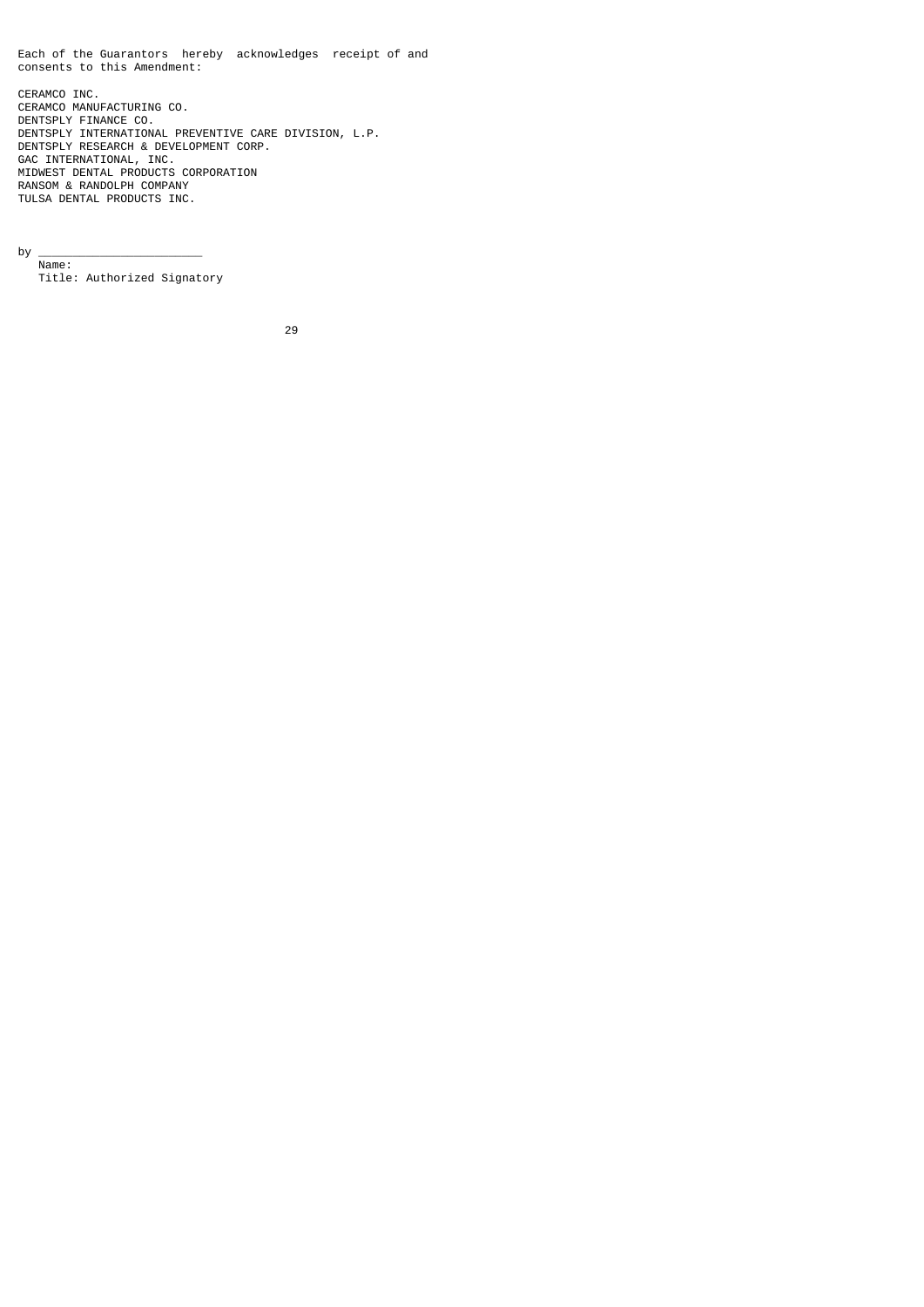SIGNATURE PAGE to AMENDMENT No. 1 to DENTSPLY INTERNATIONAL INC. 5-YEAR CREDIT AGREEMENT, dated as of JANUARY 20, 2000

To approve Amendment:

Name of Institution:

by

 Name: Title: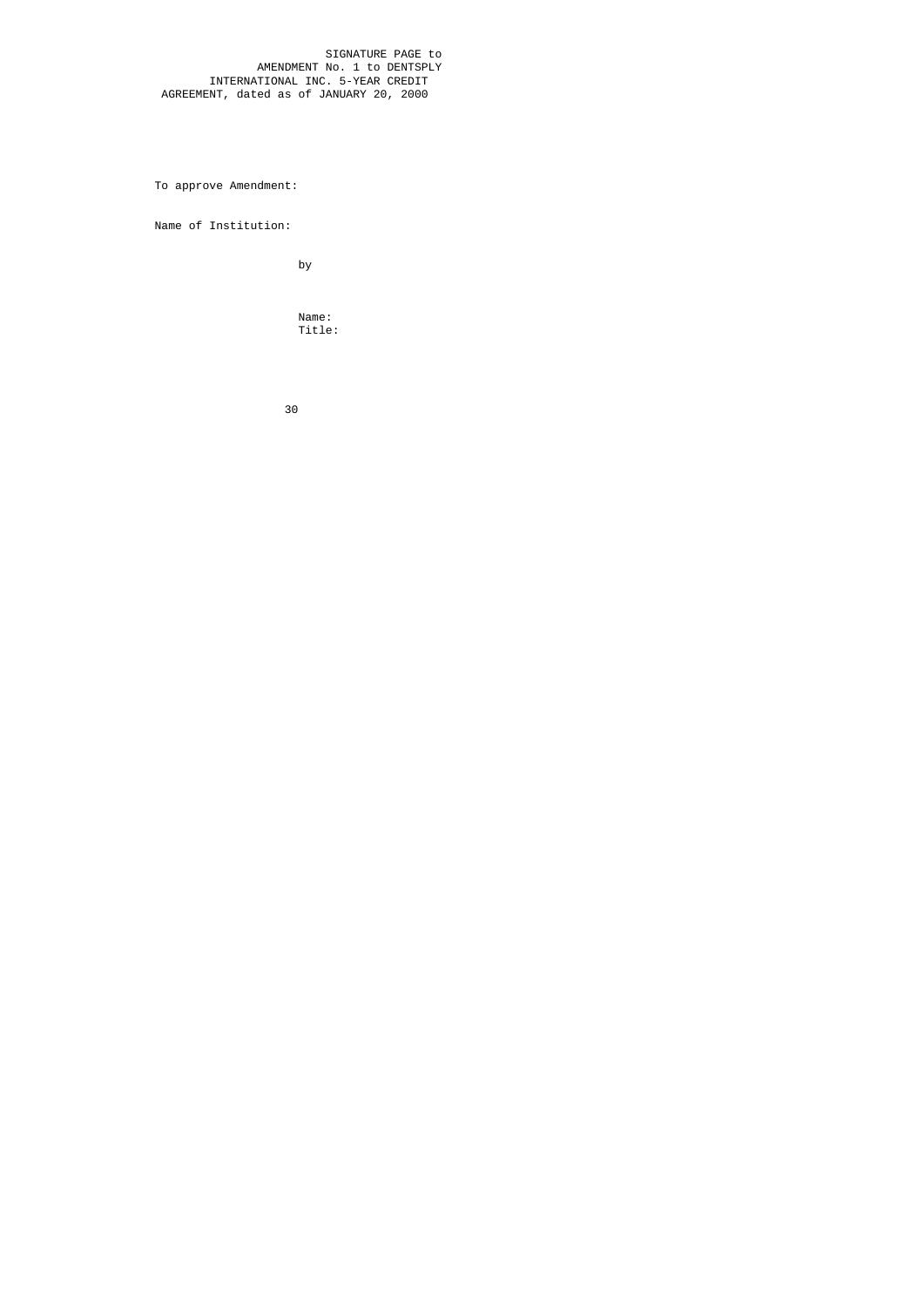$EXHIBIT 4.1(d)$ 

EXECUTION COPY AMENDED AND RESTATED 364-DAY COMPETITIVE ADVANCE, REVOLVING CREDIT AND GUARANTY AGREEMENT dated as of October 18, 2000 (the "2000 Amendment and Restatement"), among DENTSPLY INTERNATIONAL INC., a Delaware corporation (the "Borrower"), the Guarantors named herein, the banks named herein (individually a "Bank" and collectively the "Banks") and THE CHASE MANHATTAN BANK, a New York banking corporation, as administrative agent for the Banks (in such capacity, the "Administrative Agent"). WHEREAS, on October 23, 1997, the Borrower, the Guarantors, The Chase Manhattan Bank, as administrative agent, certain of the Banks and ABN AMRO Bank N.V., as documentation agent, entered into a 364-Day Competitive Advance, Revolving Credit and Guaranty Agreement (as previously amended, the "Original Credit Agreement") pursuant to which the Banks agreed to make available to the Borrower Loans in an aggregate principal amount not to exceed \$125,000,000 at any time outstanding; WHEREAS, on September 24, 1998, the Administrative Agent delivered a letter to the Banks indicating that effective as of October 22, 1998, the commitments under the Original Credit Agreement would be extended for another 364 days, and such commitments were so extended and the termination date thereunder extended to October 21, 1999 (the "1998 Extension"); WHEREAS, on October 21, 1999, the Borrower, the Guarantors, The Chase Manhattan Bank, as administrative agent, certain of the Banks and ABN **AMRO** Bank N.V., as documentation agent, entered into an Amended and Restated 364- Day Competitive Advance, Revolving Credit and Guaranty Agreement (together with the Original Credit Agreement and the 1998 Extension, the "Credit Agreement") pursuant to which certain provisions of the Original Credit Agreement were amended; WHEREAS, the parties hereto desire to amend the Credit Agreement as set forth herein and to restate the Credit Agreement in its entirety giving effect to such amendment; and WHEREAS, the Borrower, the Guarantors and the Banks have agreed to amend and restate, on the terms and subject to the conditions set forth herein, the Credit Agreement, to provide for the foregoing. NOW, THEREFORE, for and in consideration of the premises and the mutual covenants herein set forth and other good and valuable consideration, the receipt and sufficiency of which are hereby acknowledged, the Borrower, the Guarantors, the Banks, the Administrative Agent and the Documentation Agent hereby agree as follows: SECTION 1. All capitalized terms which are defined in the Credit Agreement and not otherwise defined herein or in the recitals hereto shall have the same meanings herein as in the Credit Agreement. SECTION 2. All references to Section numbers in this 2000 Amendment and Restatement shall, except as the context requires, be references to the corresponding Sections of the Credit Agreement.

31

SECTION 3. On and after the 2000 Restatement Effective Date (as hereinafter defined), each reference in the Credit Agreement to "this Agreement", "hereunder", "herein", or words of like import shall mean and be a reference to the Credit Agreement, as amended and restated hereby. SECTION 4. The Credit Agreement is hereby amended by deleting the heading in its entirety and substituting in lieu thereof the following: AMENDED AND RESTATED 364-DAY COMPETITIVE ADVANCE, REVOLVING CREDIT AND GUARANTY AGREEMENT dated as of October 18, 2000 (the "2000 Amendment and Restatement"), among DENTSPLY INTERNATIONAL INC., a Delaware corporation (the "Borrower"), the Guarantors named herein, the banks named herein (individually a "Bank" and collectively the "Banks") and THE CHASE MANHATTAN BANK, a New York banking corporation, as administrative agent for the Banks (in such capacity, the "Administrative Agent"). SECTION 5. Article 1 of the Credit Agreement is hereby amended by deleting the reference to "October 19, 2000" in the definition of "Termination Date" and substituting in lieu thereof "October 17, 2001". SECTION 6. Article 3 of the Credit Agreement is hereby amended as follows: (a) Each of Sections 3.05(a) and 3.06 of the Credit Agreement is amended by deleting each reference therein to (i) "1998" and substituting in lieu thereof a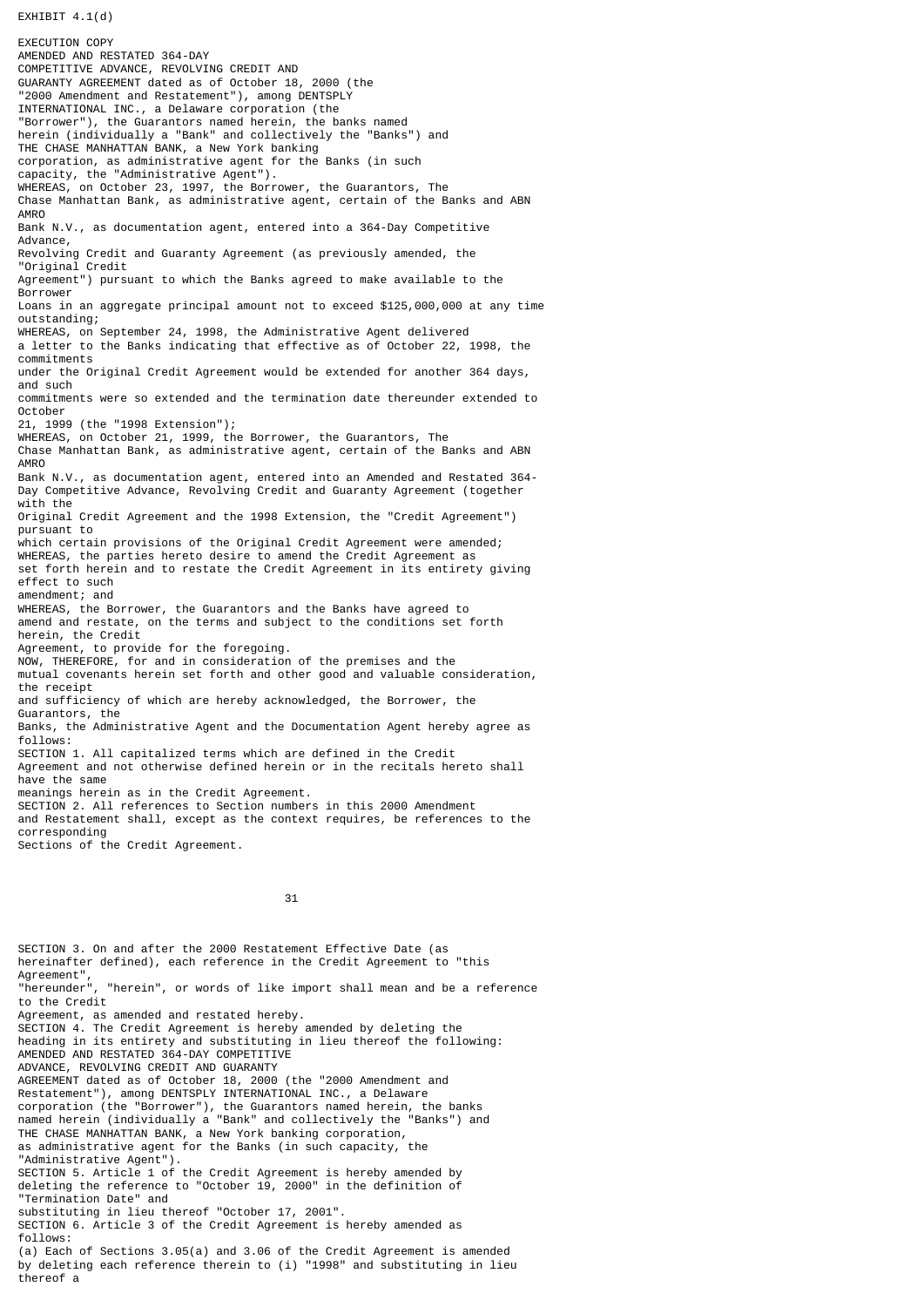reference to "1999" and (ii) "1999" and substituting in lieu thereof a reference to "2000". (b) Section 3.20 shall be amended and shall read as follows: SECTION 3.20. Intentionally Omitted. SECTION 7. Section 6.09 (Minimum Consolidated Net Worth) of the Credit Agreement is hereby amended by deleting the reference to "\$300,000,000" and substituting in lieu thereof "\$350,000,000". SECTION 8. Schedule 2.01 ("Commitments") to the Credit Agreement shall be deleted in its entirety, and Schedule 2.01, attached hereto, shall be substituted in lieu thereof as Schedule 2.01 to the Credit Agreement, to the effect that the aggregate Commitments of the Banks under the Credit Agreement, as amended hereby, shall be equal to \$125,000,000, and the Commitment of each Bank after the effectiveness of this 2000 Amendment and Restatement shall be the amount set forth beside such Bank's name on such Schedule 2.01 to the Credit Agreement, as amended hereby, as such amount may be adjusted from time to time pursuant to the terms of the Credit Agreement. SECTION 9. By its execution and delivery hereof, the Borrower and the Guarantors represent and warrant: (a) Before and after giving effect to the amendments provided for herein, (i) the representations and warranties contained in Article III of the Credit Agreement, as amended by this 2000 Amendment and Restatement, are true and correct on and as of the.

<u>32 and 2012 and 2013</u>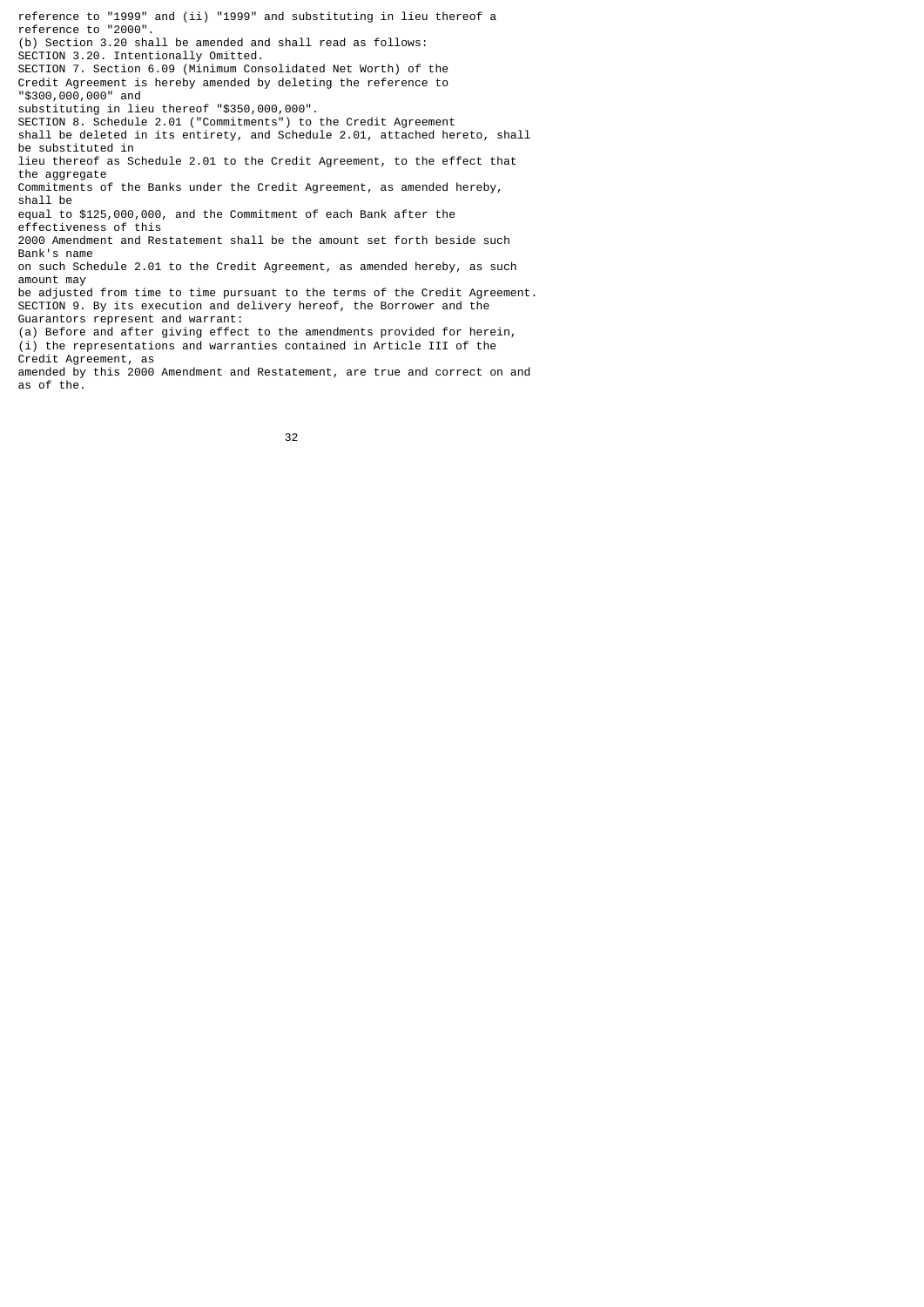date hereof and the 2000 Restatement Effective Date as though made by the Borrower and the Guarantors on and as of each such date, and (ii) no Event of Default (or event that with the passage of time or notice or both would become an Event of Default) has occurred and is continuing or would result from the execution and delivery of this 2000 Amendment and Restatement; and (b) the Borrower and the Guarantors have all requisite corporate power and authority to execute, deliver and perform this 2000 Amendment and Restatement; this 2000 Amendment and Restatement has been authorized by proper corporate proceedings and constitutes the legal, valid and binding obligation of the Borrower and the Guarantors enforceable in accordance with its terms. SECTION 10. This 2000 Amendment and Restatement shall become effective as of October 18, 2000 (the "2000 Restatement Effective Date"); provided, that, (a) the Administrative Agent shall have received by such date: (i) counterparts of this 2000 Amendment and Restatement duly and validly executed by the Borrower and the Required Banks; (ii) an Officer's Certificate in form and substance satisfactory to the Administrative Agent and counsel to the Administrative Agent (certifying as to attached resolutions of the Board of Directors of the Borrower and the Guarantors approving and authorizing the transactions contemplated under this 2000 Amendment and Restatement and the execution, delivery and performance by the Borrower and the Guarantors of this 2000 Amendment and Restatement); (iii) an opinion of Borrower's counsel in form and substance reasonably satisfactory to the Administrative Agent and counsel to the Administrative Agent; (iv) such other evidence of the corporate power and authority of the Borrower and the Guarantors to execute, deliver and perform this 2000 Amendment and Restatement as the Administrative Agent may reasonably request; and (v) all fees agreed to by the Borrower and the Administrative Agent and required to be paid to the Banks in connection with the execution of the 2000 Amendment and Restatement; (vi) all Facility Fees and interest accrued under the Credit Agreement prior to the 2000 Restatement Effective Date; and (b) all Loans outstanding under the Credit Agreement prior to the effectiveness of this 2000 Amendment and Restatement shall have been repaid, together with accrued interest. SECTION 11. On the 2000 Restatement Effective Date, the Credit Agreement, as amended hereby, shall be deemed incorporated herein by reference and restated in its entirety. SECTION 12. The Borrower agrees to pay on demand all costs and expenses of the Administrative Agent in connection with the preparation, execution and.

33 and 2012 and 2013 and 2014 and 2014 and 2014 and 2014 and 2014 and 2014 and 2014 and 2014 and 2014 and 2014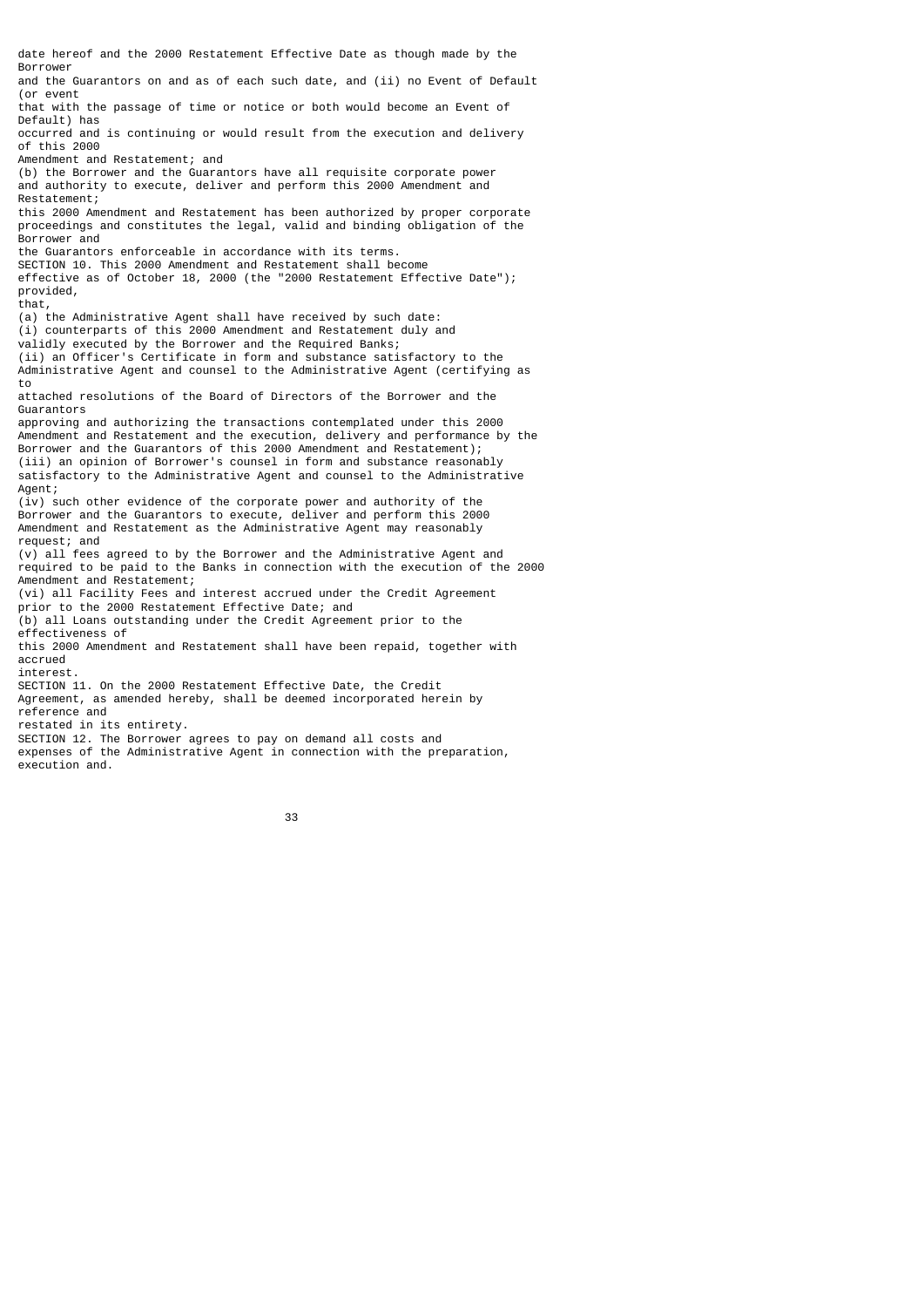delivery of this 2000 Amendment and Restatement (including, without limitation, the reasonable fees and out-of-pocket expenses of counsel for the Administrative Agent with respect thereto). SECTION 13. THIS 2000 AMENDMENT AND RESTATEMENT SHALL BE GOVERNED BY AND CONSTRUED IN ACCORDANCE WITH THE LAWS OF THE STATE OF NEW YORK AND SHALL BE BINDING UPON THE BORROWER, THE ADMINISTRATIVE AGENT AND THE BANKS AND THEIR RESPECTIVE SUCCESSORS AND ASSIGNS. SECTION 14. This 2000 Amendment and Restatement may be executed in any number of counterparts and by the parties hereto in separate counterparts, each of which when so executed and delivered shall be deemed to be an original and all of which taken together shall constitute but one and the same instrument. Delivery of an executed counterpart of a signature page of this 2000 Amendment and Restatement by telecopy shall be as effective as delivery of a manually executed counterpart of this 2000

Amendment and Restatement.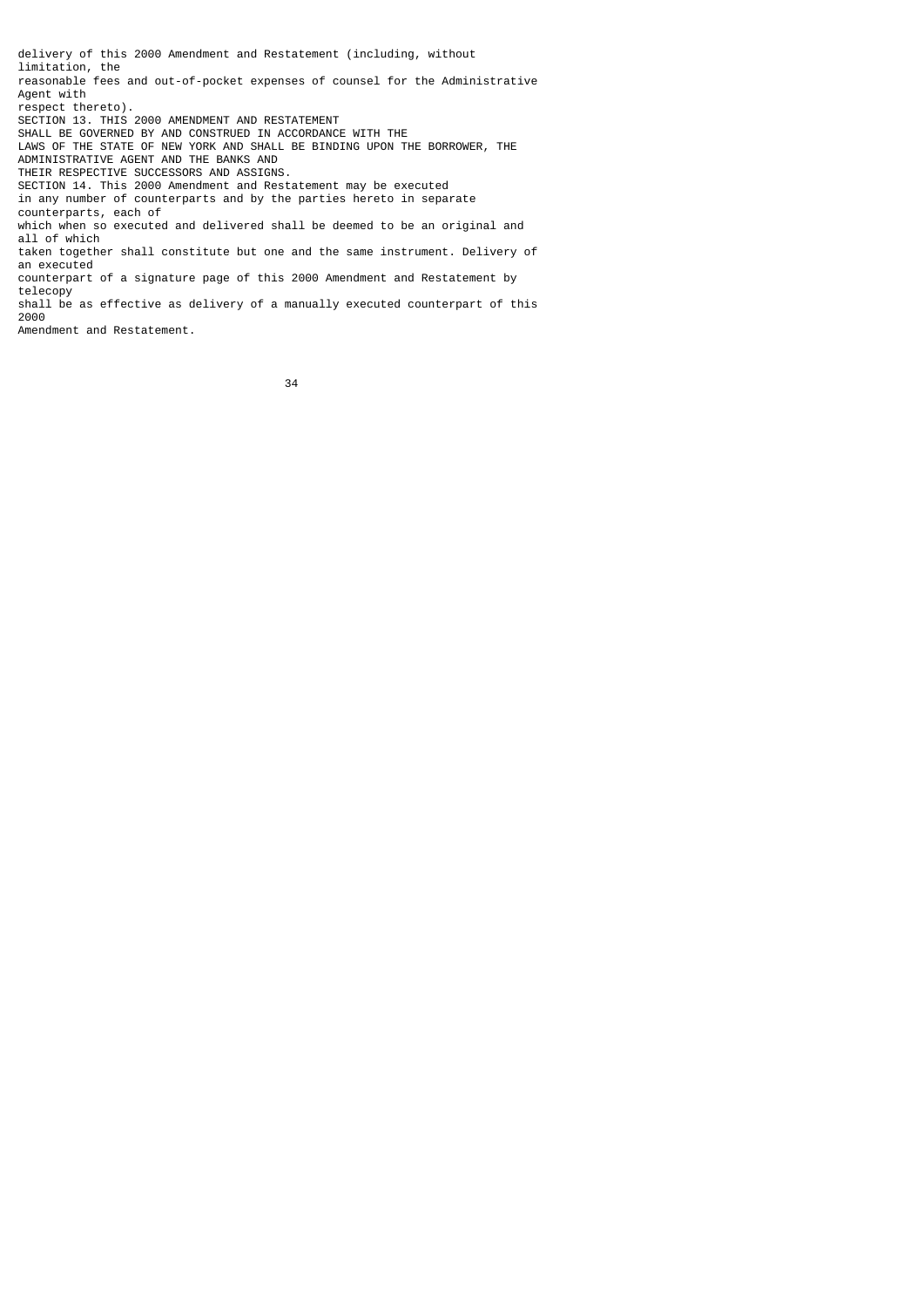IN WITNESS WHEREOF, the parties hereto, by their officers thereunto duly authorized, have executed this 2000 Amendment and Restatement as of the day and year first above written. DENTSPLY INTERNATIONAL INC., by Name: Title: by Name: Title: CERAMCO INC., by Name: Title: CERAMCO MANUFACTURING CO., by Name: Title: MIDWEST DENTAL PRODUCTS CORPORATION, by Name: Title: RANSOM & RANDOLPH COMPANY, by

Name:

Title:

<u>35 and 200 and 200 and 200 and 200 and 200 and 200 and 200 and 200 and 200 and 200 and 200 and 200 and 200 and 200 and 200 and 200 and 200 and 200 and 200 and 200 and 200 and 200 and 200 and 200 and 200 and 200 and 200 an</u>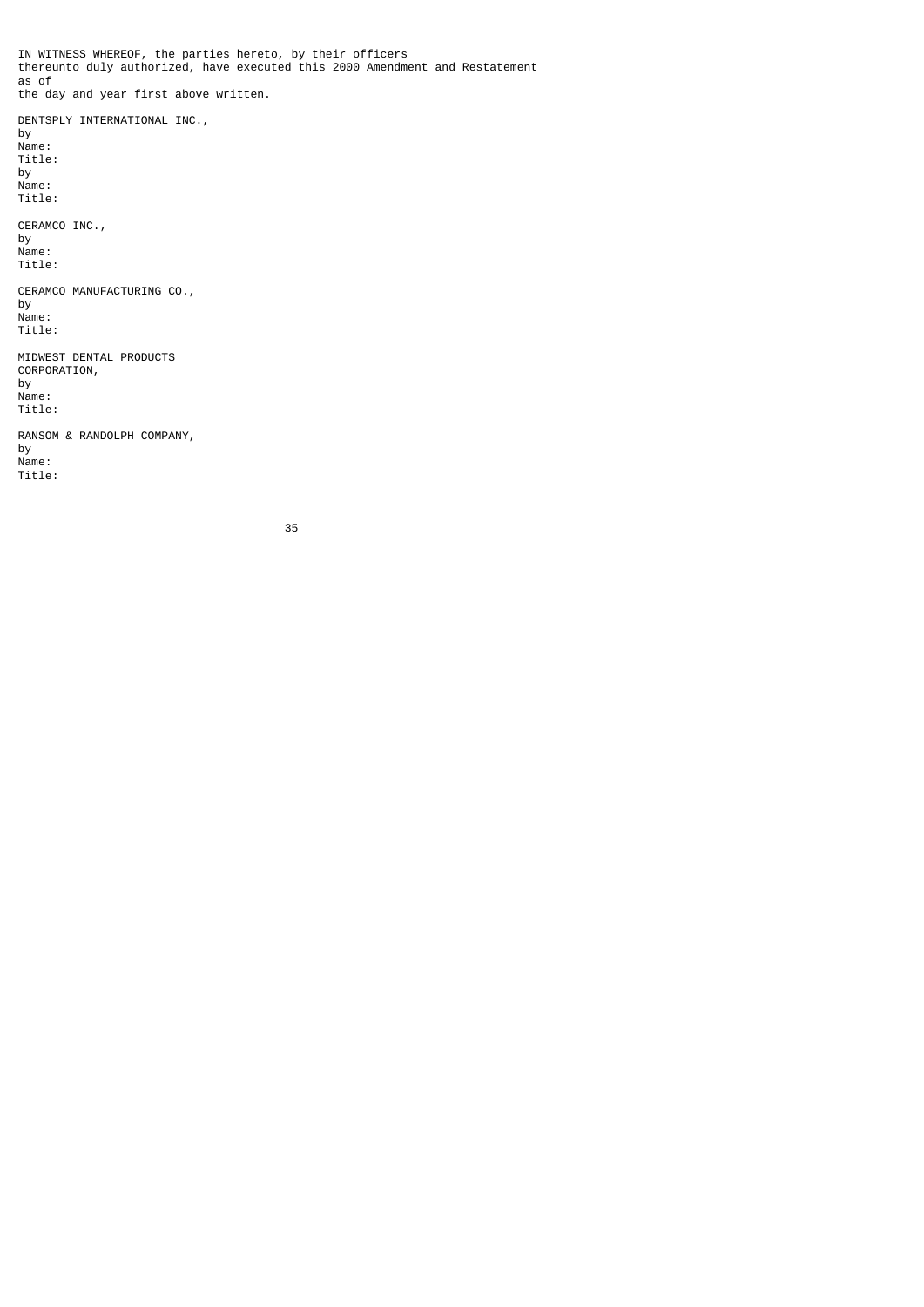TULSA DENTAL PRODUCTS INC., by Name: Title: DENTSPLY RESEARCH & DEVELOPMENT CORP., by Name: Title: DENTSPLY FINANCE CO., by Name: Title: DENTSPLY INTERNATIONAL PREVENTIVE CARE DIVISION, L.P., by Name: Title: GAC INTERNATIONAL, INC., by Name:

Title: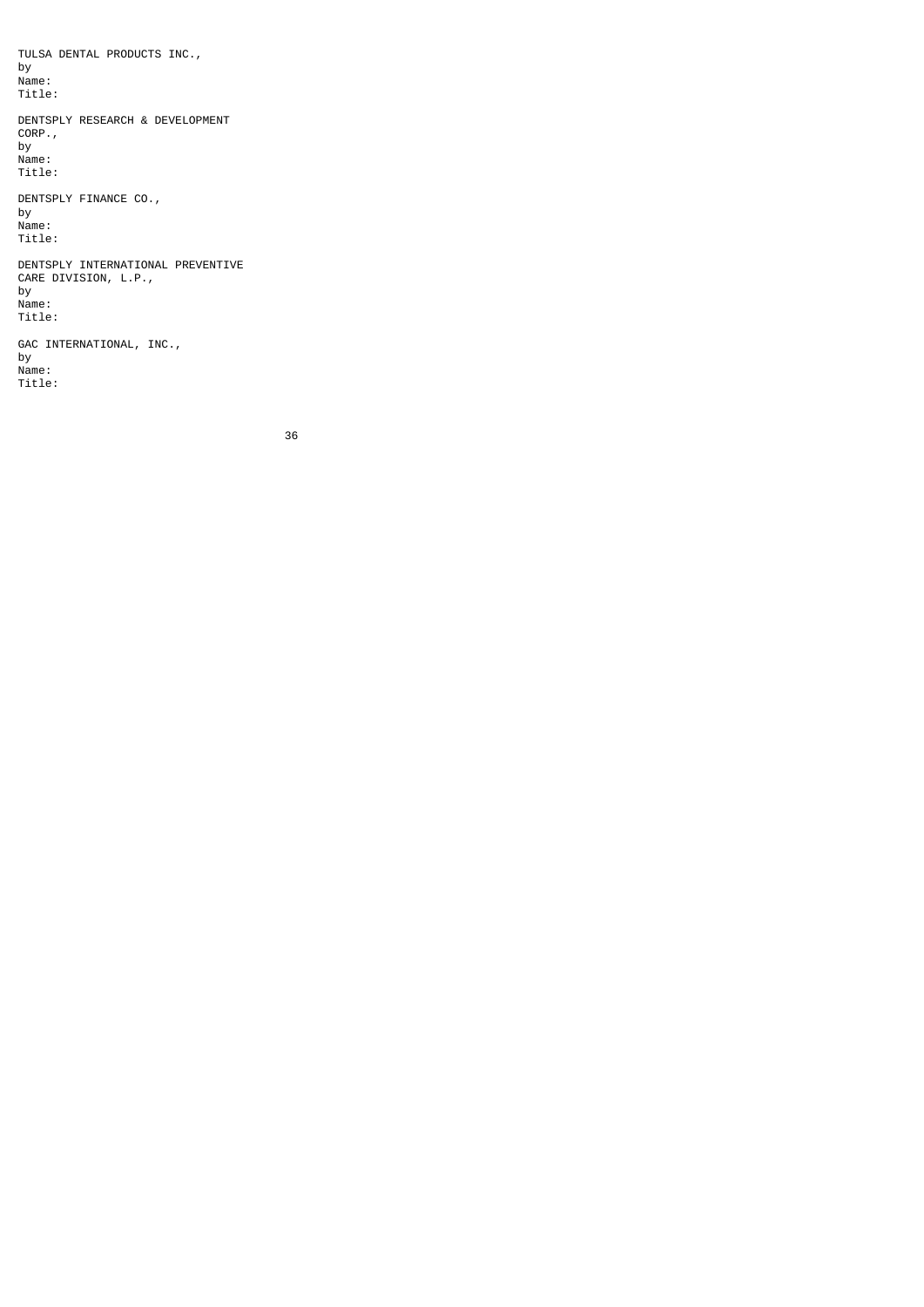THE CHASE MANHATTAN BANK, individually and as Administrative Agent, by Name: Title: Address: 270 Park Avenue, 48th Floor New York, NY 10017 Telecopier No.: 212-270-3279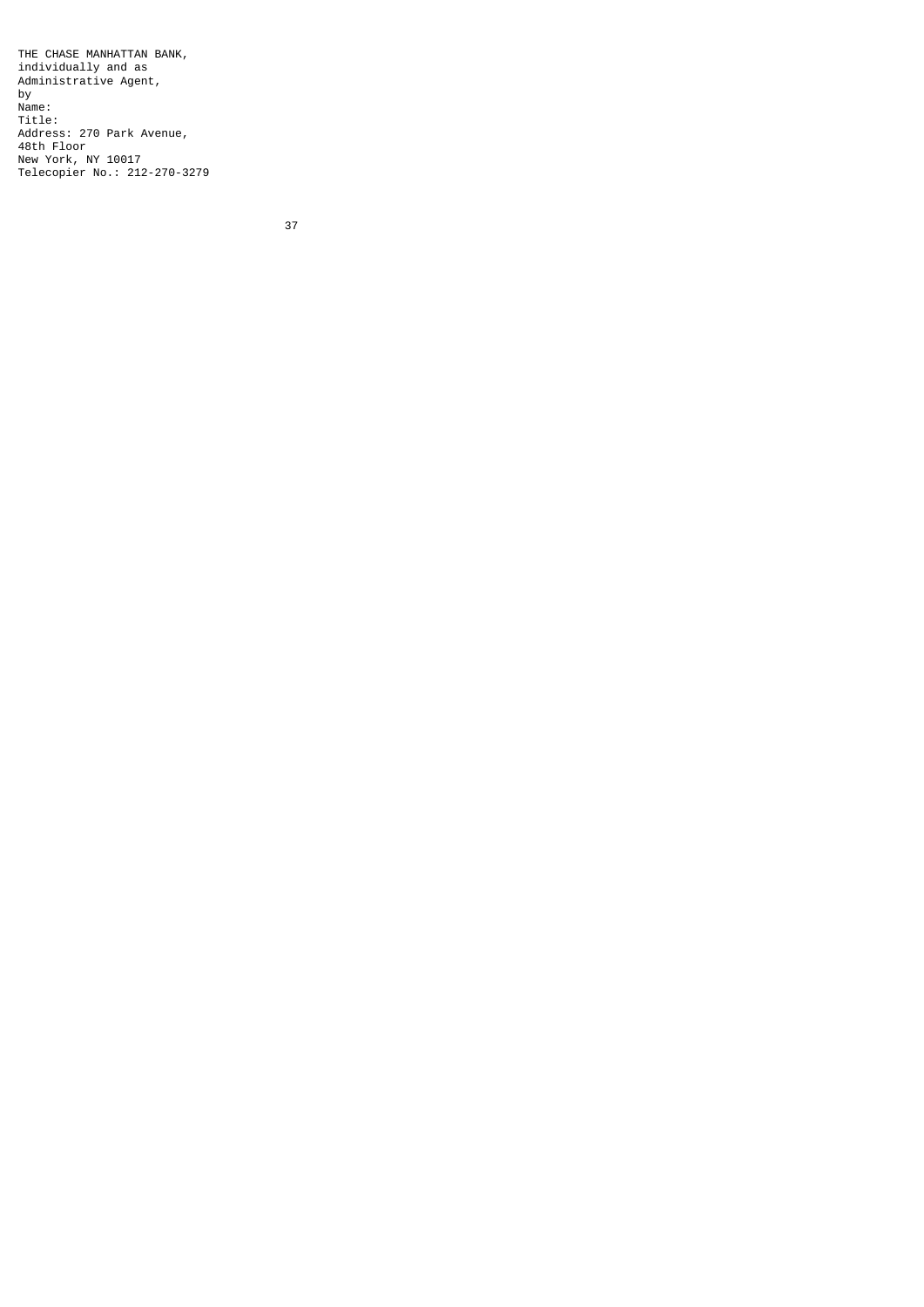ABN AMRO BANK N.V., by Name: Title: by Name: Title: Address: One PPG Place, Suite 2950 Pittsburgh, PA 15222 Telecopier No.: 412-566-2266

<u>38 and 200 and 200 and 200 and 200 and 200 and 200 and 200 and 200 and 200 and 200 and 200 and 200 and 200 and 200 and 200 and 200 and 200 and 200 and 200 and 200 and 200 and 200 and 200 and 200 and 200 and 200 and 200 an</u>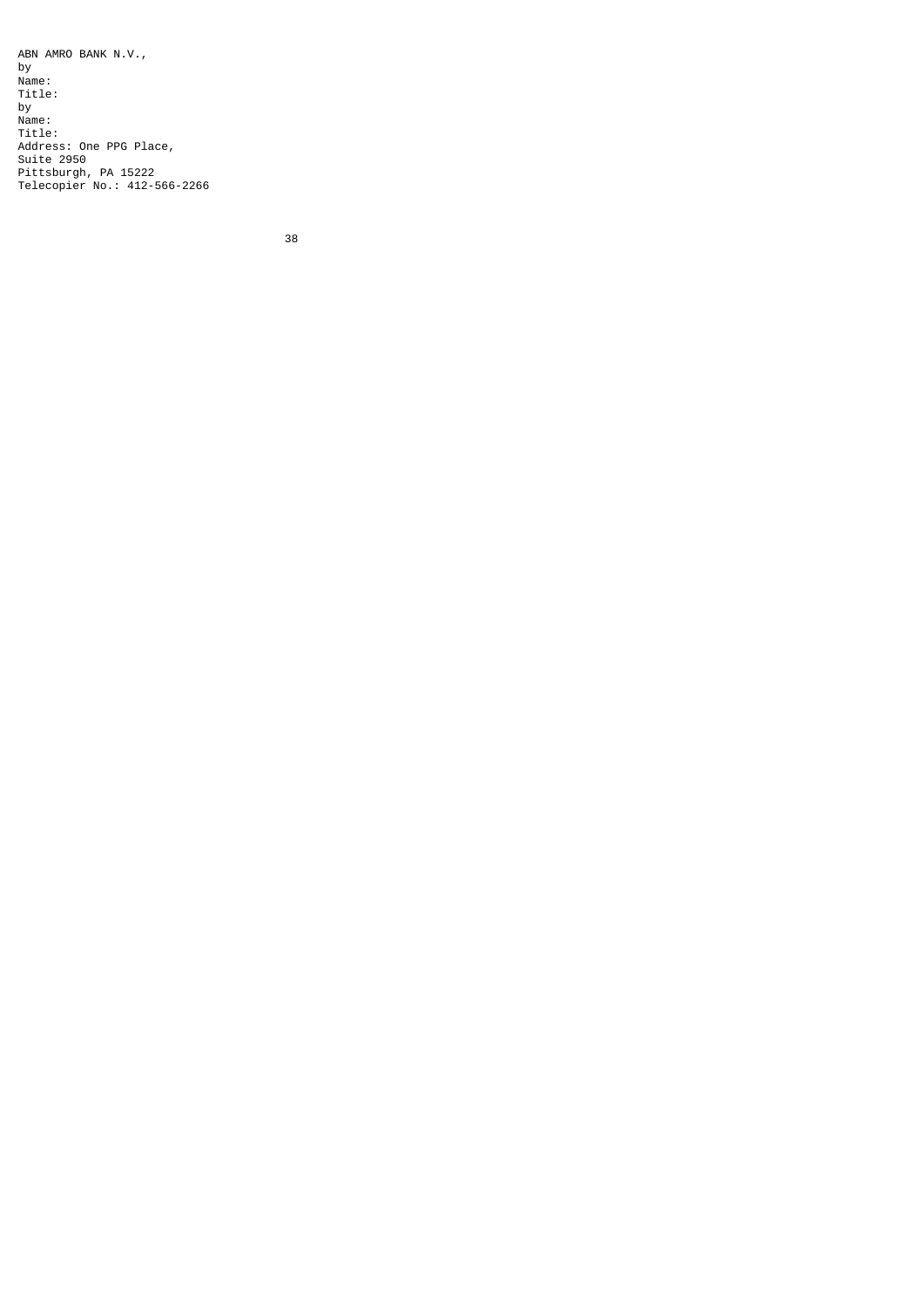MELLON BANK, N.A., by Name: Title: Address: 1735 Market St., 7th Floor Philadelphia, PA 19103 Telecopier No.: 215-553-4899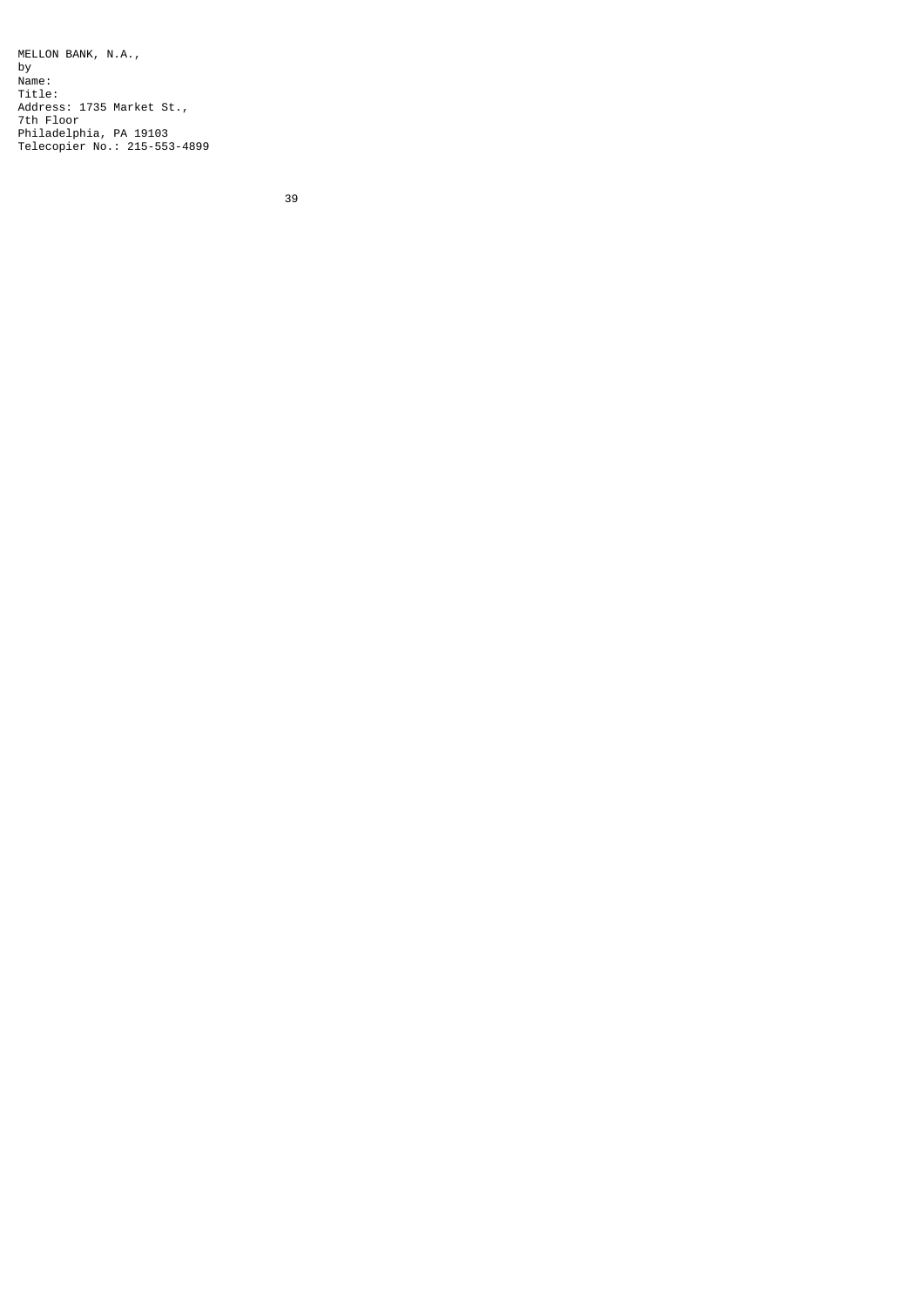ALLFIRST BANK, by Name: Title: Address: 96 S. George St. Box 1867 York, PA 17405 Telecopier: 717-771-4914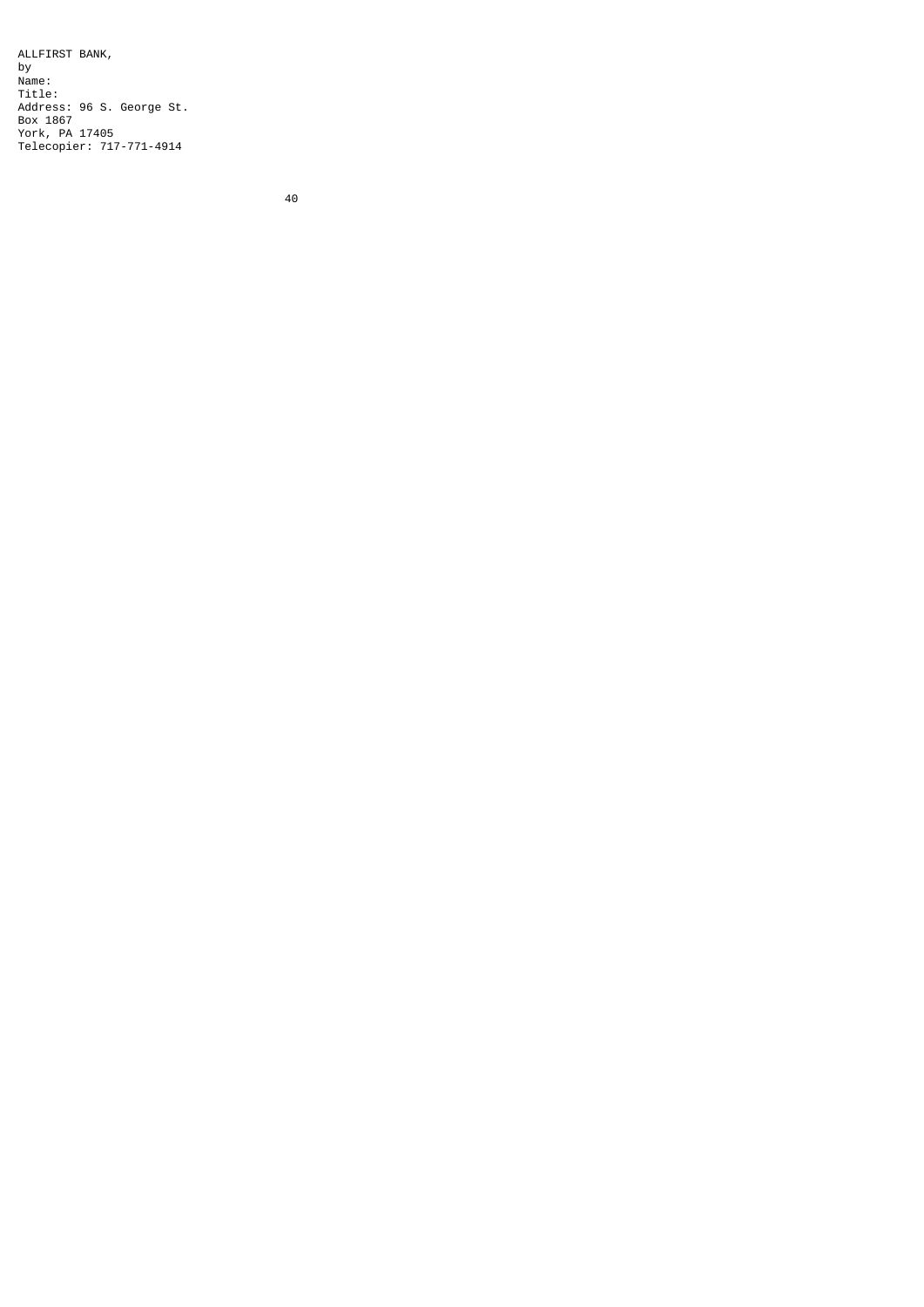HARRIS TRUST AND SAVINGS BANK, by Name: Title: Address: 111 West Monroe-10W Chicago, IL 60690 Telecopier No.: 312-461-5225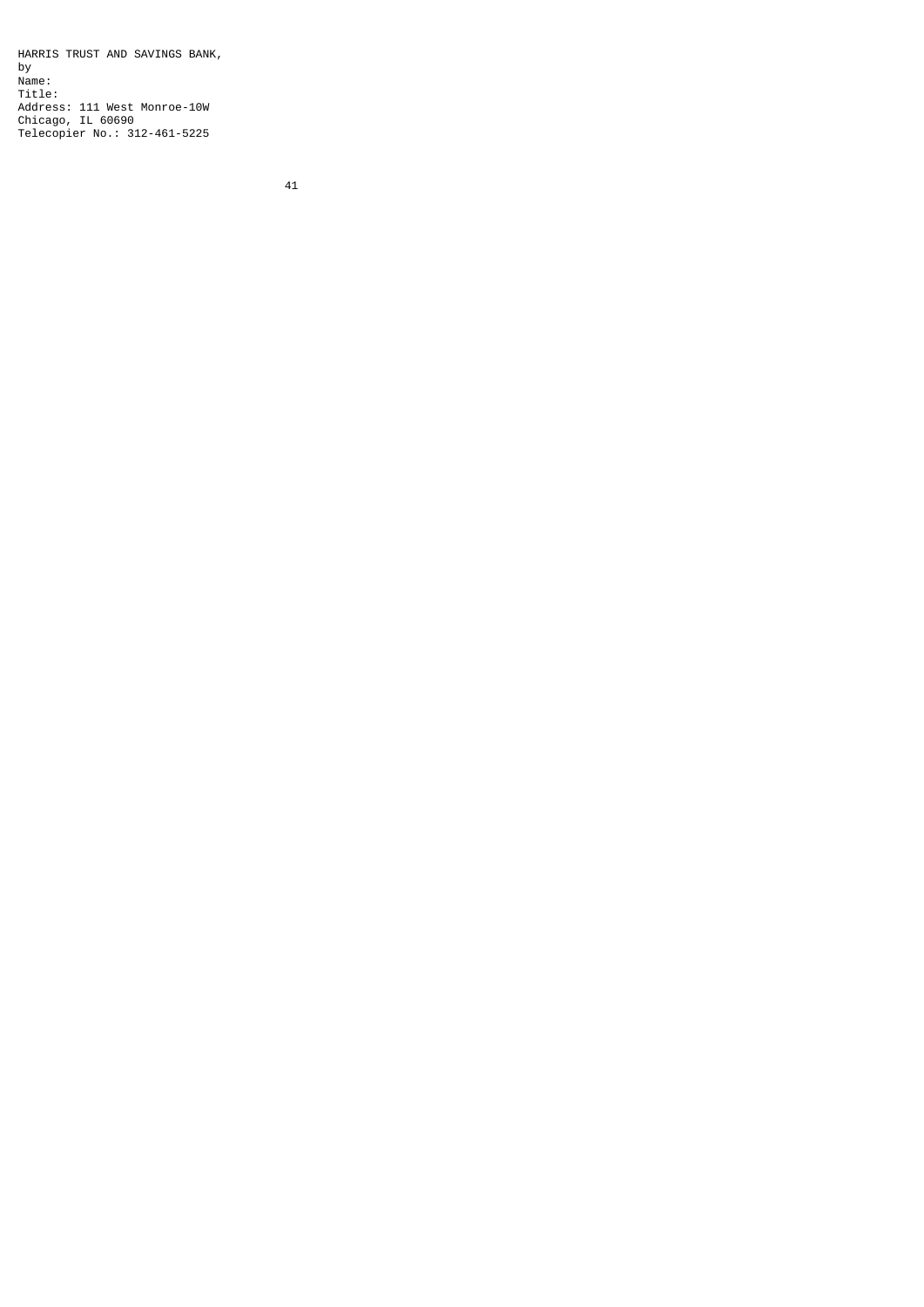FIRST UNION NATIONAL BANK, by Name: Title: Address: 600 Penn St. Redding, PA 19603 Telecopier No.: 610-655-1514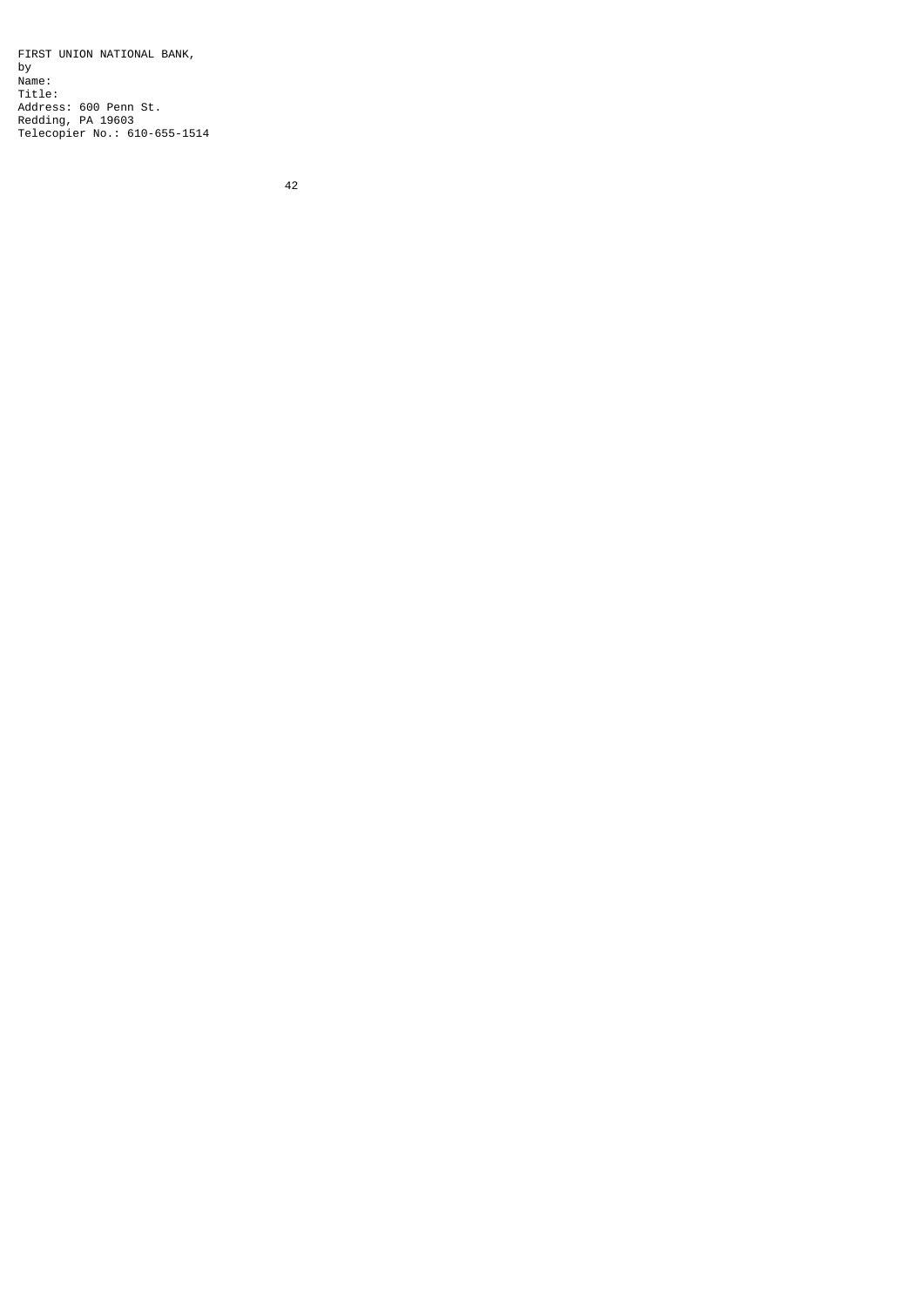BANK OF TOKYO-MITSUBISHI TRUST COMPANY, by Name: Title: Address: 1251 Avenue of the Americas New York, NY 10020 Telecopier No.: 212-782-6440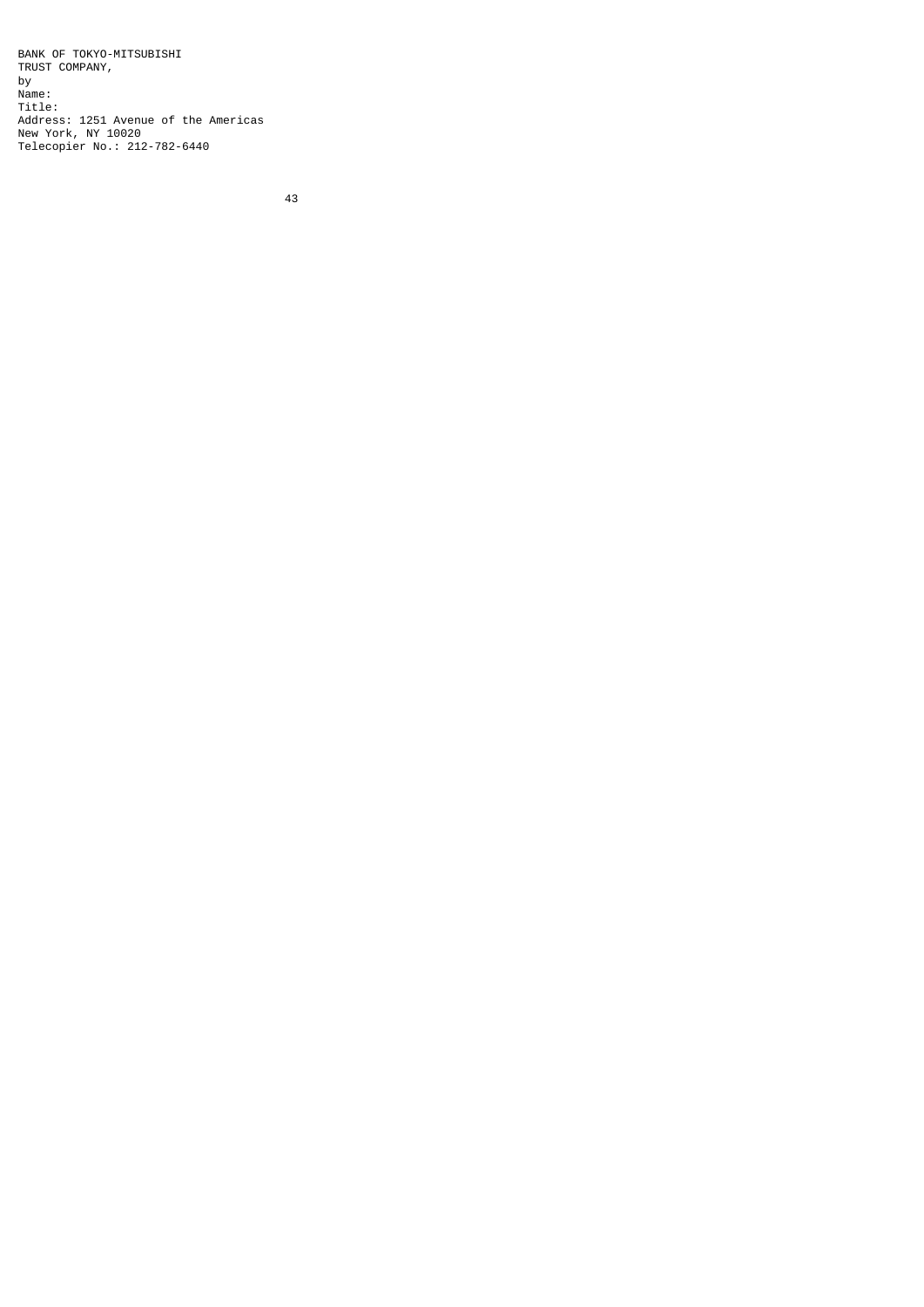HSBC BANK, USA, by Name: Title: Address: 140 Broadway, 4th Floor New York, NY 10005-1196 Telecopier No.: 212-658-5109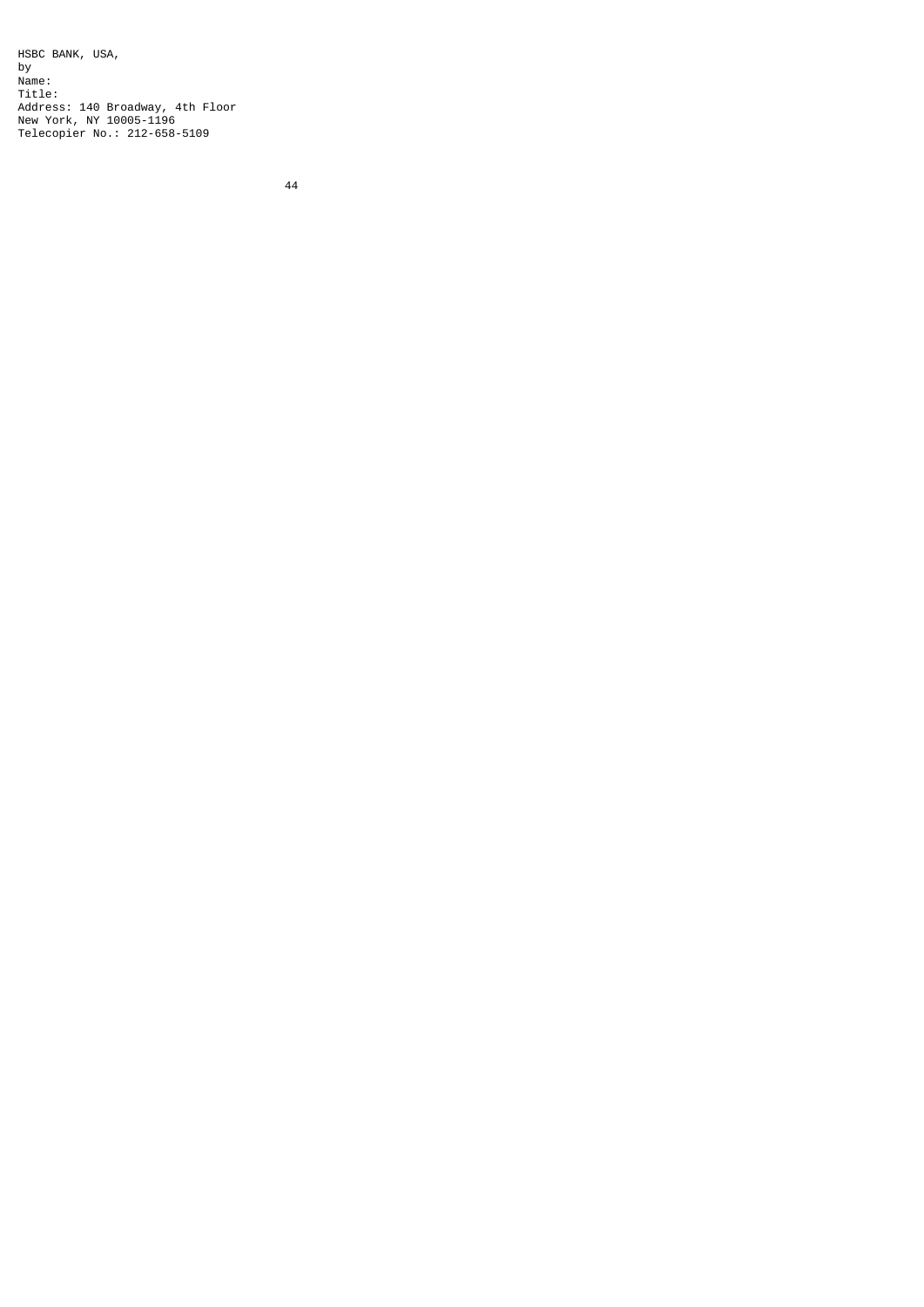WACHOVIA BANK, N.A., by Name: Title: Address: 191 Peachtreet St., NE Atlanta, GA 30303 Telecopier No.: 404-332-6898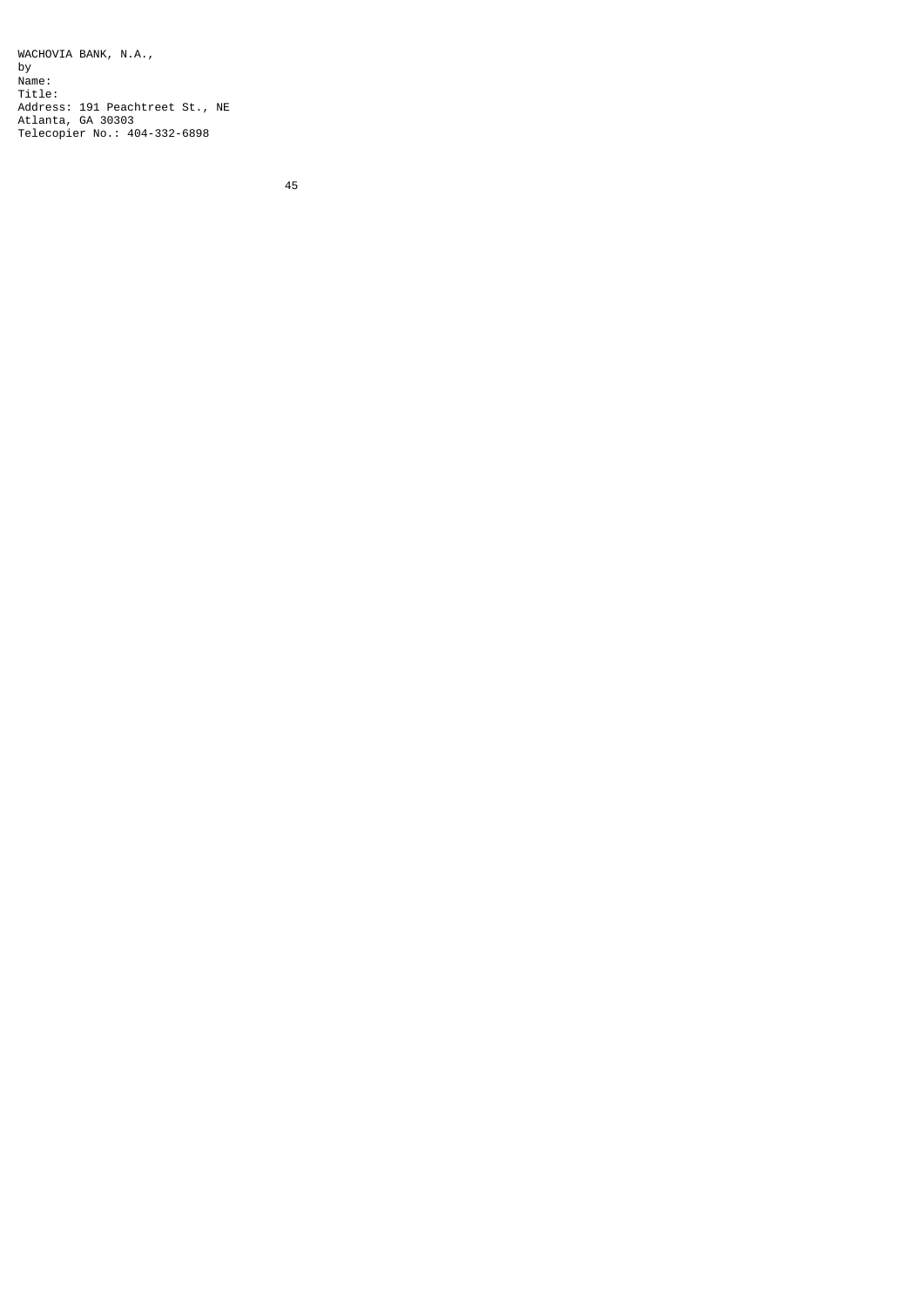| Schedule 2.01                          |                  |
|----------------------------------------|------------------|
| Commitments                            |                  |
| Facility A                             |                  |
| Name                                   |                  |
| Commitment Amount                      |                  |
| The Chase Manhattan Bank               | $$$ [18,800,000] |
| ABN AMRO Bank N.V.                     | $$$ [16,600,000] |
| Mellon Bank N.A.                       | $$$ [14,600,000] |
| Allfirst Bank                          | $$$ [14,600,000] |
| Harris Trust and Savings Bank          | $$$ [14,600,000] |
| First Union National Bank              | \$ [12,500,000]  |
| Bank of Tokyo-Mitsubishi Trust Company | $$$ [12,500,000] |
| HSBC Bank, USA                         | \$ [10,400,000]  |
| Wachovia Bank, N.A.                    | $$$ [10,400,000] |
| <b>TOTAL</b>                           | \$125,000,000    |
|                                        |                  |

<u>46 and 2012</u>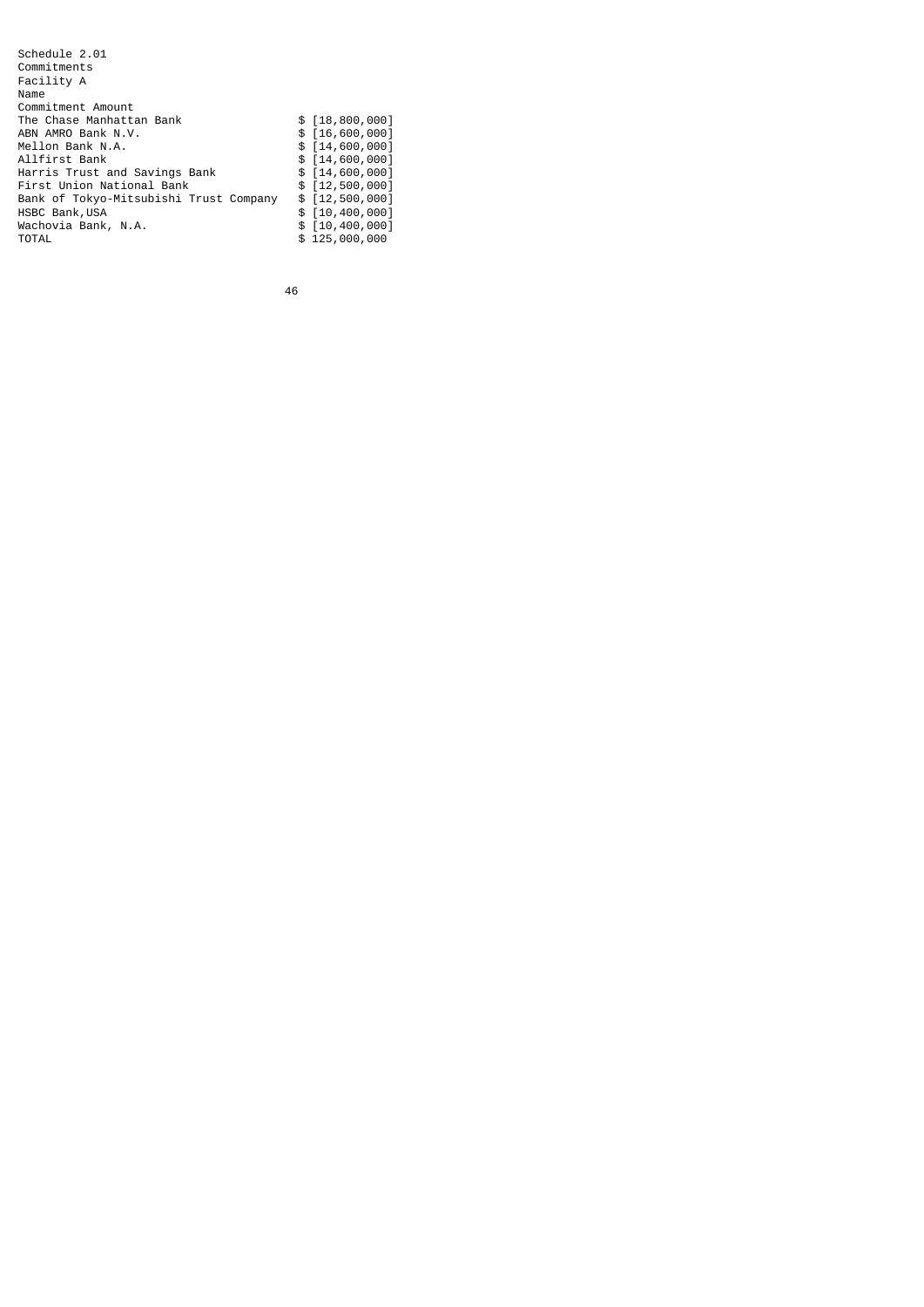EXHIBIT  $4.1(e)$ 

EXECUTION COPY AMENDMENT No. 2, dated as of January 26, 2001 (this "Amendment"), to the 5-Year Competitive Advance, Revolving Credit and Guaranty Agreement dated as of October 23, 1997, as amended by Amendment No. 1 dated as of January 20, 2000 (the "Credit Agreement"), among DENTSPLY INTERNATIONAL INC., a Delaware corporation (the "Borrower"), the Guarantors named therein, the Banks from time to time party thereto (the "Banks"), THE CHASE MANHATTAN BANK, a New York banking corporation ("Chase"), as Administrative Agent for the Banks, and ABN AMRO BANK N.V., as Documentation Agent for the Banks. The Borrower has requested that the Required Banks agree to amend the Credit Agreement as set forth herein and the Required Banks are willing to agree to such amendment on the terms and subject to the conditions set forth herein. Each capitalized term used and not otherwise defined herein shall have the meaning assigned to such term in the Credit Agreement. Accordingly, the parties hereto agree as follows: SECTION 1. Amendment to Credit Agreement. (a) The definition of "Alternate Currency" in Section 1.01 of the Credit Agreement is hereby amended by replacing the reference to "Deutsche Marks" with the word "Euro". (b) Section 2.01(a) of the Credit Agreement is hereby amended and restated in its entirety as follows: "SECTION 2.01. Commitments. (a) Subject to the terms and conditions hereof and relying upon the representations and warranties herein set forth, each Bank agrees, severally and not jointly, to make Revolving Credit Loans to the Borrower, in Dollars or one or more Alternate Currencies, at any time and from time to time during the Availability Period, in an aggregate principal amount at any time outstanding not to exceed such Bank's Commitment minus the amount by which the Competitive Loans outstanding at such time shall be deemed to have used such Commitment pursuant to Section 2.19, subject, however, to the conditions that (a) at no time shall (i) the sum of (A) the outstanding aggregate principal amount of all Revolving Credit Exposures of all Banks plus (B) the outstanding aggregate principal amount of all Competitive Loans made by all Banks exceed (ii) the Total Commitment and (b) at all times (except as expressly contemplated by the last sentence of Section 2.13(d)) the Revolving Credit Exposure of each Bank shall equal the product of (i) such Bank's Applicable Commitment Percentage and (ii) the outstanding aggregate Revolving Credit Exposures.". SECTION 2. Representations and Warranties. The Borrower represents and warrants to each other party hereto that, after giving effect to this Amendment, (a) the representations and warranties set forth in Article III of the Credit Agreement are true and correct in all material respects on and as of the date of this Amendment, except to the extent such representations and warranties expressly relate to an earlier date, and (b) no Default or Event of Default has occurred and is continuing. SECTION 3. Effectiveness. This Amendment shall become effective as of the date set forth above when the Administrative Agent or its counsel shall have received counterparts of this Amendment which, when taken together, bear the signatures of the Borrower, the Guarantors and the Required Banks.

47

SECTION 4. Effect of Amendment. Except as expressly set forth herein, this Amendment shall not by implication or otherwise limit, impair, constitute a waiver of, or otherwise affect the rights and remedies of the Banks or the Administrative Agent under the Credit Agreement, and shall not alter, modify, amend or in any way affect any of the terms, conditions, obligations, covenants or agreements contained in the Credit Agreement, all of which are ratified and affirmed in all respects and shall continue in full force and effect. Nothing herein shall be deemed to entitle the Borrower to a consent to, or a waiver, amendment, modification or other change of, any of the terms, conditions, obligations, covenants or agreements contained in the Credit Agreement in similar or different circumstances. This Amendment shall apply and be effective only with respect to the

provisions of the Credit Agreement specifically referred to herein.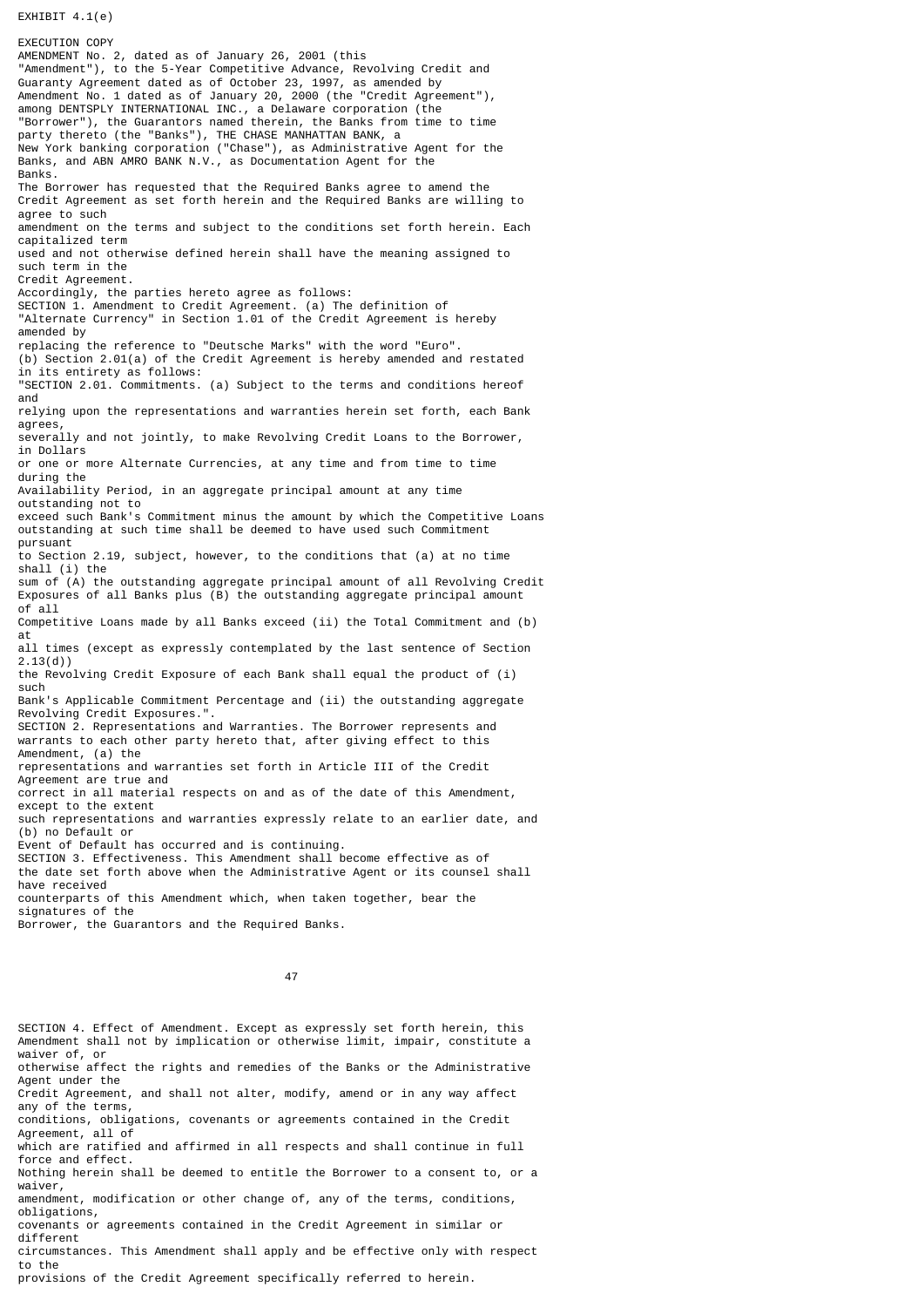SECTION 5. Amendment Fees. In consideration of the agreements of the Banks contained herein, the Borrower agrees to pay to each Bank that returns an executed signature page of this Amendment not later than 5:00 p.m., New York City time, on January 26, 2001, through the Administrative Agent, a work fee (a "Work Fee") equal to \$750; provided, that no Work Fees shall be payable hereunder if this Amendment shall not have been executed by Banks constituting the Majority Banks on or prior to January 26, 2001. The Work Fees shall be payable in immediately available funds on the next business day following the effective date of this Amendment. Once paid, the Work Fees shall not be refundable. SECTION 6. Counterparts. This Amendment may be executed in any number of counterparts and by different parties hereto in separate counterparts, each of which when so executed and delivered shall be deemed an original, but all such counterparts together shall constitute but one and the same instrument. Delivery of any executed counterpart of a signature page of this Amendment by facsimile transmission shall be as effective as delivery of a manually executed counterpart hereof. SECTION 7. Applicable Law. THIS AMENDMENT SHALL BE CONSTRUED IN ACCORDANCE WITH AND GOVERNED BY THE LAWS OF THE STATE OF NEW YORK.

48 and 2012 and 2013 and 2014 and 2014 and 2014 and 2014 and 2014 and 2014 and 2014 and 2014 and 2014 and 201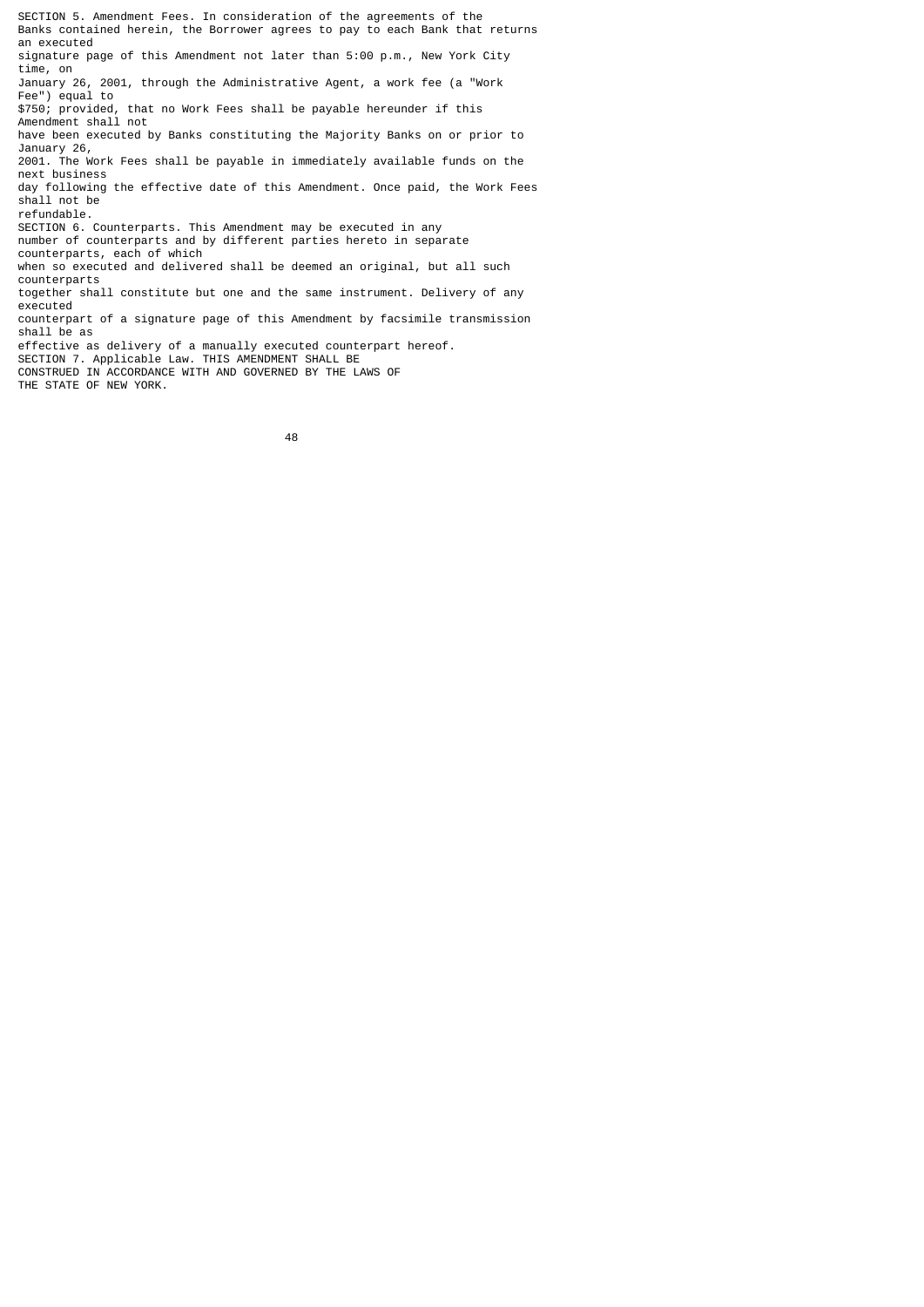IN WITNESS WHEREOF, the parties hereto have caused this Amendment to be duly executed by their respective authorized officers as of the day and year first above written. DENTSPLY INTERNATIONAL INC., by Name: Title: by Name: Title: CERAMCO INC., by Name: Title: CERAMCO MANUFACTURING CO., by Name: Title: MIDWEST DENTAL PRODUCTS CORPORATION, by Name: Title: RANSOM & RANDOLPH COMPANY, by Name: Title:

49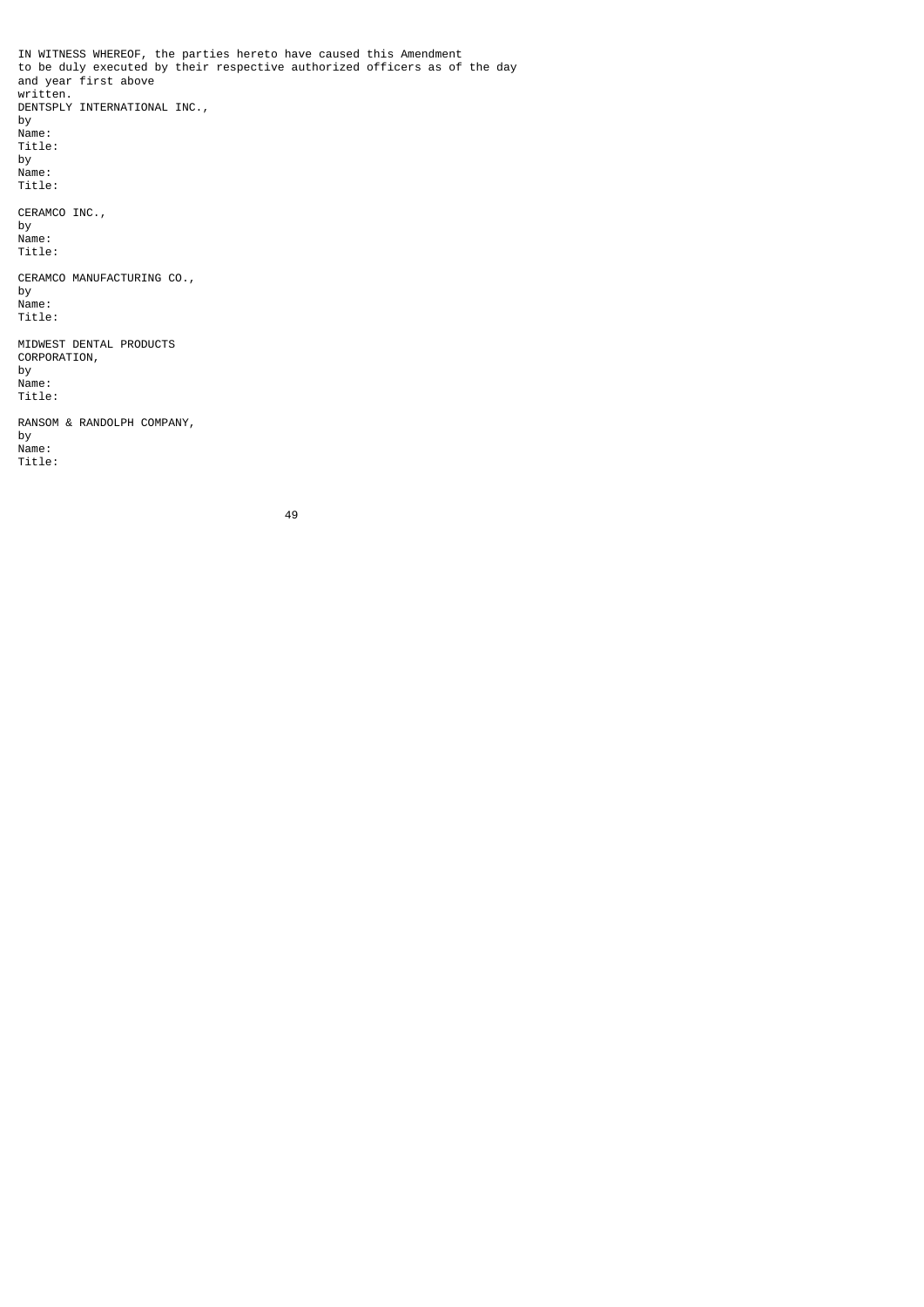TULSA DENTAL PRODUCTS INC., by Name: Title: DENTSPLY RESEARCH & DEVELOPMENT CORP., by Name: Title: DENTSPLY FINANCE CO., by Name: Title: DENTSPLY INTERNATIONAL PREVENTIVE CARE DIVISION, L.P., by Name: Title: GAC INTERNATIONAL, INC., by Name:

Title:

50 and 2012 and 2013 and 2014 and 2014 and 2014 and 2014 and 2014 and 2014 and 2014 and 2014 and 2014 and 2014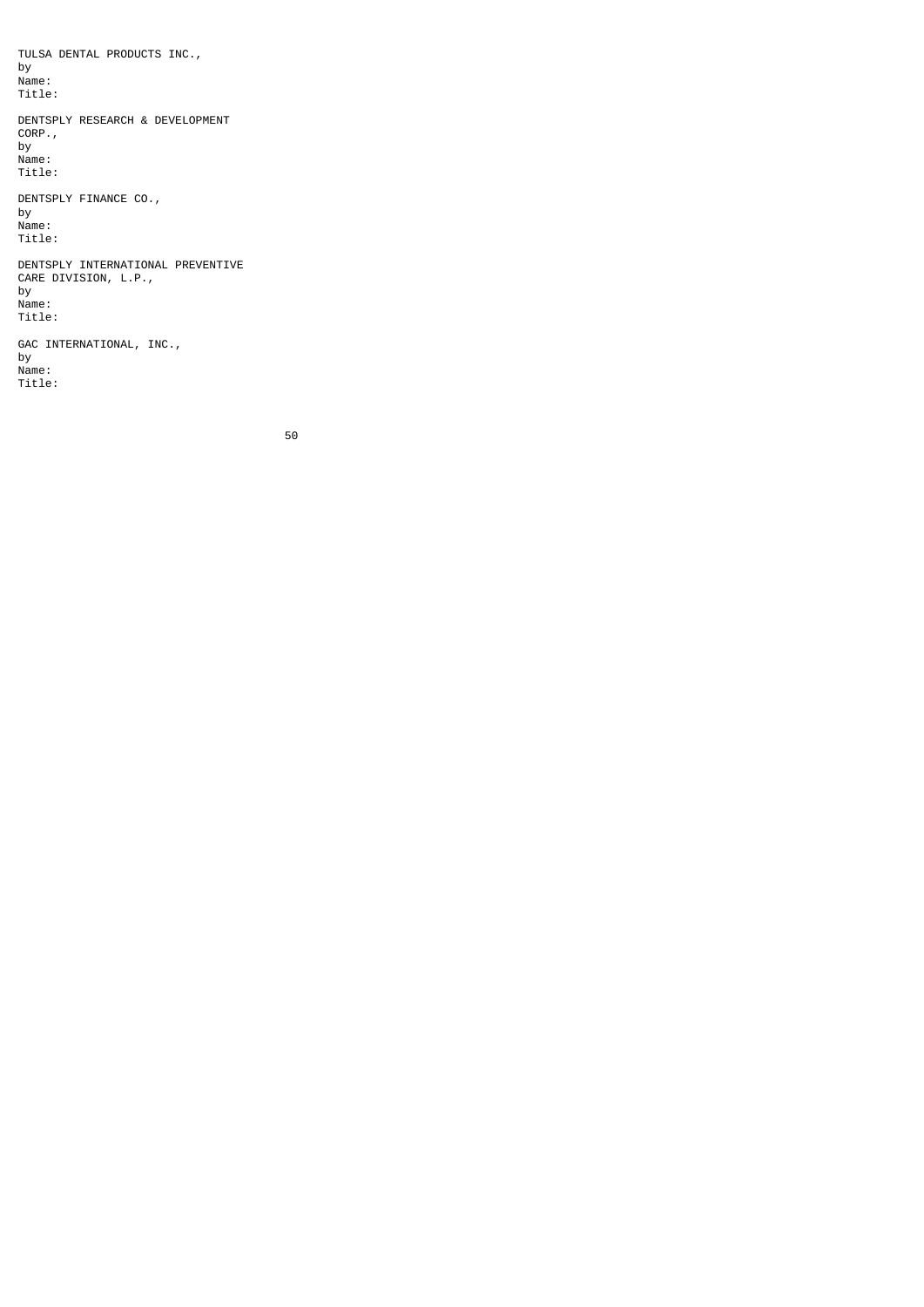THE CHASE MANHATTAN BANK, individually and as Administrative Agent, by Name: Title: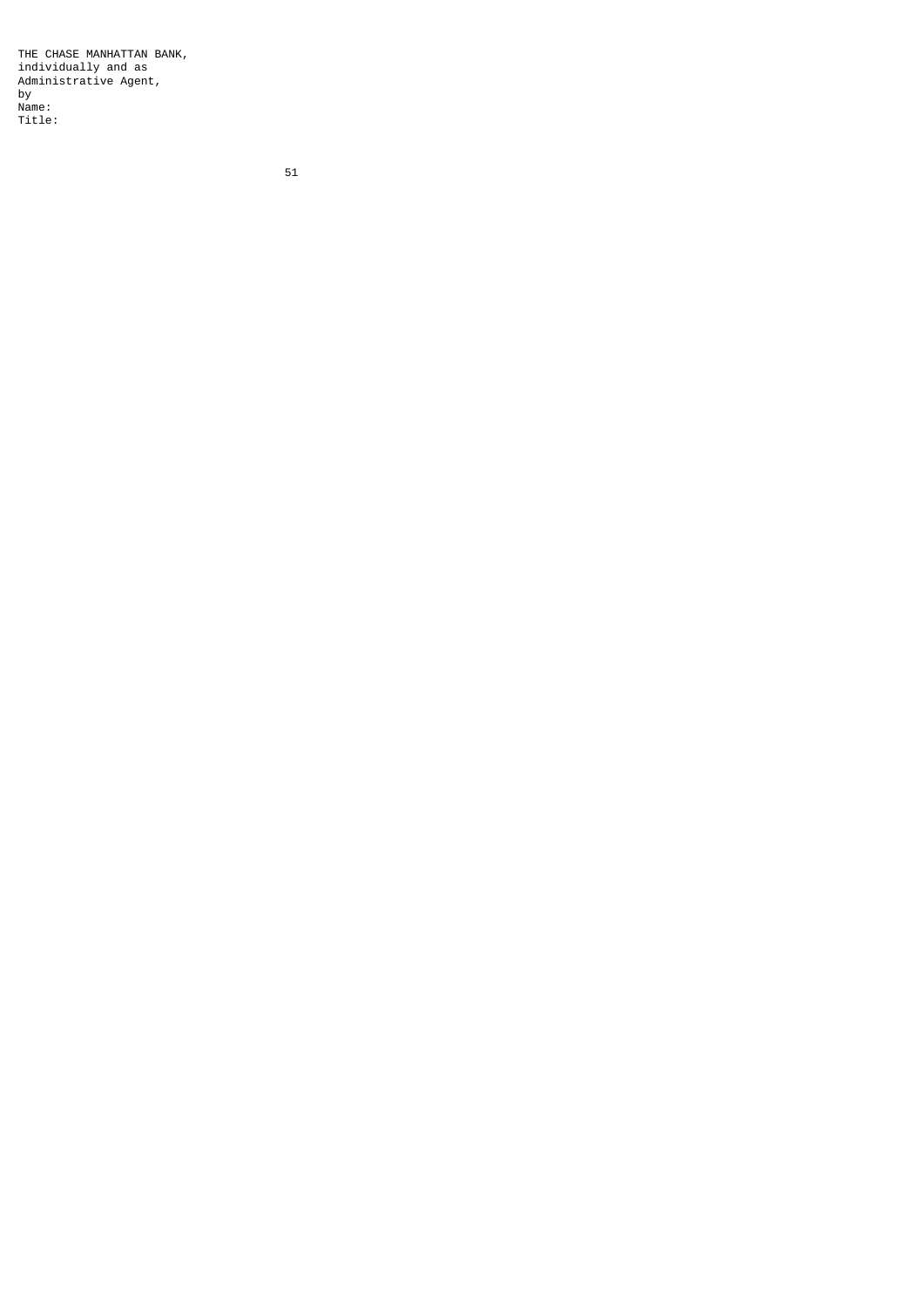SIGNATURE PAGE to AMENDMENT No. 2 to DENTSPLY INTERNATIONAL INC. 5-YEAR CREDIT AGREEMENT, dated as of JANUARY 26, 2001

To approve Amendment No. 2: Name of Institution: by Name: Title: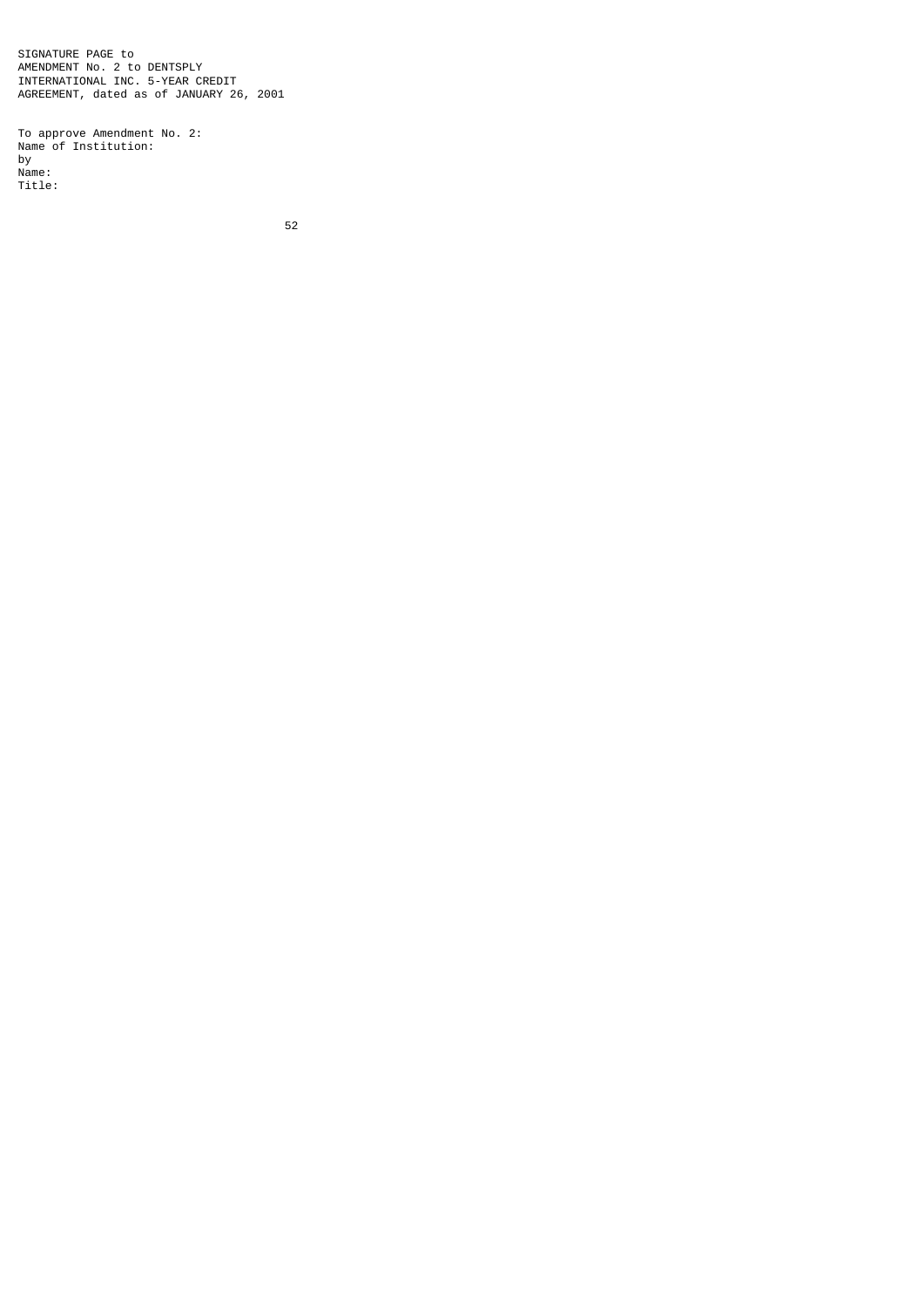EXHIBIT 4.1(f)

EXECUTION COPY AMENDMENT No. 1, dated as of January 26, 2001 (this "Amendment"), to the 364-Day Competitive Advance, Revolving Credit and Guaranty Agreement dated as of October 23, 1997 (the "Credit Agreement"), among DENTSPLY INTERNATIONAL INC., a Delaware corporation (the "Borrower"), the Guarantors named therein, the Banks from time to time party thereto (the "Banks"), THE CHASE MANHATTAN BANK, a New York banking corporation ("Chase"), as Administrative Agent for the Banks, and ABN AMRO BANK N.V., as Documentation Agent for the Banks. The Borrower has requested that the Required Banks agree to amend the Credit Agreement as set forth herein and the Required Banks are willing to agree to such amendment on the terms and subject to the conditions set forth herein. Each capitalized term used and not otherwise defined herein shall have the meaning assigned to such term in the Credit Agreement. Accordingly, the parties hereto agree as follows: SECTION 1. Amendment to Credit Agreement. (a) Article I of the Credit Agreement is hereby amended by: (i) adding to Section 1.01 the following definitions in appropriate alphabetical order: "'Alternate Currency' means British Pounds Sterling, Swiss Francs, Euro and any other currency requested by the Borrower and approved by each Bank that is freely tradeable and exchangeable into dollars in the London market and for which an Exchange Rate can be determined by reference to the Reuters World Currency Page or another publicly available service for displaying exchange rates." "'Calculation Date' means the last Business Day of each calendar quarter." "Competitive Loan Exposure' means, with respect to any Bank at any time, the aggregate principal amount of the outstanding Competitive Loans of such Bank." "'Credit Exposure' means, in respect of any Bank, the sum of such Bank's Revolving Credit Exposure and its Competitive Loan Exposure." "'Dollar Equivalent' means (a) as to any Loan denominated in dollars, the principal amount thereof, and (b) as to any Loan denominated in an Alternate Currency, the Dollar Equivalent of the principal amount thereof, determined by the Administrative Agent pursuant to Section 1.03(a) using the Exchange Rate with respect to such Alternate Currency at the time in effect." "'Exchange Rate' means, on any day, with respect to any Alternate Currency, the rate at which such Alternate Currency may be exchanged into dollars, as set forth at approximately 11:00 a.m., London time, on such date on the Reuters World Currency Page for such Alternate Currency. In the event that such rate does not appear on any Reuters World Currency Page, the Exchange Rate shall be determined by reference to the.

53 and 2012 and 2013 and 2013 and 2014 and 2014 and 2014 and 2014 and 2014 and 2014 and 2014 and 2014 and 2014

applicable Bloomberg System page, or, in the event that such rate does not appear on such page, such other publicly available service for displaying exchange rates as may be agreed upon by the Administrative Agent and the Borrower, or, in the absence of such agreement, such Exchange Rate shall instead be the spot rate of exchange of the Administrative Agent in the market where its foreign currency exchange operations in respect of such Alternate Currency are then being conducted, at or about 11:00 a.m., London time, on such date for the purchase of dollars for delivery two Business Days later; provided that if at the time of any such determination, for any reason,

no such spot rate is being quoted, the Administrative Agent may use any reasonable method it deems appropriate to determine such rate, and such determination shall be conclusive absent manifest error." "'Revolving Credit Exposure' means, with respect to any Bank

at any time, the sum of (a) the outstanding principal amount of such Bank's Revolving Credit Loans denominated in dollars and (b) the Dollar Equivalent of the outstanding principal amount of such Bank's Revolving Credit Loans denominated in Alternate Currencies."

(ii) by replacing in the definition of "LIBOR" in Section 1.01 the reference to "dollar deposits" with the words "deposits in the applicable currency"; and

(iii) by adding a new Section 1.02 as follows:

"Section 1.02. Exchange Rates. (a) Not later than 1:00 p.m., London time, on each Calculation Date, the Administrative Agent shall (i) determine the Exchange Rate as of such Calculation Date with respect to each Alternate Currency and (ii) give notice thereof to the Banks and the Borrower. The Exchange Rates so determined shall become effective on the first Business Day immediately following the relevant Calculation Date (a "Reset Date"), shall remain effective until the next succeeding Reset Date, and shall for all purposes of this Agreement (other than Section 10.12 or any other provision expressly requiring the use of a current Exchange Rate) be the Exchange Rates employed in converting any amounts between dollars and Alternate Currencies. (b) Not later than 5:00 p.m., London time, on each Reset Date and each date on which a Borrowing shall occur, the Administrative Agent shall (i) determine the Dollar Equivalent of the aggregate principal amount of the Loans then outstanding that are denominated in Alternate Currencies (after giving effect to any Loans made or repaid on such date) and (ii) notify the Borrower of the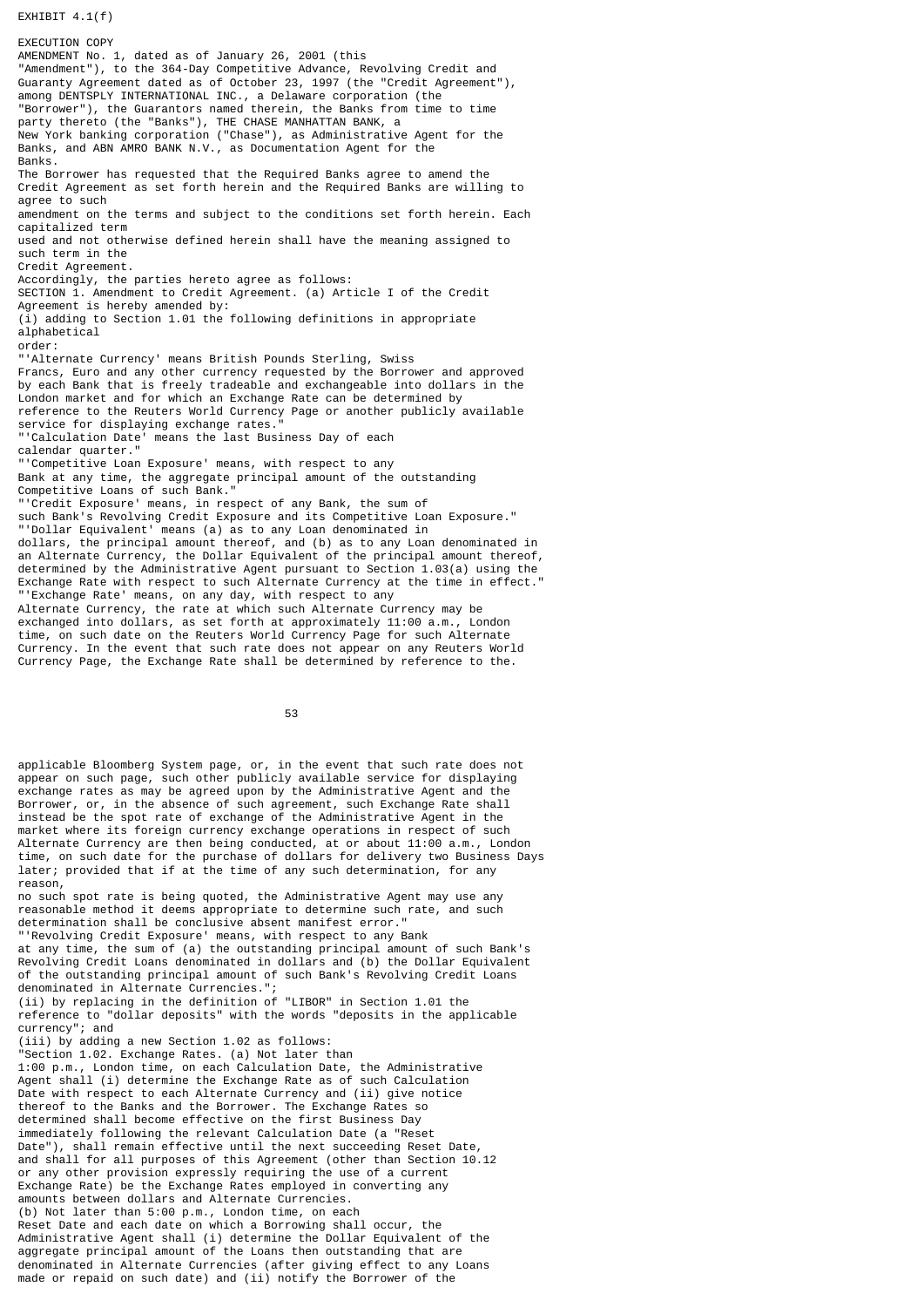aggregate Credit Exposures of the Banks." (b) Article II of the Credit Agreement is hereby amended by amending and restating in their entirety Sections 2.01, 2.02, 2.05, 2.07, 2.08, 2.09, 2.11, 2.13, 2.16, 2.18 and 2.21 as follows: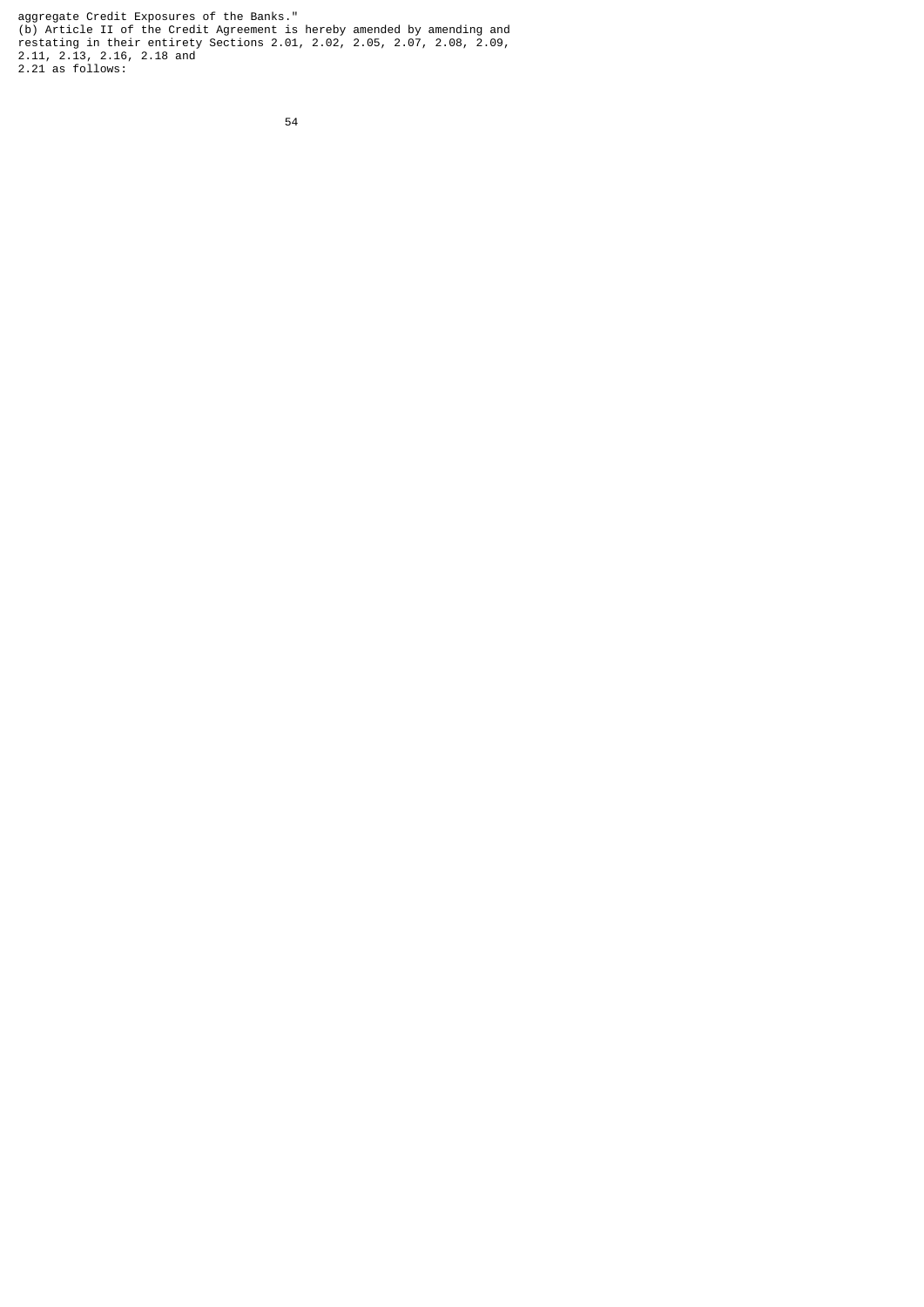"SECTION 2.01. Commitments. (a) Subject to the terms and conditions hereof and relying upon the representations and warranties herein set forth, each Bank agrees, severally and not jointly, to make Revolving Credit Loans to the Borrower, in dollars or one or more Alternate Currencies, at any time and from time to time on and after the Effective Date and until the earlier of the Termination Date or the termination of the Commitment of such Bank, in an aggregate principal amount at any time outstanding not to exceed such Bank's Commitment minus the amount by which the Competitive Loans outstanding at such time shall be deemed to have used such Commitment pursuant to Section 2.18, subject, however, to the conditions that (a) at no time shall (i) the sum of (A) the outstanding aggregate principal amount of all Revolving Credit Exposures of all Banks plus (B) the outstanding aggregate principal amount of all Competitive Loans made by all Banks exceed (ii) the Total Commitment and (b) at all times (except as expressly contemplated by the last sentence of Section 2.12(d)) the Revolving Credit Exposure of each Bank shall equal the product of (i) such Bank's Applicable Commitment Percentage and (ii) the outstanding aggregate Revolving Credit Exposures. (b) Within the foregoing limits, the Borrower may borrow, pay or repay and reborrow hereunder, on and after the Effective Date and prior to the Termination Date, upon the terms and subject to the conditions and limitations set forth herein." "SECTION 2.02. Loans. (a) Each Revolving Credit Loan shall be made as part of a Borrowing consisting of Loans made by the Banks ratably in accordance with their Commitments; provided, however, that the failure of any Bank to make any Revolving Credit Loan shall not in itself relieve any other Bank of its obligation to lend hereunder (it being understood, however, that no Bank shall be responsible for the failure of any other Bank to make any Loan required to be made by such other Bank). Each Competitive Loan shall be made in dollars in accordance with the procedures set forth in Section 2.04. The Competitive Loans comprising any Borrowing shall be denominated in dollars in an aggregate amount that is at least \$5,000,000 and in an integral multiple of \$1,000,000. The Revolving Credit Loans comprising any Borrowing shall be in a minimum amount of \$5,000,000 (or the Dollar Equivalent thereof) and, in the case of Loans denominated in dollars, an integral multiple of \$1,000,000, or an aggregate principal amount equal to (or the Dollar Equivalent of which is equal to) the remaining balance of the available Commitments. (b) Each Competitive Borrowing shall be comprised entirely of LIBOR Competitive Loans or Fixed Rate Loans, and each Revolving Credit Borrowing shall be comprised entirely of LIBOR Revolving Credit Loans, or, in the case of a Borrowing denominated in dollars, ABR Loans, as the Borrower may request pursuant to Section 2.04 or 2.05, as applicable. Each Bank may at its option make any LIBOR Loan by causing any domestic or foreign branch or Affiliate of such Bank to make such Loan; provided that any exercise of such option shall not affect the obligation of the Borrower to repay such Loan in accordance with the terms of this Agreement and the applicable Note. Borrowings of more than one Interest Rate Type may be outstanding at the same time; provided, however, that the Borrower shall not be entitled to request any Borrowing that, if made, would result in an aggregate of more than 12 separate Revolving Credit Loans of any one Bank being outstanding hereunder at any one time. For purposes of the calculation.

55 and 2012 and 2013 and 2013 and 2014 and 2014 and 2014 and 2014 and 2014 and 2014 and 2014 and 2014 and 2014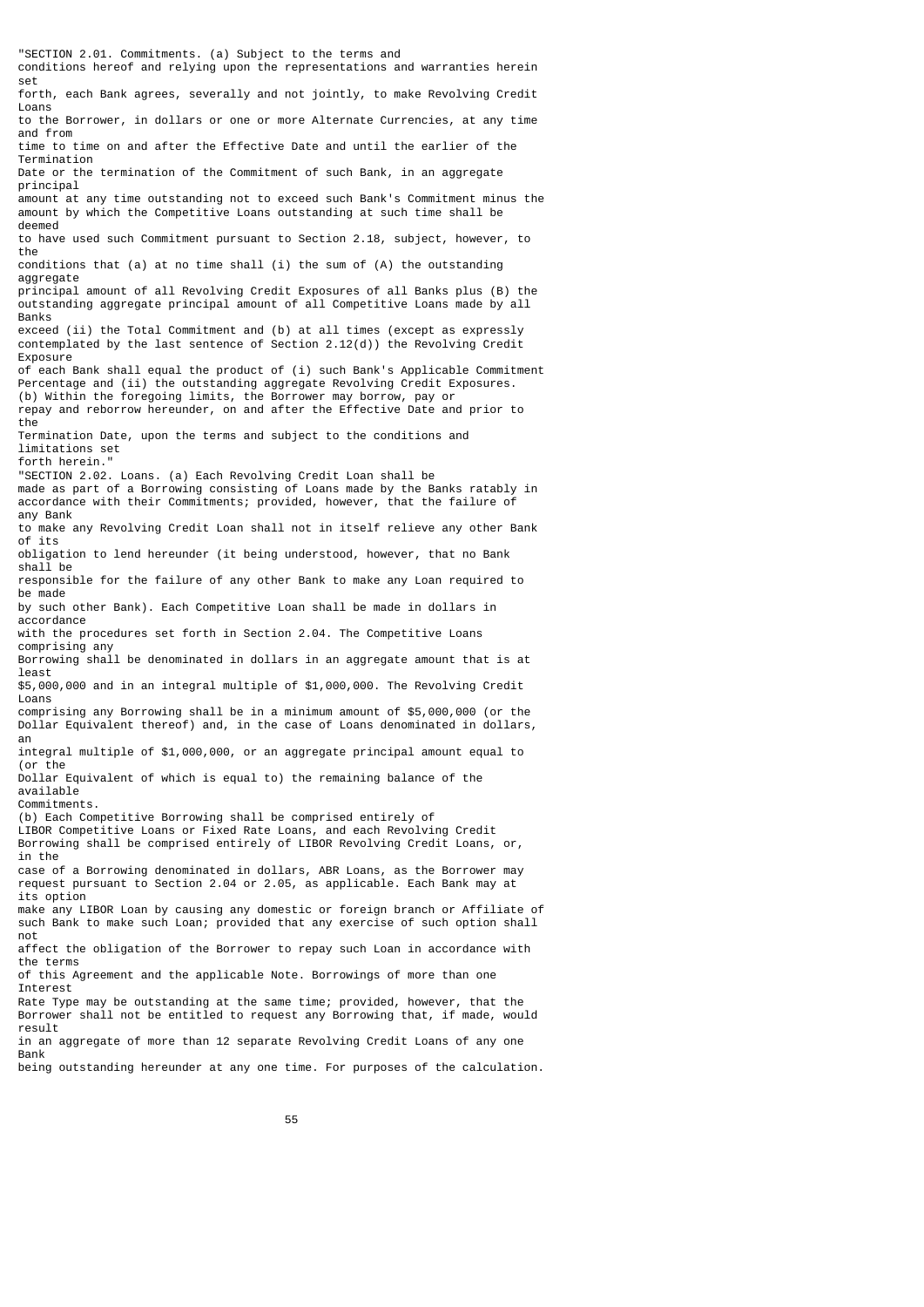required by the immediately preceding sentence, LIBOR Revolving Credit Loans having different Interest Periods, regardless of whether they commence on the same date, shall be considered separate Loans and all Loans of a single Interest Rate Type made on a single date shall be considered a single Loan if such Loans have a common Interest Period. (c) Subject to Section 2.06, each Bank shall make each Loan (other than Loans denominated in Alternate Currencies) to be made by it hereunder on the proposed date thereof by wire transfer of immediately available funds to the Administrative Agent in New York, New York, not later than 12:00 noon, New York City time, and the Administrative Agent shall by 3:00 p.m., New York City time, credit the amounts so received to the general deposit account of the Borrower with the Administrative Agent or, if a Borrowing shall not occur on such date because any condition precedent herein specified shall not have been met, return the amounts so received to the respective Banks as soon as practicable. Competitive Loans shall be made by the Bank or Banks whose Competitive Bids therefor are accepted pursuant to Section 2.04 in the amounts so accepted and Revolving Credit Loans shall be made by the Banks pro rata in accordance with Section 2.18. Each Bank shall make each Loan denominated in an Alternate Currency to be made by it hereunder on the proposed date thereof by wire transfer of such immediately available funds as may then be customary for the settlement of international transactions in the applicable Alternate Currency, by 11:00 a.m., London time, to an account designated by the Administrative Agent. The Administrative Agent will make such Loans available to the Borrower by promptly crediting the amounts so received, in like funds, to an account of the Borrower maintained with the Administrative Agent in London and designated by the Borrower in the applicable Revolving Credit Borrowing Request or Competitive Bid Request or to such other account as may be specified in the applicable Revolving Credit Borrowing Request or Competitive Bid Request. Unless the Administrative Agent shall have received notice from a Bank prior to the date of any Borrowing, the Administrative Agent may assume that such Bank has made such portion available to the Administrative Agent on the date of such Borrowing in accordance with this paragraph (c) and the Administrative Agent may, in reliance upon such assumption, make available to the Borrower on such date a corresponding amount. If and to the extent that such Bank shall not have made such portion available to the Administrative Agent, such Bank and the Borrower severally agree to repay to the Administrative Agent forthwith on demand such corresponding amount together with interest thereon, for each day from the date such amount is made available to the Borrower until the date such amount is repaid to the Administrative Agent at (i) in the case of the Borrower, the interest rate applicable at the time to the Loans comprising such Borrowing and (ii) in the case of such Bank, the Federal Funds Effective Rate, or, in the case of any amount denominated in an Alternate Currency, such other rate as shall be specified by the Administrative Agent as representing its cost of overnight or short-term funds. If such Bank shall repay to the Administrative Agent such corresponding amount, such amount shall constitute such Bank's Loan as part of such Borrowing for purposes of this Agreement. (d) Notwithstanding any other provision of this Agreement, the Borrower shall not be entitled to request any Borrowing if the Interest Period requested with respect thereto would end after the Maturity Date."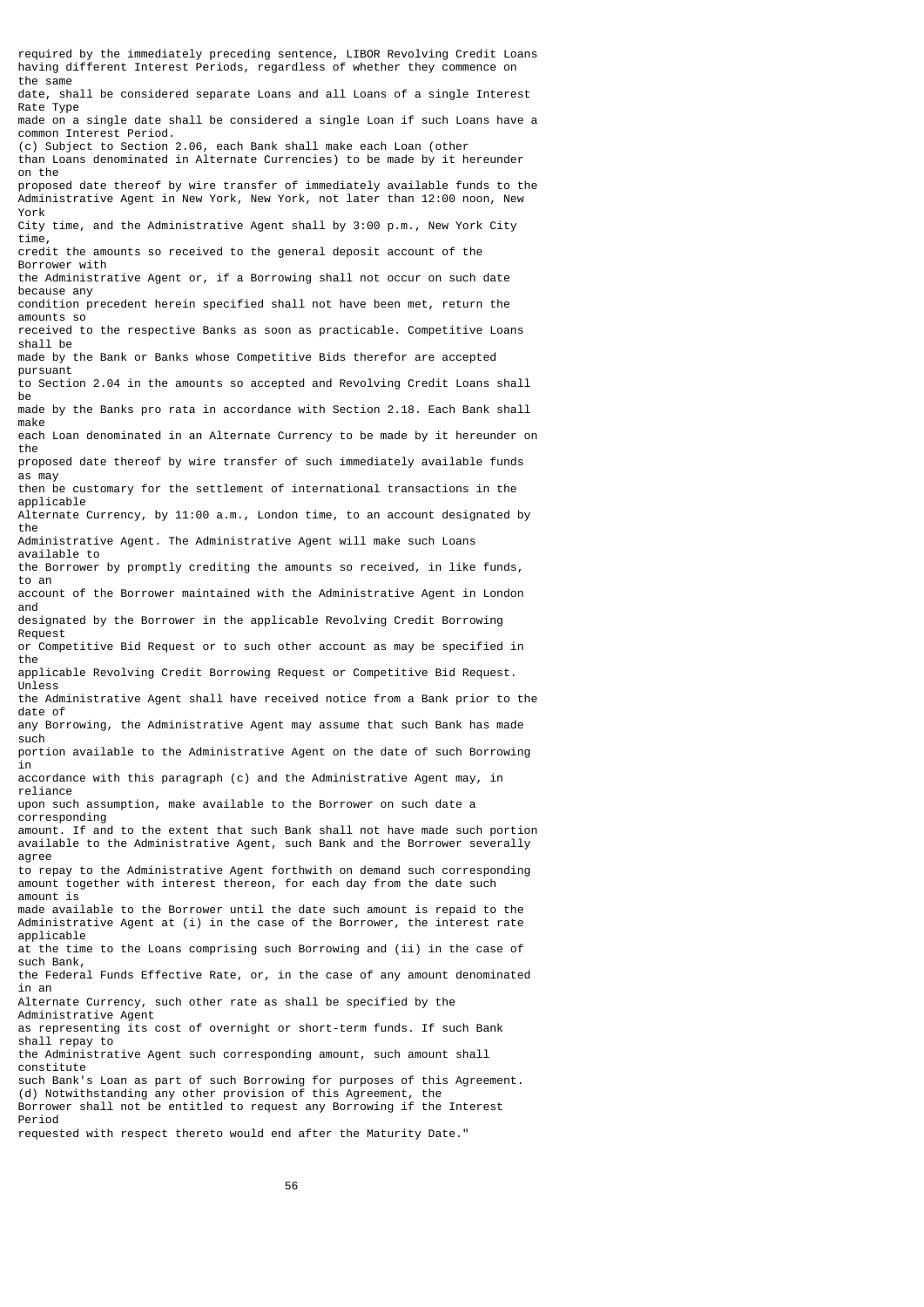"SECTION 2.05. Revolving Credit Borrowing Procedure. (a) In order to effect a Revolving Credit Borrowing, the Borrower shall hand deliver or telecopy to the Administrative Agent a Borrowing notice in the form of Exhibit A-5 (a) in the case of a LIBOR Revolving Credit Borrowing, not later than 12:00 noon, New York City time, three Business Days before a proposed Borrowing, and (b) in the case of an ABR Borrowing, not later than 10:00 a.m., New York City time, on the day of a proposed Borrowing. No Fixed Rate Loan shall be requested or made pursuant to a Revolving Credit Borrowing Request. Such notice shall be irrevocable and shall in each case specify (a) whether the Borrowing then being requested is to be a LIBOR Revolving Credit Borrowing or an ABR Borrowing, (b) whether such Borrowing is to be in dollars or an Alternate Currency (and if in an Alternate Currency, such Alternate Currency), (c) the date of such Revolving Credit Borrowing (which shall be a Business Day) and the amount thereof and (d) if such Borrowing is to be a LIBOR Revolving Credit Borrowing, the Interest Period with respect thereto (which may not end after the Maturity Date). If no election as to the Interest Rate Type of Revolving Credit Borrowing is specified in any such notice, then the requested Revolving Credit Borrowing shall be an ABR Borrowing. If no Interest Period with respect to any LIBOR Revolving Credit Borrowing is specified in any such notice, then the Borrower shall be deemed to have selected an Interest Period of one month's duration. If the Borrower shall not have given notice in accordance with this Section 2.05 of its election to refinance a Revolving Credit Borrowing prior to the end of the Interest Period in effect for such Borrowing, then (a) in the case of a Borrowing in dollars, the Borrower shall (unless such Borrowing is repaid at the end of such Interest Period) be deemed to have given notice of an election to refinance such Borrowing with an ABR Borrowing and (b) in the case of a Borrowing in an Alternate Currency, such Borrowing shall be due and payable at the end of such Interest Period. The Administrative Agent shall promptly advise the Banks of any notice given pursuant to this Section 2.05 and of each Bank's portion of the requested Borrowing. (b) In the event that any LIBOR Revolving Credit Borrowing remains outstanding which has an Interest Period ending on any date after the Termination Date, the Borrower shall elect a new Interest Period for each such Borrowing in accordance with the procedures set forth in Section 2.05(a) above as if such Borrowing were a new Borrowing; provided that (i) in no event may any Interest Period so selected end on a date after the Maturity Date, and (ii) if the Borrower shall fail to give notice of a new Interest Period for such a Revolving Credit Borrowing prior to the end of the Interest Period in effect for such Borrowing, then (a) in the case of a Borrowing in dollars, the Borrower shall be deemed to have given notice of an election to refinance such Borrowing with an ABR Borrowing (unless such Borrowing is repaid at the end of such Interest Period) and (b) in the case of a Borrowing in an Alternate Currency, such Borrowing shall be due and payable at the end of such Interest Period." "SECTION 2.07. Fees. (a) The Borrower agrees to pay to each Bank, through the Administrative Agent, on each March 31, June 30, September 30 and December 31 and on the Maturity Date or any earlier date on which the Commitment of such Bank shall have been terminated and the outstanding Loans of such Bank repaid in full, a facility fee (a "Facility Fee") on the Commitment of such Bank, whether used or unused, and, after the Commitment of such Bank shall have

been terminated, on the outstanding principal amount of such Bank's Revolving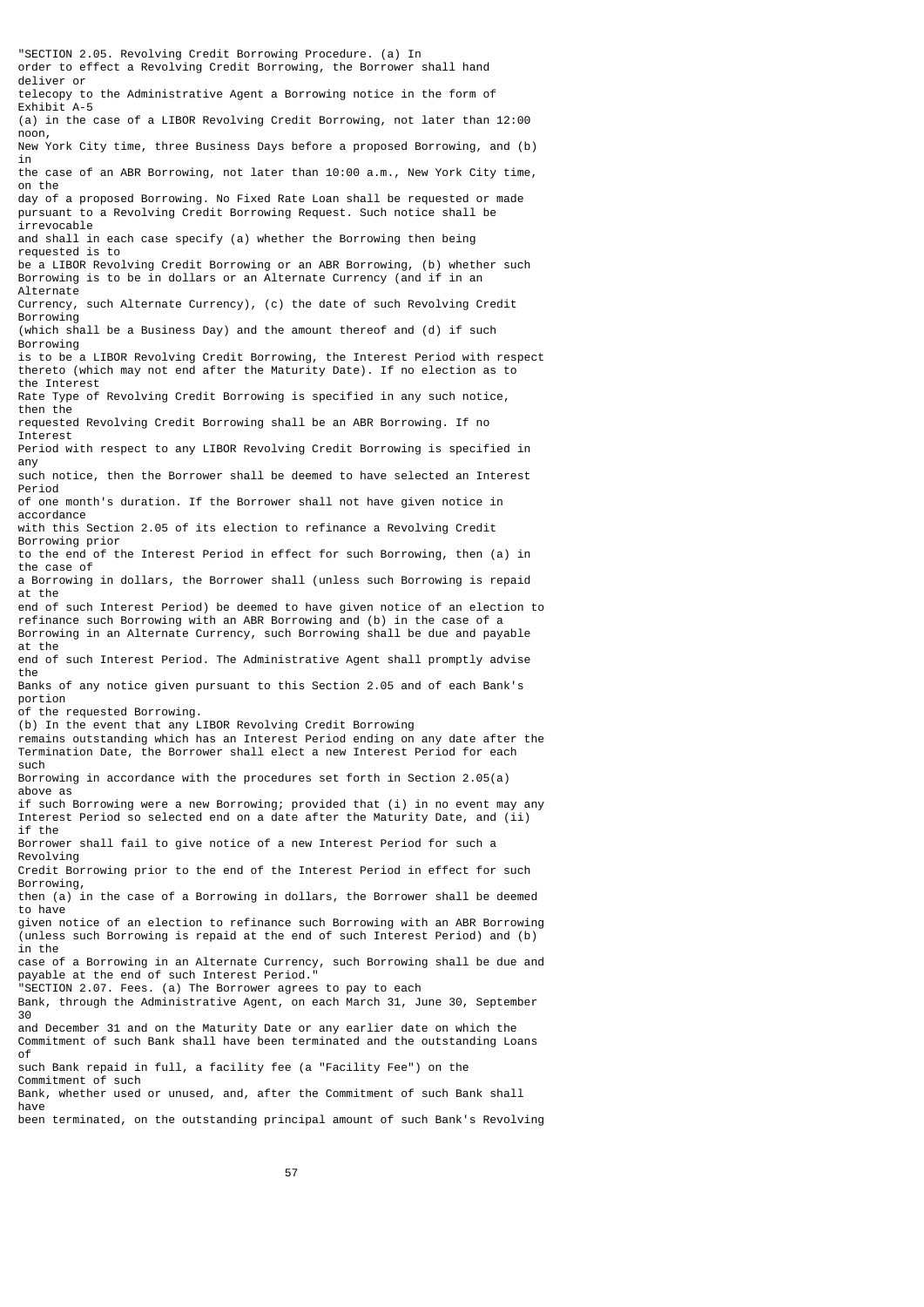Credit Exposure, during the quarter ending on the date such payment is due  $($ or shorter period commencing with the date of this Agreement or ending with the

Maturity Date or any earlier date on which the Commitments shall have been terminated and the outstanding Loans of such Bank repaid in full), at a rate per

annum equal to (i) from the date of this Agreement through the Termination Date,

the Facility Fee Percentage, and (ii) thereafter, the Term-Out Applicable Percentage

from time to time in effect (as determined in accordance with Section 2.09(e)). All

Facility Fees shall be computed on the basis of the actual number of days elapsed in

a year of 360 days. The Facility Fee due to each Bank shall commence to accrue on

the Closing Date and shall cease to accrue on the Maturity Date or any earlier date

on which the Commitment of such Bank shall have been terminated and the outstanding Loans of such Bank repaid in full.

(b) The Borrower agrees to pay the Administrative Agent, for its own

account, the fees provided for in the letter agreement, dated September 17, 1997,

between the Borrower and the Administrative Agent.

(c) All fees shall be paid on the dates due, in immediately available

funds, to the Administrative Agent for distribution, if and as appropriate, among the

Banks. Once paid, none of the fees shall be refundable under any circumstances."

"SECTION 2.08. Notes; Repayment of Loans. The Competitive

Loans made by each Bank shall be evidenced by a single Competitive Note duly executed on behalf of the Borrower, dated the Closing Date, in substantially the form

attached hereto as Exhibit B-1 with the blanks appropriately filled, payable to the

order of such Bank in a principal amount equal to the Total Commitment. The Revolving Credit Loans made by each Bank shall be evidenced by a single Revolving

Credit Note duly executed on behalf of the Borrower, dated the Closing Date, in

substantially the form attached hereto as Exhibit B-2 with the blanks appropriately

filled, payable to the order of such Bank in a principal amount equal to the Commitment of such Bank. The outstanding principal balance of each Competitive

Loan or Revolving Credit Loan, as evidenced by the relevant Note, shall be payable

(a) in the case of a Competitive Loan, on the last day of the Interest Period applicable

to such Competitive Loan and on the Maturity Date and (b) in the case of a Revolving Credit Loan, on the Maturity Date in the currency of such Loan. Each

Competitive Note and each Revolving Credit Note shall bear interest from the date

thereof on the outstanding principal balance thereof as set forth in Section 2.09. Each

Bank shall, and is hereby authorized by the Borrower to, endorse on the schedule to

the relevant Note held by such Bank (or on a continuation of such schedule attached

to each such Note and made a part thereof), or otherwise to record in such Bank's

internal records, an appropriate notation evidencing the date, currency and amount

of each Competitive Loan or Revolving Credit Loan, as applicable, of such Bank,

each payment or prepayment of principal of any Competitive Loan or Revolving Credit Loan, as applicable, and the other information provided on such schedule;

provided, however, that the failure of any Bank to make such a notation or any error

therein shall not in any manner affect the obligation of the Borrower to repay the

Competitive Loans or Revolving Credit Loans, as applicable, made by such Bank in

accordance with the terms of the relevant Note."

"SECTION 2.09. Interest on Loans. (a) Subject to the provisions of

Sections 2.10 and 2.11, the Loans comprising each LIBOR Borrowing shall bear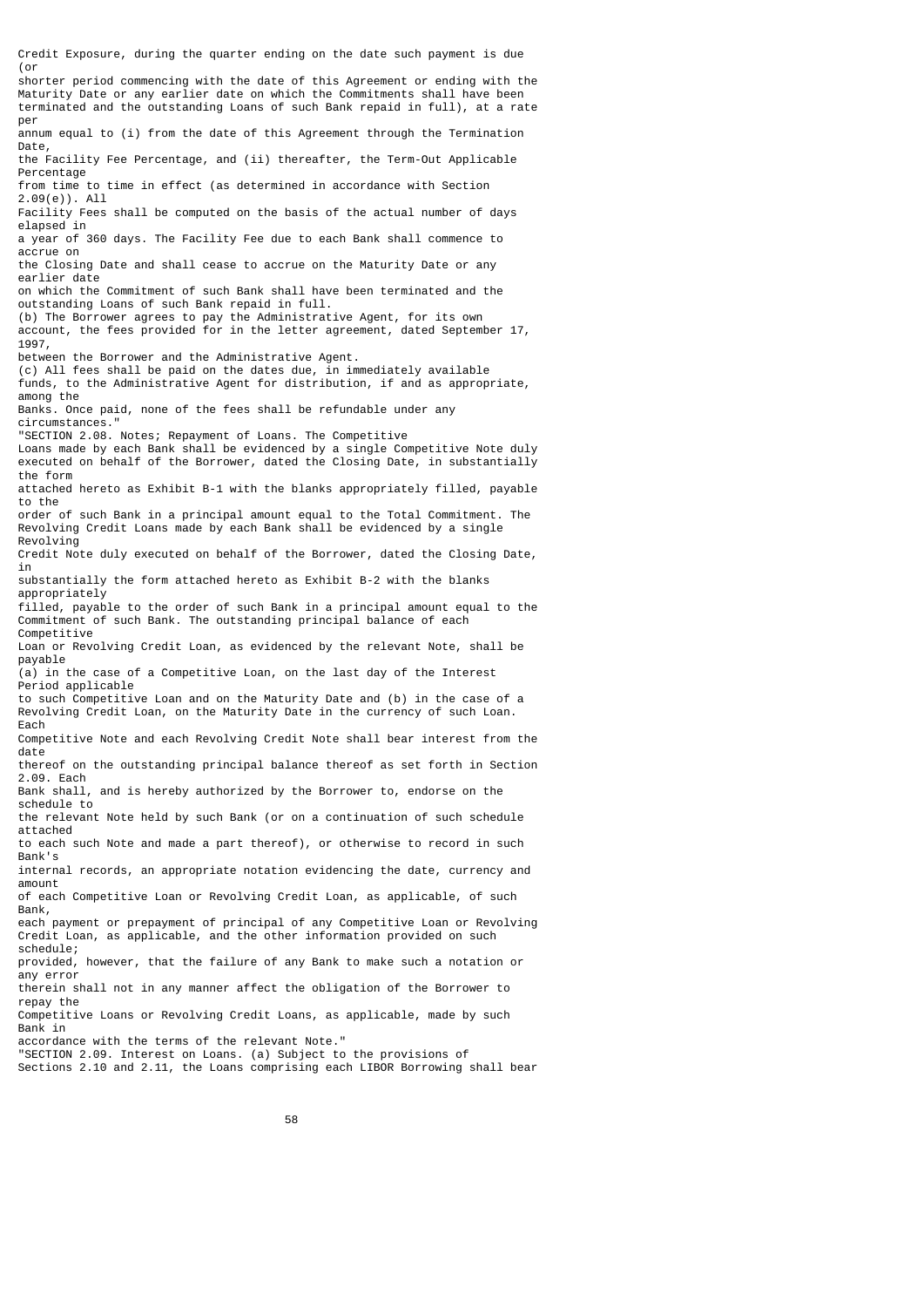interest (computed on the basis of the actual number of days elapsed over a year of 360 days) at a rate per annum equal to (i) in the case of each LIBOR Revolving Credit Loan, LIBOR for the Interest Period in effect for such Borrowing plus the Applicable Percentage and (ii) in the case of each LIBOR Competitive Loan, LIBOR for the Interest Period in effect for such Borrowing plus the Margin offered by the Bank making such Loan and accepted by the Borrower pursuant to Section 2.04; provided, however, that subject to the provisions of Sections 2.10 and 2.11, all LIBOR Revolving Credit Loans which shall remain outstanding after the Termination Date shall bear interest (computed on the basis of the actual number of days elapsed over a year of 360 days) at all times after the Termination Date at a rate per annum equal to LIBOR for the Interest Period in effect for such Borrowing plus the Term-Out Applicable Percentage. (b) Subject to the provisions of Section 2.10, the Loans comprising each ABR Borrowing shall bear interest (computed on the basis of the actual number of days elapsed over a year of 365 or 366 days, as the case may be, when determined by reference to the Prime Rate and over a year of 360 days at all other times) at a rate per annum equal to the Alternate Base Rate. (c) Subject to the provisions of Section 2.10, each Fixed Rate Loan shall bear interest at a rate per annum (computed on the basis of the actual number of days elapsed over a year of 360 days) equal to the fixed rate of interest offered by the Bank making such Loan and accepted by the Borrower pursuant to Section 2.04. (d) Interest on each Loan shall be payable on each Interest Payment Date applicable to such Loan in the currency of such Loan. The LIBOR or the Alternate Base Rate for each Interest Period or day within an Interest Period shall be determined by the Administrative Agent, and such determination shall be conclusive absent manifest error. (e) The Term-Out Applicable Percentage shall be determined based on the Consolidated Interest Coverage Ratio at the end of the most recent fiscal quarter for which financial statements have been delivered under Section 5.05 and based on the period of four fiscal quarters then ended treated as a single accounting period." "SECTION 2.11. Alternate Rate of Interest. In the event, and on each occasion, that on the day two Business Days prior to the commencement of any Interest Period for a LIBOR Borrowing, the Administrative Agent shall have determined that deposits in the applicable currency in the amount of the requested principal amount of such LIBOR Borrowing are not generally available in the London interbank market, or that the rate at which such deposits are being offered will not adequately and fairly reflect the cost to any Bank of making or maintaining such LIBOR Loans during such Interest Period, or that reasonable means do not exist for ascertaining the LIBOR Rate, the Administrative Agent shall, as soon as practicable thereafter, give written or telecopier notice of such determination to the Borrower and the Banks. In the event of any such determination, until the Administrative Agent shall have determined that circumstances giving rise to such notice no longer exist, (a) any request by the Borrower for a LIBOR Competitive Borrowing pursuant to Section 2.04, and any request for a LIBOR Revolving Credit Borrowing in an Alternate Currency, shall be of no force and effect and shall be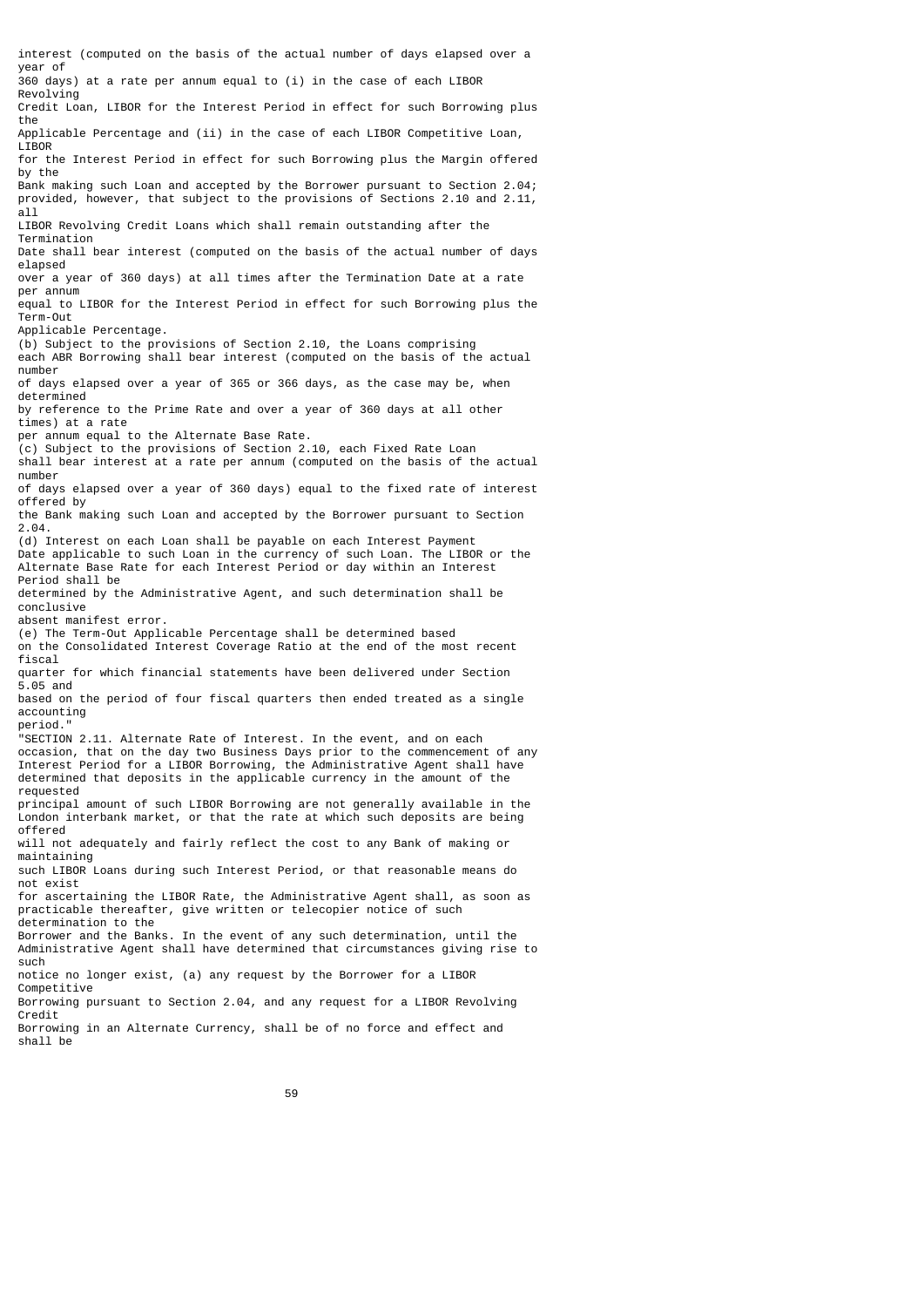denied by the Administrative Agent and (b) any request by the Borrower for a **LIBOR** Revolving Credit Borrowing in dollars pursuant to Section 2.05 shall be deemed to be a request for an ABR Loan. Each determination by the Administrative Agent hereunder shall be conclusive absent manifest error; provided, however, that if a determination is made that dollar deposits in the amount of the requested principal amount of such LIBOR Borrowing are not generally available in the London interbank market, or that the rate at which such dollar deposits are being offered will not adequately and fairly reflect the cost to any Bank of making or maintaining such LIBOR Loans during such Interest Period, or that reasonable means do not exist for ascertaining the LIBOR Rate, the Administrative Agent shall promptly notify the Borrower of such determination in writing and the Borrower may, by notice to the Administrative Agent given within 24 hours of receipt of such notice, withdraw the request for the LIBOR Competitive Borrowing or the LIBOR Revolving Credit Borrowing, as applicable." "SECTION 2.13. Prepayment of Loans. (a) Prior to the Maturity Date the Borrower shall have the right at any time to prepay any Revolving Credit Borrowing, or, with the consent of the particular Bank or Banks to receive the prepayment, any Competitive Borrowing (which consent may be withheld in such Bank's or Banks' sole discretion), in whole or in part, subject to the requirements of Section 2.17 and 2.18 but otherwise without premium or penalty, upon prior written or telecopy notice to the Administrative Agent before 12:00 noon, New York City time, at least one Business Day prior to such prepayment in the case of an ABR Loan and at least three Business Days prior to such prepayment in the case of a LIBOR Loan or Fixed Rate Loan; provided, however, that each such partial prepayment shall be in a minimum aggregate principal amount of \$5,000,000 (or the Dollar Equivalent thereof) and, in the case of a Borrowing denominated in dollars, an integral multiple of \$1,000,000. (b) On the date of any termination or reduction of the Total Commitment pursuant to Section 2.12, the Borrower shall pay or prepay so much of the Revolving Credit Loans as shall be necessary in order that the aggregate Credit Exposures will not exceed the Total Commitment following such termination or reduction. Subject to the foregoing, any such payment or prepayment shall be applied to such Borrowing or Borrowings as the Borrower shall select. All prepayments under this Section 2.13(b) shall be subject to Sections 2.17 and 2.18. (c) On any date when the aggregate Credit Exposures (after giving effect to any Borrowings effected on such date) exceed the Total Commitment, the Borrower shall make a mandatory prepayment of the Revolving Credit Loans in such amount as may be necessary to eliminate such excess. Any prepayments required by this paragraph shall be applied to outstanding ABR Loans up to the full amount thereof before they are applied to outstanding LIBOR Revolving Credit Loans. (d) Each notice of prepayment shall specify the specific Borrowing, the prepayment date and the aggregate principal amount of each Borrowing to be prepaid, shall be irrevocable and shall commit the Borrower to prepay such Borrowing by the amount stated therein. All prepayments under this Section 2.13 shall be accompanied by accrued interest on the principal amount being prepaid to

the date of prepayment."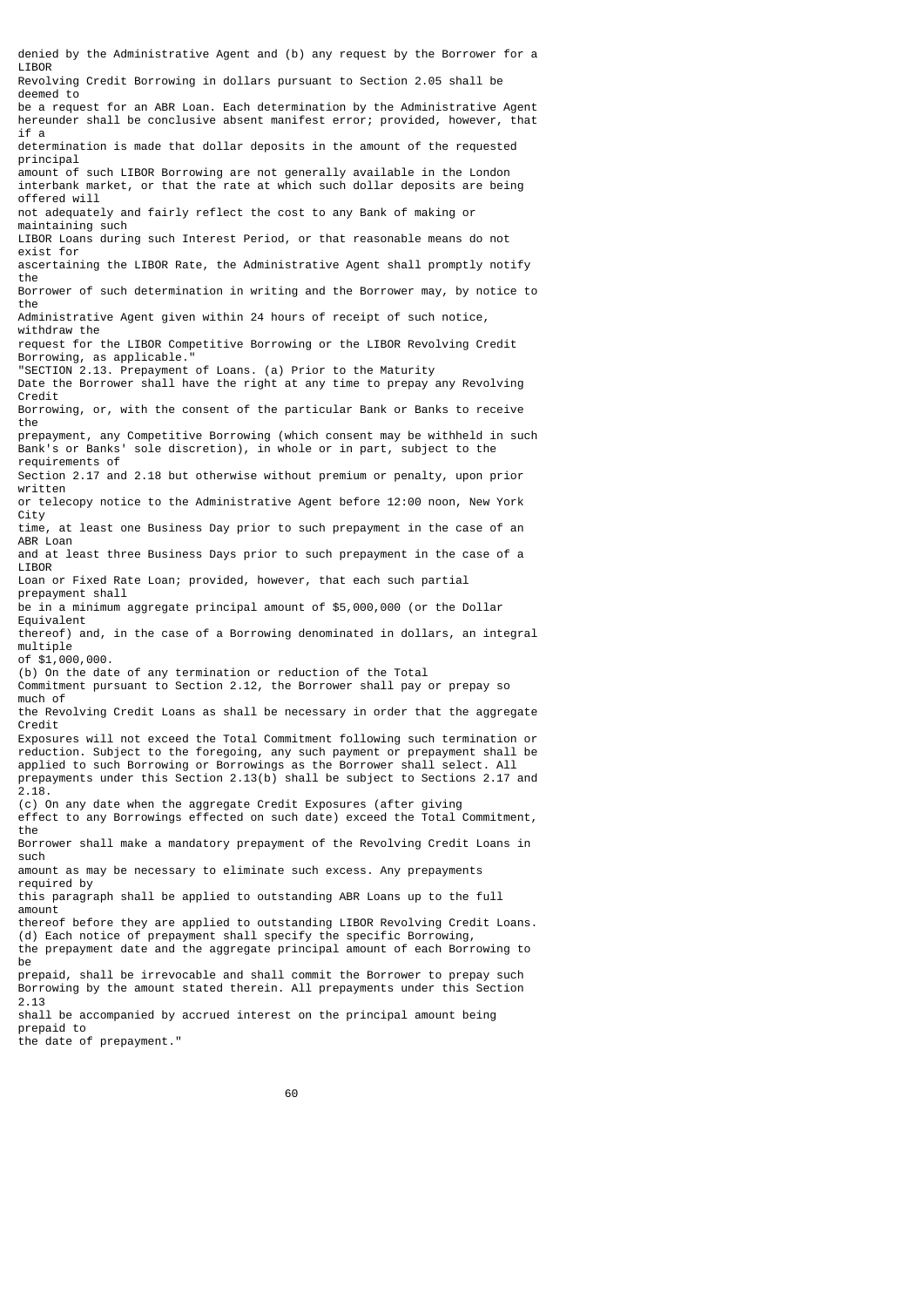"SECTION 2.16. Change in Legality. (a) Notwithstanding anything to the contrary herein contained, if any change in any law or regulation or in the interpretation thereof by any Governmental Authority charged with the administration or interpretation thereof shall make it unlawful for any Bank to make or maintain any LIBOR Loan or to give effect to its obligations to make LIBOR Loans as contemplated hereby, then, by written notice to the Borrower and to the Administrative Agent, such Bank may: (i) declare that LIBOR Loans will not thereafter be made by such Bank hereunder, whereupon such Bank shall not submit a Competitive Bid in response to a request for LIBOR Competitive Loans and the Borrower shall be prohibited from requesting LIBOR Revolving Credit Loans from such Bank hereunder unless such declaration is subsequently withdrawn; (ii) require that all outstanding LIBOR Loans made by it and denominated in dollars be converted to ABR Loans, in which event (A) all such LIBOR Loans shall be automatically converted to ABR Loans as of the effective date of such notice as provided in Section 2.16(b) and (B) all payments and prepayments of principal which would otherwise have been applied to repay the converted LIBOR Loans shall instead be applied to repay the ABR Loans resulting from the conversion of such LIBOR Loans; and (iii) declare all outstanding LIBOR Loans made by it and denominated in an Alternate Currency due and payable in full. (b) For purposes of this Section 2.16, a notice to the Borrower by any Bank pursuant to Section 2.16(a) shall be effective on the date of receipt thereof by the Borrower. (c) Notwithstanding the foregoing, if the affected Bank can continue to offer LIBOR Loans by transferring LIBOR Loans to another existing lending office of such Bank, such Bank agrees to so transfer the LIBOR Loans unless doing so would, in its good faith judgment, subject it to any expense or liability or be otherwise disadvantageous to it." "SECTION 2.18. Pro Rata Treatment. Except as permitted under Sections 2.14, 2.15(c), 2.16 and 2.17 with respect to interest, (i) each Revolving Credit Borrowing, each payment or prepayment of principal of any Revolving Credit Borrowing, each payment of interest on the Revolving Credit Loans, each payment of the Facility Fees, each reduction of the Commitments and each refinancing of any Borrowing with, conversion of any Borrowing to or continuation of any Borrowing as a Revolving Credit Borrowing of any Interest Rate Type shall be allocated pro rata among the Banks in accordance with their respective Commitments (or, if such Commitments shall have expired or been terminated, in accordance with the respective principal amount of their outstanding Revolving Credit Loans). Each payment of principal of any Competitive Borrowing shall be allocated pro rata among the Banks participating in such Borrowing in accordance with the respective principal amounts of their outstanding Competitive Loans comprising such Borrowing. Each payment of interest on any Competitive Borrowing shall be allocated pro rata among the Banks participating in such Borrowing in accordance with the respective amounts of accrued and unpaid interest on their outstanding Competitive Loans comprising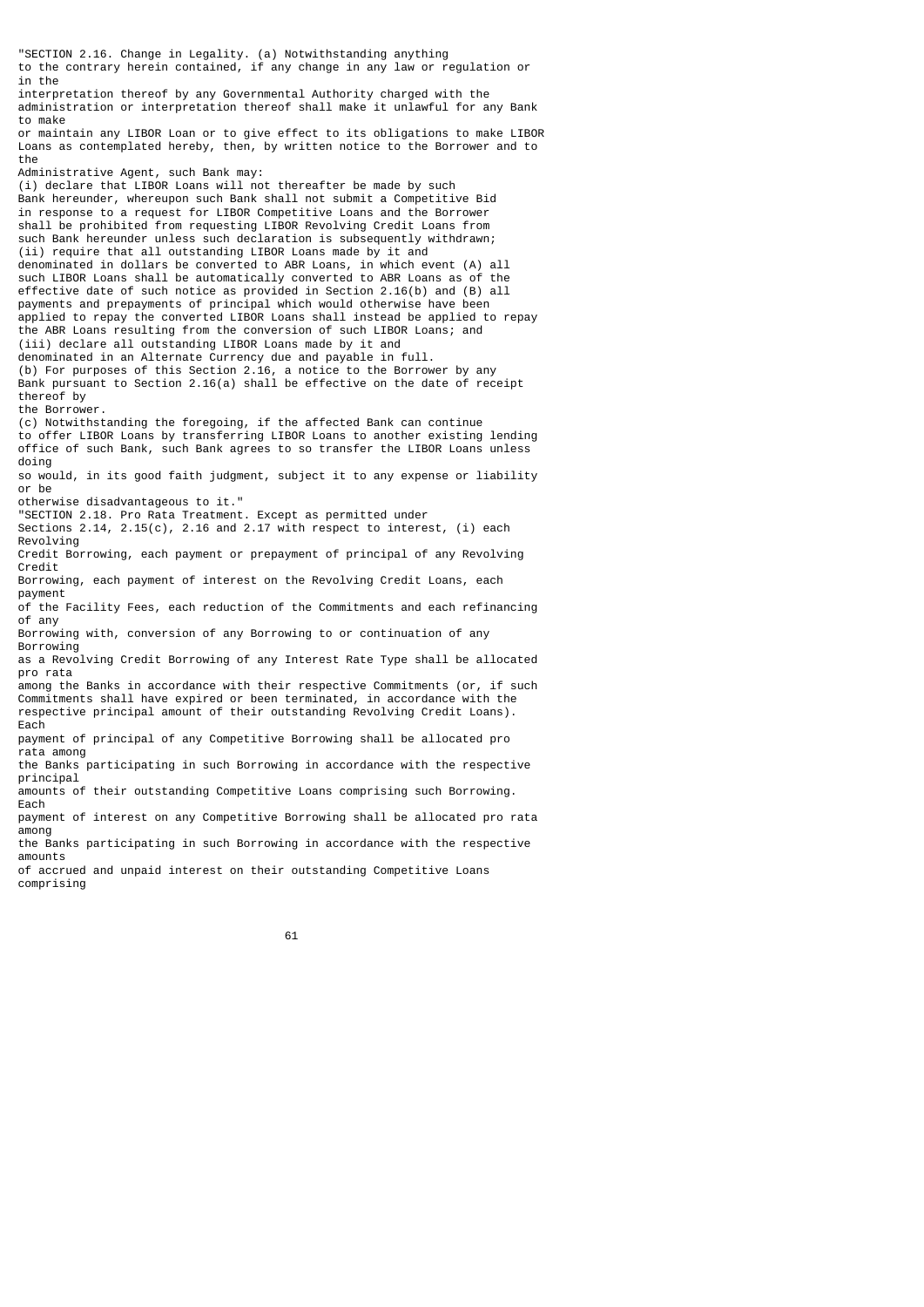such Borrowing. For purposes of determining the available Commitments of the Banks at any time, each outstanding Competitive Borrowing shall be deemed to have utilized the Commitments of the Banks (including those Banks that shall not have made Loans as part of such Competitive Borrowing) pro rata in accordance with such respective Commitments. Each Bank agrees that in computing such Bank's portion of any Borrowing to be made hereunder, the Administrative Agent may, in its discretion, round each Bank's percentage of such Borrowing computed in accordance with Section 2.01, to the next higher or lower whole dollar amount (or amount in the basic unit of the applicable Alternate Currency)." "SECTION 2.21. Payments. The Borrower shall make each payment hereunder and under any instrument delivered hereunder not later than 12:00 noon, New York City time (or 12:00 noon, London time, in respect of payments with respect to any Borrowing denominated in any Alternate Currency), on the day when due in lawful money of the United States (in freely transferable dollars) to the Administrative Agent at its offices at 270 Park Avenue, New York, New York 10017, (or at its offices at Trinity Tower, 9 Thomas Moore Street, London, with respect to any Borrowing denominated in an Alternate Currency) for the account of the Banks, in Federal or other immediately available funds. Any payment received after such time on any day shall be deemed to be received on the next Business Day. The Administrative Agent shall remit each Bank's portion of the Borrower's payment to such Bank promptly after receipt thereof. Except as set forth in the definition of "Interest Period" as applied to LIBOR Loans, if any payment to be made hereunder or under any Note becomes due and payable on a day other than a Business Day, such payment may be made on the next succeeding Business Day and such extension of time shall in such case be included in computing interest, if any, in connection with such payment." (c) Article X of the Credit Agreement is hereby amended by adding new Sections 10.12 and 10.13 as follows: "SECTION 10.12. Conversion of Currencies. (a) If, for the purpose of obtaining judgment in any court, it is necessary to convert a sum owing hereunder in one currency into another currency, each party hereto agrees, to the fullest extent that it may effectively do so, that the rate of exchange used shall be that at which in accordance with normal banking procedures in the relevant jurisdiction the first currency could be purchased with such other currency on the Business Day immediately preceding the day on which final judgment is given. (b) The obligations of each party hereto in respect of any sum due to any other party hereto or any holder of the obligations owing hereunder (the "Applicable Creditor") shall, notwithstanding any judgment in a currency (the "Judgment Currency") other than the currency in which such sum is stated to be due hereunder (the "Agreement Currency"), be discharged only to the extent that, on the Business Day following receipt by the Applicable Creditor of any sum adjudged to be so due in the Judgment Currency, the Applicable Creditor may in accordance with normal banking procedures in the relevant jurisdiction purchase the Agreement Currency with the Judgment Currency; if the amount of the Agreement Currency so purchased is less than the sum originally due to the Applicable Creditor in the Agreement Currency, such party agrees, as a separate obligation and notwithstanding any such judgment, to indemnify the Applicable Creditor against such loss.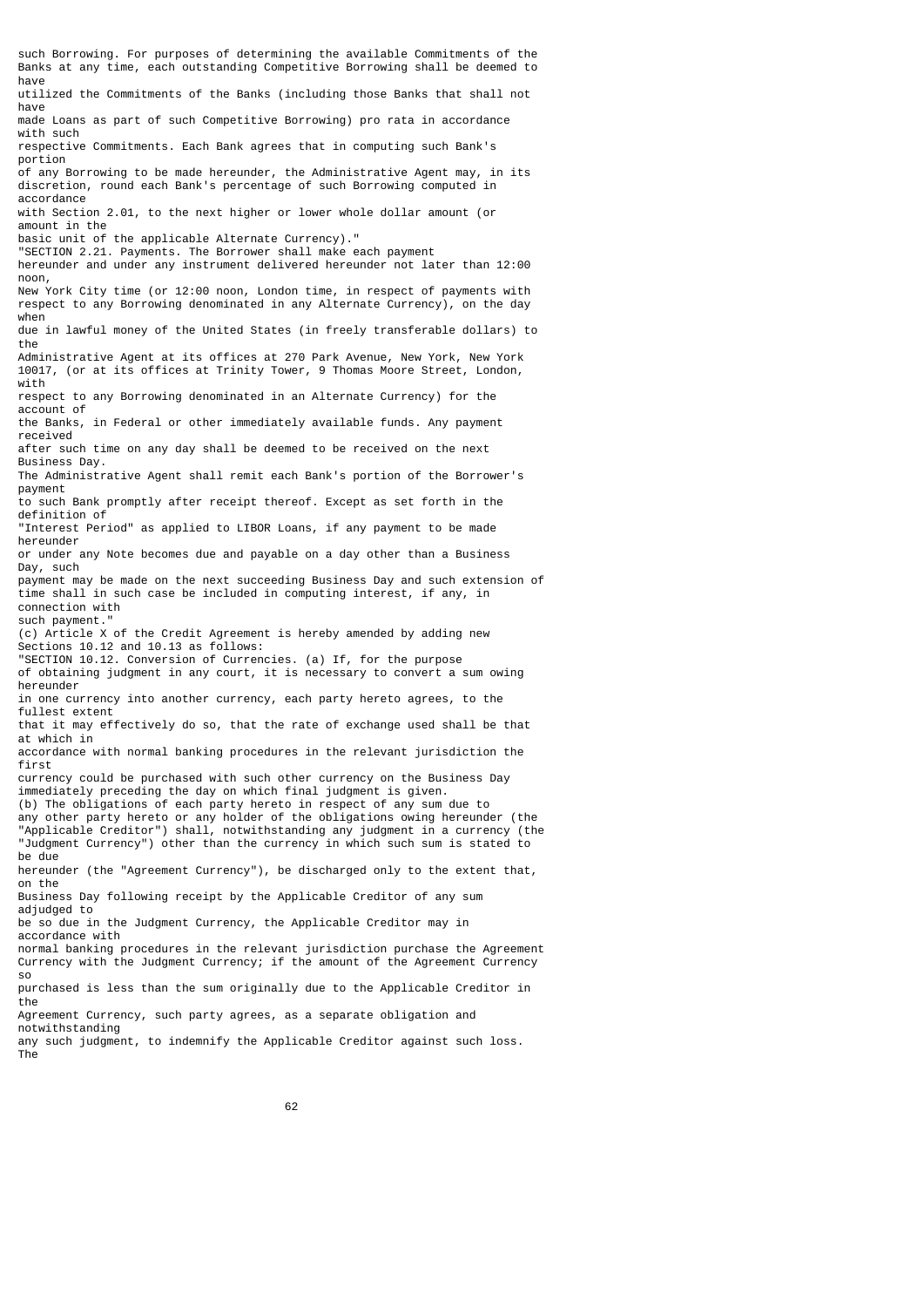termination of this Agreement and the payment of all other amounts owing hereunder." "SECTION 10.13. European Monetary Union. (a) If, as a result of the implementation of European monetary union, (i) any currency ceases to be lawful currency of the nation issuing the same and is replaced by a European common currency, or (ii) any currency and a European common currency are at the same time recognized by the central bank or comparable authority of the nation issuing such currency as lawful currency of such nation and the Administrative Agent or the Required Banks shall so request in a notice delivered to the Borrower, then any amount payable hereunder by any party hereto in such currency shall instead be payable in the European common currency and the amount so payable shall be determined by translating the amount payable in such currency to such European common currency at the exchange rate recognized by the European Central Bank for the purpose of implementing European monetary union. Prior to the occurrence of the event or events described in clause (i) or (ii) of the preceding sentence, each amount payable hereunder in any currency will continue to be payable only in that currency. The Borrower agrees, at the request of the Required Banks, at the time of or at any time following the implementation of European monetary union, to enter into an agreement amending this Agreement in such manner as the Required **Banks** shall reasonably request in order to reflect the implementation of such monetary union and to place the parties hereto in the position they would have been in had such monetary union not been implemented." SECTION 2. Representations and Warranties. The Borrower represents and warrants to each other party hereto that, after giving effect to this Amendment, (a) the representations and warranties set forth in Article III of the Credit Agreement are true and correct in all material respects on and as of the date of this Amendment, except to the extent such representations and warranties expressly relate to an earlier date, and (b) no Default or Event of Default has occurred and is continuing. SECTION 3. Effectiveness. This Amendment shall become effective as of the date set forth above when the Administrative Agent or its counsel shall have received counterparts of this Amendment which, when taken together, bear the signatures of the Borrower, the Guarantors and the Required Banks. SECTION 4. Effect of Amendment. Except as expressly set forth herein, this Amendment shall not by implication or otherwise limit, impair, constitute a waiver of, or otherwise affect the rights and remedies of the Banks or the Administrative Agent under the Credit Agreement, and shall not alter, modify, amend or in any way affect any of the terms, conditions, obligations, covenants or agreements contained in the Credit Agreement, all of which are ratified and affirmed in all respects and shall continue in full force and effect. Nothing herein shall be deemed to entitle the Borrower to a consent to, or a waiver, amendment, modification or other change of, any of the terms, conditions, obligations, covenants or agreements contained in the Credit Agreement in similar or different circumstances. This Amendment shall apply and be effective only with respect to the provisions of the Credit Agreement specifically referred to herein. SECTION 5. Amendment Fees. In consideration of the agreements of the Banks contained herein, the Borrower agrees to pay to each Bank that returns an executed

obligations of the parties contained in this Section 10.12 shall survive the

signature page of this Amendment not later than 5:00 p.m., New York City time, on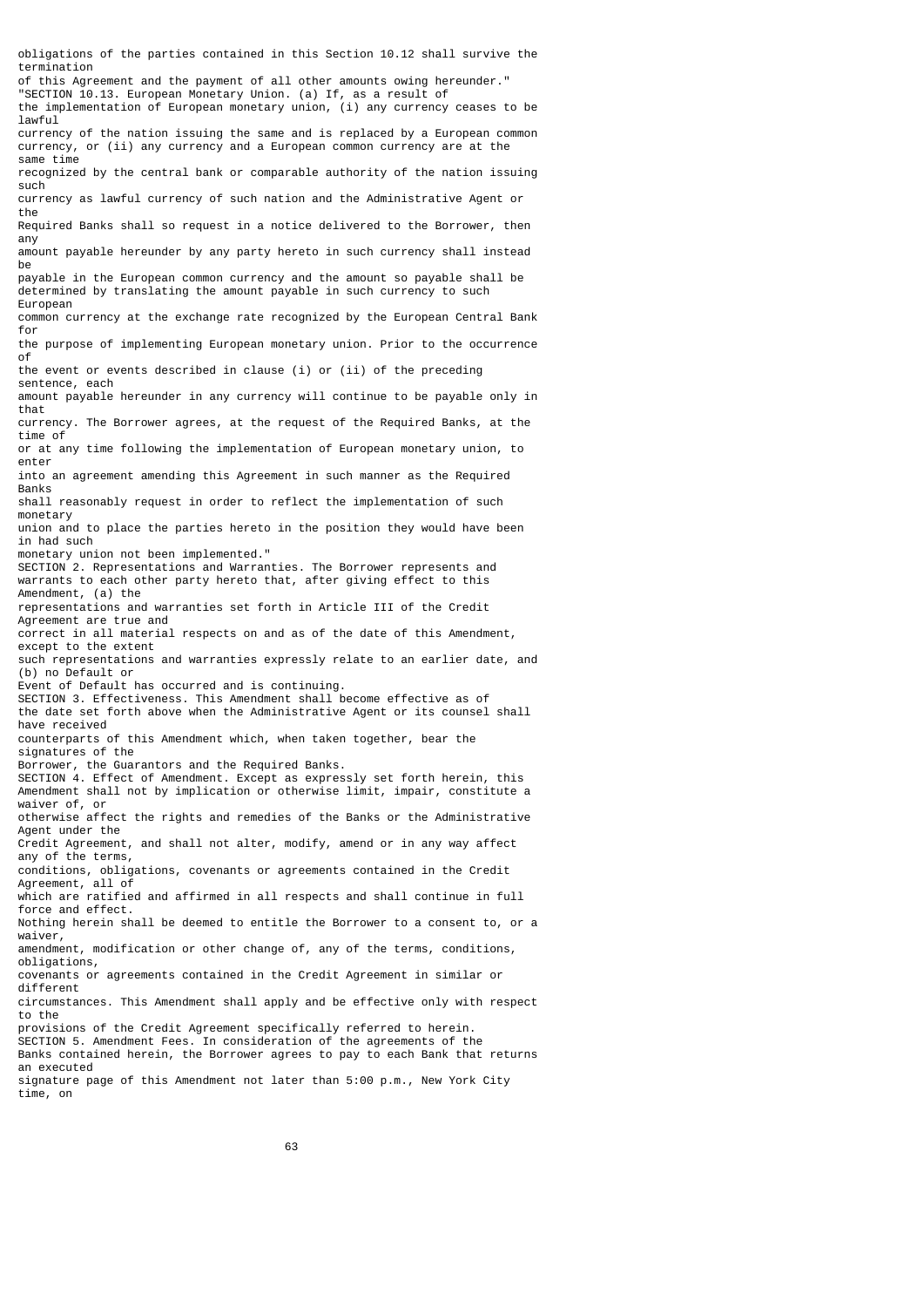January 26, 2001, through the Administrative Agent, a work fee (a "Work Fee") equal to \$750; provided, that no Work Fees shall be payable hereunder if this Amendment shall not have been executed by Banks constituting the Majority Banks on or prior to January 26, 2001. The Work Fees shall be payable in immediately available funds on the next business day following the effective date of this Amendment. Once paid, the Work Fees shall not be refundable. SECTION 6. Counterparts. This Amendment may be executed in any number of counterparts and by different parties hereto in separate counterparts, each of which when so executed and delivered shall be deemed an original, but all such counterparts together shall constitute but one and the same instrument. Delivery of any executed counterpart of a signature page of this Amendment by facsimile transmission shall be as effective as delivery of a manually executed counterpart hereof. SECTION 7. Applicable Law. THIS AMENDMENT SHALL BE CONSTRUED IN ACCORDANCE WITH AND GOVERNED BY THE LAWS OF THE STATE OF NEW YORK.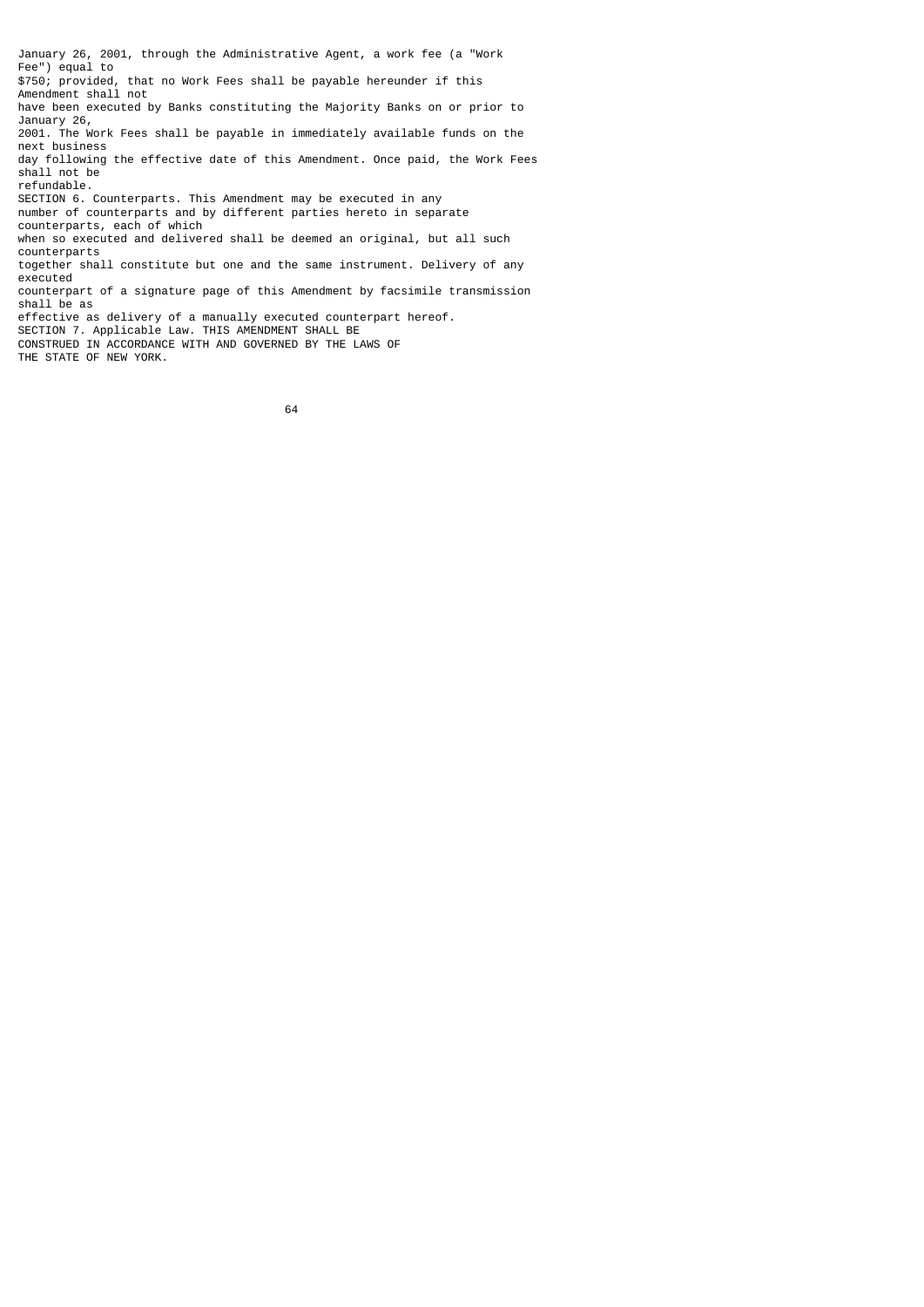IN WITNESS WHEREOF, the parties hereto have caused this Amendment to be duly executed by their respective authorized officers as of the day and year first above written. DENTSPLY INTERNATIONAL INC., by Name: Title: by Name: Title: CERAMCO INC., by Name: Title: CERAMCO MANUFACTURING CO., by Name: Title: MIDWEST DENTAL PRODUCTS CORPORATION, by Name: Title: RANSOM & RANDOLPH COMPANY, by Name: Title: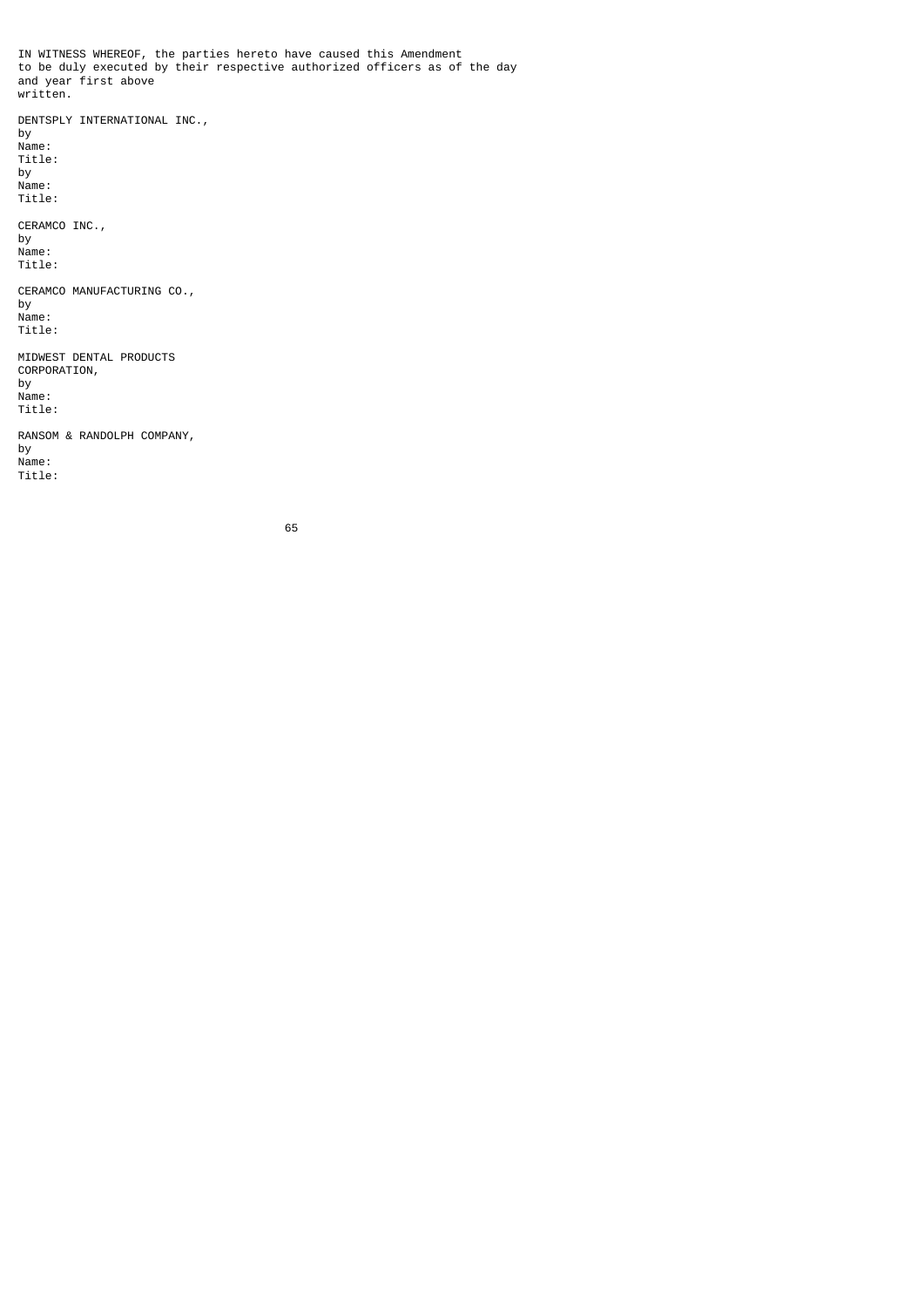TULSA DENTAL PRODUCTS INC., by Name: Title: DENTSPLY RESEARCH & DEVELOPMENT CORP., by Name: Title: DENTSPLY FINANCE CO., by Name: Title: DENTSPLY INTERNATIONAL PREVENTIVE CARE DIVISION, L.P., by Name: Title: GAC INTERNATIONAL, INC., by Name:

Title: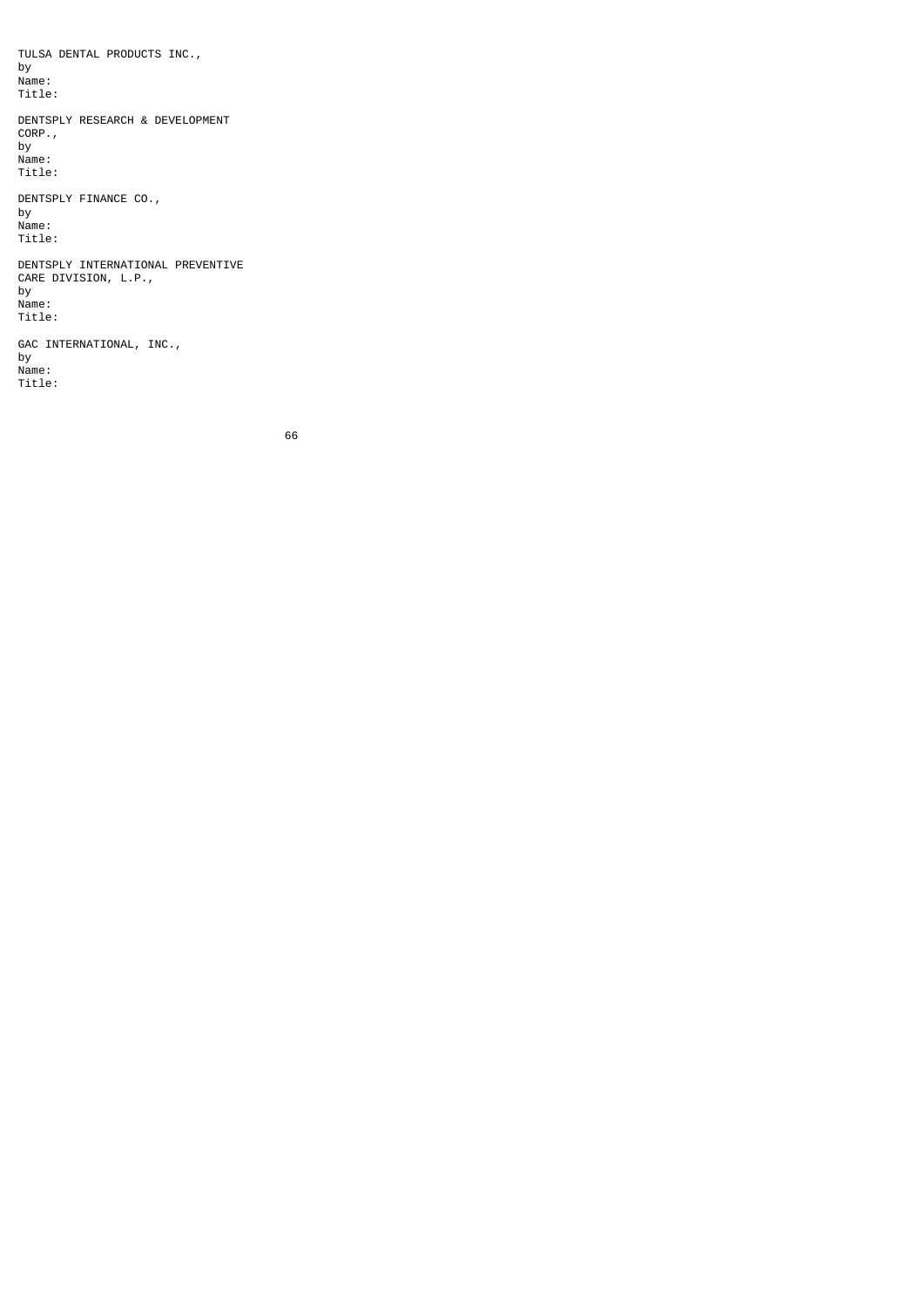THE CHASE MANHATTAN BANK, individually and as Administrative Agent, by Name: Title: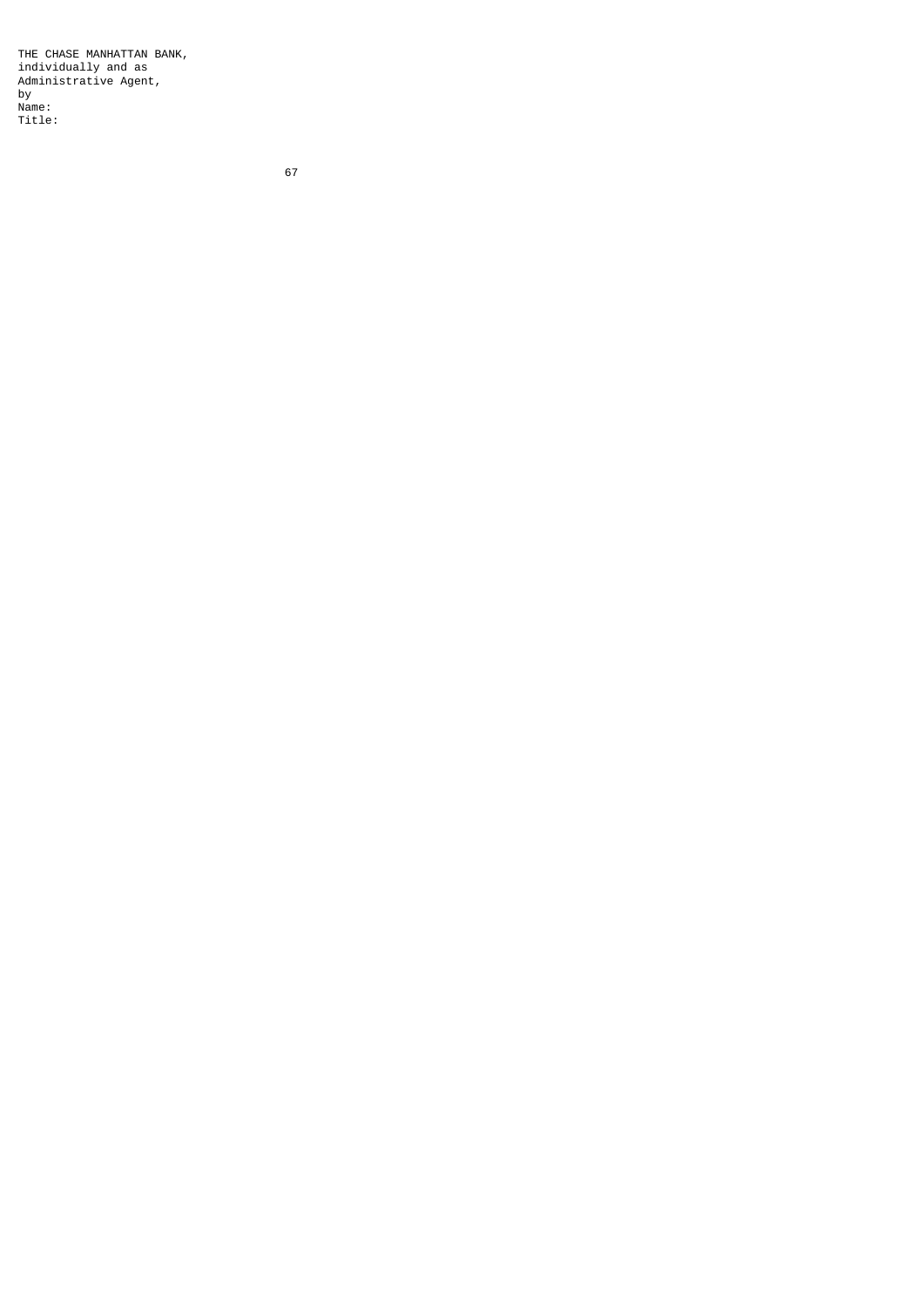SIGNATURE PAGE to AMENDMENT No. 1 to DENTSPLY INTERNATIONAL INC. 364-DAY CREDIT AGREEMENT, dated as of JANUARY 26, 2001

To approve Amendment No. 1: Name of Institution: by Name: Title: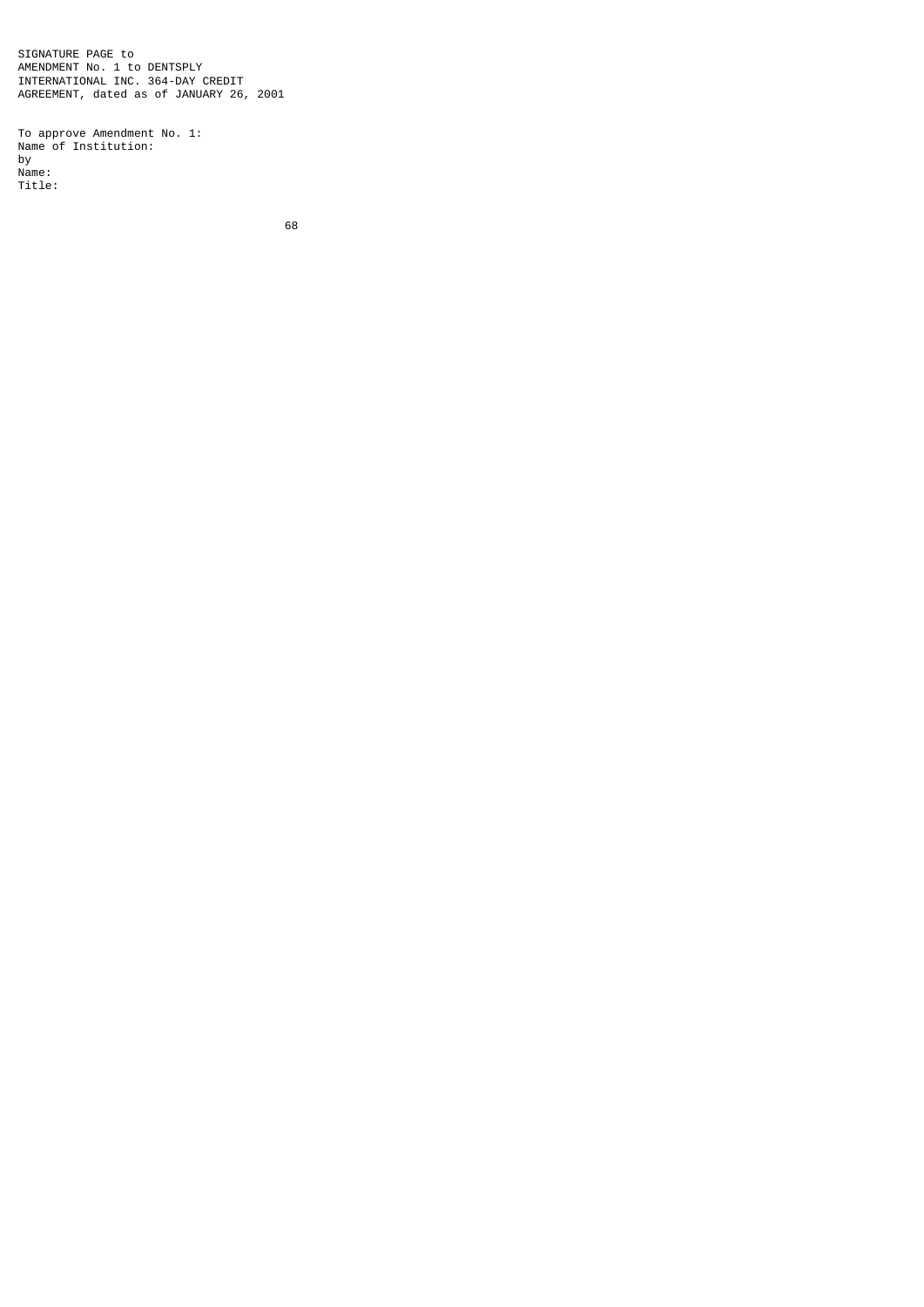Dentsply International Inc. 570 West College Avenue York, PA 17405

As of March 1, 2001

The Prudential Insurance Company of America ("Prudential") Each Prudential Affiliate (as hereinafter defined) which becomes bound by certain provisions of this Agreement as hereinafter provided (together with Prudential , the "Purchasers")

c/o Prudential Capital Group 1114 Avenue of the Americas Floor 30 New York, New York 10036

Ladies and Gentlemen:

 The undersigned, DENTSPLY International Inc. (herein called the "Company"), hereby agrees with you as follows:

1. AUTHORIZATION OF ISSUE OF NOTES.

 1A. Authorization of Issue of Series A and Series B Notes. The Company will authorize the issue of (i) its senior promissory notes (the "Series A Notes") in the aggregate principal amount of 82,450,000 Swiss Francs, to be dated the date of issue thereof, to mature March 1, 2007, to bear interest on the unpaid balance thereof from the date thereof until the principal thereof shall have become due and payable at the rate of 4.42% per annum and on overdue principal, Yield-Maintenance Amount and interest at the rate specified therein, and to be substantially in the form of Exhibit A-1 attached hereto and (ii) its senior promissory notes (the "Series B Notes") in the aggregate principal amount of 84,400,000 Swiss Francs, to be dated the date of issue thereof, to mature March 1, 2007, to bear interest on the unpaid balance thereof from the date thereof until the principal thereof shall have become due and payable at the rate of 4.56% per annum and on overdue principal, Yield-Maintenance Amount and interest at the rate specified therein, and to be substantially in the form of Exhibit A-2 attached hereto. The terms "Series A Note" and "Series A Notes" as used herein shall include each Series A Note delivered pursuant to any provision of this Agreement and each Series A

69

Note delivered in substitution or exchange for any such Series A Note pursuant to any such provision. The terms "Series B Note" and "Series B Notes" as used herein shall include each Series B Note delivered pursuant to any provision of this Agreement and each Series B Note delivered in substitution or exchange for any such Series B Note pursuant to any such provision.

 1B. Authorization of Issue of Shelf Notes. The Company will authorize the issue of its additional senior promissory notes (the "Shelf Notes") in the aggregate principal amount of \$50,000,000 (or the equivalent in the Available Currencies), to be dated the date of issue thereof, to mature, in the case of each Shelf Note so issued, no more than fifteen years after the date of original issuance thereof, to have an average life, in the case of each Shelf Note so issued, of no more than twelve years after the date of original issuance thereof, to bear interest on the unpaid balance thereof from the date thereof at the rate per annum, and to have such other particular terms, as shall be set forth, in the case of each Shelf Note so issued, in the Confirmation of Acceptance with respect to such Shelf Note delivered pursuant to paragraph 2B(5), and to be substantially in the form of Exhibit A-3 attached hereto. The terms "Shelf Note" and "Shelf Notes" as used herein shall include each Shelf Note delivered pursuant to any provision of this Agreement and each Shelf Note delivered in substitution or exchange for any such Shelf Note pursuant to any such provision. The terms "Note" and "Notes" as used herein shall include each Series A Note, each Series B Note and each Shelf Note delivered pursuant to any provision of this Agreement and each Note delivered in substitution or exchange for any such Note pursuant to any such provision. Notes which have (i) the same final maturity, (ii) the same principal prepayment dates, (iii) the same principal prepayment amounts (as a percentage of the original principal amount of each Note), (iv) the same interest rate, (v) the same interest payment periods, (vi) the same currency denomination and (vii) the same date of issuance (which, in the case of a Note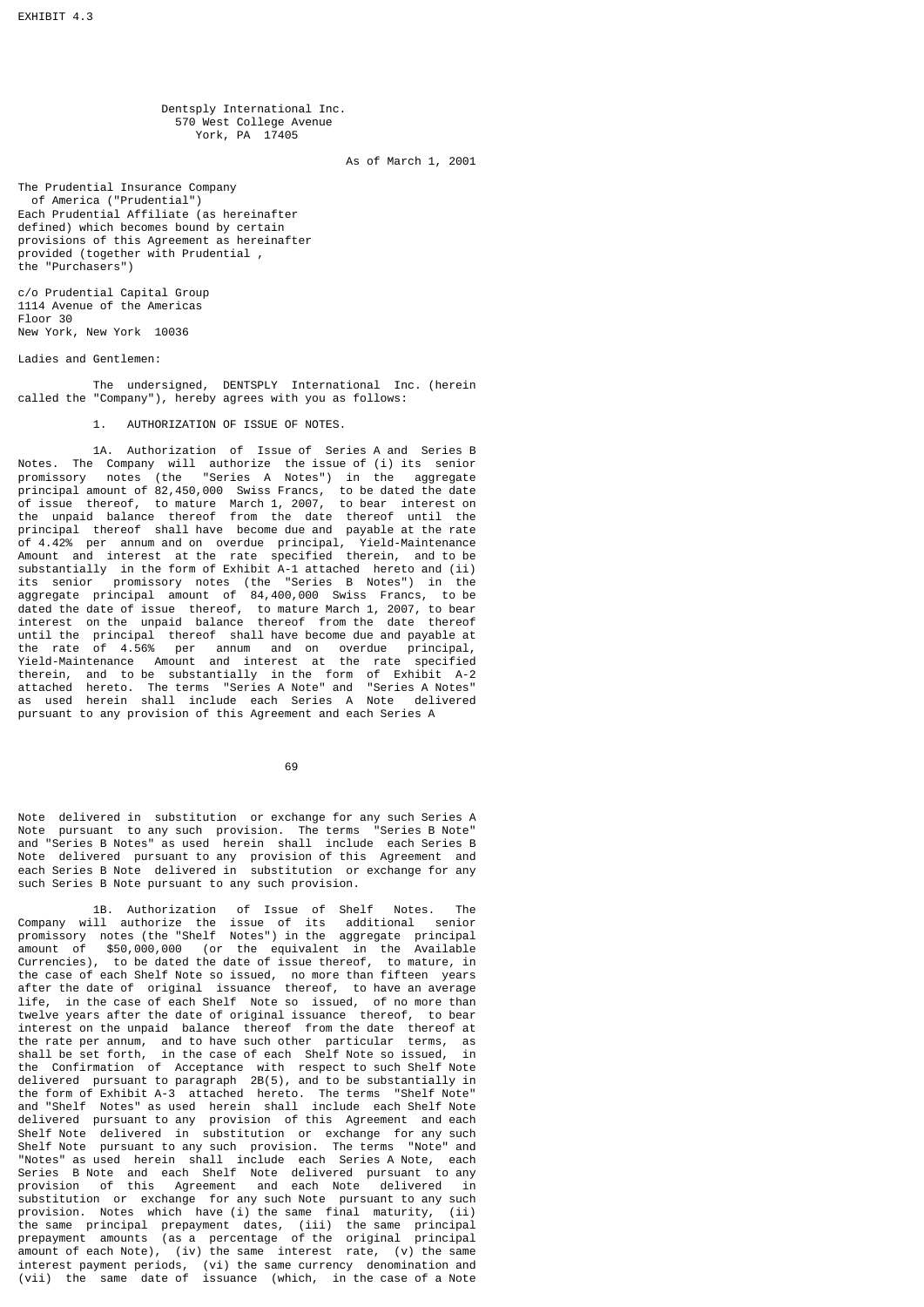issued in exchange for another Note, shall be deemed for these purposes the date on which such Note's ultimate predecessor Note was issued), are herein called a "Series" of Notes.

 2. PURCHASE AND SALE OF NOTES. PURCHASE AND SALE OF NOTES.

 2A. Purchase and Sale of Series A and Series B Notes. The Company hereby agrees to sell to Prudential and, subject to the terms and conditions herein set forth, Prudential agrees to purchase from the Company the aggregate principal amounts of Series A Notes and Series B Notes set forth opposite its name on the Purchaser Schedule attached hereto at 100% of such aggregate principal amounts. On March 1, 2001 (herein called the "Series A Closing Day"), the Company will deliver to Prudential at the offices of Prudential Capital Group, one or more Series A Notes and/or Series B Notes registered in its name, evidencing the aggregate principal amount of Series A Notes and/or Series B Notes to be purchased by Prudential and in the denomination or denominations specified with respect to Prudential in the Purchaser Schedule attached hereto, against payment of the purchase price thereof by transfer of immediately available funds for credit to the Company's account as specified in a funding instruction letter from the Company delivered at least one New York Business Day prior to the

en alternative and the contract of the contract of the contract of the contract of the contract of the contract of the contract of the contract of the contract of the contract of the contract of the contract of the contrac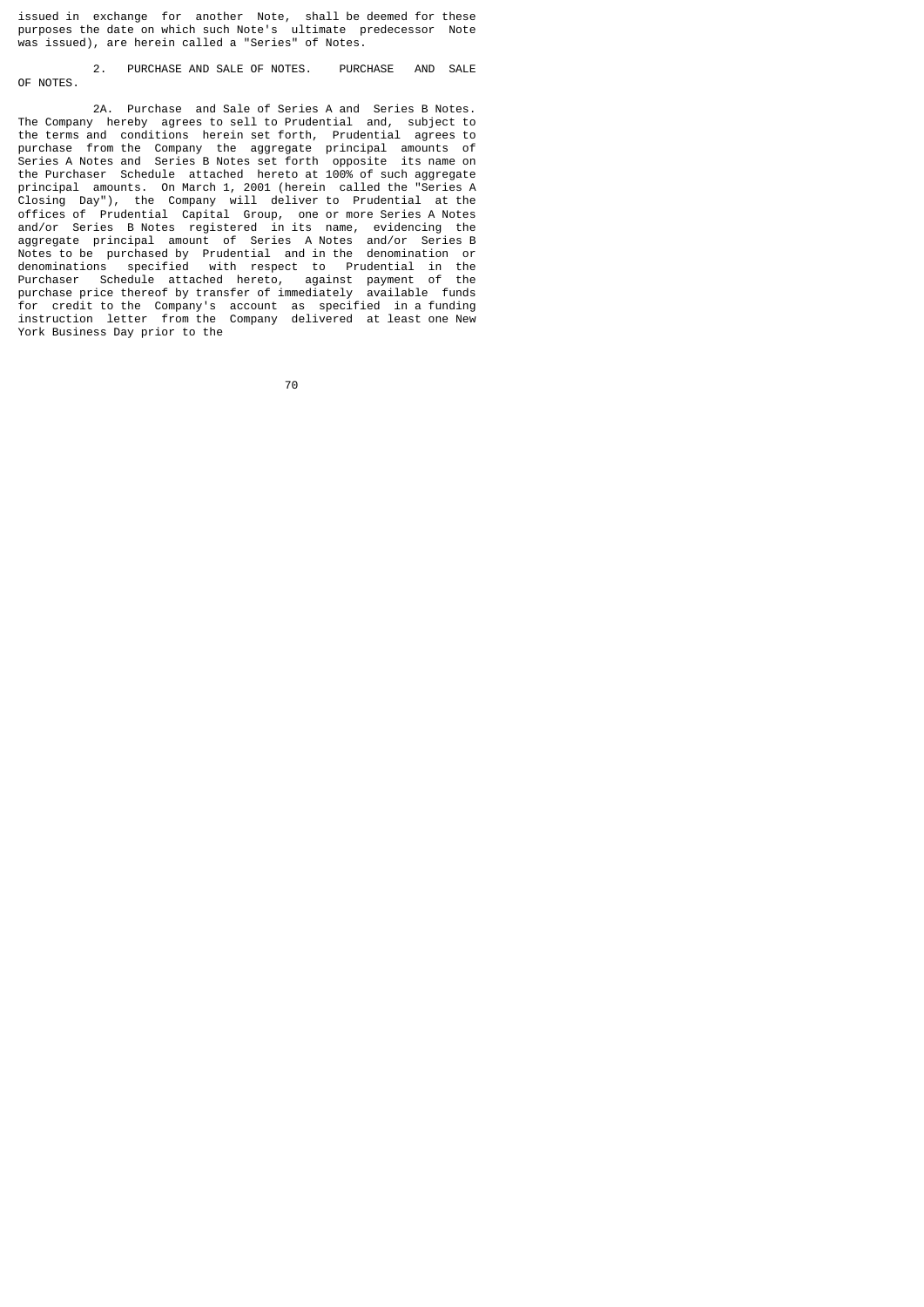Series A Closing Day. Notwithstanding the fact that the Series A Notes and Series B Notes are denominated in Swiss Francs, the purchase price to be paid in each case is \$50,000,000 (total purchase price of \$100,000,000 for Series A and Series B Notes).

## 2B. Purchase and Sale of Shelf Notes.

 2B(1). FacilityB(1). Facility. Prudential is willing to consider, in its sole discretion and within limits which may be authorized for purchase by Prudential and Prudential Affiliates from time to time, the purchase of Shelf Notes pursuant to this Agreement. The willingness of Prudential to consider such purchase of Shelf Notes is herein called the "Facility". At any time, the aggregate principal amount of Shelf Notes stated in paragraph 1B, minus the aggregate principal amount of Shelf Notes purchased and sold pursuant to this Agreement prior to such time, minus the aggregate principal amount of Accepted Notes (as hereinafter defined) which have not yet been purchased and sold hereunder prior to such time, is herein called the "Available Facility Amount" at such time. For purposes of the preceding sentence, all aggregate principal amounts of Shelf Notes and Accepted Notes shall be calculated in Dollars with the aggregate amount of any Shelf Notes or Accepted Notes denominated or to be denominated in any Available Currency other than Dollars being converted to Dollars at the rate of exchange used by Prudential to calculate the Dollar equivalent at the time of the applicable Acceptance under paragraph 2B(5). NOTWITHSTANDING THE WILLINGNESS OF PRUDENTIAL TO CONSIDER PURCHASES OF SHELF NOTES, THIS AGREEMENT IS ENTERED INTO ON THE EXPRESS UNDERSTANDING THAT NEITHER PRUDENTIAL NOR ANY PRUDENTIAL AFFILIATE SHALL BE OBLIGATED TO MAKE OR ACCEPT OFFERS TO PURCHASE SHELF NOTES, OR TO QUOTE RATES, SPREADS OR OTHER TERMS WITH RESPECT TO SPECIFIC PURCHASES OF SHELF NOTES, AND THE FACILITY SHALL IN NO WAY BE CONSTRUED AS A COMMITMENT BY PRUDENTIAL OR ANY PRUDENTIAL AFFILIATE.

 2B(2). Issuance PeriodB(2). Issuance Period. Shelf Notes may be issued and sold pursuant to this Agreement until the earlier of (i) the third anniversary of the date of this Agreement (or if such anniversary is not a New York Business Day, the New York Business Day next preceding such anniversary) and (ii) the thirtieth day after Prudential shall have given to the Company, or the Company shall have given to Prudential, written notice stating that it elects to terminate the issuance and sale of Shelf Notes pursuant to this Agreement (or if such thirtieth day is not a New York Business Day, the New York Business Day next preceding such thirtieth day). The period during which Shelf Notes may be issued and sold pursuant to this Agreement is herein called the "Issuance Period".

 2B(3). Request for Purchase. The Company may from time to time during the Issuance Period make requests for purchases of Shelf Notes (each such request being herein called a Nurthases of Shell Notes (Cash Sach Pageoco Some Shell be made<br>"Request for Purchase"). Each Request for Purchase shall be made to Prudential by facsimile or overnight delivery service, and shall (i) specify the currency (which shall be an

71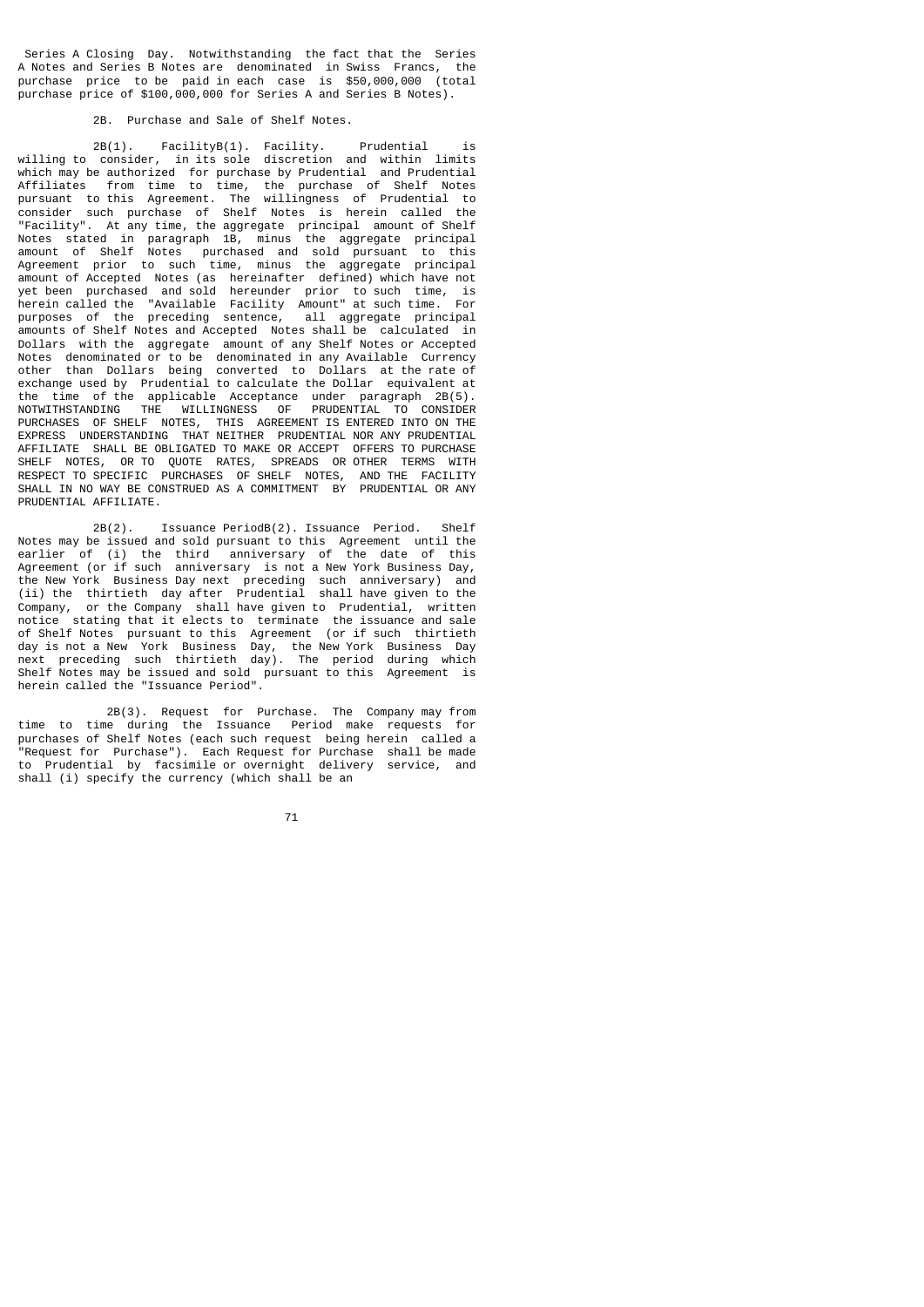Available Currency) of the Shelf Notes covered thereby, (ii) specify in Dollars the aggregate principal amount of Shelf Notes covered thereby (or the Dollar equivalent of Shelf Notes to be denominated in a currency other than Dollars), which shall not be less than \$5,000,000 and not be greater than the Available Facility Amount at the time such Request for Purchase is made, (iii) specify the principal amounts, final maturities, principal prepayment dates and amounts and interest payment periods (quarterly or semi-annual in arrears) of the Shelf Notes covered thereby, (iv) specify the use of proceeds of such Shelf Notes, (v) specify the proposed day for the closing of the purchase and sale of such Shelf Notes, which shall be a Business Day during the Issuance Period not less than 10 days and not more than 25 days after the making of such Request for Purchase, (vi) specify the number of the account and the name and address of the depository institution to which the purchase prices of such Shelf Notes are to be transferred on the Closing Day for such purchase and sale, (vii) certify that the representations and warranties contained in paragraph 8 are true on and as of the date of such Request for Purchase and that there exists on the date of such Request for Purchase no Event of Default or Default, and (viii) be substantially in the form of Exhibit B attached hereto. Each Request for Purchase shall be in writing and shall be deemed made when received by Prudential.

 2B(4). Rate QuotesB[(4)]. Rate Quotes. Not later than five Business Days after the Company shall have given Prudential a Request for Purchase pursuant to paragraph 2B(3), Prudential may, but shall be under no obligation to, provide to the Company by telephone or facsimile, in each case between 9:30 A.M. and 1:30 P.M. New York City local time (or such other time as Prudential may elect) interest rate quotes for the several currencies, principal amounts (or the approximate equivalent in the case of Notes to be denominated in currencies other than the Dollar, as estimated by Prudential), maturities, principal prepayment schedules, and interest payment periods of Shelf Notes specified in such Request for Purchase (each such interest rate quote provided in response to a Request for Purchase herein called a "Quotation"). Each Quotation shall represent the interest rate per annum payable on the outstanding principal balance of such Shelf Notes at which Prudential or a Prudential Affiliate would be willing to purchase such Shelf Notes at 100% of the principal amount thereof.

 2B(5). Acceptance. Within the Acceptance Window, an Authorized Officer of the Company may, subject to paragraph 2B(6), elect to accept on behalf of the Company a Quotation as to the aggregate principal amount of the Shelf Notes specified in the related Request for Purchase (each such Shelf Note being herein called an "Accepted Note" and such acceptance being herein called an "Acceptance"). The day the Company notifies an Acceptance with respect to any Accepted Notes is herein called the "Acceptance Day" for such Accepted Notes. Any Quotation as to which Prudential does not receive an Acceptance within the Acceptance Window shall expire, and no purchase or sale of Shelf Notes hereunder shall be made based on any such expired Quotation. Subject to paragraph 2B(6) and the other terms and conditions hereof, the Company agrees to sell to Prudential or a Prudential Affiliate, and Prudential agrees to purchase, or to cause the purchase by a Prudential Affiliate of, the Accepted Notes at 100% of the principal amount of such Notes. As soon as practicable following the Acceptance Day, the Company, Prudential and each Prudential Affiliate which is

ли в село в село во село во 1922 година во 1922 година во 1922 година во 1922 година во 1922 година во 1922 го<br>Во 1922 година од село во 1922 година од село во 1922 година од село во 1922 година од село во 1922 година од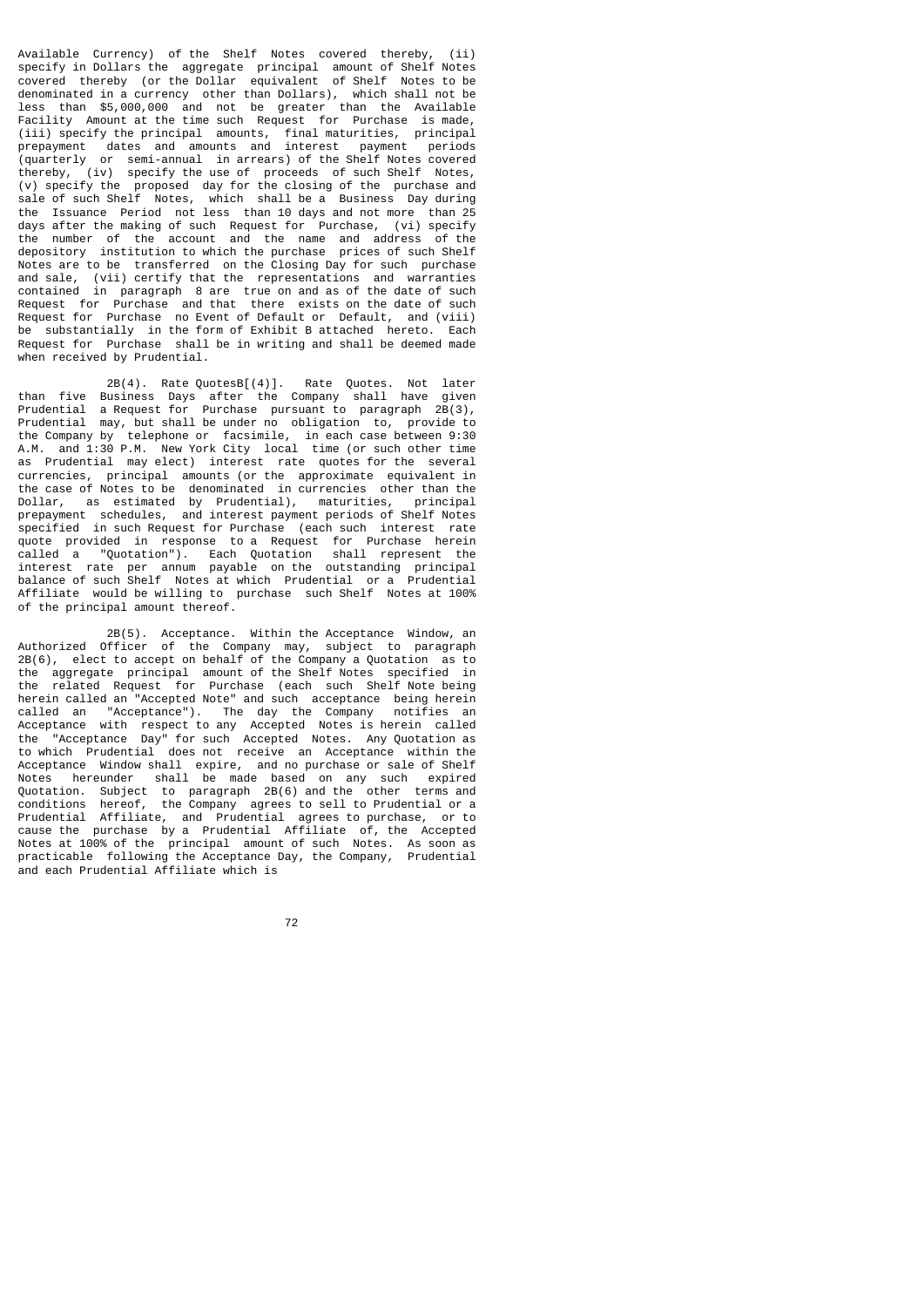to purchase any such Accepted Notes will execute a confirmation of such Acceptance substantially in the form of Exhibit C attached hereto (herein called a "Confirmation of Acceptance"). If the Company should fail to execute and return to Prudential<br>within three Business Days following receipt thereof a Business Days following receipt thereof a Confirmation of Acceptance with respect to any Accepted Notes, Prudential may at its election at any time prior to its receipt thereof cancel the closing with respect to such Accepted Notes by so notifying the Company in writing.

 2B(6). Market Disruption. Notwithstanding the provisions of paragraph 2B(5), if Prudential shall have provided a Quotation pursuant to paragraph 2B(4) and thereafter prior to the time an Acceptance with respect to such Quotation shall have been notified to Prudential in accordance with paragraph 2B(5) (i) the domestic market for U.S. Treasury securities or derivatives shall have closed or there shall have occurred a general suspension, material limitation, or significant disruption of trading in securities generally on the New York Stock Exchange or in the domestic market for U.S. Treasury securities or derivatives, or (ii) in the case of Shelf Notes to be denominated in a currency other than Dollars, in the markets for relevant government securities (which in the case of the Euro, shall be the German Bund) or the spot and forward currency market, the financial futures market or the interest rate swap market, then such Quotation shall expire, and no purchase or sale of Shelf Notes hereunder shall be made based on such expired Quotation. If the Company thereafter notifies Prudential of the Acceptance of any such Quotation, such Acceptance shall be ineffective for all purposes of this Agreement, and Prudential shall promptly notify the Company that the provisions of this paragraph 2B(6) are applicable with respect to such Acceptance.

 2B(7). Facility Closings. Not later than 11:30 A.M. (New York City local time) on the Closing Day for any Accepted Notes, the Company will deliver to each Purchaser listed in the Confirmation of Acceptance relating thereto at the offices of the Prudential Capital Group, 1114 Avenue of the Americas, 30th Floor, New York, New York 10036, the Accepted Notes to be purchased by such Purchaser in the form of one or more Notes in authorized denominations as such Purchaser may request for each Series of Accepted Notes to be purchased on the Closing Day, dated the Closing Day and registered in such Purchaser's name (or in the name of its nominee), against payment of the purchase price thereof by transfer of immediately available funds for credit to the Company's account specified in the Request for Purchase of such Notes. If the Company fails to tender to any Purchaser the Accepted Notes to be purchased by such Purchaser on the scheduled Closing Day for such Accepted Notes as provided above in this paragraph 2B(7), or any of the conditions specified in paragraph 3 shall not have been fulfilled by the time required on such scheduled Closing Day, the Company shall, prior to 1:00 P.M., New York City local time, on such scheduled Closing Day notify Prudential (which notification shall be deemed received by each Purchaser) in writing whether (i) such closing is to be rescheduled (such rescheduled date to be a Business Day during the Issuance Period not less than one Business Day and not more than 10 Business Days after such scheduled Closing Day (the "Rescheduled Closing Day")) and certify to Prudential (which certification shall be for the benefit of each Purchaser) that the Company reasonably believes that it will be able to comply with the conditions set forth in paragraph 3 on such Rescheduled

73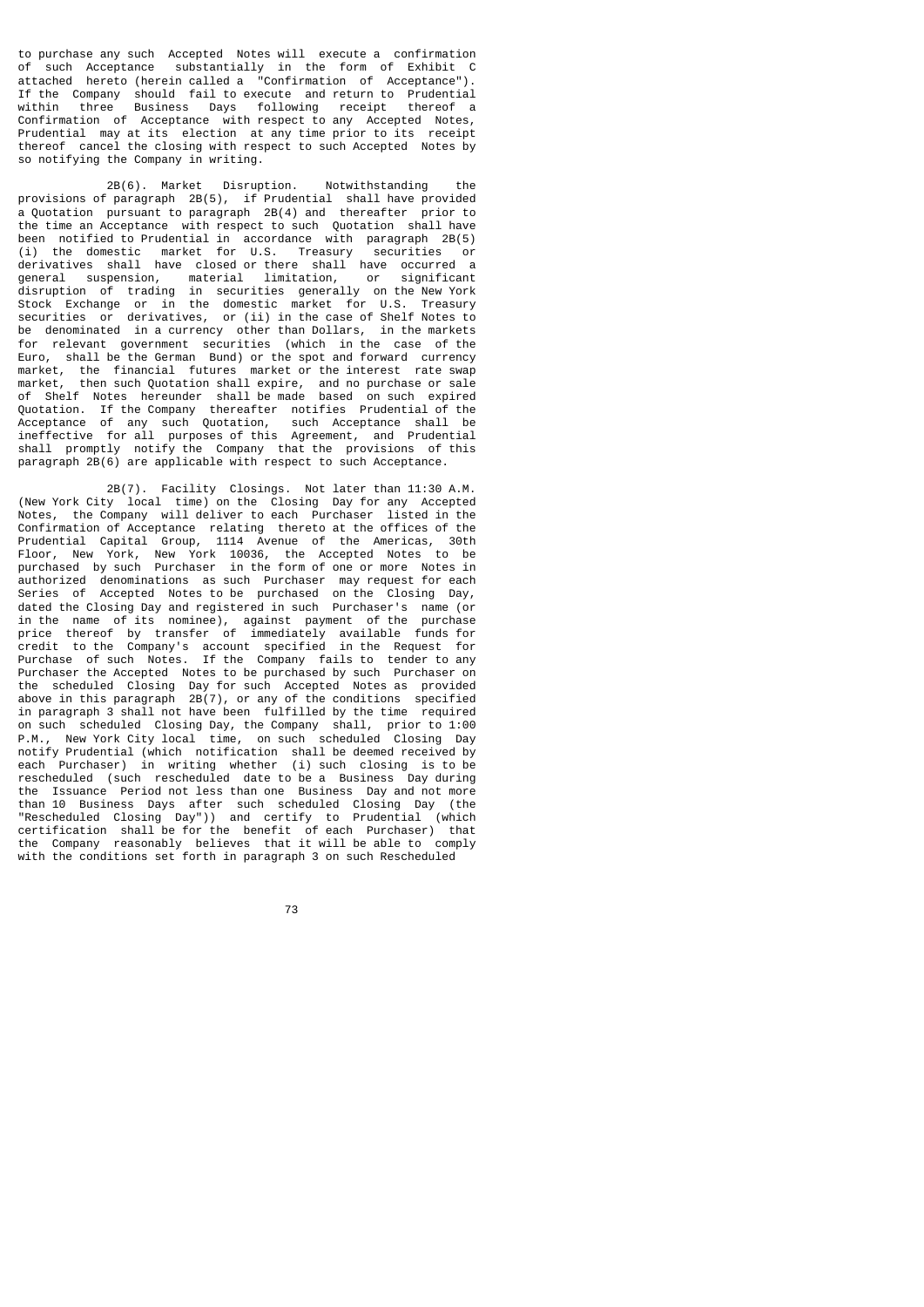Closing Day and that the Company will pay the Delayed Delivery Fee in accordance with paragraph 2B(8)(iii) or (ii) such closing is to be canceled. If a Rescheduled Closing Day is established in respect of Notes denominated in a currency other than Dollars, the Notes shall have the same maturity date, principal prepayment dates and amounts and interest payment dates as originally scheduled. In the event that the Company shall fail to give such notice referred to in the second preceding sentence, Prudential (on behalf of each Purchaser) may at its election, at any time after 1:00 P.M., New York City local time, on such scheduled Closing Day, notify the Company in writing that such closing is to be canceled. Notwithstanding anything to the contrary appearing in this Agreement, the Company may not elect to reschedule a closing with respect to any given Accepted Notes on more than one occasion, unless Prudential shall have otherwise consented in writing.

2B(8).Fees.

 2B(8)(i). Structuring Fee. In consideration for the time, effort and expense involved in the preparation, negotiation and execution of this Agreement, at the time of the execution and delivery of this Agreement by the Company and Prudential, the Company will pay to Prudential in immediately available funds a fee (herein called the "Structuring Fee") in the amount of \$50,000.

 2B(8)(ii). Issuance Fee. The Company will pay to Prudential in immediately available funds a fee (herein called the "Issuance Fee") on each Closing Day (other than the Series A Closing Day) in an amount equal to 0.15% of the aggregate principal amount of Notes sold on such Closing Day.

 2B(8)(iii). Delayed Delivery Fee. If the closing of the purchase and sale of any Accepted Note is delayed for any reason beyond the original Closing Day for such Accepted Note, the Company shall pay the Purchaser which shall have agreed to purchase such Accepted Note,

 (a) in the case of an Accepted Note denominated in Dollars, on the Cancellation Date or actual Closing Day of such purchase and sale, a fee (herein called the "Dollar Delayed Delivery Fee") equal to the product of (i) the amount determined by Prudential to be the amount by which the bond equivalent yield per annum of such Accepted Note exceeds the average investment rate per annum on alternative Dollar investments of the highest quality selected by Prudential and having a maturity date or dates the same as, or closest to, the Rescheduled Closing Day or Rescheduled Closing Days from time to time fixed for the delayed delivery of such Accepted Note, (ii) the principal amount of such Accepted Note, and (iii) a fraction the numerator of which is equal to the number of actual days elapsed from and including the original Closing Day for such Accepted Note to but excluding the date of such payment, and the denominator of which is 360; or

 (b) in the case of an Accepted Note denominated in a currency other than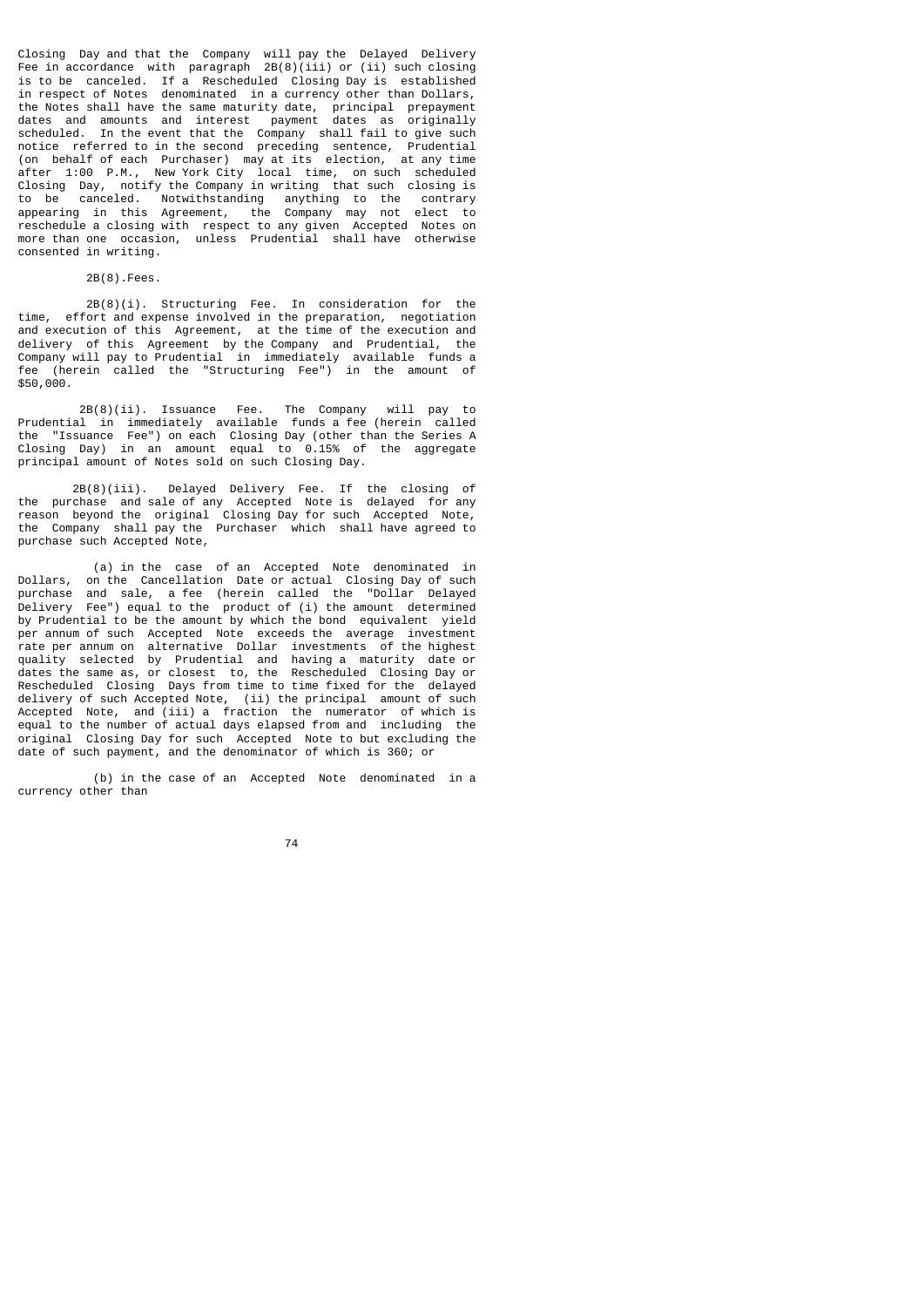Dollars, on the Cancellation Date or the actual Closing Day of<br>such purchase and sale a fee (berein called the "Non-Dollar such purchase and sale, a fee (herein called the Delayed Delivery Fee," and, together with the Dollar Delayed Delivery Fee, the "Delayed Delivery Fee") equal to the sum of (1) the product of (x) the amount by which the rate of interest of such Accepted Note exceeds the Overnight Interest Rate on each day from and including the original Closing Day for such Accepted Note, (y) the principal amount of such Accepted Note, and (z) a fraction the numerator of which is equal to the number of actual days elapsed from and including the original Closing Day for such Accepted Note to but excluding the date of such payment, and the denominator of which is 360 and (2) the costs and expenses (if any) incurred by such Purchaser or its affiliates with respect to any interest rate or currency exchange agreement entered into by the Purchaser or any such affiliate in connection with the delayed closing of such Accepted Notes.

In no case shall the Delayed Delivery Fee be less than zero. Nothing contained herein shall obligate any Purchaser to purchase any Accepted Note on any day other than the Closing Day for such Accepted Note, as the same may be rescheduled from time to time in compliance with paragraph 2B(7). Prudential shall inform the Company promptly upon the determination of the amount of any Delayed Delivery Fee.

 2B(8)(iv). Cancellation Fee. If the Company at any time notifies Prudential in writing that the Company is canceling the closing of the purchase and sale of any Accepted Note, or if Prudential notifies the Company in writing under the circumstances set forth in the penultimate sentence of paragraph 2B(7) that the closing of the purchase and sale of such Accepted Note is to be canceled, or if the closing of the purchase and sale of such Accepted Note is not consummated on or prior to the last day of the Issuance Period (the date of any such notification, or the last day of the Issuance Period, as the case may be, being herein called the "Cancellation Date"), the Company shall pay the Purchaser which shall have agreed to purchase such Accepted Note in immediately available funds on the Cancellation Date an amount (the "Cancellation Fee") equal to

 (a) in the case of an Accepted Note denominated in Dollars, the product of (A) the principal amount of such Accepted Note times (B) the quotient (expressed in decimals) obtained by dividing (1) the excess of the ask price (as determined by Prudential) of the Hedge Treasury Note(s) on the Cancellation Date over the bid price (as determined by Prudential) of the Hedge Treasury Note(s) on the Acceptance Day for such Accepted Note by (2) such bid price, with the foregoing bid and ask prices as reported on the Bridge\Telerate Service, or if such information ceases to be available on the Bridge\Telerate Service, any publicly available source of such market data selected by Prudential on a U.S. Treasury security having a par value of \$100.00 and (such amount, the "US Cancellation Fee"); or

 (b) in the case of an Accepted Note denominated in a currency other than Dollars, the aggregate of all unwinding costs incurred by such Purchaser or its affiliates on positions executed by or on behalf of such Purchaser or such affiliates in connection with the proposed lending in such currency and fixing the coupon in such currency (which costs may

<u>75 and 2001 and 2001 and 2001 and 2001 and 2001 and 2001 and 2001 and 2001 and 2001 and 2001 and 200</u>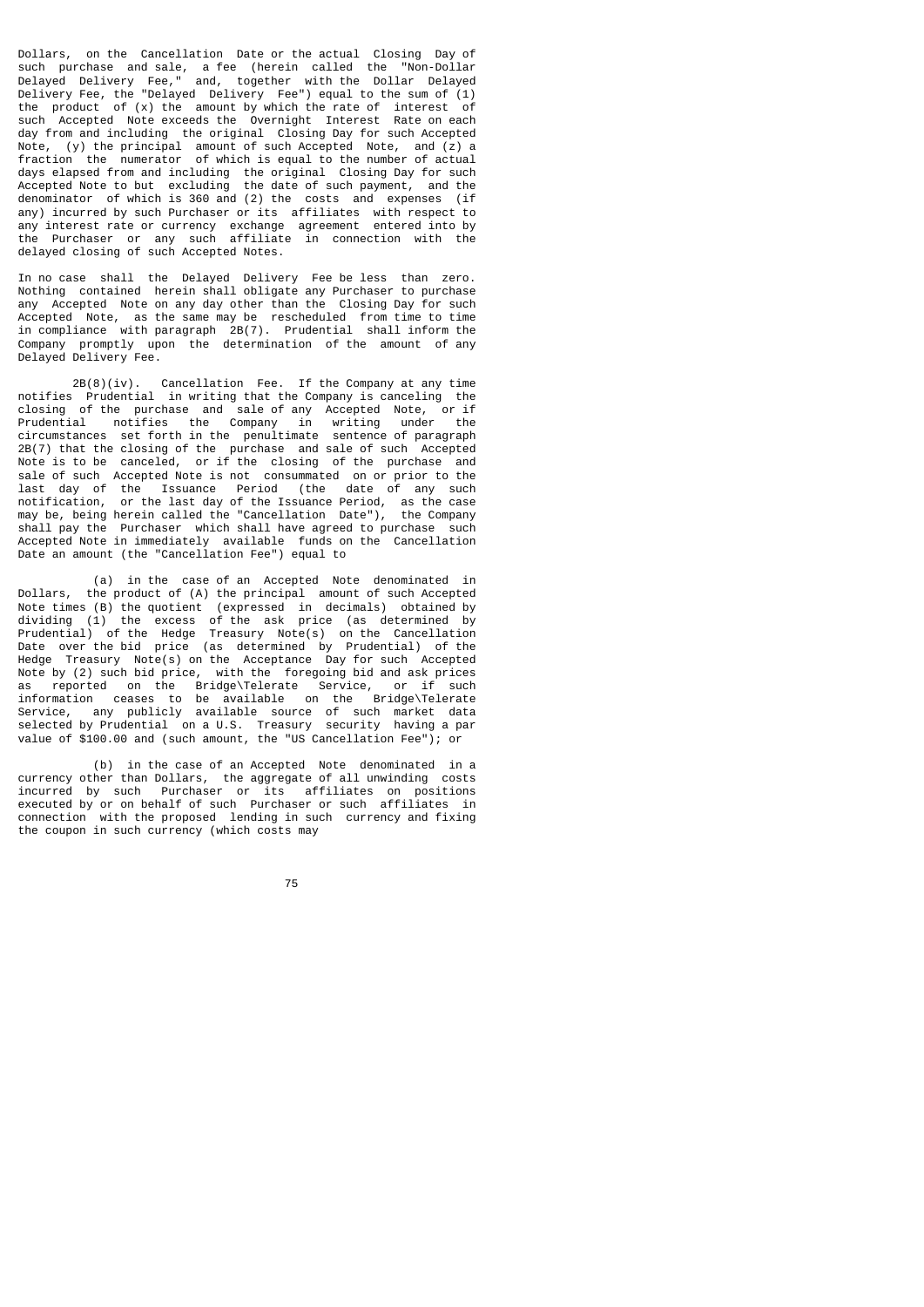include a US Cancellation Fee), provided, however, that any gain realized upon either unwinding interest rate hedging arrangements or currency swaps shall be offset against any unwinding costs incurred in either instance. Such positions include currency and interest rate swaps, futures, forwards, any government bond hedges and currency exchange contracts which are subject to substantial price volatility. Such costs may also include losses incurred by such Purchaser or its affiliates as a result of fluctuations in exchange rates. All unwinding costs incurred by such Purchaser shall be determined by Prudential or its affiliate in accordance with generally accepted financial practice.

In no case shall the Cancellation Fee be less than zero. Prudential shall inform the Company promptly upon the determination of the amount of any Cancellation Fee.

 3. CONDITIONS OF CLOSING3. CONDITIONS OF CLOSING. The obligation of each Purchaser to purchase and pay for any Notes is subject to the satisfaction, on or before the Closing Day for such Notes, of the following conditions:

 3A. Certain DocumentsA. Certain Documents. Such Purchaser shall have received the following, each dated the date of the applicable Closing Day except as otherwise noted below:

(i) The Note(s) to be purchased by such Purchaser.

 (ii) The Subsidiary Guaranty dated the Series A Closing Day.

 (iii)Certified copies of the resolutions of the Board of Directors of the Company and each Guarantor authorizing the execution and delivery of this Agreement and the issuance of the Notes (in the case of the Company) and of the Subsidiary Guaranty (in the case of each Guarantor), and of all documents evidencing other necessary corporate action and governmental approvals, if any, with respect to this Agreement, the Notes and the Subsidiary Guaranty (as applicable).

 (iv) Certificates of the Secretary or an Assistant Secretary and one other officer of each of the Company and each Guarantor certifying the names and true signatures of the officers of the Company authorized to sign this Agreement and the Notes (in the case of the Company) and the Subsidiary Guaranty (in the case of each Guarantor) and the other documents to be delivered hereunder.

 (v) Certified copies of the Certificate of Incorporation and By-laws (or, if applicable, other governing documents) of the Company and each Guarantor.

 (vi) A favorable opinion of Brian Addison, General Counsel of the Company (or such other counsel designated by the Company and acceptable to the Purchaser(s)) satisfactory to such Purchaser and substantially in the form of Exhibit D-1 (in the case of the Series A Closing Day) or D-2 (in the case of any Shelf Notes) attached hereto

ли последници представите в 176 године.<br>2006 године представители представители в 176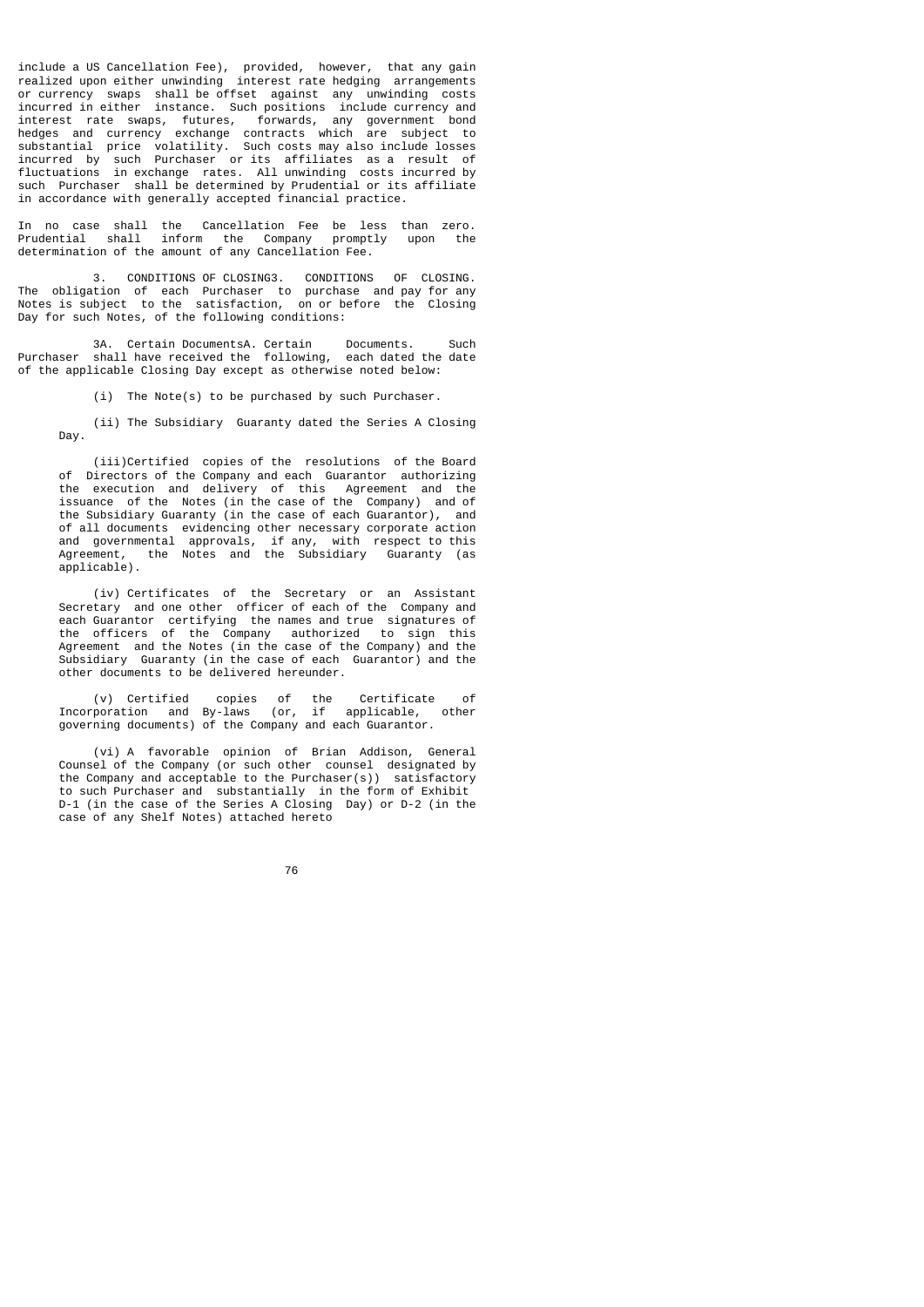and as to such other matters as such Purchaser may reasonably request. The Company hereby directs such counsel to deliver such opinion, agree that the issuance and sale of any Notes will constitute a reconfirmation of such direction, and understand and agree that each Purchaser receiving such an opinion will and is hereby authorized to rely on such opinion.

 (vii)A good standing (or equivalent) certificate for the Company and each Guarantor from the secretary of state of the state of its organization dated as of a recent date and such other evidence of the status of the Company and each Guarantor as such Purchaser may reasonably request.

 (viii) Additional documents or certificates with respect to legal matters or corporate or other proceedings related to the transactions contemplated hereby as may be reasonably requested by such Purchaser.

 3B. Opinion of Purchaser's Special CounselB. Opinion of Purchaser's Special Counsel. Such Purchaser shall have received from an Assistant General Counsel of Prudential or such other counsel who is acting as special counsel for it in connection with this transaction, a favorable opinion satisfactory to such Purchaser as to such matters incident to the matters herein contemplated as it may reasonably request.

 3C. Representations and Warranties; No Default3C. Representations and Warranties; No Default. The representations and warranties contained in paragraph 8 shall be true on and as of such Closing Day, except to the extent of changes caused by the transactions herein contemplated; there shall exist on such Closing Day no Event of Default or Default; and the Company shall have delivered to such Purchaser an Officer's Certificate, dated such Closing Day, to both such effects.

 3D. Purchase Permitted by Applicable Laws3D. Purchase Permitted by Applicable Laws. The purchase of and payment for the Notes to be purchased by such Purchaser on the terms and conditions herein provided (including the use of the proceeds of such Notes by the Company) shall not violate any applicable law or governmental regulation (including, without limitation, Section 5 of the Securities Act or Regulation T, U or X of the Board of Governors of the Federal Reserve System) and shall not subject such Purchaser to any tax, penalty, liability or other onerous condition under or pursuant to any applicable law or governmental regulation, and such Purchaser shall have received such certificates or other evidence as it may request to establish compliance with this condition.

 3E. Payment of Fees. The Company shall have paid to Prudential any fees due it pursuant to or in connection with this Agreement, including any Structuring Fee due pursuant to paragraph 2B(8)(i), any Issuance Fee due pursuant to paragraph 2B(8)(ii) and any Delayed Delivery Fee due pursuant to paragraph 2B(8)(iii). The Company shall also have paid the fees and expenses of any special counsel engaged by Prudential and the Purchasers in connection with this Agreement; provided that the fees of any such special counsel shall not

ли в село в село во село во 177 година, во 177 година, во 177 година, во 177 година, во 177 година, во 177 год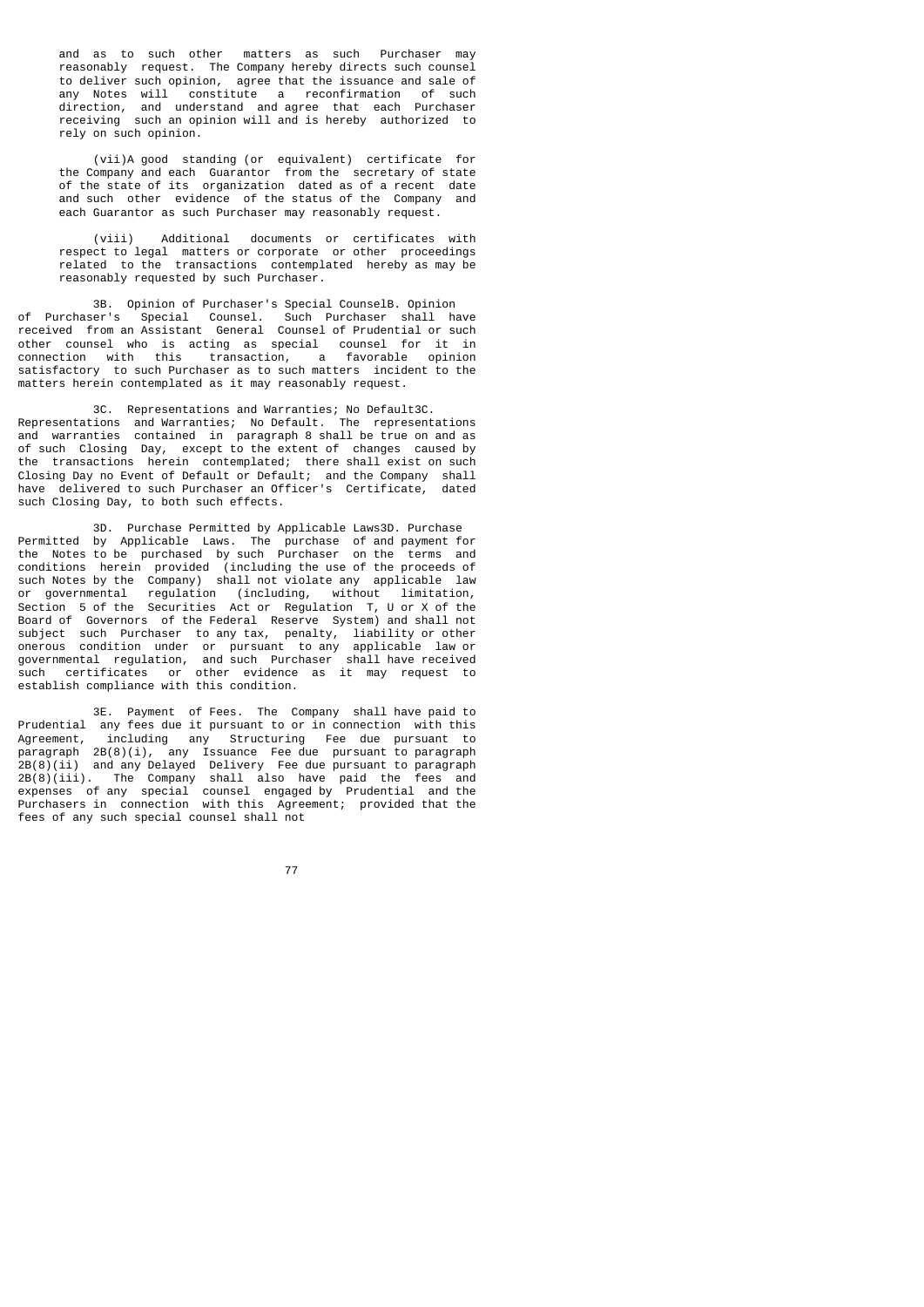#### exceed \$5,000 through the Series A Closing Day.

 4. PREPAYMENTS. PREPAYMENTS. The Series A Notes, the Series B Notes and any Shelf Notes shall be subject to required prepayment as and to the extent provided in paragraphs 4A and 4B, respectively. The Series A Notes, the Series B Notes and any Shelf Notes shall also be subject to prepayment under the circumstances set forth in paragraph 4C. Any prepayment made by the Company pursuant to any other provision of this paragraph 4 shall not reduce or otherwise affect its obligation to make any required prepayment as specified in paragraph 4A or 4B.

 4A(1). Required Prepayments of Series A Notes. Until the Series A Notes shall be paid in full, the Company shall apply<br>to the prepayment of the Series A Notes, without to the prepayment of the Series A Notes, Yield-Maintenance Amount, the sum of 27,483,333.34 Swiss Francs on March 1 of 2005 and 2006, and such principal amounts of the Series A Notes, together with interest thereon to such payment dates, shall become due on such payment dates. The remaining unpaid principal amount of the Series A Notes, together with interest accrued thereon, shall become due on the maturity date of the Series A Notes.

 4A(2). Required Prepayments of Series B Notes. Until the Series B Notes shall be paid in full, the Company shall apply<br>to the prepayment of the Series B Notes, without of the Series B Notes, Yield-Maintenance Amount, the sum of 28,133,333.34 Swiss Francs on March 1 of 2005 and 2006, and such principal amounts of the Series B Notes, together with interest thereon to such payment dates, shall become due on such payment dates. The remaining unpaid principal amount of the Series B Notes, together with interest accrued thereon, shall become due on the maturity date of the Series B Notes.

 4B. Required Prepayments of Shelf NotesB. Required Prepayments of Shelf Notes. Each Series of Shelf Notes shall be subject to the required prepayments, if any, set forth in the Notes of such Series.

 4B(1). Optional Prepayment With Yield-Maintenance Amount. The Notes of each Series shall be subject to prepayment,<br>in whole at any time or from time to time in part (in integral in whole at any time or from time to time in part (in integral multiples of \$100,000 and in a minimum amount of \$1,000,000 or, in each case, in the equivalent of the currency in which the Notes of such Series were issued), at the option of the Company, at 100% of the principal amount so prepaid plus interest thereon to the prepayment date and the Yield-Maintenance Amount, if any, with respect to each such Note. Any partial prepayment of a Series of the Notes pursuant to this paragraph 4C(1) shall be applied in satisfaction of required payments of principal in inverse order of their scheduled due dates.

 4B(2). Prepayment with Yield-Maintenance Amount Pursuant to Intercreditor Agreement. If amounts are to be applied to the principal of the Notes pursuant to the terms of the Intercreditor Agreement, interest owing thereon to the prepayment date and the Yield-Maintenance Amount, if any, with respect to each Note shall be due and payable on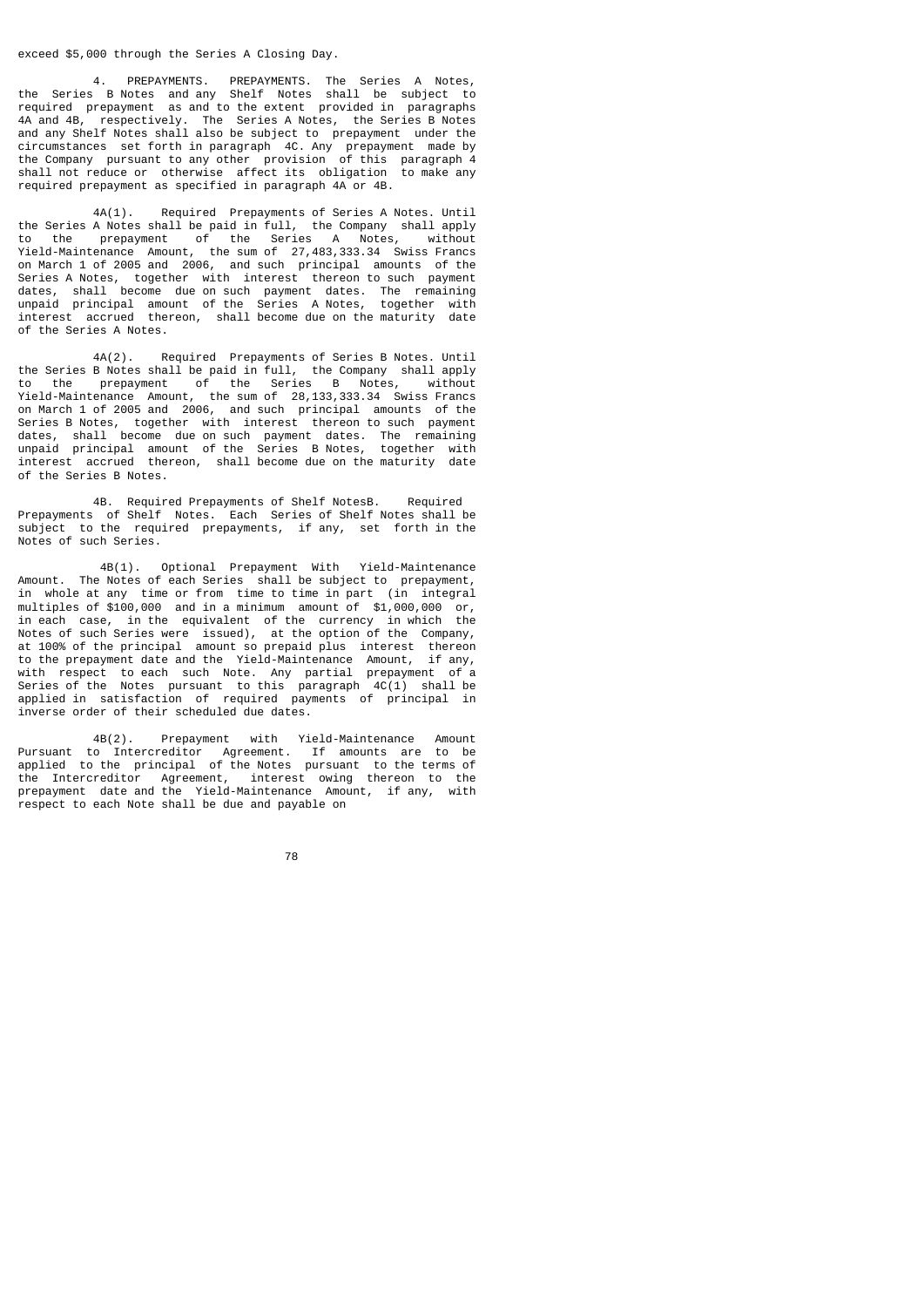such date. Any partial prepayment of the Notes pursuant to this paragraph 4C(2) shall be applied in satisfaction of required payments of principal in inverse order of their scheduled due dates.

 4C. Notice of Optional Prepayment. The Company shall give the holder of each Note of a Series to be prepaid pursuant to paragraph 4C(1) irrevocable written notice of such prepayment not less than 10 Business Days prior to the prepayment date, specifying such prepayment date, the aggregate principal amount of the Notes of such Series to be prepaid on such date, the principal amount of the Notes of such Series held by such holder to be prepaid on that date and that such prepayment is to be made pursuant to paragraph 4C(1). Notice of prepayment having been given as aforesaid, the principal amount of the Notes specified in such notice, together with interest thereon to the prepayment date and together with the Yield-Maintenance Amount, if any, herein provided, shall become due and payable on such prepayment date. The Company shall, on or before the day on which it gives written notice of any prepayment pursuant to paragraph 4C(1), give telephonic notice of the principal amount of the Notes to be prepaid and the prepayment date to each Significant Holder which shall have designated a recipient for such notices in the Purchaser Schedule attached hereto or the applicable Confirmation of Acceptance or by notice in writing to the Company.

 4D. Application of Prepayment. In the case of each prepayment of less than the entire unpaid principal amount of all outstanding Notes of any Series pursuant to paragraphs 4A, 4B, or 4C, the amount to be prepaid shall be applied pro rata to all outstanding Notes of such Series (including, for the purpose of this paragraph 4E only, all Notes prepaid or otherwise retired or purchased or otherwise acquired by the Company or any of its Subsidiaries or Affiliates other than by prepayment pursuant to paragraph 4A, 4B or 4C) according to the respective unpaid principal amounts thereof.

 4[G].No Acquisition of Notes4E. Retirement of Notes. The Company shall not, and shall not permit any of its Subsidiaries or Affiliates to, prepay or otherwise retire in whole or in part prior to their stated final maturity (other than by prepayment pursuant to paragraphs 4A, 4B or 4C or upon acceleration of such final maturity pursuant to paragraph 7A), or purchase or otherwise acquire, directly or indirectly, Notes of any Series held by any holder unless the Company or such Subsidiary or Affiliate shall have offered to prepay or otherwise retire or purchase or otherwise acquire, as the case may be, the same proportion of the aggregate principal amount of Notes of such Series held by each other holder of Notes of such Series at the time outstanding upon the same terms and conditions. Any Notes so prepaid or otherwise retired or purchased or otherwise acquired by the Company or any of its Subsidiaries or Affiliates shall not be deemed to be outstanding for any purpose under this Agreement, except as provided in paragraph 4E.

 5. AFFIRMATIVE COVENANTS5. AFFIRMATIVE COVENANTS. During the Issuance Period and so long thereafter as any Note is outstanding and unpaid, the Company covenants as follows: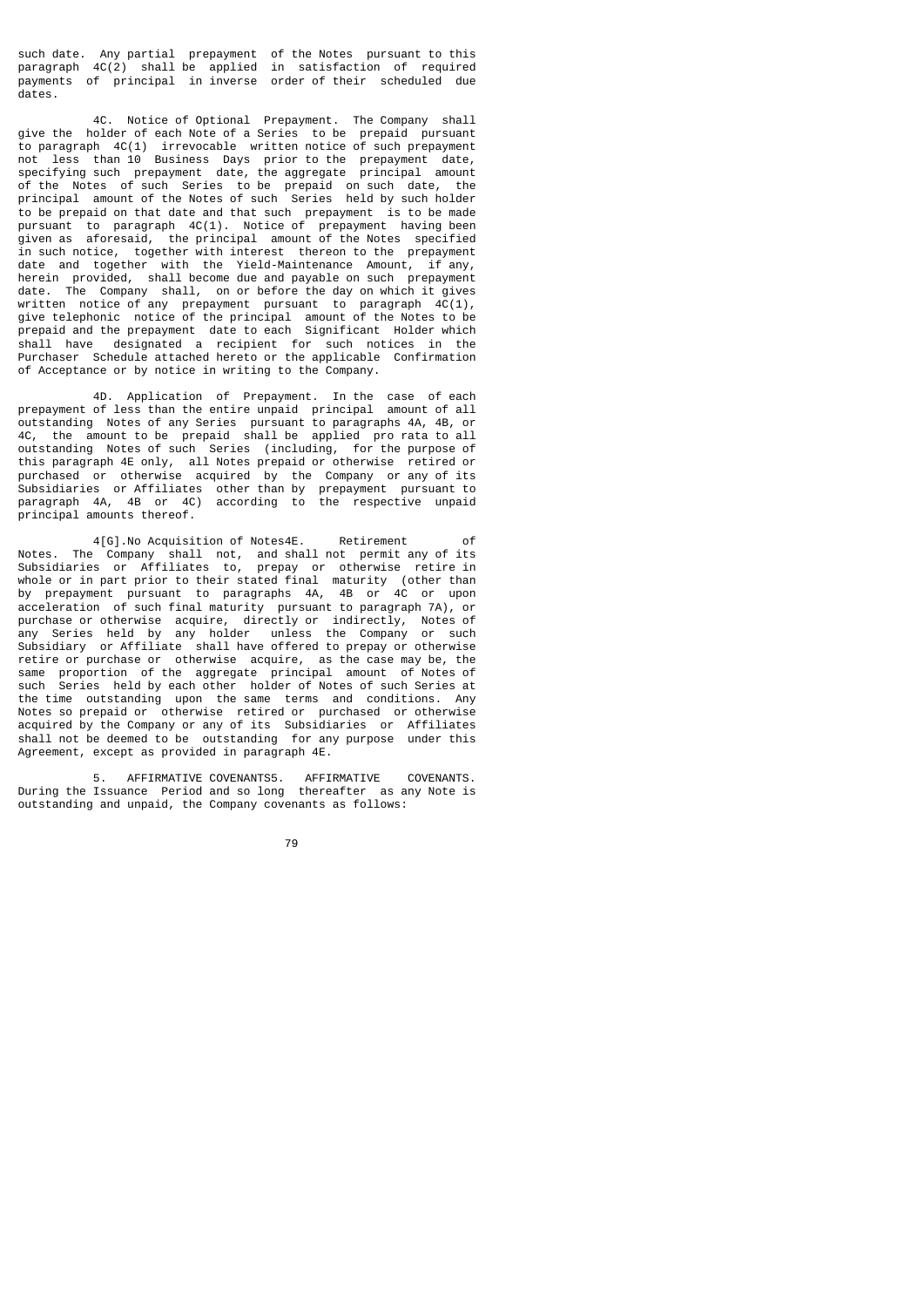5A. Financial Statements; Notice of Defaults5A. Financial Statements; Notice of Defaults. The Company covenants that it will deliver to each holder of any Notes in duplicate:

 (i) as soon as practicable and in any event within 60 days after the end of each quarterly period (other than the last quarterly period) in each fiscal year, consolidated statements of income, cash flows and shareholders' equity of the Company and its Subsidiaries for the period from the beginning of the current fiscal year to the end of such quarterly period, and a consolidated balance sheet of the Company and its Subsidiaries as at the end of such quarterly period, setting forth in each case in comparative form figures for the corresponding period in the preceding fiscal year, all in reasonable detail and certified by an authorized financial officer of the Company;

 (ii) as soon as practicable and in any event within 90 days after the end of each fiscal year, consolidated statements of income, cash flows and shareholders' equity of the Company and its Subsidiaries for such year, and a consolidated balance sheet of the Company and its Subsidiaries as at the end of such year, setting forth in each case in comparative form corresponding consolidated figures from the preceding annual audit, all in reasonable detail and satisfactory in form to the Required Holder(s) and reported on by independent public accountants of recognized national standing selected by the Company whose report shall be without limitation as to scope of the audit and satisfactory in substance to the Required Holder(s);

 (iii)promptly upon transmission thereof, copies of all such financial statements, proxy statements, notices and reports as it shall send to its public stockholders and copies of all registration statements and all reports which it files with the Securities and Exchange Commission (or any governmental body or agency succeeding to the functions of the Securities and Exchange Commission);

 (iv) promptly upon receipt thereof, a copy of each other report submitted to the Company or any Subsidiary by independent accountants in connection with any annual, interim or special audit made by them of the books of the Company or any Subsidiary; and

 (v) with reasonable promptness, such other financial data as such holder may reasonably request.

Together with each delivery of financial statements required by clauses (i) and (ii) above, the Company will deliver to each holder of any Notes an Officer's Certificate demonstrating (with computations in reasonable detail) compliance by the Company and its Subsidiaries with the provisions of paragraphs 6A(1), 6A(2), 6A(3), 6B(3) and 6B(9) and stating that there exists no Event of Default or Default, or, if any Event of Default or Default exists, specifying the nature and period of existence thereof and what action the Company proposes to take with respect thereto. Together with each delivery of financial statements required by clause (ii) above, the

e de la construcción de la construcción de la construcción de la construcción de la construcción de la constru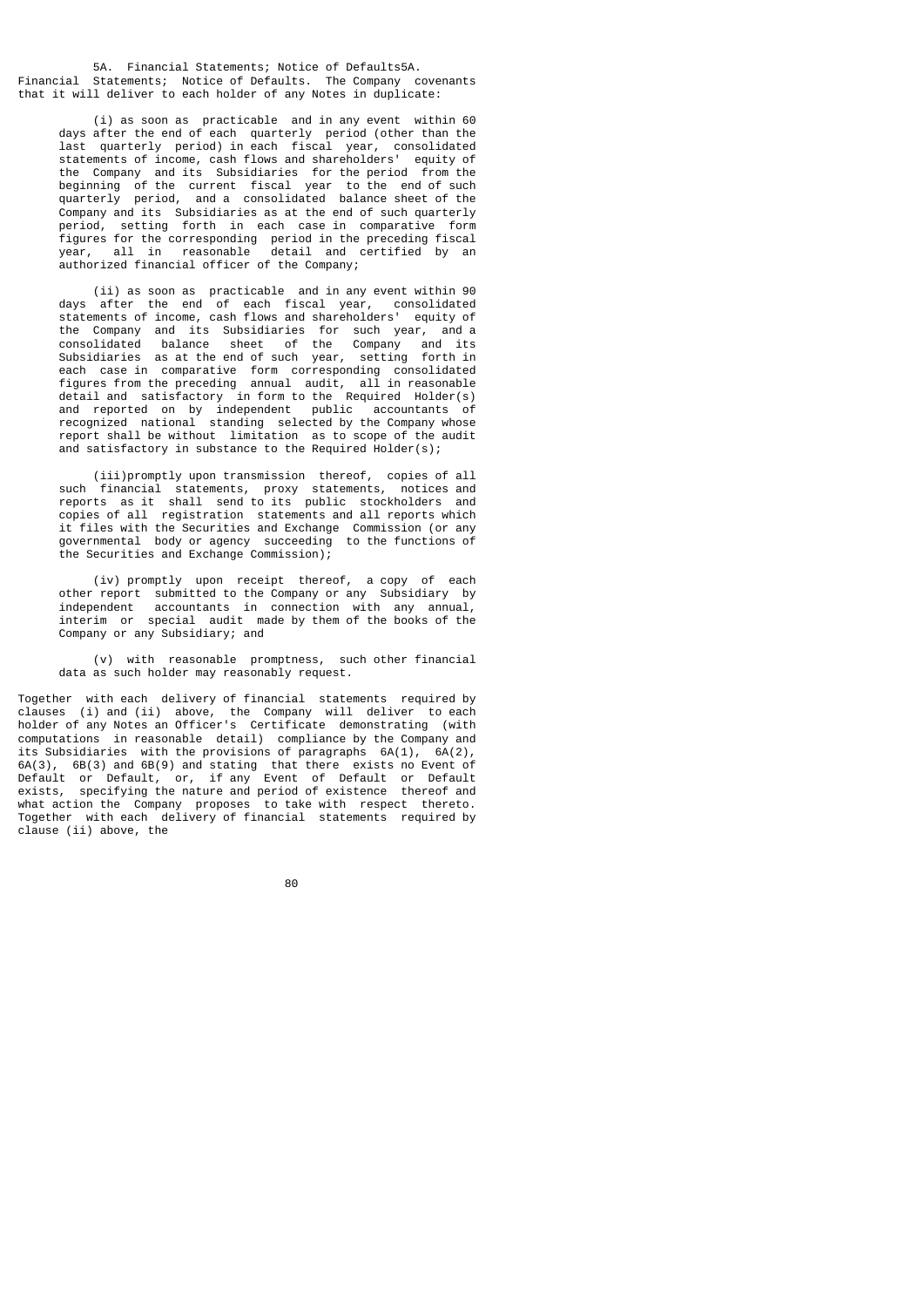Company will deliver to each holder of any Notes a certificate of such accountants stating that, in making the audit necessary for their report on such financial statements, they have obtained no knowledge of any Event of Default or Default, or, if they have obtained knowledge of any Event of Default or Default, specifying the nature and period of existence thereof. Such accountants, however, shall not be liable to anyone by reason of their failure to obtain knowledge of any Event of Default or Default which would not be disclosed in the course of an audit conducted in accordance with generally accepted auditing standards.

 The Company also covenants that immediately after any Responsible Officer obtains knowledge of an Event of Default or Default, it will deliver to each holder of any Notes an Officer's Certificate specifying the nature and period of existence thereof and what action the Company proposes to take with respect thereto.

# 5B. Information Required by Rule 144A5B.

Information Required by Rule 144A. The Company covenants that it will, upon the request of the holder of any Note, provide such holder, and any qualified institutional buyer designated by such holder, such financial and other information as such holder may reasonably determine to be necessary in order to permit compliance with the information requirements of Rule 144A under the Securities Act in connection with the resale of Notes, except at such times as the Company is subject to and in compliance with the reporting requirements of section 13 or 15(d) of the Exchange Act. For the purpose of this paragraph 5B, the term "qualified institutional buyer" shall have the meaning specified in Rule 144A under the Securities Act.

 5C. Inspection of Property5C. Inspection of Property. The Company covenants that it will permit any Person designated by any Significant Holder in writing, at such Significant Holder's expense if no Default or Event of Default exists and at the Company's expense if a Default or Event of Default does exist, to visit and inspect any of the properties of the Company and its Subsidiaries, to examine the books and financial records of the Company and its Subsidiaries and make copies thereof or extracts therefrom and to discuss the affairs, finances and accounts of any of the Company and its Subsidiaries with the principal officers of the Company and its independent public accountants, all at such reasonable times and as often as such Significant Holder may reasonably request.

 5D. Covenant to Secure Notes Equally5D. Covenant to Secure Notes Equally. The Company covenants that, if it or any Subsidiary shall create or assume any Lien upon any of its property or assets, whether now owned or hereafter acquired, other than Liens permitted by the provisions of paragraph  $6B(1)$ (unless prior written consent to the creation or assumption thereof shall have been obtained pursuant to paragraph 11C), it will make or cause to be made effective provision whereby the Notes will be secured by such Lien equally and ratably with any and all other Debt thereby secured so long as any such other Debt shall be so secured.

 5E. Compliance with Law. The Company covenants that it will, and will cause each of its Subsidiaries to, comply with all laws, ordinances or governmental rules or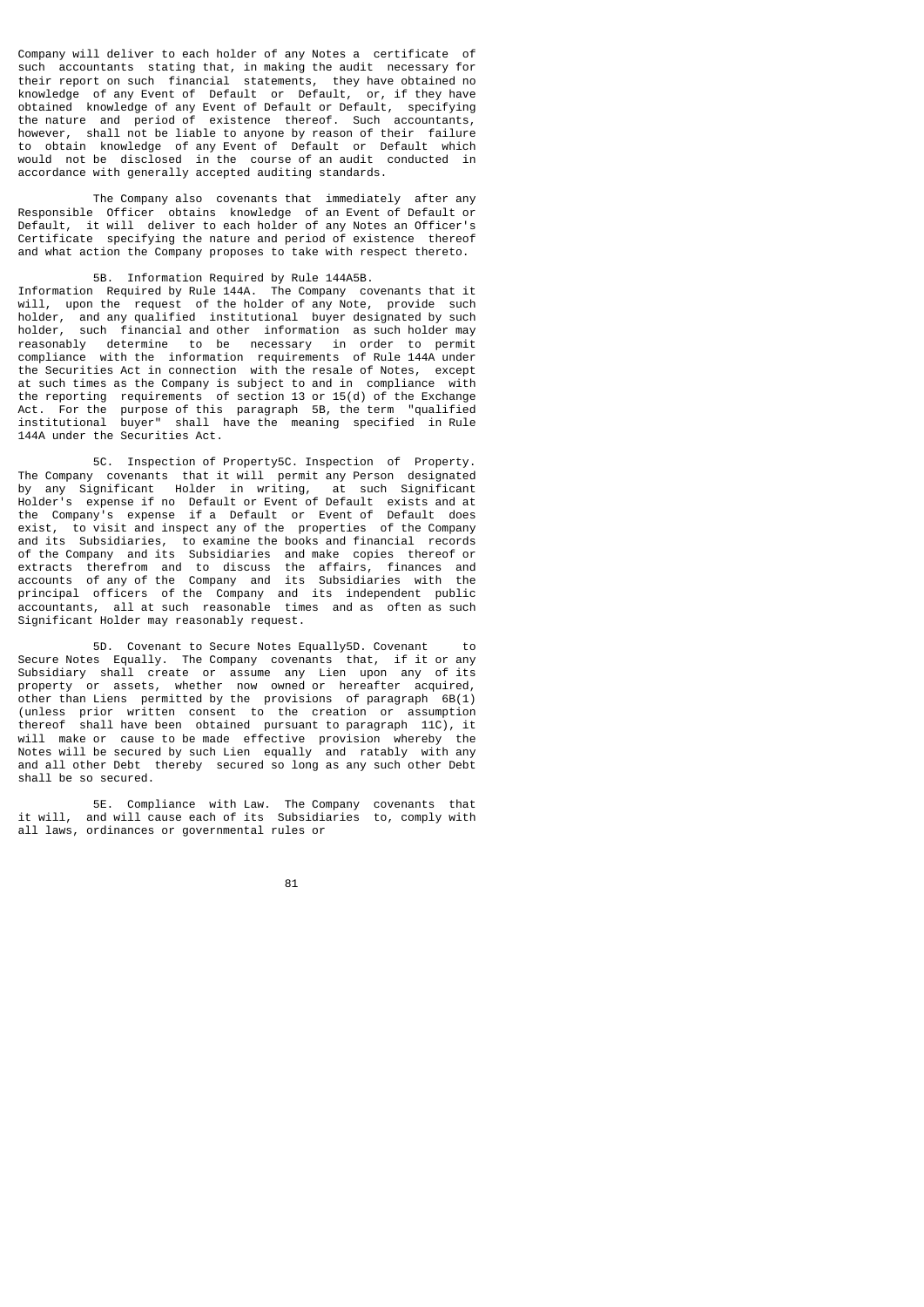regulations to which each of them is subject, including, without limitation, environmental laws, and will obtain and maintain in effect all licenses, certificates, permits, franchises and other governmental authorizations necessary to the ownership of their respective properties or to the conduct of their respective businesses, in each case to the extent necessary to ensure that non-compliance with such laws, ordinances or governmental rules or regulations or failures to obtain or maintain in effect such licenses, certificates, permits, franchises and other governmental authorizations could not reasonably be expected, individually or in the aggregate, to have a material adverse effect on the business, condition (financial or otherwise), operations or prospects of the Company and its Subsidiaries taken as a whole.

 5F. Insurance. The Company covenants that it will, and will cause each of its Subsidiaries to, maintain, with financially sound and reputable insurers, insurance with respect to their respective properties and businesses against such casualties and contingencies, of such types, on such terms and in such amounts as is customary in the case of entities of established reputations engaged in the same or a similar business and similarly situated.

 5G. Subsequent Guarantors. The Company covenants that if at any time any Subsidiary which is not a Guarantor on the date hereof, shall guarantee one or both of the Bank Agreements, the Company will cause such Person to, simultaneously with the entry into the guarantee of such Bank Agreement, execute and deliver to Prudential and the holders of the Notes a joinder to the Subsidiary Guaranty in the form attached thereto.

 5H. Intercreditor Agreement. The Company covenants that on or before September 30, 2001, each lender party to one or both of the Bank Agreements shall enter into an intercreditor agreement (the "Intercreditor Agreement") with Prudential and each holder of Notes which shall include the terms referenced on the summary of intercreditor terms attached hereto as Exhibit E and shall be in form and content satisfactory to Prudential.

 5I. Maintenance of Existence. The Company will, and will cause each of its Subsidiaries to, do or cause to be done all things necessary to preserve, renew and keep in full force and effect its corporate existence, material rights, licenses, permits and franchises; provided that nothing in this paragraph shall prevent the abandonment or termination of the corporate existence of any Subsidiary, or the rights or franchises of any Subsidiary or the Company if such abandonment or termination would not have a material adverse effect upon the business, condition (financial or otherwise) operations or prospects of the Company and its Subsidiaries taken as a whole.

 5J. Maintenance of Property. The Company covenants that it will, and will cause each of its Subsidiaries to, at all times maintain and preserve all property used or useful in its business in good working order and condition, and from time to time make, or cause to be made, all needful and proper repairs, renewals and replacements thereto, so that the business carried on in connection therewith may be properly conducted at all times, except to the extent that the failure to do so would not have a material adverse effect upon the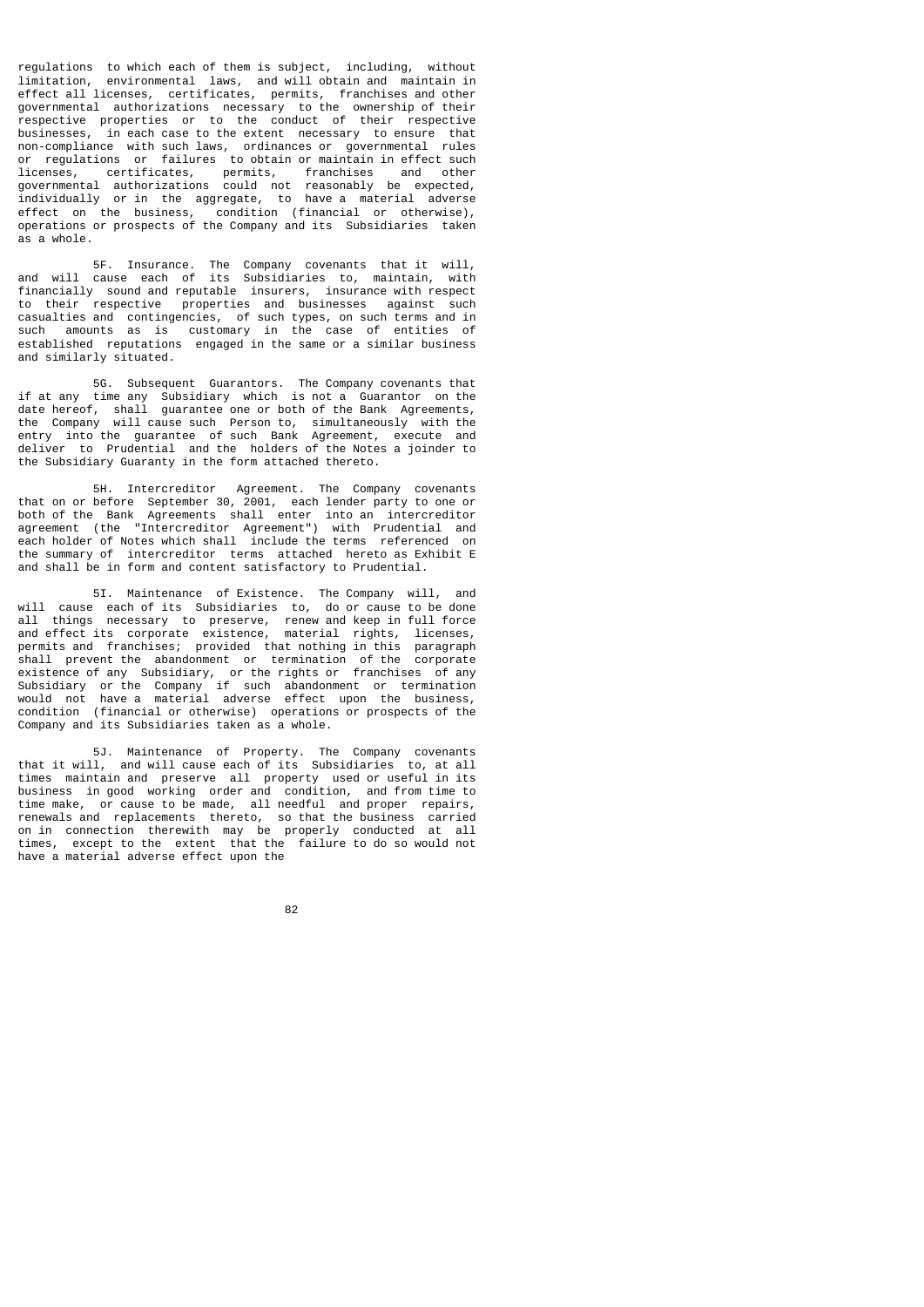business, condition (financial or otherwise), operations or prospects of the Company and its Subsidiaries taken as a whole.

 5K. Payment of Taxes. The Company covenants that it will, and will cause each of its Subsidiaries to, pay and discharge promptly all taxes, assessments and governmental charges or levies imposed upon it or upon its income or profits or in respect of its property, prior to the time penalties would attach thereto, as well as lawful claims for labor, materials and supplies or otherwise which, if unpaid, might become a Lien or charge upon such properties or any part thereof; provided, however, that neither the Company nor any Subsidiary shall be required to pay and discharge or to cause to be paid and discharged any such tax, assessment, charge, levy or claim so long as the validity or amount thereof shall be subject to a Good Faith Contest.

 6. NEGATIVE COVENANTS6.NEGATIVE COVENANTS. During the Issuance Period and so long thereafter as any Note or other amount due hereunder is outstanding and unpaid, the Company covenants as follows:

6A. Financial Covenants. The Company will not permit:

 6A(1). Consolidated Net Worth. Consolidated Net Worth at any time to be less than the sum of (a) \$450,000,000 plus (b) to the extent positive, 25% of Consolidated Net Income for each fiscal quarter ended subsequent to December 31, 2000 and prior to any date of determination;

 6A(2). Interest Coverage Ratio. The ratio of Consolidated EBITDA to Consolidated Interest Expense to be less than 3.50 to 1.00 for the four consecutive fiscal quarter period ended at the end of any fiscal quarter, commencing with the four consecutive fiscal quarter period ended December 31, 2000; or

 6A(3). Debt and Priority Debt Limitations. (i) The ratio, expressed as a percentage, of Consolidated Debt to Consolidated Capitalization to (a) exceed 55% at any time during the period commencing on the Series A Closing Day and ending on the first anniversary thereof or (b) 50% at any time thereafter or (ii) the aggregate amount of Priority Debt to at any time exceed 15% of Consolidated Net Worth.

 6B. Lien and Other Restrictions. The Company will not and will not permit any Subsidiary to:

 6B(1). Liens. Create, assume or suffer to exist any Lien upon any of its properties or assets, whether now owned or hereafter acquired (whether or not provision is made for the equal and ratable securing of the Notes in accordance with the provisions of paragraph 5D), except:

83 and 2012 and 2013 and 2014 and 2014 and 2014 and 2014 and 2014 and 2014 and 2014 and 2014 and 2014 and 2014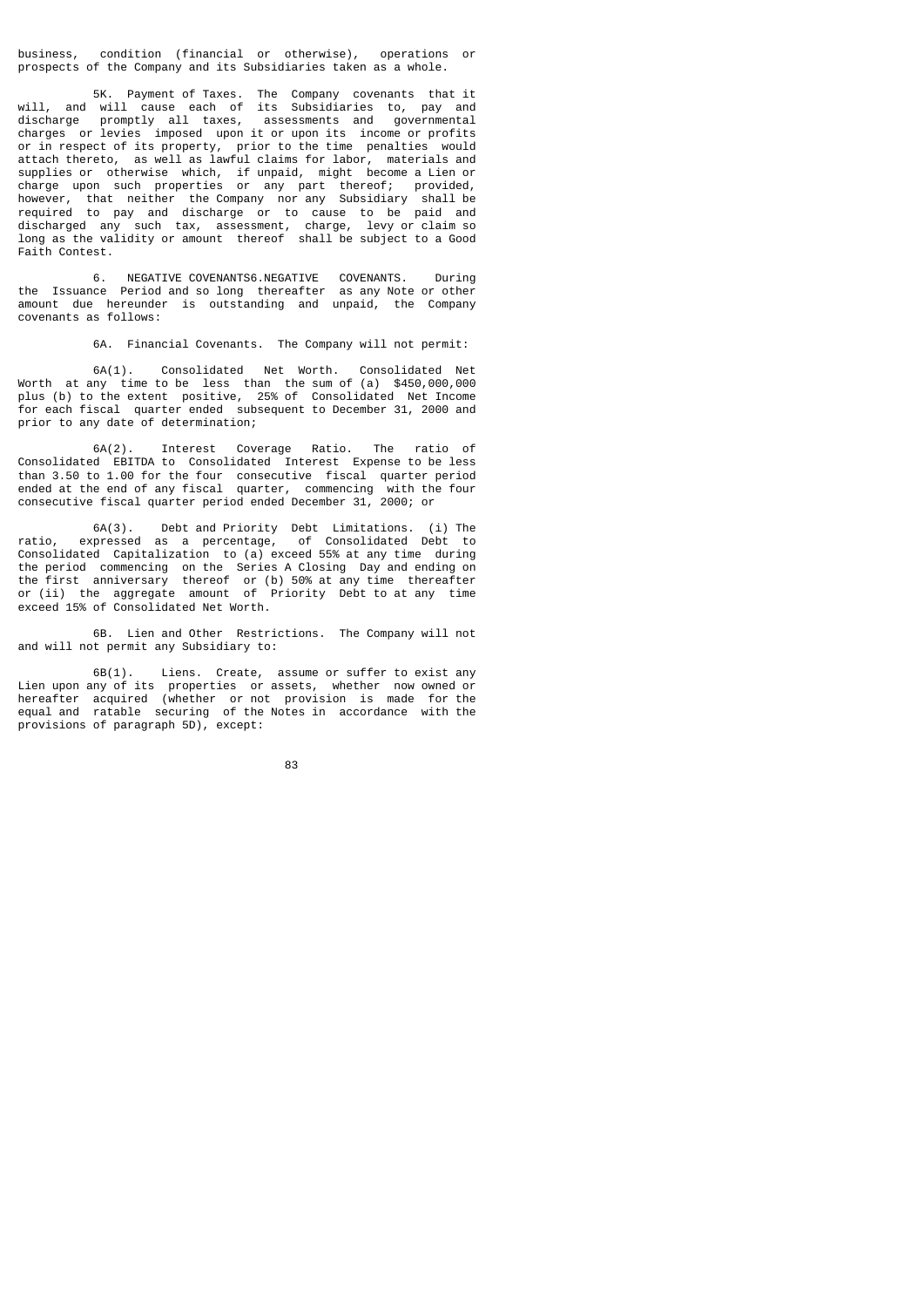(i) Liens for taxes, assessments or other governmental levies or charges not yet due or which are subject to a Good Faith Contest,

 (ii) statutory Liens of landlords, Liens of carriers, warehousemen, mechanics and materialmen, and Liens of a similar nature, in each case that do not secure Debt, are incurred in the ordinary course of business and are for sums not yet due or subject to a Good Faith Contest,

 (iii)Liens on property or assets of a Subsidiary of the Company to secure obligations of such Subsidiary to the Company or to a Wholly-Owned Subsidiary,

 (iv) Liens (other than any Lien imposed by ERISA) incurred, or deposits made, in the ordinary course of business, such as workers' compensation Liens or statutory or legal obligation Liens; provided, however, that such Liens were not incurred or made in connection with the borrowing of money or the obtaining of advances or credit,

 (v) survey exceptions and easements and reservations arising in the ordinary course of business that do not secure Debt, which do not in aggregate materially detract from the use or value of the property subject thereto,

 (vi) Liens existing on the date of this Agreement and securing Debt of the Company and its Subsidiaries, in each case as identified on Schedule 6B(1) hereto,

 (vii)any Lien created to secure all or any part of the purchase price, or to secure Debt incurred or assumed to pay all or any part of the purchase price or cost of construction, of property (or any improvement thereon) acquired or constructed by the Company or a Subsidiary after the date of this Agreement, provided that

 (a) any such Lien shall extend solely to the item or items of such property (or improvement thereon) so acquired or constructed,

 (b) the principal amount of the Debt secured by any such Lien shall at no time exceed the cost to the Company or such Subsidiary of the property (or improvement thereon) so acquired or constructed,

 (c) any such Lien shall be created contemporaneously with, or within 90 days after, the acquisition or construction of such property, and

 (d) no such Lien shall attach to any property the purchase of which was made with the net sale proceeds of any assets described in the proviso to paragraph 6B(3)(ii) hereof,

<u>84 and 2005 and 2006 and 2006 and 2006 and 2006 and 2006 and 2006 and 2006 and 2006 and 2006 and 2006 and 200</u>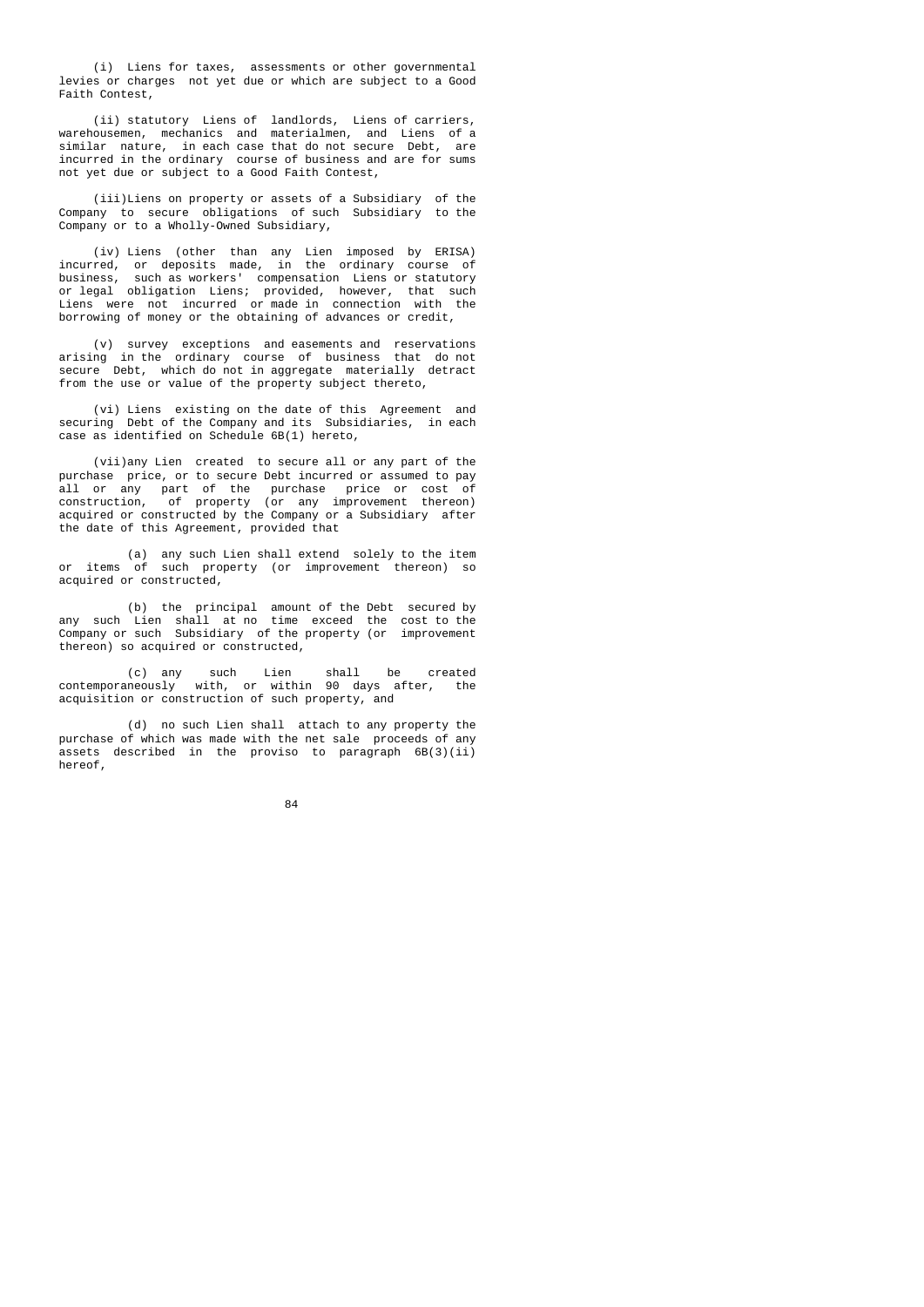(viii) any Lien existing on property of a Person immediately prior to its being consolidated with or merged into the Company or a Subsidiary or its becoming a Subsidiary, or any Lien existing on any property acquired by the Company or any Subsidiary at the time such property is so acquired (whether or not the Debt secured thereby shall have been assumed), provided that (a) no such Lien shall have been created or assumed in contemplation of such consolidation or merger or such Person's becoming a Subsidiary or such acquisition or property, and (b) each such Lien shall extend solely to the item or items of property so acquired, and

 (ix) any Lien renewing, extending or refunding any Lien permitted by clauses (vi), (vii) or (viii) of this paragraph, provided that (a) the principal amount of Debt secured by such Lien immediately prior to such extension, renewal or refunding is not increased or the maturity or remaining average life thereof reduced and (b) such Lien is not extended to any other property,

 (x) other Liens securing Debt of the Company or a Subsidiary, provided that the aggregate principal amount of Priority Debt shall at no time exceed 15% of Consolidated Net Worth;

 6B(2). Merger and Consolidation. Merge or consolidate with or into any other Person, except that, so long as no Event of Default exists or would result therefrom:

 (i) any Subsidiary may merge or consolidate with or into the Company, so long as the Company is the continuing or surviving corporation,

 (ii) any Subsidiary may merge or consolidate with or into another Subsidiary, so long as the surviving Person is a Wholly-Owned Subsidiary, and

 (iii)the Company may merge with any other solvent corporation, so long as the Company is the continuing or surviving corporation;

 6B(3). Transfer of Assets. Transfer any of its assets (exclusive of sales of inventory in the ordinary course of business), except that:

 (i) any Subsidiary may Transfer assets to the Company or to a Wholly-Owned Subsidiary (so long as any such Transfer to a Wholly-Owned Subsidiary does not result in the movement of assets from a Designated Country to a country which is not a Designated Country), and

 (ii) the Company or any Subsidiary may otherwise Transfer assets, so long as after giving effect thereto neither (a) the Annual Percentage of Earnings Capacity Transferred pursuant to this clause (ii) and paragraph 6B(4) exceeds 15%, nor (b) the Annual Percentage of Assets Transferred pursuant to this clause (ii) and

<u>85 and 200 and 200 and 200 and 200 and 200 and 200 and 200 and 200 and 200 and 200 and 200 and 200 and 200 and 200 and 200 and 200 and 200 and 200 and 200 and 200 and 200 and 200 and 200 and 200 and 200 and 200 and 200 an</u>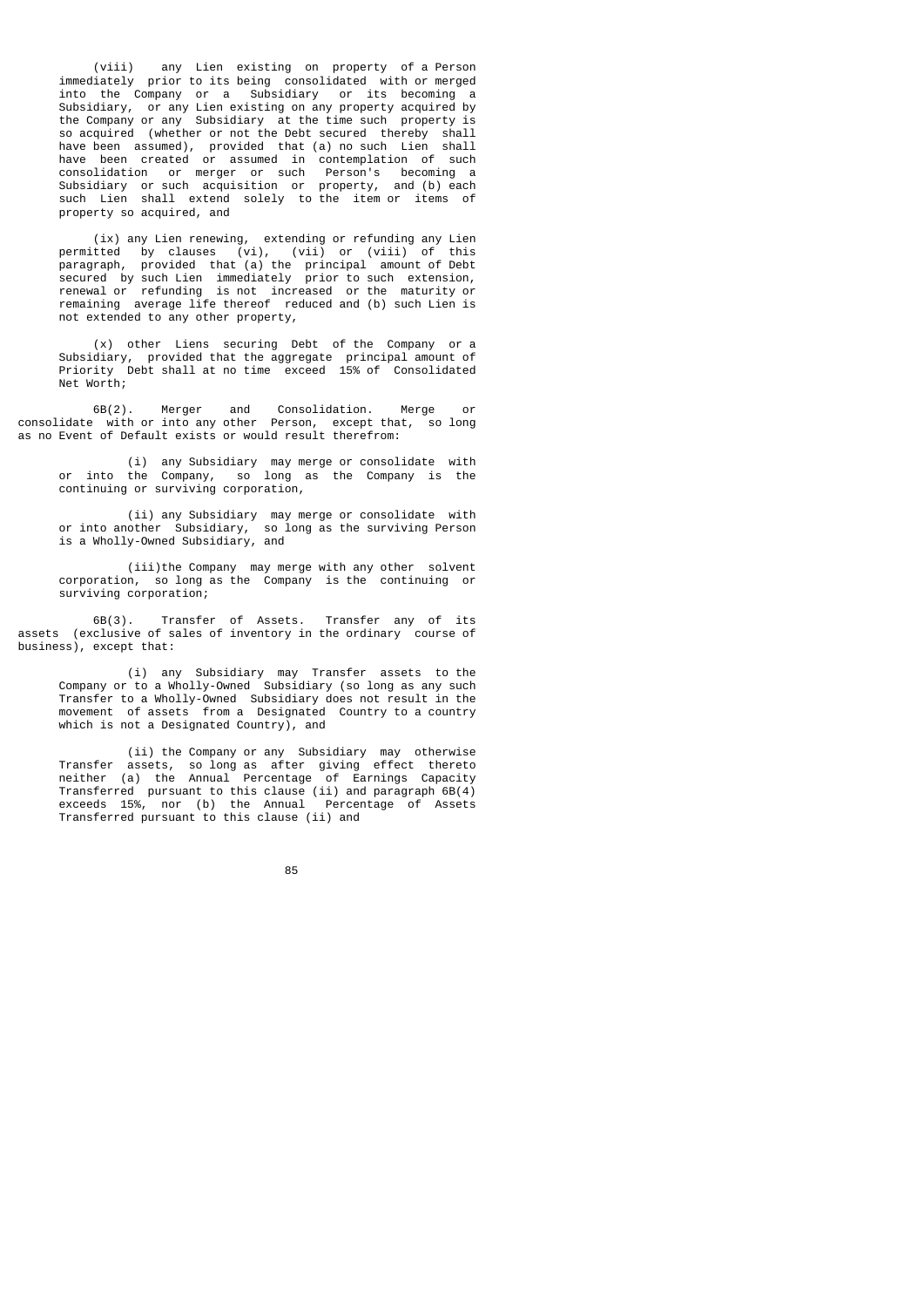paragraph 6B(4) exceeds 15%; provided that if the net sale proceeds of any assets Transferred are, within 180 days after the date of Transfer, (1) applied to the prepayment of senior Debt of the Company (including the Notes pursuant to the terms of paragraph 4C hereof) on a pro rata basis or (2) used for the purchase of similar assets (located in a Designated Country if and to the extent the assets Transferred were located in a Designated Country), then such Transfer shall not be included in the calculations provided in this clause (ii);

 6B(4). Sale of Stock and Debt of Subsidiaries. With the exception of the InfoSoft Sale, sell or otherwise dispose of, or part with control of, any shares of stock (or similar equity interests) or Debt of any Subsidiary, except to the Company or a Wholly-Owned Subsidiary, and except that all shares of stock (or similar equity interests) and Debt of any Subsidiary at the time owned by or owed to the Company and all Subsidiaries may be sold as an entirety for a cash consideration which represents the fair value (as determined in good faith by the Board of Directors of the Company) at the time of sale of the shares of stock (or similar equity interests) and Debt so sold; provided that (i) such sale or other disposition is treated as a Transfer of assets of such Subsidiary and is permitted by paragraph 6B(3) and (ii) at the time of such sale, such Subsidiary shall not own, directly or indirectly, any shares of stock or Debt of any other Subsidiary, unless all of the shares of stock and Debt of such other Subsidiary owned, directly or indirectly, by the Company and all Subsidiaries are simultaneously being sold as permitted by this paragraph 6B(4);

 6B(5). Sale or Discount of Receivables. Sell with recourse, or discount or otherwise sell for less than the face value thereof, any of its notes or accounts receivable, other than (i) notes or accounts receivable the collection of which is doubtful in accordance with generally accepted accounting principles and (ii) pursuant to the Brazilian Receivables Program;

 6B(6). Related Party Transactions. Directly or indirectly, receive any Transfer of any property from, or Transfer any property to, or otherwise deal with, in the ordinary course of business or otherwise, any Related Party, unless each such transaction is no less favorable to the Company or such Subsidiary (as the case may be) than a transaction with an unrelated party on an arm's length basis;

 6B(7). Subsidiary Dividend Restrictions. Incur or permit to exist any restriction (other than restrictions imposed pursuant to any applicable law) on any Subsidiary's ability to make dividends or other distributions to the Company or any other Subsidiary, to repay intra-company Debt or to otherwise transfer earnings or assets to the Company or its Subsidiaries;

 6B(8). Sale-and-Leasebacks. Enter into any transaction, directly or indirectly, whereby it shall sell or transfer any property, if at the time of such sale or disposition the Company or any Subsidiary intends to lease or otherwise acquire the right to use or possess

<u>86 and 200 and 200 and 200 and 200 and 200 and 200 and 200 and 200 and 200 and 200 and 200 and 200 and 200 and 200 and 200 and 200 and 200 and 200 and 200 and 200 and 200 and 200 and 200 and 200 and 200 and 200 and 200 an</u>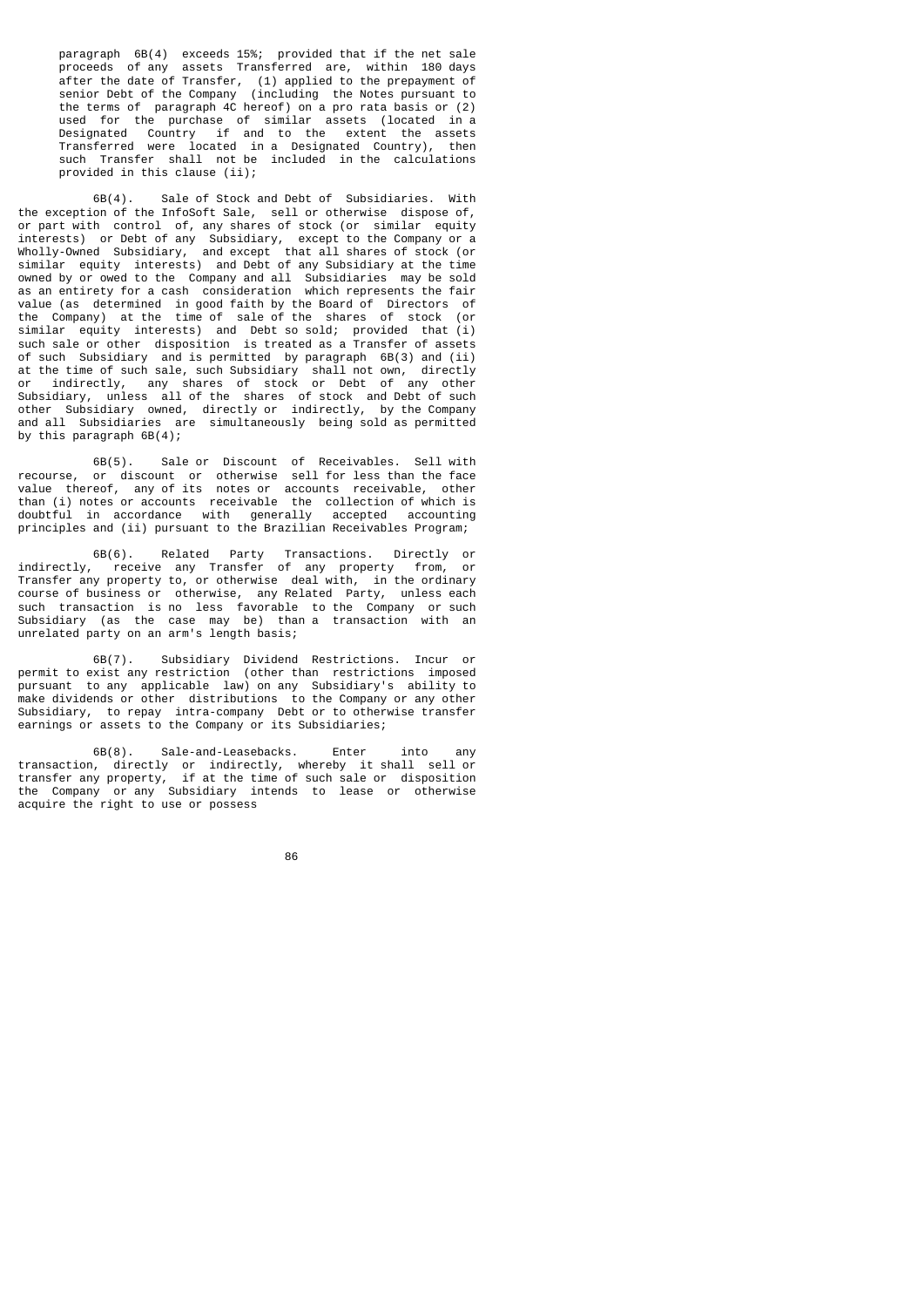(except by purchase) such property or like property for a substantially similar purpose (a "Sale and Leaseback Transaction") except:

 (i) any Sale and Leaseback Transaction in which the property is sold by the Company to a Subsidiary or by a Subsidiary to the Company or another Subsidiary, or

 (ii) the Company or any Subsidiary may enter into any Sale and Leaseback Transaction if (a) at the time thereof and immediately after giving effect thereto no Default or Event of Default shall exist (including any Event of Default under paragraph 6A(3)(ii)) and the proceeds from the sale of the subject property shall be equal to not less than 80% of its fair market value (as reasonably determined by the Company's Board of Directors); or

 6B(9). Line of Business. Engage in any business activities other than those related or incidental to its present business activities, namely, the manufacture and distribution of (i) dental supplies and equipment, (ii) medical/industrial supplies and equipment and (iii) other healthcare products; provided that (x) the business activities described in clause (iii) shall not represent more than 20% of Consolidated Net Income for any fiscal year, commencing with the fiscal year ended December 31, 2000 and (y) the assets of the business activities described in clause (iii) shall not at any time represent more than 20% of the consolidated assets of the Company and the Subsidiaries.

7. EVENTS OF DEFAULT7. EVENTS OF DEFAULT.

 7A. Acceleration7A.Acceleration. If any of the following events shall occur and be continuing for any reason whatsoever (and whether such occurrence shall be voluntary or involuntary or come about or be effected by operation of law or otherwise):

 (i) the Company defaults in the payment of any principal of, or Yield- Maintenance Amount payable with respect to, any Note when the same shall become due, either by the terms thereof or otherwise as herein provided; or

 (ii) the Company defaults in the payment of any interest on any Note for more than five days after the date due; or

 (iii) the Company or any Subsidiary defaults (whether as primary obligor or as guarantor or other surety) in any payment of principal of or interest on any other obligation for money borrowed (or any Capitalized Lease Obligation, any obligation under a conditional sale or other title retention agreement, any obligation issued or assumed as full or partial payment for property whether or not secured by a purchase money mortgage or any obligation under notes payable or drafts accepted representing extensions of credit) beyond any period of grace provided with respect thereto, or the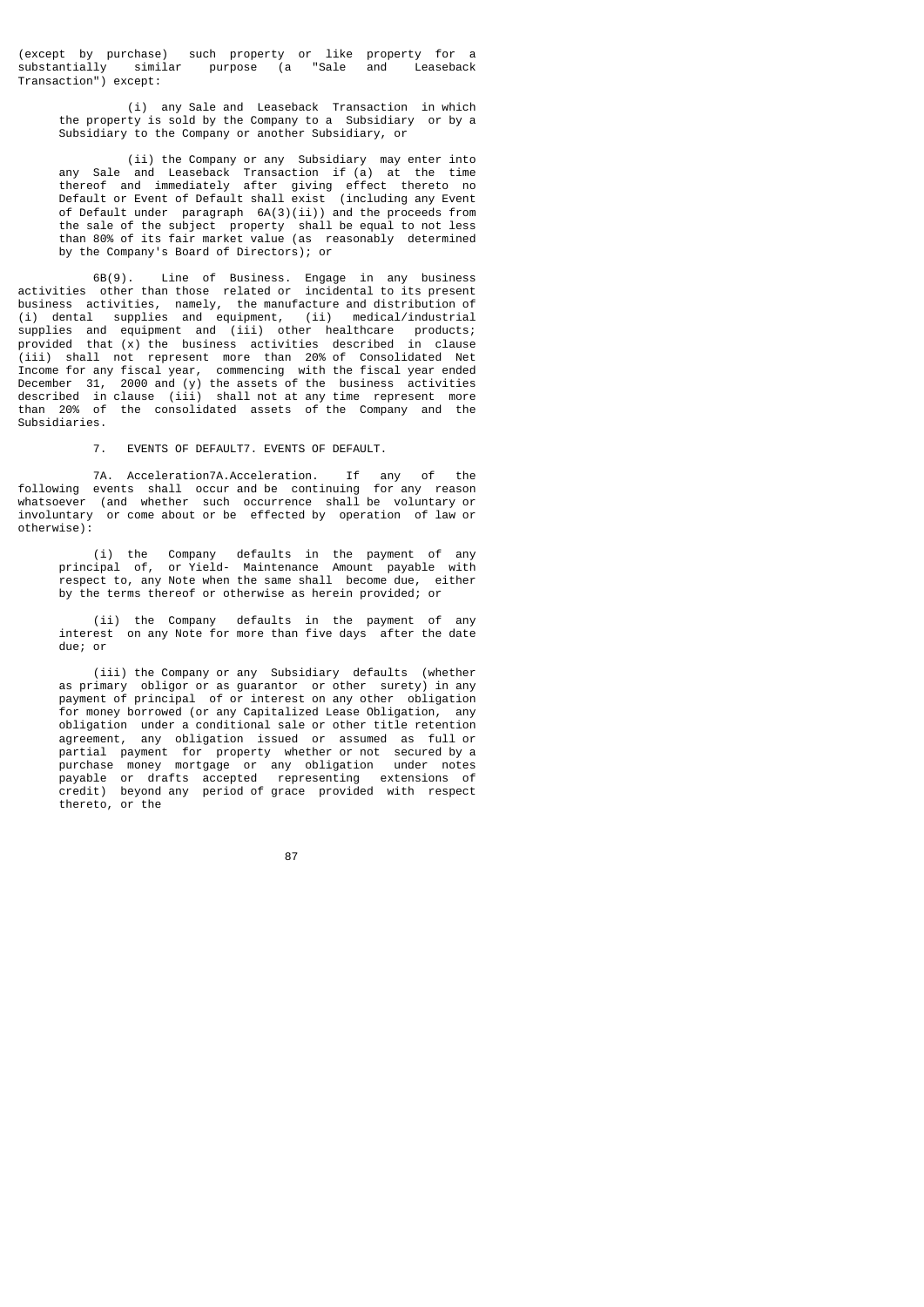Company or any Subsidiary fails to perform or observe any other agreement, term or condition contained in any agreement under which any such obligation is created (or if any other event thereunder or under any such agreement shall occur and be continuing) and the effect of such failure or other event is to cause, or to permit the holder or holders of such obligation (or a trustee on behalf of such holder or holders) to cause, such obligation to become due (or to be repurchased by the Company or any Subsidiary) prior to any stated maturity, provided that the aggregate amount of all obligations as to which such a payment default shall occur and be continuing or such a failure or other event causing or permitting acceleration (or resale to the Company or any Subsidiary) shall occur and be continuing exceeds and be continuing Subsidiary) sh<br>\$10,000,000; or

 (iv) any representation or warranty made by the Company herein or by the Company or any of its officers in any writing furnished in connection with or pursuant to this Agreement shall be false in any material respect on the date as of which made; or

 (v) the Company fails to perform or observe any agreement contained in paragraph 5H or 6; or

 (vi) the Company fails to perform or observe any other agreement, term or condition contained herein and such failure shall not be remedied within 30 days after any Responsible Officer obtains actual knowledge thereof; or

 (vii)the Company or any Material Subsidiary makes an assignment for the benefit of creditors or is generally not paying its debts as such debts become due; or

 (viii) any decree or order for relief in respect of the Company or any Material Subsidiary is entered under any bankruptcy, reorganization, compromise, arrangement,<br>insolvency, readiustment of debt, dissolution or liquidation insolvency, readjustment of debt, dissolution or liquidation or similar law, whether now or hereafter in effect (herein called the "Bankruptcy Law"), of any jurisdiction; or

 (ix) the Company or any Material Subsidiary petitions or applies to any tribunal for, or consents to, the appointment of, or taking possession by, a trustee, receiver, custodian, liquidator or similar official of the Company or any Material Subsidiary, or of any substantial part of the assets of the Company or any Material Subsidiary, or commences a voluntary case under the Bankruptcy Law of the United States or any proceedings (other than proceedings for the voluntary liquidation and dissolution of a Material Subsidiary) relating to the Company or any Material Subsidiary under the Bankruptcy Law of any other jurisdiction; or

 (x) any such petition or application is filed, or any such proceedings are commenced, against the Company or any Material Subsidiary and the Company or such Material Subsidiary by any act indicates its approval thereof, consent thereto or

e a construction de la construction de la construction de la construction de la construction de la constructio<br>La construction de la construction de la construction de la construction de la construction de la construction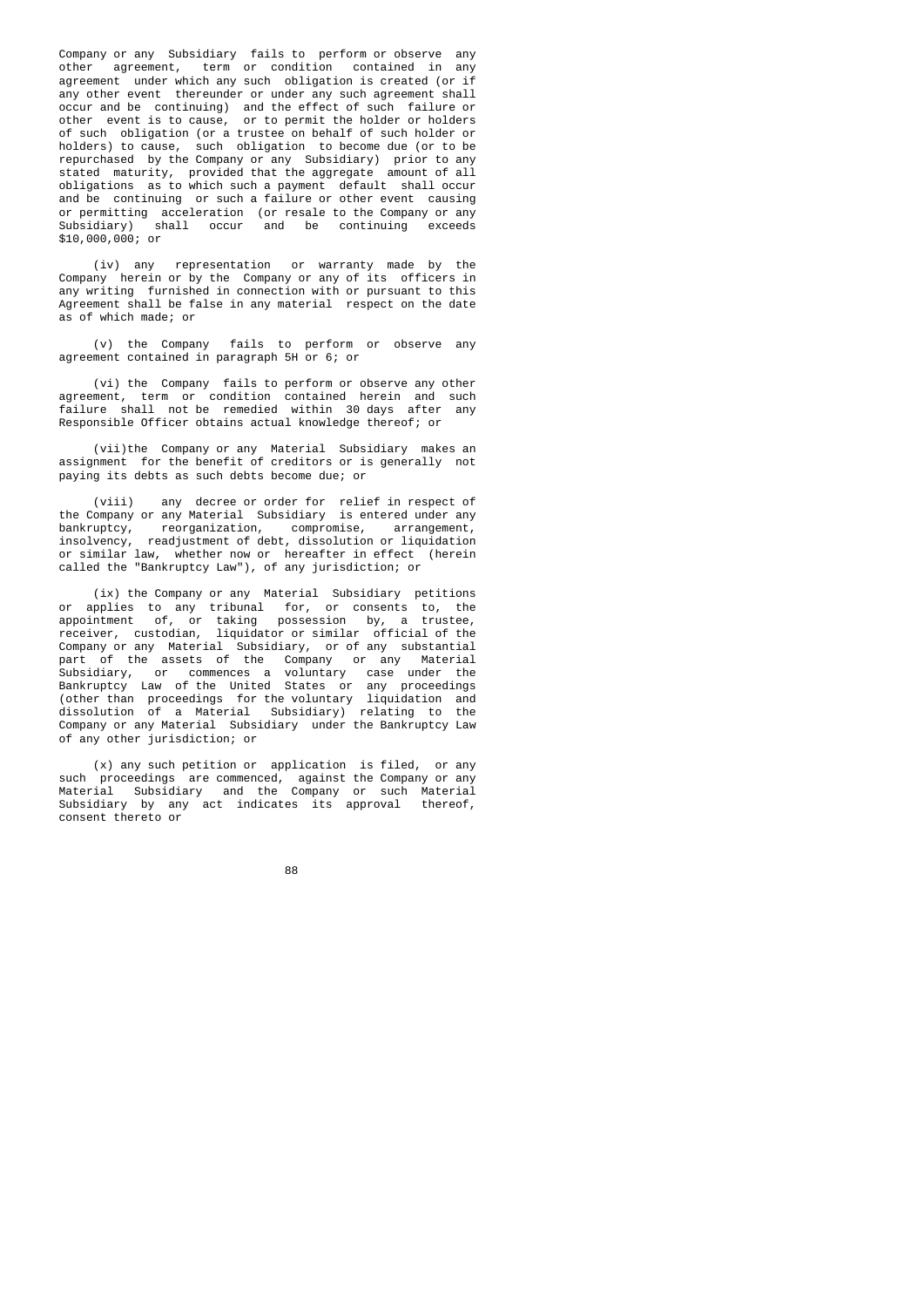acquiescence therein, or an order, judgment or decree is entered appointing any such trustee, receiver, custodian, liquidator or similar official, or approving the petition in any such proceedings, and such order, judgment or decree remains unstayed and in effect for more than 30 days; or

 (xi) any order, judgment or decree is entered in any proceedings against the Company or any Material Subsidiary decreeing the dissolution of the Company or any Material Subsidiary and such order, judgment or decree remains unstayed and in effect for more than 60 days: or

 (xii) any order, judgment or decree is entered in any proceedings against the Company or any Material Subsidiary decreeing a split-up of the Company or such Material Subsidiary which requires the divestiture of assets representing a substantial part of the consolidated assets of the Company and its Subsidiaries or which requires the divestiture of assets which shall have contributed a substantial part of Consolidated Net Income for any of the three fiscal years then most recently ended, and such order, judgment or decree remains unstayed and in effect for more than 60 days; or

 (xiii) one or more final judgments in an aggregate amount in excess of \$10,000,000 is rendered against the Company or any Subsidiary and, within 60 days after entry thereof, any such judgment is not discharged or execution thereof stayed pending appeal, or within 60 days after the expiration of any such stay, such judgment is not discharged; or

 (xiv)any Guarantor defaults under the Subsidiary Guaranty or contests or denies the enforceability of, or asserts it has no obligation under, the Subsidiary Guaranty, or the Subsidiary Guaranty is determined to be void or unenforceable as to any Guarantor; or

 (xv) (A) any Plan shall fail to satisfy the minimum funding standards of ERISA or the Code for any plan year or part thereof or a waiver of such standards or extension of any amortization period is sought or granted under Section 412 of the Code, (B) a notice of intent to terminate any Plan shall have been or is reasonably expected to be filed with the PGBC or the PBGC shall have instituted proceedings under ERISA Section 4042 to terminate or appoint a trustee to administer any Plan or the PBGC shall have notified the Company or any ERISA Affiliate that a Plan may become a subject of such proceedings, (C) the aggregate "amount of unfunded benefit liabilities" (within the meaning of Section 4001(a)(18) of ERISA) under all Plans, determined in accordance with Title IV of ERISA, shall exceed \$10,000,000, (D) the Company or any ERISA Affiliate shall have incurred or is reasonably expected to incur any liability pursuant to Title I or IV of ERISA or the penalty or excise tax provisions of the Code relating to employee benefit plans, (E) the Company or any ERISA Affiliate withdraws from any (E) the Company or any ERISA Affiliate withdraws from any Multiemployer Plan, or (F) the Company or any

e a componente de la componente de la componente de la componente de la componente de la componente de la comp<br>Notas de la componente de la componente de la componente de la componente de la componente de la componente de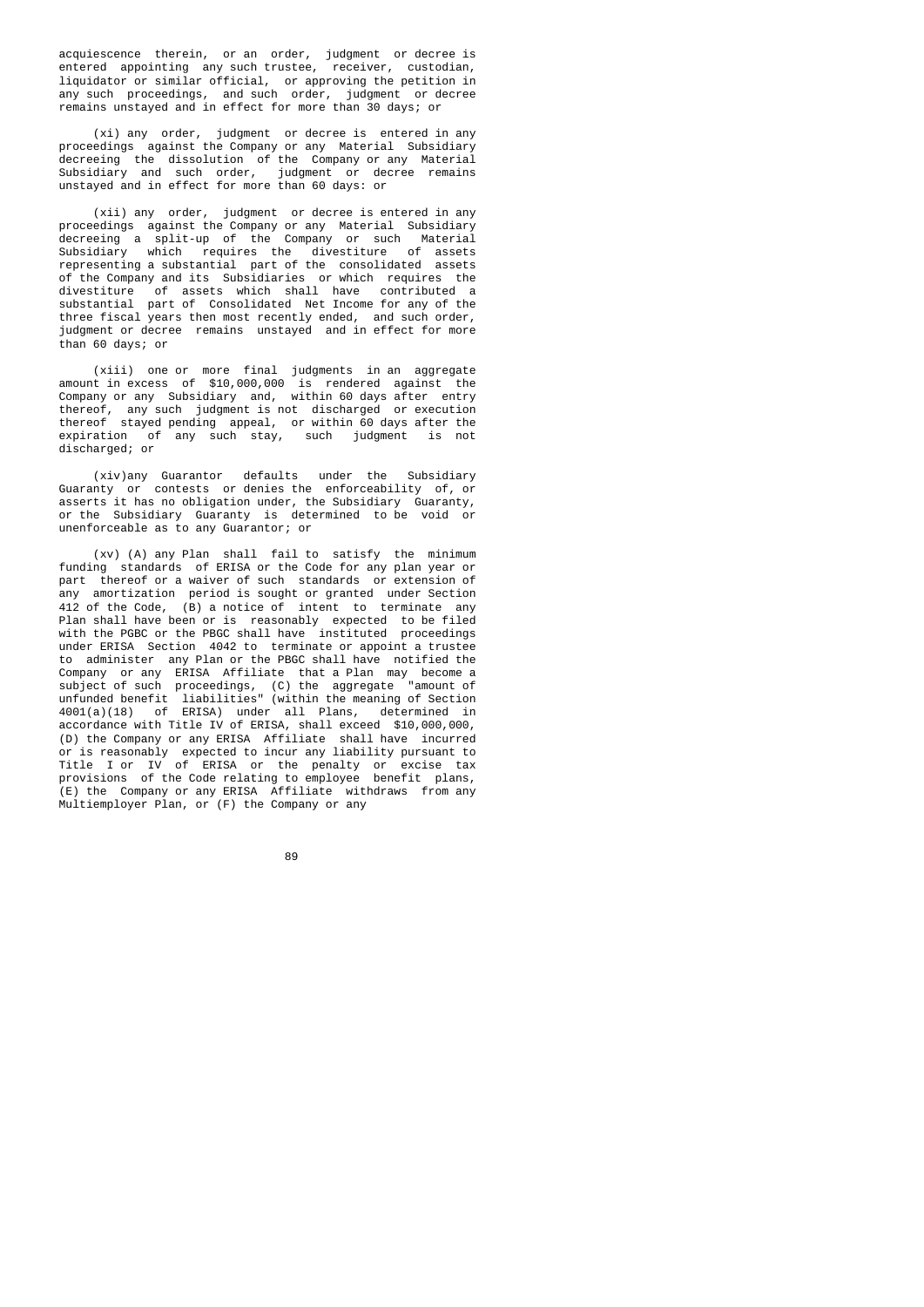Subsidiary establishes or amends any employee welfare benefit plan that provides post-employment welfare benefits in a manner that would materially increase the liability of the Company or any Subsidiary thereunder; and any such event or events described in clauses (A) through (F) above, either individually or together with any other such event or events, could reasonably be expected to have a material adverse effect on the business, condition (financial or otherwise), operations or prospects of the Company and its Subsidiaries taken as a whole;

then (a) if such event is an Event of Default specified in clause (i) or (ii) of this paragraph 7A, any holder of any Note may at its option during the continuance of such Event of Default, by notice in writing to the Company, declare all of the Notes held by such holder to be, and all of the Notes held by such holder shall thereupon be and become, immediately due and payable at par together with interest accrued thereon, without presentment, demand, protest or notice of any kind, all of which are hereby waived by the Company, (b) if such event is an Event of Default specified in clause (viii), (ix) or (x) of this paragraph 7A with respect to the Company, all of the Notes at the time outstanding shall automatically become immediately due and payable together with interest accrued thereon and together with the Yield-Maintenance Amount, if any, with respect to each Note, without presentment, demand, protest or notice of any kind, all of which are hereby waived by the Company, and (c) with respect to any event constituting an Event of Default, the Required Holder(s) of the Notes of any Series may at its or their option during the continuance of such Event of Default, by notice in writing to the Company, declare all of the Notes of such Series to be, and all of the Notes of such Series shall thereupon be and become, immediately due and payable together with interest accrued thereon and together with the Yield-Maintenance Amount, if any, with respect to each Note of such Series, without presentment, demand, protest or notice of any kind, all of which are hereby waived by the Company.

 7B. Rescission of Acceleration7B. Rescission of Acceleration. At any time after any or all of the Notes of any Series shall have been declared immediately due and payable pursuant to paragraph 7A, the Required Holder(s) of the Notes of such Series may, by notice in writing to the Company, rescind and annul such declaration and its consequences if (i) the Company shall have paid all overdue interest on the Notes of such Series, the principal of and Yield-Maintenance Amount, if any, payable with respect to any Notes of such Series which have become due otherwise than by reason of such declaration, and interest on such overdue interest and overdue principal and Yield-Maintenance Amount at the rate specified in the Notes of such Series, (ii) the Company shall not have paid any amounts which have become due solely by reason of such declaration, (iii) all Events of Default and Defaults, other than non-payment of amounts which have become due solely by reason of such declaration, shall have been cured or waived pursuant to paragraph 11C, and (iv) no judgment or decree shall have been entered for the payment of any amounts due pursuant to the Notes of such Series or this Agreement. No such rescission or annulment shall extend to or affect any subsequent Event of Default or Default or impair any right arising therefrom.

e de la construcción de la construcción de la construcción de la construcción de la construcción de la constru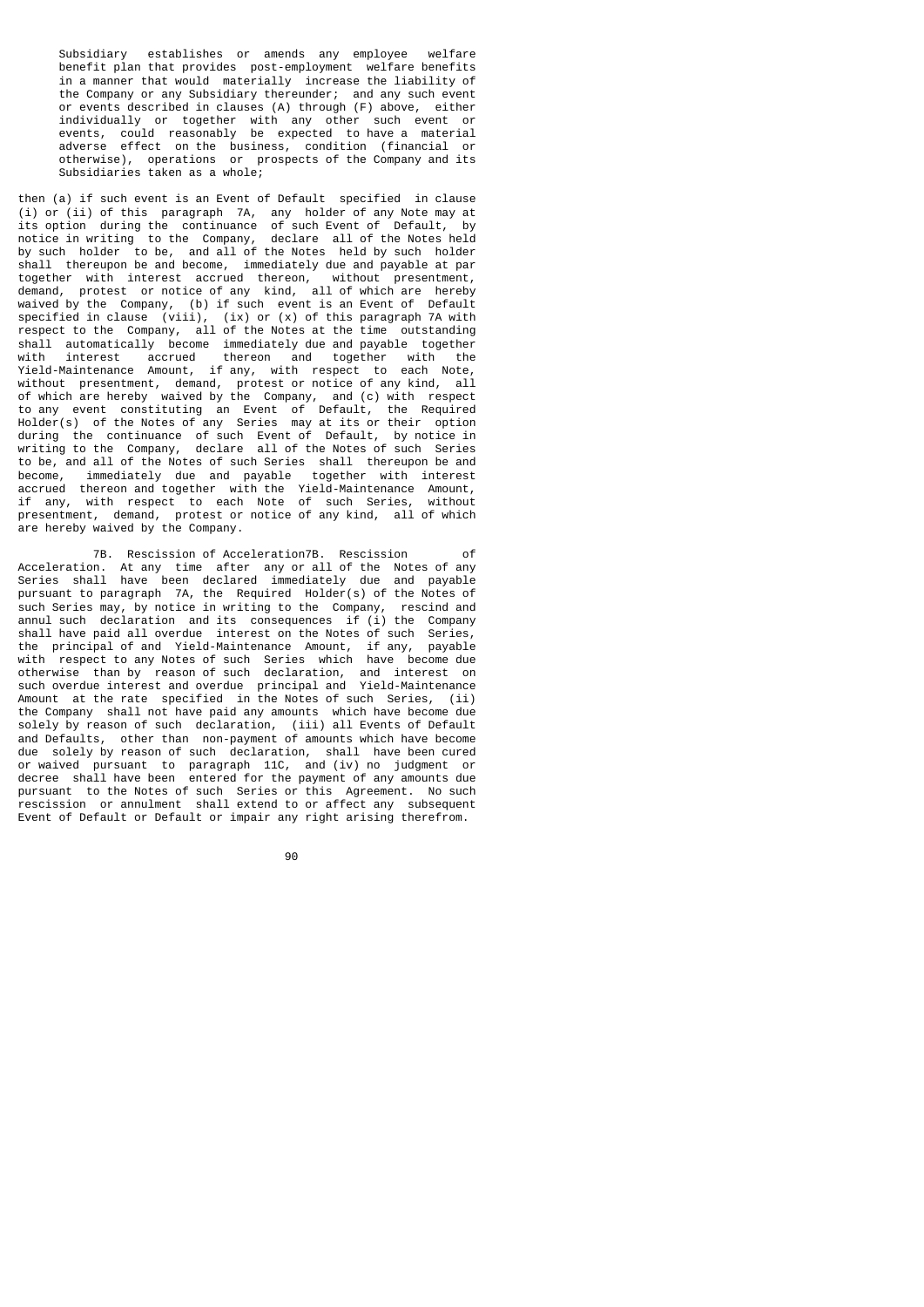7C. Notice of Acceleration or Rescission7C. Notice of Acceleration or Rescission. Whenever any Note shall be declared immediately due and payable pursuant to paragraph 7A or any such declaration shall be rescinded and annulled pursuant to paragraph 7B, the Company shall forthwith give written notice thereof to the holder of each Note of each Series at the time outstanding.

 7D. Other Remedies7D. Other Remedies. If any Event of Default or Default shall occur and be continuing, the holder of any Note may proceed to protect and enforce its rights under this Agreement and such Note by exercising such remedies as are available to such holder in respect thereof under applicable law, either by suit in equity or by action at law, or both, whether for specific performance of any covenant or other agreement contained in this Agreement or in aid of the exercise of any power granted in this Agreement. No remedy conferred in this Agreement upon the holder of any Note is intended to be exclusive of any other remedy, and each and every such remedy shall be cumulative and shall be in addition to every other remedy conferred herein or now or hereafter existing at law or in equity or by statute or otherwise.

8. REPRESENTATIONS, COVENANTS AND WARRANTIES8.<br>TIONS, COVENANTS AND WARRANTIES. The Comnanv REPRESENTATIONS, COVENANTS AND WARRANTIES. represents, covenants and warrants as follows:

 8A. Organization8A.Organization. The Company is a corporation duly organized and existing in good standing under the laws of the State of Delaware, each Subsidiary is duly organized and existing in good standing under the laws of the jurisdiction in which it is incorporated, and the Company has and each Subsidiary has the corporate power to own its respective property and to carry on its respective business as now being conducted.

 8B. Financial Statements8B. Financial Statements. The Company has furnished each Purchaser of Series A Notes, Series B Notes and any Accepted Notes with the following financial statements, identified by a principal financial officer of the Company: (i) a consolidated balance sheets of the Company and its Subsidiaries as at December 31 in each of the three fiscal years of the Company most recently completed prior to the date as of which this representation is made or repeated to such Purchaser (other than fiscal years completed within 90 days prior to such date for which audited financial statements have not been released) and consolidated statements of income, cash flows and shareholders' equity of the Company and its Subsidiaries for each such year, all reported on by KPMG Peat Marwick LLP and (ii) a consolidated balance sheet of the Company and its Subsidiaries as at the end of the quarterly period (if any) most recently completed prior to such date and after the end of such fiscal year (other than quarterly periods completed within 60 days prior to such date for which financial statements have not been released) and the comparable quarterly period in the preceding fiscal year and consolidated statements of income, cash flows and shareholders' equity for the periods from the beginning of the Fiscal years in which such quarterly periods are included to the end of such quarterly periods are included to the end of such quarterly periods are included to the end of such quarterly periods, prepared by the Company. Such financial statements (including any related schedules and/or notes) are true and correct in all material respects (subject, as to interim statements, to changes resulting from audits and year-end adjustments),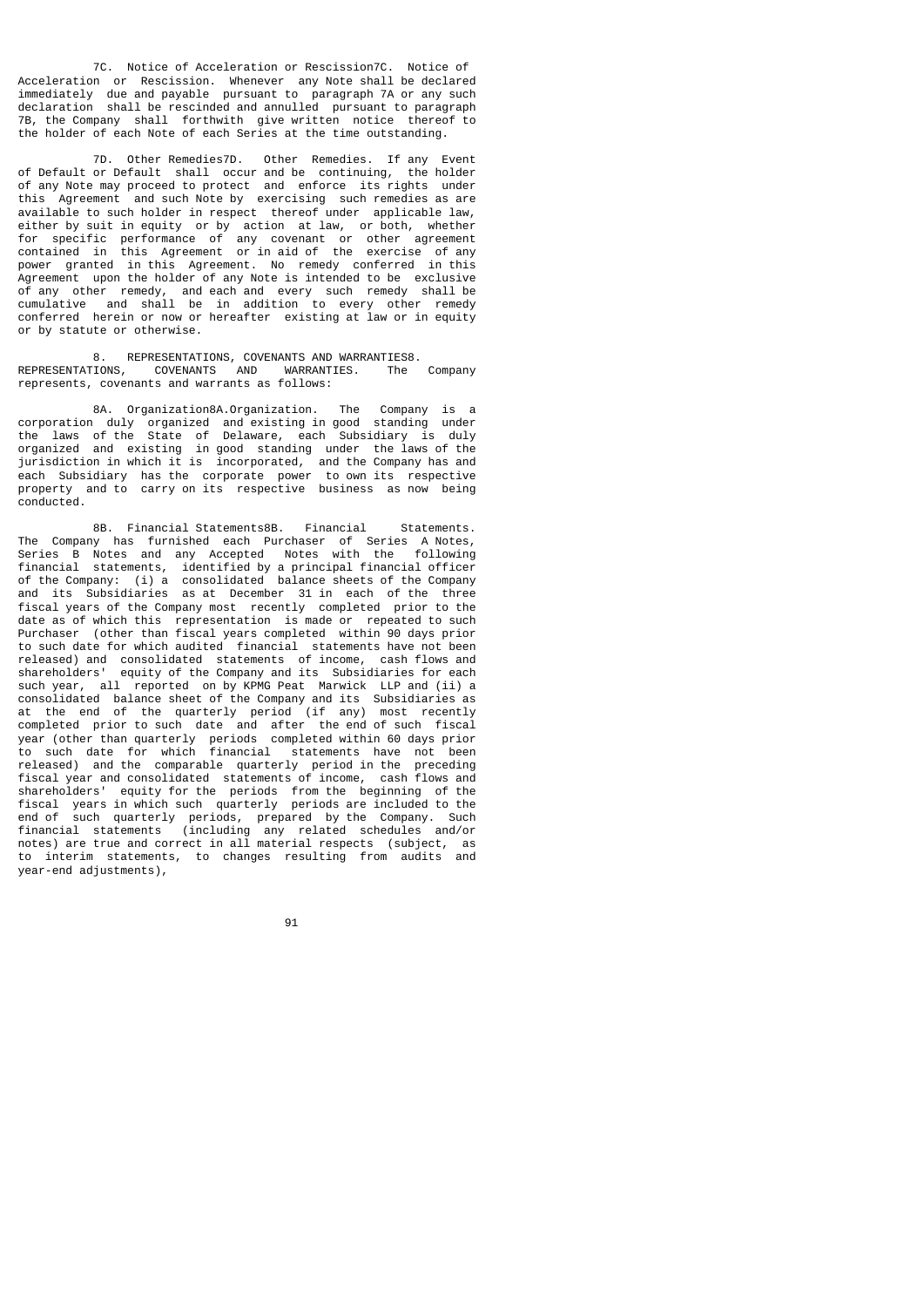have been prepared in accordance with generally accepted accounting principles consistently followed throughout the periods involved and show all liabilities, direct and contingent, of the Company and its Subsidiaries required to be shown in accordance with such principles. The balance sheets fairly present the condition of the Company and its Subsidiaries as at the dates thereof, and the statements of income, stockholders' equity and cash flows fairly present the results of the operations of the Company and its Subsidiaries and their cash flows for the periods indicated. There has been no material adverse change in the business, property or assets, condition (financial or otherwise), operations or prospects of the Company and its Subsidiaries taken as a whole since the end of the most recent fiscal year for which such audited financial statements have been furnished.

 8C. Actions Pending8C. Actions Pending. There is no action, suit, investigation or proceeding pending or, to the knowledge of the Company, threatened against the Company or any Subsidiaries, or any properties or rights of the Company or any of its Subsidiaries, by or before any court, arbitrator or administrative or governmental body which could reasonably be expected to result in any material adverse change in the business, property or assets, condition (financial or otherwise) or operations of the Company and its Subsidiaries taken as a whole.

 8D. Outstanding Debt8D. Outstanding Debt. Neither the Company nor any of its Subsidiaries has outstanding any Debt<br>or Priority Debt except as permitted by paragraph 6A(3). There or Priority Debt except as permitted by paragraph 6A(3). There exists no default under the provisions of any instrument evidencing such Debt or of any agreement relating thereto.

 8E. Title to Properties8E. Title to Properties. The Company has and each of its Subsidiaries has good and indefeasible title to its respective real properties (other than properties which it leases) and good title to all of its other respective properties and assets, including the properties and assets reflected in the most recent audited balance sheet referred to in paragraph 8B (other than properties and assets disposed of in the ordinary course of business), subject to no Lien of any kind except Liens permitted by paragraph 6B(1). All leases necessary in any material respect for the conduct of the respective businesses of the Company and its Subsidiaries are valid and subsisting and are in full force and effect.

 8F. Taxes8F. Taxes. The Company has and each of its Subsidiaries has filed all foreign, federal, state and other income tax returns which, to the best knowledge of the officers of the Company and its Subsidiaries, are required to be filed, and each has paid all taxes as shown on such returns and on all assessments received by it to the extent that such taxes have become due, except such taxes as are being contested in good faith by appropriate proceedings for which adequate reserves have been established in accordance with generally accepted accounting principles.

 8G. Conflicting Agreements and Other Matters8G. Conflicting Agreements and Other Matters. Neither the Company nor any of its Subsidiaries is a party to any contract or agreement or subject to any charter or other corporate restriction which materially and adversely affects its business, property or assets,

92 and 2012 and 2012 and 2012 and 2012 and 2012 and 2012 and 2012 and 2012 and 2012 and 2012 and 201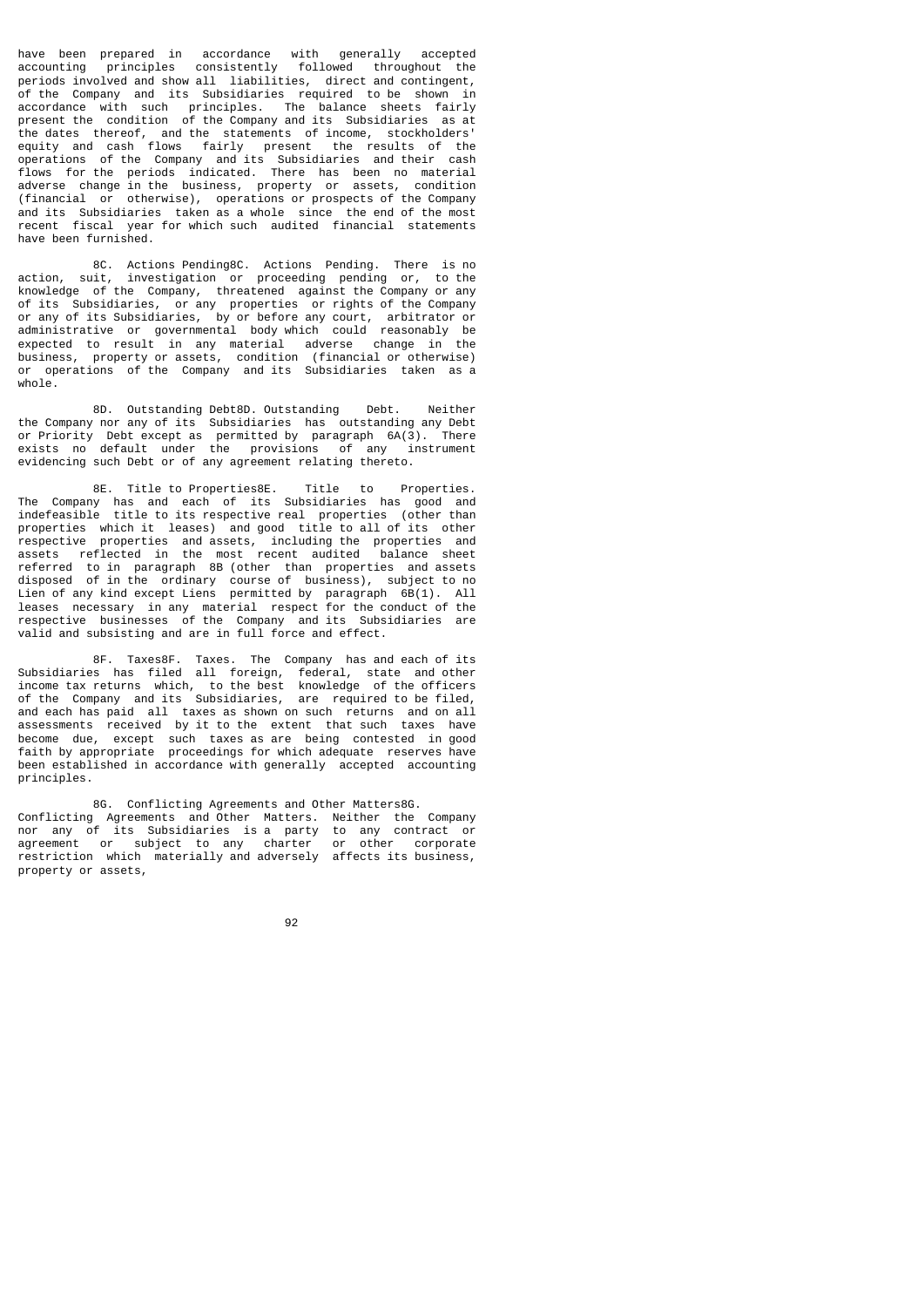condition (financial or otherwise) or operations. Neither the execution nor delivery of this Agreement, the Subsidiary Guaranty or the Notes, nor the offering, issuance and sale of the Notes, nor fulfillment of nor compliance with the terms and provisions hereof, the Subsidiary Guaranty or the Notes will conflict with, or result in a breach of the terms, conditions or provisions of, or constitute a default under, or result in any violation of, or result in the creation of any Lien upon any of the properties or assets of the Company or any of its Subsidiaries pursuant to, the charter or by-laws (or comparable governing documents) of the Company or any of its Subsidiaries, any award of any arbitrator or any agreement (including any agreement with stockholders), instrument, order, judgment, decree, statute, law, rule or regulation to which the Company or any of its Subsidiaries is subject. Neither the Company nor any of its Subsidiaries is a party to, or otherwise subject to any provision contained in, any instrument evidencing Debt of the Company or such Subsidiary, any agreement relating thereto or any other contract or agreement (including its charter or comparable governing documents) which limits the amount of, or otherwise imposes restrictions on the incurring of, Debt of the Company of the type to be evidenced by the Notes except as set forth in the agreements listed in Schedule 8G attached hereto (as such Schedule 8G may have been modified from time to time by written supplements thereto modified from time to time delivered by the Company to Prudential).

 8H. Offering of Notes8H.Offering of Notes. Neither the Company nor any agent acting on its behalf has, directly or indirectly, offered the Notes or any similar security of the Company for sale to or solicited any offers to buy the Notes or for sale to, or solicited any offers to buy the Notes or any similar security of the Company from, or otherwise approached or negotiated with respect thereto with, any Person other than institutional investors, and neither the Company nor any agent acting on its behalf has taken or will take any action which would subject the issuance or sale of the Notes to the provisions of Section 5 of the Securities Act or to the provisions of any securities or Blue Sky law of any applicable jurisdiction.

 8I. Use of Proceeds8I. Use of Proceeds. The proceeds of the Series A Notes and Series B Notes will be used to fund non-hostile acquisitions and for general corporate purposes. None of the proceeds of the sale of any Notes will be used, directly or indirectly, for the purpose, whether immediate, incidental or ultimate, of purchasing or carrying any "margin stock" as defined in Regulation U (12 CFR Part 221) of the Board of Governors of the Federal Reserve System (herein called "margin stock") or for the purpose of maintaining, reducing or retiring any indebtedness which was originally incurred to purchase or carry any stock that is then currently a margin stock or for any other purpose which might constitute the purchase of such Notes a "purpose credit" within the meaning of such Regulation U, unless the Company shall have delivered to the Purchaser which is purchasing such Notes, on the Closing Day for such Notes, an opinion of counsel satisfactory to such Purchaser stating that the purchase of such Notes does not constitute a violation of such Regulation U. Neither the Company nor any agent acting on its behalf has taken or will take any action which might cause this Agreement or the Notes to violate Regulation U, Regulation T or any other regulation of the Board of Governors of the Federal Reserve System or to violate the Exchange Act, in each case as in effect now or as the same may hereafter be in effect.

93 - Paul Barbara, poeta e a poeta e a 1930 - Paul Barbara, poeta e a 1930 - Paul Barbara, poeta e a 1930 - Pa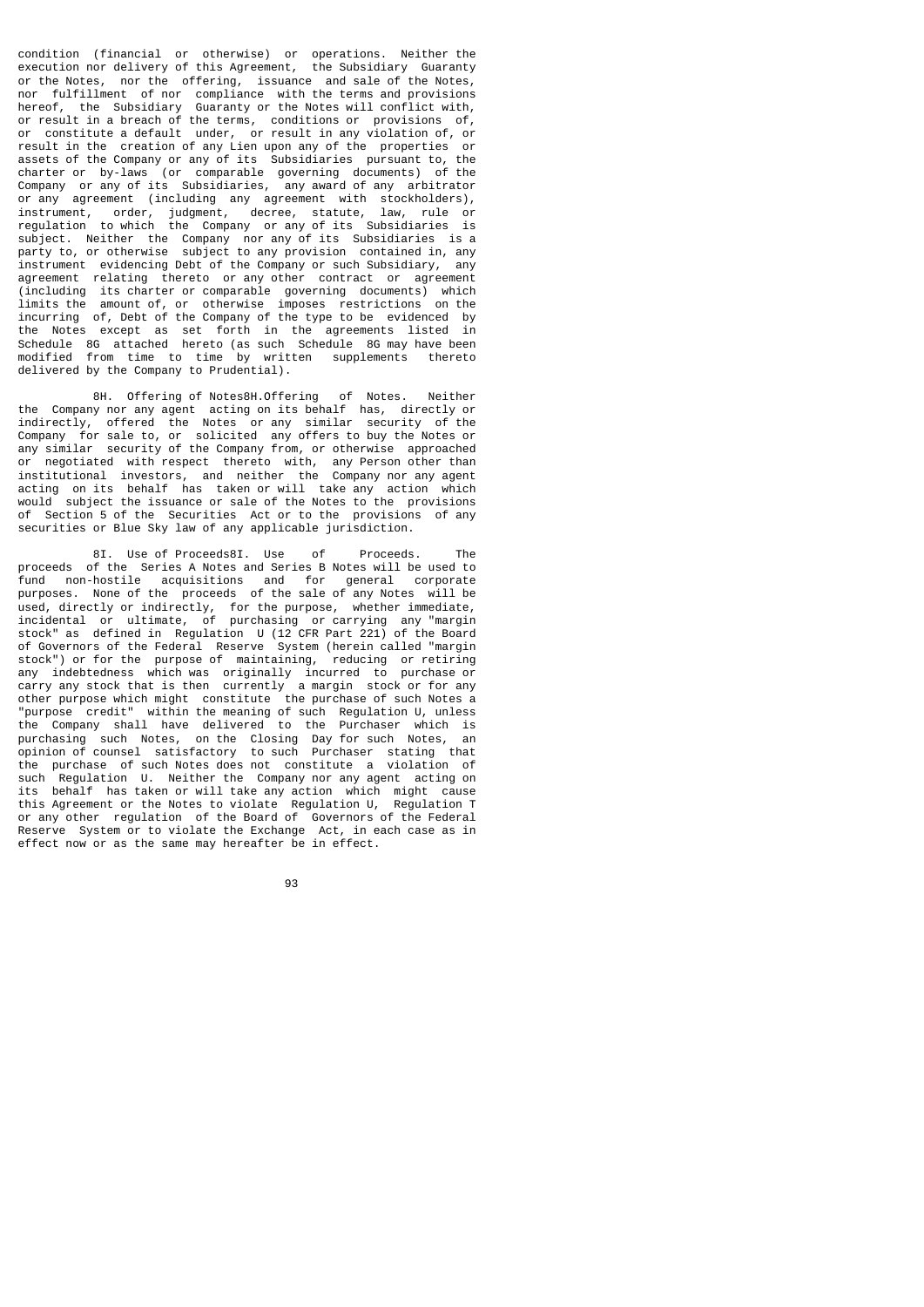8J. ERISA8J. ERISA. No accumulated funding deficiency (as defined in section 302 of ERISA and section 412 of the Code), whether or not waived, exists with respect to any Plan (other than a Multiemployer Plan). No liability to the PBGC has been or is expected by the Company or any ERISA Affiliate to be incurred with respect to any Plan (other than a Multiemployer Plan) by the Company, any Subsidiary or any ERISA Affiliate which is or would be materially adverse to the business, property or assets, condition (financial or otherwise) or operations of the Company and its Subsidiaries taken as a whole. Neither the Company, any Subsidiary nor any ERISA Affiliate has incurred or presently expects to incur any withdrawal liability under Title IV of ERISA with respect to any Multiemployer Plan which is or would be materially adverse to the business, property or assets, condition (financial or otherwise) or operations of the Company and its Subsidiaries taken as a whole. The execution and delivery of this Agreement and the issuance and sale of the Notes will be exempt from or will not involve any transaction which is subject to the prohibitions of section 406 of ERISA and will not involve any transaction in connection with which a penalty could be imposed under section 502(i) of ERISA or a tax could be imposed pursuant to section 4975 of the Code. The representation by the Company in the next preceding sentence is made in reliance upon and subject to the accuracy of the representation of each Purchaser in paragraph 9B as to the source of funds to be used by it to purchase any Notes.

 8K. Governmental Consent8K. Governmental Consent. Neither the nature of the Company or of any Subsidiary, nor any<br>of their respective businesses or properties, nor any of their respective businesses or properties, relationship between the Company or any Subsidiary and any other Person, nor any circumstance in connection with the offering, issuance, in any critical served in connection with the USS<br>issuance, sale or delivery of the Notes or execution and delivery<br>of the Subsidiary Guaranty is such as to require any of the Subsidiary Guaranty is such as to require any authorization, consent, approval, exemption or any action by or notice to or filing with any court or administrative or governmental body (other than routine filings after the Closing Day for any Notes with the Securities and Exchange Commission and/or state Blue Sky authorities) in connection with the execution and delivery of this Agreement or the Subsidiary Guaranty, the offering, issuance, sale or delivery of the Notes or fulfillment of or compliance with the terms and provisions hereof or of the Notes or of the Subsidiary Guaranty.

 8L. Environmental Compliance8L. Environmental Compliance. The Company and its Subsidiaries and all of their respective properties and facilities have complied at all times and in all respects with all foreign, federal, state, local and regional statutes, laws, ordinances and judicial or administrative orders, judgments, rulings and regulations relating to protection of the environment except, in any such case, where failure to comply would not result in a material adverse effect on the business, condition (financial or otherwise) or operations of the Company and its Subsidiaries taken as a whole.

 8M. Disclosure8M. Disclosure. Neither this Agreement nor any other document, certificate or statement furnished to any Purchaser by or on behalf of the Company in connection herewith contains any untrue statement of a material fact or omits to state a material fact

<u>94 and 2012 and 2013</u>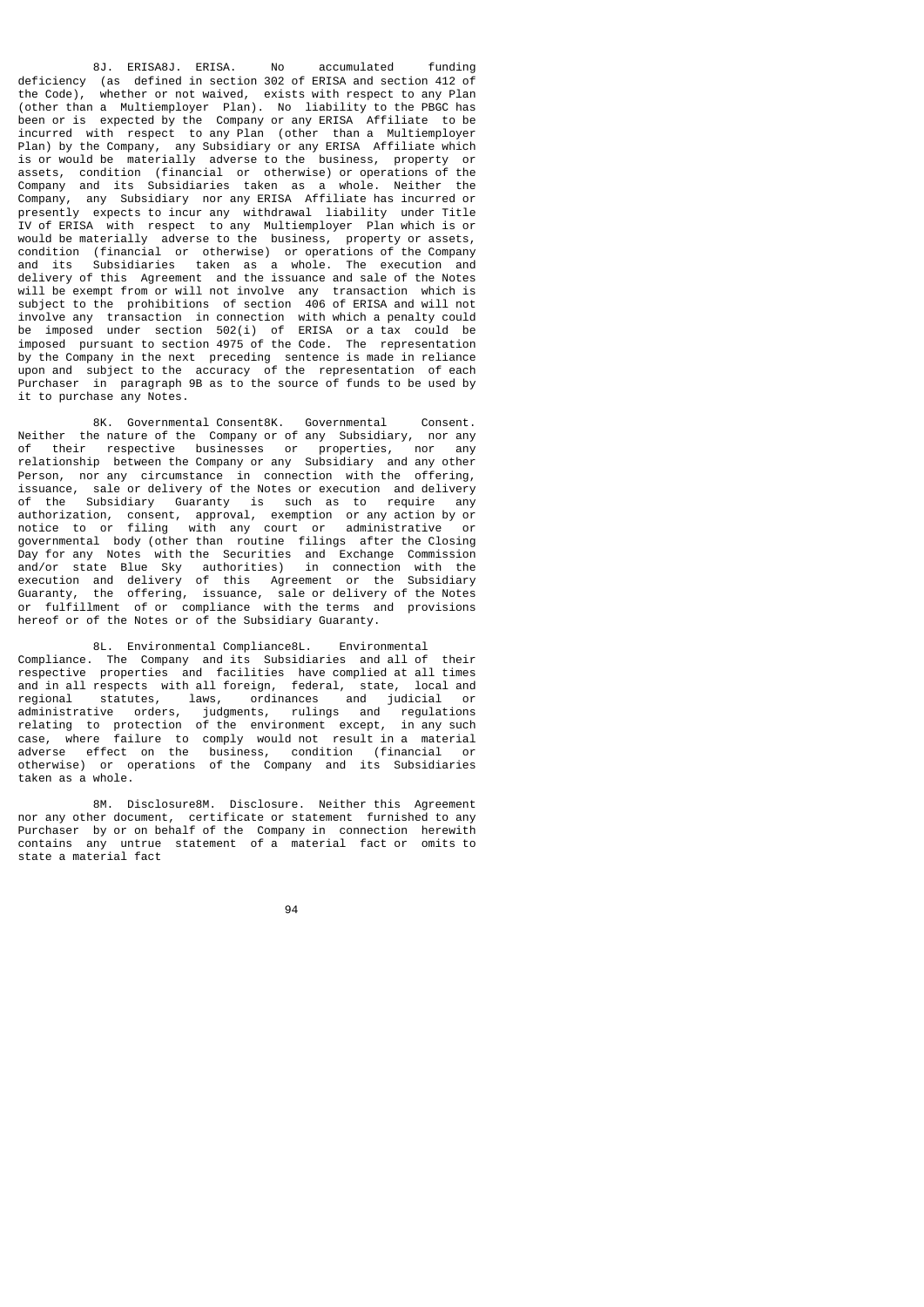necessary in order to make the statements contained herein and therein not misleading. There is no fact peculiar to the Company or any of its Subsidiaries which materially adversely affects or in the future may (so far as the Company can now foresee) materially adversely affect the business, property or assets, condition (financial or otherwise) or operations of the Company or any of its Subsidiaries and which has not been set forth in this Agreement. The financial projections delivered to Prudential by the Company are reasonable based upon the assumptions contained therein and the best information available to the Company.

 8N. Hostile Tender OffersN. Hostile Tender Offers. None of the proceeds of the sale of any Notes will be used to finance a Hostile Tender Offer.

 9. REPRESENTATIONS OF THE PURCHASERS9. REPRESENTATIONS OF THE PURCHASERS.

## Each Purchaser represents as follows:

 9A. Nature of PurchaseA.Nature of Purchase. Such Purchaser is not acquiring the Notes purchased by it hereunder with a view to or for sale in connection with any distribution thereof within the meaning of the Securities Act, provided that the disposition of such Purchaser's property shall at all times be and remain within its control.

 9B. Source of FundsB. Source of Funds. No part of the funds used by such Purchaser to pay the purchase price of the Notes purchased by such Purchaser hereunder constitutes assets allocated to any separate account maintained by such Purchaser in which any employee benefit plan, other than employee benefit plans identified on a list which has been furnished by such Purchaser to the Company, participates to the extent of 10% or more. For the purpose of this paragraph 9B, the terms "separate account" and "employee benefit plan" shall have the respective meanings specified in section 3 of ERISA.

 10. DEFINITIONS; ACCOUNTING 10. DEFINITIONS; ACCOUNTING MATTERS. For the purpose of this Agreement, the terms defined in paragraphs 10A and 10B (or within the text of any other paragraph) shall have the respective meanings specified therein and all accounting matters shall be subject to determination as provided in paragraph 10C.

 10A. Yield-Maintenance Terms10A. Yield-Maintenance Terms.

 "Called Principal" shall mean, with respect to any Note, the principal of such Note that is to be prepaid pursuant to paragraph 4C or is declared to be immediately due and payable pursuant to paragraph 7A, as the context requires.

 "Discounted Value" shall mean, with respect to the Called Principal of any Note, the amount obtained by discounting all Remaining Scheduled Payments with respect to such Called Principal from their respective scheduled due dates to the Settlement Date with respect to such Called Principal, in accordance with accepted financial practice and at a

e de la construcción de la construcción de la construcción de la construcción de la construcción de la constru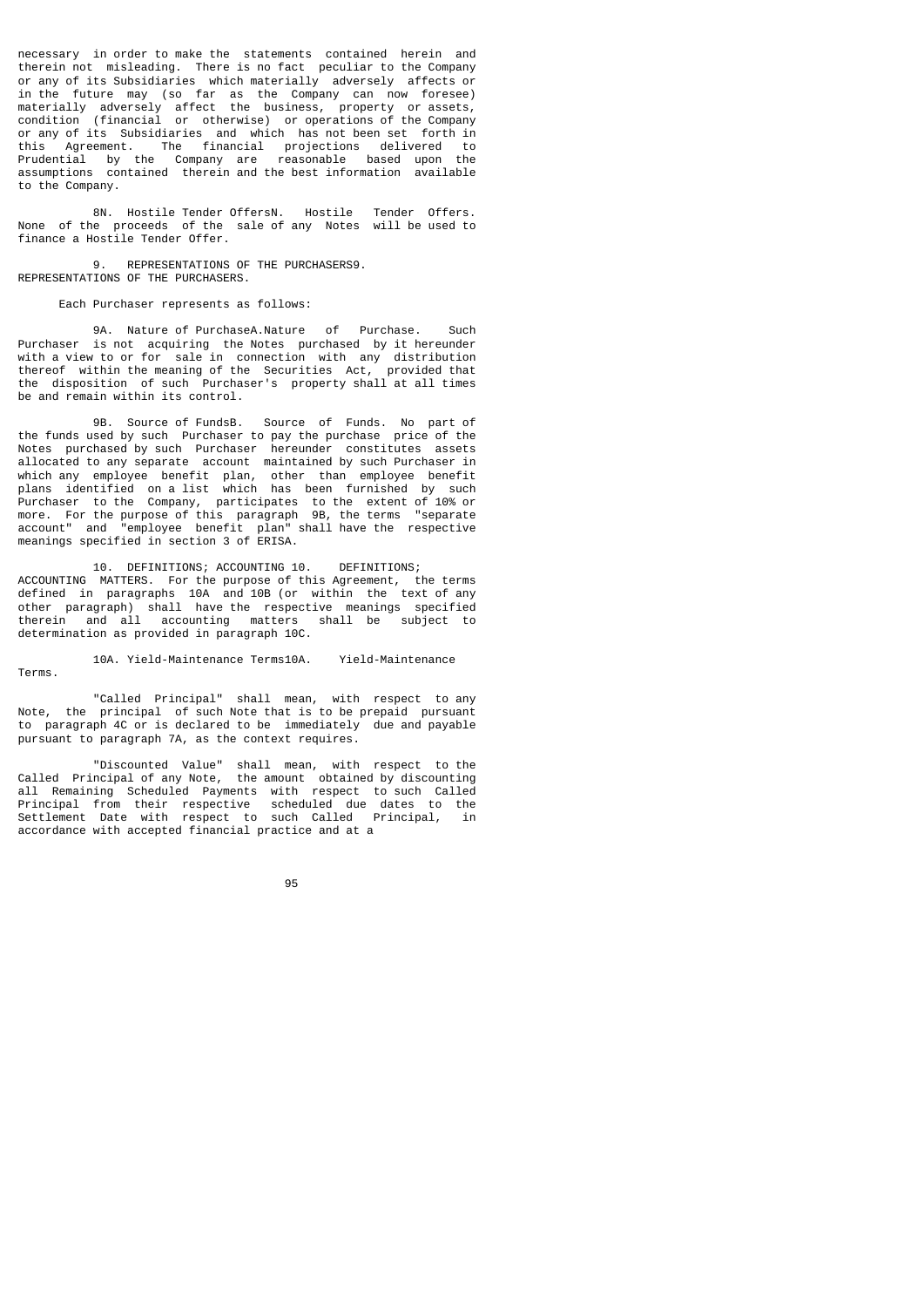discount factor (as converted to reflect the periodic basis on which interest on such Note is payable, if payable other than on a semi-annual basis) equal to the Reinvestment Yield with respect to such Called Principal.

 "Implied Dollar Yield" shall mean, with respect to the Called Principal of any Note, the yield to maturity implied by (i) the yields reported, as of 10:00 A.M. (New York City local time) on the Business Day next preceding the Settlement Date with respect to such Called Principal, on the display designated as "Page 678" on the Bridge\Telerate Service (or such other display as may replace page 678 on the Bridge\Telerate Service) for actively traded U.S. Treasury securities having a maturity equal to the Remaining Average Life of such Called Principal as of such Settlement Date, or if such yields shall not be reported as of such time or the yields reported as of such time shall not be ascertainable, (ii) the Treasury Constant Maturity Series yields reported, for the latest day for which such yields shall have been so reported as of the Business Day next preceding the Settlement Date with respect to such Called Principal, in Federal Reserve Statistical Release H.15 (519) (or any comparable successor publication) for actively traded U.S. Treasury securities having a constant maturity equal to the Remaining Average Life of such Called Principal as of such Settlement Date. Such implied yield shall be determined, if necessary, by (a) converting U.S. Treasury bill quotations to bond-equivalent yields in accordance with accepted financial practice and (b) interpolating linearly between (1) the actively traded U.S. Treasury security with the maturity closest to and greater than the Remaining Average Life of such Called Principal and (2) the actively traded U.S. Treasury security with the maturity closest to and less than the Remaining Average Life of such Called Principal.

 "Implied Euro Yield" shall mean, with respect to the Called Principal of any Note, the yield to maturity implied by (i) the yields reported, as of 10:00 A.M. (New York time) on the second Business Day preceding the Settlement Date with respect to such Called Principal, on the display designated as "Page 0#DEBMK" on the Reuters Screen (or such other display as may replace "Page 0#DEBMK" on the Reuters Screen) for the benchmark German Bund having a maturity equal to the Remaining Average Life of such Called Principal as of such Settlement Date, or (ii) if such rate is not reported as of such time or the rate reported is not ascertainable, the average of the rates as determined by Recognized DM Market Makers. Such implied yield will be determined, if necessary, by (a) converting quotations to bond-equivalent yields in accordance with accepted financial practice and (b) interpolating linearly between (1) the benchmark German Bund with the maturity closest to and greater than the Remaining Average Life of such Called Principal and (2) the benchmark German Bund with the maturity closest to and less than the Remaining Average Life of such Called Principal.

 "Implied Swiss Franc Yield" shall mean, with respect to the Called Principal of any Note, the yield to maturity implied by (i) the yields reported, as of 10:00 A.M. (New York time) on the second Business Day preceding the Settlement Date with respect to such Called Principal, on the display designated "Page 0#CHBMK" on the Reuters Screen (or such other display as may replace "Page 0#CHBMK" on the Reuters Screen) for the benchmark

en de la construction de la construction de la construction de la construction de la construction de la constr<br>1960 : la construction de la construction de la construction de la construction de la construction de la const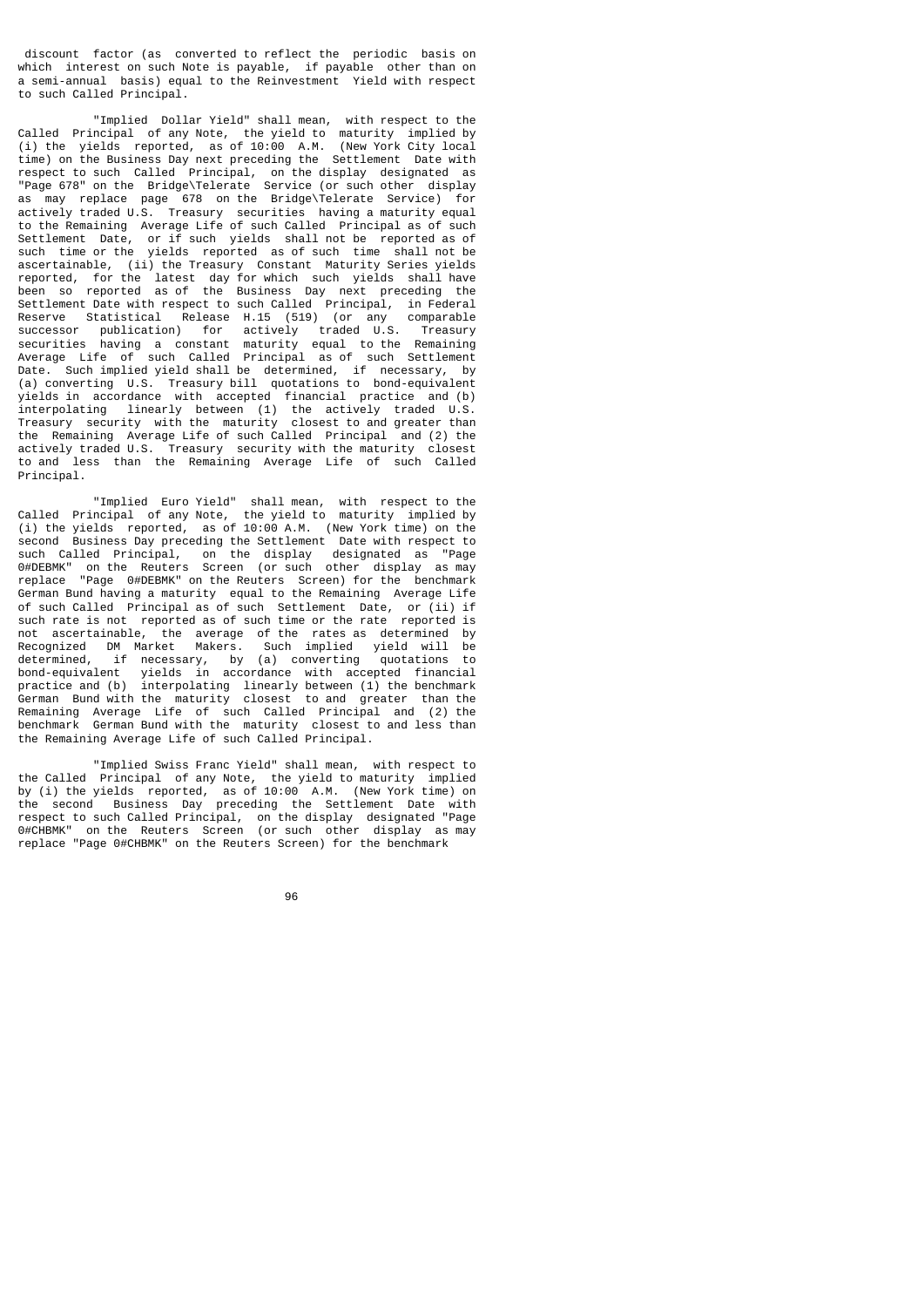Swiss Government Bond having a maturity equal to the Remaining Average Life of such Called Principal as of such Settlement Date, or (ii) if such rate is not reported as of such time or the rate reported is not ascertainable, the average of the rates as determined by Recognized Swiss Government Bond Market Makers. Such implied yield will be determined, if necessary, by (a) converting quotations to bond-equivalent yields in accordance with accepted financial practice and (b) interpolating linearly between (1) the actively traded benchmark Swiss Government Bond with the maturity closest to and greater than the Remaining Average Life of such Called Principal and (2) the actively traded benchmark Swiss Government Bond with the maturity closest to and less than the Remaining Average Life of such Called Principal.

 "Reinvestment Yield" shall mean, with respect to the Called Principal of (i) any Note denominated in Dollars, 50 basis points plus the Implied Dollar Yield (ii) in the case of any Note denominated in Swiss Francs, the Implied Swiss Franc Yield, (iii) in the case of any Note denominated in Euros, the Implied Euro<br>Yield. The Reinvestment Yield will be rounded to that number of The Reinvestment Yield will be rounded to that number of decimals as appears in the coupon for the applicable Note.

 "Remaining Average Life" shall mean, with respect to the Called Principal of any Note, the number of years (calculated to the nearest one-twelfth year) obtained by dividing (i) such Called Principal into (ii) the sum of the products obtained by multiplying (a) each Remaining Scheduled Payment of such Called Principal (but not of interest thereon) by (b) the number of years (calculated to the nearest energy by (b) the number of<br>years (calculated to the nearest one-twelfth year) which will<br>elapse between the Settlement Date with respect to such Called elapse between the Settlement Date with respect to such Called Principal and the scheduled due date of such Remaining Scheduled Payment.

 "Remaining Scheduled Payments" shall mean, with respect to the Called Principal of any Note, all payments of such Called Principal and interest thereon that would be due on or after the Settlement Date with respect to such Called Principal if no payment of such Called Principal were made prior to its scheduled due date.

 "Settlement Date" shall mean, with respect to the Called Principal of any Note, the date on which such Called Principal is to be prepaid pursuant to paragraph 4C or is declared to be immediately due and payable pursuant to paragraph 7A, as the context requires.

 "Yield-Maintenance Amount" shall mean, with respect to any Note, an amount equal to the excess, if any, of the Discounted Value of the Called Principal of such Note over the sum of (i) such Called Principal plus (ii) interest accrued thereon as of (including interest due on) the Settlement Date with respect to such Called Principal. The Yield-Maintenance Amount shall in no event be less than zero.

10B. Other TermsB. Other Terms.

 "Acceptance" shall have the meaning specified in paragraph 2B(5).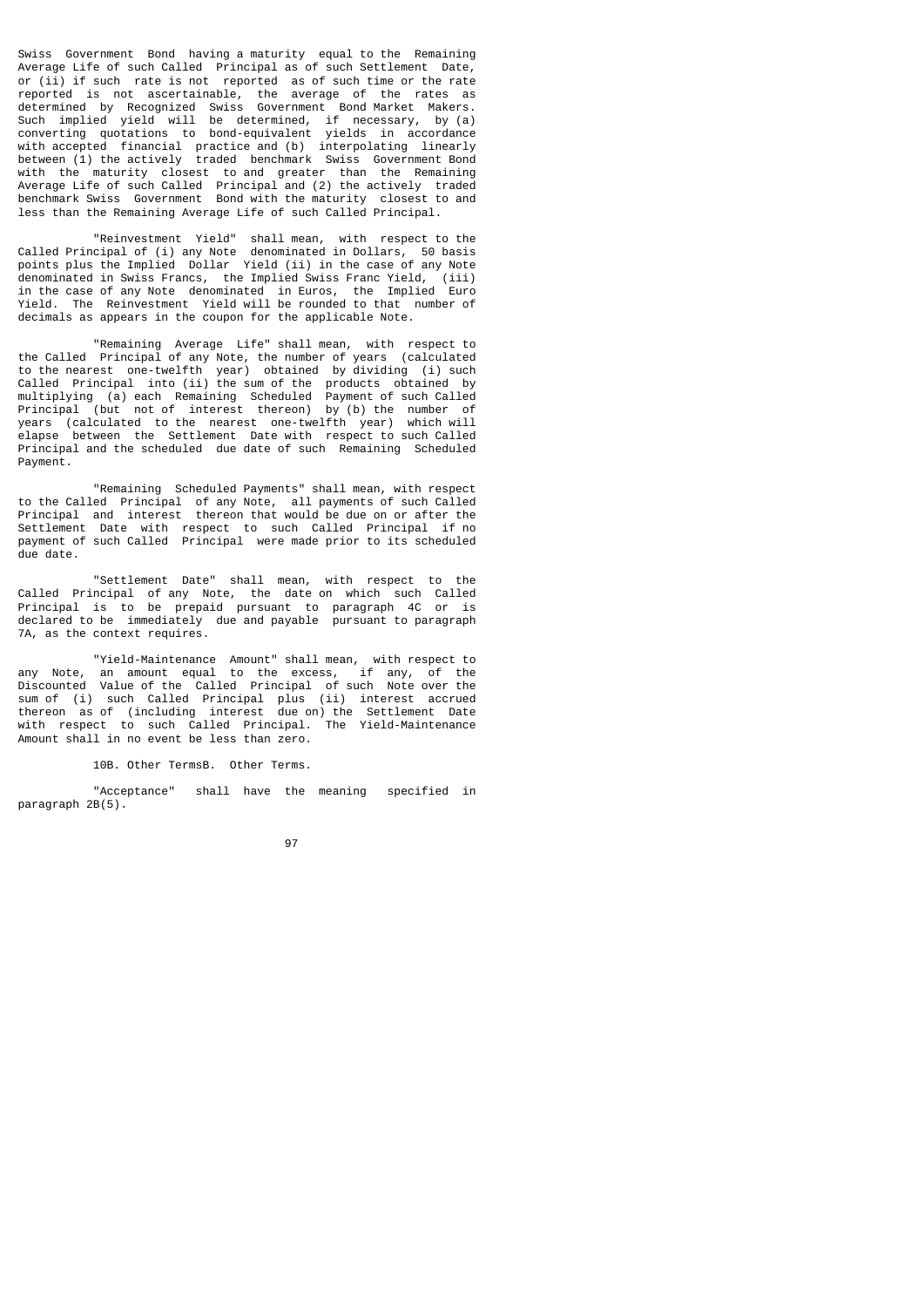"Acceptance Day" shall have the meaning specified in paragraph 2B(5).

 "Accepted Note" shall have the meaning specified in paragraph 2B(5).

 "Acceptance Window" shall mean, with respect to any Quotation, the time period designated by Prudential during which the Company and Prudential shall be in live communication and the Company may elect to accept such Quotation.

 "Affiliate" shall mean, with respect to any Person, any other Person directly or indirectly controlling, controlled by, or under direct or indirect common control with, such first Person except, in the case of the Company, a Subsidiary. A Person shall be deemed to control another Person if such first Person possesses, directly or indirectly, the power to direct or cause the direction of the management and policies of such other Person, whether through the ownership of voting securities, by contract or otherwise.

 "Annual Percentage of Assets Transferred" shall mean, with respect to any fiscal year of the Company, the sum of the Percentages of Assets Transferred for each asset of the Company and its Subsidiaries that is Transferred during such fiscal year.

 "Annual Percentage of Earnings Capacity Transferred" shall mean, with respect to any fiscal year of the Company, the sum of the Percentages of Earnings Capacity Transferred for each asset of the Company and its Subsidiaries that is Transferred during such fiscal year.

 "Authorized Officer" shall mean (i) in the case of the Company, its chief executive officer, its chief financial officer, any vice president of the Company designated as an "Authorized Officer" of the Company in the Information Schedule attached hereto or any vice president of the Company designated as an "Authorized Officer" of the Company for the purpose of this Agreement in an Officer's Certificate executed by the Company's chief executive officer or chief financial officer and delivered to Prudential, and (ii) in the case of Prudential, any officer of Prudential designated as its "Authorized Officer" in the Information Schedule or any officer of Prudential designated as its "Authorized Officer" for the purpose of this Agreement in a certificate executed by one of its Authorized Officers. Any action taken under this Agreement on behalf of the Company by any individual who on or after the date of this Agreement shall have been an Authorized Officer of the Company and whom Prudential in good faith believes to be an Authorized Officer of the Company at the time of such action shall be binding on the Company even though such individual shall have ceased to be an Authorized Officer of the Company, and any action taken under this Agreement on behalf of Prudential by any individual who on or after the date of this Agreement shall have been an Authorized Officer of Prudential and whom the Company in good faith believes to be an Authorized Officer of Prudential at the time of such action shall be binding on Prudential even though such individual shall have ceased to be an Authorized Officer of Prudential.

e de la construcción de la construcción de la construcción de la construcción de la construcción de la constru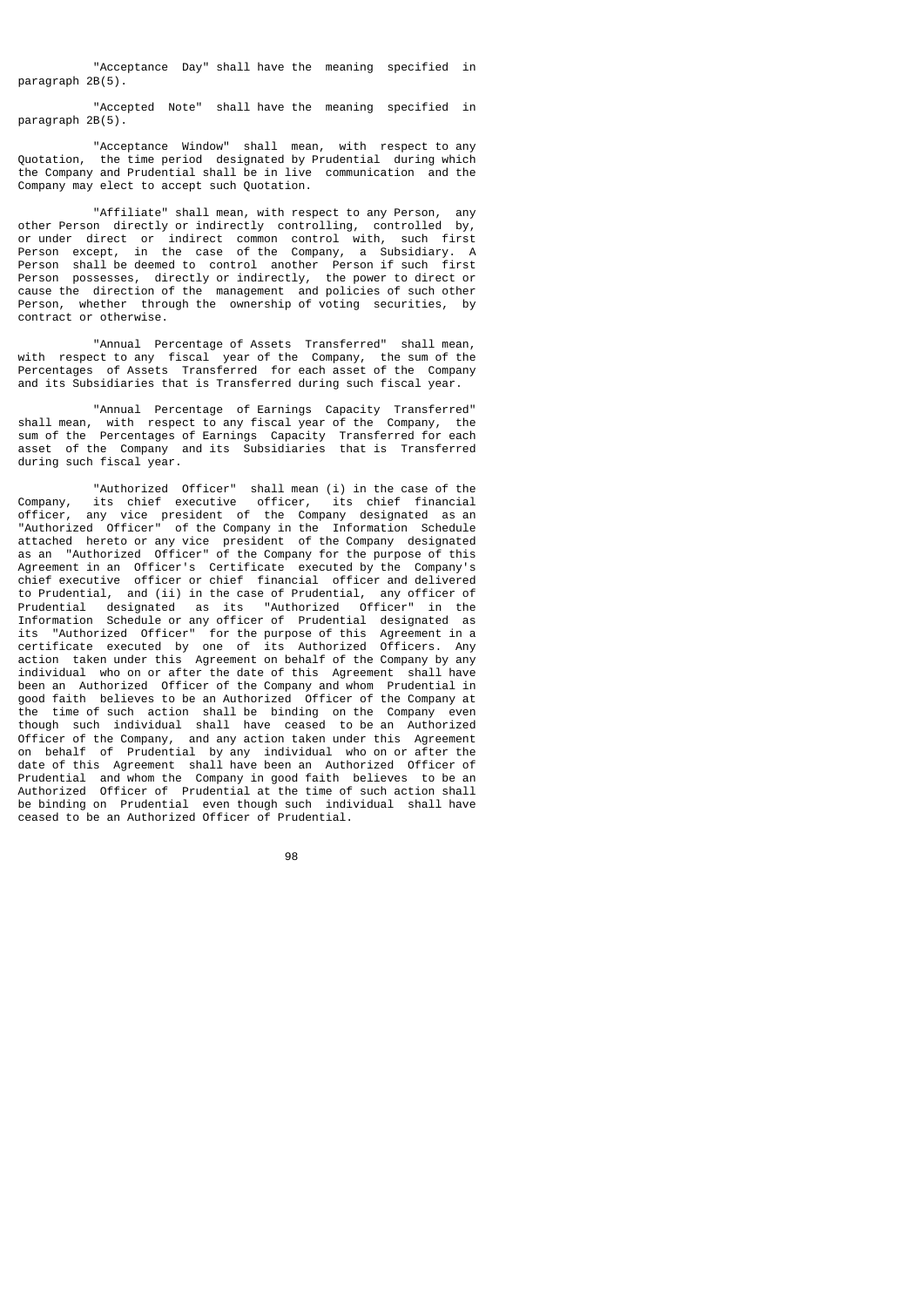"Available Currencies" shall mean the Dollar, the Euro, and the Swiss Franc.

 "Available Facility Amount" shall have the meaning specified in paragraph 2B(1).

 "Bank Agreements" shall mean (i) the \$125,000,000 364 Day Competitive Advance, Revolving Credit and Guaranty Agreement dated as of October 23, 1997, among the Company and the other Persons named as parties thereto, as amended or otherwise modified from time to time, (ii) the \$175,000,000 5 Year Competitive Advance, Revolving Credit and Guaranty Agreement dated as of October 23, 1997 among the Company and the other Persons named as parties thereto, as amended or otherwise modified from time to time and (iii) the Revolving Credit Agreement dated September 9, 1994, among the Company and the other Persons named as party thereto, as amended otherwise modified from time to time.

 "Bankruptcy Law" shall have the meaning specified in clause (viii) of paragraph 7A.

 "Brazilian Receivables Program" shall mean the sale by Subsidiaries to Brazilian banks of Dollar denominated receivables from the Company and Subsidiaries arising in the ordinary course of business, the aggregate outstanding face amount of which shall at no time exceed \$1,000,000.

 "Business Day" shall mean (i) for purposes of paragraph 10A only, any day other than a Saturday, a Sunday or a day on which commercial banks are required or authorized to be closed in New York City or (a) if with respect to Notes denominated in Euros, Frankfurt and Brussels or (b) if with respect to Notes denominated in Swiss Francs, Zurich (ii) for purposes of paragraph 2B(3) only, any day which is both a New York Business Day and a day on which Prudential is open for business and (iii) for all other purposes, a New York Business Day.

 "Cancellation Date" shall have the meaning specified in paragraph 2B(8)(iv).

 "Cancellation Fee" shall have the meaning specified in paragraph 2B(8)(iv).

 "Capitalized Lease Obligation" shall mean any rental obligation which, under generally accepted accounting principles, is or will be required to be capitalized on the books of the lessee thereunder, taken at the amount thereof accounted for as indebtedness (net of interest expenses) in accordance with such principles.

 "Closing Day" shall mean, with respect to the Series A Notes and the Series B Notes, the Series A Closing Day and, with respect to any Accepted Note, the Business Day specified for the closing of the purchase and sale of such Accepted Note in the Request for Purchase of such Accepted Note, provided that (i) if the Company and the Purchaser which is

99 - Paul Barbara, poeta e a poeta e a 1999 - Paul Barbara, poeta e a 1999 - Paul Barbara, poeta e a 1999 - Pa<br>1999 - Paul Barbara, poeta e a 1999 - Paul Barbara, poeta e a 1999 - Paul Barbara, poeta e a 1999 - Paul Barba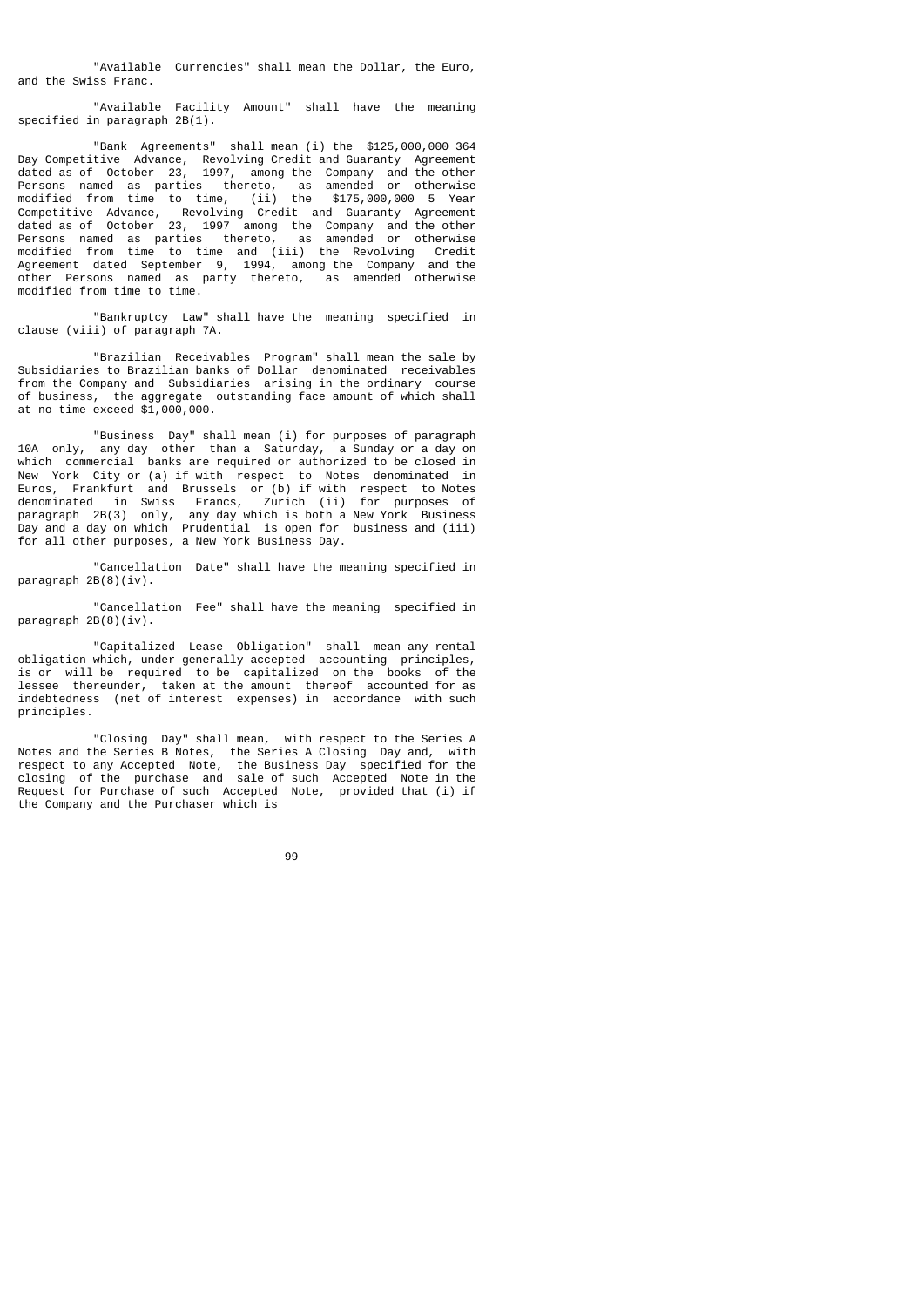obligated to purchase such Accepted Note agree on an earlier Business Day for such closing, the "Closing Day" for such Accepted Note shall be such earlier Business Day, and (ii) if the closing of the purchase and sale of such Accepted Note is rescheduled pursuant to paragraph 2B(7), the Closing Day for such Accepted Note, for all purposes of this Agreement except references to "original Closing Day" in paragraph 2B(8)(iii), shall mean the Rescheduled Closing Day with respect to such Accepted Note.

 "Code" shall mean the Internal Revenue Code of 1986, as amended.

 "Confirmation of Acceptance" shall have the meaning specified in paragraph 2B(5).

 "Consolidated Capitalization" shall mean, at any time of determination thereof, the sum of Consolidated Net Worth and Consolidated Debt.

 "Consolidated Debt" shall mean, at any time of determination thereof, all Debt of the Company and Subsidiaries on a consolidated basis.

 "Consolidated EBITDA" shall mean, for any period, income (or loss) from operations of the Company and Subsidiaries on a consolidated basis plus, to the extent deducted in the calculation thereof, depreciation and amortization; provided that there shall be excluded:

 (i) the income (or loss) from operations of any Person for any period prior to the date it becomes a Subsidiary or is merged into or consolidated with the Company or a Subsidiary, and

 (ii) the income from operations of any Person (other than a Subsidiary) in which the Company or any Subsidiary has an ownership interest, except to the extent that any such income has actually been received by the Company or any Subsidiary in the form of cash dividends or similar distributions.

 "Consolidated Interest Expense" shall mean, for any period, for the Company and Subsidiaries on a consolidated basis, (i) interest expense, plus (ii) all amortization of debt discount and expense, less (iii) interest income.

 "Consolidated Net Income" shall mean, for any period, the net income (or net loss) of the Company and its Subsidiaries on a consolidated basis, calculated without giving effect to:

 (i) the net income (or net loss) of any Person for any period prior to the date it becomes a Subsidiary or is merged into or consolidated with the Company or a Subsidiary,

<u>100 and 100 and 100 and 100 and 100 and 100 and 100 and 100 and 100 and 100 and 100 and 100 and 100 and 100 and 100 and 100 and 100 and 100 and 100 and 100 and 100 and 100 and 100 and 100 and 100 and 100 and 100 and 100 a</u>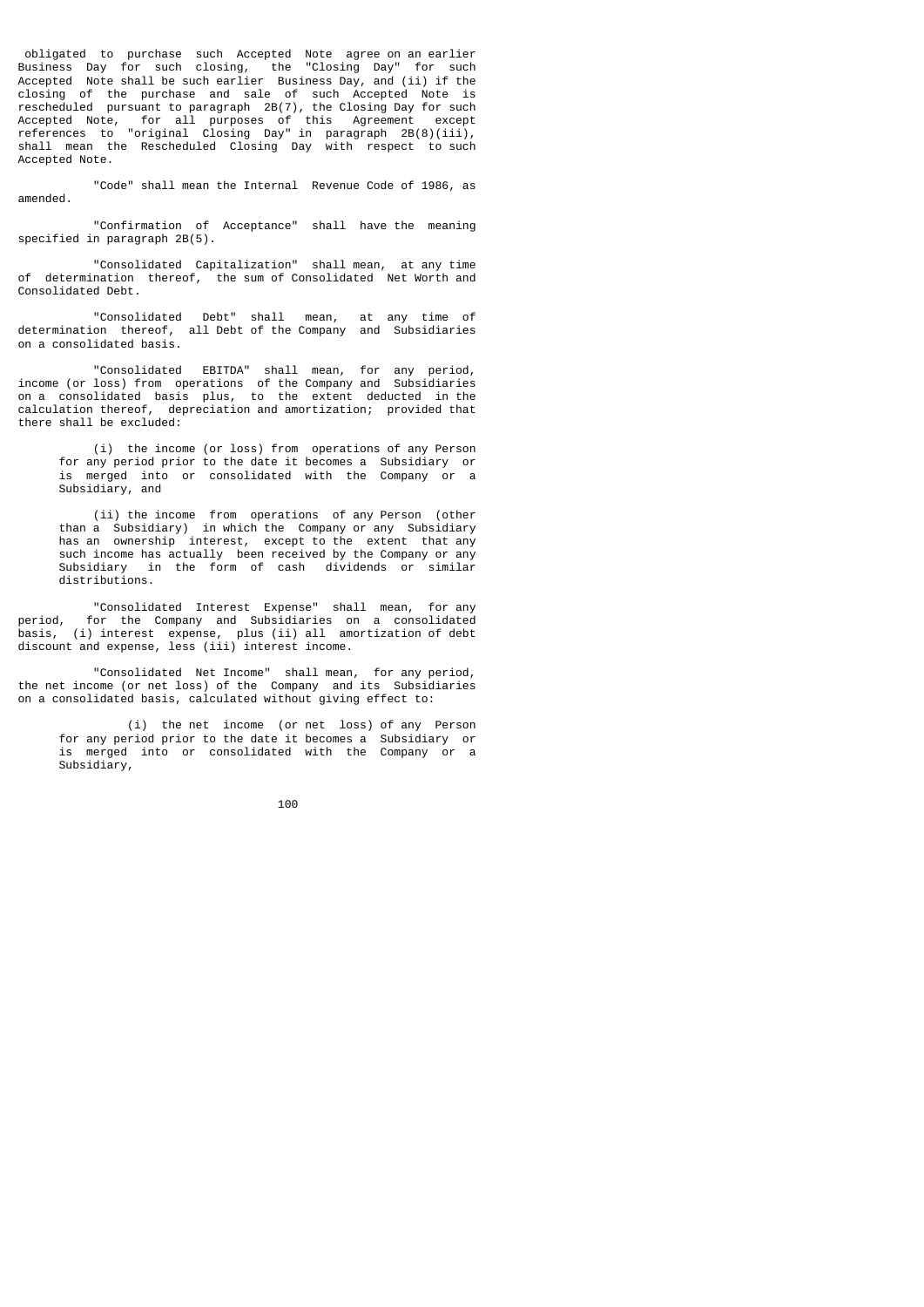(ii) the net income of any Person (other than a Subsidiary) in which the Company or any Subsidiary has an ownership interest, except to the extent that any such income has actually been received by the Company or any Subsidiary in the form of cash dividends or similar distributions.

 "Consolidated Net Worth" shall mean, at any time of determination thereof, the sum of (i) capital stock (less treasury stock), (ii) additional paid-in capital and (iii) retained earnings (or accumulated deficit) of the Company and Subsidiaries on a consolidated basis.

 "Debt" shall mean with respect to any Person (without duplication):

 (i) all obligations of such Person for borrowed money and mandatorily redeemable preferred stock;

 (ii) all obligations of such Person evidenced by bonds, debentures, notes or similar instruments;

 (iii)all obligations of such Person upon which interest charges are customarily paid;

 (iv) all obligations of such Person under conditional sale or other title retention agreements relating to property or assets purchased by such Person;

 (v) all obligations of such Person issued or assumed as the deferred and unpaid purchase price of property or services (excluding trade accounts payable and accrued obligations incurred in the ordinary course of business that are not more than 90 days past due);

 (vi) all obligations secured by any Lien or other charge upon property or assets owned by such Person, whether or not such Person has assumed or become liable for the payment of such obligations,

(vii)Capitalized Lease Obligations of such Person;

 (viii) all obligations of such Person in respect of interest rate protection agreements, foreign currency exchange agreements or other interest or exchange rate hedging arrangements;

 (ix) all obligations of such Person as an account party in respect of letters of credit, bankers' acceptances or instruments serving a similar function issued or accepted for its account by banks and other financial institutions (whether or not representing obligations for borrowed money); and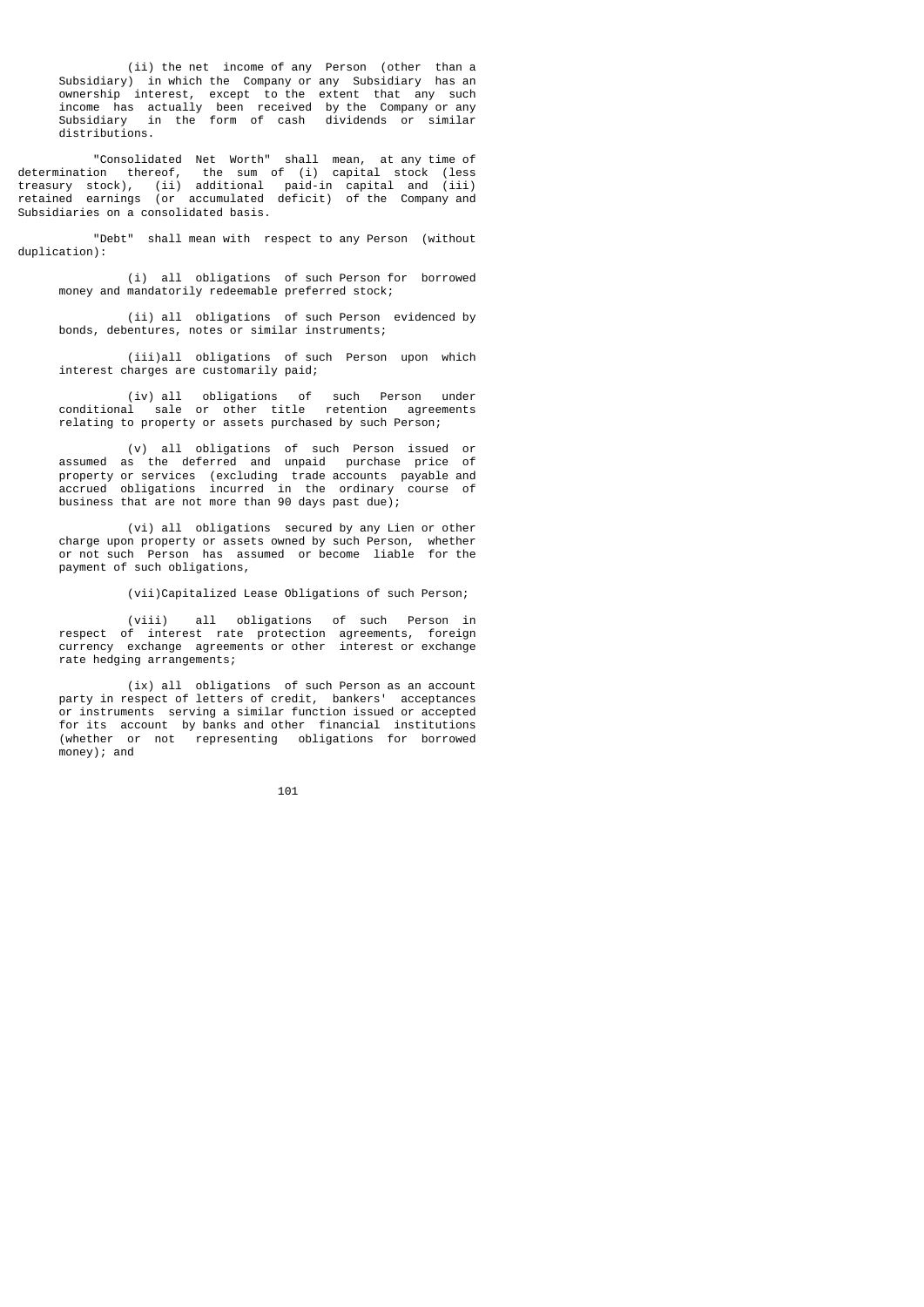(x) all Guarantees of such Person with respect to Debt of another Person.

 "Delayed Delivery Fee" shall have the meaning specified in paragraph 2B(8)(iii).

 "Designated Country" shall mean the United States of America and member states of the European Union.

 "Dollar Delayed Delivery Fee" shall have the meaning provided in paragraph  $2B(8)(iii)(a)$ .

 "Dollars" and "\$" shall mean lawful currency of the United States of America.

 "ERISA" shall mean the Employee Retirement Income Security Act of 1974, as amended.

 "ERISA Affiliate" shall mean any corporation which is a member of the same controlled group of corporations as the Company within the meaning of section 414(b) of the Code, or any trade or business which is under common control with the Company within the meaning of section 414(c) of the Code.

 "Euros" shall mean the single currency of participating member states of the European Union.

 "Event of Default" shall mean any of the events specified in paragraph 7A, provided that there has been satisfied any requirement in connection with such event for the giving of notice, or the lapse of time, or the happening of any further condition, event or act, and "Default" shall mean any of such events, whether or not any such requirement has been satisfied.

 "Exchange Act" shall mean the Securities Exchange Act of 1934, as amended.

 "Facility" shall have the meaning specified in paragraph 2B(1).

 "Good Faith Contest" shall mean an active challenge or contest initiated in good faith for which adequate reserves have been established in accordance with generally accepted accounting principles.

 "Guarantee" shall mean, as applied to any obligation, (a) a guaranty (other than by endorsement of negotiable instruments for collection in the ordinary course of business), directly or indirectly, in a manner, of any part (to the extent of such part) or all of such

<u>102</u>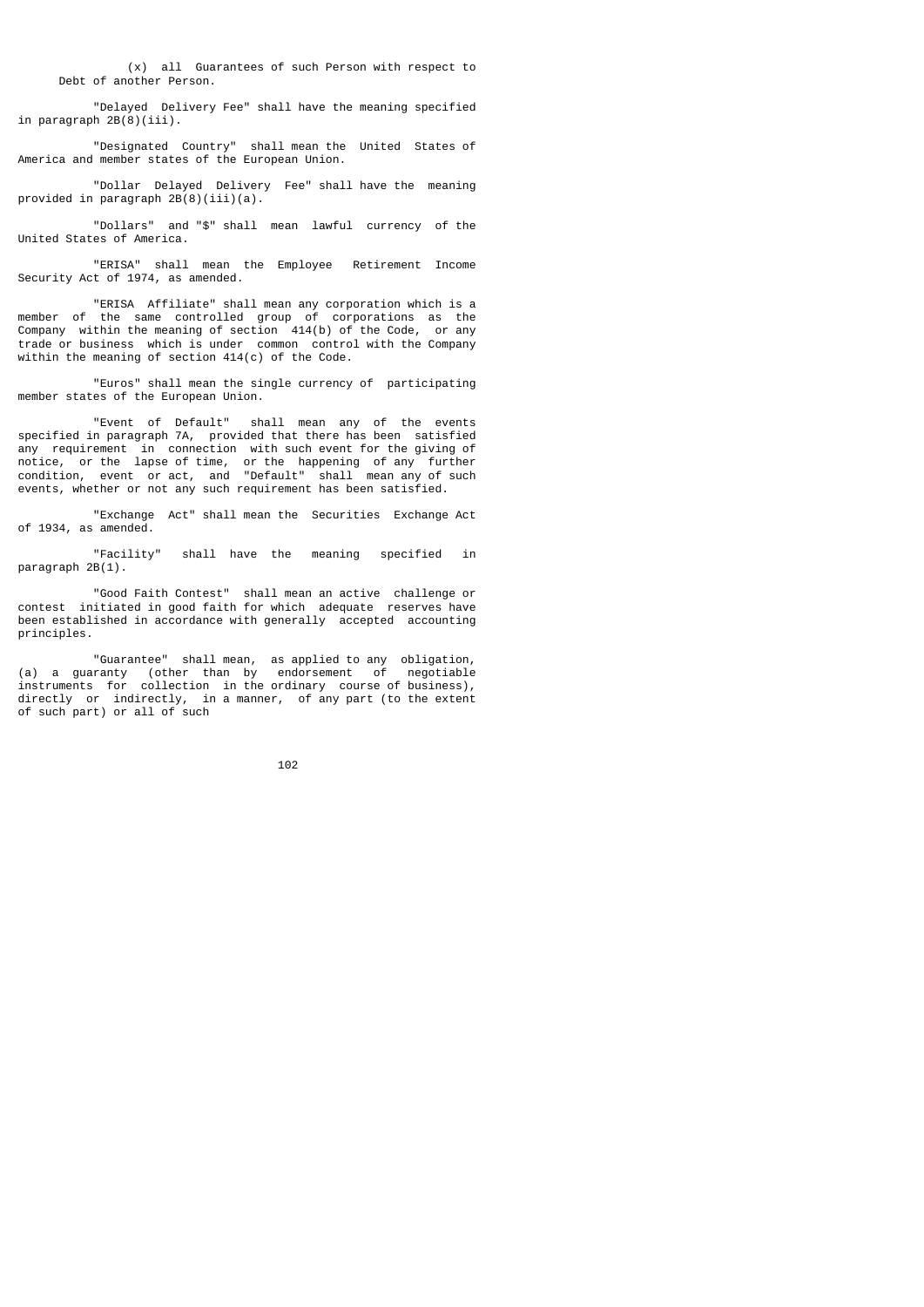obligation and (b) an agreement, direct or indirect, contingent or otherwise, and whether or not constituting a guaranty, the intention or practical effect of which is to assure the payment or performance (or payment of damages or compensation in the event of nonperformance) of any part (to the extent of such part) or all of such obligation whether by (i) the purchase of securities or obligations, (ii) the purchase, sale or lease (as lessee or lessor) of property or the purchase or sale of services primarily for the purpose of enabling the obligor with respect to such obligation to make any payment or performance (or payment of damages or compensation in the event of nonperformance) of or on account of any part or all of such obligation, or to assure the owner of such obligation against loss, (iii) the supplying of funds to or in any other manner investing in the obligor or any other Person with respect to or on account of such obligation, (iv) repayment of amounts drawn down by beneficiaries of letters credit or arising out of the import of goods or (v) the indemnifying or holding harmless, in any way, of a Person against any part (to the extent of such part) or all of such Person's obligation under a Guarantee except for hold harmless agreements with vendors with respect to product liability and warranties to customers.

 "Guarantor" shall mean each Subsidiary which is party to the Subsidiary Guaranty from time to time.

 "Hedge Treasury Note(s)" shall mean, with respect to any Accepted Note, the United States Treasury Note or Notes whose duration (as determined by Prudential) most closely matches the duration of such Accepted Note.

 "Hostile Tender Offer" shall mean, with respect to the use of proceeds of any Note, any offer to purchase, or any purchase of, shares of capital stock of any corporation or equity interests in any other entity, or securities convertible into or representing the beneficial ownership of, or rights to acquire, any such shares or equity interests, if such shares, equity interests, securities or rights are of a class which is publicly traded on any securities exchange or in any over-the-counter market, other than purchases of such shares, equity interests, securities or rights representing less than 5% of the equity interests or beneficial ownership of such corporation or other entity for portfolio investment purposes, and such offer or purchase has not been duly approved by the board of directors of such corporation or the equivalent governing body of such other entity prior to the date on which the Company makes the Request for Purchase of such Note.

 "including" shall mean, unless the context clearly requires otherwise, "including without limitation".

 "InfoSoft Sale" shall mean the sale on or before July 31, 2001 of all equity interests and Debt of InfoSoft, LLC, held by the Company and all Subsidiaries for a consideration which represents the fair value thereof (as determined in good faith by the Company's Board of Directors), so long as no assets have been Transferred to InfoSoft LLC by the Company and Subsidiaries subsequent to December 31, 2000, other than (i) in the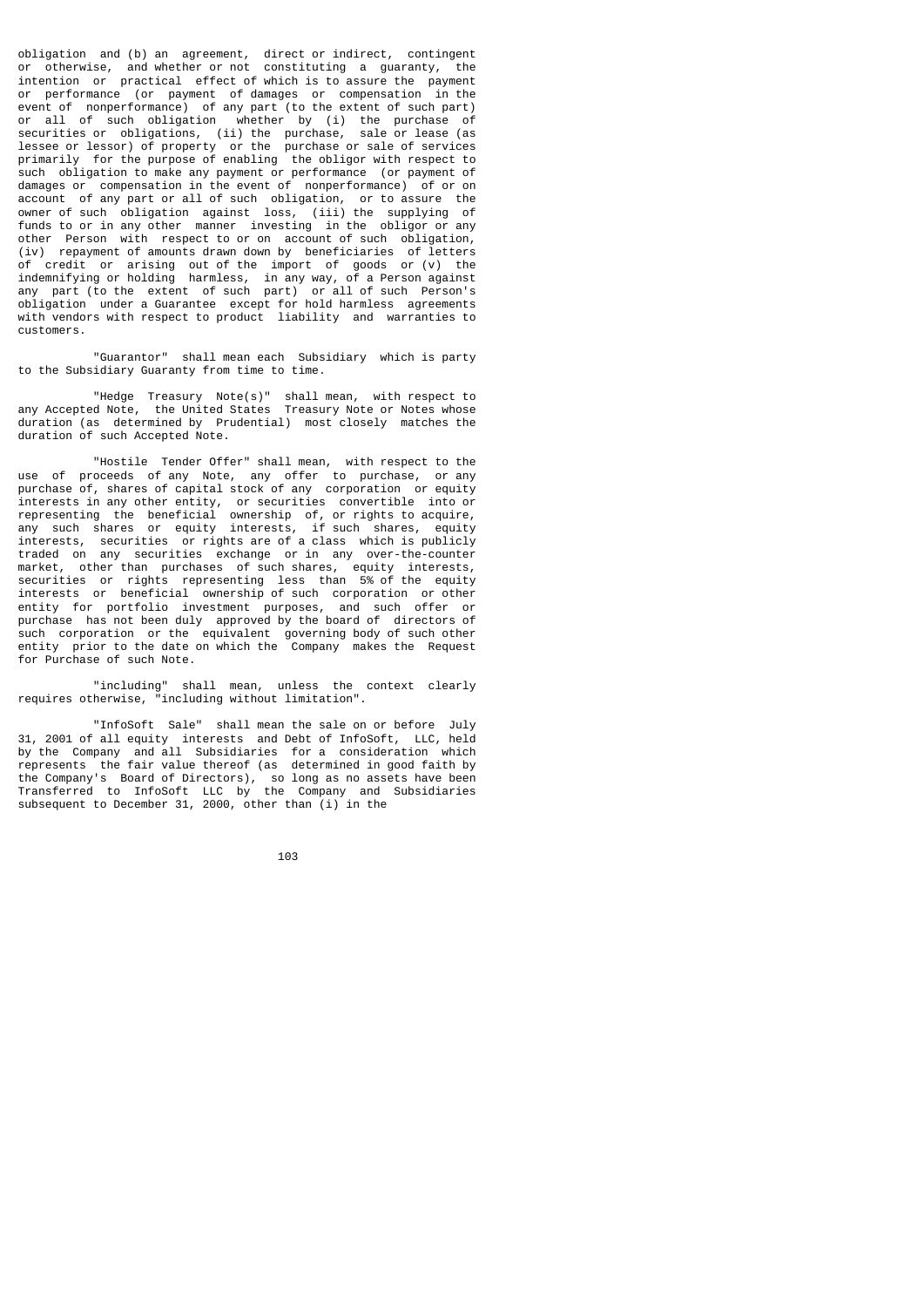ordinary course of business or (ii) the aggregate fair market value of which is not in excess of \$2,000,000 (if other than in the ordinary course).

 "Intercreditor Agreement" shall have the meaning provided in paragraph 5H.

 "Issuance Period" shall have the meaning specified in paragraph 2B(2).

 "Issuance Fee" shall have the meaning provided in paragraph 2B(8)(ii).

 "Lien" shall mean any mortgage, pledge, security interest, encumbrance, lien (statutory or otherwise) or charge of any kind (including any agreement to give any of the foregoing, any conditional sale or other title retention agreement, any lease in the nature thereof, and the filing of or agreement to give any financing statement (exclusive of precautionary filings) under the Uniform Commercial Code of any jurisdiction) or any other type of preferential arrangement for the purpose, or having the effect, of protecting a creditor against loss or securing the payment or performance of an obligation.

 "Material Subsidiary" shall mean any Subsidiary (i) which provided 5% or more of Consolidated Net Income during the fiscal year of the Company most recently ended at any time of determination, (ii) whose tangible assets represented 5% or more of the tangible assets of the Company and Subsidiaries on a consolidated basis as of the last day of the fiscal year of the Company most recently ended at any time of determination, or (iii) whose net worth represented 5% or more of Consolidated Net Worth as of the last day of the fiscal year of the Company most recently ended at any time of determination; provided that, if at any time the aggregate amount of net income, tangible assets or net worth of all Subsidiaries incorporated or otherwise organized in the United States that are not Material Subsidiaries exceeds 15% of Consolidated Net Income for any such fiscal year, 15% of the consolidated tangible assets of the Company and Subsidiaries as of the end of any such fiscal year or 15% of Consolidated Net Worth as of the end of any such fiscal year (as applicable), the Company shall designate as "Material Subsidiaries" Subsidiaries incorporated or otherwise organized in the United States sufficient to eliminate such excess, and such designated Subsidiaries incorporated in the United States shall for all purposes of this Agreement constitute Material Subsidiaries.

 "Multiemployer Plan" shall mean any Plan which is a "multiemployer plan" (as such term is defined in section 4001(a)(3) of ERISA.

 "New York Business Day" means any day other than a Saturday, a Sunday or a day on which commercial banks in New York are required or authorized to be closed.

 "Non-Dollar Delayed Delivery Fee" shall have the meaning provided in paragraph  $2B(8)(iii)(b)$ .

<u>104</u>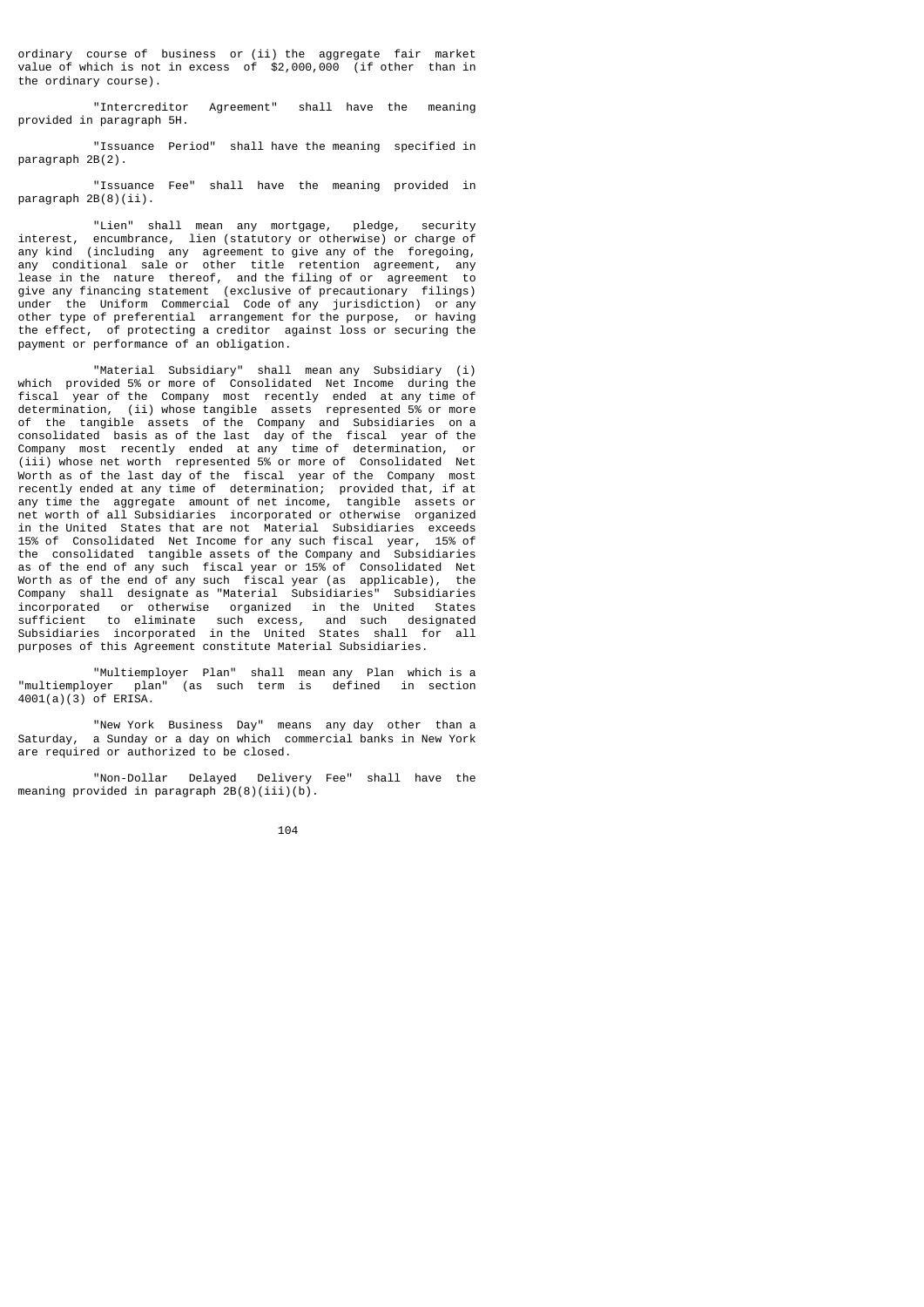"Officer's Certificate" shall mean a certificate signed in the name of the Company by an Authorized Officer of the Company.

 "Overnight Interest Rate" means (a) with respect to an Accepted Note denominated in a currency other than Dollars, the actual rate of interest, if any, received by the Purchaser which intends to purchase such Accepted Note on the overnight deposit of the funds intended to be used for the purchase of such Accepted Note, it being understood that reasonable efforts will be made by or on behalf of the Purchaser to make any such deposit in an interest bearing account.

 "PBGC" shall mean the Pension Benefit Guaranty Corporation.

 "Percentage of Assets Transferred" shall mean, with respect to each asset Transferred pursuant to clause (ii) of paragraph 6B(3) and paragraph 6B(4), the ratio (expressed as a percentage) of (i) the greater of such asset's fair market value or book value on the date of such Transfer to (ii) the consolidated total assets of the Company and Subsidiaries on the last day of the fiscal year most recently ended as of the date of such Transfer.

 "Percentage of Earnings Capacity Transferred" shall mean, with respect to each asset Transferred pursuant to clause (ii) of paragraph 6B(3) or paragraph 6B(4), the percentage of Consolidated EBITDA produced by, or attributable to, such asset during the fiscal year most recently ended prior to the date of such Transfer.

 "Person" shall mean and include an individual, a partnership, a joint venture, a corporation, a trust, an unincorporated organization and a government or any department or agency thereof.

 "Plan" shall mean any employee pension benefit plan (as such term is defined in section 3 of ERISA) which is or has been established or maintained, or to which contributions are or have been made, by the Company or any ERISA Affiliate.

 "Priority Debt" shall mean, at any time of determination thereof, without duplication, (i) Debt of the Company secured by Liens not otherwise permitted by clauses (i) through (ix) of paragraph 6B(1), plus (ii) Debt of Subsidiaries (other than (a) Debt of any Subsidiary owed to the Company or any Wholly-Owned Subsidiary, (b) prior to September 30, 2001, Debt of a Guarantor evidenced by a Guarantee of Debt of the Company under a Bank Agreement and (c) on or subsequent to September 30, 2001, Debt of a Guarantor evidenced by a Guarantee of Debt of the Company each beneficiary of which is a party to the Intercreditor Agreement) plus (iii) the book value (at the time of sale) of all assets sold by the Company and Subsidiaries subsequent to March 1, 2001 which were the subject of a Sale and Leaseback Transaction (other than a Sale-Leaseback Transaction permitted by paragraph 6B(8)(i)).

<u>105 - Animal Stephen Barbara, amerikan pengaran pengaran pengaran pengaran pengaran pengaran pengaran pengara</u>

1B.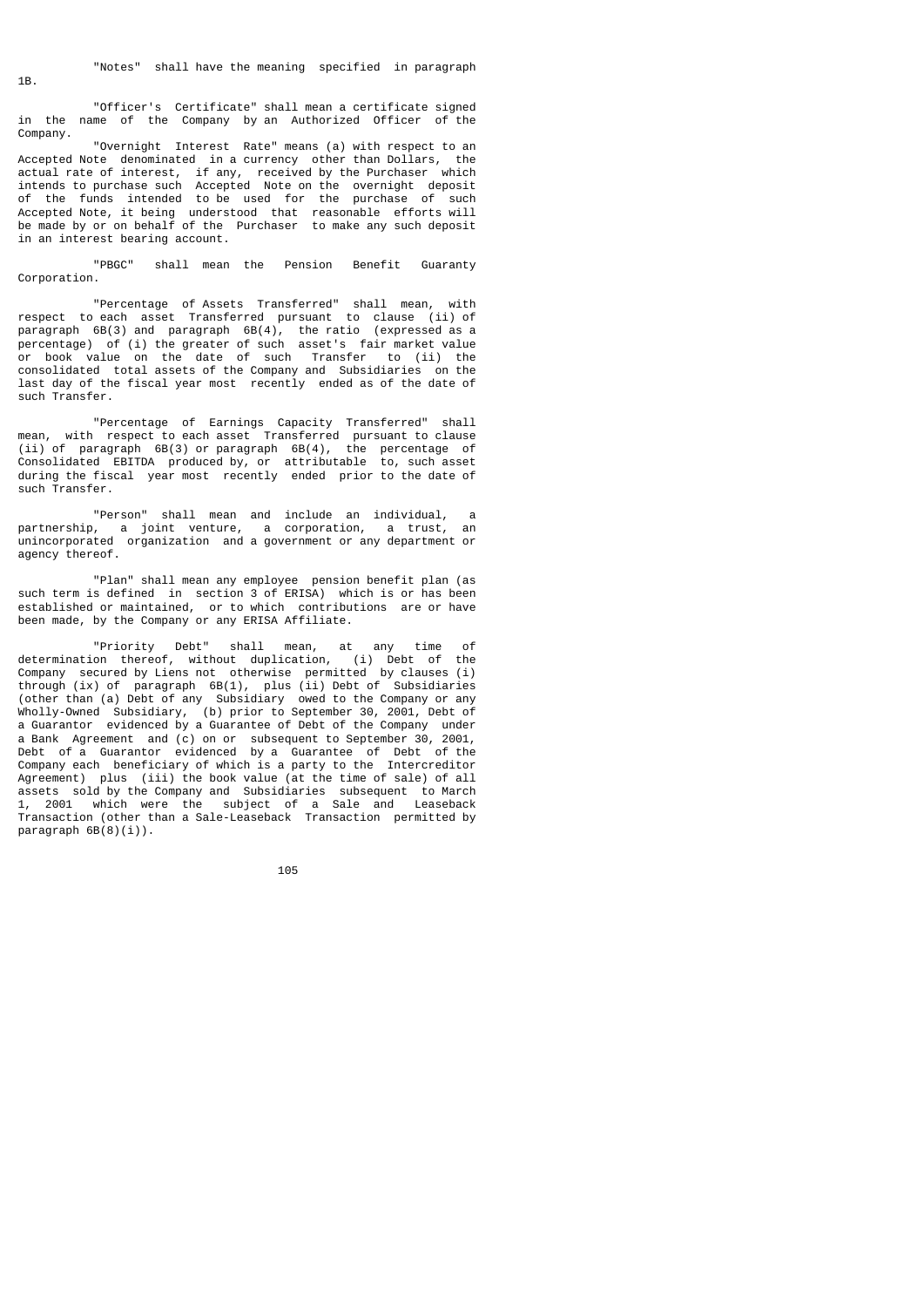"Prudential" shall mean The Prudential Insurance Company of America.

 "Prudential Affiliate" shall mean (i) any corporation or other entity controlling, controlled by, or under common control with, Prudential and (ii) any managed account or investment fund which is managed by Prudential or a Prudential Affiliate described in clause (i) of this definition. For purposes of this definition the terms "control", "controlling" and "controlled" shall mean the ownership, directly or through subsidiaries, of a majority of a corporation's or other Person's Voting Stock or equivalent voting securities or interests.

 "Purchasers" shall mean Prudential with respect to the Series A Notes and Series B Notes and, with respect to any Accepted Notes, Prudential and/or the Prudential Affiliate(s), which are purchasing such Accepted Notes.

 "Quotation" shall have the meaning provided in paragraph  $2B(4)$ .

 "Recognized DM Market Makers" shall mean two internationally recognized dealers of German Government treasury securities reasonably selected by Prudential.

 "Recognized Swiss Franc Market Makers" shall mean two internationally recognized dealers of Swiss Government treasury securities reasonably selected by Prudential.

 "Related Party" shall mean (i) any Person (other than the Company or a Subsidiary) owning 10% or more of the outstanding capital stock of the Company or any Subsidiary thereof, (ii) all Persons to whom any Person described in clause (i) is related by blood, adoption or marriage and (iii) all Affiliates of the foregoing Persons.

 "Request for Purchase" shall have the meaning specified in paragraph 2B(3).

 "Required Holder(s)" shall mean the holder or holders of at least 51% of the aggregate principal amount of the Notes or of a Series of Notes, as the context may require, from time to time outstanding.

 "Rescheduled Closing Day" shall have the meaning specified in paragraph 2B(7).

 "Responsible Officer" shall mean the chief executive officer, chief operating officer, chief financial officer or chief accounting officer of the Company, general counsel of the Company or any other officer of the Company involved principally in its financial administration or its controllership function.

 "Sale and Leaseback Transaction" shall have the meaning provided in paragraph 6B(8) hereof.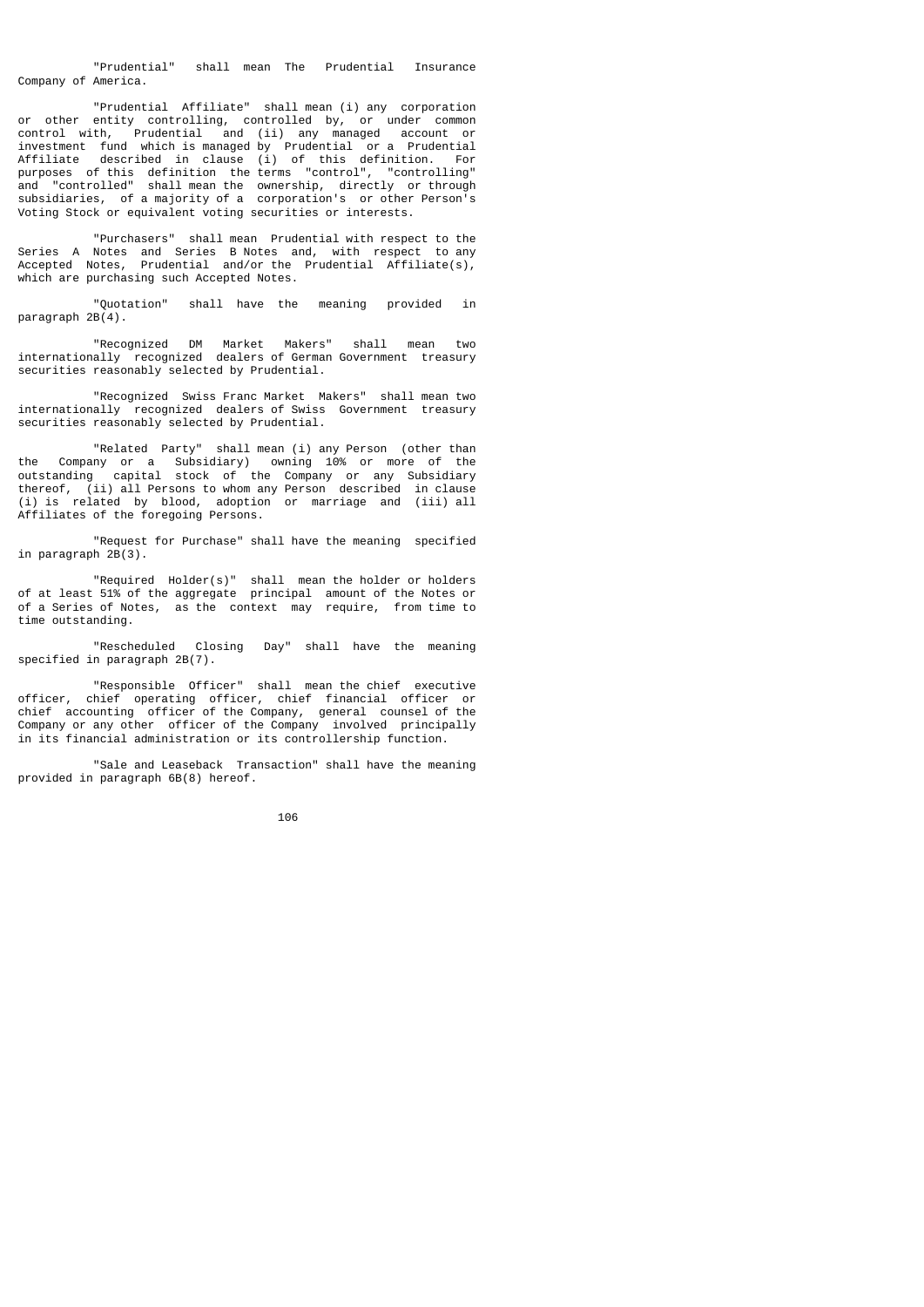"Securities Act" shall mean the Securities Act of 1933, as amended.

 "Series" shall have the meaning specified in paragraph 1B.

 "Series A Closing Day" shall have the meaning specified in paragraph 2A.

 "Series A Note(s)" shall have the meaning specified in paragraph 1A.

 "Significant Holder" shall mean (i) Prudential, so long as Prudential or any Prudential Affiliate shall hold (or be committed under this Agreement to purchase) any Note, or (ii) any other holder of at least 5% of the aggregate principal amount of the Notes of any Series from time to time outstanding.

 "Structuring Fee" shall have the meaning provided in paragraph 2B(8)(i).

 "Subsidiary" shall mean, with respect to any Person (herein referred to as the "Parent"), any other Person (i) which is required or permitted to be consolidated with the Parent in accordance with generally accepted accounting principles and (ii) of which securities or other ownership interests representing more than 50% of the equity or more than 50% of the ordinary voting power or more than 50% of the general partnership interests are, at the time any determination is being made, owned by the Parent or one or more Subsidiaries of the Parent or by the Parent and one or more Subsidiaries of the Parent. Unless the context clearly requires otherwise, a reference to "Subsidiary" shall mean a Subsidiary of the Company.

 "Subsidiary Guaranty" shall mean a subsidiary guaranty in the form attached hereto as Exhibit F.

 "Swiss Francs" shall mean lawful currency of Switzerland.

 "Transfer" shall mean, with respect to any item, the sale, exchange, conveyance, lease, transfer or other disposition of such item.

 "Transferee" shall mean any direct or indirect transferee of all or any part of any Note purchased by any Purchaser under this Agreement.

 "Voting Stock" shall mean, with respect to any corporation, any shares of stock of such corporation whose holders are entitled under ordinary circumstances to vote for the election of directors of such corporation (irrespective of whether at the time stock of any other class or classes shall have or might have voting power by reason of the happening of any contingency).

 "Wholly-Owned Subsidiary" shall mean, at any time, any Subsidiary one hundred percent (100%) of the equity interests and voting interests (except shares required as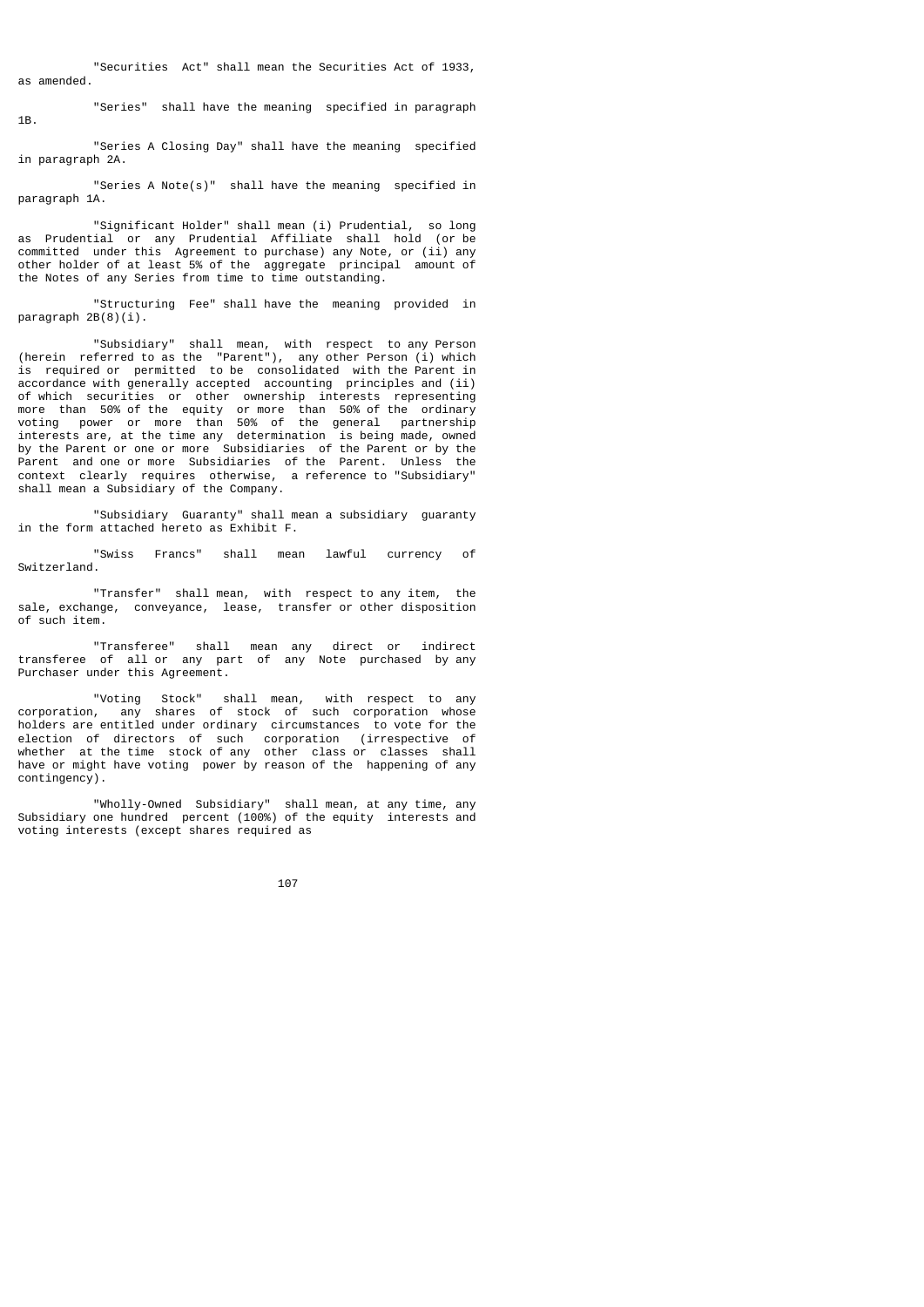directors' qualifying shares) of which are owned by any one or more of the Company and the Company's other Wholly-Owned Subsidiaries at such time.

## 10C. Accounting Principles, Terms and Determinations10C.Accounting Principles, Terms and Determinations. All references in this Agreement to "generally accepted accounting principles" shall be deemed to refer to generally accepted accounting principles in effect in the United States at the time of application thereof. Unless otherwise specified herein, all accounting terms used herein shall be interpreted, all determinations with respect to accounting matters hereunder shall be made, and all unaudited financial statements and certificates and reports as to financial matters required to be furnished hereunder shall be prepared, in accordance with generally accepted accounting principles applied on a basis consistent with the most recent audited financial statements delivered pursuant to clause (ii) of paragraph 5A or, if no such statements have been so delivered, the most recent audited financial statements referred to in clause (i) of paragraph 8B.

## 11. MISCELLANEOUS11. MISCELLANEOUS.

 11A. Note Payments11A. Note Payments. The Company agrees that, so long as any Purchaser shall hold any Note, it will make payments of principal of, interest on, and any Yield-Maintenance Amount payable with respect to, such Note, which comply with the terms of this Agreement, by wire transfer of immediately available funds for credit (not later than 12:00 noon, New York City local time, on the date due) to (i) the account or accounts of such Purchaser specified in the Purchaser Schedule attached hereto in the case of any Series A Note or Series B Note, (ii) the account or accounts of such Purchaser specified in the Confirmation of Acceptance with respect to such Note in the case of any Shelf Note or (iii) such other account or accounts in the United States as such Purchaser may from time to time designate in writing, notwithstanding any contrary provision herein or in any Note with respect to the place of payment. Each Purchaser agrees that, before disposing of any Note, it will make a notation thereon (or on a schedule attached thereto) of all principal payments previously made thereon and of the date to which interest thereon has been paid. The Company agrees to afford the benefits of this paragraph 11A to any Transferee which shall have made the same agreement as the Purchasers have made in this paragraph 11A.

 11B. Expenses11B. Expenses. The Company agrees, whether or not the transactions contemplated hereby shall be consummated, to pay, and save Prudential, each Purchaser and any Transferee harmless against liability for the payment of, all out-of-pocket expenses arising in connection with such transactions, including (i) all document production and duplication charges and the fees and expenses of any special counsel engaged by the Purchasers or any Transferee in connection with this Agreement, the Intercreditor Agreement or the Subsidiary Guaranty, the transactions contemplated hereby or thereby and any subsequent proposed modification of, or proposed consent under, this Agreement, the Intercreditor Agreement or the Subsidiary Guaranty, whether or not such proposed modification shall be effected or proposed consent granted, and (ii) the costs and expenses, including reasonable attorneys' fees, incurred by any Purchaser or any Transferee in enforcing (or determining whether or how to

108 and 108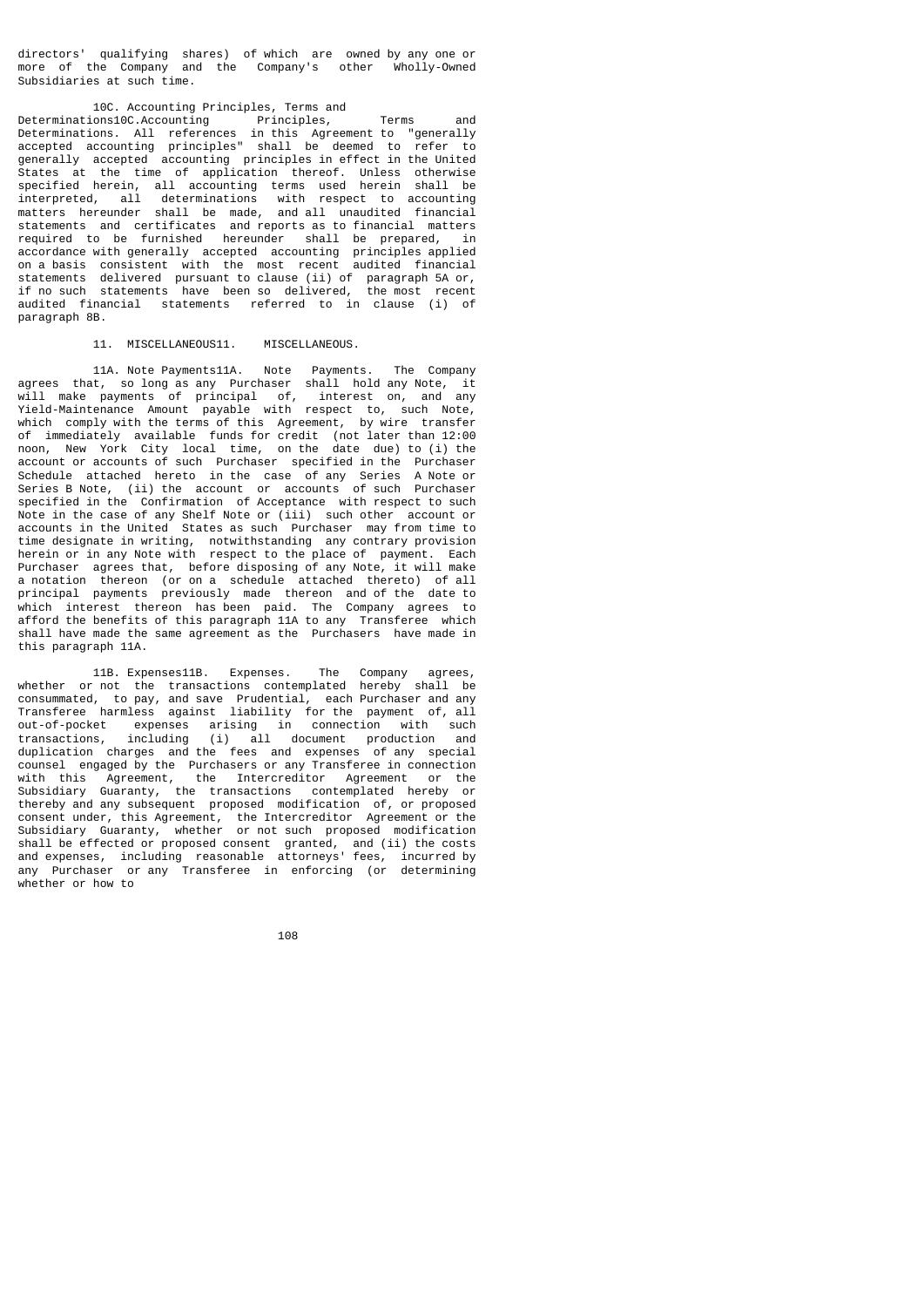enforce) any rights under this Agreement, the Intercreditor Agreement, the Subsidiary Guaranty or the Notes or in responding to any subpoena or other legal process or informal investigative demand issued in connection with this Agreement, the Intercreditor Agreement or the Subsidiary Guaranty or the transactions contemplated hereby or thereby or by reason of any Purchaser's or any Transferee's having acquired any Note, including without limitation costs and expenses incurred in any bankruptcy case. The obligations of the Company under this paragraph 11B shall survive the transfer of any Note or portion thereof or interest therein by any Purchaser or any Transferee and the payment of any Note.

 11C. Consent to Amendments11C. Consent to Amendments. This Agreement may be amended, and the Company may take any action herein prohibited, or omit to perform any act herein required to be performed by it, if the Company shall obtain the written consent to such amendment, action or omission to act, of the Required Holder(s) of the Notes of each Series except that, (i) with the written consent of the holders of all Notes of a particular Series, and if an Event of Default shall have occurred and be continuing, of the holders of all Notes of all Series, at the time outstanding (and not without such written consents), the Notes of such Series may be amended or the provisions thereof waived to change the maturity thereof, to change or affect the principal thereof, or to change or affect the rate or time of payment of interest on or any Yield-Maintenance Amount payable with respect to the Notes of such Series, (ii) without the written consent of the holder or holders of all Notes at the time outstanding, no amendment to or waiver of the provisions of this Agreement shall change or affect the provisions of paragraph 7A or this paragraph 11C insofar as such provisions relate to proportions of the principal amount of the Notes of any Series, or the rights of any individual holder of Notes, required with or the rights of any individual holder of Notes, respect to any declaration of Notes to be due and payable or with respect to any consent, amendment, waiver or declaration, (iii) with the written consent of Prudential (and not without the written consent of Prudential) the provisions of paragraph 2B may be amended or waived (except insofar as any such amendment or waiver would affect any rights or obligations with respect to the purchase and sale of Notes which shall have become Accepted Notes prior to such amendment or waiver), and (iv) with the written consent of all of the Purchasers which shall have become obligated to purchase Accepted Notes of any Series (and not without the written consent of all such Purchasers), any of the provisions of paragraphs 2B and 3 may be amended or waived insofar as such amendment or waiver would affect only rights or obligations with respect to the purchase and sale of the Accepted Notes of such Series or the terms and provisions of such Accepted Notes. Each holder of any Note at the time or thereafter outstanding shall be bound by any consent authorized by this paragraph 11C, whether or not such Note shall have been marked to indicate such consent, but any Notes issued thereafter may bear a notation referring to any such consent. No course of dealing between the Company and the holder of any Note nor any delay in exercising any rights hereunder or under any Note shall operate as a waiver of any rights of any holder of such Note. As used herein and in the Notes, the term "this Agreement" and references thereto shall mean this Agreement as it may from time to time be amended or supplemented.

 11D. Form, Registration, Transfer and Exchange of Notes; Lost Notes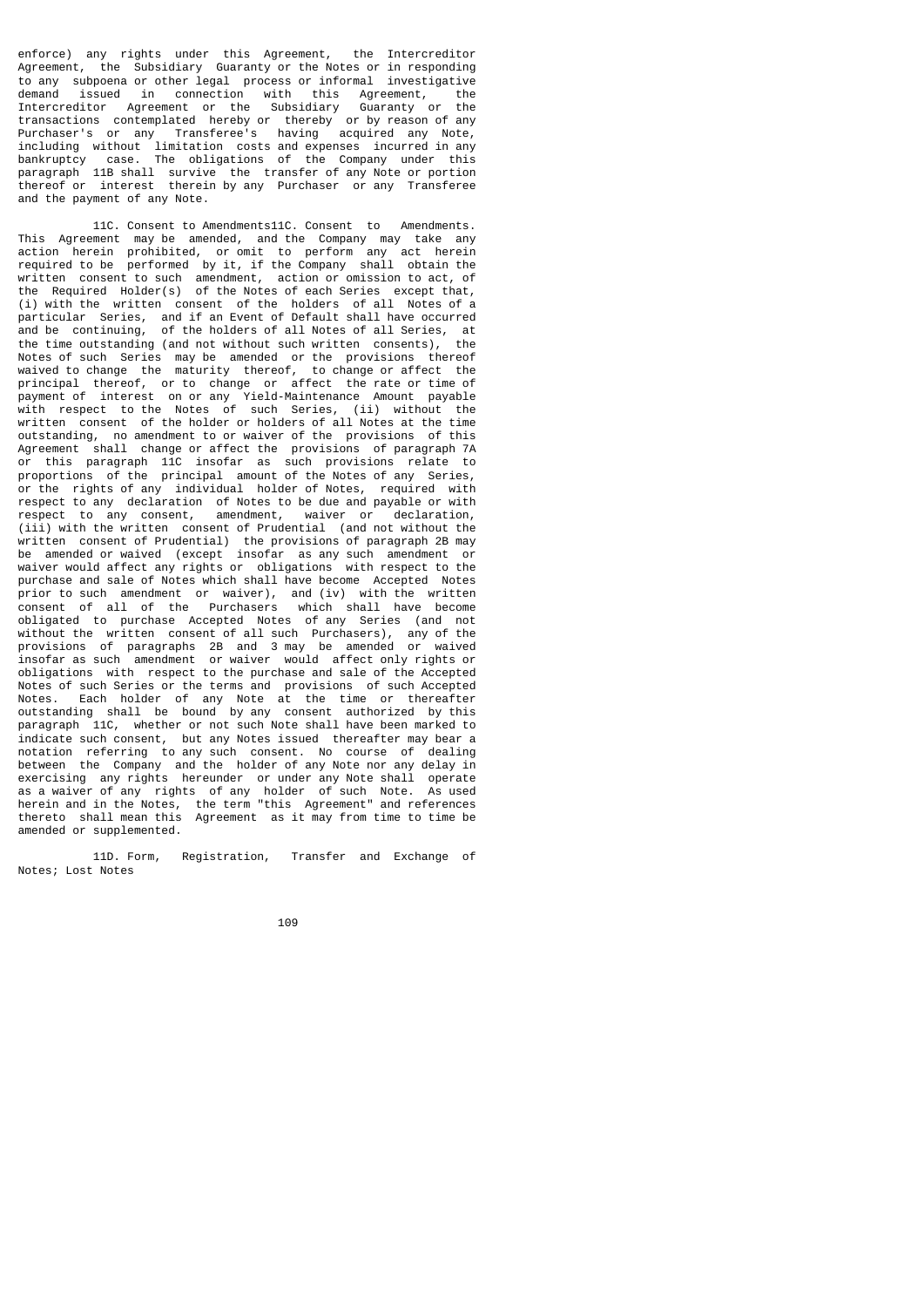11D. Form, Registration, Transfer and Exchange of Notes; Lost Notes. The Notes are issuable as registered notes without coupons in denominations of at least  $$1,000,000$ , except as may be necessary to reflect any principal amount not evenly divisible by \$1,000,000. The Company shall keep at its principal office a register in which the Company shall provide for the registration of Notes and of transfers of Notes. Upon surrender for registration of transfer of any Note at the principal office of the Company, the Company shall, at its expense, execute and deliver one or more new Notes of like tenor and of a like aggregate principal amount, registered in the name of such transferee or transferees. At the option of the holder of any Note, such Note may be exchanged for other Notes of like tenor and of any authorized denominations, of a like aggregate principal amount, upon surrender of the Note to be exchanged at the principal office of the Company. Whenever any Notes are so surrendered for exchange, the Company shall, at its expense, execute and deliver the Notes which the holder making the exchange is entitled to receive. Each prepayment of principal payable on each prepayment date upon each new Note issued upon any such transfer or exchange shall be in the same proportion to the unpaid principal amount of such new Note as the prepayment of principal payable on such date on the Note surrendered for registration of transfer or exchange bore to the unpaid principal amount of such Note. No reference need be made in any such new Note to any prepayment or prepayments of principal previously due and paid upon the Note surrendered for registration of transfer or exchange. Every Note surrendered for registration of transfer or exchange shall be duly endorsed, or be accompanied by a written instrument of transfer duly executed, by the holder of such Note or such holder's attorney duly authorized in writing. Any Note or Notes issued in exchange for any Note or upon transfer thereof shall carry the rights to unpaid interest and interest to accrue which were carried by the Note so exchanged or transferred, so that neither gain nor loss of interest shall result from any such transfer or exchange. Upon receipt of written notice from the holder of any Note of the loss, theft, destruction or mutilation of such Note and, in the case of any such loss, theft or destruction, upon receipt of such holder's unsecured indemnity agreement, or in the case of any such mutilation upon surrender and cancellation of such Note, the Company will make and deliver a new Note, of like tenor, in lieu of the lost, stolen, destroyed or mutilated Note.

 11E. Persons Deemed Owners; Participations11E.Persons Deemed Owners; Participations. Prior to due presentment for registration of transfer, the Company may treat the Person in whose name any Note is registered as the owner and holder of such Note for the purpose of receiving payment of principal of and interest on, and any Yield-Maintenance Amount payable with respect to, such Note and for all other purposes whatsoever, whether or not such Note shall be overdue, and the Company shall not be affected by notice to the contrary. Subject to the preceding sentence, the holder of any Note may from time to time grant participations in all or any part of such Note to any Person on such terms and conditions as may be determined by such holder in its sole and absolute discretion.

 11F. Survival of Representations and Warranties; Entire Agreement11F. Survival of Representations and Warranties; Entire Agreement. All representations and warranties contained herein or made in writing by or on behalf of the Company in connection herewith shall survive the execution and delivery of this Agreement and the Notes, the transfer by any Purchaser of any Note or portion thereof or interest therein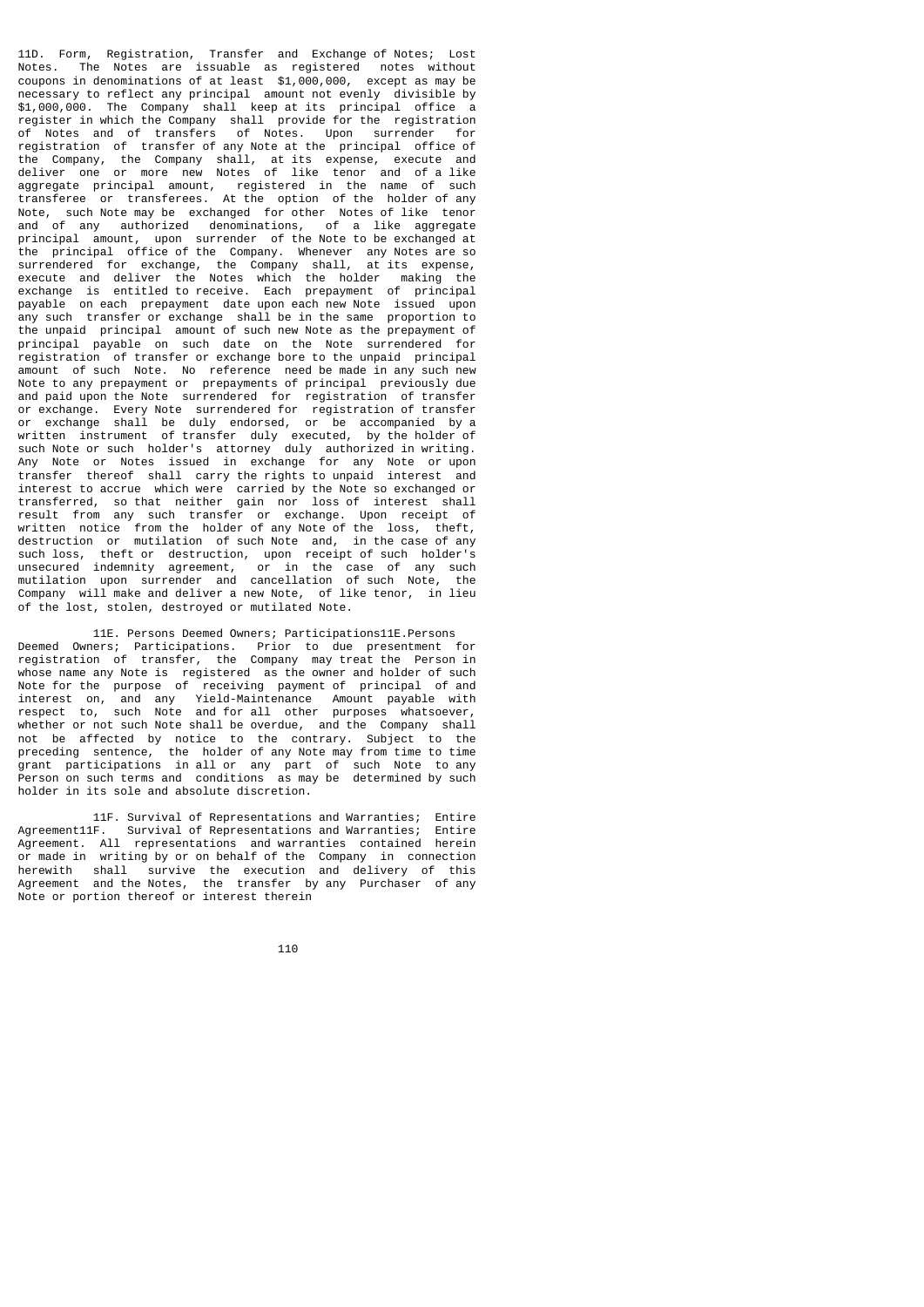and the payment of any Note, and may be relied upon by any Transferee, regardless of any investigation made at any time by or on behalf of any Purchaser or any Transferee. Subject to the preceding sentence, this Agreement and the Notes embody the entire agreement and understanding between the parties hereto with respect to the subject matter hereof and supersede all prior agreements and understandings relating to such subject matter.

 11G. Successors and Assigns11G. Successors and Assigns. All covenants and other agreements in this Agreement contained by or on behalf of any of the parties hereto shall bind and inure to the benefit of the respective successors and assigns<br>of the parties hereto (including, without limitation, any of the parties hereto (including, without limitation, Transferee) whether so expressed or not.

 11H. Independence of Covenants. All covenants hereunder shall be given independent effect so that if a particular action or condition is prohibited by any one of such covenants, the fact that it would be permitted by an exception to, or otherwise be in compliance within the limitations of, another covenant shall not avoid the occurrence of a Default or Event of Default if such action is taken or such condition exists.

 11I. Notices11I. Notices. All written communications provided for hereunder (other than communications provided for under paragraph 2) shall be sent by first class mail or nationwide overnight delivery service (with charges prepaid)<br>and (i) if to any Purchaser, addressed as specified for such and (i) if to any Purchaser, addressed as specified for communications in the Purchaser Schedule attached hereto (in the case of the Series A Notes and the Series B Notes) Purchaser Schedule attached to the applicable Confirmation of Acceptance (in the case of any Shelf Notes) or at such other address as any such Purchaser shall have specified to the Company in writing, (ii) if to any other holder of any Note, addressed to In moting, (II) In the any tends where the any moth, and the statements of the Company or, if any such holder shall not have so specified an address, then addressed to such holder in care of the last holder of such Note which shall have so specified an address to the Company and (iii) if to the Company, addressed to it at 570 West College Avenue, York, PA 17405-0872, attention: Treasurer (with a copy to the same address to the attention of the Company's secretary), provided, however, that any such communication to the Company may also, at the option of the Person sending such communication, be delivered by any other means either to the Company at its address specified above or to any Authorized Officer of the Company. Any communication pursuant to paragraph 2 shall be made by the method specified for such communication in paragraph 2, and shall be effective to create any rights or obligations under this Agreement only if, in the case of a telephone communication, an Authorized Officer of the party conveying the information and of the party receiving the information are parties to the telephone call, and in the case of a telecopier communication, the communication is signed by an Authorized Officer of the party conveying the information, addressed to the attention of an Authorized Officer of the party receiving the information, and in fact received at the telecopier terminal the number of which is listed for the party receiving the communication in the Information Schedule or at such other telecopier terminal as the party receiving the information shall have specified in writing to the party sending such information.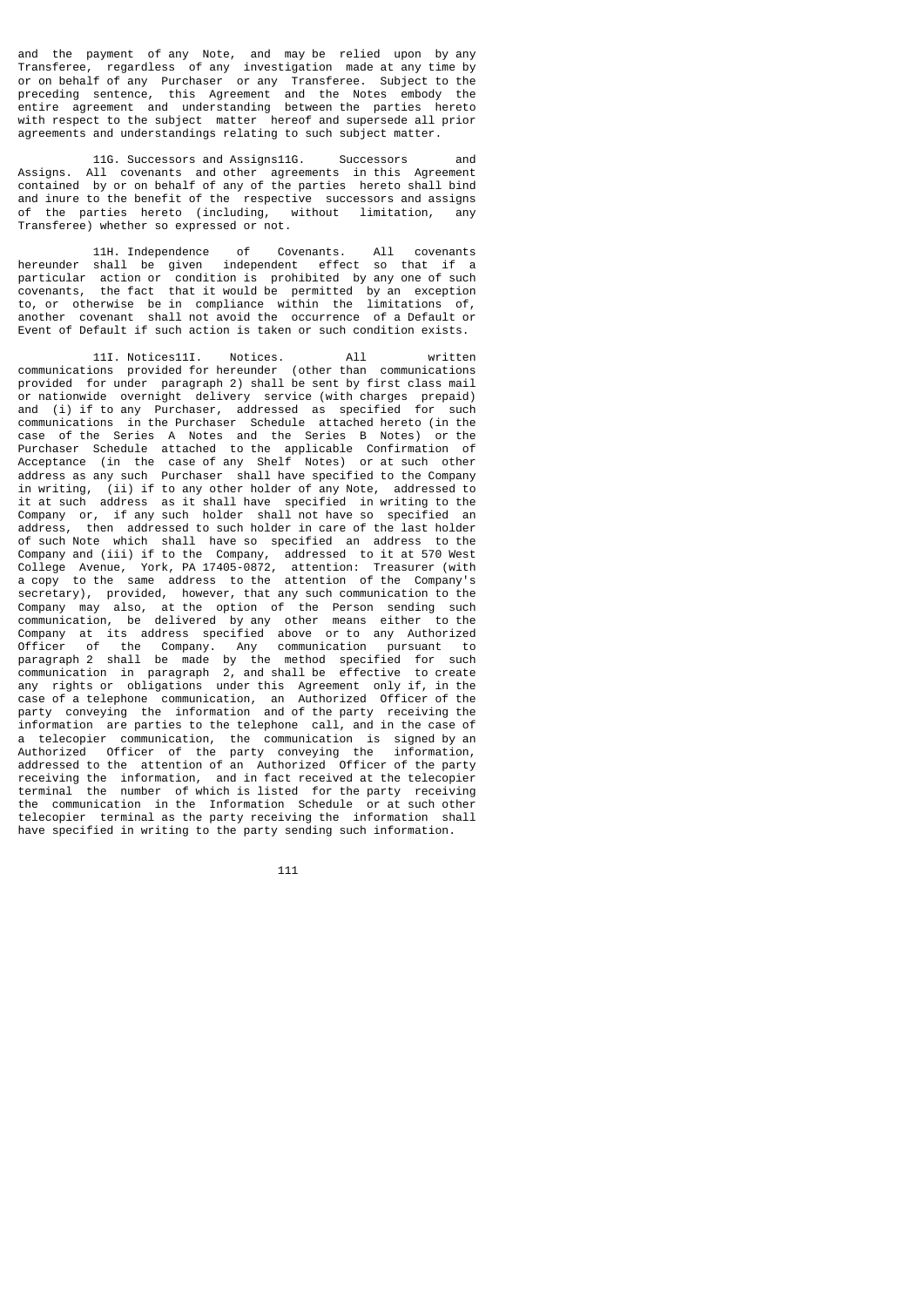11J. Payments Due on Non-Business Days11J. Payments Due on Non-Business Days. Anything in this Agreement or the Notes to the contrary notwithstanding, any payment of principal of or interest on, or Yield-Maintenance Amount payable with respect to, any Note that is due on a date other than a New York Business Day shall be made on the next succeeding New York Business Day. If the date for any payment is extended to the next succeeding New York Business Day by reason of the preceding sentence, the period of such extension shall not be included in the computation of the interest payable on such New York Business Day.

 11K. Severability11K. Severability. Any provision of this Agreement which is prohibited or unenforceable in any jurisdiction shall, as to such jurisdiction, be ineffective to the extent of such prohibition or unenforceability without invalidating the remaining provisions hereof, and any such prohibition or unenforceability in any jurisdiction shall not invalidate or render unenforceable such provision in any other jurisdiction.

 11L. Descriptive Headings11L. Descriptive Headings. The descriptive headings of the several paragraphs of this Agreement are inserted for convenience only and do not constitute a part of this Agreement.

 11M. Satisfaction Requirement11M. Satisfaction Requirement. If any agreement, certificate or other writing, or any action taken or to be taken, is by the terms of this Agreement required to be satisfactory to any Purchaser, to any holder of Notes or to the Required Holder(s), the determination of such satisfaction shall be made by such Purchaser, such holder or the Required Holder(s), as the case may be, in the sole and exclusive judgment (exercised in good faith) of the Person or Persons making such determination.

 11N. Governing Law11N. Governing Law. IN ACCORDANCE WITH THE PROVISIONS OF ss.5-1401 OF THE NEW YORK GENERAL OBLIGATIONS LAW, THIS AGREEMENT SHALL BE CONSTRUED AND ENFORCED IN ACCORDANCE WITH, AND THE RIGHTS OF THE PARTIES SHALL BE GOVERNED BY, THE INTERNAL LAW OF THE STATE OF NEW YORK.

 11O. Payment Currency. All payments on account of the Series A Notes, Series B Notes and any Shelf Notes denominated in Swiss Francs (including principal, interest and Yield-Maintenance Amounts) shall be made in Swiss Francs. All payments on account of any Shelf Notes denominated in any other Available Currency (including principal, interest and Yield-Maintenance Amounts) shall be made in such Available Currency.

 11P. Judgment Currency. Any payment on account of an amount that is payable hereunder or under the Notes in a specified currency (the "Specified Currency") which, notwithstanding the requirement of paragraph 11O, is made to or for the account of any holder of a Note in lawful currency of any other jurisdiction (the "Other Currency"), whether as a result of any judgment or order or the enforcement thereof or the realization of any security or the liquidation of the Company, shall constitute a discharge of the Company's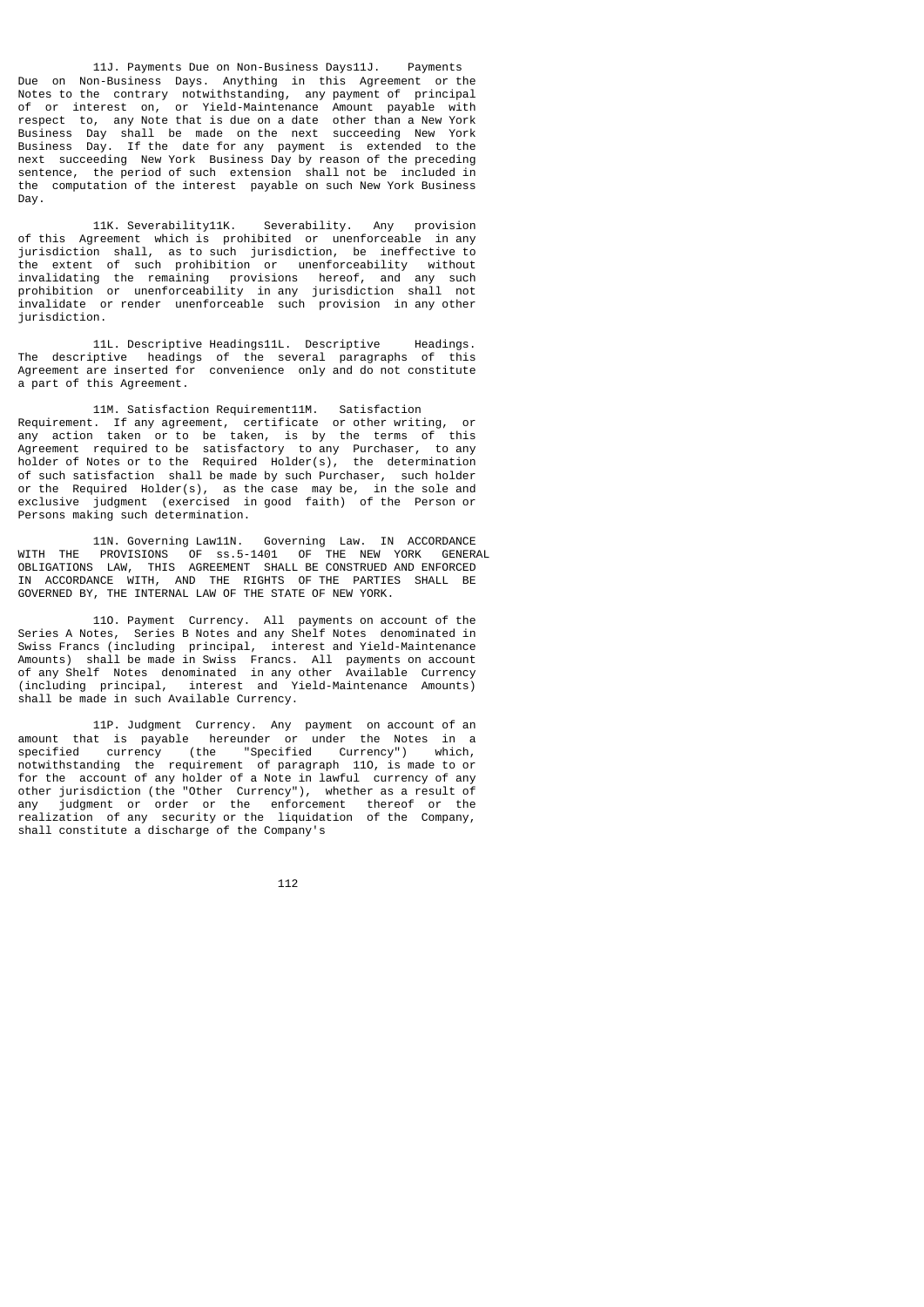obligation under this Agreement and such Notes only to the extent of the amount of the Specified Currency which such holder could purchase in New York foreign exchange markets with the amount of the Other Currency in accordance with normal banking procedures at the rate of exchange prevailing at 10:00 A.M. on the first New York Business Day following receipt of the payment first referred to above. If the amount of the Specified Currency that could be so purchased is less than the amount of Specified Currency originally due to such holder, the Company shall indemnify and save harmless such holder from and against all loss or damage arising out of or as a result of such deficiency. This indemnity shall constitute an obligation separate and independent from the other obligations contained in this Agreement, shall give rise to a separate and independent cause of action, shall apply irrespective of any indulgence granted by any holder of a Note from time to time and shall continue in full force and effect notwithstanding any judgment or order for a liquidated sum in respect of an amount due hereunder or under any judgment or order.

 11Q. Payments Free and Clear of Taxes. The Company will pay all amounts of principal of, Yield Maintenance Amount, if any, and interest on the Notes, and all other amounts payable hereunder or under the Notes, without set-off or counterclaim and free and clear of, and without deduction or withholding for or on account of, all present and future income, stamp, documentary and other taxes and duties, and all other levies, imposts, charges, fees, deductions and withholdings, now or hereafter imposed, levied, collected, withheld or assessed by any governmental authority (except net income taxes and franchise taxes in lieu of net income taxes imposed on any holder of any Note by its jurisdiction of incorporation or the jurisdiction in which its applicable lending office is located) (all such non-excluded taxes, duties, levies, imposts, duties, charges, fees, deductions and withholdings being hereinafter called "Taxes"). If any Taxes are required to be withheld from any amounts payable to a holder of any Notes, the amounts so payable to such holder shall be increased to the extent necessary to yield such holder (after payment of all Taxes) interest on any such other amounts payable payment of all Taxes) interest on any such other amounts payable hereunder at the rates or in the amounts specified in this Agreement and the Notes. Whenever any Taxes are payable by the Company, as promptly as possible thereafter, the Company shall send to each holder of the Notes, a certified copy of an original official receipt received by the Company showing payment thereof. If the Company fails to pay any Taxes when due to the appropriate taxing authority or fails to remit to each holder of the Notes the required receipts or other required documentary evidence, the Company shall indemnify each holder of the Notes for any Taxes (including interest or penalties) that may become payable by such holder as a result of any such failure. The obligations of the Company under this paragraph 11Q shall survive the payment and performance of the Notes and the termination of this Agreement.

 11R. Severalty of Obligations. The sales of Notes to the Purchasers are to be several sales, and the obligations of Prudential and the Purchasers under this Agreement are several obligations. No failure by Prudential or any Purchaser to perform its obligations under this Agreement shall relieve any other Purchaser or the Company of any of its obligations hereunder, and neither Prudential nor any Purchaser shall be responsible for the obligations of,

<u>113 - Animal Stevenski, politik poznati i 113 - Animal Stevenski, politik politik po</u>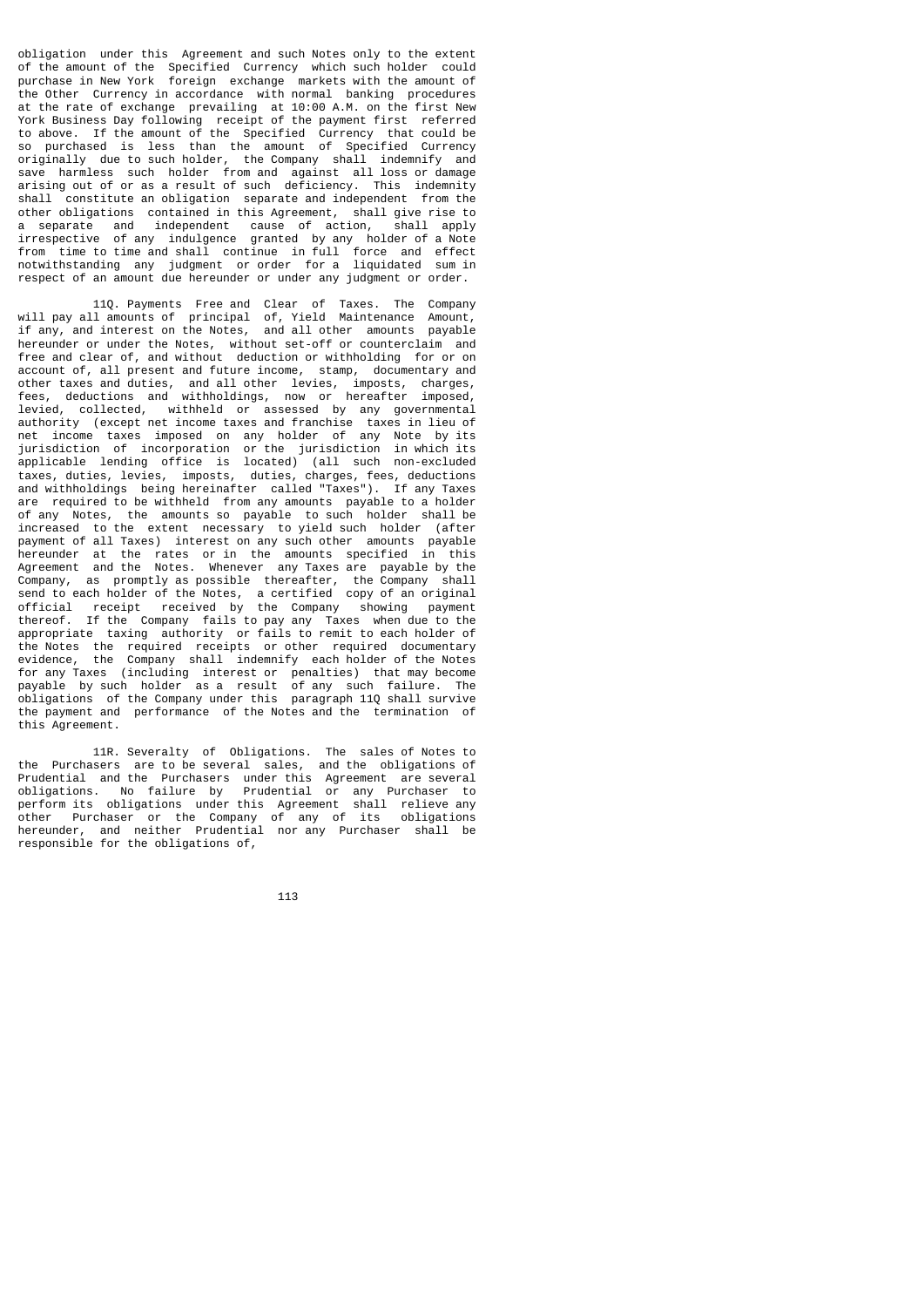or any action taken or omitted by, any other such Person hereunder.

 11S. Counterparts11P. Counterparts. This Agreement may be executed in any number of counterparts, each of which shall be an original, but all of which together shall constitute one instrument.

 11T. Binding AgreementQ. Binding Agreement. When this Agreement is executed and delivered by the Company and Prudential, it shall become a binding agreement between the Company and Prudential. This Agreement shall also inure to the benefit of each Purchaser which shall have executed and delivered a Confirmation of Acceptance, and each such Purchaser shall be bound by this Agreement to the extent provided in such Confirmation of Acceptance.

[Balance of Page Intentionally Left Blank]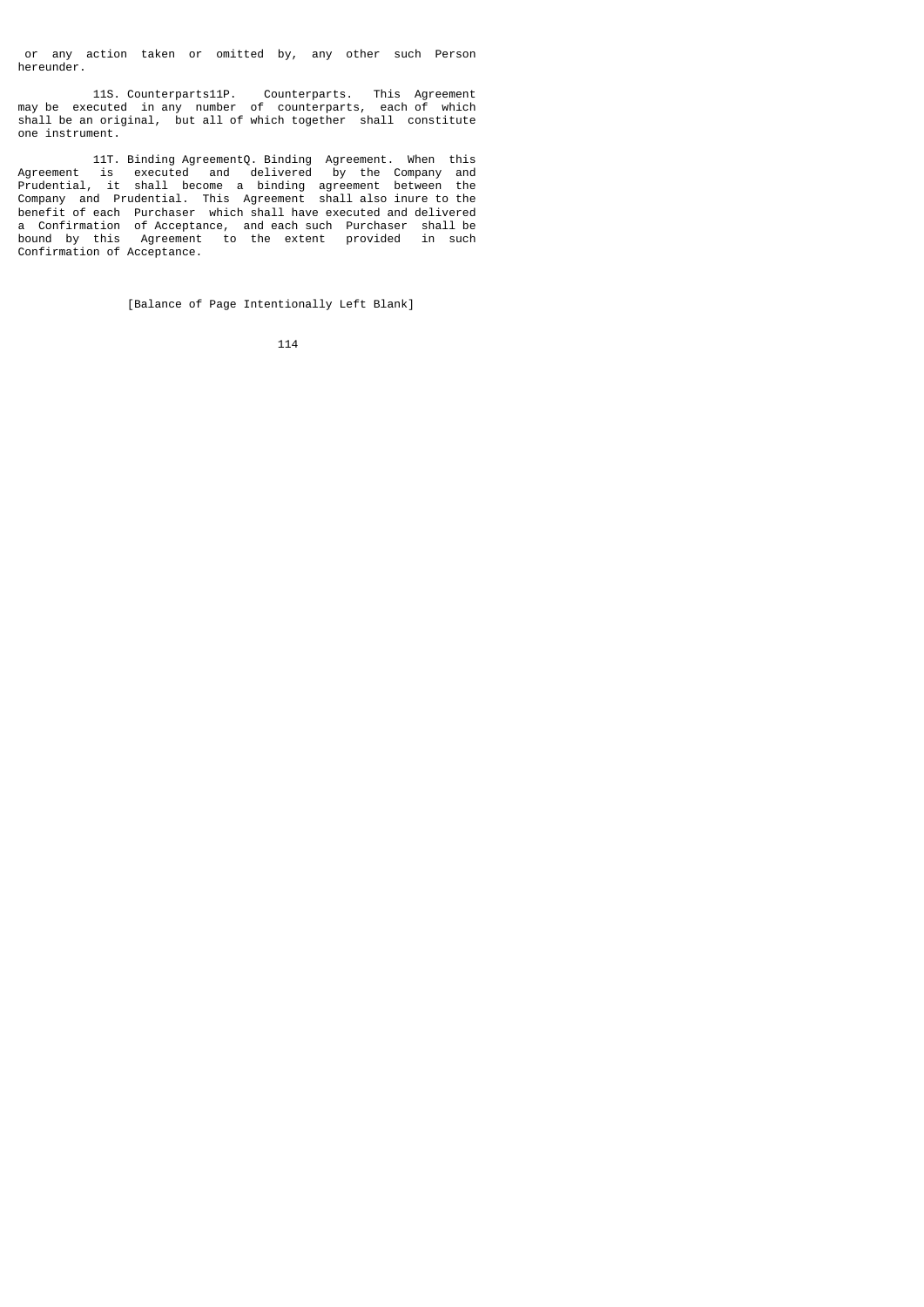# R. Maximum Interest Payable

Very truly yours,

Dentsply International Inc.

 By: Name: Title: By:

> Name: Title:

The foregoing Agreement is hereby accepted as of the date first above written.

The Prudential Insurance Company of America

By: Name: Title: Vice President

[Signature Page For Note Purchase Agreement]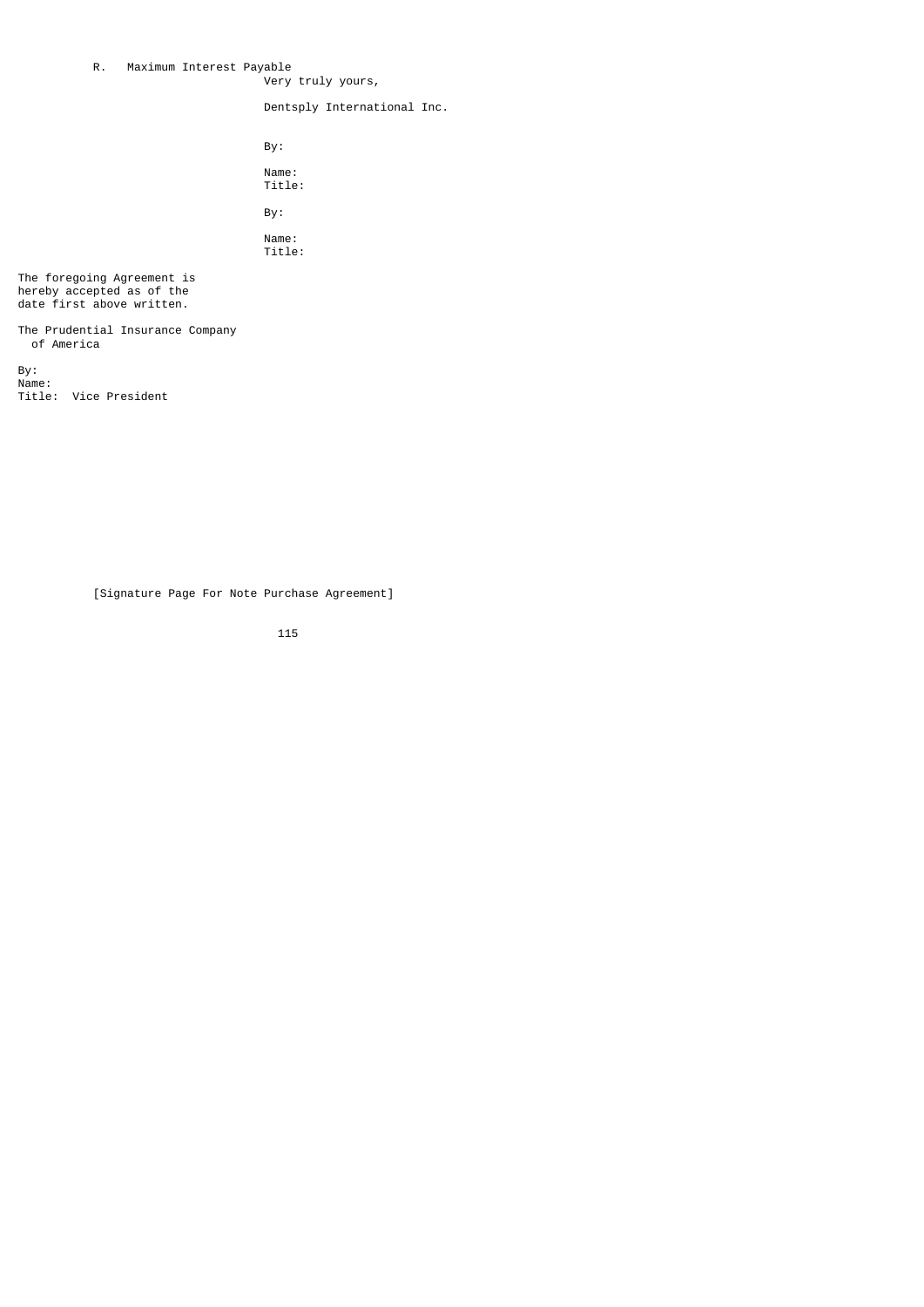# TRUST AGREEMENT

BETWEEN

# T. ROWE PRICE TRUST COMPANY AND

DENTSPLY INTERNATIONAL INC.

116

#### TRUST AGREEMENT BETWEEN T. ROWE PRICE TRUST COMPANY AND DENTSPLY INTERNATIONAL INC.

 This TRUST AGREEMENT ("Agreement") is made by and between DENTSPLY INTERNATIONAL INC., a corporation ("Employer"), and T. ROWE PRICE TRUST COMPANY, a Maryland limited purpose trust company ("Trustee").

# WITNESSETH

 WHEREAS, the Employer sponsors and maintains the DENTSPLY EMPLOYEE STOCK OWNERSHIP PLAN ("Plan"), a defined contribution plan for the benefit of all eligible employees who participate under the terms of the Plan, including their beneficiaries and alternate payees (individually, "Participant" and, collectively, "Participants"); and

 WHEREAS, the Employer intends that the Plan qualify as a leveraged employee stock ownership plan under Section 4975(e)(7) of the Internal Revenue Code of 1986, as amended (the "Code"), and that the Plan meet the requirements of Section 4975(d)(3) of the Code; and

 WHEREAS, the Employer intends that the Plan and related trust shall qualify under Sections 401(a) and 501(a) of the Code; and

 WHEREAS, the Employer desires to establish a trust to serve as the funding vehicle for the Plan as provided under the terms of the Plan;

 NOW, THEREFORE, the Employer and the Trustee agree as follows:

#### ARTICLE I. THE TRUST FUND

1.1 Establishment of Trust Fund. The Employer hereby establishes with the Trustee a trust fund consisting of such sums of U. S. currency and such other property acceptable to the Trustee as shall from time to time be paid to the Trustee pursuant to this Agreement. All such money and property, together with all investments and reinvestments made therewith and proceeds thereof, less any payments or distributions made by the Trustee pursuant to the terms of this Agreement, are referred to as the "Trust Fund". The Trustee hereby accepts the Trust Fund and agrees to hold it in accordance with the express provisions of this instrument and the requirements of law.

1.2 Effective Date. This Agreement shall be effective as of November 1, 2000.

1.3 Named Fiduciary. The Employer and a Committee of the Employer are the named fiduciaries of the Plan ("Named Fiduciary") within the meaning of Section 402(a)(2) of the Employee Retirement Income Security Act of 1974, as amended ("ERISA"). The Named Fiduciary shall have the power and duties with respect to the management and control of the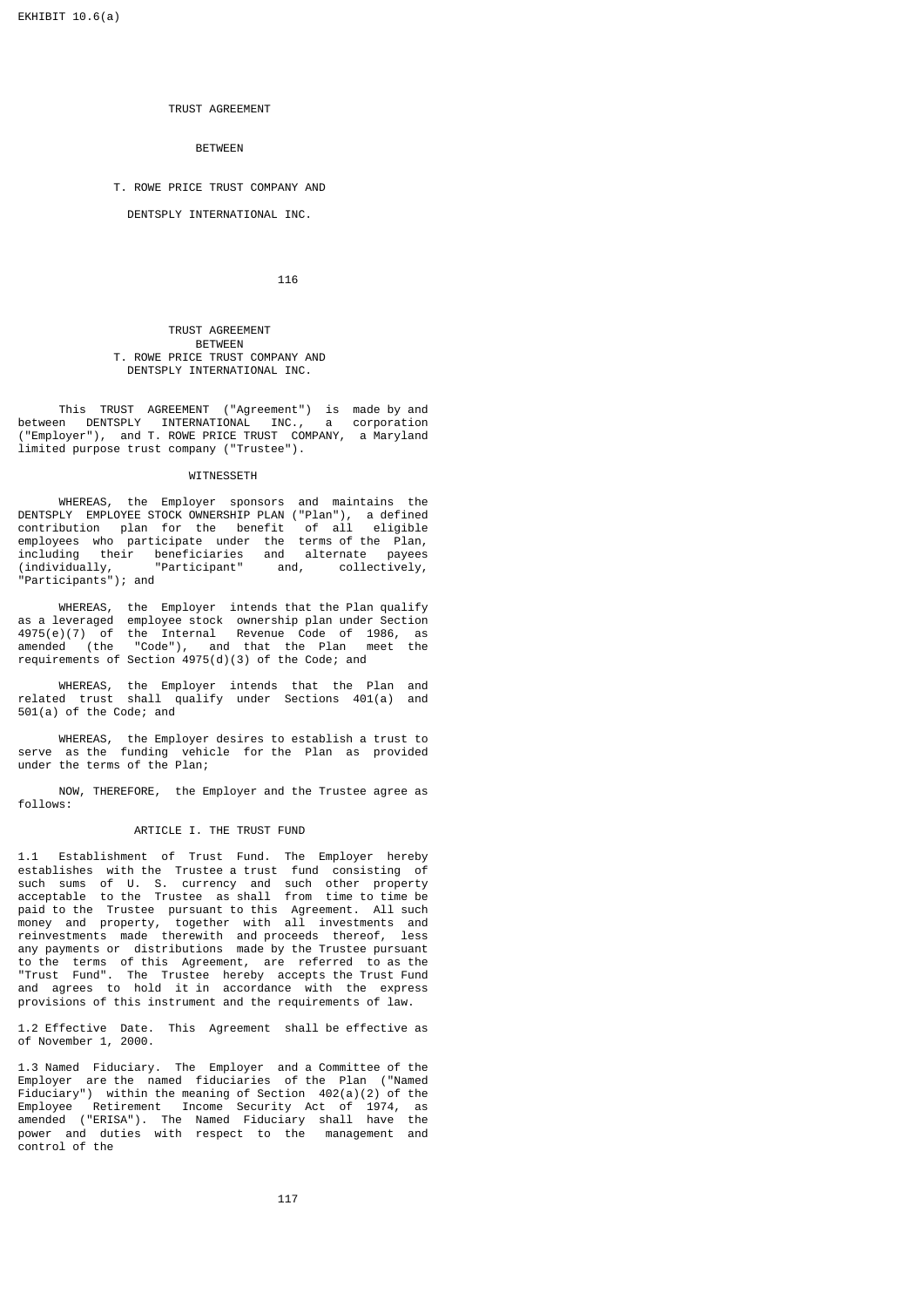Trust Fund as set forth in the Plan and in this Agreement. The term "Named Fiduciary," as used throughout this Agreement, is deemed to refer to the Named Fiduciary of the Plan, as set forth in this Section 1.3 and its duly authorized representatives. The Trustee shall not be a Named Fiduciary of the Plan.

1.4 Nature of Trustee's Duties. In performing its duties hereunder, the Trustee shall serve solely in the capacity of a directed trustee within the meaning of Section 403(a)(1) of ERISA. The Trustee shall not be deemed to be the "administrator" as defined in ERISA Section 3(16)(A), the "plan sponsor" as defined in ERISA Section 3(16)(B), or a trustee with discretion to perform more than the express ministerial duties pursuant to the terms of this Agreement.

1.5 Limitation of Trustee's Duties. The Trustee shall have no duty to: (a) determine or enforce payment of any contribution due under the Plan; (b) inquire whether any contribution made to the Trust Fund is in accordance with the terms of the Plan or law; (c) determine the adequacy of the funding policy adopted by the Employer or the Named Fiduciary; (d) inquire as to the propriety of any investment or distribution made under the Plan; or (e) ensure the tax qualified status of the Plan under the Code.

#### ARTICLE II. INVESTMENT OF THE TRUST FUND

2.1 Investment of the Trust Fund - In General. The Named Fiduciary shall be solely responsible for directing the Trustee as to the investment and deposition of the Trust Fund and shall have responsibility for the overall diversification of the Trust Fund. The Trustee shall invest and reinvest the Trust Fund only as directed and the Trustee is specifically prohibited from having or exercising any discretion with respect to the investment of the Trust Fund.

2.2 Investment Powers of the Trustee. Subject to the limitations of Section 2.1, the Trustee shall invest and reinvest the Trust Fund as directed, free from any limitations imposed by state law on investments of trust funds and without distinction between income and principal, in any investment approved by the Named Fiduciary, including equity or debt securities, insurance<br>policies and contracts, savings and time deposits, policies and contracts, savings and time deposits, investment contracts issued by a bank, insurance company or other financial or similar institution, short-term instruments of deposit, registered investment companies (including any investment company, the advisor of which is an affiliate of the Trustee), investment partnerships or other pooled investments funds, common, collective or group trust funds (including any such fund held or maintained by the Trustee or an affiliate of the Trustee) for commingling assets of participating trusts, including but not limited to assets of retirement plans which are qualified under Section 401(a) of the Code (the instrument of trust creating any such qualified common, collective or group trust fund, to the extent of the Trust Fund's equitable share thereof, being adopted hereby). Notwithstanding the above, the assets of the Plan shall be invested primarily in shares of the common stock of the Employer ("Stock"), which shall be qualifying employer securities ("Qualifying Employer Securities"), as such term is defined in Section 4975(e)(8) of the Code. The Trustee shall have the power to hold all or a portion of the Trust Fund uninvested pending receipt of clear and proper investment directions or pending receipt of a contribution amount which is necessary to carry out an investment direction.

118 - 118 **118 118 118 118 118 118 118 118**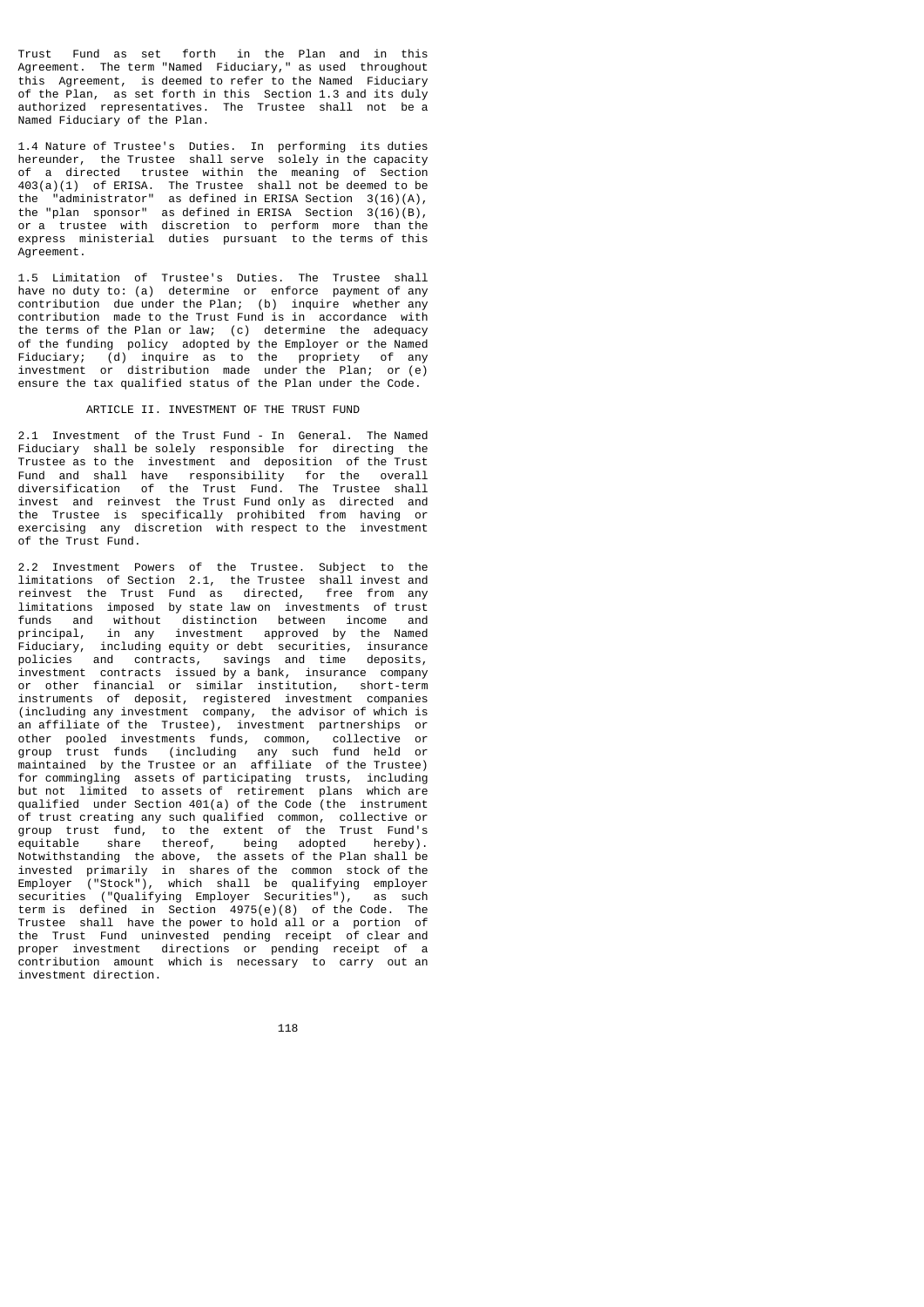2.3 Investment Funds. At the direction of the Named Fiduciary, the Trustee shall establish one or more separate investment funds within the Trust Fund, each separate fund being referred to as an "Investment Fund." Investment Funds shall be established by direct investment or through the medium of a bank, trust fund, insurance contract or regulated investment company, as the Named Fiduciary shall direct. Each Investment Fund shall be held and administered as part of the Trust Fund, but shall be separately invested and accounted for. To the extent authorized by the Plan and conditioned on the Trustee's acceptance of such property pursuant to Section 1.1 hereof, the Named Fiduciary may direct the Trustee to establish one or more Investment Funds all or a portion of the assets of which shall be invested in Qualifying Employer Securities. Any such direction shall be deemed to include a certification by the Named Fiduciary that the and holding of such Qualifying Securities does not constitute a prohibited transaction under Section 406 of ERISA or Section 4975 of the Code. The Employer shall be solely responsible for complying with any securities laws that may apply to Qualifying Employer Securities held in the Trust Fund.

2.4 Participant Instructions. The Named Fiduciary's investment direction to the Trustee may represent the aggregate of investment instructions of Participants respect to the assets in each Participant's Plan account. All references in this Agreement to directions or instructions provided by the Named Fiduciary shall be deemed to include Participant instructions that are provided to the Named Fiduciary or its agent and delivered by the Named Fiduciary or its agent to the Trustee. The Named Fiduciary shall have the duty to select and monitor all Investment Funds or other investment media made available to Participants under the Plan. The Named Fiduciary or its agent shall ensure that all Participants who are entitled to direct the investment of assets in their Plan accounts previously received or receive a copy of all material describing such Investment Funds that is required by law. If a Participant fails to direct the investment of assets in the Participant's Plan accounts as permitted by the Plan, the Named Fiduciary shall direct the Trustee as to the investment of such assets.

2.5 Appointment of Investment Manager. The Named Fiduciary may appoint one or more investment managers, as defined in Section 3(38) of ERISA ("Investment Manager") to manage, acquire and dispose of all or a portion of the Trust Fund or an Investment Fund. The Named Fiduciary shall provide the Trustee with written notice of the appointment of each Investment Manager and of the termination of such appointment and direct the segregation of that portion of the Trust Fund to be managed by the Investment Manager. The Named Fiduciary also shall provide the Trustee with a copy of the investment management agreement and an acknowledgement by the Investment Manager that it is a fiduciary with respect to the Plan within the meaning of Section 3(21)(A) of ERISA. The Trustee shall be entitled to rely on such documents until otherwise notified in writing by the Named Fiduciary. The Trustee shall invest and reinvest such portion of the Trust Fund under the management of the Investment Manager as directed by the Investment Manager. The Trustee shall be entitled to conclusively rely upon the valuation of any securities or other property held in any portion of the Trust Fund that is provided to it by such Investment Manager for all purposes under this Agreement.

2.6 Plan Loans. At the direction of the Named Fiduciary, the Trustee shall invest assets of the Trust Fund in loans to Participants. Any such direction shall be deemed to include a certification by the Named Fiduciary that such loan is in accordance with provisions of the Plan and ERISA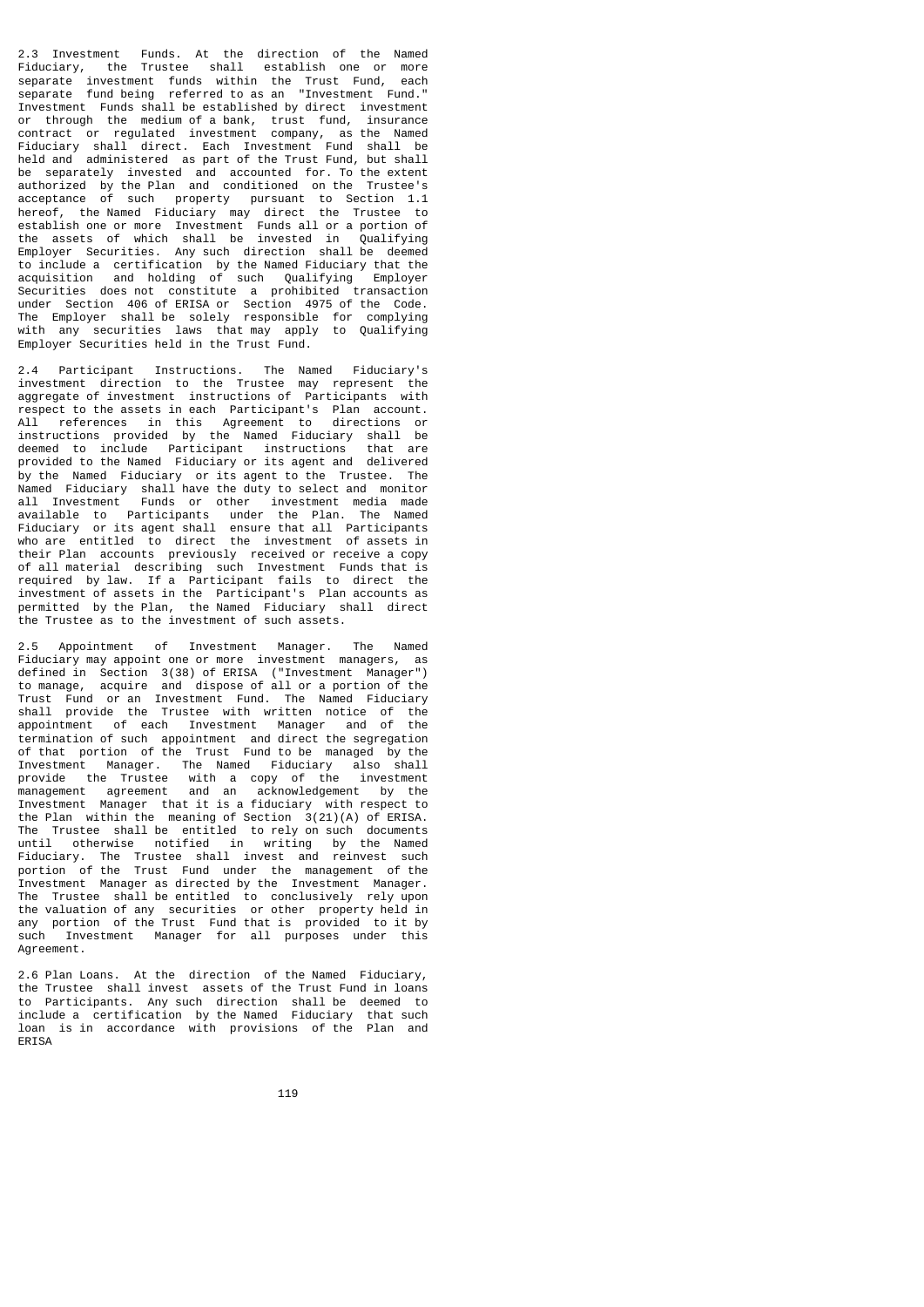and does not constitute a "prohibited transaction" under ERISA. The Trustee shall accept as collateral for each Participant loan only the appropriate amount of the Participant's Plan account designated by the Plan document or established policies. The Trustee shall invest all loan repayments in accordance with the directions of the Named Fiduciary and shall make distributions of defaulted loans as directed by the Named Fiduciary.

2.7 Investment and Insurance Contracts. In the event that insurance policies or contracts or investment contracts issued by a bank, insurance company or other financial or similar institution (including structured or synthetic investment contracts) are held in the Trust Fund at the direction of the Named Fiduciary or an Investment Manager ("Contracts"), the Trustee shall not be liable for the refusal or inability of any insurance company, bank or other financial institution to issue, change, pay proceeds or make payments due under any Contract; for the form, terms, genuineness, validity or sufficiency of any Contract; or for any delay in payment or proceeds due under any Contract. The Trustee shall not be responsible for the valuation of any Contract and the Trustee shall be entitled to conclusively rely upon such valuation provided by the issuer of the Contract for all purposes under this Agreement. The Trustee shall not be responsible for evaluating or monitoring the financial condition or status of any financial institution or insurance company issuing any such Contract which the Named Fiduciary or an Investment Manager directs the Trustee to hold or to purchase with the Trust Fund.

2.8 Trustee's Duty and Responsibility with Respect to the Trust Fund. The Trustee shall have no duty to question any action or direction of the Employer, the Named Fiduciary, an Investment Manager or a Participant Enduciary, an Investment Manager or a Participant<br>(pursuant to the provisions of Section 5.3) or the failure of the Employer, the Named Fiduciary, an Investment Manager or a Participant to give directions, or to review the securities or other investments which are held pursuant to directions of the Employer, the Named Fiduciary, an Investment Manager or a Participant as to the investment, reinvestment, retention or disposition of any such assets. The Trustee shall not have any responsibility for diversification of such assets, for any loss to or depreciation of such assets resulting from the purchase, retention or sale of assets in accordance with the direction of the Employer, the Named Fiduciary, an Investment Manager or a Participant. The Trustee shall not be responsible for any investment action taken or omitted by the Trustee in accordance with any direction of the Employer, the Named Fiduciary, an Investment Manager or Participant; any investment inaction in the absence of an investment direction from the Employer, the Named Fiduciary, an Investment Manager or Participant; or any investment action taken by the Trustee pursuant to an order to purchase or sell securities placed by the Employer, the Named Fiduciary, an Investment Manager or Participant directly with a broker, dealer or issuer.

2.9 Leveraged Acquisitions of Stock. It is specifically contemplated that the Trust Fund will operate pursuant to employee stock ownership plan and that the Trustee will, solely at the direction of the Named Fiduciary, incur indebtedness for the purpose of acquiring Stock. Following the original leveraged acquisition of Stock, the Named Fiduciary may from time to time direct the Trustee to incur such indebtedness (including indebtedness to the Employer) on behalf of the Trust Fund (an "ESOP Loan") on such terms and conditions as the Named Fiduciary shall determine. Any such ESOP Loan shall meet all of the requirements necessary to constitute an "exempt loan" within the meaning of Treasury Regulation Section 54.4975-7(b)(1)(iii) and shall be used primarily for the benefit of the Participants. The proceeds of any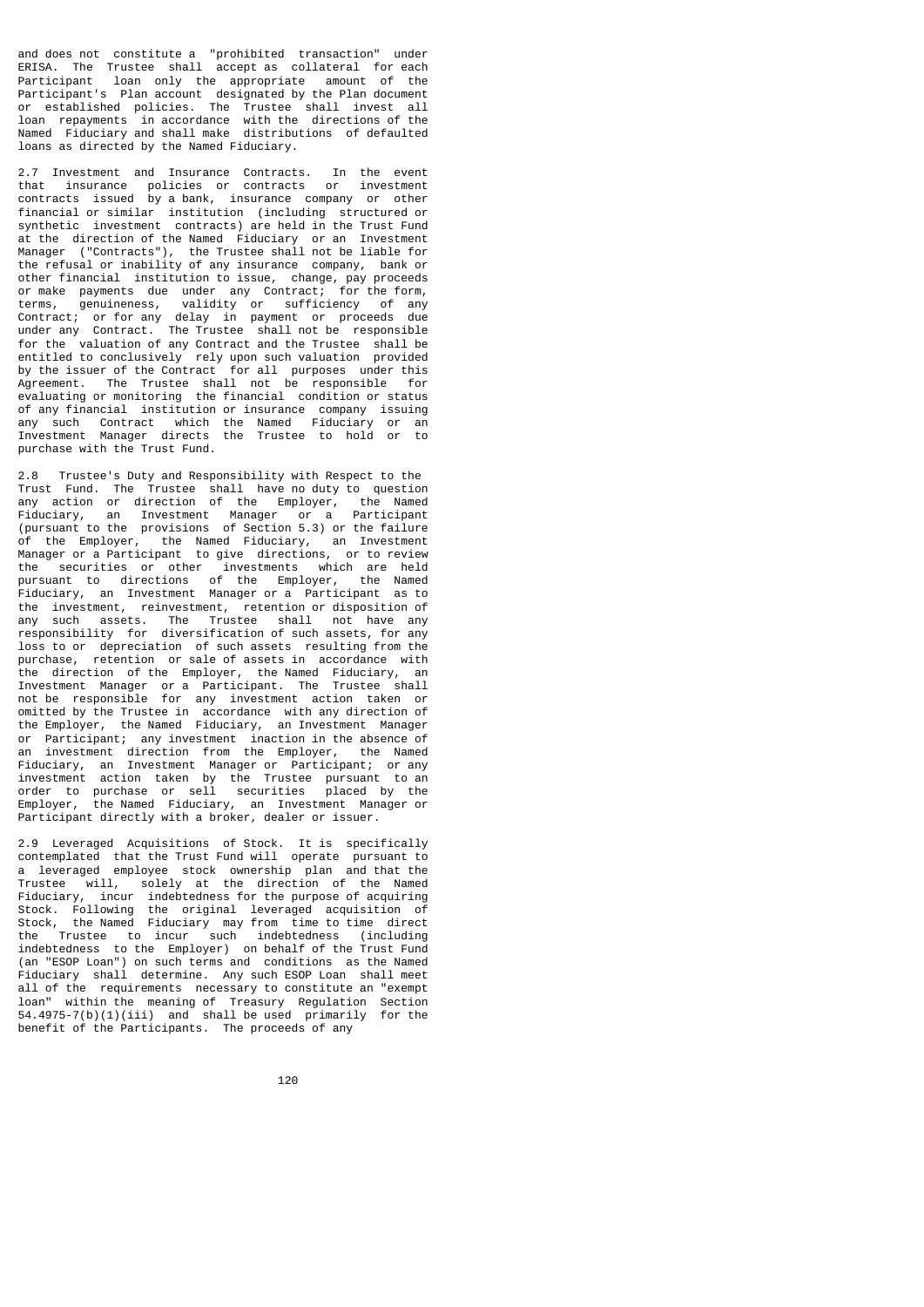such ESOP Loan shall be used, within a reasonable time after the ESOP Loan is obtained, only to purchase Stock or to repay such ESOP Loan or a prior ESOP Loan. Any such ESOP Loan shall provide for no more than a reasonable rate of interest and must be without recourse against the Plan and Trust Fund. The number of years to maturity under the ESOP Loan must be definitely ascertainable at all times. The ESOP Loan may not be payable at the demand of any person, except in the case of a default. The only assets of the Trust Fund that may be given as collateral for an ESOP Loan are shares of Stock acquired with the proceeds of the ESOP Loan and shares of Stock that were used as collateral on prior ESOP Loans repaid with the proceeds of the current ESOP Loan. In the event that Stock is used as collateral for an ESOP Loan, such Stock shall be released from such encumbrance at an annual rate which is geared to the total repayment (principal plus interest) of the ESOP Loan or the rate of principal repayment of the ESOP Loan, provided that in either case all applicable requirements of the applicable regulations shall be satisfied. No person entitled to payment under an ESOP Loan shall be entitled to payment from the Trust Fund other than from shares of Stock acquired with the proceeds of the ESOP Loan that are collateral for the ESOP Loan, Employer contributions made under the Plan for the purpose of satisfying the ESOP Loan obligation, earnings attributable to such Stock and such Employer contributions, and such other assets, if any, as to which recourse may be permitted under Section 4975 of the Code. Payments of principal and interest on any such ESOP Loans shall be made by the Trustee, as directed by the Named Fiduciary, only from (1) Employer contributions made under the Plan for the purpose of satisfying such ESOP Loan obligation, earnings on such contributions and earnings on shares of Stock acquired with the proceeds of such ESOP Loan, (2) the proceeds of a subsequent ESOP Loan made to repay the prior ESOP Loan, and/ or (3) the proceeds of the sale of any collateralized shares of Stock acquired with the proceeds of such ESOP Loan. In the event of a default under an ESOP Loan, the value of Trust Fund assets transferred to the lender shall not exceed the amount of the default, provided further that if the lender is a "party in interest" within the meaning of ERISA Section 3(14) or a "disqualified person" within the meaning of Section 4975(e)(2) of the Code, a transfer of Trust Fund assets upon default shall be made only if, and to the extent of, the Trust Fund's failure to meet the ESOP Loan's payment schedule.

2.10 Knowledge of the Trustee. When the Trustee is subject to the direction of the Employer, the Named Fiduciary, or an Investment Manager in performing its<br>duties under this agreement the Trustee's duties under this Agreement, the Trustee's responsibilities will be limited to certain ministerial duties with respect to the portion of the Trust Fund subject to such direction, which duties do not involve the exercise of any discretionary authority to manage or control Trust Fund assets and which duties will be performed in the normal course of business by employees of the Trustee, its affiliates or agents who are unfamiliar with investment management ("Ministerial Duties"). Except as required by Section 403(a)(1) of ERISA, the Trustee is not undertaking any duty or obligation, express or implied, to review, and will not be deemed to have reviewed, any transaction involving the investment of the Trust Fund which it is directed to perform by the Employer, the Named Fiduciary or an Investment Manager except to the extent necessary to perform these Ministerial Duties in accordance with such direction.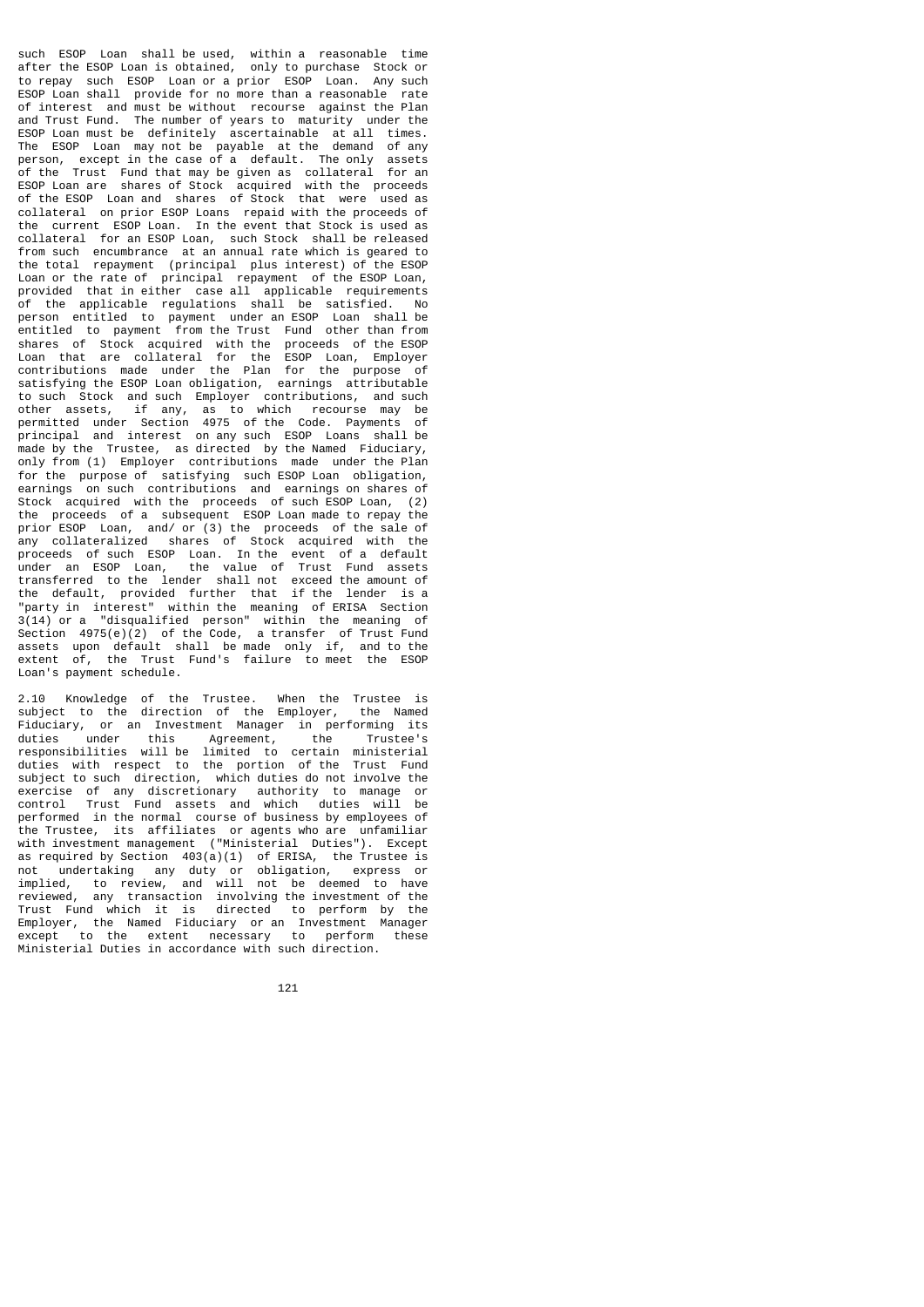#### ARTICLE III. OTHER MINISTERIAL DUTIES OF THE TRUSTEE

3.1 Other Ministerial Duties of the Trustee. The Trustee is authorized and empowered with respect to the Trust Fund to perform the following Ministerial Duties necessary to effectuate the instructions and directions of the Named Fiduciary, the Plan Administrator, an Investment Manager or a Participant:

 a) To make, execute, acknowledge and deliver any and all documents of transfer and conveyance and any and all other instruments that may be necessary or appropriate to carry out the powers herein granted.

 b) To register any investment held by it in the name of the Trustee or in the name of any custodian or its nominee, with or without words indicating that such securities are held in a fiduciary capacity, but the books and records of the Trustee shall at all times show that all such investments are part of the Trust Fund.

 c) To hold or to appoint an agent or custodian to hold any property hereunder in bearer form or in its own name or the name of its nominee and to deposit or arrange for the deposit of any securities or other property in a<br>securities depository or clearing agency; provided, or clearing agency; however, that the Trustee may not serve as custodian or<br>appoint or terminate a custodian for any plan assets, as appoint or terminate a custodian for any plan assets, defined in ERISA and the regulations thereunder, which are managed by an affiliate of the Trustee. Any agent or custodian so appointed shall be paid fees as mutually agreed upon by the Employer and the agent or custodian and paid in the same manner as other expenses of the Trust Fund. The Trustee shall not hold any property or securities hereunder in the same account as any individual property of the Trustee.

 d) To retain custody of original executed documents evidencing loans to Participants made after the effective date of this Agreement and, to the extent provided to the Trustee by the Employer, original executed documents evidencing outstanding loans to Participants made prior to the effective date of this Agreement.

 e) To employ suitable agents, counsel, financial consultants, valuation experts or other professionals (who may also be agents, counsel, consultants or experts for the Employer or the Named Fiduciary) and to pay their reasonable expenses and compensation out of the Trust Fund.

 f) To trade all securities held in the Trust Fund as soon as possible after an order is received and processed by the Trustee or its agent in accordance with directions of the Employer, the Named Fiduciary or an Investment Manager, taking into account any trade delays which may occur due to stock market constraints or the liquidity of the security.

 g) Solely at the written direction of the Named Fiduciary, to borrow or raise monies for the purpose of the Trust Fund from any source and, for any sum borrowed, to issue its promissory note as Trustee and to secure the repayment thereof by pledging all or any part of the Trust Fund, but nothing contained herein shall obligate the Trustee to render itself liable individually for the amount of any such borrowing; and no person loaning money to the Trustee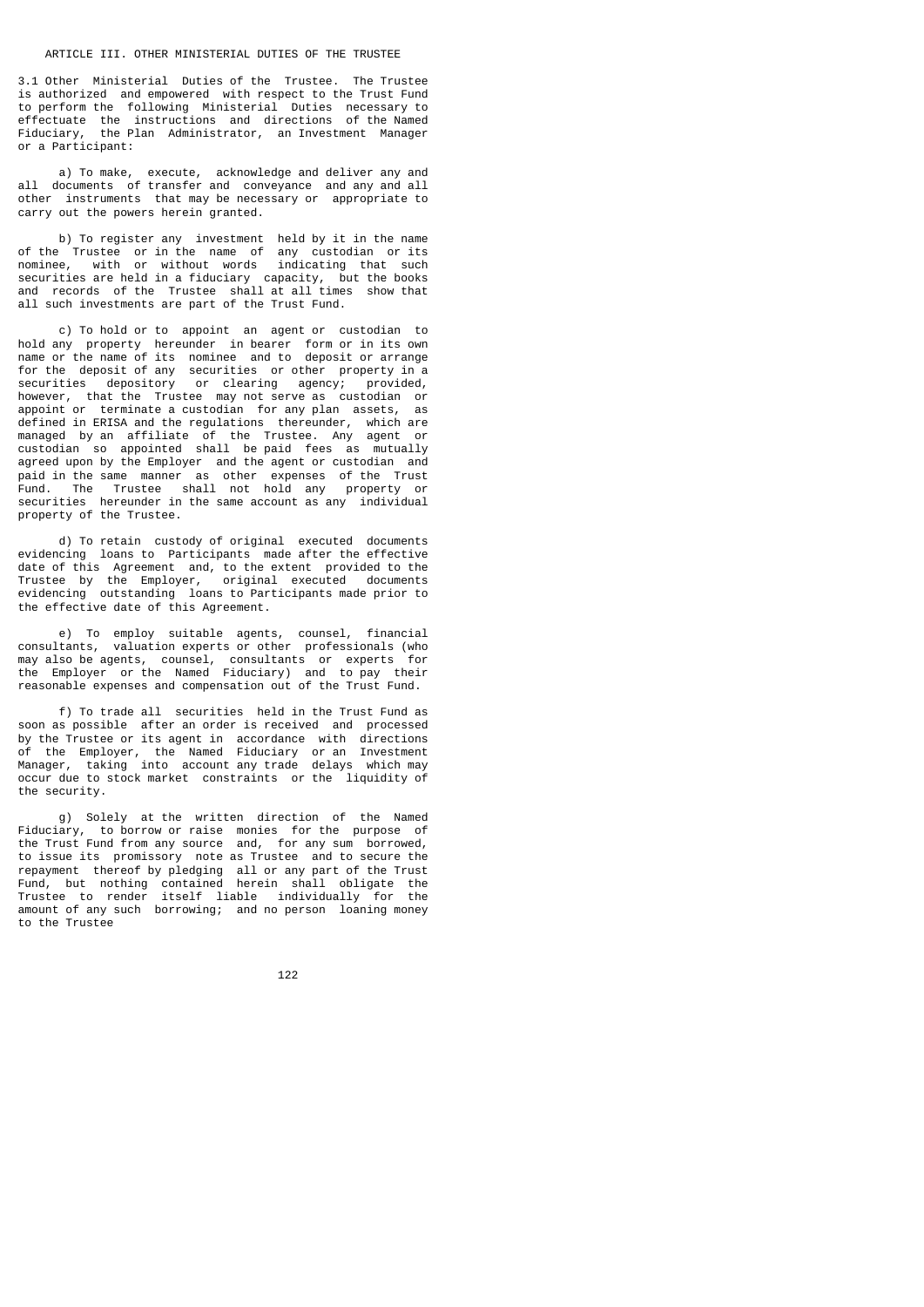shall be bound to see the application of money loaned or to inquire into the validity or propriety of any such borrowing.

 Each and all of the foregoing powers may be exercised without a court order or approval.

3.2 Valuation of Trust Fund. The Trustee, as of the valuation date set forth in the Plan and at such other time or times as is necessary or as the Trustee and the Named Fiduciary agree, shall determine the net worth of the assets of the Trust Fund. The valuation shall be based upon valuations provided by Investment Managers, trustees of common trust funds, sponsors of registered investment companies, records of securities exchanges or valuation services, market data providers or qualified appraisers. Notwithstanding the foregoing, the Trustee shall not be responsible for providing the value of any Contracts, as described in Section 2.7, or for any asset which is not liquid or not publicly traded, the value of which shall be provided by the Named Fiduciary. The Trustee may obtain the opinions of qualified appraisers, as necessary in the discretion of the Trustee, to determine the fair market value of Qualifying Employer Securities, the fees of which appraiser shall, unless paid by the Employer, be paid from the Trust Fund.

3.3 Trust Records. The Trustee shall keep accurate and detailed records of all receipts, investments, detailed records of all receipts<br>disbursements and other transactions required to be performed hereunder with respect to the Trust Fund. The<br>Trustee agrees to treat as confidential all records and .<br>Trustee agrees to treat as confidential all records other information relative to the Trust Fund. The Trustee shall not disclose such records and other information to third parties except to the extent required by law or as requested in writing by the Employer. The Trustee agrees to permit the Employer to inspect the records of the Trust Fund maintained by the Trustee during regular business hours and to permit the Employer to audit the same upon the giving of reasonable notice to the Trustee. The Trustee further agrees that it will provide the Employer with information and records that the Employer may reasonably require in order to perform audits of such records.

3.4 Confidentiality/ Security of Records. Trustee and Employer agree to treat as confidential and use only in connection with this Agreement all Plan data, records, computer programs and software, reports and other documents, which are furnished to the other under this Agreement. Trustee and Employer will protect the security of such records and will not disclose such records or<br>other information to third parties except as required by other information to third parties except as required by law or when requested to do so by the other; provided, however, that the Trustee may disclose such records or information to its agents in the course of performing its duties under this Agreement.

3.5 Accounting. Within 90 days after the close of the Plan's fiscal year or such other period as the Employer and the Trustee may agree, and within 90 days after the resignation or removal of the Trustee, as provided herein, the Trustee shall file with the Employer a written account setting forth all investments, receipts, disbursement and other transactions effected by it during such fiscal year or during the period from the close of the last fiscal year to the date of such resignation or removal. Unless the Employer files written objections to such account with the Trustee within 180 days after the filing of such account with the Employer, the accounting shall be deemed to be approved and the Trustee shall, to the maximum extent permitted by applicable law, be released and forever discharged from all liability for further accountability to the Employer for the accuracy of such accounting and for the propriety of all acts and the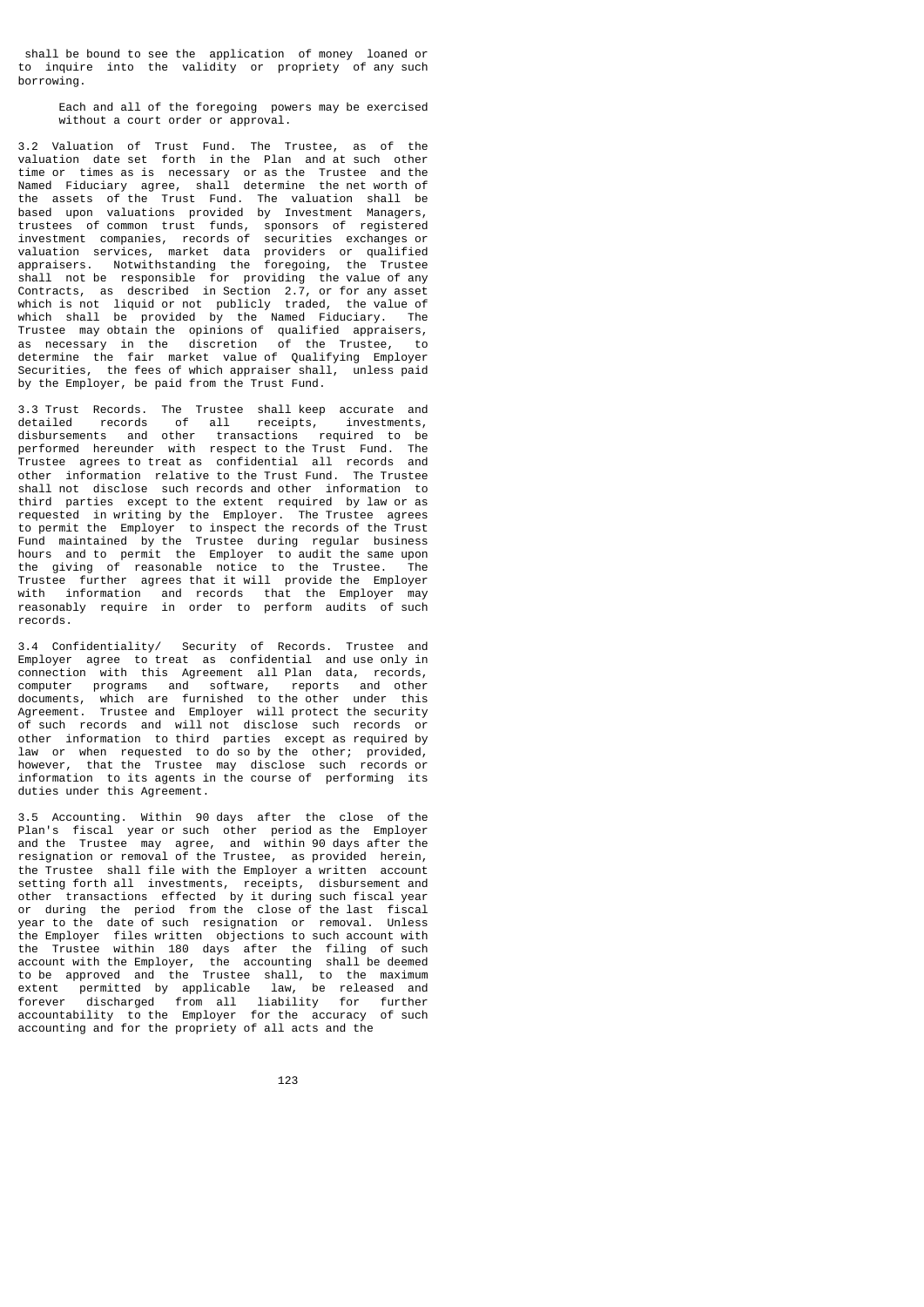transactions of the Trustee reflected in such account. If written objections are specified and the matters in controversy cannot be settled between the Employer and the Trustee, the Trustee may apply for a judicial settlement of the account, the costs of such settlement being allowed as an expense of the Trust Fund. The only necessary party thereto in addition to the Trustee shall be the Employer.

3.6 Distributions and Other Payments. The Trustee shall make payment to such persons, including the Employer, the Trustee, the Named Fiduciary, the Plan recordkeeper and Participants, as the Named Fiduciary may direct from time to time. The Named Fiduciary shall be responsible for insuring that any distribution or other payment from the Trust Fund conforms to the provisions of the Plan and ERISA. Excluding those fees and expenses set forth in this Agreement and the Plan's recordkeeping agreement, which may be paid from the Trust Fund if not paid directly by the Employer, the Named Fiduciary's direction to pay<br>fees or expenses relating to the administration of the fees or expenses relating to the administration Plan or Trust Fund shall be in the form of a certificate substantially in the form as set forth in Exhibit "A". Notwithstanding any other provisions of this Agreement, the Trustee may condition any distribution or other payment of Trust Fund assets upon receipt of satisfactory assurances that the approval of appropriate governmental agencies or other authorities has been secured and that all notice and other procedures required by applicable law have been satisfied. The Trustee shall be entitled to rely conclusively upon the Named Fiduciary's directions and shall not be liable for any distribution or other payment made in reliance upon the Named Fiduciary's directions.

3.7 Limitation of Duties. The Trustee is a party to this Agreement solely for the purposes set forth herein and neither the Trustee nor any of its officers, directors, employees or agents shall have any duties or obligations with respect to the Trust Fund, except as expressly set forth herein. To the extent not prohibited by ERISA, the Trustee shall not be responsible in any way for any action or omission of the Employer or the Named Fiduciary with respect to the performance of the Employer's or Named Fiduciary's duties and obligations set forth in this Agreement and in the Plan. The Trustee may rely upon such information, direction, action or inaction of the Employer or the Named Fiduciary as being proper under the Plan or the Agreement and is not required to inquire into the propriety of any such information, direction, action or inaction.

# ARTICLE IV. DUTIES OF THE EMPLOYER

4.1 Duties of the Employer. In addition to any duties of the Employer otherwise prescribed in this Agreement, the Employer, individually or through the Named Fiduciary, shall be responsible for performing the following functions with respect to the Trust Fund:

 a) Transmitting all Trust Fund contributions made by or on behalf of each Participant to the Trustee at such times and in such manner as is mutually agreed between the Employer and the Trustee;

 b) Providing the Trustee with such information and data relevant to the Plan as is necessary for the Trustee to properly perform its duties hereunder;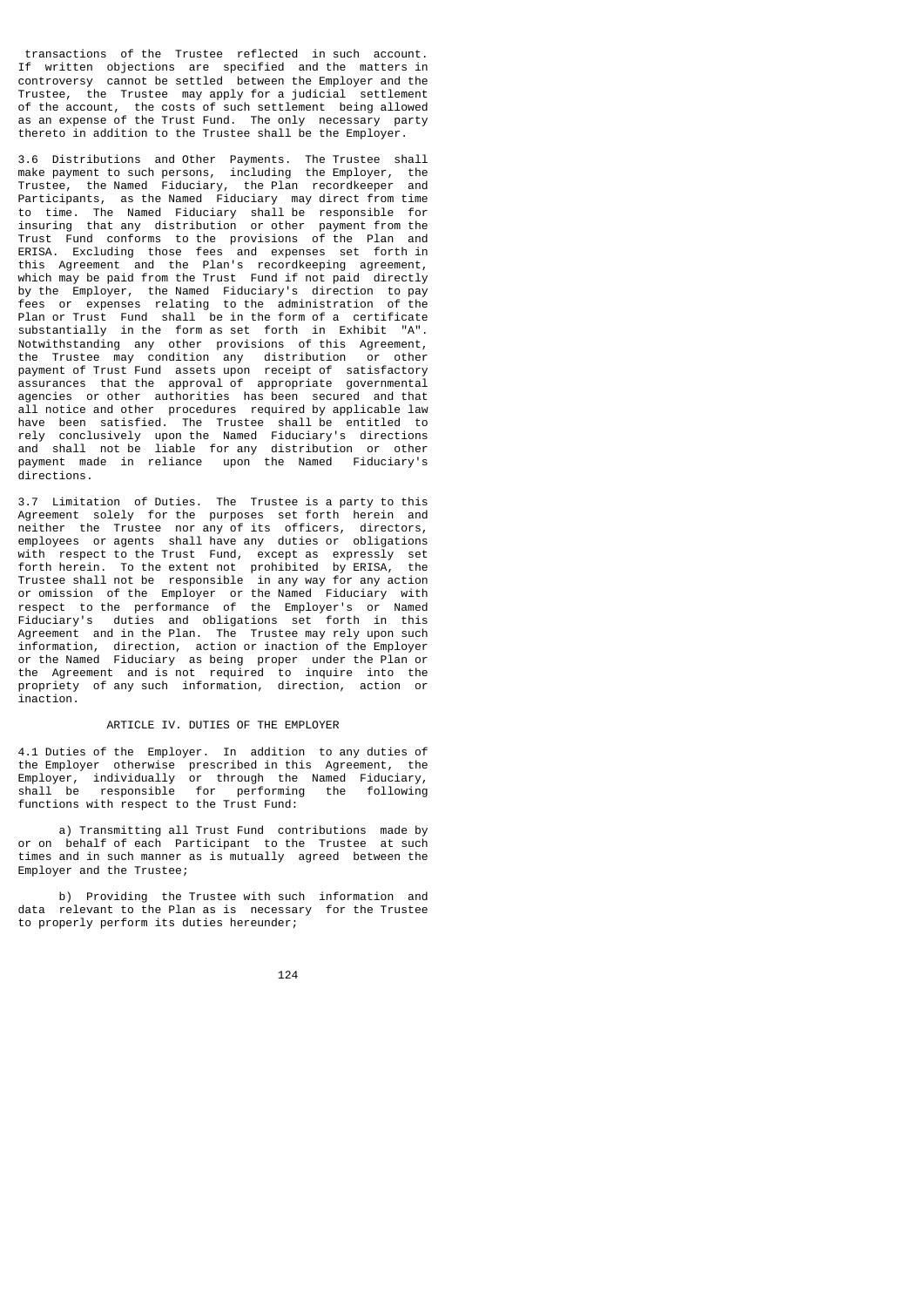c) Providing to the Trustee, on a timely basis, a copy of the Plan document including all amendments and restatements, and a copy of the Plan's determination letter from the Internal Revenue Service;

 d) Determining that the contributions made by or on the behalf of each Participant are in accordance with any applicable federal and state law and regulations;

 e) Assuring that the Plan maintains qualified status under Section 401(a) of the Code at all times while any Plan assets are held in the Trust Fund;

 f) Providing the Trustee with the value of any Contracts;

 g) Determining the suitability of and selecting every investment offered as an option under the Plan, including but not limited to Qualifying Employer Securities;

 h) Determining that loans to Participants are made and administered in accordance with the Plan, ERISA and the Code;

 i) Determining that all payments, including distributions to Participants, are reasonable, proper and in accordance with the Plan, ERISA and the Code;

 j) Determining whether any domestic relations order is "qualified" in accordance with Code Section 414(p) and directing the Trustee as to how to effect any such order; and

 k) Meeting any U.S. securities laws that may apply with respect to offering Qualifying Employer Securities as<br>an investment ontion under the Plan. This includes but an investment option under the Plan. This includes, but<br>is not limited to requistering such stock with the is not limited to, registering such stock with Securities and Exchange Commission ("SEC") and other government agencies, filing reports with the SEC and other government agencies, and preparing prospectuses, proxy solicitations and other similar materials.

# ARTICLE V. VOTING, TENDER AND SIMILAR RIGHTS

5.1 General Provisions. Except to the extent otherwise provided in Section 5.3(a) and 5.3(c) of this Agreement, the Named Fiduciary (or the Investment Manager with respect to assets under its management) shall direct the Trustee as to the manner in which it shall; (i) vote in person or by proxy, general or special, any securities held in the Trust Fund; (ii) exercise conversion privileges, subscription rights and other options; and (iii) participate in or dissent from reorganizations, tender offers or other changes in property rights.

5.2 Receipt of Notices. Upon receipt, the Trustee shall transmit to the Named Fiduciary (or to the Investment Manager with the respect to assets under its management) all notices of conversion, redemption, tender, exchange, subscription, class action, claim in insolvency proceedings or other rights or powers relating to any investment in the Trust Fund, which notices are received by the Trustee from its agents or custodian, from issuers of securities and from the party (or its agents) extending such rights. The Trustee shall have no obligation to determine the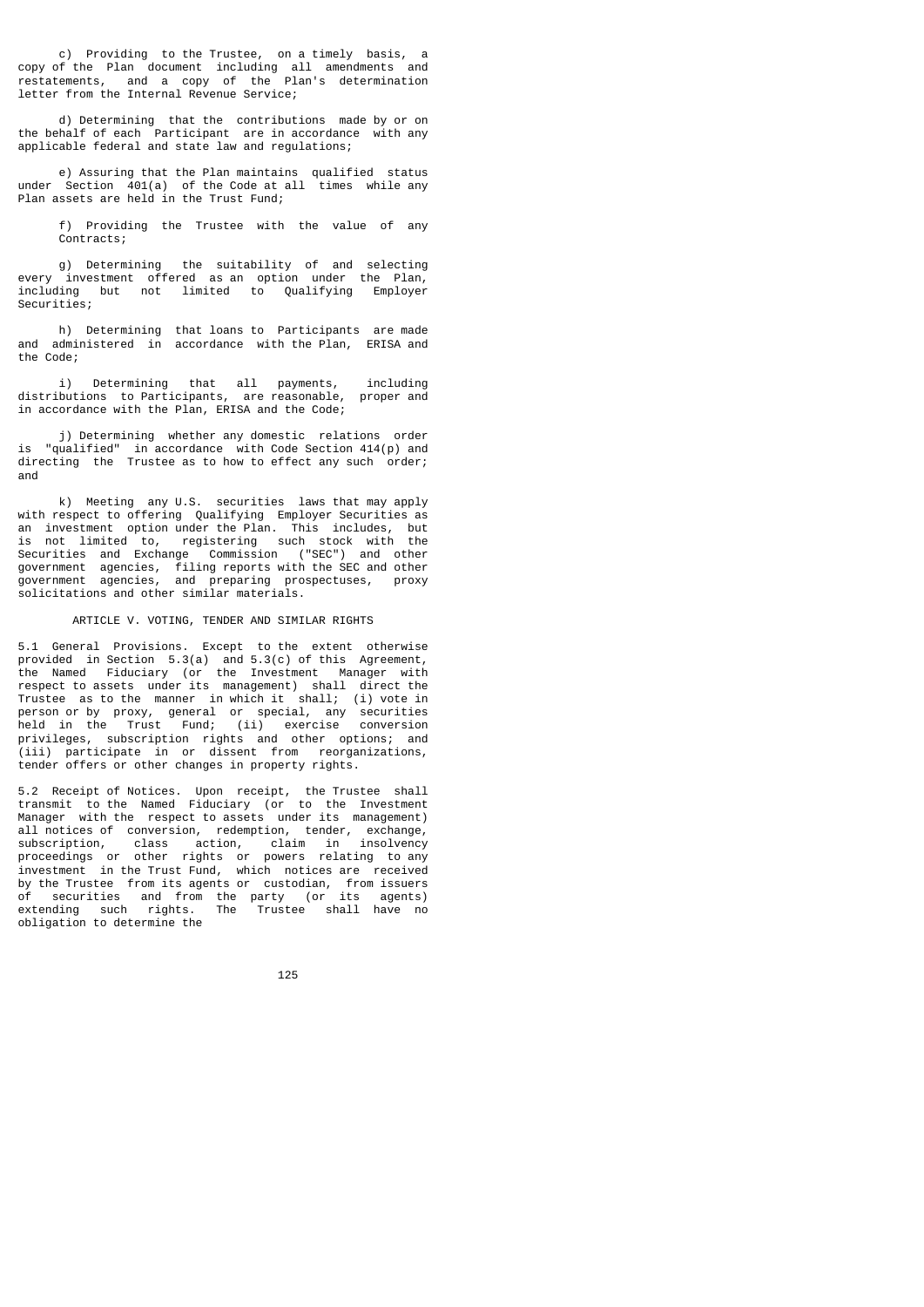existence of any conversion, redemption, tender, exchange, subscription, class action, claim in insolvency proceedings or other right or power relating to any investments in the Trust Fund.

#### 5.3 Qualifying Employer Securities.

 a) General. The Trustee shall exercise all voting or tender offer rights with respect to any Qualifying Employer Securities in the Trust Fund which are allocated to the Plan accounts of Participants in accordance with instructions from Participants. Each Participant shall be a named fiduciary within the meaning of Section 403(a)(1) of ERISA for the purpose of directing the voting and tendering of Qualifying Employer Securities allocated to his Plan account. Each Participant may direct the Trustee, confidentially, how to vote or whether or not to tender the Qualifying Employer Securities representing shares allocated to his Plan account. Upon timely receipt of direction, the Trustee shall vote or tender all such shares of Qualifying Employer Securities as directed by the Participants. In the case of a tender offer or other right or options with respect to Qualifying Employer Securities, a Participant who does not issue valid directions to the Trustee to sell, offer to sell, exchange or otherwise dispose of such Qualifying Employer Securities shall be deemed to have directed the Trustee that such shares allocated to his Plan account remain invested in Qualifying Employer Securities. The Trustee is authorized to retain independent counsel and/or valuation experts to assist it in performing any of its duties or obligations in the event of a tender offer or other right or options with respect to Qualifying Employer Securities, the fees of which independent counsel or valuation expert shall, unless paid by the Employer, be paid from the Trust Fund. The Employer shall provide the Trustee with all information and assistance that the Trustee may reasonably request in order for the Trustee to perform its duties hereunder.

 b) Voting Shares For Which No Participant Direction is Received. For all shareholder meetings other than those for which the Named Fiduciary directs the Trustee not to vote in accordance with Section 5.3(c) hereof, the Named Fiduciary directs the Trustee to vote shares of Qualifying Employer Securities allocated to Participants' Plan accounts for which no Participant direction is received as directed by the Named Fiduciary. Other than as provided for in Section 5.3(a) with respect to tender offers, the Named Fiduciary will not instruct the Trustee that the shares remain unvoted.

 c) Direction Not to Vote. If the Employer opts to comply with ERISA Section 404(c) and the regulations issued thereunder, the Named Fiduciary may direct the Trustee not to vote shares of Qualifying Employer Securities allocated to Participant's Plan accounts for which no Participant direction is received by completing Exhibit "B" on an annual basis within a reasonable time prior to the date of each shareholder meeting relating to Qualifying Employer Securities. The Trustee is entitled to rely upon such certification without further investigation. Upon receipt of a properly executed Exhibit "B" prior to the shareholder meeting, the Trustee shall not vote proxies for those Participant's shares with respect to that shareholder meeting for which no instruction is received. The Named Fiduciary shall use reasonable procedures to inform Participants as to what action will be taken in the absence of such affirmative instructions. If the Named Fiduciary fails to file an certification with the Trustee prior to the shareholder meeting, the Trustee shall follow the procedures established in Section 5.3(b) of this Agreement .<br>with respect to\_voting of proxies for\_that shareholder meeting.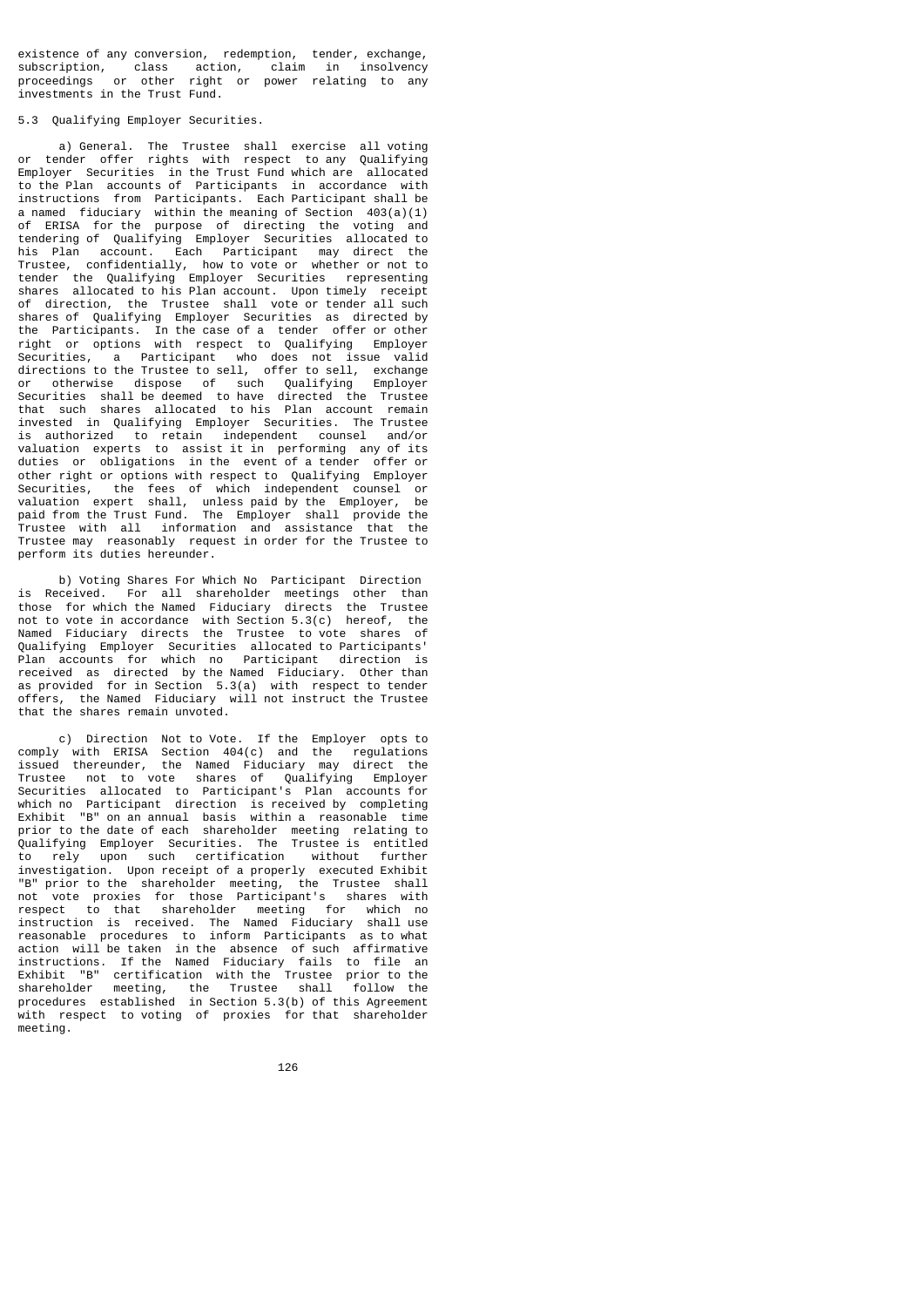6.1 Resignation or Removal of Trustee. The Trustee may resign at any time upon 60 days' prior written notice to the Employer and the Employer may remove the Trustee at anytime upon 60 days' prior written notice to the Trustee. If mutually agreed upon between the parties,<br>60 days' notice may be waived or the farties, 60 days' notice may be waived or reduced. Upon resignation or removal of the Trustee, the Employer shall appoint a successor trustee. Upon receipt by the Trustee of written acceptance of such appointment by the successor trustee, the Trustee shall transfer and pay over to the successor the Trust Fund and all records (or copies) pertaining thereto. The Trustee is authorized, however, to reserve such sum of money or property as it may deem advisable for payment of any liabilities constituting a charge against the Trust Fund or against the Trustee, with any balance of such reserve remaining after payment of all such items to be paid over to the successor trustee. Upon the transfer and payment over the assets of the Trust Fund and upon the settlement or approval of the account for the Trustee pursuant to Section 3.5 herein, the Trustee shall be released and discharged from any and all claims, demands, duties and obligations arising out of the Trust Fund and its management thereof.

6.2 Employer's Failure to Appoint Successor Trustee. If the Employer has not appointed a successor trustee which has accepted such appointment as of the effective date of the Trustee's resignation or removal, the Trustee shall have the right to apply to a court of competent jurisdiction for the appointment of such successor or for a determination of its rights and obligations, the costs of such action, unless paid by the Employer, being paid from the Trust Fund.

#### ARTICLE VII. AMENDMENT AND TERMINATION OF THE TRUST AGREEMENT

7.1 Amendment. The Employer and the Trustee may amend this Agreement at any time by a written agreement between them; provided, however, that no such amendment shall make it possible for any part of the corpus or income of the Trust Fund to be used or diverted to purposes other than the exclusive benefit of Participants and defraying reasonable expenses of administering the Plan and trust created under this Agreement.

7.2 Termination. This Agreement and the trust created hereunder shall terminate upon the termination of the Plan, unless expressly extended by the Employer. The trust also shall terminate upon the dissolution or liquidation of the Employer where no successor has elected to continue the Plan and this Agreement. Termination of the trust shall be effected by distribution of all Trust Fund assets to the Participants or other persons entitled thereto pursuant to the direction of the Named Fiduciary, subject to the Trustee's right to reserve funds as provided in Section 6.1 hereof. Upon the completion of such distribution, the Trustee shall be relieved from all further liability with respect to all amounts so paid.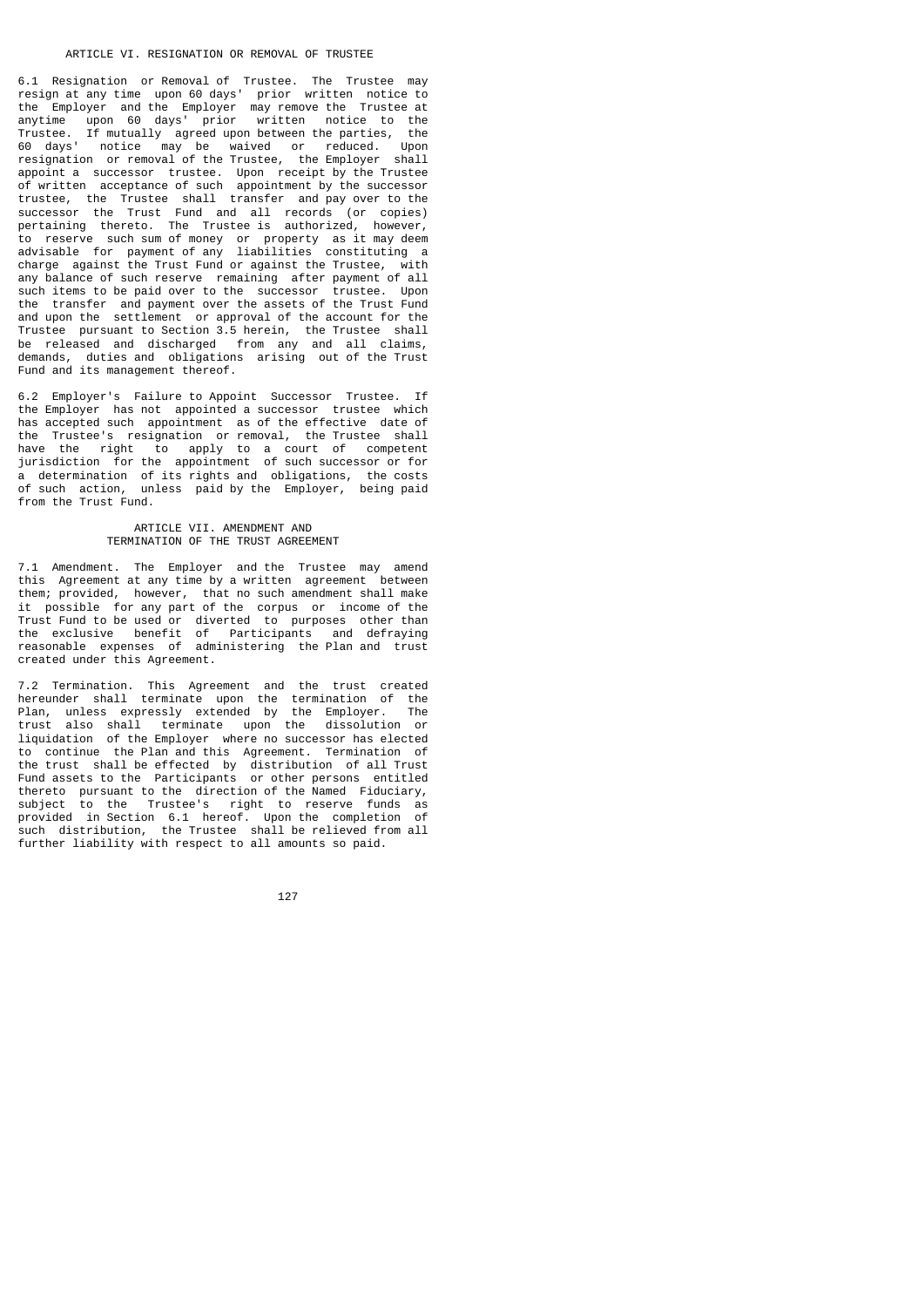8.1 Exclusive Benefit. This trust has been established for the exclusive benefit of the Participants. Except as provided herein, it shall be impossible at any time prior to the satisfaction of all liabilities to the Participants for any part of the principal or income of the Trust Fund (other than such part as is required to pay taxes, administrative expenses or return of contributions to the Employer as provided in Section 8.2 herein) to be paid or diverted to the Employer or to be used for any purpose whatsoever other than for the exclusive benefit of the Participants.

8.2 Return of Contributions. The Trustee shall return contributions to the Employer upon the Employer's written<br>direction for any of the following reasons: (i) the direction for any of the following reasons: contribution is made by reason of a mistake of fact as described in Section 403(c) of ERISA, (ii) the contribution is conditioned on initial qualification of the Plan under Section 401(a) of the Code and the Plan<br>does not so qualify, or (iii) the contribution is does not so qualify, or  $(iii)$  the conditioned on its deductibility under Section 404 of the Code and the contribution is not deductible. Contributions returned to the Employer under this Section 8.2 shall be paid to the Employer within one year after the Employer's payment of such mistaken contribution, the date of denial of initial qualification or date of disallowance of the deduction, if the Employer so directs the Trustee in writing. In making such a return of assets to the Employer, the Trustee shall accept the Employer's written direction as its warranty that such return is provided for in the Plan and complies with the Plan document and ERISA Section 403(c), and the Trustee may rely on such warranty without further investigation.

8.3 Nonalienation of Benefits. No rights or claims to any of the monies or other assets of the Trust Fund shall be assignable, nor shall such rights or claims be subject to garnishment, attachment, execution or levy of any kind; and any attempt to transfer, assign or pledge the same, except as specifically permitted by law, shall not be recognized by the Trustee.

8.4 Written Instruction. Any direction of the Employer or the Named Fiduciary pursuant to any provisions of this Agreement shall be set forth in writing from the Employer or the Named Fiduciary to the Trustee and the Trustee shall be fully protected in relying upon such written direction of the Employer or Named Fiduciary. For purposes of this Section 8.4, written instructions shall include the electronic or telephonic transmission of information or data as mutually agreed upon by the Trustee and the Employer. The Trustee shall be fully protected in relying upon any communication that the Trustee reasonably believes to have been given by the Employer or the Named Fiduciary or their duly authorized representatives, or any individual having apparent authority as such. The Trustee shall receive all directions or instructions in writing provided that the Trustee may accept oral directions for purchases or sales from the Named Fiduciary via telephone or other electronic procedures as agreed to between the Employer and the recordkeeper for the Plan.

8.5 Indemnification and Hold Harmless. The Employer shall indemnify and hold harmless the Trustee (including<br>its employees, representatives and agents) from and employees, representatives and agents)<br>st any liability, loss or expense against any liability, loss or expense (including reasonable attorneys' fees) arising out of: (a) the Trustee's performance of its duties or responsibilities under this Agreement, except to the extent that such loss or expense arises from the Trustee's own willful misconduct or gross negligence, (b) any action taken by the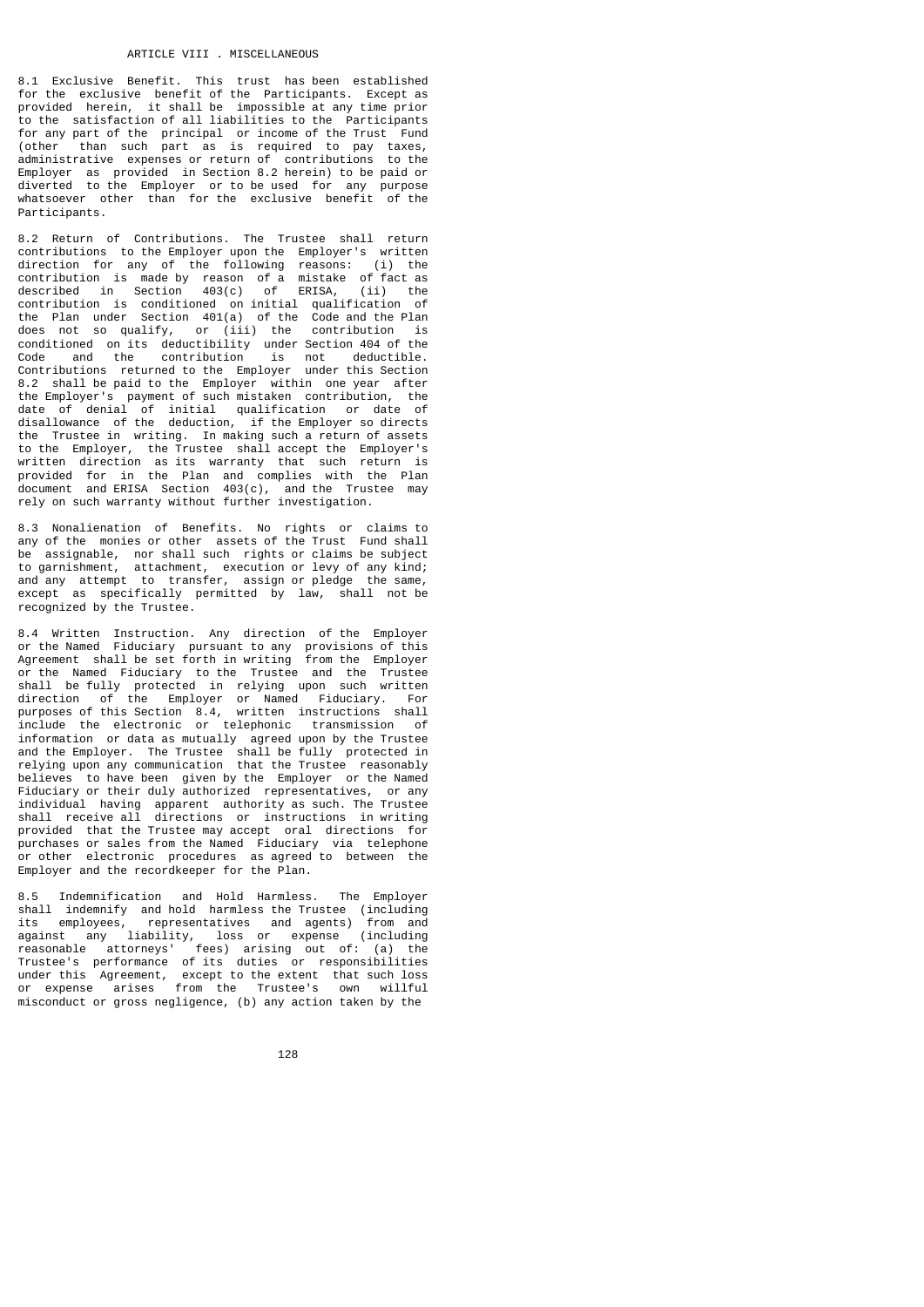Trustee in accordance with the direction or instructions of the Employer, the Named Fiduciary, a Participant or an Investment Manager, (c) any matter relating to the Plan for which the Trustee has no responsibility, control or liability under this Agreement, and (d) the failure of the Named Fiduciary or the Employer (including its employees, representatives and agents) to perform its duties under this Agreement or with respect to the Plan; provided, however, that this Section 8.5 shall not be construed to relieve the Trustee from responsibility or liability for any duty imposed upon directed trustees under Section 403(a)(1) of ERISA.

8.6 Trustee's Fees, Expenses and Taxes. The Trustee shall be paid a fee of \$5000.00 annually as compensation for its services hereunder. This fee is a combined fee for both the Plan and the Dentsply International Inc. 401(k) Savings Plan. The Trustee shall give 90 days advance written notice to the Employer whenever its fees are changed. Such fees, any taxes of any kind whatsoever which may be levied or assessed upon the Trust Fund, and any expenses incurred by the Trustee in the performance of its duties hereunder, including fees for legal services rendered to the Trustee, shall, unless paid by the Employer, be paid from the Trust Fund.

8.7 Merger, Consolidation or Transfer. In the event of the merger, consolidation or transfer of any portion of the Trust Fund to a trust fund held under any other plan, the Trustee shall dispose of all or part, as the case may be, of the Trust Fund, in accordance with the written directions of the Named Fiduciary, subject to the right of the Trustee to reserve funds as provided in Section 6.1 hereof.

8.8 Conflict with the Plan Document. In the event of any conflict between the provisions of the Plan document and this Agreement with respect to the rights or obligations of the Trustee, the provisions of this Agreement shall prevail.

8.9 Construction. Whenever used in this Agreement, unless the context indicates otherwise, the singular shall include the plural, the plural shall include the singular, and the male gender shall include the female gender.

8.10 Headings. Headings in this Agreement are inserted solely for convenience of reference and shall neither constitute a part of this Agreement, nor affect its meaning, construction or intent.

8.11 Severability. If any provision of this Agreement is held invalid or unenforceable, such invalidity or unenforceability shall not affect any other provisions, and this Trust Agreement shall be construed and enforced as if such provision had not been included.

8.12 Surviving Sections. Notwithstanding any Sections of this Agreement to the contrary, Sections 6.1, 6.2, 7.2, 8.5 and 8.6 shall survive the termination of this Agreement.

8.13 Law Governing. This Agreement shall be administered, construed and enforced according to the laws of the State of Maryland and applicable federal law.

8.14 Predecessor and Successor Trustees. The Trustee shall not be responsible and shall have no liability for the acts or omissions of any of its predecessors or successors.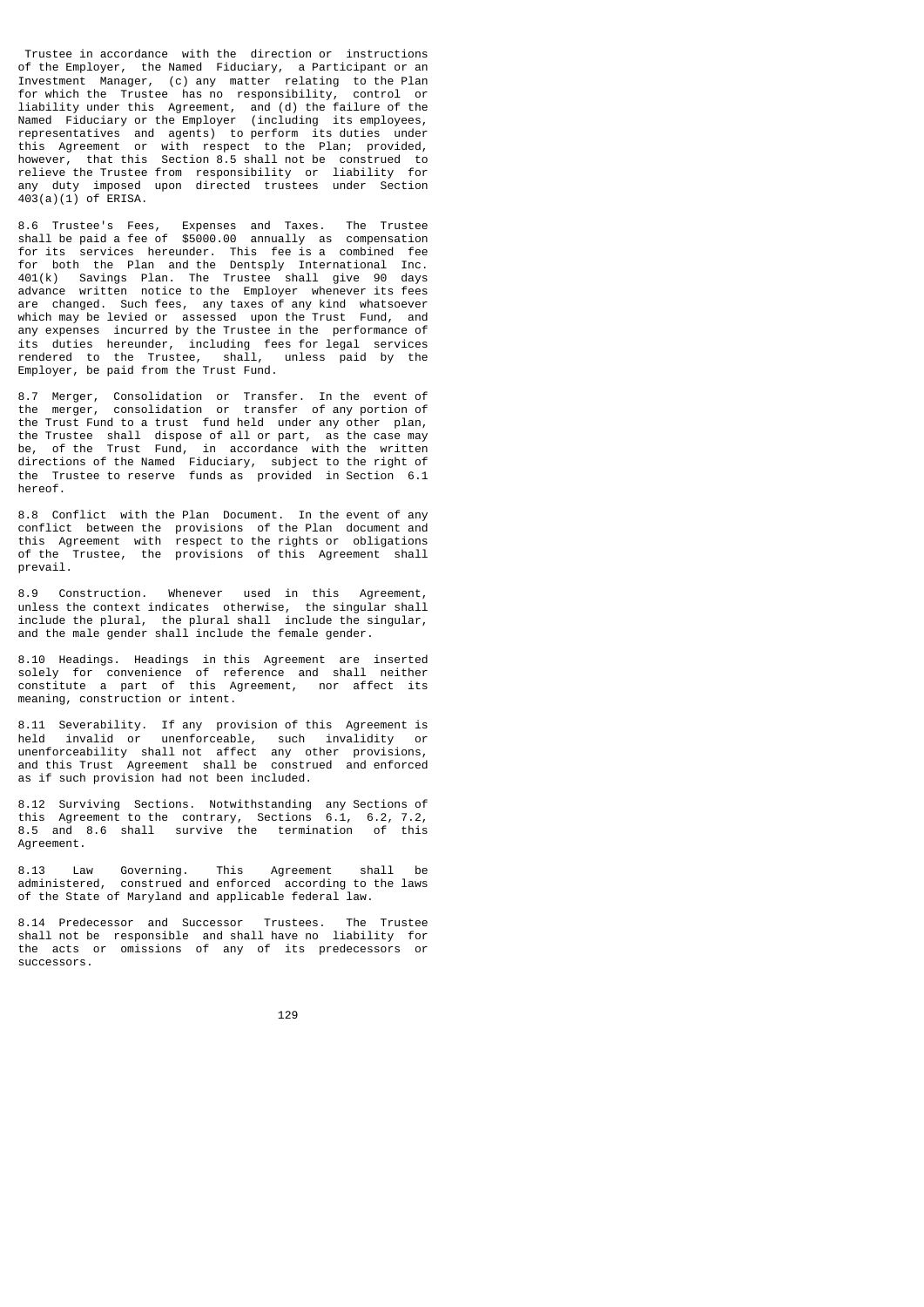8.15 Successors and Assigns. This Agreement shall be binding upon the successors and assigns of the parties hereto.

8.16 Entire Agreement; Modification. This instrument contains the entire agreement of the parties signatory hereto. Except as provided in Section 8.6, no modification, amendment or waiver of any provision of this Agreement will be effective unless in writing and signed by all parties hereto.

8.17 Signature Authority. The person executing this Agreement on behalf of the Employer certifies that he or she is duly authorized by the Employer consistent with the terms of the Plan to do so.

IN WITNESS WHEREOF, the Employer and the Trustee have caused their duly authorized officers to execute this Agreement on the date as written below.

| ATTEST/WITNESS:                       |       | DENTSPLY INTERNATIONAL INC. |                                                                                           |
|---------------------------------------|-------|-----------------------------|-------------------------------------------------------------------------------------------|
|                                       |       | By:                         | the control of the control of the control of the control of the control of the control of |
|                                       |       |                             |                                                                                           |
|                                       | Title |                             |                                                                                           |
| ------------------------------------- | Date  |                             |                                                                                           |
| ATTEST/WITNESS:                       |       | T. ROWE PRICE TRUST COMPANY |                                                                                           |
|                                       | _ By: |                             |                                                                                           |
|                                       |       | Vice President              |                                                                                           |
|                                       |       |                             |                                                                                           |
|                                       | Date  |                             |                                                                                           |
|                                       |       |                             |                                                                                           |

130 and 130 and 130 and 130 and 130 and 130 and 130 and 130 and 130 and 130 and 130 and 130 and 130 and 130 an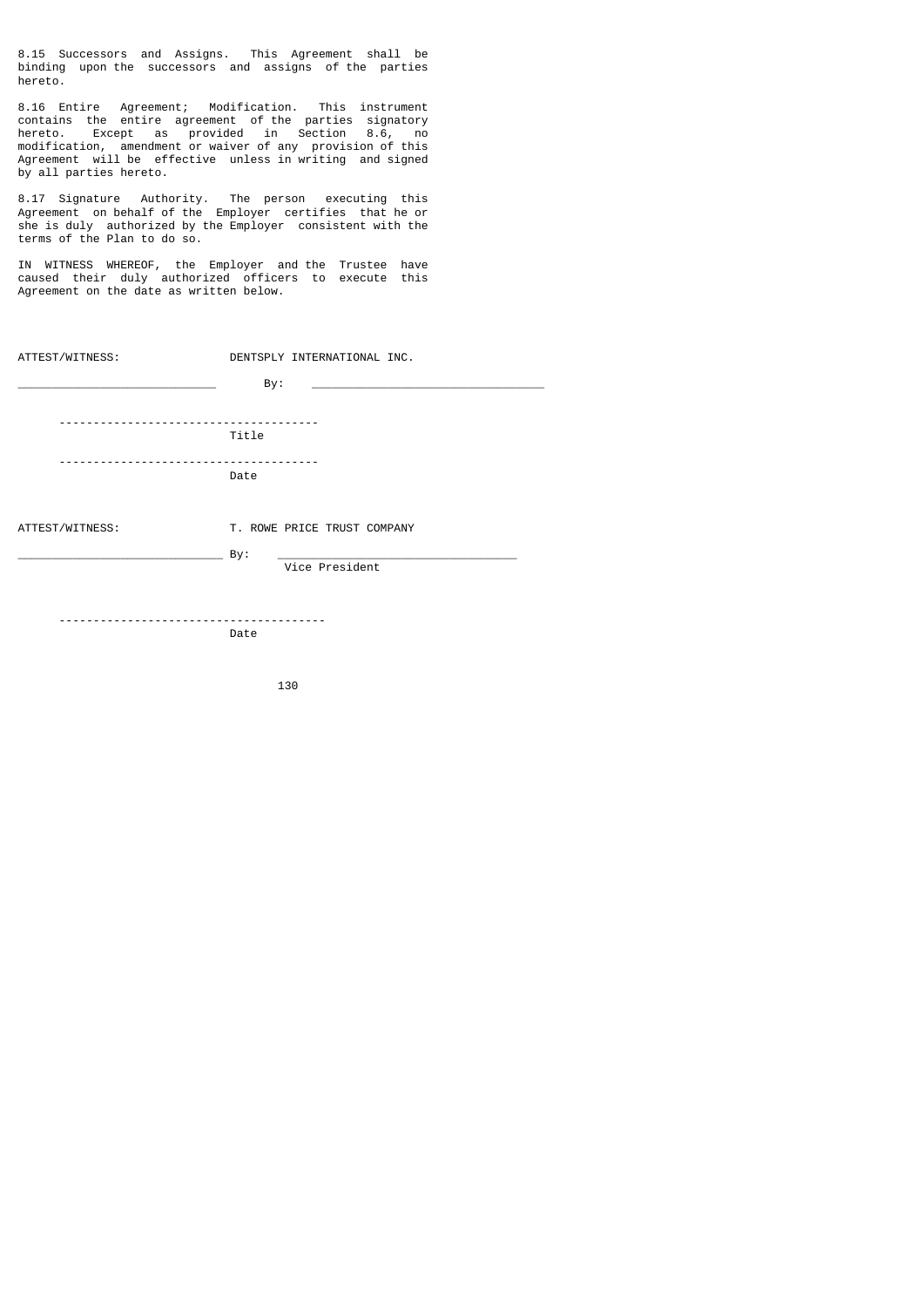# EXHIBIT A

 TO THE TRUST AGREEMENT BETWEEN T. ROWE PRICE TRUST COMPANY AND DENTSPLY INTERNATIONAL INC.

PAYMENT OF PLAN EXPENSES FROM THE TRUST FUND

 Excluding Plan recordkeeping and Trustee fees and expenses, the Employer shall submit to the Trustee all expenses to be charged to the Trust Fund. Each submission also shall include the following certification executed by the Named Fiduciary:

 I hereby certify that these expenditures reflect administrative expenses solely for the DENTSPLY Employee Stock Ownership for the period of \_\_\_\_\_\_\_\_\_\_ and that such expenses are proper and reasonable.

 Each submission shall also include an explanation of the purpose of the expenditure and an invoice where relevant.

- ------------------------------------------ [Print Name]

- ------------------------------------------ Title

- ------------------------------------------ Date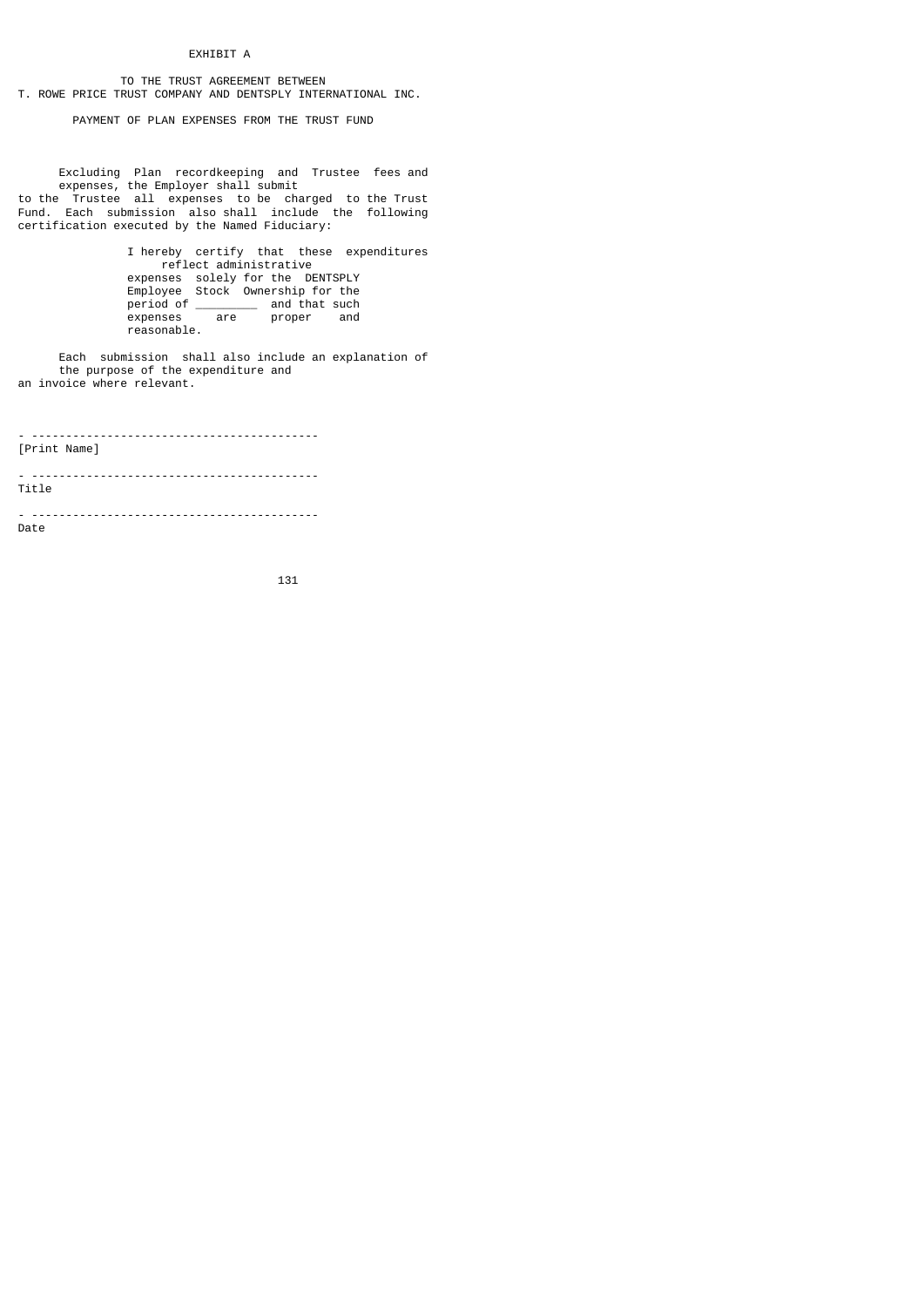#### EXHIBIT B

 TO THE TRUST AGREEMENT BETWEEN T. ROWE TRUST COMPANY AND DENTSPLY INTERNATIONAL INC.

# CERTIFICATION OF COMPLIANCE WITH ERISA SECTION 404(c) AND APPLICABLE REGULATIONS

 The Employer shall submit to the Trustee the following certification, executed by the Named Fiduciary, within a reasonable time prior to each shareholder meeting for Qualified Employer Securities if the Trustee is not to vote unvoted shares:

 I represent that I am an authorized representative of the Named Fiduciary of the DENTSPLY Employee Stock Ownership Plan ("Plan"). In such capacity, I hereby certify that the Plan is in compliance with ERISA Section 404(c) and the regulations issued thereunder and that unvoted shares of Qualifying Employer Securities held in Participants' Plan accounts for which no Participant direction is received should not be voted, as described in Section \_\_\_\_\_ of the Plan.

| [Print Name] |
|--------------|
| Title        |
| Date         |

<u>132 and 200 and 200 and 200 and 200 and 200 and 200 and 200 and 200 and 200 and 200 and 200 and 200 and 200 and 200 and 200 and 200 and 200 and 200 and 200 and 200 and 200 and 200 and 200 and 200 and 200 and 200 and 200 a</u>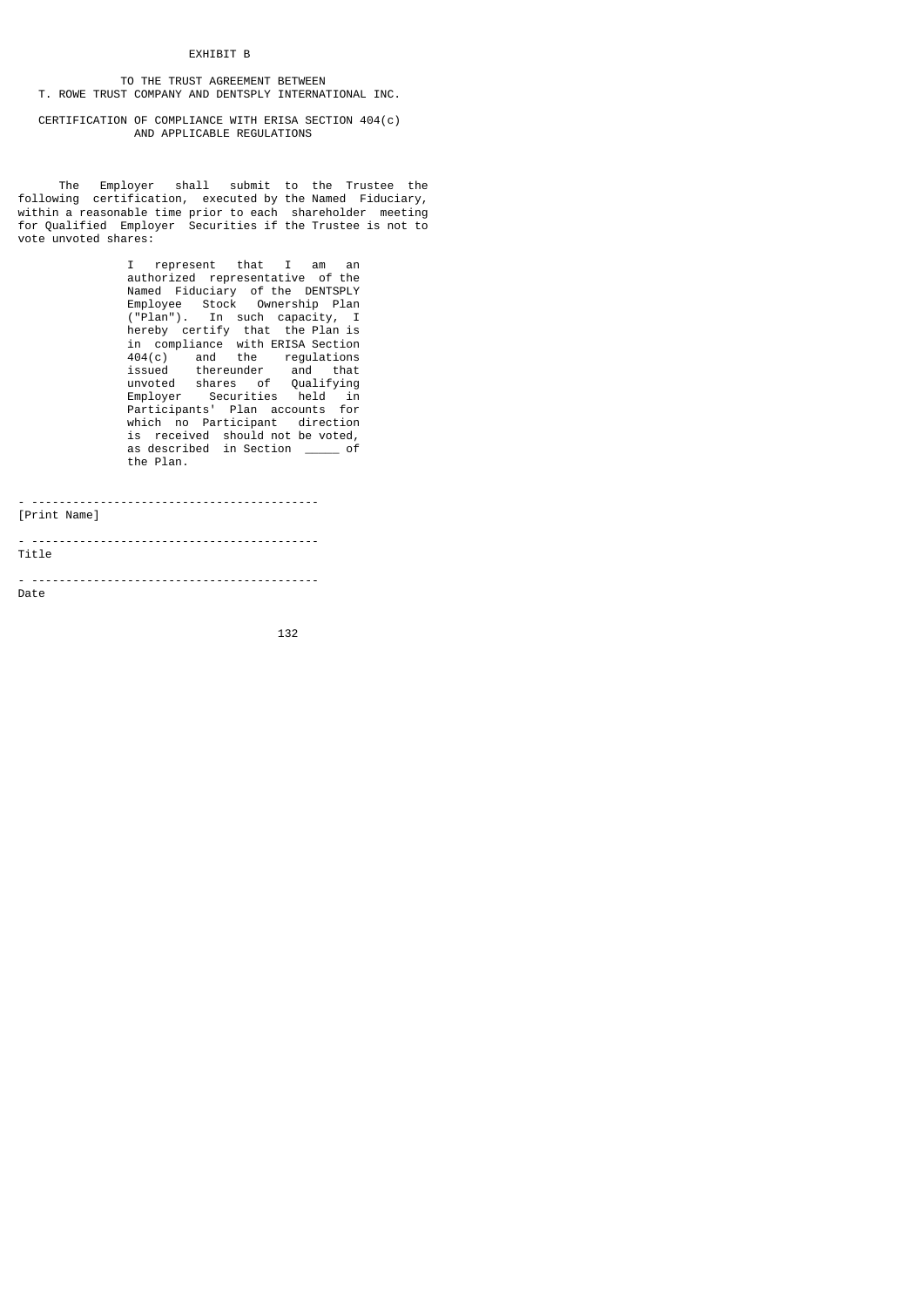#### PLAN RECORDKEEPING AGREEMENT BETWEEN

# DENTSPLY INTERNATIONAL INC.

AND

# T. ROWE PRICE RETIREMENT PLAN SERVICES, INC.

 THIS PLAN RECORDKEEPING AGREEMENT ("Agreement") is made by and between T. ROWE PRICE RETIREMENT PLAN SERVICES INC., a Maryland corporation ("T. Rowe Price"), and DENTSPLY INTERNATIONAL INC., a Delaware corporation ("Client").

 Client wishes to employ T. Rowe Price to perform certain recordkeeping and other ministerial services for the DENTSPLY EMPLOYEE STOCK OWNERSHIP PLAN ("Plan") and T. Rowe Price agrees to perform those services, in accordance with the following terms and conditions.

1. RESPONSIBILITIES/REPRESENTATIONS OF T. ROWE PRICE

1.1 Recordkeeping for the Plan. T. Rowe Price will provide, or cause to be provided through its agents, recordkeeping and other ministerial services with respect to the Plan and the employees eligible to participate under the Plan, including their alternate payees and beneficiaries ("Participants"), within a framework of directions, documents, data, policies, administrative forms, interpretations, rules, practices and procedures adopted by Client. The specific services to be performed are set forth in Schedule A, which schedule shall become a part of this Agreement upon execution by T. Rowe Price and Client. Any changes to the services to be performed shall become a part of this Agreement upon T. Rowe Price and Client executing an amendment to Schedule A.

1.2 Reliance on Directions, Documents, Data and Information Provided by Client.

Services provided by T. Rowe Price hereunder are dependent on directions, documents, data and other information being provided to T. Rowe Price in a timely manner by Client. All directions, documents, data and other information provided to T. Rowe Price which T. Rowe Price reasonably believes to have been provided by Client are deemed to be complete, accurate, authentic and timely. T. Rowe Price shall act in accordance with such directions, documents, data or information and shall have no obligation to inquire into their completeness, accuracy, authenticity or timeliness.

1.3 Reliance on Documents, Information and Instructions provided by Participants.

Some services provided by T. Rowe Price hereunder may require<br>oral. telephone. electronic or written instructions or telephone, electronic or written instructions information provided by a Participant and/or the Participant's spouse. Instructions or other information provided to T. Rowe Price under a signature which purports to be that of the Participant or Participant's spouse or provided

133

 with a personal identification number or other identifying information used to verify that the transmission originated from the Participant or Participant's spouse shall be deemed to be complete, accurate, authentic and timely. T. Rowe Price shall act in accordance with such instructions or information and shall have no duty to inquire into their completeness, accuracy, authenticity or timeliness. Client shall indemnify and hold harmless T. Rowe Price (including its employees, representatives and agents) from and against any liability, loss or expenses (including reasonable attorneys' fees and court costs) incurred by T. Rowe Price in connection with providing information or processing transactions in accordance with the directions of a Participant or Participant's spouse via written, telephone, internet or other means approved by Client for use with the Plan.

1.4 Exclusive List of Duties. T. Rowe Price shall have no duties with respect to the Plan except those duties described in this Agreement. In no event shall T. Rowe Price have any discretionary authority or control regarding management of the Plan or its assets.

# 2. RESPONSIBILITIES/REPRESENTATIONS OF CLIENT

2.1 Client Instructions to T. Rowe Price. Any directions or instructions provided to T. Rowe Price by Client pursuant to this Agreement shall be set forth in writing or by any other means, such as telephone or electronic means, as agreed to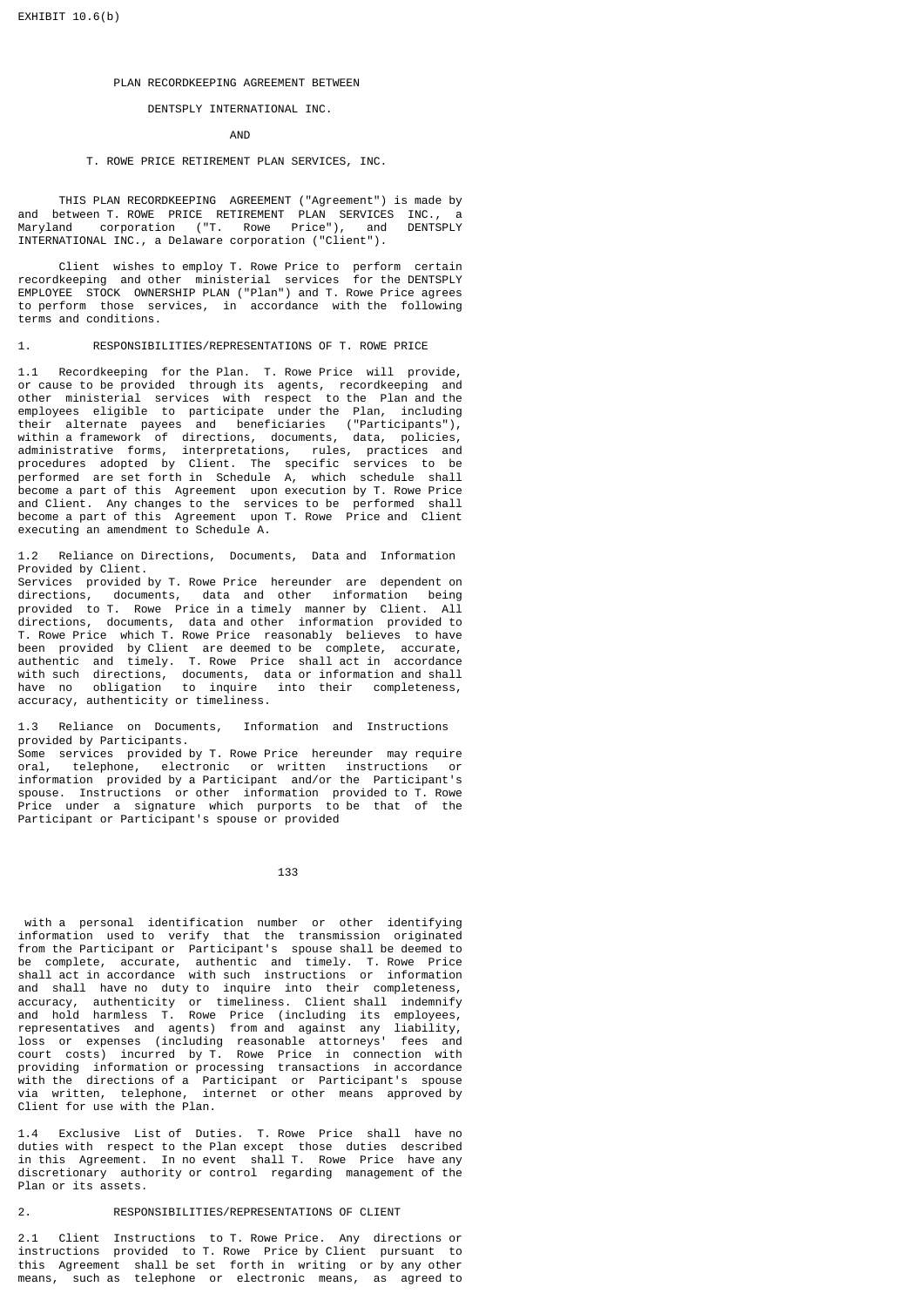between Client and T. Rowe Price. Any directions or instructions provided to T. Rowe Price by Client, the Administrator (as defined in Section 2.2) and their duly authorized agents and representatives shall be deemed to be provided by Client for purposes of this Agreement.

2.2 Plan Administrator. Client represents that a Committee of the Client is the "administrator" of the Plan ("Administrator"), as that term is defined under Section 3(16)(A) of the Employee Retirement Income Security Act of 1974, as amended ("ERISA"), which Administrator possesses discretionary authority and control over the management of the Plan.

2.3 Plan Documents, Data and Administrative Procedures. Client shall provide T. Rowe Price with the most recent copy of the Plan (including all amendments thereto), a copy of the Plan's Internal Revenue Service determination letter, the Plan's administrative procedures and forms, all Plan data and other documents, data or information that T. Rowe Price may need to perform the services under this Agreement. Client shall be responsible for the accuracy of all documents, data, forms and procedures provided to T. Rowe Price.

2.4 Tax Qualification and Compliance. Client hereby represents and warrants that the Plan is intended to qualify as a tax-exempt plan under Sections 401(a) and 501(a) of the Internal Revenue Code of 1986, as amended (the "Code") and that the Plan is and will continue to be operated in compliance with the Code, ERISA and other applicable laws. Client has sole responsibility for maintaining the tax qualification of the Plan, both in completing necessary documents and in the operation of the Plan.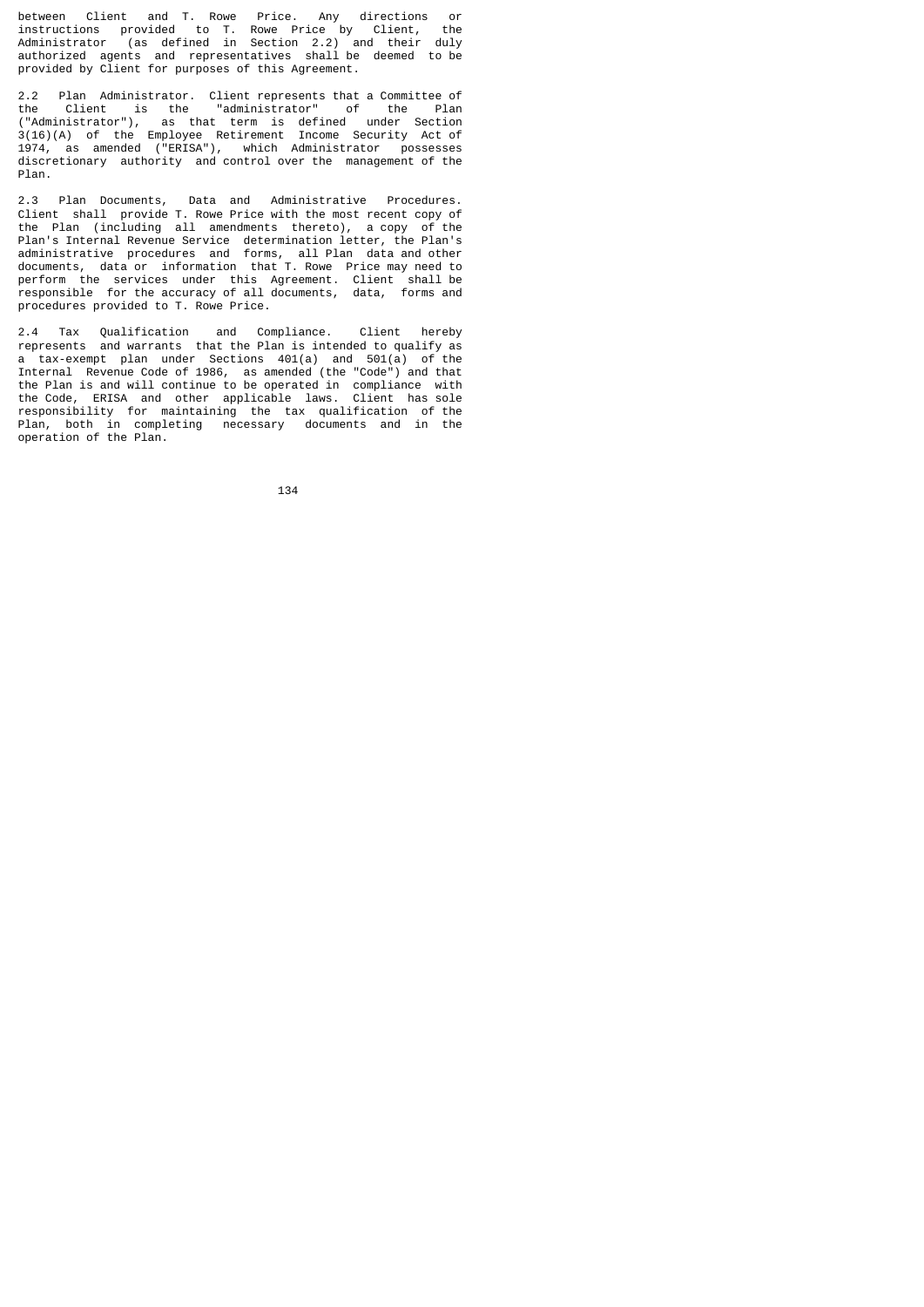2.5 Adoption of Services/Procedures. Client agrees to review the services and administrative procedures (including process flows), policies, forms and participant communications that T. Rowe Price will use in performing the services under this Agreement. Client has sole responsibility for selecting the services to be provided by T. Rowe Price and for determining that the administrative procedures (including process flows), policies, forms and communications used to provide such services are consistent with the Plan document and are otherwise acceptable for use with the Plan.

2.6 Interpretation of the Plan. Client shall have sole discretion to resolve questions relating to any interpretation of the terms and conditions of the Plan.

2.7 Benefit Claims. Client shall resolve all benefit claims and claims appeals under the Plan.

2.8 Domestic Relations Orders. Client shall be solely responsible for determining whether any domestic relations order filed with the Plan is qualified and for taking all steps necessary to effectuate such order.

2.9 Investment Information. Client agrees that if it prepares any communications material that describes one or more of the investment companies sponsored by T. Rowe Price Associates, Inc. ("Price Funds") or any other investment option the adviser of which is T. Rowe Price or any affiliate of T. Rowe Price, Client shall not distribute or utilize such material until T. Rowe Price has approved the portion of the material describing such investment option.

2.10 Securities Laws. Client shall have sole responsibility for meeting any U.S. securities laws that may apply in the event that Client offers qualifying employer securities within the meaning of Section 407(d) of ERISA ("Qualifying Employer Securities") as an investment under the Plan.

2.11 Annuities. In the event that the Plan provides for distributions in the form of an annuity, Client shall be responsible for evaluating and selecting the annuity contract to be distributed to a Participant who elects the annuity form of distribution.

2.12 Reports. Client agrees to review reports prepared by T. Rowe Price and further agrees that any report to which it does not file written objections within 90 days shall be presumed to be complete and accurate.

2.13 Missing Persons/Unclaimed Checks. Client shall have sole responsibility for locating missing Participants and for instructing T. Rowe Price on the action to take with respect to benefits for missing Participants and benefits for Participants who have not cashed distribution checks.

<u>135 - Johann Barbara, martx</u>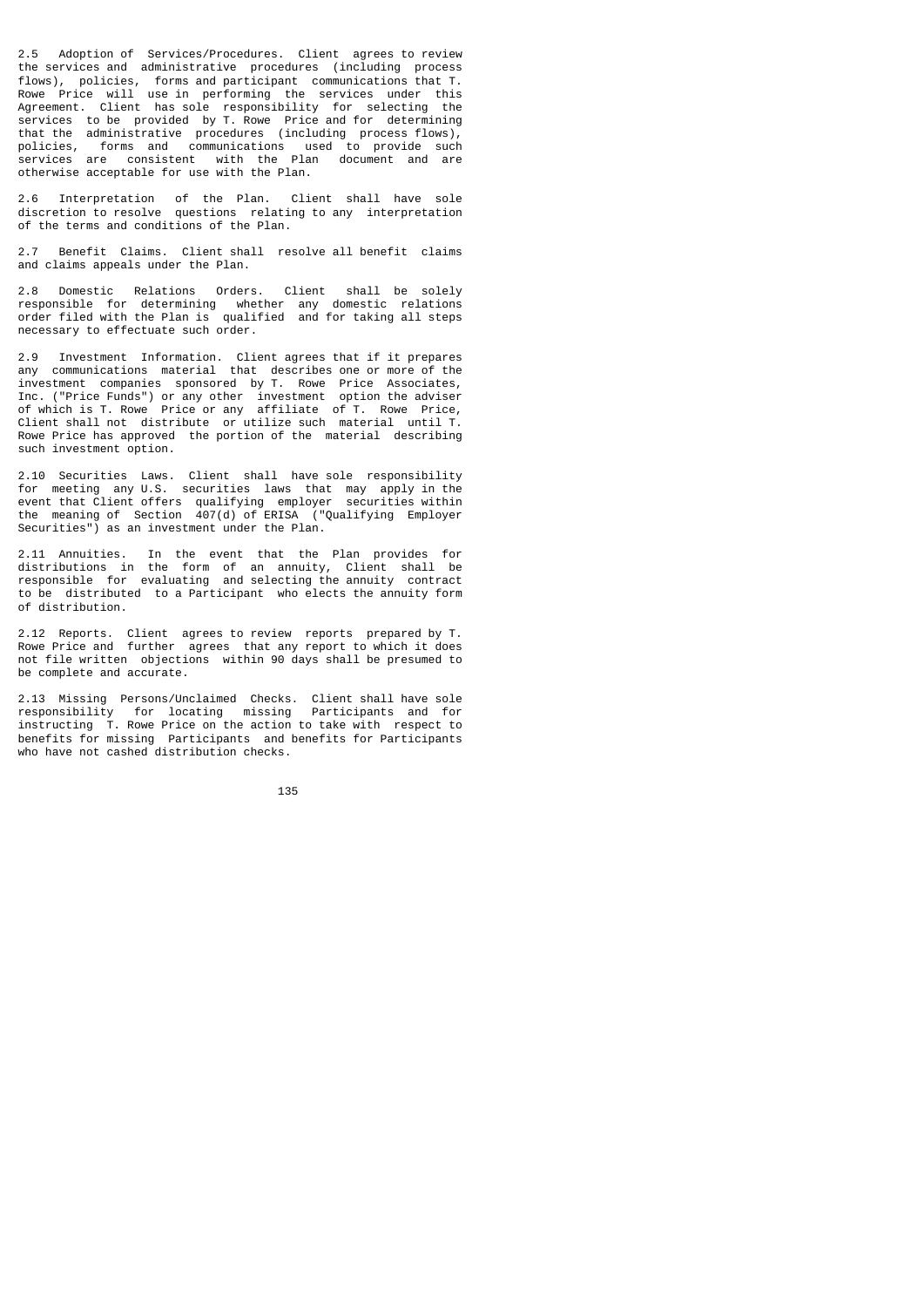3.1 Assistance Rendered by T. Rowe Price. Client understands and agrees that, in rendering Plan recordkeeping services to Client, T. Rowe Price provides general information only and does not provide legal or tax advice.

3.2 Status of T. Rowe Price. Notwithstanding any other provision of this Agreement to the contrary, neither T. Rowe Price nor its employees, representatives or agents shall be deemed to be the administrator, plan sponsor or a fiduciary of the Plan as defined in Sections  $3(16)(A)$ ,  $3(16)(B)$  or  $3(21)(A)$ , respectively, of ERISA.

3.3 Indemnification. Client shall indemnify and hold harmless T. Rowe Price (including its employees, representatives and agents) from and against any liability, loss and expenses (including reasonable attorneys' fees and court costs) incurred in connection with: (i) the performance of T. Rowe Price's duties under this Agreement, except to the extent that such liability, loss or expenses arises from T. Rowe Price's own negligence or willful misconduct, (ii) any action taken by T. Rowe Price in accordance with the direction or instructions of Client, a Participant or a Participant's spouse, or any failure to act in the absence of such directions or instructions, and (iii) any matter relating to the Plan for which T. Rowe Price has no responsibility, control or liability under this Agreement.

3.4 Force Majeure. Neither T. Rowe Price nor Client shall be liable for any loss or expense resulting from a failure to fulfill or for delay in fulfilling its responsibilities under this Agreement where such failure or delay arises from any occurrence commonly known as force majeure, including, but not limited to, fire, flood, acts of God, war, riot, acts of any telephone or wireless network, strikes or other acts of workmen, accidents, acts of terrorism, revolution or any other events or circumstances beyond the reasonable control of the party affected by the occurrence.

3.5 Fees and Expenses. Client agrees to compensate T. Rowe Price for its services under this Agreement and reimburse T. Rowe Price for its expenses, as set forth in Schedule B, which is made a part hereof. Such fees and expenses as set forth in Schedule B will not be subject to increase until November 1, 2002. After such date, the fees and expenses may be amended by T. Rowe Price upon 90 days prior written notice to Client.

 T. Rowe Price maintains separate settlement and cash accounts for the processing of contributions to and the processing of distributions from Plan Accounts. All contributions shall be transferred from the contribution accounts to Plan Accounts as quickly as administratively possible and all proceeds associated with a distribution shall be processed in accordance with the provisions of this Agreement and any applicable transfer agency agreement in regard to such distribution; provided, that T. Rowe Price shall not incur any liability for the payment of interest on such amounts pending allocation to Plan Accounts or distribution to Participants notwithstanding the receipt of credit or interest in respect of funds held in such contribution and/or distribution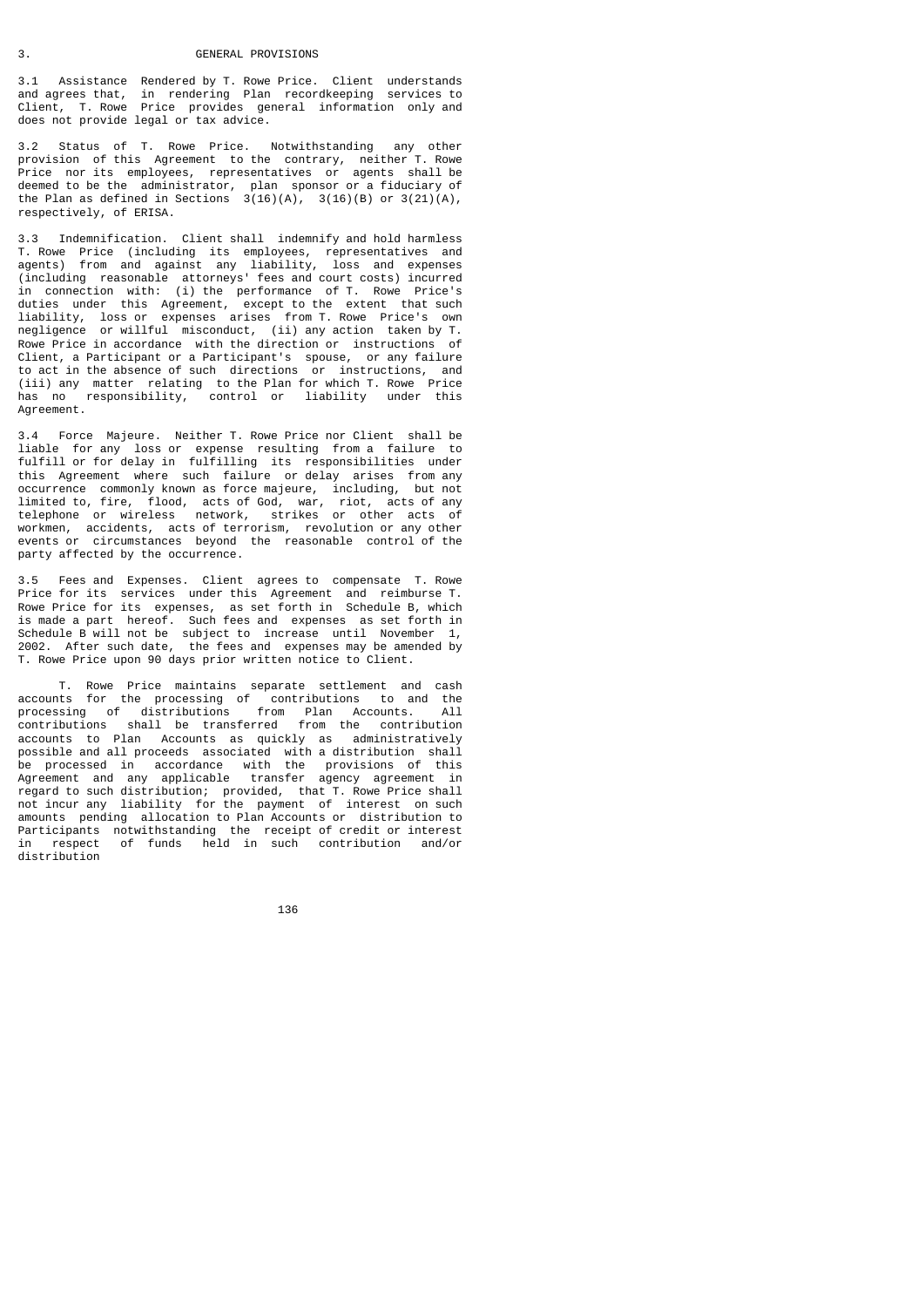accounts; provided, further, that any credit or interest in respect of funds held in such accounts will be used to offset banking and associated charges relative to the processing of contributions to and distributions from Plan Accounts with any excess used to reduce the expenses of the Price Funds and common trust funds the adviser of which is an affiliate of T. Rowe Price which hold amounts invested by plans for which T. Rowe Price provides recordkeeping services.

3.6 Records Are Property of Client. All records sent to T. Rowe Price by Client (or its agents) will remain the property of Client. Plan records in T. Rowe Price's possession will be returned by T. Rowe Price to Client or its designee in the event of termination of this Agreement or otherwise upon the written instruction of Client. This provision shall not preclude T. Rowe Price from retaining copies of Plan records that it may reasonably need or that it may be required by law to retain or from destroying records that it has held for more than seven years.

3.7 Inspection of Plan Records by Client. T. Rowe Price agrees that, upon reasonable notice, it shall provide Client the information and records that Client may reasonably require that are maintained by T. Rowe Price in order for Client or its designee to perform audits of such records, to process any Participant claim or to perform any other function necessary for the operation of the Plan.

3.8 Confidentiality/Security. T. Rowe Price and Client agree to treat as confidential and use only in connection with this Agreement all Plan data, records and information regarding the recordkeeping system, including computer programs and software, reports and other documents, which are furnished to the other under this Agreement. T. Rowe Price and Client shall protect the security of such records and shall not disclose such records or other information to third parties except as required by law or when requested to do so by the other; provided, however, that T. Rowe Price may disclose such records or information to its agents in the course of performing its duties under this Agreement.

3.9 Agents of Mutual Funds. Client understands that T. Rowe Price Services, Inc. and T. Rowe Price Retirement Plan Services, Inc. are the transfer agents for the Price Funds and that records with respect to each Participant's holdings in any Price Fund will be maintained, and disbursements of such holdings will be effected, by T. Rowe Price Services, Inc. or T. Rowe Price Retirement Plan Services, Inc. (or their agents) in their capacity as transfer agents for the Price Funds. Client also understands that the principal underwriter and distributor for the Price Funds is T. Rowe Price Investment Services, Inc., and all activities relating to the sale of shares of the Price Funds to Participants will be the function and responsibility of T. Rowe Price Investment Services, Inc.

3.10 Governing Law. This Agreement will be construed, enforced and governed by the laws of the State of Maryland.

3.11 Effective Date and Termination. Except as otherwise specified herein, the term of this Agreement will begin on November 1, 2000 and will remain in effect until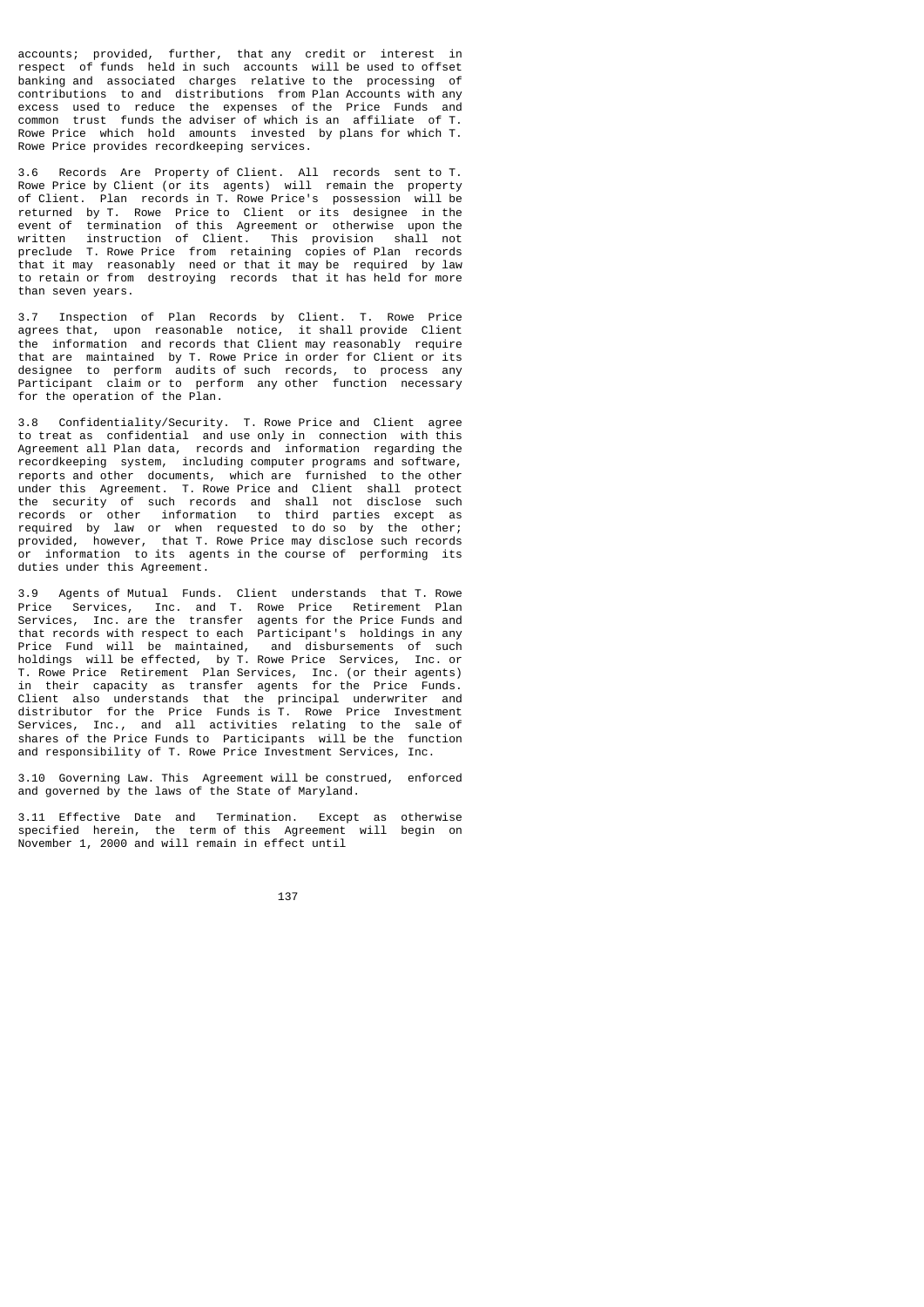terminated by either T. Rowe Price or the Client upon 90 days prior written notice to the other, unless both agree in writing to a shorter period.

3.12 Surviving Sections. Notwithstanding any provision of the Agreement to the contrary, Sections 3.3, 3.5, 3.6, 3.7 and 3.8 shall survive termination of this Agreement.

3.13 Notices. All notices and other communications shall be given or served in writing and sent to the parties at the addresses set forth below:

 To Client:DENTSPLY International Inc. 570 West College Avenue York, PA 17405 Attn:Bill Reardon Phone: (717) 849-4262 Fax: (717) 849-4759

 To T. Rowe Price: T. Rowe Price Retirement Plan Services, Inc. 4555 Painters Mill Road Owings Mills, Maryland 21117 Attn: DENTSPLY International Inc. Plan Service Team Phone: (800) 638-4546 Fax: (410) 345-4407

3.14 Severability. If any provision of this Agreement is found, held or deemed to be void, unlawful or unenforceable under any applicable statute or other controlling law, the remainder of this Agreement will continue in full force and effect.

3.15 Predecessor and Successor Recordkeepers. T. Rowe Price shall not be liable for the acts or omissions of any of its predecessors or successors.

3.16 Successors and Assigns. This Agreement will be binding upon the successors and assigns of the parties hereto.

3.17 Construction. Whenever used in this Agreement, unless the context indicates otherwise, the singular will include the plural, the plural will include the singular and the male gender will include the female gender.

3.18 Headings. Headings in this Agreement are inserted solely for convenience of reference and will neither constitute a part of this Agreement nor affect its meaning, construction or intent.

3.19 Waiver of Breach. The waiver by any party of any provision of this Agreement or a breach of any provision of this Agreement will not operate or be construed as a waiver of any other provision or any subsequent breach.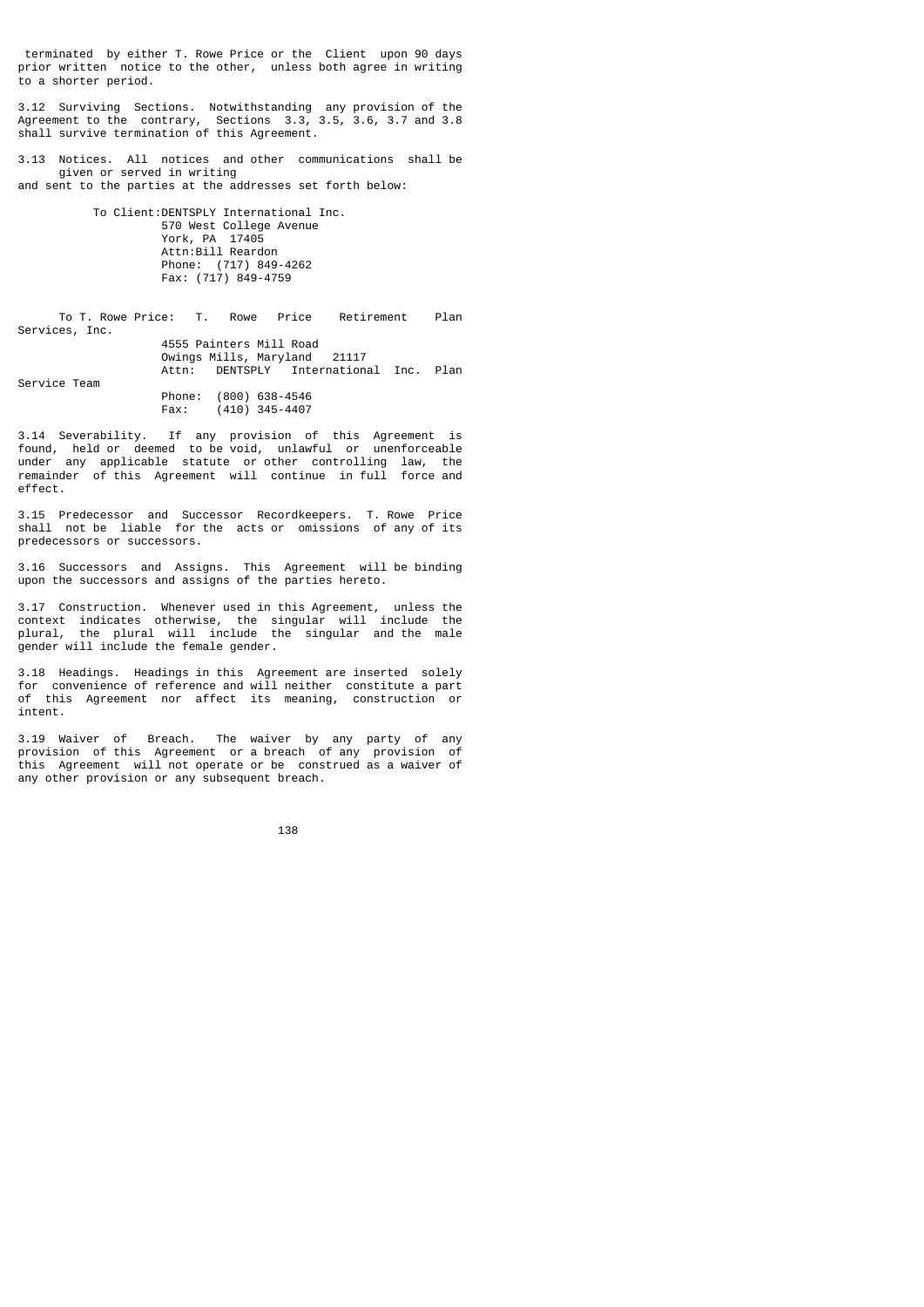3.20 Amendment. Except as provided in Paragraph 3.5, no modification, amendment or waiver of any provision of this Agreement will be effective unless such amendment or waiver is in writing signed by T. Rowe Price and Client.

 IN WITNESS WHEREOF, each of the parties has caused this instrument to be executed by its duly authorized officers.

T. ROWE PRICE RETIREMENT PLAN SERVICES, INC. ATTEST/WITNESS:

\_\_\_\_\_\_\_\_\_\_\_\_\_\_\_\_\_\_\_\_\_\_\_\_\_\_\_\_ By:\_\_\_\_\_\_\_\_\_\_\_\_\_\_\_\_\_\_\_\_\_\_\_\_\_\_ Vice President

 $Dated:$ 

ATTEST/WITNESS:

DENTSPLY INTERNATIONAL INC.

\_\_\_\_\_\_\_\_\_\_\_\_\_\_\_\_\_\_\_\_\_\_\_\_\_\_\_\_ By:\_\_\_\_\_\_\_\_\_\_\_\_\_\_\_\_\_\_\_\_\_\_\_\_\_\_ Title:\_\_\_\_\_\_\_\_\_\_\_\_\_\_\_\_\_\_\_\_\_\_\_\_  $Dated:$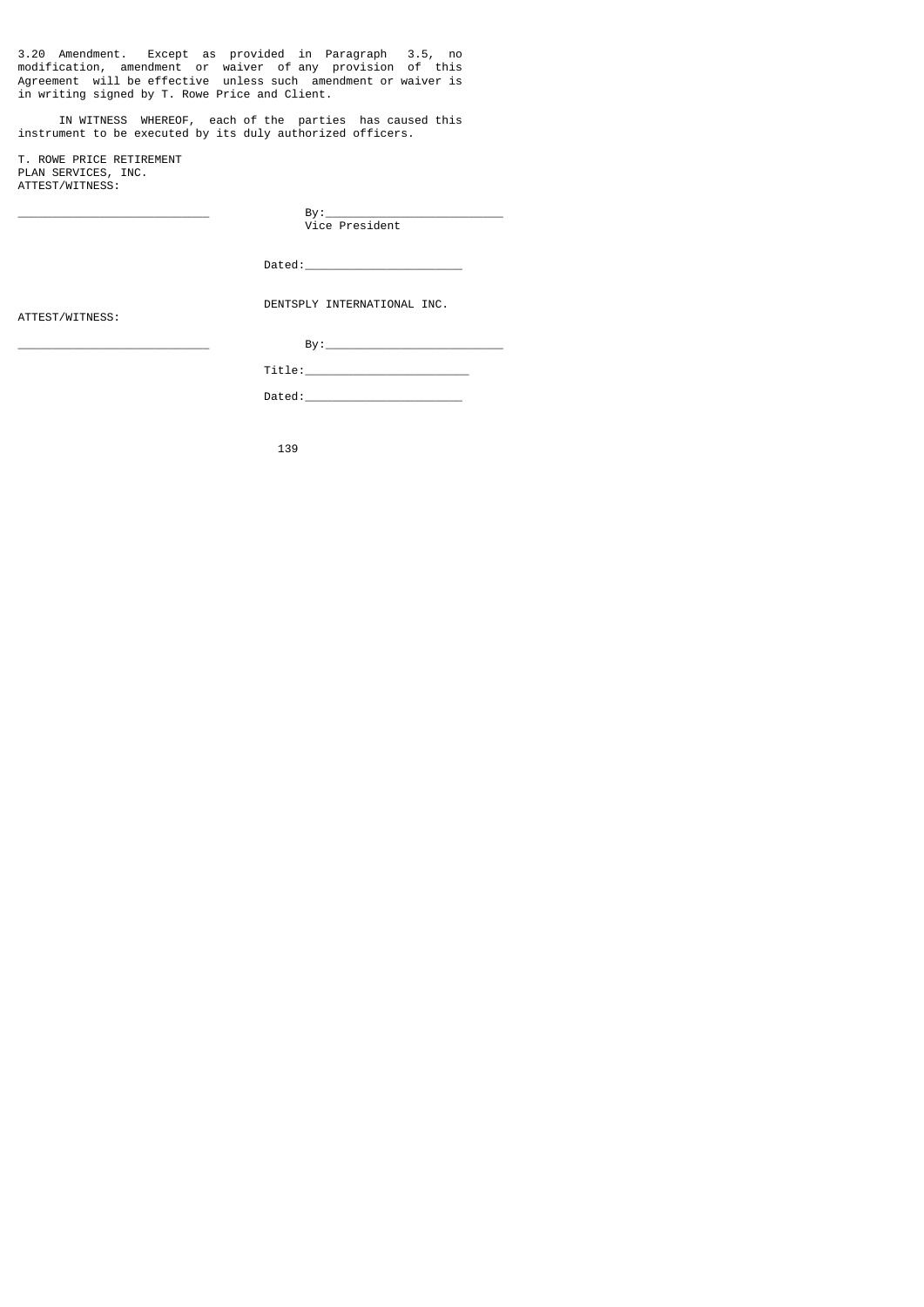#### SCHEDULE A TO RECORDKEEPING AGREEMENT BETWEEN DENTSPLY INTERNATIONAL INC. AND T. ROWE PRICE RETIREMENT PLAN SERVICES, INC.

#### RECORDKEEPING SERVICES

 T. Rowe Price will provide the following recordkeeping and other ministerial services in accordance with the directions, documents, data, policies, administrative forms, interpretations, rules, practices and procedures (including process flows) adopted by Client:

# 1. STANDARD RECORDKEEPING SERVICES

1.1 Data Maintenance. Upon receipt of participation and demographic data from Client, T. Rowe Price shall enter such data into its recordkeeping system for the Plan and provide for the proper operation and maintenance of the records of the Plan.

1.2 Accounts. Upon receipt of all necessary participation, demographic and other data from Client, T. Rowe Price shall provide recordkeeping for each account as set forth under the Plan ("Account").

1.3 Allocating Contributions to Accounts and Investments. T. Rowe Price shall reconcile Account Allocation Information (as defined below) with the contribution estimate provided by Client and provide a contribution confirmation to Client. If the contribution and Account Allocation Information do not reconcile, T. Rowe Price shall notify Client, which shall resolve the discrepancies before sending any contribution to T. Rowe Price. Promptly upon receipt of a contribution in the reconciled amount, T. Rowe Price shall allocate such contribution to Participants' Accounts in accordance with the Account Allocation Information, allocate such contribution to the investment options available under the Plan ("Investment Option") in accordance with the Investment Allocation Information (as defined below) and transfer the contribution to the various Plan Investment Options in accordance with the Investment Allocation Information.

 ("Account Allocation Information") is the information supplied by Client regarding the various contribution sources and amounts under the Plan and ("Investment Allocation Information") is the Investment Option percentages or amounts that the Participant or Client has directed for investment in an Investment Option from time to time.

1.4 Earnings and Losses. On each day the New York Stock Exchange is open for business ("Business Day") or at such other frequency as may be agreed between T. Rowe Price and Client, T. Rowe Price shall allocate earnings and losses as reported to T.

<u>140</u>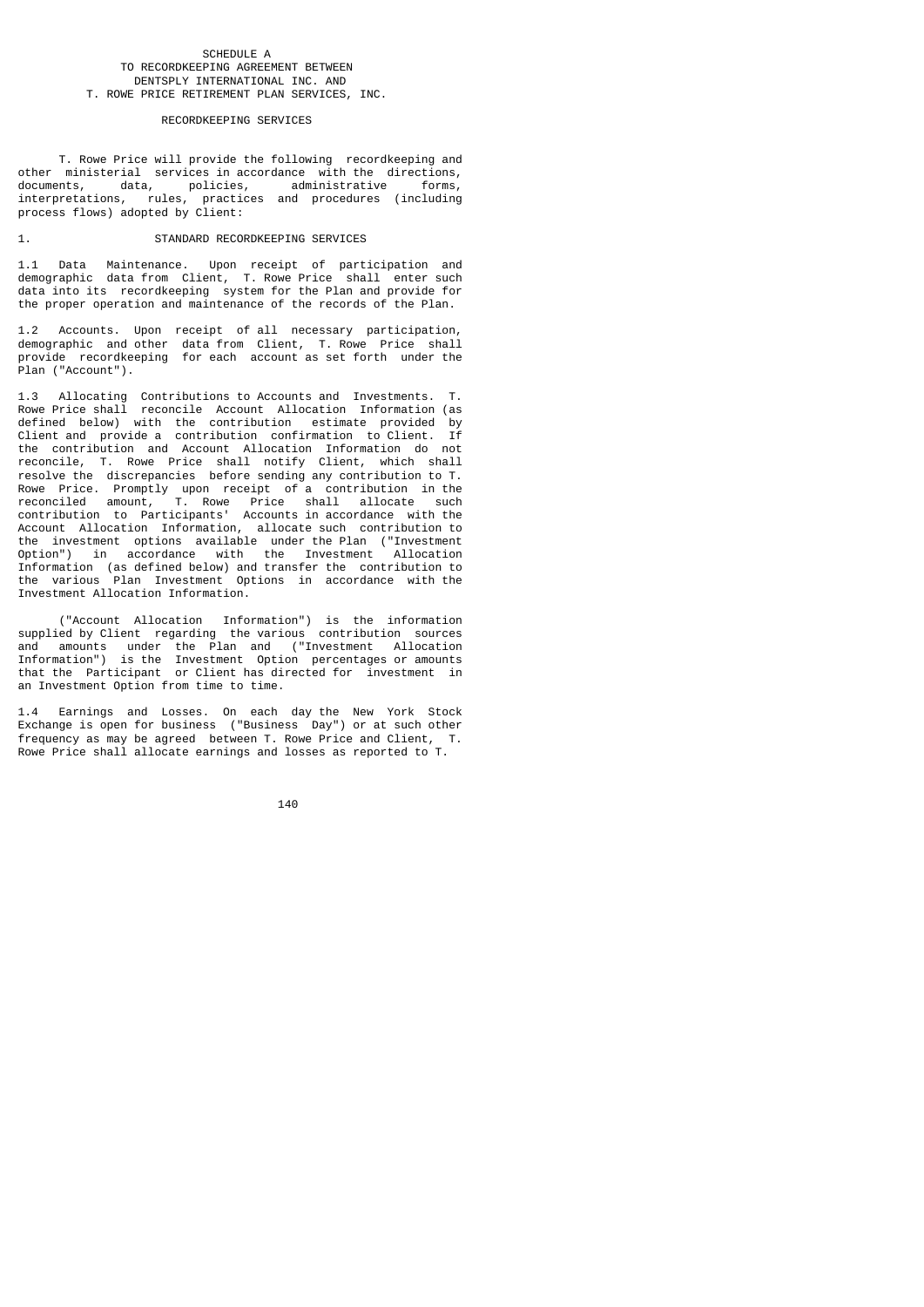Rowe Price for each Investment Option to each Participant's Account or Accounts based on such Account's investment in the Investment Option.

1.5 Distribution Processing. T. Rowe Price shall process distributions to Participants in accordance with procedures adopted by Client. If instructed by Client, T. Rowe Price shall withhold and deposit federal and state income taxes as may be required by law and prepare Internal Revenue Service Forms 1099-R or such other forms as may be required under the Code for the reporting of distributions, provided that Client provides T. Rowe Price with all information T. Rowe Price may need to calculate withholding and prepare reports of distributions.

1.6 Loan Processing. T. Rowe Price shall process loans to Participants in accordance with procedures adopted by Client. If instructed by Client, T. Rowe Price shall prepare Internal Revenue Service Forms 1099-R or such other forms as may be required under the Code for the reporting of distributions that Client directs T. Rowe Price to make in connection with the failure of a Participant to repay a loan as required, provided that Client provides T. Rowe Price with all information T. Rowe Price may need to prepare the reports of distributions.

1.7 Reports. T. Rowe Price shall prepare and deliver to Client the reports as agreed upon in writing between T. Rowe Price and Client.

1.8 Client Access On-Line Services. As elected by Client, T. Rowe Price shall provide Client with access to Participant records and report capabilities via a plan sponsor Internet website.

1.9 Form 5500 Financial Data. As requested by Client, T. Rowe Price shall prepare and deliver to Client a report containing all financial data required to complete the financial portions of the IRS Form 5500 for those Plan assets for which, and for the time period during which, T. Rowe Price keeps the Plan's records.

#### 2. OPTIONAL RECORDKEEPING SERVICES

2.1 Phone System. T. Rowe Price shall provide Client and Participants with T. Rowe Price's Telephone Inquiry System ("Phone System"), which provides information and the ability to perform certain Plan transactions by telephone, via either a voice response system ("VRS") or T. Rowe Price telephone representatives. Subject to compliance with applicable laws, all telephone calls will be recorded. A Participant will be able to access the VRS only if the Participant enters his social security number and personal identification number ("PIN"). If the Participant has not entered his PIN and social security number into the VRS, the Participant may obtain information and process transactions through a telephone representative only by identifying himself as the Participant by name, social security number and address.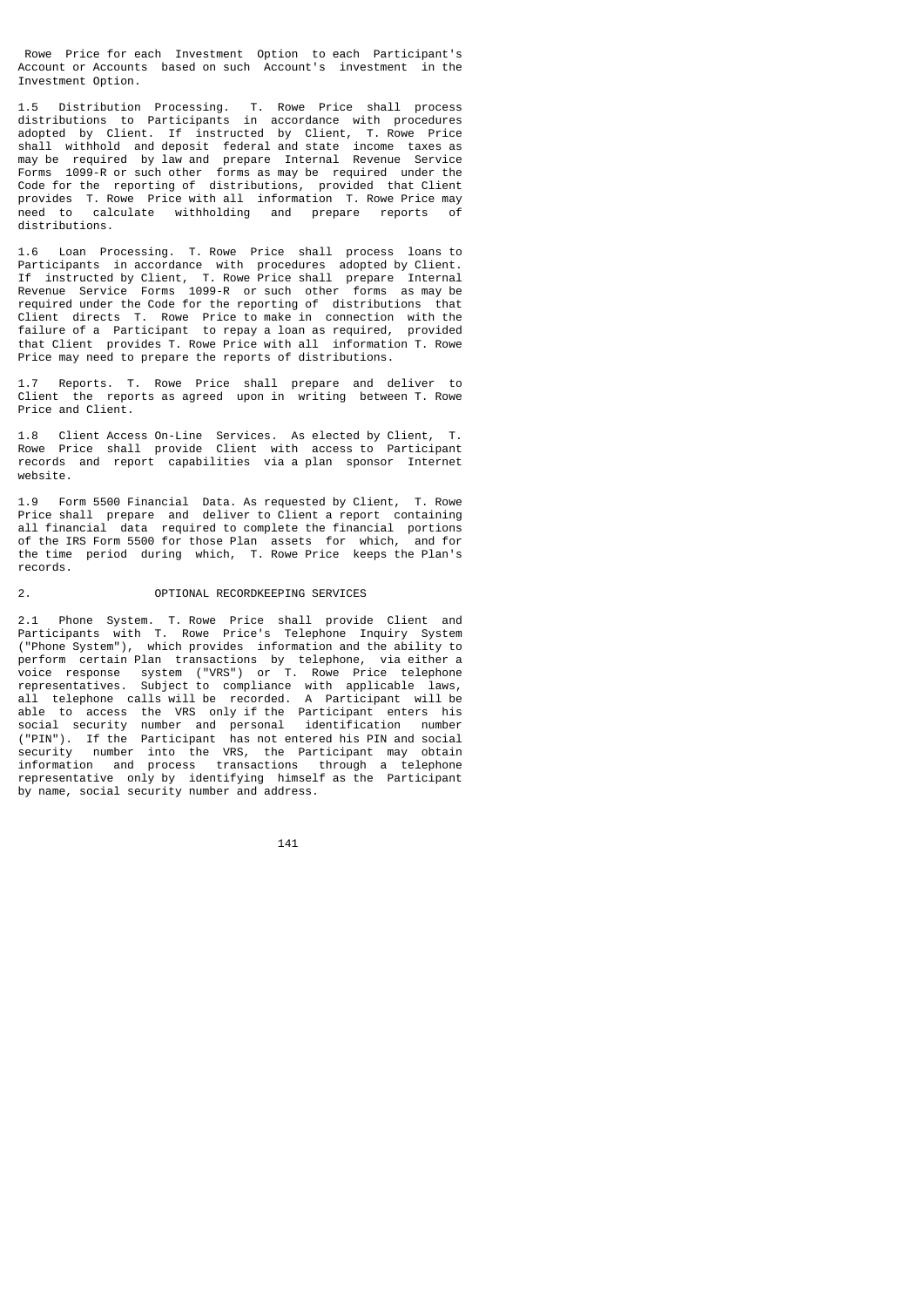2.2 Participant On-Line Access. T. Rowe Price shall provide Participants with T. Rowe Price's On-Line Access system ("On-Line Access"), which provides information and the ability to perform certain Plan transactions by computer access (via the Internet or dial-up networking). A Participant will be able to use On-Line Access only if the Participant enters his social security number and PIN.

2.3 Enrollment Materials/Processing. T. Rowe Price shall mail enrollment materials to all individuals identified as eligible for Plan participation and process plan enrollments in accordance with procedures adopted by Client.

2.4 Eligibility Determination. T. Rowe Price shall determine eligibility to participate in the Plan in accordance with procedures adopted by Client.

2.5 Vesting Service. T. Rowe Price shall calculate vesting service for Participants in accordance with procedures adopted by Client.

2.6 Rollover Contribution Materials/Processing. T. Rowe Price shall mail rollover materials to an individual upon request and shall process direct and indirect rollover contributions in accordance with procedures adopted by Client. T. Rowe Price shall transfer rollover contributions to the Plan Investment Options in accordance with the Investment Allocation Information.

2.7 Calculating Employer Contributions. As directed by Client, T. Rowe Price shall calculate the amount of employer contributions to the Plan in accordance with procedures adopted by Client.

2.8 Investment Changes. T. Rowe Price shall process changes to Investment Allocation Information and changes to the investment of existing Account balances as directed by Participants.

2.9 Beneficiary Tracking and Determination. T. Rowe Price shall keep records of beneficiary designations and related information. Upon receipt of notification of a Participant's death, T. Rowe Price shall determine the beneficiary in accordance with procedures adopted by Client; provided, however, that Client shall determine the beneficiary if competing claims for benefits have been made or threatened, if T. Rowe Price cannot clearly determine the beneficiary based upon the procedures provided or if T. Rowe Price has questions of interpretation.

2.10 Distribution by Phone. Upon request of a Participant via the Phone System, T. Rowe Price shall mail distribution forms and information to the Participant and shall process such distributions (including in-service withdrawals where applicable) in accordance with procedures adopted by Client; provided, however, that hardship withdrawals other than IRS "deemed" hardship withdrawals must be approved in writing by Client before being processed by T. Rowe Price.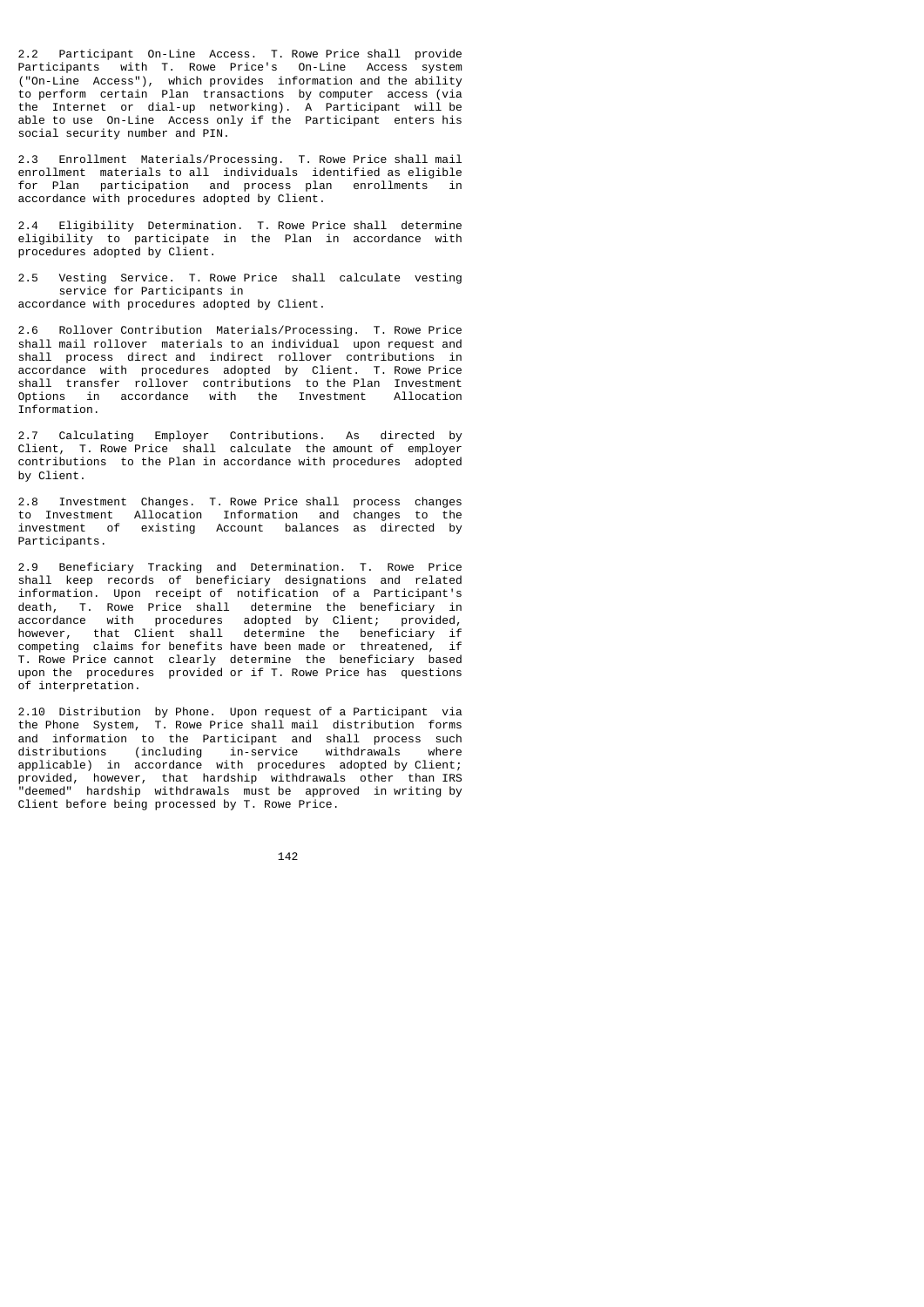2.11 Proxy Voting Materials for Qualifying Employer Securities. T. Rowe Price shall perform the following service with respect to Participant Accounts invested in Qualifying Employer Securities on the record date in accordance with procedures adopted by Client:

As directed by Client, T. Rowe Price (or its agent) shall<br>v mail to each Participant a copy of all shareholder proxy timely mail to each Participant a copy of all shareholder materials and other materials which have been timely provided to T. Rowe Price by Client and instruct each Participant to return the Participant's directed vote to T. Rowe Price (or its agent). T. Rowe Price (or its agent) shall tabulate such directed votes for the Plan and give the tabulation to the trustee of the Plan, so that the trustee may timely vote the shares. All such tabulation and related records shall be kept confidential by T. Rowe Price, or upon the trustee's request, turned over to the trustee.

2.12 Insider Trading Restrictions. As directed by Client, T. Rowe Price shall encode on the Phone System a record of each Participant who may not effect transactions into or out of Qualifying Employer Securities because the Participant is subject to the reporting obligations of Section 16 of the Securities Exchange Act of 1934 ("Section 16"). Such Participant will be prevented from making any change over the Phone System that would involve a redemption or purchase of an interest in Qualifying Employer Securities unless otherwise directed by Client.

# COMPLIANCE SERVICES

3.1 Code Section 415(c) Testing. T. Rowe Price shall conduct an annual test of each Participant's Accounts for compliance with Code Section 415(c) limits, based upon contributions and data provided to T. Rowe Price by Client for this purpose, and issue a report to Client of its findings.

3.2 Minimum Required Distributions Processing. T. Rowe Price shall calculate the amount that must be distributed from the Plan to a Participant who is required to receive a minimum required distribution described in Code Section 401(a)(9) and process such distribution, all in accordance with procedures adopted and data provided by Client. Minimum required distributions can be calculated only for distributions requested via forms.

3.3 Form 5500 and SAR Preparation. T. Rowe Price, through a third party provider selected by T. Rowe Price ("Provider"), shall produce the Form 5500 plus all required schedules and a summary annual report for the Plan. The Form 5500 preparation will not include the performance of an audit or retention of an actuary. Client shall provide all data necessary for the preparation of the Form 5500 directly to Provider, in such manner and by such deadlines as required by Provider, except that T. Rowe Price shall provide the financial data which it is required to prepare in accordance with this Agreement. Client shall be responsible for filing the Form 5500 and for distributing the summary annual reports to Participants.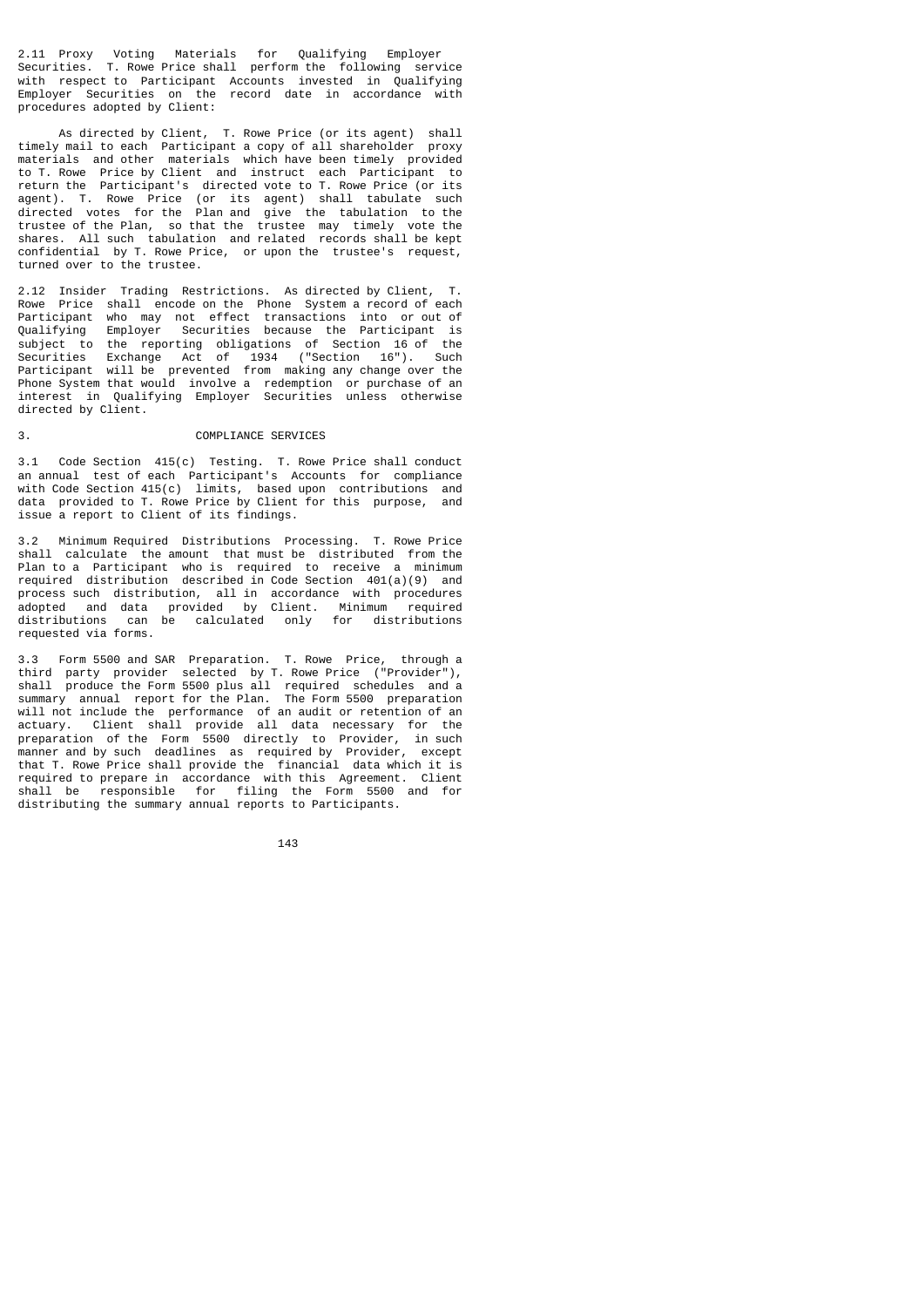# 4. PARTICIPANT COMMUNICATIONS

4.1 Participant Statements. T. Rowe Price shall prepare and mail to Participants statements of their Account balances under the Plan and such other information as agreed between T. Rowe Price and Client, at such times as may be agreed between T. Rowe Price and Client.

4.2 Enrollment and Other Participant Communication Materials. At the direction of Client, T. Rowe Price shall produce Plan enrollment and communication materials using the decisions(R) communications materials. T. Rowe Price also shall provide T. Rowe Price enrollment representatives to assist Client with employee meetings as directed by Client.

T. ROWE PRICE RETIREMENT PLAN SERVICES, INC.

| Bv: |                | ٬۵۸<br>DAT |
|-----|----------------|------------|
|     | Vice President |            |

DENTSPLY INTERNATIONAL INC.

By: \_\_\_\_\_\_\_\_\_\_\_\_\_\_\_\_\_\_\_\_\_\_\_\_\_\_\_\_\_\_\_\_\_\_\_\_ Dated:\_\_\_\_\_\_\_\_\_\_\_\_\_\_

Title: \_\_\_\_\_\_\_\_\_\_\_\_\_\_\_\_\_\_\_\_\_\_\_\_\_\_\_\_\_\_\_\_\_\_\_\_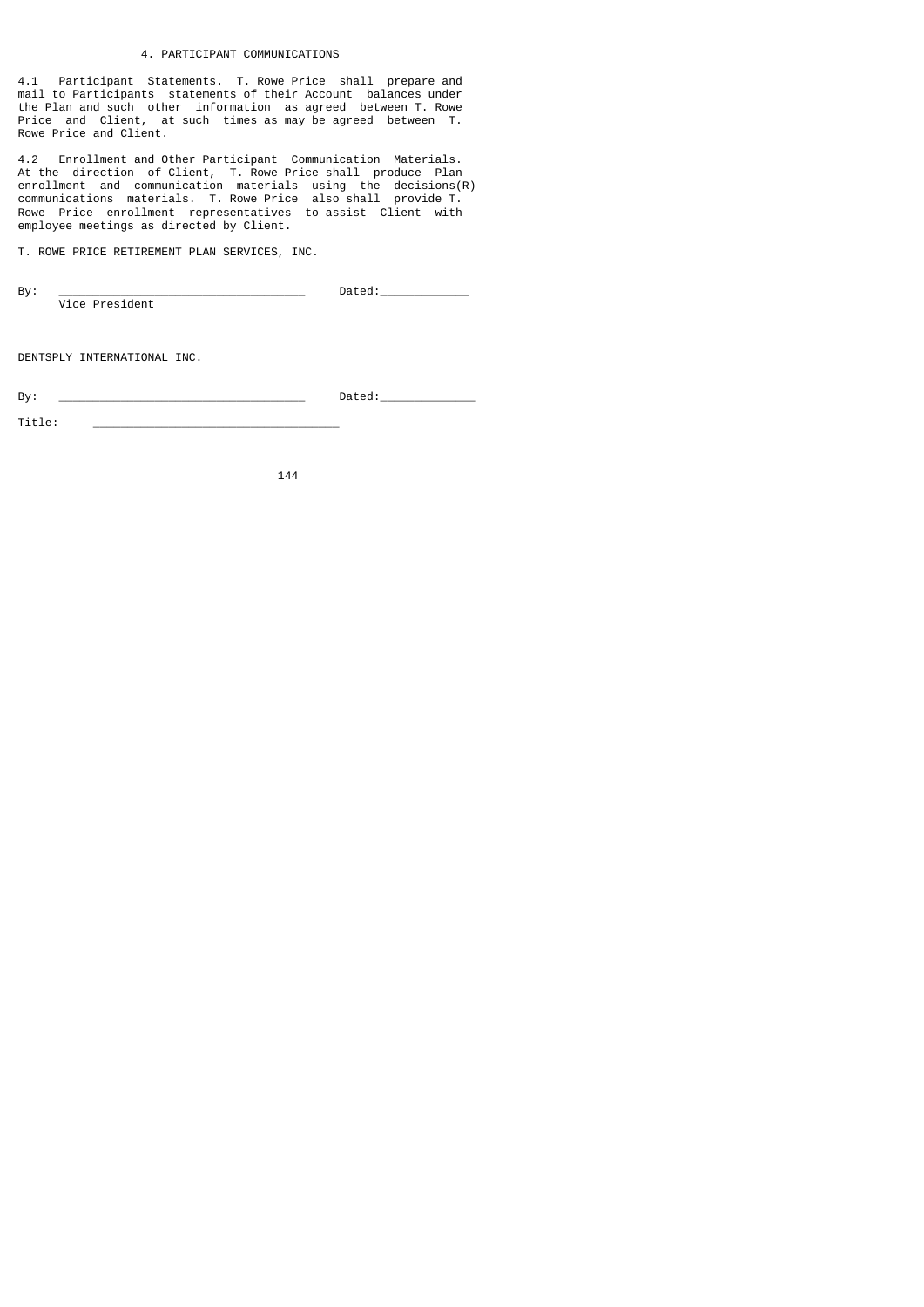#### SCHEDULE B TO RECORDKEEPING AGREEMENT BETWEEN DENTSPLY INTERNATIONAL INC. AND T. ROWE PRICE RETIREMENT PLAN SERVICES, INC.

#### FEES AND EXPENSES

Fees for services provided and expenses under this Agreement are as follows:

Per Participant Recordkeeping Fees. The annual recordkeeping fee is \$0.00 per Participant.

2. Proxy Fee. T. Rowe Price shall pass through to Client all fees, including postage, for mailing proxy or other materials to Participants and for tabulating Participants' votes to the extent this service is provided by T. Rowe Price (or its agents).

3. Form 5500 and SAR Preparation. The Form 5500 and Summary Annual Report is provided annually at a fee of \$0.00.

4. Annual Additions. The fee for annual Code Section 415(c) testing is \$0.00.

5. Communication Fees. The costs for the production, reproduction, and distribution of any decisions(R)communications materials used by Client shall be paid by T. Rowe Price.

 T. Rowe Price also shall provide, for no fee, a T. Rowe Price enrollment representative for 10 days in year one and 5 days per year thereafter to assist Client with employee meetings (which employee meeting allowance includes any other meeting allowance provided by T. Rowe Price to Client under any other agreement). After the no-fee days are used by Client, the charge shall be \$1000.00 per T. Rowe Price enrollment representative per day.

6. Data Processing Expenses. For conversion matters or reports requested by Client that require extensive programming by T. Rowe Price, T. Rowe Price shall charge the hourly programming fee then in effect for each hour of programming; provided, however that before any such programming is undertaken by T. Rowe Price, T. Rowe Price shall provide a cost estimate for such programming to Client for its review and approval.

7. Special Expenses. T. Rowe Price shall charge Client for any extraordinary expenses or other costs that arise in the process of performing its duties hereunder. Such extraordinary expenses include, but shall not be limited to, expenses and fees incurred by T. Rowe Price in connection with governmental or regulatory inquiries relating to the Plan or in connection with Client audits of the Plan, and costs of correcting recordkeeping errors that were not made by T. Rowe Price (such errors may include, but shall not be limited to, an error in data or instructions the Client transmitted to T. Rowe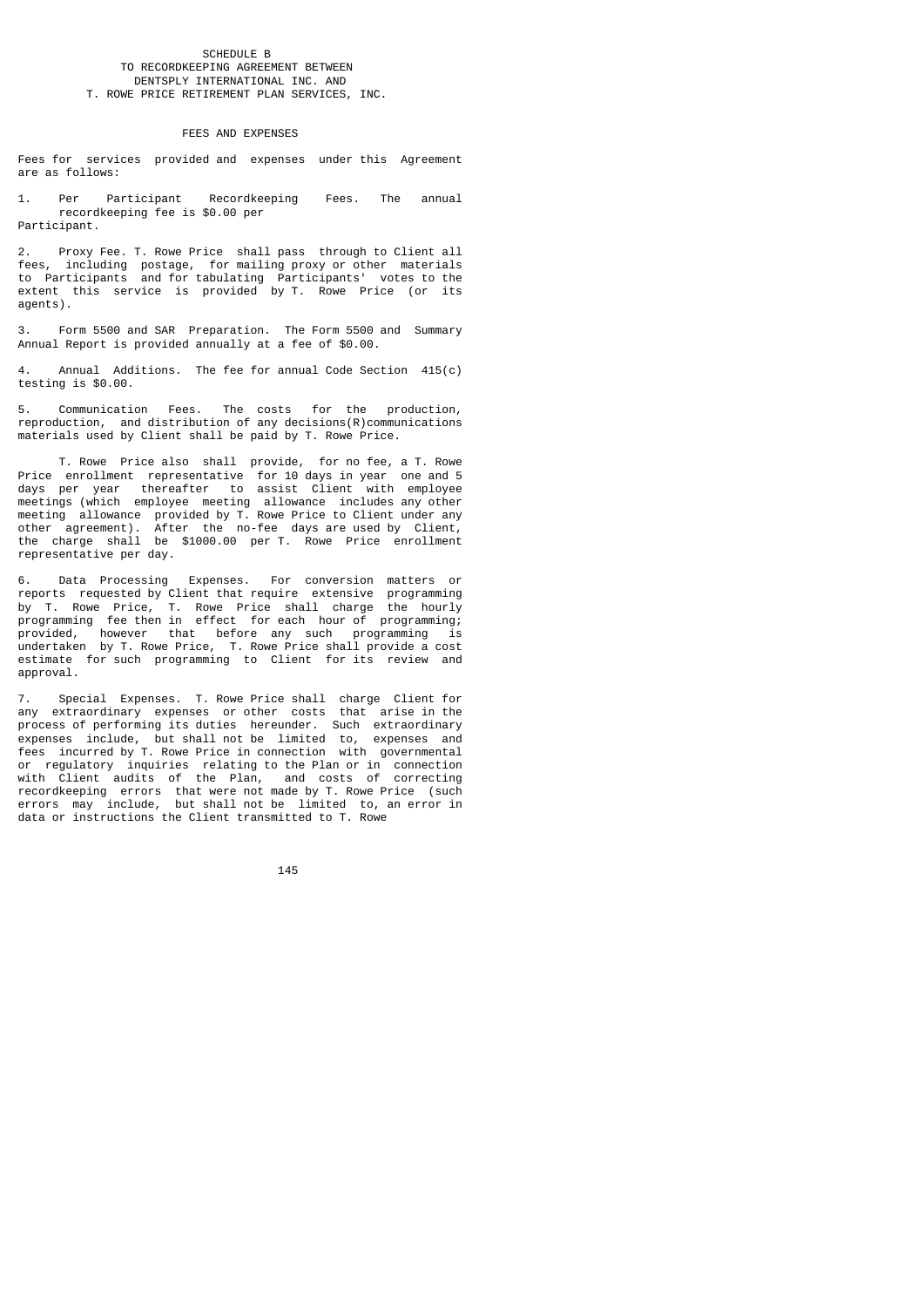Price or a pricing error made on an Investment Option the adviser of which is not T. Rowe Price or any of its affiliates).

8. Payment of Fees and Expenses. Except as otherwise provided for specific fees, all fees and expenses for services provided under this Agreement shall be billed to Client quarterly in arrears and are due and payable to T. Rowe Price within 30 days after the date of invoice; provided, however, that any such fees and expenses that are not paid by Client upon termination of this Agreement shall be extracted from Participants' Accounts.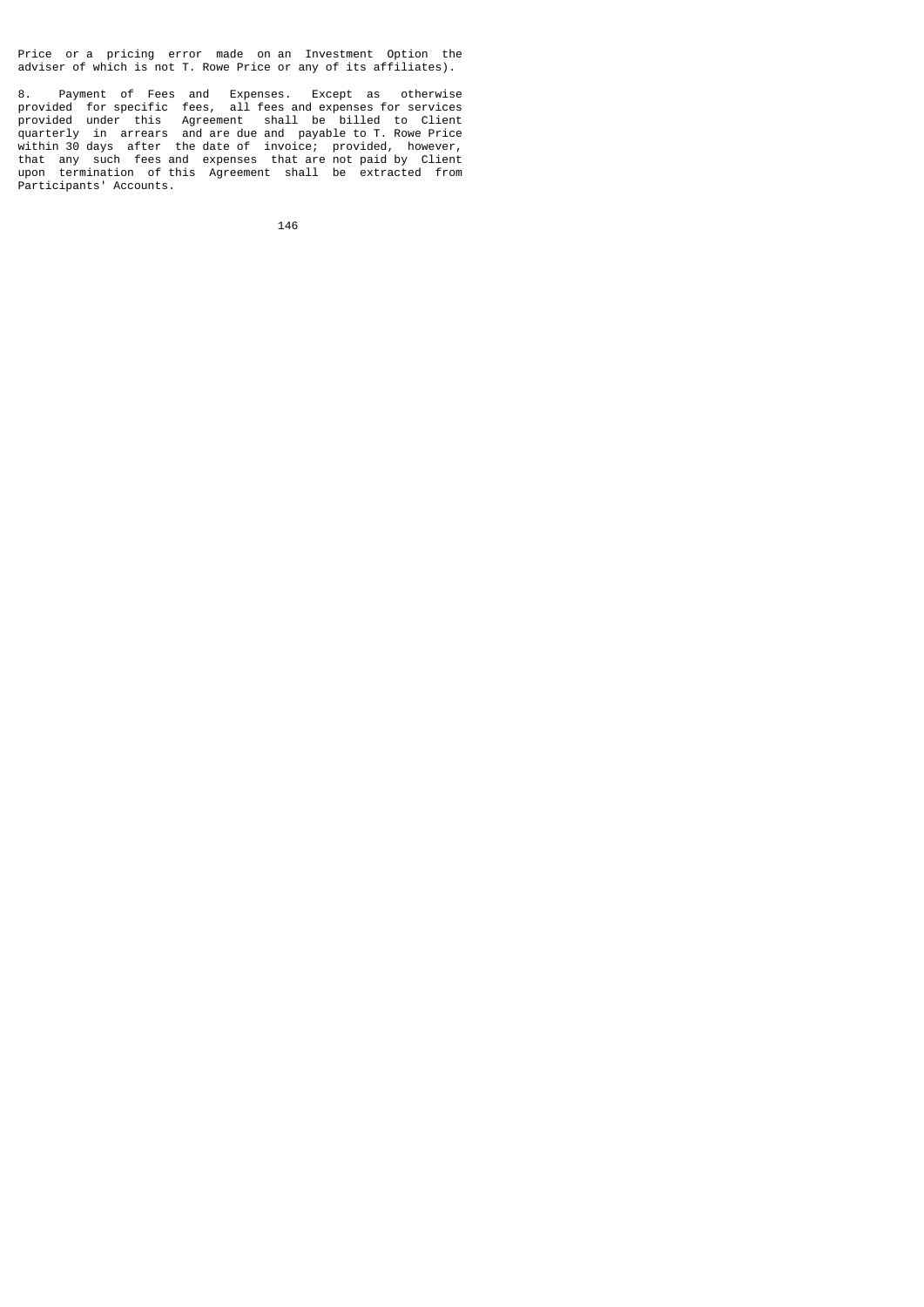EXHIBIT 10.20

# Summary of 2000 Incentive Compensation Plan

At the end of 1999, the Human Resources Committee of the Board of Directors adopted the Year 2000 Incentive Compensation Plan (the "Plan"). The Plan established target award opportunities ranging from 23% of base salary for key employees to 75% of base salary for the Chief Executive Officer. The bonuses were earned based on the achievement of certain financial targets, which are established based on the individual participant's position. For the Chief Executive Officer and the Chief Operating Officer the bonus awards for 100% of targeted performance were set at 75% and 60%, respectively, of their base salaries. For the Senior Vice Presidents and the General Counsel the bonus awards for 100% of targeted performance were set at 55% and 40%, respectively, of their base salaries. Messrs. Miles, Kunkle, Jellison, Roos, Weston, Whiting and Addison received bonus awards for 2000 of 91.2%, 72.9%, 66.8%, 59.7%, 53.5%, 74.5% and 48.6%, respectively.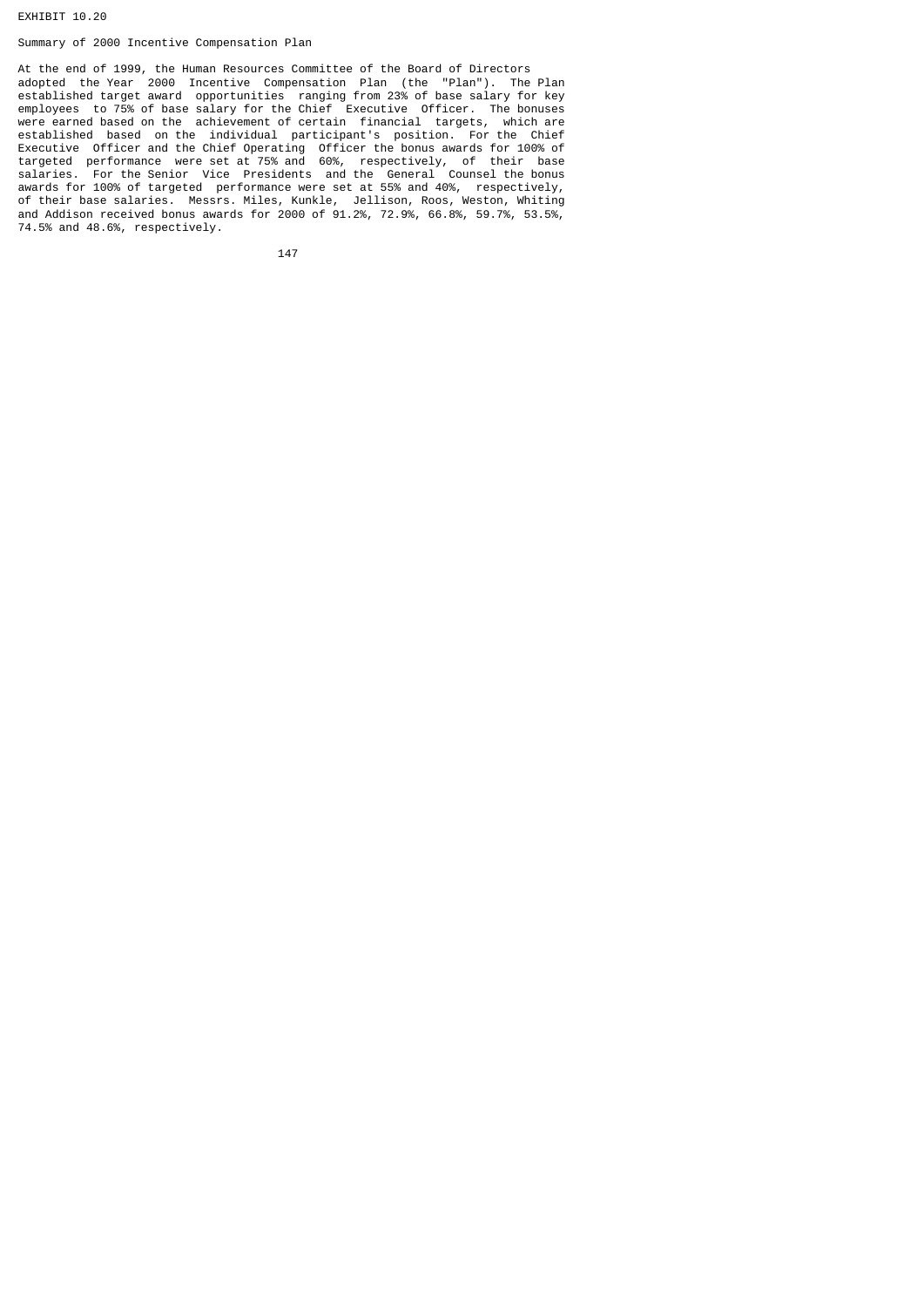## SALE AND PURCHASE AGREEMENT

## between

Neptuno Verwaltungs- und Treuhand-Gesellschaft mbH, a company incorporated under the laws of Germany, having its registered office in Cologne and registered with the Commercial Register of Cologne under company number HRB 4847, acting as trustee for Schmider & Kleiser Holding International B.V., Eemnes, Netherlands

- hereinafter referred to as "Seller 1" -

and

Dr. Eberhard Braun, a German citizen, acting in his capacity as administrator in insolvency of FlowTex Holding GmbH & Co KG, a company incorporated in Germany, having its registered office in Ettlingen;

- hereinafter referred to as "Seller 2" -

 - Seller 1 and Seller 2 are hereinafter collectively referred to as "Sellers" the contract of the contract of the contract of the contract of the contract of the contract of the contract o

and

Schmider & Kleiser Holding International B.V., a company incorporated under the laws of The Netherlands, having its registered office in Eemnes, The Netherlands;

- hereinafter referred to as "Warrantor" -

- on the one hand -

and

148

FriaNu GmbH (still registered as "Orion" Einundsiebzigste Beteiligungsgesellschaft mbH), a company incorporated under the laws of Germany, having its registered office in Frankfurt am Main and registered with the Commercial Register of Frankfurt am Main under company number HRB 50957 (seat to be relocated to Munchen and company to be registered with the Commercial Register of Munchen);

- hereinafter referred to as "Purchaser" -

and

Dentsply International Inc., a company incorporated under the laws of the State of Delaware, USA;

- hereinafter referred to as "Guarantor" -

- on the other hand -

regarding the sale and purchase of all shares in Friadent GmbH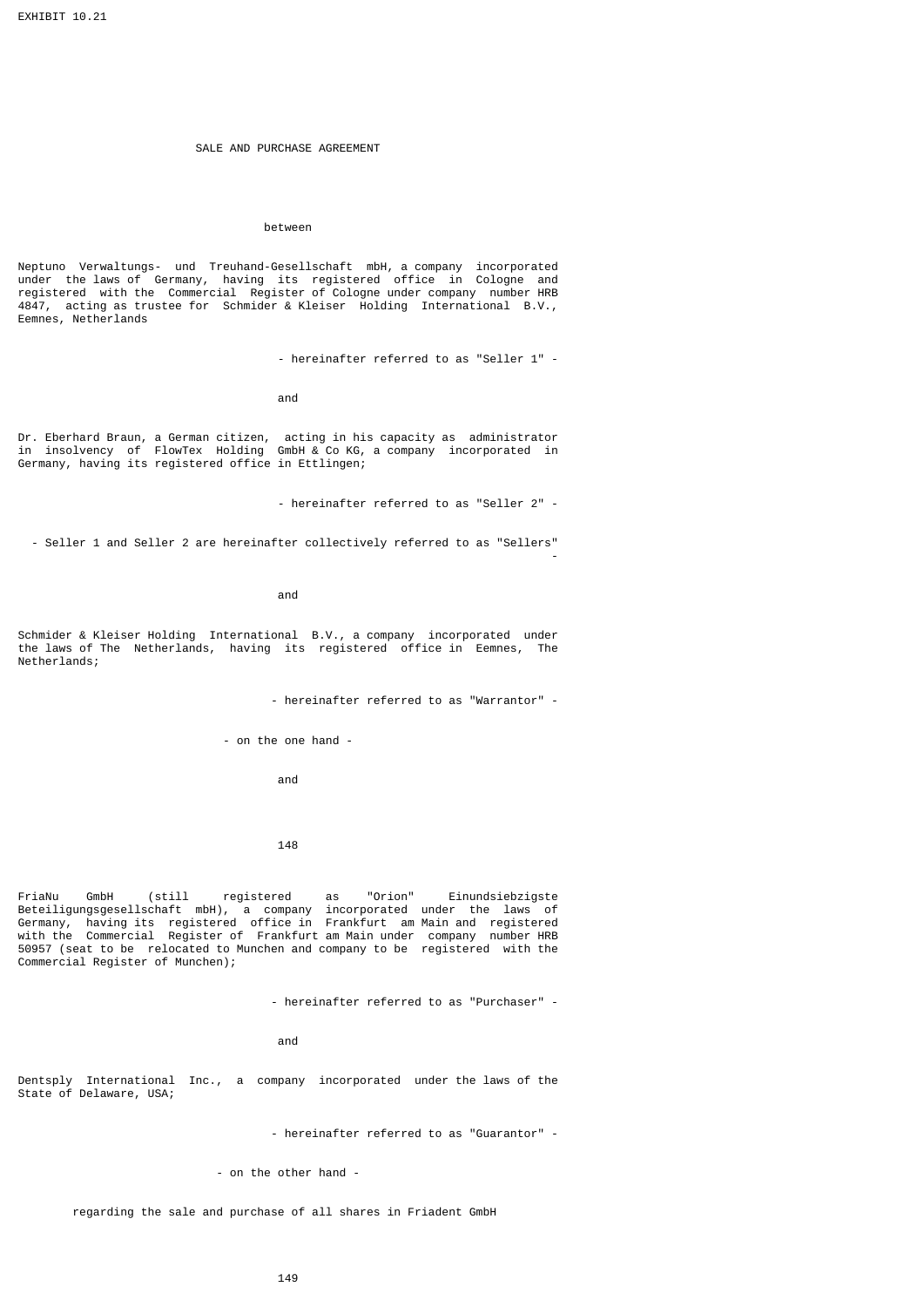# Index

| 1.1Share capital and Shareholders of Friadent 6                     |
|---------------------------------------------------------------------|
|                                                                     |
|                                                                     |
|                                                                     |
|                                                                     |
| S 2 Sale and Purchase of the Shares/Transfer of Shares Repayment of |
|                                                                     |
|                                                                     |
|                                                                     |
|                                                                     |
| 2.3Repayment of Shareholder Loan8                                   |
| S 3 Closing and Condition Precedent8                                |
|                                                                     |
|                                                                     |
| 4.2Due Date/Payment of the Total Consideration10                    |
| 4.3Post-Closing Cash Price Adjustment10                             |
| 4.4Definition of "Net Equity"11                                     |
|                                                                     |
|                                                                     |
| 4.7Allocation of Total Consideration14                              |
| 4.8No Right of Set-Off or Withholding14                             |
| S 5 Preparation and Audit of Financial Statements14                 |
|                                                                     |
|                                                                     |
|                                                                     |
| 8.1Rights of Purchaser for Breach of Warranty21                     |
| 8.2Provision and Compensation22                                     |
|                                                                     |
|                                                                     |
|                                                                     |
|                                                                     |
|                                                                     |
| 8.8No other liabilities of and remedies against Warrantor25         |
| S 9 Parent Company Guarantee25                                      |
|                                                                     |
|                                                                     |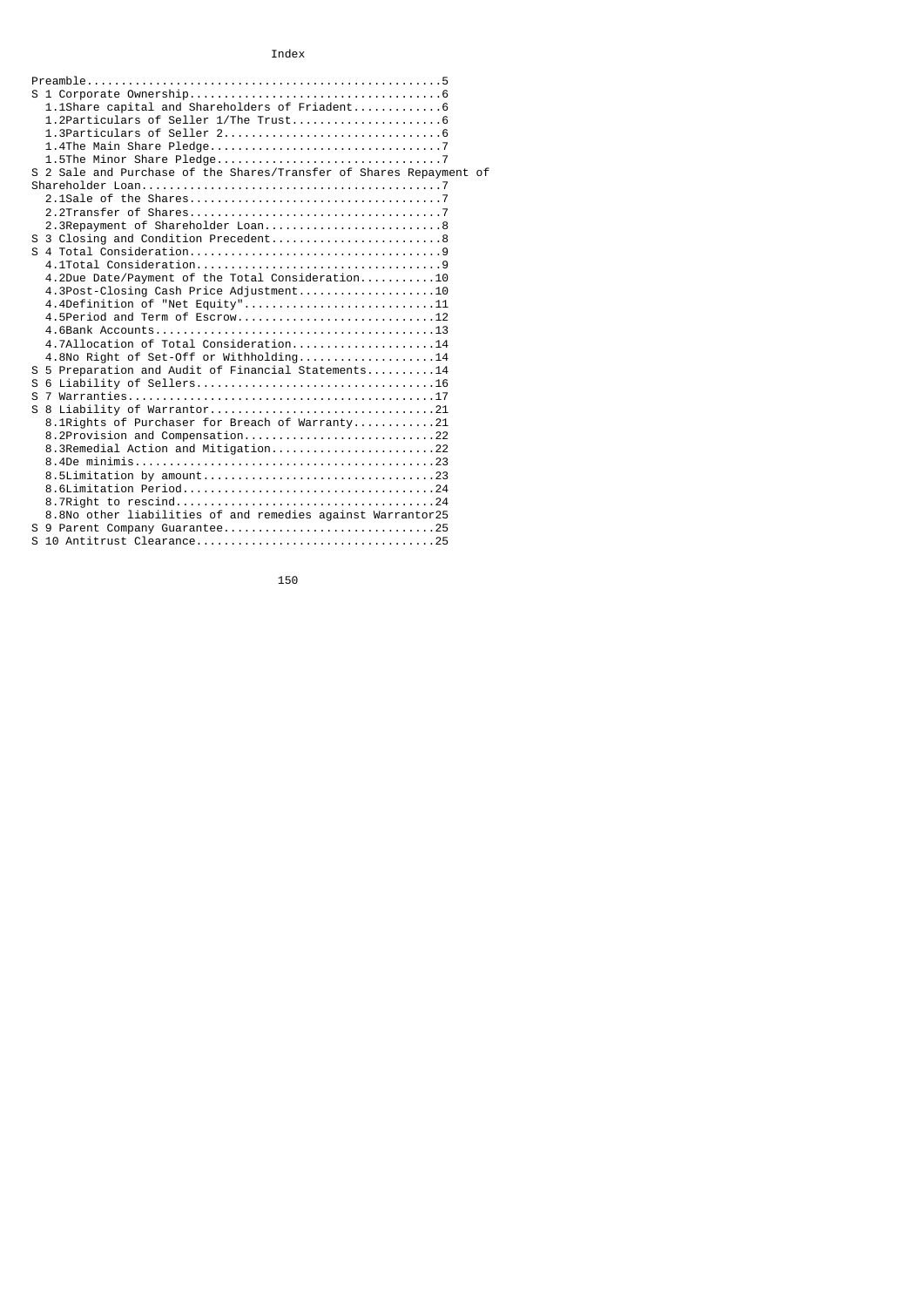| 11.1Cost of Preparation and Advisers' Fees  | 26 |
|---------------------------------------------|----|
| 11.2Transfer Taxes, Notarial and other Fees | 26 |
|                                             |    |
|                                             | 27 |
|                                             | 27 |
|                                             |    |
|                                             |    |
|                                             | 29 |
| 14.2Jurisdiction/Jurisdictional Venue       | 29 |
|                                             | 29 |
|                                             | 29 |
|                                             | 29 |
|                                             | 30 |
|                                             |    |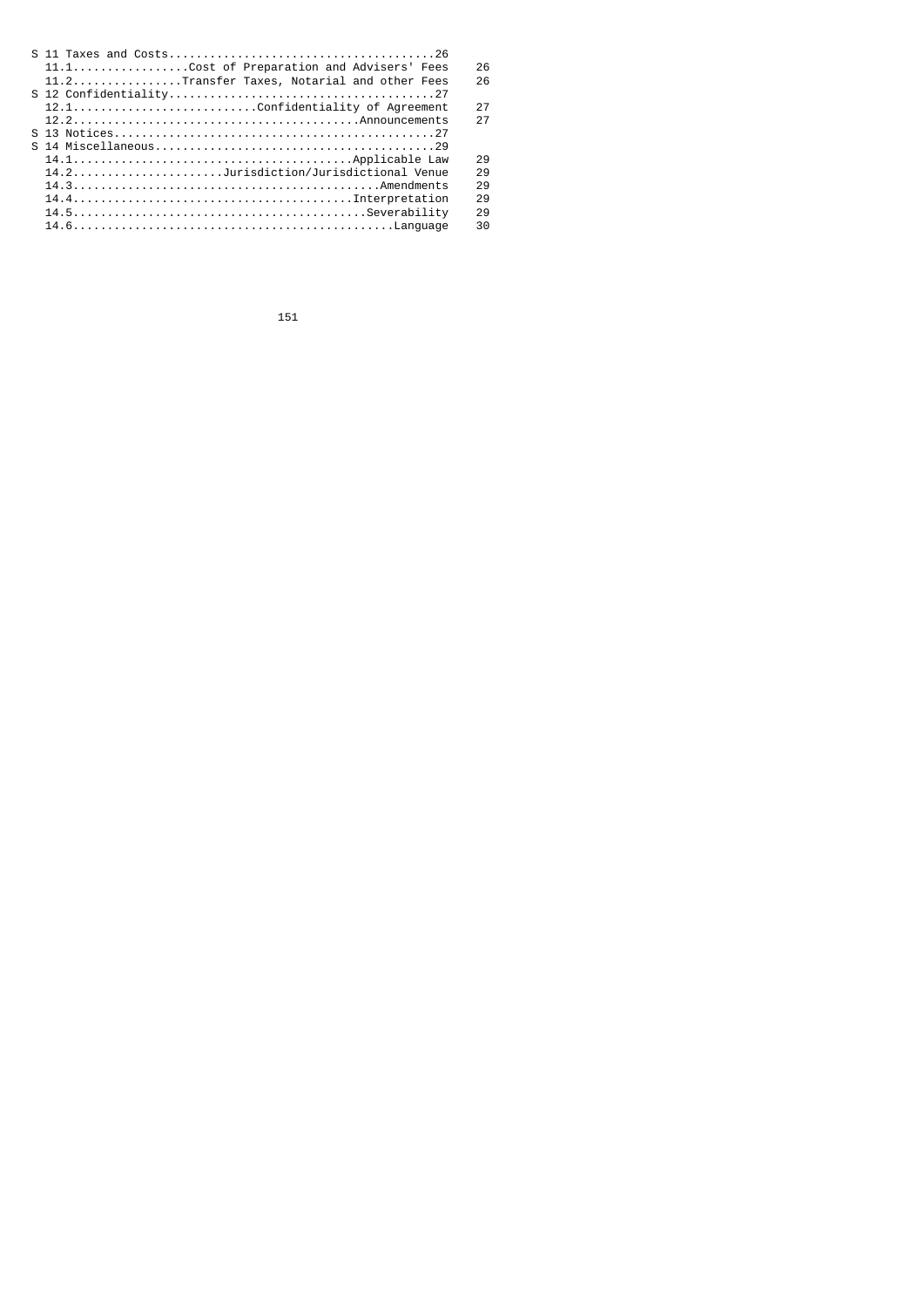- WHEREAS Friadent GmbH is a company incorporated under the laws of Germany, having its registered office in Mannheim and registered with the Commercial Register of Mannheim under company number HRB 7908 (hereinafter referred to as "Friadent" or the "Company").
- WHEREAS Seller 1 holds one share in Friadent and intends to sell such share to Purchaser.
- WHEREAS FlowTex Holding GmbH & Co KG (formerly Manfred Schmider und Dr. Ing. Klaus Kleiser Finanz Holding GbR, sometimes also called S & K Finanzholding GbR) holds one share in Friadent and Seller 2 in its capacity as administrator in insolvency of FlowTex Holding GmbH & Co KG intends to sell such share for the account of FlowTex Holding GmbH & Co KG to Purchaser.
- WHEREAS Purchaser after conducting a legal, financial and business due diligence of Friadent and its business intends to acquire from Seller 1 and Seller 2, respectively, their respective shares in Friadent.
- WHEREAS Warrantor has agreed to join into this Agreement for the main purpose of assuming certain warranties in connection with the sale of the shares in Friadent pursuant to this Agreement.
- WHEREAS Guarantor as the ultimate parent of Purchaser has agreed to join into this Agreement for the sole purpose of giving certain guarantees with respect to the obligations of Purchaser under this Agreement.

NOW, therefore, Purchaser and Seller 1 and Seller 2 (collectively hereafter referred to as the "Parties" and each of them as a "Party") and Warrantor and Guarantor hereby agree as follows: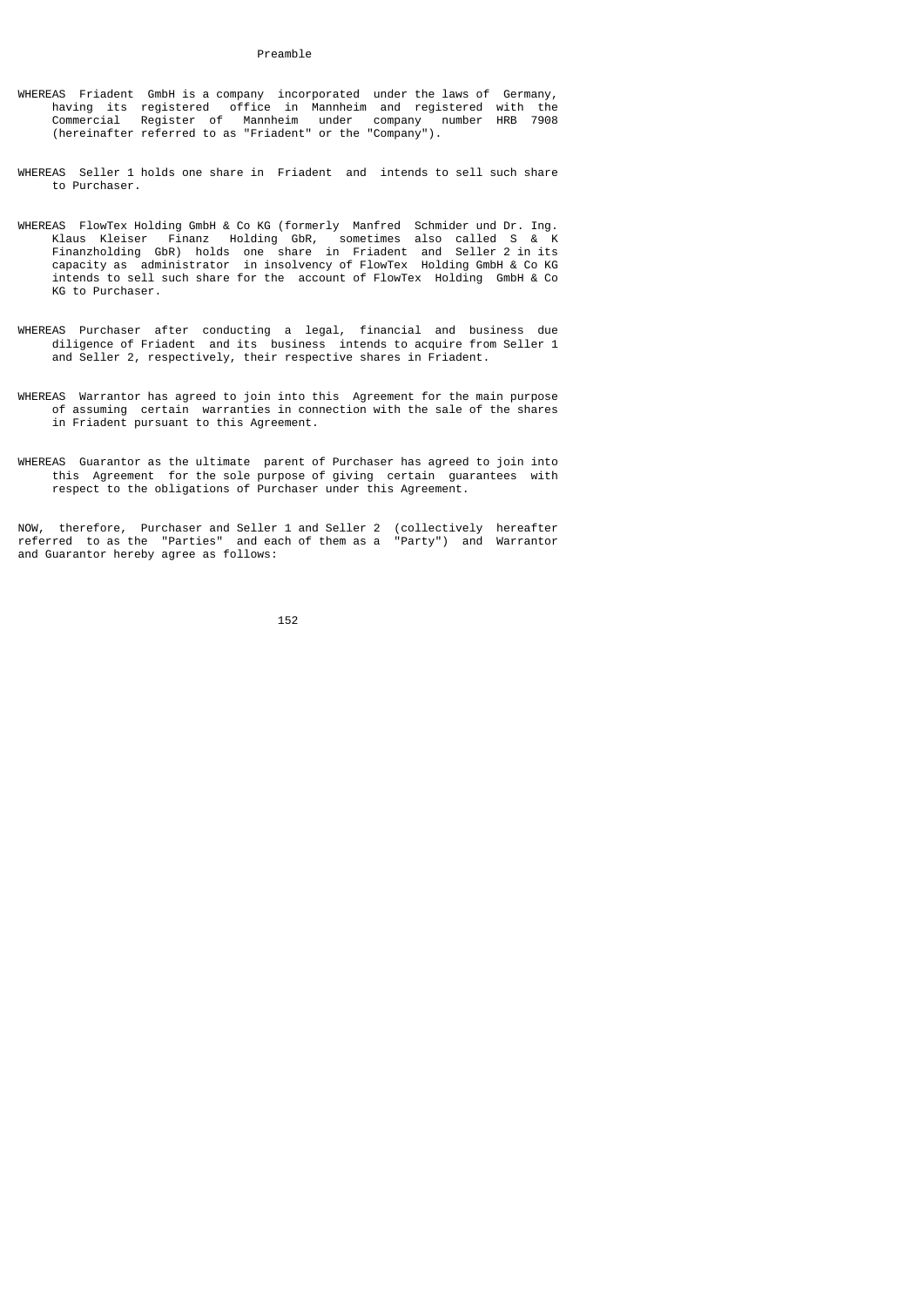### $S<sub>1</sub>$ Corporate Ownership

1.1 Share capital and Shareholders of Friadent

 The registered share capital of Friadent amounts to a nominal amount of DM 200,000 and is divided and subscribed as follows:

(i) one share in the nominal amount ofDM 199,500,-

(ii) one share in the nominal amount ofDM 500,-

DM 200,000,-

 The share of DM 199,500 (hereinafter referred to as the "Main Share") is legally owned by Seller 1, and the share of DM 500,- (hereinafter referred to as "Minor Share") is legally and beneficially owned by FlowTex Holding GmbH & Co KG. The Main Share and the Minor Share are hereinafter referred to as the "Shares".

1.2 Particulars of Seller 1/The Trust

 Seller 1 is a wholly-owned subsidiary of Sal. Oppenheim jr. & Cie. KGaA, a company incorporated in Germany with its registered office in Cologne ("Sal. Oppenheim"). Under a trust agreement (the "Trust Agreement") dated 14 March 2000 between Seller 1 and Warrantor, Warrantor has transferred the legal ownership of the Main Share to Seller 1 for the purpose of Seller 1 selling the Main Share in its own name but for the account of Warrantor. Warrantor has retained beneficial ownership of the Main Share.

1.3 Particulars of Seller 2

 Seller 2 is acting in his capacity as administrator in insolvency of FlowTex Holding GmbH & Co KG. Dr. Eberhard Braun has been duly appointed as administrator in insolvency of FlowTex Holding GmbH & Co KG by court order of the Lower Court of Karlsruhe dated 25 July 2000.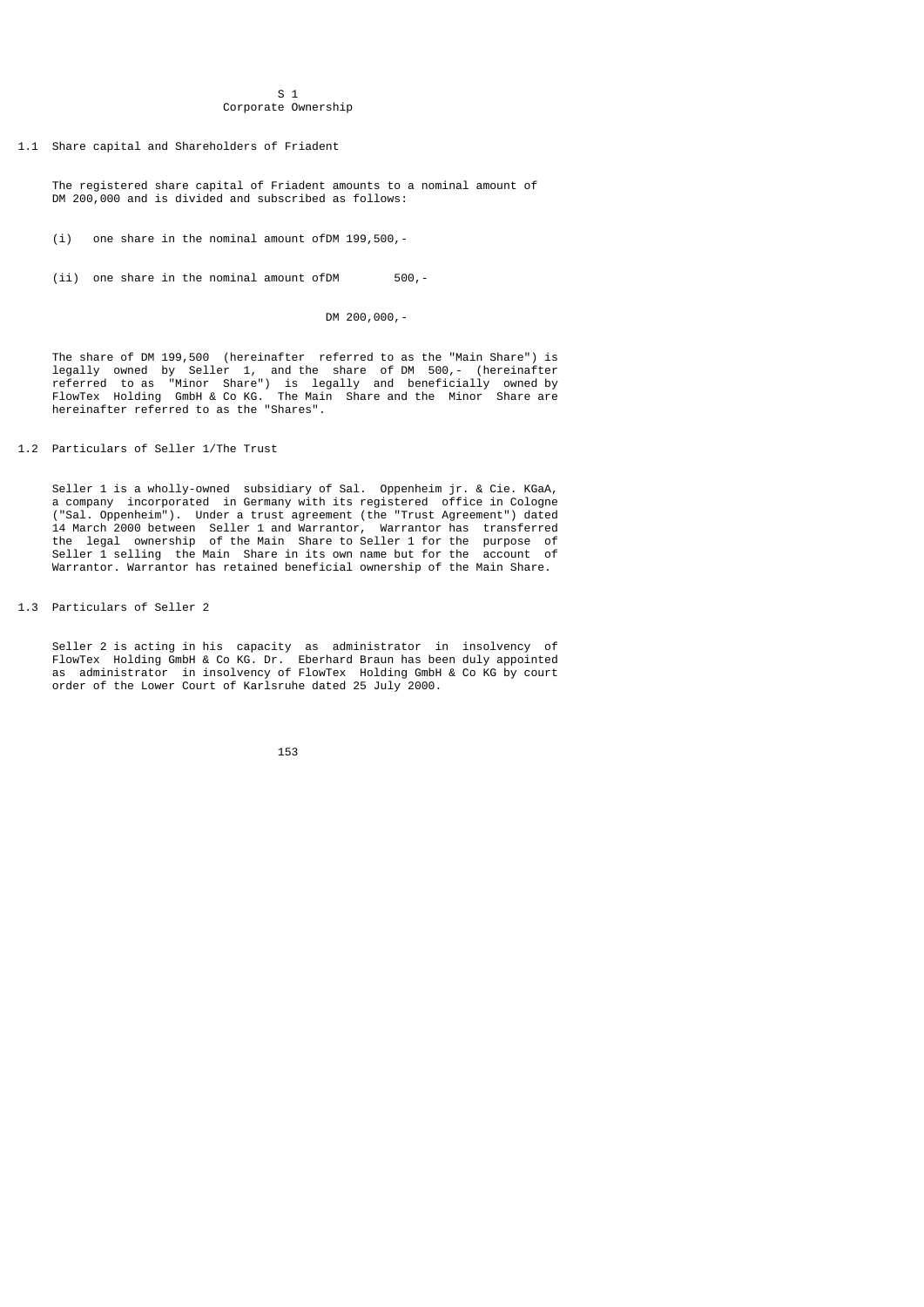### 1.4 The Main Share Pledge

 Under a pledge dated 11 October 1999, Warrantor has pledged the Main Share to Sal. Oppenheim as security for a loan given by Sal. Oppenheim to Warrantor (the "Main Share Pledge").

1.5 The Minor Share Pledge

 Under a pledge dated 11 October 1999, Manfred Schmider und Dr. Ing. Klaus Kleiser Finanz Holding GbR has pledged the Minor Share to Sal. Oppenheim as security for a loan given by Sal. Oppenheim to Warrantor (the "Minor Share Pledge").

 $S<sub>2</sub>$  Sale and Purchase of the Shares/Transfer of Shares Repayment of Shareholder Loan

- 2.1 Sale of the Shares
- 2.1.1 Seller 1 hereby sells and Purchaser hereby purchases, subject to the terms and conditions of this Agreement, the Main Share.
- 2.1.2 Seller 2 hereby sells and Purchaser hereby purchases, subject to the terms and conditions of this Agreement, the Minor Share.
- 2.1.3 The sale and purchase includes any and all rights and obligations attached to the Shares including the right to receive dividends (unter Einschlu(beta) des Gewinnbezugsrechts).
- 2.2 Transfer of Shares

 The Parties agree that the Shares as sold and purchased hereunder are not transferred by virtue of this Agreement. The Shares shall be transferred subject to proper payment of the Total Consideration (as defined in Section 4.1 below) by means of a separate notarial transfer document in the form attached hereto as Annex A at the Closing Date (as hereinafter defined).

<u>154 میں اس کا 154 میں اس کا اعتبار اور اس کا اعتبار اور اس کا اعتبار اور اس کا اعتبار اور اس کا اعتبار اور اس</u>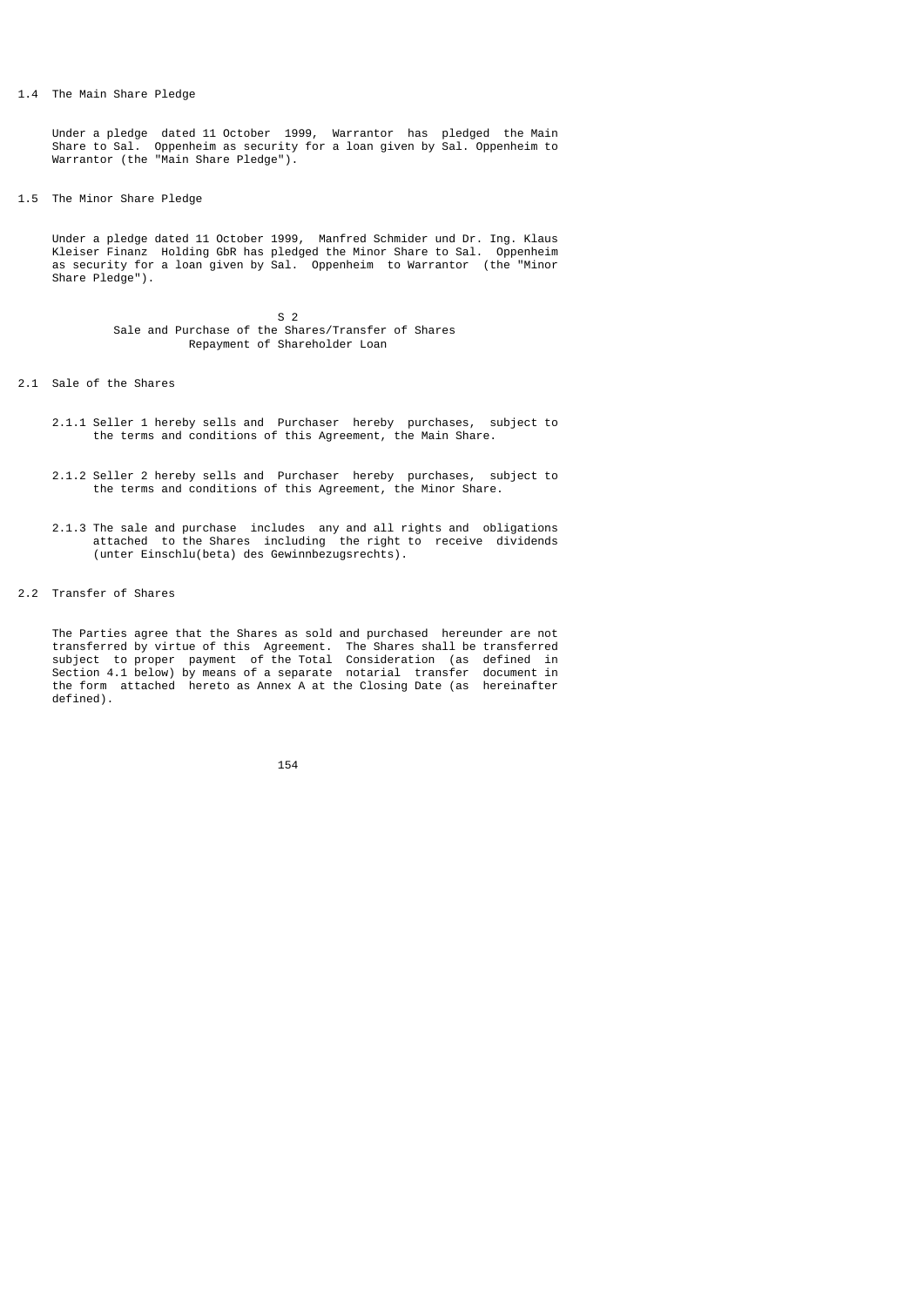Purchaser undertakes to repay as a third party pursuant to S 267 German Civil Code (BGB) for and on behalf of Friadent (im Auftrage von Friadent) upon transfer of the Shares the shareholder loan in the amount of DM 82,742,000,- (the "Shareholder Loan") granted by Warrantor to Friadent and Warrantor agrees that such repayment shall be made into the Escrow Account (as hereinafter defined). The aforesaid repayment of the Shareholder Loan shall be credited against the Total Consideration (as defined in Section 4.1 below). In the letter a copy of which is attached hereto as Annex B, Friadent has acknowledged and agreed that following such repayment by Purchaser of the Shareholder Loan Purchaser shall have a right to be reimbursed by Friadent for an amount equalling the Shareholder Loan pursuant to S 670 German Civil Code (BGB) (hereinafter referred to as the "Reimbursement Claim"). Purchaser undertakes to each of Seller 1 and Warrantor, and in favour of Friadent (S 328 BGB) that it will not claim any amount under the Reimbursement Claim and will not charge any interest thereon as long as the Relevant Funds (as defined in Section 4.5.3 below) on the Escrow Account (as defined in Section 4.2 below) have not been released in their entirety.

#### $S<sub>3</sub>$ Closing and Condition Precedent

- 3.1 The Closing of the transactions contemplated by this Agreement shall take place at the latest within three days on which banks are open for general business in Switzerland following the fulfilment of the condition precedent set out in Section 3.2, at the office of lic. iur. Stephan Cueni, Aeschenvorstadt 55 in Basle/Switzerland or at such other time or place as the Parties shall agree upon (heretofore and hereinafter sometimes referred to as the "Closing"/"Closing Date").
- 3.2 The Closing shall only occur subject to the following condition precedent having been fulfilled :
	- (i) Purchaser on the one side or Sellers on the other side having received a written notice from the German Federal Cartel Office or a certified copy thereof that it will not prohibit the acquisition, or
	- (ii) the German Federal Cartel Office failing to notify Purchaser or Sellers within one month after receipt of the pre-merger filing in accordance with

<u>155 - Andrej Amerikaanse konstantine († 155</u>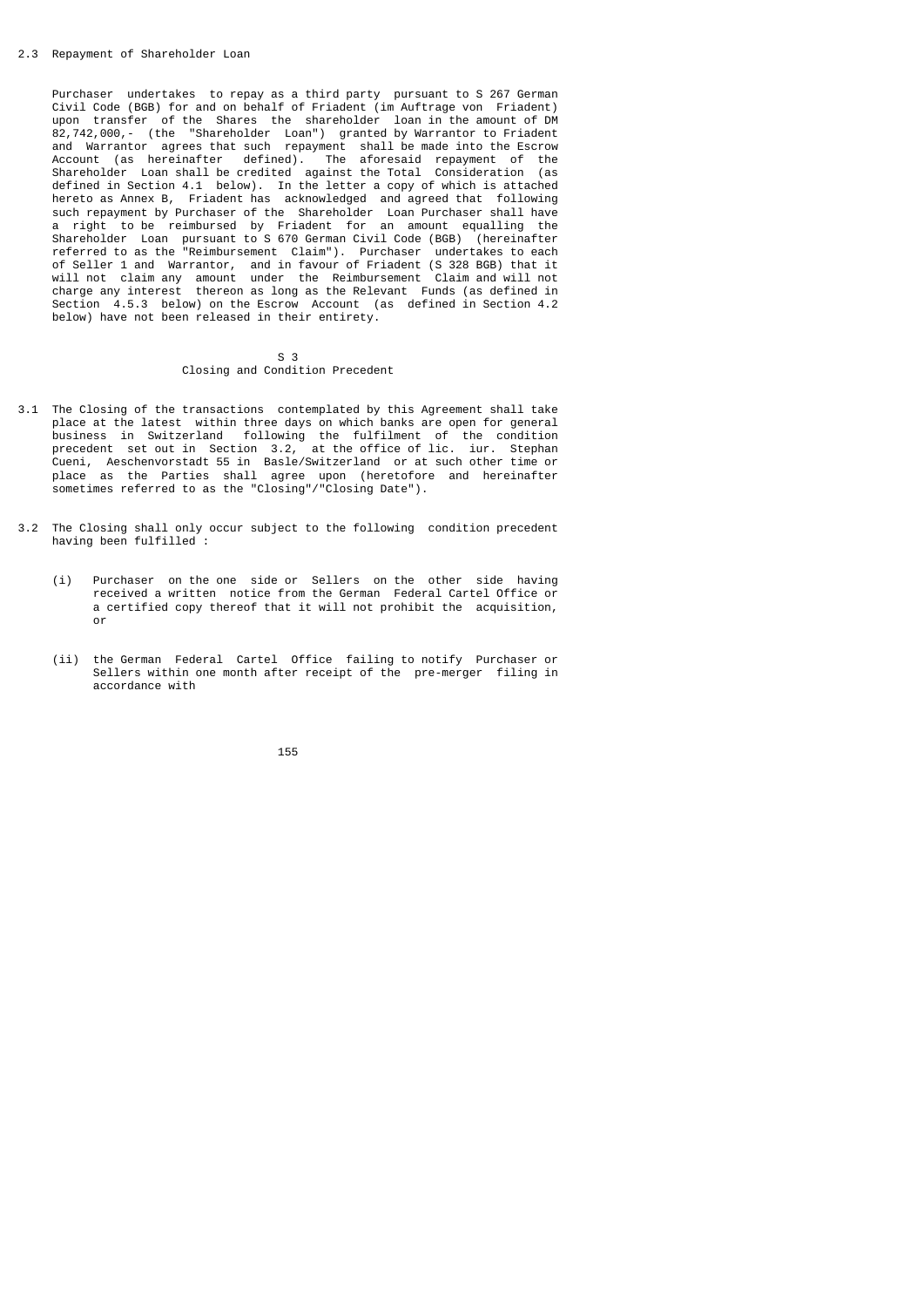Section 40 para. 1 sentence 1 of the German Cartel Law (GWB) that it has commenced a formal investigation of the proposed acquisition, or

- (iii) the German Federal Cartel Office failing to issue an order in accordance with Section 40 para. 2 sentence 1 of the Cartel Law to Purchaser or Sellers within four months after receipt by the Federal Cartel Office of the pre-merger filing and no extension of the four months period having been agreed with the Federal Cartel Office. Neither Sellers nor Purchaser shall extend the aforementioned four months period without prior written consent of the other Parties.
- 3.3 On the Closing, the Parties shall simultaneously take the following actions or cause such actions to be taken simultaneously:
	- (i) Seller 1 and Purchaser shall open the Escrow Account (as defined in Section 4.2.(ii) below) with Sal. Oppenheim jr. & Cie. KGaA (the "Bank"), authorise the Bank to reinvest the funds contained in the Escrow Account from time to time as set out in Section 4.5.2 below and issue a standing order on the terms set out in Section 4.5.2 below;
	- (ii) Seller 1 shall transfer the Main Share and Seller 2 shall transfer the Minor Share to Purchaser pursuant to a separate notarial transfer document in accordance with Section 2.2 above;
	- (iii) Purchaser shall pay the Total Consideration (as defined in Section 4 below) by means of wire transfer as set out in Section 4 below; and
	- ( iv) Seller 1 shall procure the waiver, by Sal. Oppenheim, of the Main Share Pledge and the Minor Share Pledge.

 $S<sub>4</sub>$ Total Consideration

4.1 Total Consideration

The total consideration for the Shares shall be DM 220,000,000, -- (say: two hundred and twenty million Deutschmarks) (hereinafter referred to as the "Total Consideration") of which: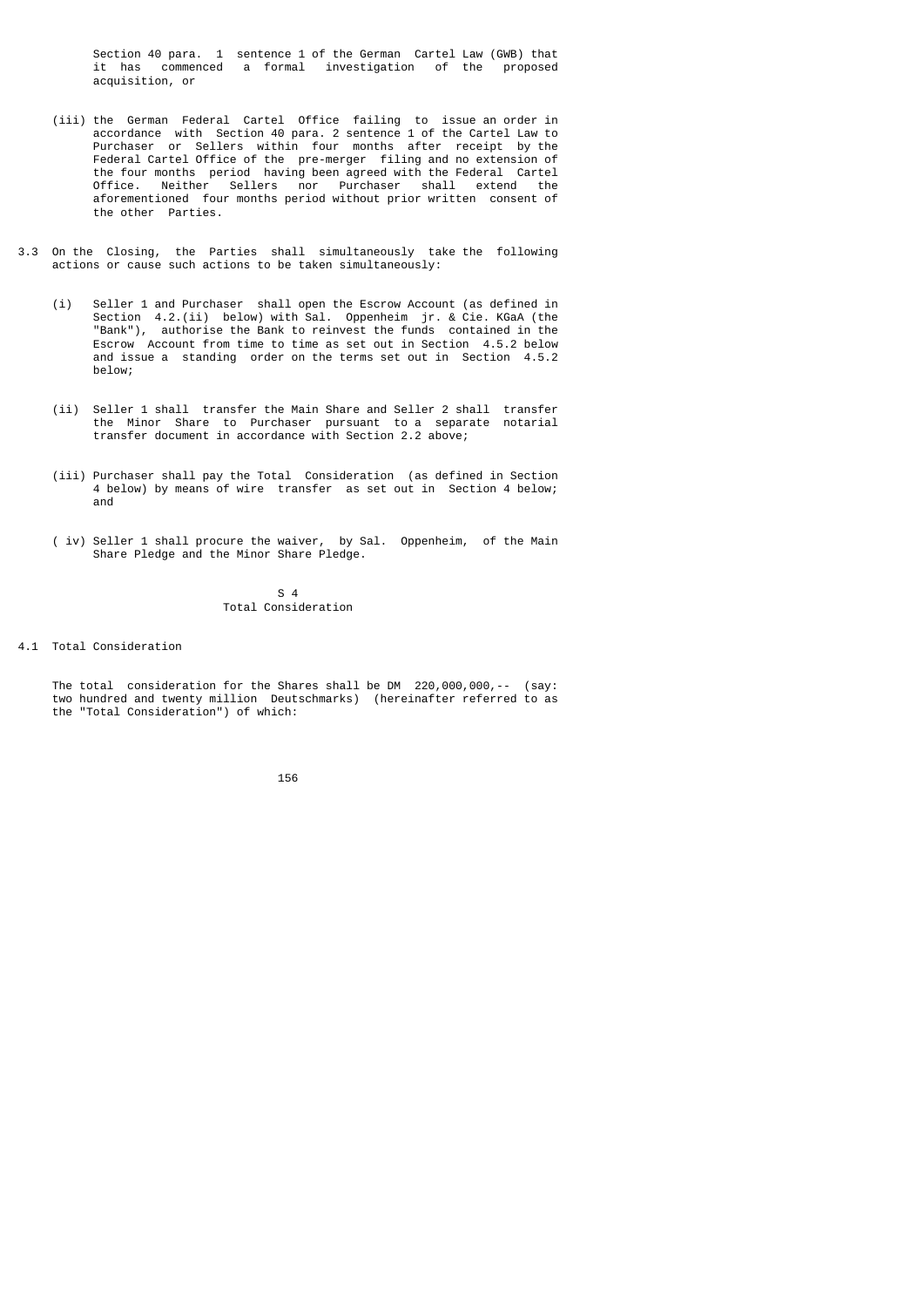- (i) an amount equal to DM 137,258,000,- (say: one hundred and thirty seven million two hundred and fifty-eight thousand Deutschmark) shall be allocated to the Shares (the "Cash Price"); and
- (ii) an amount equal to DM 82,742,000,- (say: eighty-two million seven hundred and forty-two thousand Deutschmark) shall be allocated to the Shareholder Loan to be repaid by Purchaser pursuant to Section 2.3 above.

 The Cash Price shall be subject to a post-closing adjustment as set out in Section 4.3 below and the Total Consideration shall be adjusted accordingly. For the avoidance of doubt, the Total Consideration as so adjusted shall be construed as payment in full for the Shares.

4.2 Due Date/Payment of the Total Consideration

 The Total Consideration shall become due and payable against transfer (Zug-um-Zug gegen Ubertragung) of the Shares and shall be paid at Closing by Purchaser free of any costs and charges in immediately available funds by wire transfer as follows:

- (i) an aggregate amount of DM 22,000,000,- (say: twenty-two million Deutschmark) shall be paid to Seller 1; and
- (ii) the remainder of the Total Consideration shall be paid into an interest-bearing joint escrow account of Seller 1 on the one hand and Purchaser on the other hand with the Bank (the "Escrow Account") to cover and give security for any claims of Purchaser (1) pursuant to Section 4.3.2 (ii) and/or (iii) (if any) for a repayment in case of an adjustment to the Cash Price, and (2) pursuant to Section 8 below (hereinafter referred to as a "Warranty Claim"), in each case on the terms set out in Section 4.5 below.
- 4.3 Post-Closing Cash Price Adjustment
- 4.3.1 Within seven (7) days of the final determination under Sections 5.6, 5.7 or 5.8 of the Financial Statements (as defined in Section 5.1 below), the Parties shall make the adjustment (if any) set out in Section 4.3.2 to the Cash Price.

4.3.2 In the event that:

<u>157 - Animal Stephen Barbara, amerikan pengaran pengaran pengaran pengaran pengaran pengaran pengaran pengara</u>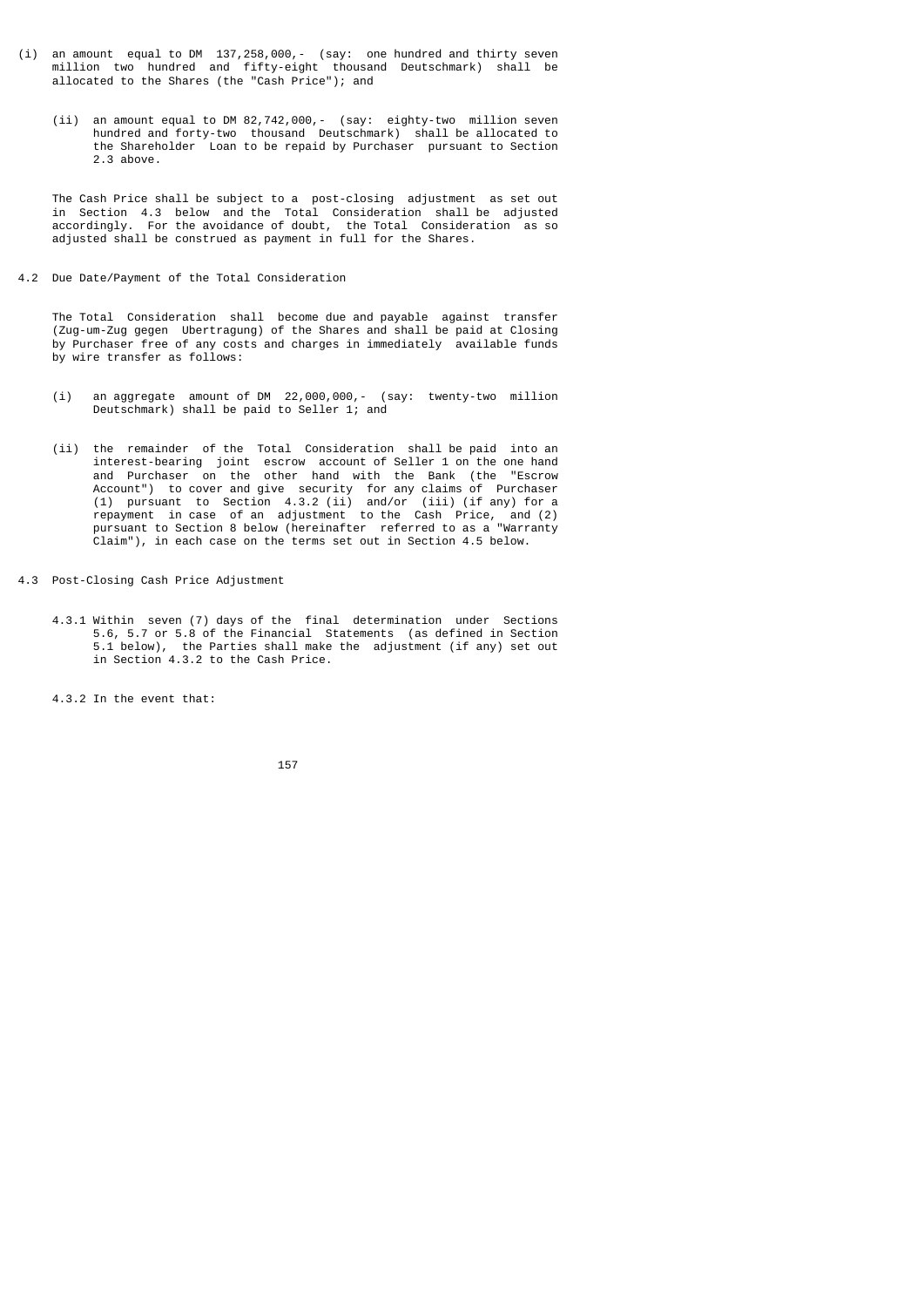- (i) the Net Equity as determined in the Financial Statements exceeds DM  $11,900,000, -$  (say: eleven million nine hundred thousand 11,900,000,- (say: eleven million nine hundred thousand the amount of the Cash Price shall be increased Deutschmark by Deutschmark by such exceeding amount and such amount shall be paid by Purchaser to Seller 1;
- (ii)the Net Equity as determined in the Financial Statements falls below DM 11,900,000,- (say: eleven million nine hundred thousand Deutschmark), the amount of the Cash Price shall be decreased Deutschmark by Deutschmark by such shortfall and such amount shall be released from the Escrow Account pursuant to Section 4.5.6 below to Purchaser; or
- (iii)the intercompany profit made by Friadent in the financial year 2000 through sales of inventories to its Subsidiaries (as defined in Section 7.1.2 below) as determined in the Financial Statements exceeds DM 1,800,000,- (say: one million eight hundred thousand Deutschmark), the amount of the Cash Price shall be decreased Deutschmark by Deutschmark by such exceeding amount and such amount shall be released from the Escrow Account pursuant to Section 4.5.6 below to Purchaser.
- 4.4 Definition of "Net Equity"
- 4.4.1 For the purpose of this Agreement and the transactions contemplated hereunder, "Net Equity" shall be defined according to Section 266 paragraph 3 A. German Commercial Code/Handelsgesetzbuch, and thus includes (1) Subscribed Capital, (2) Capital Reserves, (3) Revenue Reserves, including Legal Reserves, Reserves for own Shares, Statutory Reserves and Other Revenue Reserves, (4) Retained Profits/Accumulated Losses Carried Forward, (5) Net income/loss of the year each as reflected in the Financial Statements.
- 4.4.2 For the avoidance of doubt, the Shareholder Loan shall not form part of the Net Equity.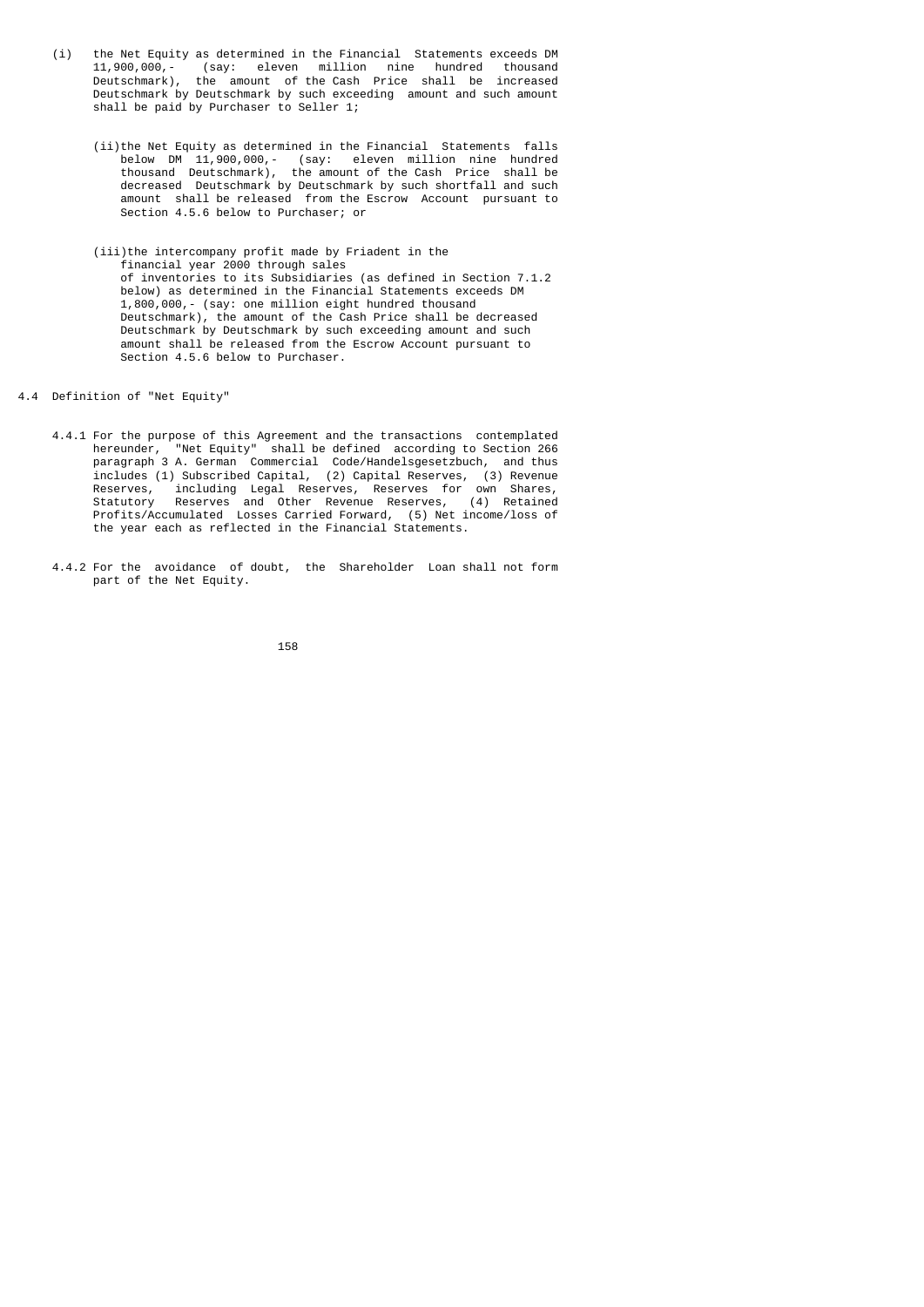The funds in the Escrow Account shall be held on the following terms:

- 4.5.1 Any bank or other charges arising on the Escrow Account shall be charged to the Escrow Account.
- 4.5.2 Any interest generated on the Escrow Account (subject to any deduction of tax at source) (the "Interest") shall not form part of the Escrow Account but shall be exclusively for the account of Seller 1. Purchaser and Seller 1 agree that the interest periods applying to the funds contained in the Escrow Account from time to time shall be (i) the calendar month (Monatsgeld) or (ii) one day (Tagesgeld), in each case as Seller 1 in its absolute discretion shall instruct the Bank. Purchaser and Seller 1 shall at Closing authorise the Bank to reinvest such funds at the expiry of an interest period accordingly. Purchaser and Seller 1 shall at Closing issue an irrevocable standing order to the Bank pursuant to which the Interest shall be released to Seller 1 on the first banking day of each calendar month.
	- 4.5.3 Subject to Section 4.5.4 below, the funds in the Escrow Account shall be retained for certain periods of time from Closing (each an "Escrow Period") as follows:
		- (i) DM 22,000,000,- for a period of six months from Closing;

(ii)DM 22,000,000,- for a period of nine months from Closing;

(iii)DM 132,000,000,- for a period of twelve months from Closing; and

(iv)DM 22,000,000,- for a period of eighteen months from Closing.

each such amount being hereinafter referred to as "Relevant Funds".

 At the end of the relevant Escrow Period (subject to Section 4.5.4 below) Seller 1 and Purchaser shall issue joint written instructions to the Bank to release the Relevant Funds to Seller 1.

 4.5.4 Purchaser shall not be obliged to issue written instructions pursuant to Section 4.5.3 above to the extent that he has:

159 - <u>159 - Animal Stevenski, politik i po</u>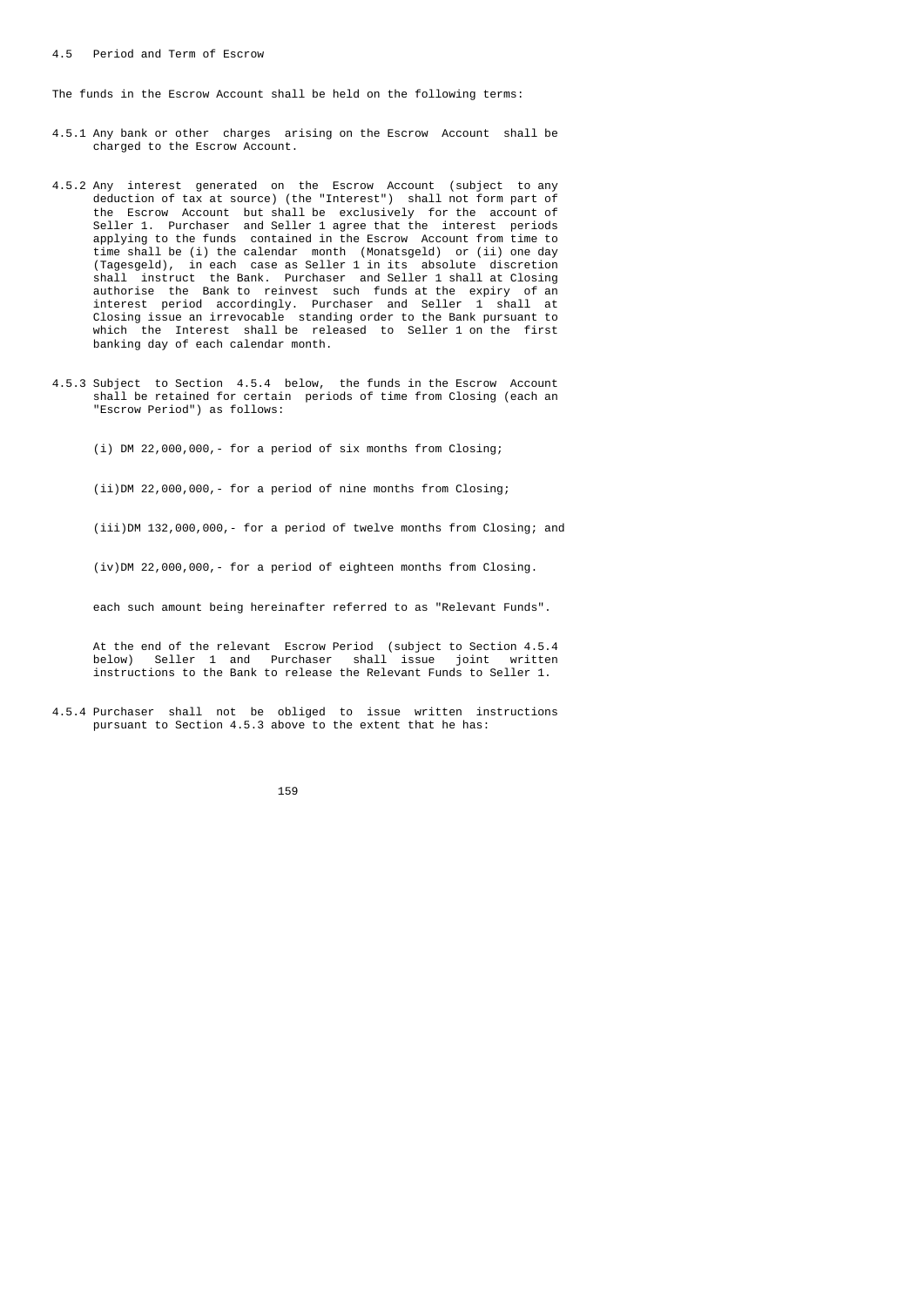- (i) notified Seller 1 prior to the expiry of the relevant Escrow Period of any Warranty Claim under this Agreement (such notice to include a detailed statement of the facts upon which the Warranty Claim is based and the amount of the Warranty Claim); and
- (ii)unless any such Warranty Claim has been agreed by Purchaser and Seller 1, Purchaser has, within six (6) weeks of such notification pursuant to (i) above, commenced legal proceedings (Klageerhebung) to pursue such Warranty Claim.

 For the avoidance of doubt, Purchaser's right not to issue written instructions pursuant to Section 4.5.3 above shall be limited, in the case of (i) above, to the amount notified to Seller 1 and, in the case of (ii) above, to the amount claimed in such legal proceedings.

- 4.5.5 To the extent that any Warranty Claim shall have been agreed by Purchaser and Seller 1 or determined by a judgement of the competent court, Purchaser and Seller 1 shall immediately upon such agreement or determination issue joint written instructions to the Bank to pay the amount of such Warranty Claim from the Escrow Account to Purchaser.
- 4.5.6 In the event of an adjustment to the Cash Price pursuant to Section 4.3.2 (ii) or (iii) above, any amounts to be so released shall be released from the Relevant Funds set out in Section 4.5.3 (iii) above, provided however that any such amounts shall be released from the Escrow Account forthwith upon determination of the amount of the adjustment to the Cash Price.
	- 4.5.7 Each of Purchaser and Seller 1 undertake to issue instructions for payment from the Escrow Account of the amounts due under the above Sections without undue delay.
- 4.6 Bank Accounts
- 4.6.1 Any payments to be made under this Agreement to Seller 1 shall be made into the following bank account of Seller 1: Bank: Sal. Oppenheim jr. & Cie. KGaA, Account number: 028.00.13215, Sort code: 370 302 00.
- 4.6.2 Any payments to be made under this Agreement to Purchaser shall be made into the bank account of Purchaser communicated to Seller 1 in writing no

<u>160 - 160 Anii 160 Anii 160 Anii 160 Anii 160 Anii 160 Anii 160 Anii 160 Anii 160 Anii 160 Anii 160 Anii 160 </u>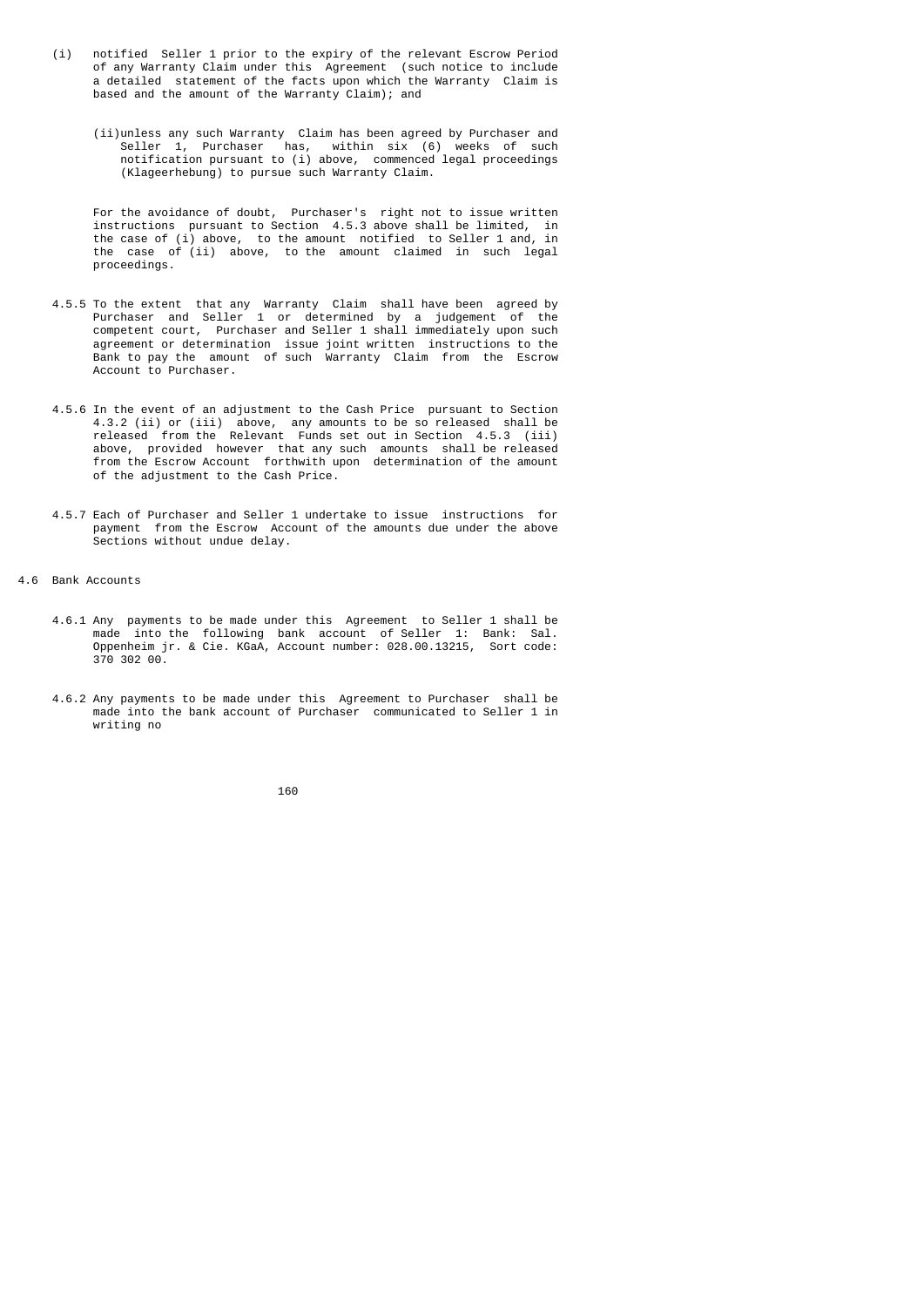later than two days on which banks in Germany are open for general business prior to Closing.

4.7 Allocation of Total Consideration

 The allocation of the Total Consideration between Seller 1 and Seller 2 and Warrantor shall be the responsibility of Sellers and Warrantor.

4.8 No Right of Set-Off or Withholding

 Any right of the Purchaser to set-off and/or withhold any payments due under this Agreement to Seller 1 and/or Seller 2 is hereby expressly waived and excluded.

 $S = 5$ Preparation and Audit of Financial Statements

- 5.1 Seller 1 and Purchaser will cause Walter Hund and Dr. Freimut Vizethum, the Managing Directors of Friadent, to prepare financial statements (balance sheet, profit and loss account and the annex thereto) of Friadent as of December 31, 2000 or such other date as is agreed between the Parties in writing (hereinafter referred to as " Financial Statements") by no later than February 15, 2001. Seller 1 and Purchaser shall further cause Walter Hund and Dr. Freimut Vizethum to procure that the Subsidiaries prepare financial statements as of such date and within the same period of time.
- 5.2 The Financial Statements shall be prepared in accordance with those generally accepted accounting principles the Company is subject to (German GAAP) and to be consistently applied maintaining full accounting and valuation consistency. The financial statements of the Subsidiaries shall be prepared in accordance with those generally accepted accounting principles applicable to each of them, to be consistently applied.
- 5.3 The Financial Statements shall be audited by Friadent's appointed auditor, Dr. Glade, Konig und Partner GmbH (hereinafter referred to as "Company's Auditor"). In addition, the Company's Auditor shall compute the adjustment to the Cash Price pursuant to Section 4.3 above (if any).
- 5.4 Each of the Sellers and Purchaser shall have the right, at its own cost, to review (uberprufen) the audited Financial Statements either itself or by an auditor . Sellers and Purchaser shall have completed their review of the audited Financial Statements no later than 4 weeks after receipt of the audit report of Company's Auditor on the Financial Statements (hereinafter referred to as "the Audit Report").
- 5.5 Each of the Sellers and Purchaser and/or their respective auditors shall following the Closing Date have full access to management, employees, accounts and other financial information of Friadent and working papers of the Company's Auditor as is reasonably necessary for the purpose of this Section 5. Each of Sellers and Purchaser shall procure that Friadent gives such access and that the Company's Auditor will be released from his professional secrecy obligation towards each of the Sellers and Purchaser and their respective auditors and that Friadent authorizes and instructs the Company's Auditor to grant unlimited access to the other auditors with respect to his working papers and audit materials. The Company's Auditor will grant unlimited access to the other auditors also with respect to working papers and audit materials for the previous fiscal years of Friadent.
- 5.6 If Sellers or their auditors on the one hand or Purchaser or his auditors on the other hand do not notify the Purchaser or Sellers (as the case may be) within 4 weeks from receipt of the Audit Report that any of them has any objections against such report, specifying in writing each individual item and the reasons for the objections thereupon, the Financial Statements as audited by the Company's auditor shall become final for the purpose of the computation of the adjustment to the Cash Price (if any) in accordance with Section 4.3 above.
- 5.7 In the event that Sellers or their auditors on the one hand or Purchaser or his auditors on the other hand notify Purchaser or Sellers (as the case may be) within 4 weeks from receipt of the Audit Report that any of them has any objections against such report, specifying in writing each individual item and the reasons for the objections thereupon, the auditors of Sellers on the one hand and the auditors of Purchaser on the other hand shall then try to reach an agreement of the adjustments (if any) required to the Financial Statements within seven (7) weeks from receipt of the Audit Report. To the extent that the auditors of Sellers on the one hand and the auditors of Purchaser on the other hand do not reach any such agreement, the Sellers and the Purchaser shall use their best efforts jointly to solve any possible differences of opinion between the auditors within one (1) additional week.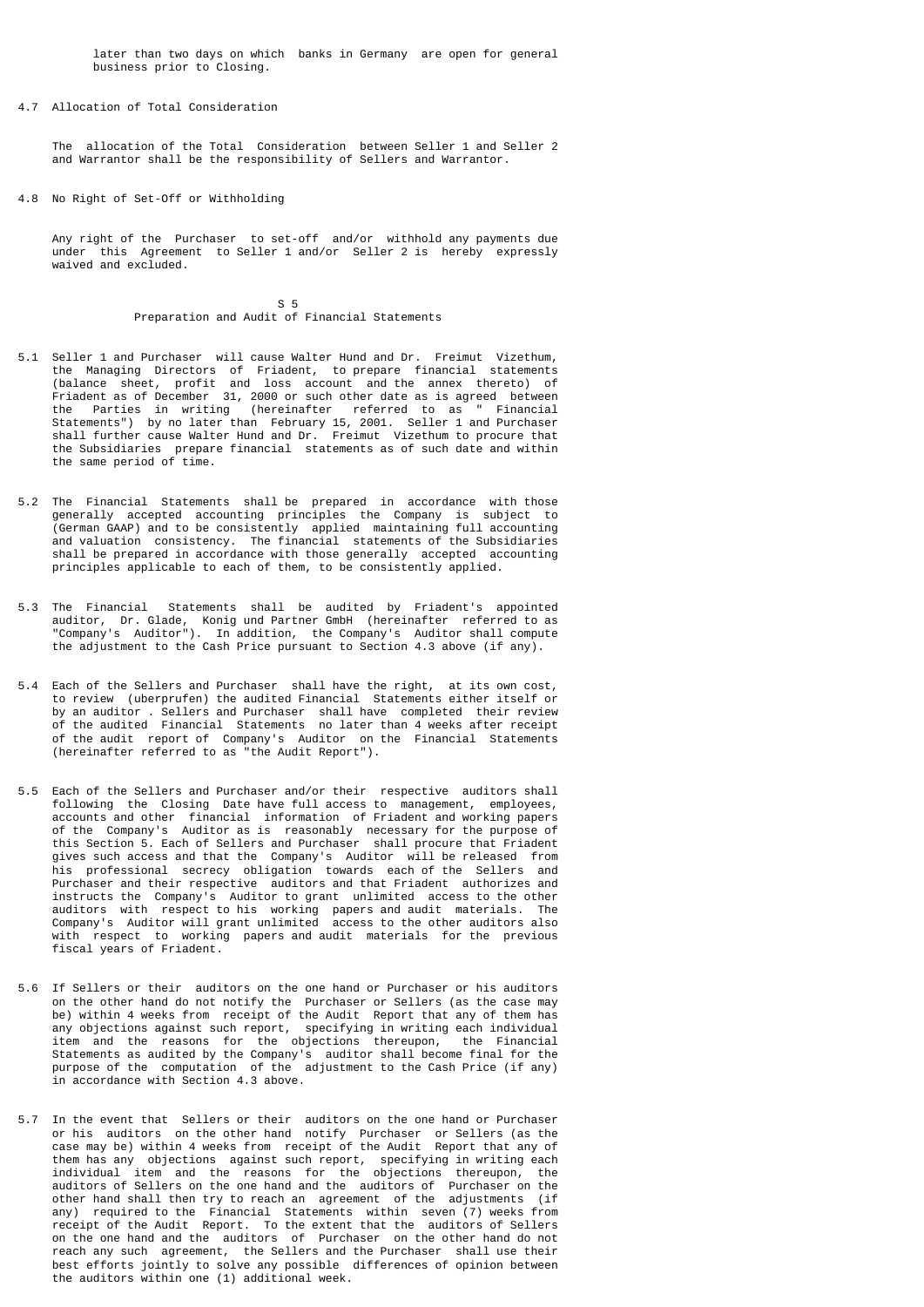5.8 If no agreement can be reached, Sellers and Purchaser shall decide upon the nomination of an expert arbitrator (Schiedsgutachter) whose opinion shall be binding for all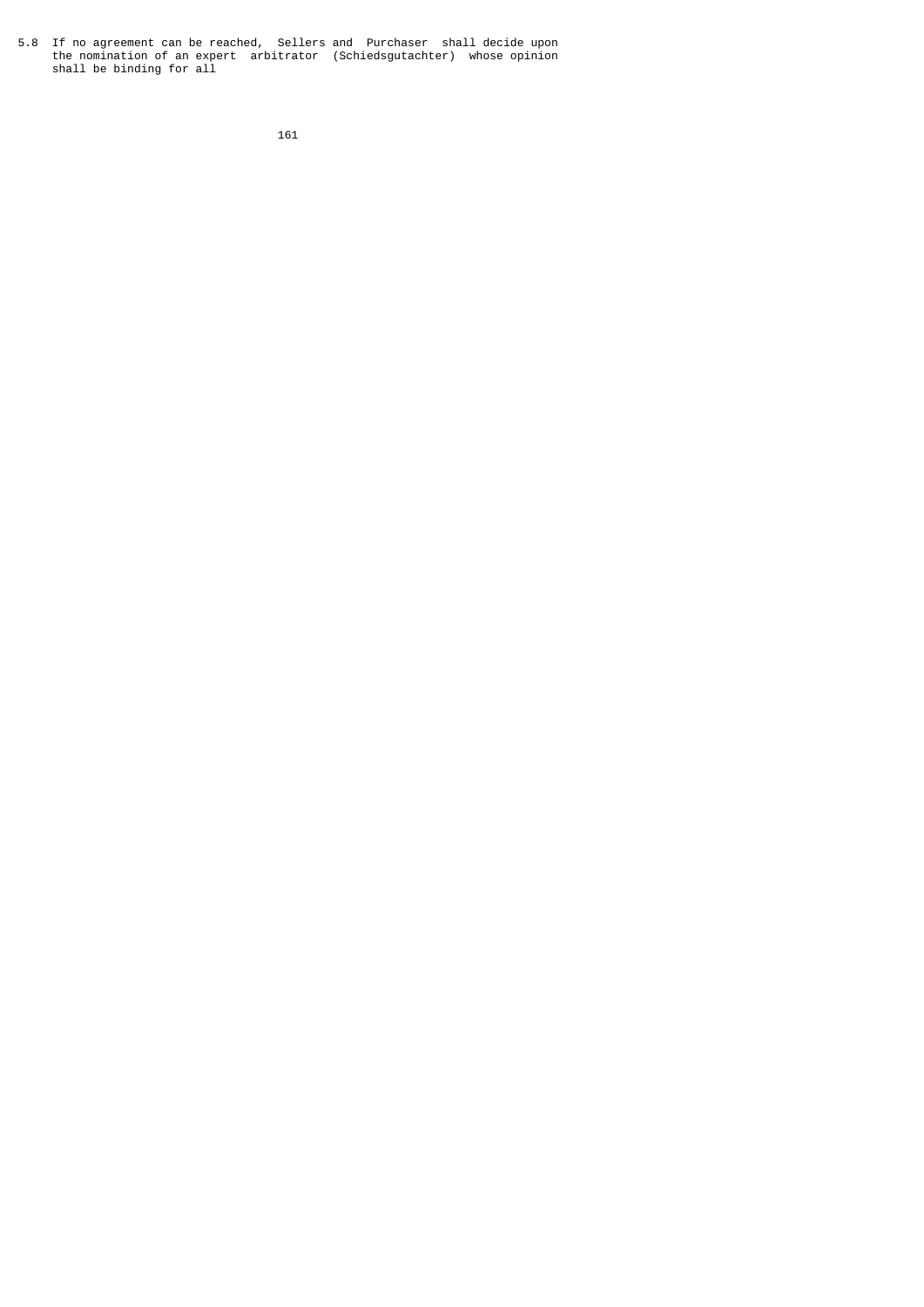- parties involved. If no mutual agreement can be reached regarding the person of the expert arbitrator, the expert arbitrator who has to be a German chartered accountant (Wirtschaftsprufer) and a member of a major international accounting firm and whose appointment shall be subject to such expert confirming that he will deliver his ruling within the time period stated below, shall be appointed by the President of the Institute of Chartered Accountants in Germany upon formal request by either Sellers or Purchaser. The expert arbitrator shall be bound by the accounting and valuation principles agreed upon in this Agreement and shall render its written ruling on the disputed items of the Financial Statements which shall in no event exceed the scope and limits set by the objections raised under Section 5.7 to Sellers and Purchaser within not more than six (6) weeks from nomination. The expert arbitrator shall, in his equitably exercised discretion, decide on the distribution of the expert arbitrators' expenditures and remunerations taking into account the success or failure of the respective Party.
- 5.9 Any agreement reached by the auditors and/or by the Sellers and the Purchaser in accordance with Section 5.7 and/or any ruling by the expert arbitrator in accordance with Section 5.8 shall be incorporated in the Financial Statements which shall upon such incorporation become final for the purpose of the computation of the adjustment to the Cash Price (if any) in accordance with Section 4.3 above.

#### $S = 6$ Liability of Sellers

- 6.1 Neither Seller 1 nor Seller 2 give any representations and/or warranties on their own behalf of whatsoever kind and/or of whatsoever nature including, without limitation, any representations and/or warranties relating to legal defects (Rechtsmangel) and/or defects in kind (Sachmangel). In particular, neither Seller 1 nor Seller 2 gives any representation and/or warranty as to the identity of Manfred Schmider und Dr. Ing. Klaus Kleiser Finanz Holding GbR with S & K Finanzholding GbR. Any rights and claims of Purchaser for legal defects or defects in kind against Seller 1 and/or Seller 2 are hereby expressly waived and excluded.
- 6.2 The same applies with respect to any other liability of Seller 1 and/or Seller 2 in relation to this Agreement or the transactions contemplated hereby; any claims against Seller 1 and/or Seller 2 including, without limitation, any claims under precontractual fault (culpa in contrahendo) or breach of contract (pVV) and/or the right to reduce the Total Consideration or any part thereof (Minderung) and/or to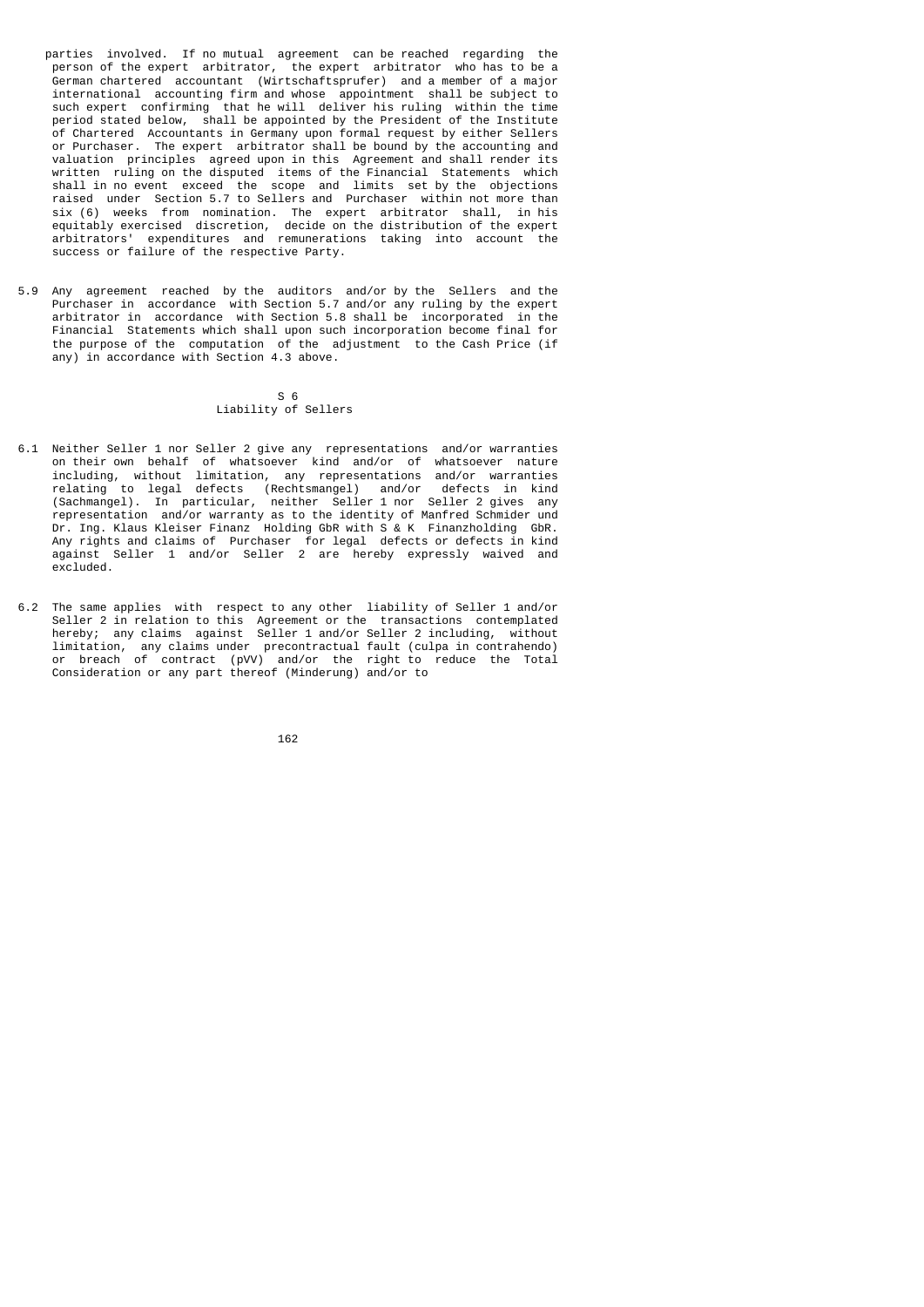withdraw from this Agreement (Wandlung) and/or to rescind this Agreement (Rucktritt) and/or any liability of Seller 1 and/or Seller 2 in tort (Deliktshaftung) shall hereby be expressly waived and excluded, provided however that this Section 6.2 shall not apply to the extent that Purchaser can prove fraudulent behaviour or wilful misconduct of Seller 1 and/or Seller 2, respectively. The obligations of Seller 1 pursuant to Section 4.5 shall remain unaffected.

- 6.3 Notwithstanding the aforesaid, any liability of Seller 1 and/or Seller 2 under this Agreement shall be several. In particular, any fraudulent behaviour or wilful misconduct of Seller 1 and/or Seller 2 shall not be invoked against the other Seller.
- 6.4 For the avoidance of doubt, any Warranties given for and on behalf of Warrantor pursuant to Section 7.1 below cannot be invoked against and do not create any liability against Sellers or any of them. For the avoidance of doubt, the obligations of Seller 1 pursuant to Section 4.5 shall remain unaffected.

#### S 7 Warranties

- 7.1 Seller 1 hereby warrants for and on behalf of the Warrantor who hereby agrees to be bound by such warranties (the "Warranties") the following effective as of the signing of this Agreement and as of the Closing Date:
- 7.1.1 Friadent has been validly formed as a limited liability company (GmbH) and exists under the laws of the Federal Republic of Germany. The Articles of Incorporation of Friadent, shareholders' resolutions and other corporate records which have been furnished to Purchaser or made available for review to Purchaser comprise all corporate records of a material nature of Friadent.
- 7.1.2 Sellers are the owners of all of the Shares in Friadent as described in S 1 above; there are no rights of Sellers or third parties to subscribe to new shares; except for the Main Share Pledge and the Minor Share Pledge the Shares are free from all liens, charges and encumbrances in favour of any of the Sellers or any third party; there exist no rights of preemption, purchase options or call options of third parties regarding the Shares; all cash capital contributions have been made in their full amount; repayments of subscriptions were not made. Sellers can freely dispose of the Shares.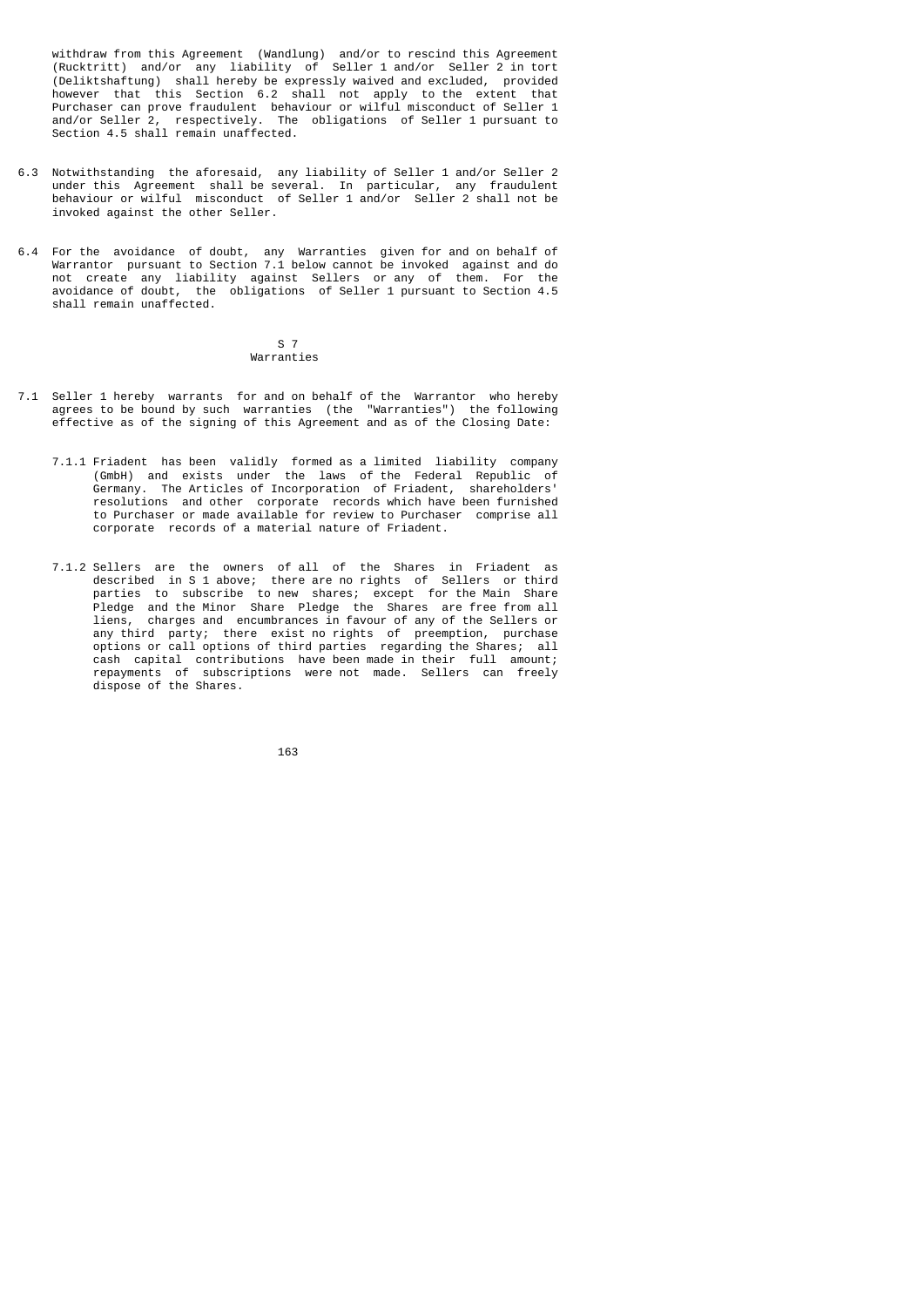Friadent owns the majority of the shares in the companies listed in Exhibit 7.1.2, (hereinafter referred to as the "Subsidiaries") (the shares owned by Friadent in the Subsidiaries are hereinafter referred to as the "Subsidiary Shares"). To the best of Seller 1 s knowledge there are no rights of Sellers or third parties to subscribe to new shares in the Subsidiaries. The Subsidiary Shares are free from all liens, charges and encumbrances in favour of any of the Sellers or any third party; there exist no rights of preemption, purchase options or call options of third parties regarding the Subsidiary Shares; all cash capital contributions regarding the Subsidiary Shares have been made in their full amount; all capital contributions in kind regarding the Subsidiary Shares, if any, have been made and had the full value at which they were transferred and accepted; repayments of subscriptions were not made.

> Friadent and the Subsidiaries are hereinafter referred to as the "Friadent Group".

- 7.1.3 The Financial Statements and the financial statements as of December 31, 1999 of the companies of the Friadent Group are true and correct in accordance with generally accepted accounting principles consistently applied by the respective members of the Friadent Group and fairly reflect the assets and liabilities of such companies in accordance therewith. Friadent has not made any dividend distributions after December 31, 1998.
	- 7.1.4 To Seller 1's best knowledge the Friadent Group is entitled to use and to continue to use the company name "Friadent" as such name is presently used. After the Closing Date Sellers will not make any use of this name.
	- 7.1.5 Exhibit 7.1.5 contains all patents and trade marks which are material to the operation of the business of the respective member of the Friadent Group and which are owned by the Friadent Group or licensed to it.
- 7.1.6 The Friadent Group has in the past been materially in compliance with all material legal and regulatory provisions applicable to the Friadent Group in connection with its business. To Seller 1's best knowledge, and on the basis of the presently existing laws no material additional conditions (gesetzliche Auflagen) are to be expected in the near future in relation to such business as presently conducted.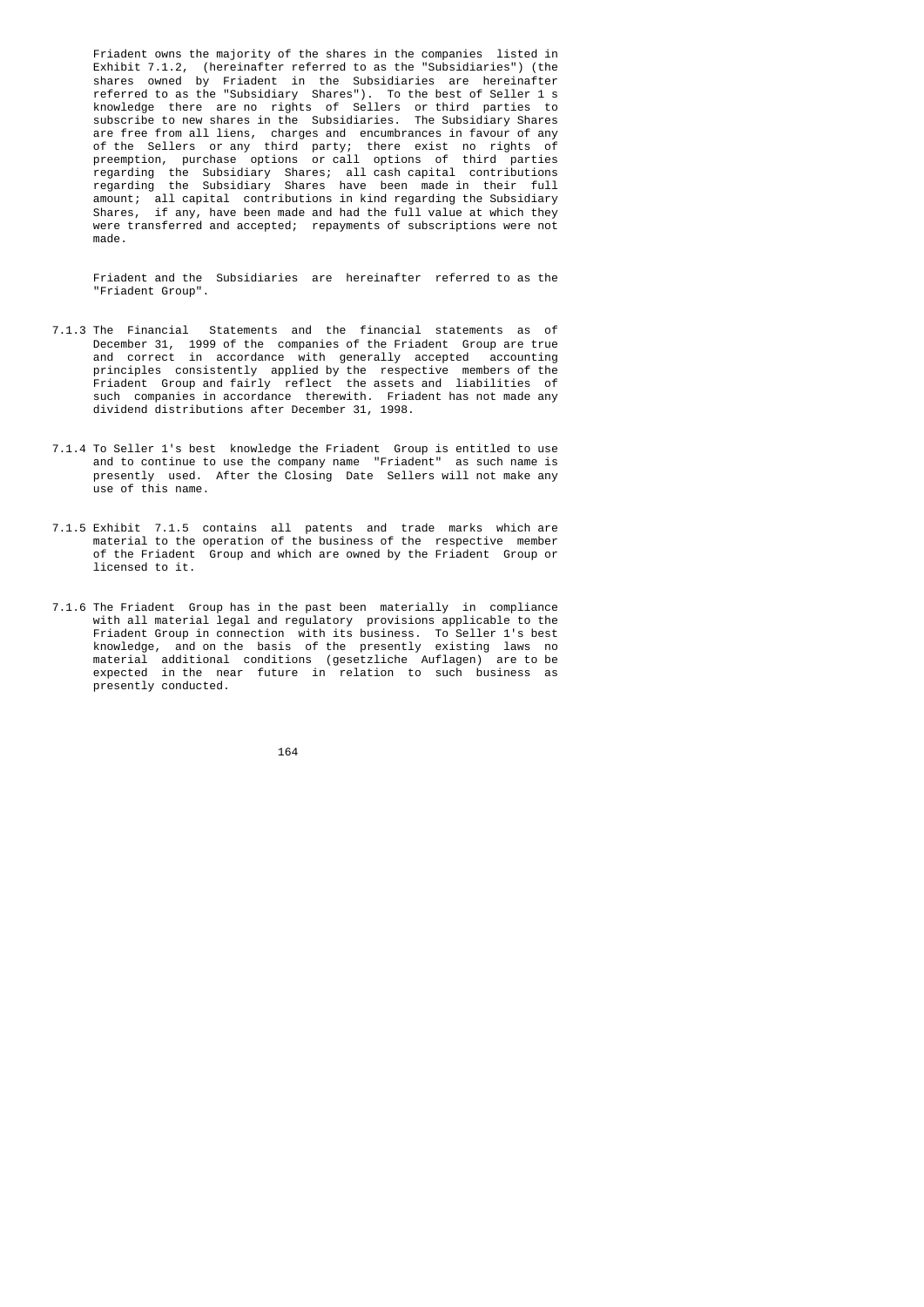- 7.1.7 Access to copies of all contracts material to the operation of the Friadent Group existing as of the date of this Agreement and pertaining to the business of the Friadent Group (hereinafter referred to as "Material Contracts") has been given to Purchaser, including license agreements. Neither the Friadent Group nor, to the best knowledge of Seller 1, any of its contract partners is in material breach of any of the Material Contracts.
- 7.1.8 Except as listed in Exhibit 7.1.8 the Friadent Group is and was in the last 24 months prior to the signing of this Agreement not involved in any kind of proceedings pending before courts or administrative agencies or arbitration tribunals in which any individual claim or any series of product liability claims asserted exceed DM 100,000,00. To Seller 1's best knowledge there is also no threat of such proceedings.
- 7.1.9 To Seller 1's best knowledge, except as listed in Exhibit 7.1.9 there are no circumstances in existence which could materially affect the business of the Friadent Group as carried on as at the date of this Agreement (save to the extent that the same would be likely to affect to a similar extent generally all companies carrying on similar businesses).
	- 7.1.10All powers of attorney for individuals who are not employees of a company of the Friadent Group shall expire on the Closing Date, except for those listed in Exhibit 7.1.10.
	- 7.1.11.No investment grants or subsidies shall be repayable as a consequence of the performance of this Agreement or any events or circumstances which were in existence on or before the Closing Date.
- 7.1.12.The real property presently owned by the Friadent Group (hereinafter referred to as "the Properties") is fully listed in Exhibit 7.1.12. The Properties are free of any encumbrances registered in the respective Land Register or in the process of being registered except for the encumbrances registered in the Second Division and the Third Division of the Land Register which are identified in Exhibit 7.1.12. There are no pending registrations being applied for.
	- 7.1.13As a result of the change in ownership of Friadent resulting from the acquisition by the Purchaser: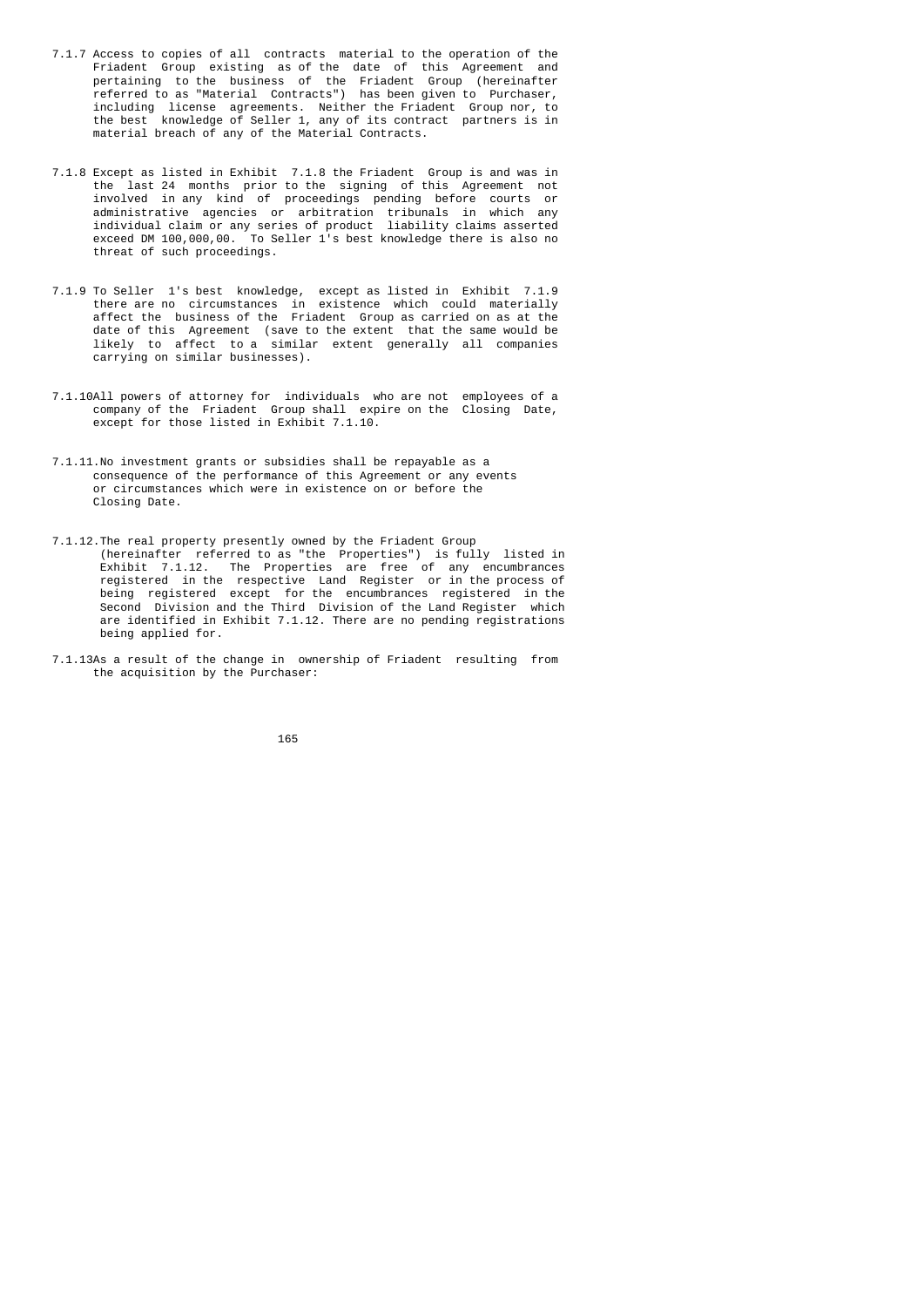- (i) no other shareholder of the Subsidiaries has the right to terminate the respective company, sell his shares to Friadent or acquire the shares of Friadent in the respective company; no shares owned by Friadent are subject to redemption;
	- (ii)no material license agreement of the Friadent Group includes a change of ownership clause which would permit termination of such agreement by the respective contract partner;
	- 7.1.14As per the Closing Date all material records of Friadent (relating to the Company in the period following its incorporation) and each of its Subsidiaries will be held by the applicable member of the Friadent Group or on behalf and to the order of any such company.
	- 7.1.15Between the date of this Agreement and the Closing Date:
		- (i) the operations of the Friadent Group will continue to be conducted in the ordinary course of business and consistent with past practice;
		- (ii)the assets of the Friadent Group will not be disposed of, except in the ordinary course of business;
		- (iii)no new share capital or other similar capital will be created or issued; and
- (iv)the Friadent Group will not extend existing financing arrangements or enter into any new or additional financing arrangements which cannot be terminated on a day to day basis without cost.
- 7.2 Warrantor shall not be liable for a breach of any of the Warranties to the extent that Seller 1 discloses to Purchaser in writing with a copy to Warrantor between signing of this Agreement and the Closing Date any facts, circumstances or events which could constitute a breach of any of the Warranties. The same shall apply to those facts, circumstances and events which are otherwise known by Purchaser as at the date of this Agreement and/or as at the Closing Date.
- 7.3 Where any warranty herein is made at "Seller 1's best knowledge", the knowledge of Seller 1 shall be limited to the knowledge of any of Messrs. Walter Hund and Dr. Freimut Vizethum.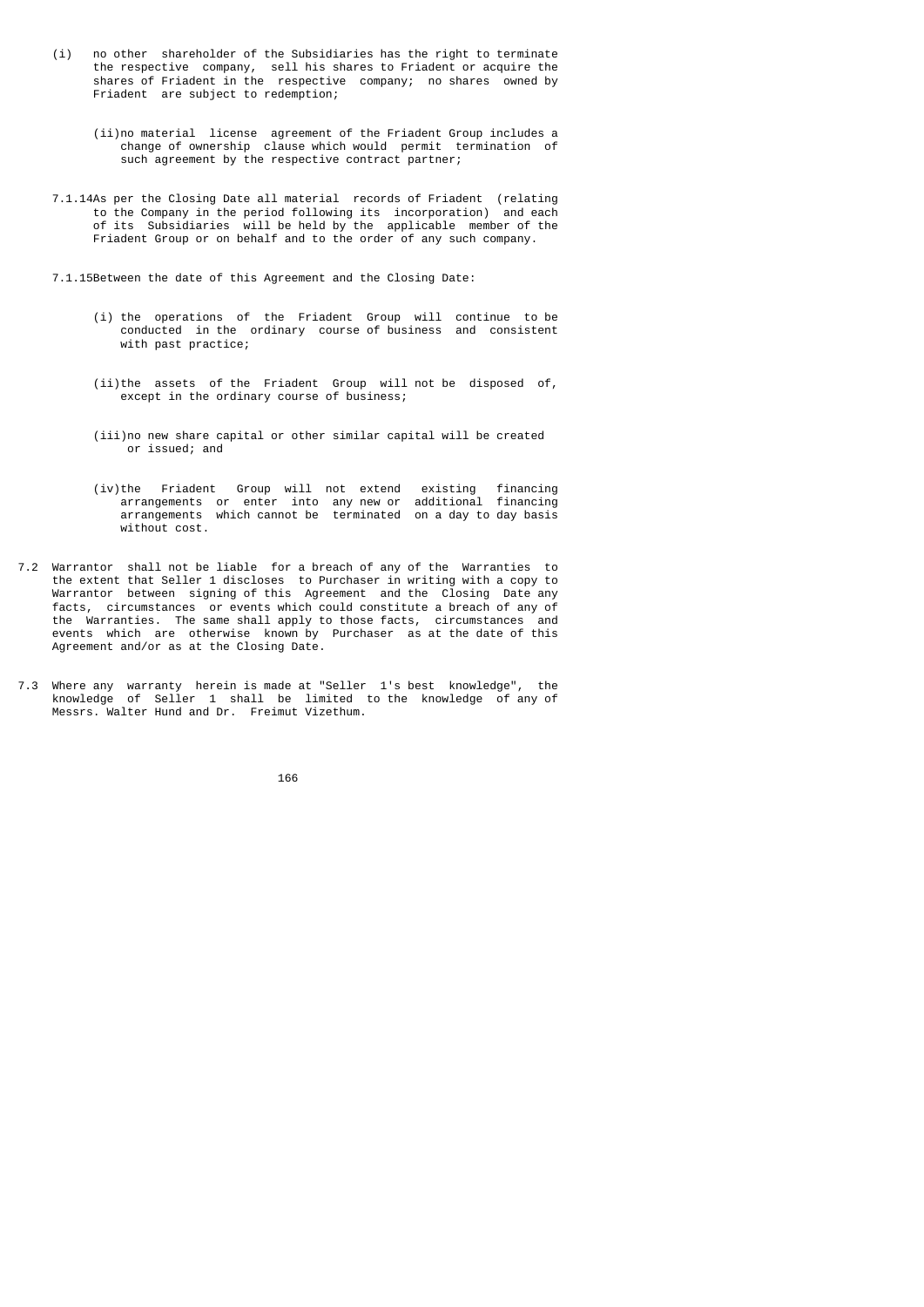- 7.4 Sellers, Purchaser and Warrantor acknowledge and agree that Purchaser does not request any additional Warranties to those set out herein.
- 7.5 As used in this Agreement, the terms "warranty" and "guarantee" and the verbs "to warrant", "to guarantee" refer to separate promises of guarantee pursuant to Section 305 of the German Civil Code (BGB).

#### S 8 September 2014 and 2015 and 30 September 2016 and 30 September 2016 and 30 September 2016 and 30 September 2016 and 30 September 2016 and 30 September 2016 and 30 September 2016 and 30 September 2016 and 30 September 2 Liability of Warrantor

- 8.1 Rights of Purchaser for Breach of Warranty
- 8.1.1 In the event that any of the Warranties given above under Section 7 is partially or entirely incorrect, Purchaser shall be entitled to, subject to the other provisions of this Section 8:
- (i) in the case of a breach of any of the Warranties contained in Section 7.1.1 and/or 7.1.2 as a direct consequence of which title to the Shares does not pass to Purchaser on Closing, to reclaim the Total Consideration against assignment to Warrantor of its Reimbursement Claim, provided however that Purchaser shall be entitled to withhold such assignment to the extent that Purchaser's claim for repayment of the Total Consideration is not satisfied; and
- (ii)in the case of a breach of any of the other Warranties, to reduce, subject to the limitations set forth in Section 8.5 (ii) the Total Consideration by an amount equal to the damages resulting from the violation of the respective Warranty, the amount equalling such damages bearing interest at a rate of 6 per cent. per annum from the day the respective Warranty Claim is asserted by Purchaser against Warrantor by issuance of legal proceedings (Klageerhebung) until the day of payment of such Warranty Claim to the Purchaser with interest being due for payment together with payment of the principal amount; any reduction pursuant to this Sub-Section (ii) shall be made against the amount set out in Section 4.1 (i) above.
- 8.1.2 If tax assessments for the Friadent Group are issued or amended with respect to any period of time prior to the Closing Date, any resulting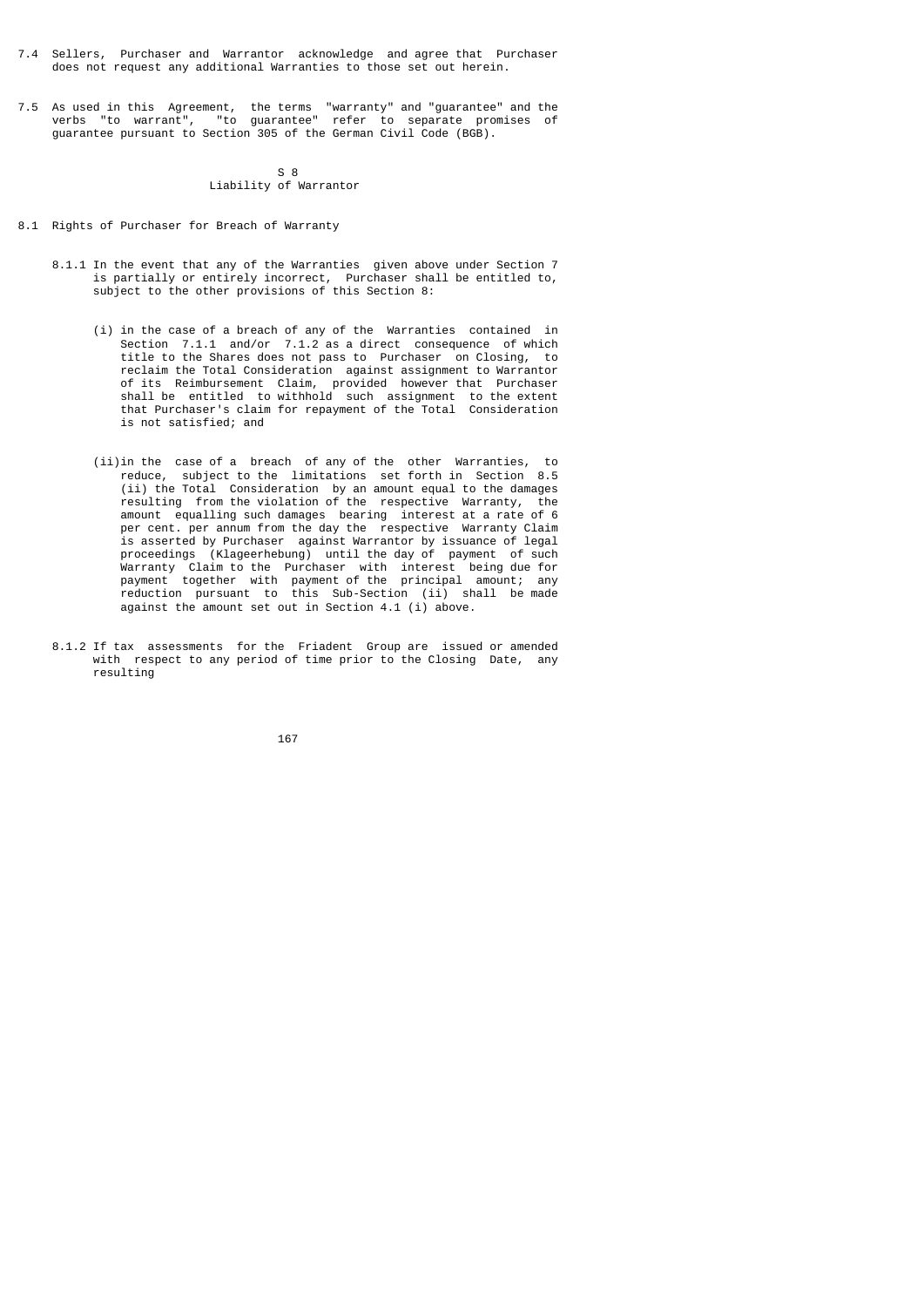additional tax liabilities allocable to the period of time prior to the Closing Date including interest thereon falling due after the the Closing Date including interest thereon falling due after the Closing Date shall be borne by Warrantor. This shall not apply to the extent that such tax liabilities had their origin in a mere shifting of taxable profits to another taxable year and there is correspondingly less tax in the following six years. However, interest shall be computed on such additional taxes paid until the dates of their recovery at the interest rate of 6 % and shall be considered as damage.

8.2 Provision and Compensation

 Purchaser shall not be entitled to base any claims under Section 8.1 above on any facts, circumstances and events to the extent that:

- (i) any provisions have been made in the Financial Statements for any such facts, circumstances and events; and/or
- (ii) such claims will be compensated by an insurance company under any insurance policy of the Friadent Group; and/or
- (iii) Purchaser has been compensated for any such facts, circumstances and events by the adjustment of the Cash Price pursuant to Section 4.3 (if any).
- 8.3 Remedial Action and Mitigation

 If any facts, circumstances or events occur giving rise to a claim for breach of Warranty, then:

- (i) Warrantor will be afforded a reasonable opportunity not exceeding 12 weeks to remedy the matter which is the subject of the claim to the extent that the facts, circumstances or events are capable of being so remedied; and
- (ii) Purchaser shall, and shall procure that the members of the Friadent Group shall, co-operate with Warrantor to ensure that all reasonable steps are taken to mitigate any loss giving rise to the claim.

 Purchaser shall in particular inform Warrantor in writing without undue delay in case third parties assert or threaten to assert claims of any kind against the Friadent Group, Purchaser or companies related to Purchaser which could result in a liability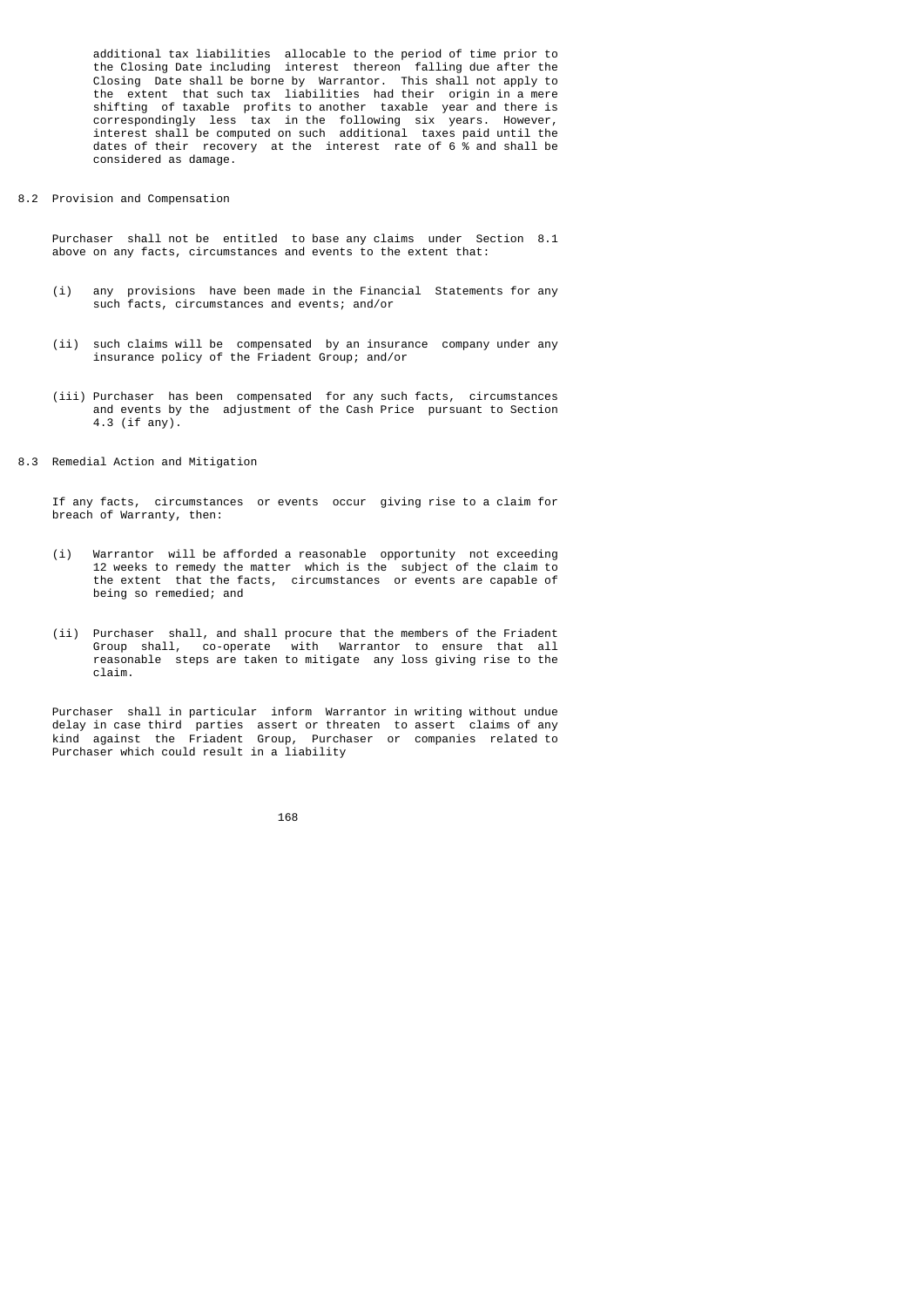of Warrantor according to this Agreement. Purchaser shall cause the Friadent Group to make available to Warrantor all appropriate documents and supply all appropriate information and shall give Warrantor access to the books and documents belonging to the business of the Friadent Group, to the extent that this is necessary to defend or remedy any such asserted claims.

## 8.4 De minimis

Purchaser shall be entitled to assert claims under this Agreement only if:

- (i) an individual claim exceeds DM 75,000.00 (in words: German Marks seventy-five thousand), and
- (ii) the sum total of individual claims exceeds DM 1,000,000.00 (in words: German Marks one million).

 Where the limits set out in Section 8.4 (ii) are exceeded, Purchaser shall be entitled to assert claims for the sum of the excess over (ii) only. In any event, Purchaser shall be obliged in the first instance to seek satisfaction of its claims out of the funds contained in the Escrow Account from time to time and shall only be entitled to claim payments from Warrantor to the extent that the funds contained in the Escrow Account from time to time are insufficient to meet Purchaser's claims.

8.5 Limitation by amount

 Claims asserted for breach of Warranties and/or for damages in lieu of specific performance under this Agreement shall be limited as follows:

- (i) claims under Section 7.1.1 and/or 7.1.2 affecting the transfer of title to the Shares at Closing to 100 % of the Total Consideration (as adjusted pursuant to Section 4.3 above); and
	- (ii) claims under all other Warranties to 25 % of the Total Consideration (as adjusted pursuant to Section 4.3 above);

provided however that the sum of (i) and (ii) shall in no event exceed an amount equal to 100 % of the Total Consideration (as adjusted pursuant to Section 4.3 above).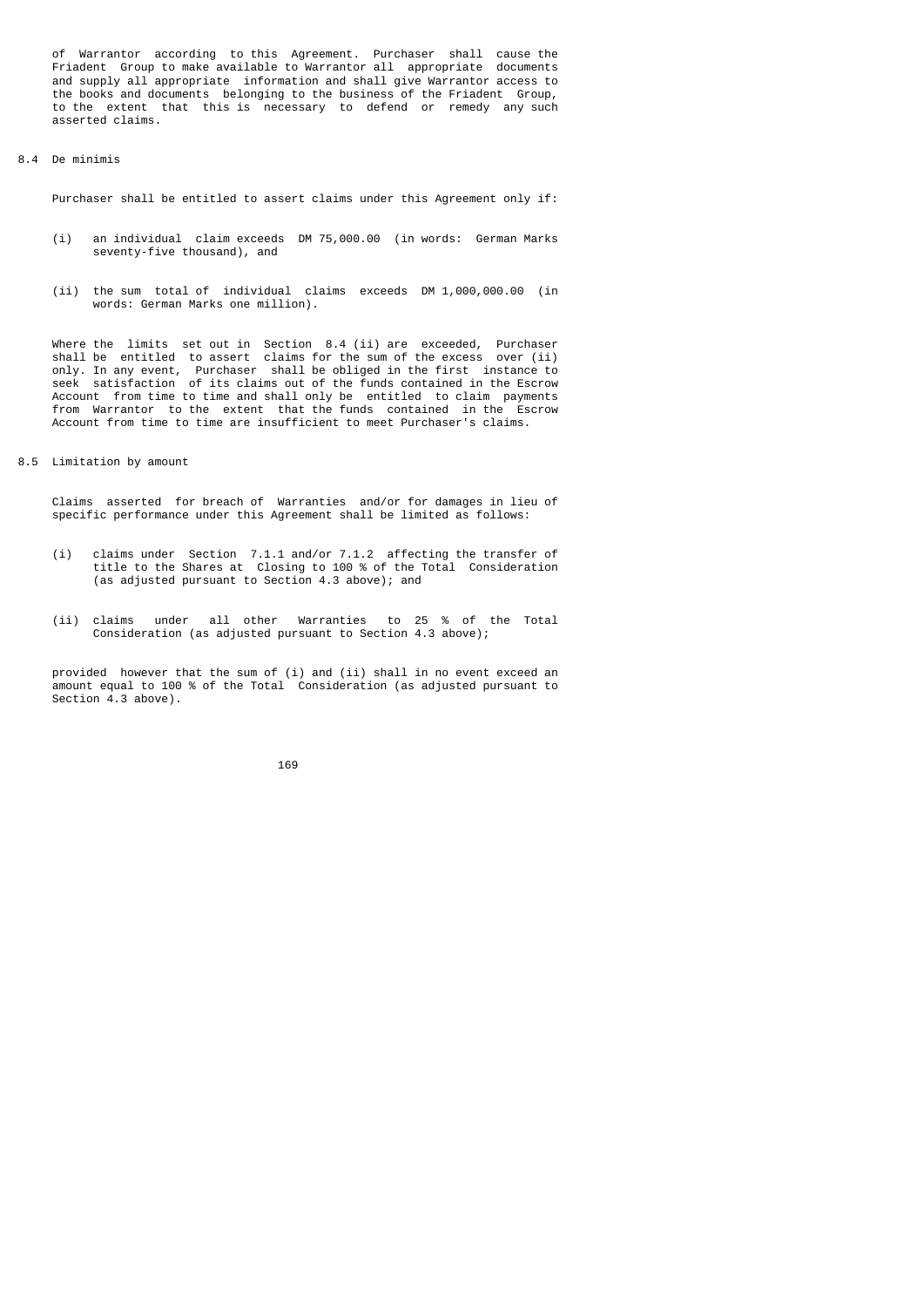All claims of Purchaser under this Agreement including, without limitation, any Warranty Claims and/or claims for specific performance shall become statute-barred (Verjahrung) within 18 months as of the date of this Agreement except for the following claims:

- (i) claims made under Section 7.1.1 and/or 7.1.2 to the extent that they are for failure to transfer title to the Shares at Closing, which shall become statute-barred within 10 years from the date of this Agreement; and
- (ii) claims relating to tax obligations, customs obligations and obligations relating to levies and social security obligations of the Friadent Group, which shall become statute-barred within 6 months from the date on which the respective assessment becomes res iudicata.
- 8.7 Right to rescind

 In the event that between signing of this Agreement and before the Closing Date one or more breaches of Warranty are disclosed by Seller 1 to Purchaser in accordance with Section 7.2 above:

- (i) which will not be fully compensated by the adjustment to the Cash Price in accordance with Section 4.3; or
- (ii) which Warrantor is not able to remedy (objektive Unmoglichkeit) nor willing to be held liable for in accordance with Section 8 above (the intention to being held so liable having to be communicated to Purchaser in writing within 72 hours from the disclosure of the breach having been made to Purchaser);

 then Purchaser shall be entitled to rescind this Agreement by written declaration of rescission to be received by Sellers no later than 48 hours after the expiry of the 72 hour period set out in (ii) above. In addition, Purchaser shall be entitled to so rescind the Agreement if the disclosure is such that a prudent business man as purchaser, in good faith and notwithstanding the remedies set out in (i) and (ii) above, could not reasonably be expected to proceed to Closing.

<u>170</u>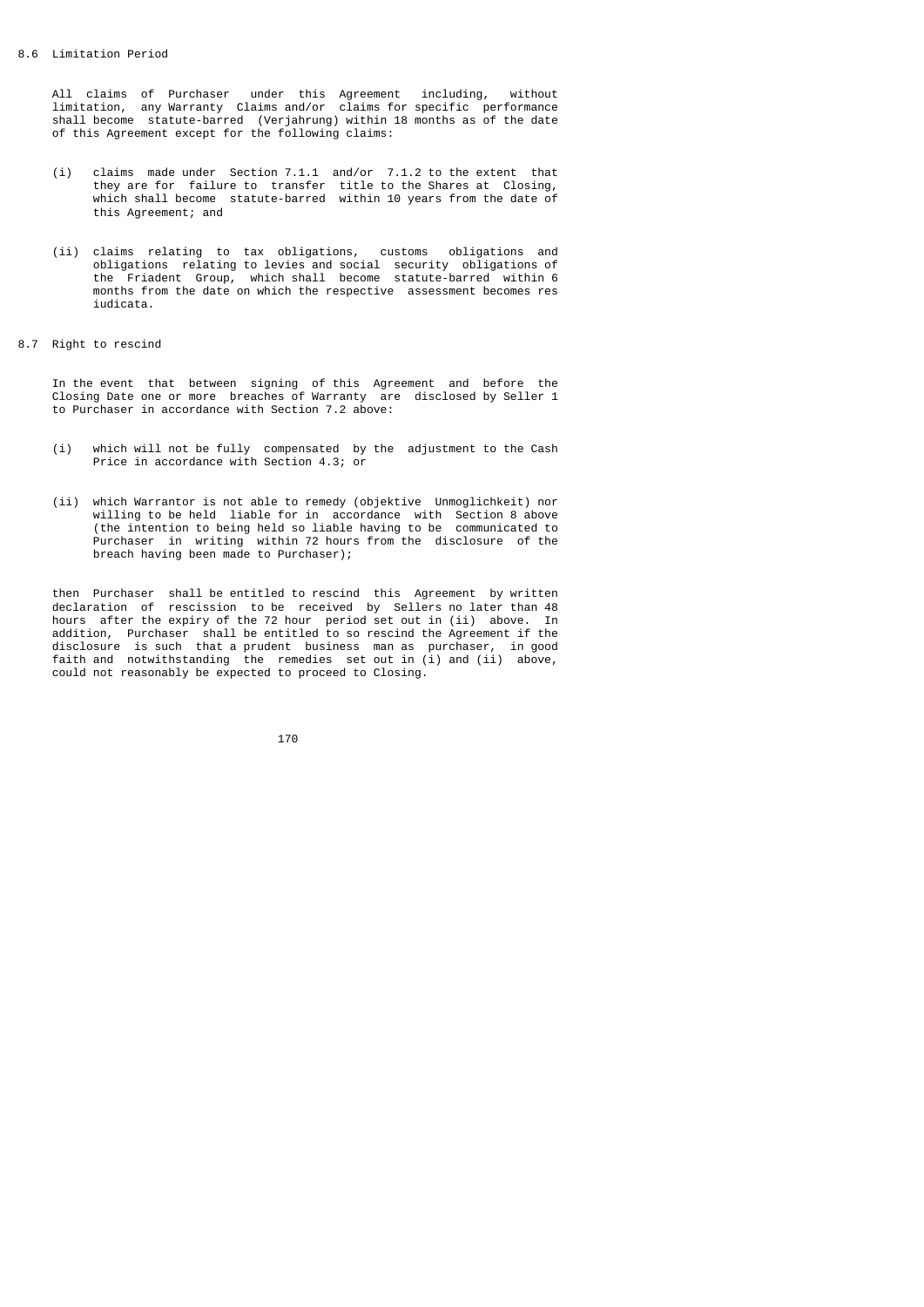Any further rights and claims of Purchaser of whatsoever nature and on whatsoever legal basis, in particular, without limitation, any Warranty Claims of Purchaser other than expressly agreed upon in this Agreement are hereby expressly waived and excluded. This shall in particular apply to any claims based on precontractual fault (culpa in contrahendo), breach of contract (pVV) and/or the right to rescind this Agreement (Rucktritt) and/or to withdraw from this Agreement (Wandlung). The right to rescind set out in Section 8.7 shall remain unaffected.

### S 9 Parent Company Guarantee

In consideration of the Sellers entering into this Agreement, Guarantor unconditionally and irrevocably guarantees as a continuing obligation the proper and punctual performance by Purchaser of all its obligations under or pursuant to this Agreement.

#### S 10 Antitrust Clearance

- 10.1 The Parties acknowledge and agree that the transactions contemplated by this Agreement shall be notified to the Federal Cartel Office on the date of this Agreement or, at the latest, on the first day after the date of this Agreement on which banks are opened for general business in Germany. Purchaser undertakes in connection with the condition precedent set out in Section 3.2 above to use its best endeavours to obtain consent from the Federal Cartel Office to the transactions contemplated by this Agreement as soon as possible after the date of this Agreement. The Parties agree to promptly provide to each other such information and assistance as any of them may reasonably request in connection with the notification and filing and the progress thereof.
- 10.2 The primary responsibility for the necessary filings with the Federal Cartel Office in relation to all matters contemplated by this Agreement or arising therefrom shall lie with Purchaser rather than Seller 1 and/or Seller 2; however Purchaser shall:
- (i) before sending any communication and/or documentation to the Federal Cartel Office consult with Seller 1 in relation thereto;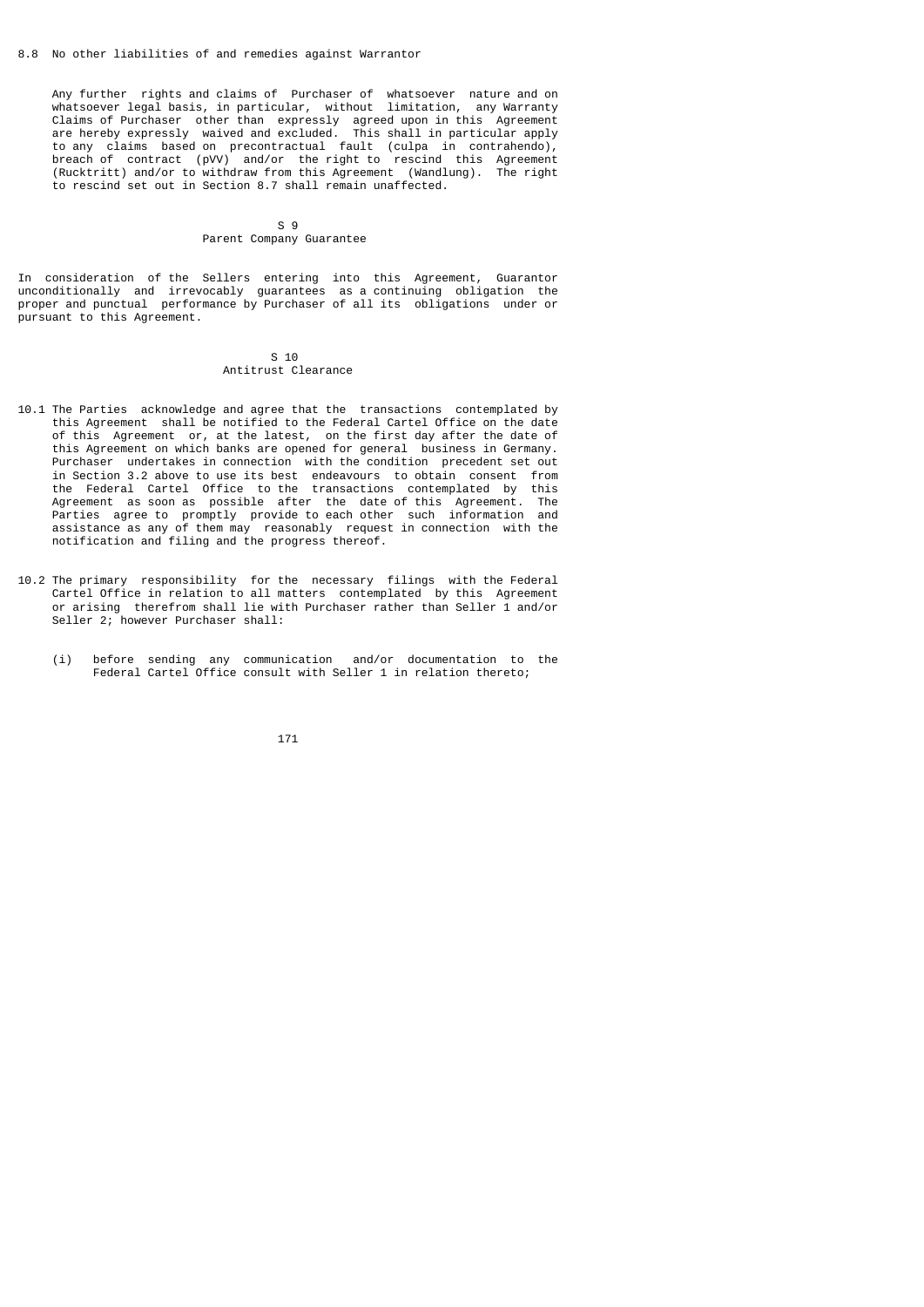- (ii) promptly provide to the Federal Cartel Office such information as the Federal Cartel Office may require in relation thereto to the extent that it lies within the control of Purchaser to provide such information without breaching any of Sellers' or third party rights in relation to confidential information; and
- (iii) provide to Seller 1 copies of all correspondence sent by Purchaser to or received by Purchaser from the Federal Cartel Office in relation thereto.
- 10.3 Each of Sellers shall have the right in its absolute discretion to join the notification submitted by Purchaser to the Federal Cartel Office.
- 10.4 In the event that the condition precedent set out in Section 3.2 above has not been fulfilled by February 15, 2001, Seller 1 shall for and on behalf of Sellers be entitled to rescind this Agreement with immediate effect by written declaration to Purchaser; provided however that Seller 1 shall not exercise such right if the delay is such that a prudent business man in good faith could reasonably be expected to continue to be bound by this Agreement. This shall be deemed to be the case if the Federal Cartel Office has not indicated to any of the Parties that it has serious concerns to clear the transaction contemplated by this Agreement.

#### $S<sub>11</sub>$ Taxes and Costs

11.1 Cost of Preparation and Advisers' Fees

 Each of the Parties and Warrantor and Guarantor shall bear its own costs and expenses in connection with the preparation, execution and implementation of this Agreement, including any and all professional fees of its legal, tax and financial advisers including investment banks, as well as all costs and expenses for granting and issuing any necessary powers-of-attorney.

11.2 Transfer Taxes, Notarial and other Fees

 Any transfer taxes, notarial costs and costs of the Federal Cartel Office in connection with the execution of this Agreement and the transactions contemplated hereunder, including registration costs, shall be borne by Purchaser.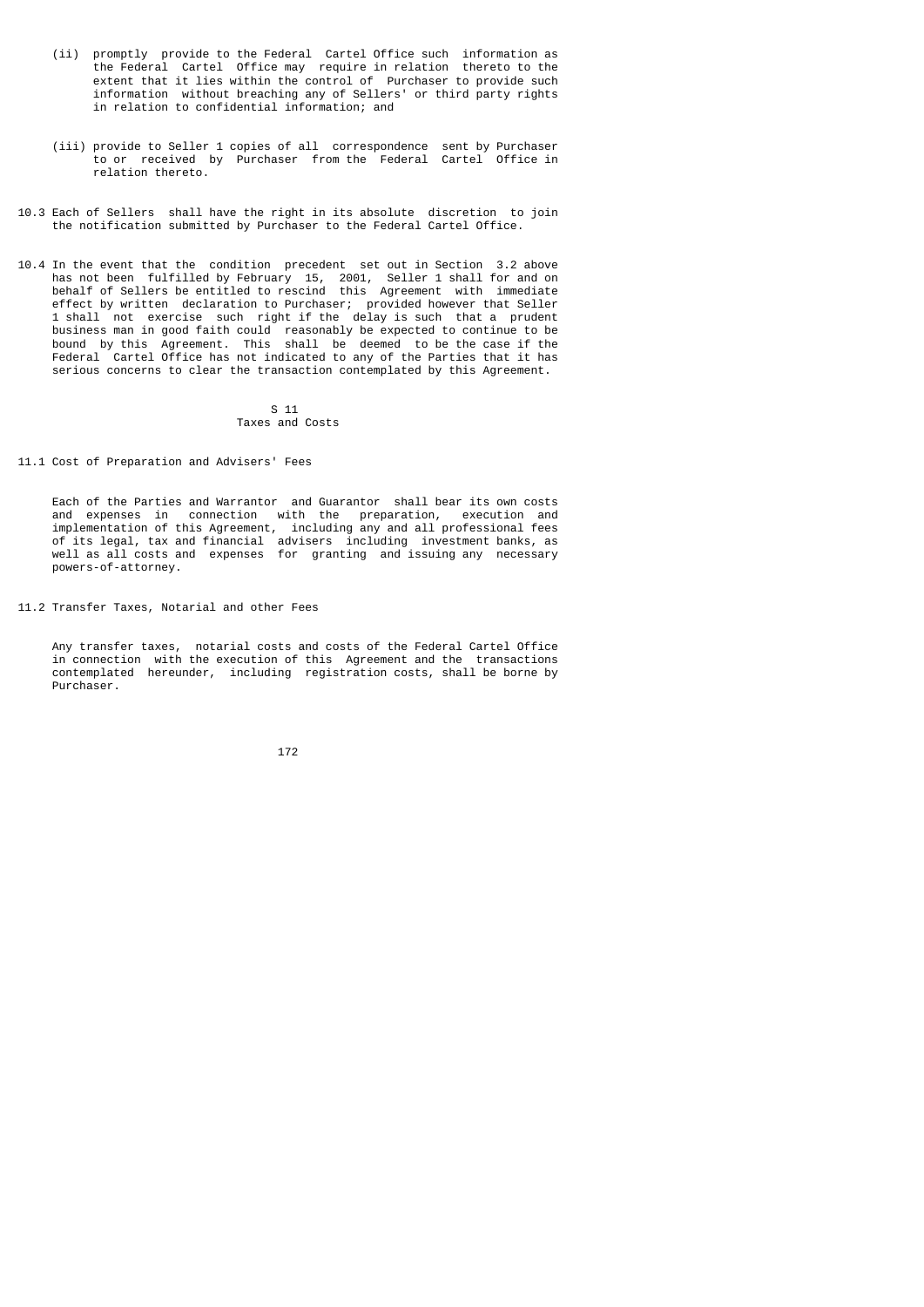### 12.1 Confidentiality of Agreement

 The Parties, Warrantor and Guarantor agree to keep confidential and secret the contents of this Agreement from third parties, except to the extent that they are obliged to disclose and to give notice of the same to any court or administrative authorities or otherwise or as set forth in Section 12.2.1. They will use reasonable efforts even in such cases to ensure that, notwithstanding any disclosure and notice to any courts or administrative authorities, confidentiality is maintained to the maximum extent possible.

## 12.2 Announcements

- 12.2.1Except as required by law or by any governmental or other regulatory or supervisory body or authority of competent jurisdiction to whose rules the Party making the announcement or disclosure is subject, whether or not having the force of law, no announcement or circular or disclosure in connection with the existence or subject matter of this Agreement shall be made or issued by or on behalf of any of the Sellers or Purchaser without the prior written approval of the others, such approval not to be unreasonably withheld or delayed. Notwithstanding the foregoing, Seller 1 shall without the consent of any of the other Parties be entitled to produce tombstones in relation to the transactions contemplated by this Agreement and to distribute the same in its absolute discretion.
- 12.2.2Where any announcement or disclosure is made in reliance on the exception in Section 12.2.1, the Party making the announcement or disclosure will consult with the other Parties in advance as to the form, content and timing of the announcement or disclosure.

 $S<sub>13</sub>$ Notices

13.1 Notices in connection with this Agreement shall be addressed to the following addresses: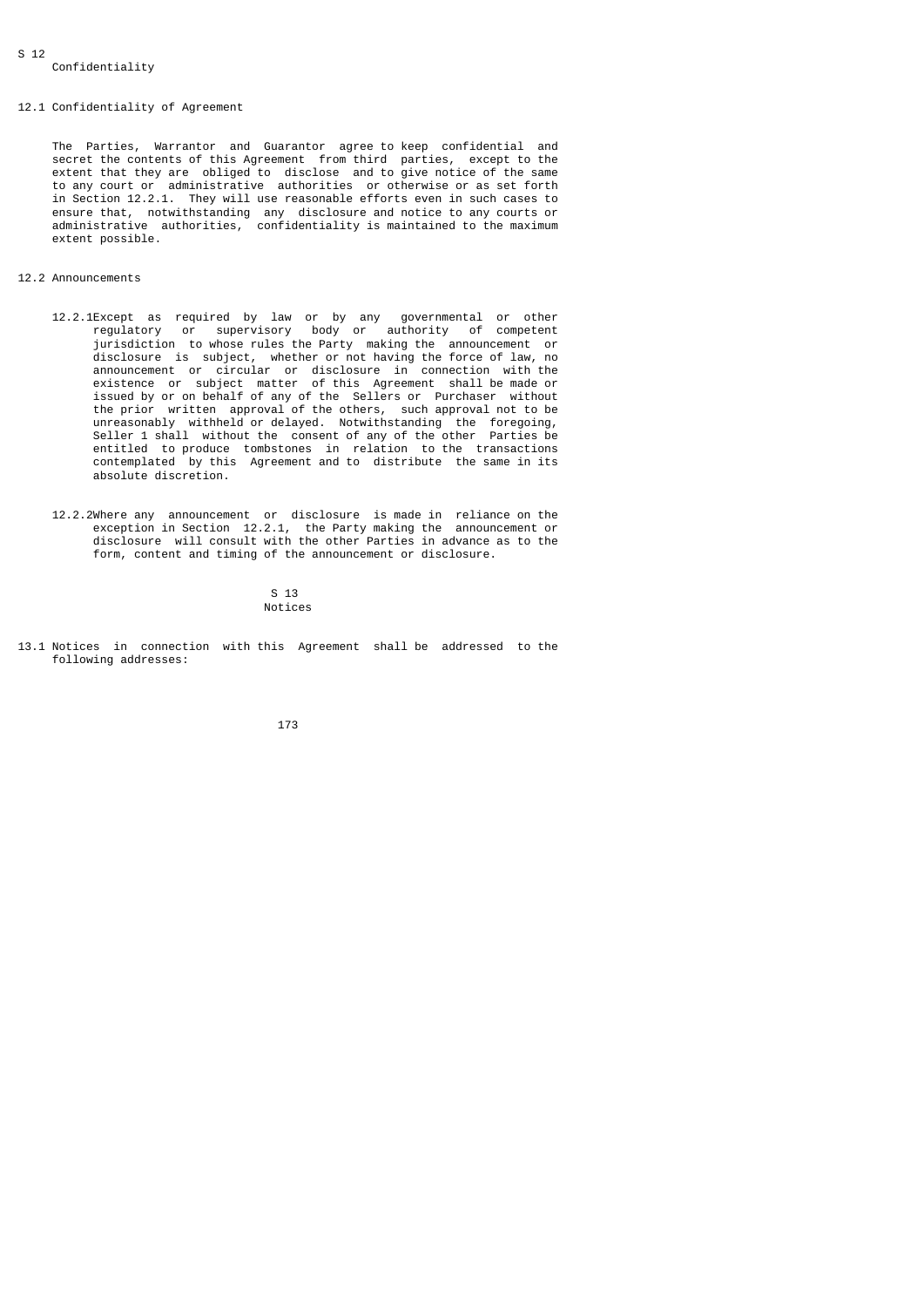Unter Sachsenhausen 4 50667 Cologne, Germany Fax: + 221 145 1455 Attn.: Dr. Thomas Sonnenberg

(ii) Seller 2

 Eisenbahnstr 19-23 77855 Achern, Germany Fax: + 7841 - 708 301 Attn: Dr. Peter de Bra

(iii) Warrantor

same as Seller 2

(iv) Purchaser:

 c/o Dentsply De Trey GmbH De Trey Str. 1 78467 Konstanz Fax: + 7531 - 583 104 Attn: William Walter Weston

With a copy to Guarantor

(v) Guarantor:

 570 West Avenue P.O. Box 872 York, PA 17405-0872, USA Fax: + 717 849 4753 Attn.: Secretary

13.2 The aforesaid addresses shall remain valid and in force unless and until the other Parties have been notified in writing by registered mail of any other address.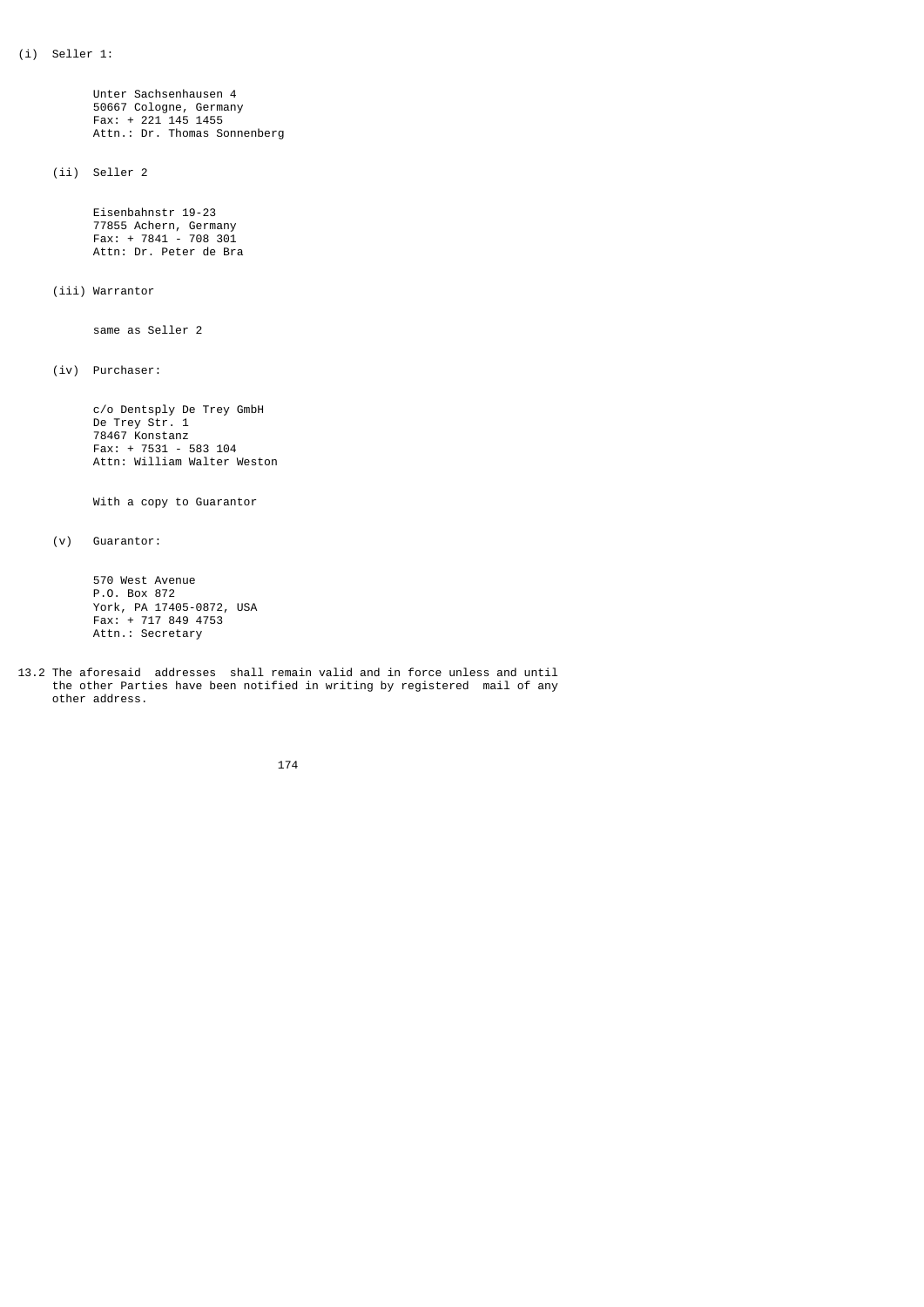13.3 All notices in connection with this Agreement must be in writing and shall become effective upon receipt. Notices by telefax, telegram or telex must be confirmed by unregistered mail.

 $S<sub>14</sub>$ Miscellaneous

### 14.1 Applicable Law

 This Agreement is subject to and construed in accordance with the laws of Germany, provided however that any provisions of the UN Convention on Contracts for the International Sale of Goods (CISG) or any other international uniform law shall not be applied.

### 14.2 Jurisdiction/Jurisdictional Venue

 Jurisdiction for any disputes, controversies and claims arising out of or in connection with this Agreement and its performance shall exclusively be with the competent courts of Germany. Exclusive venue for such disputes, controversies and claims shall be Karlsruhe.

### 14.3 Amendments

 All amendments to this Agreement, including, without limitation, a change of this Section 14.3 itself, must be made in writing and with the express reference to this Agreement, unless notarisation or any other form is required.

### 14.4 Interpretation

 In this Agreement, unless the context otherwise requires the headings are inserted for convenience only and shall not affect the interpretation of this Agreement or any of its Sections.

### 14.5 Severability

 If any of the provisions of this Agreement shall become or be held invalid, ineffective or unenforceable, all other provisions hereof shall remain in full force and effect. The invalid, ineffective or unenforceable provision shall be deemed to be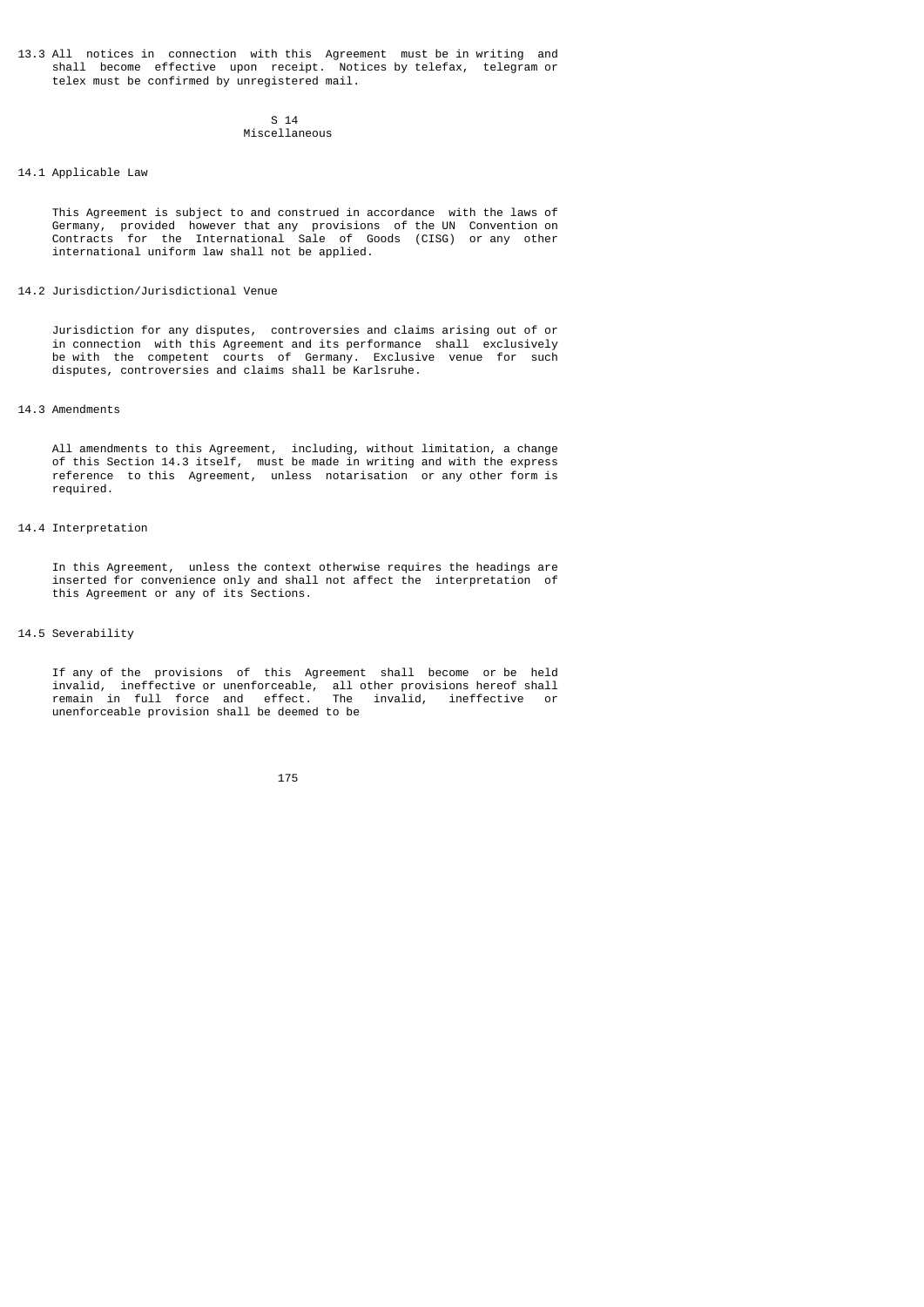automatically amended and replaced without further action by the Parties hereto by such form, substance, time, measure and jurisdiction as shall be valid, effective and enforceable and as shall accomplish as far as possible the purpose and intent of the invalid, ineffective or unenforceable provision. The aforesaid shall apply mutatis mutandis for any situation not contemplated and covered by this Agreement.

## 14.6 Language

 This Agreement shall be executed in the English language only provided however that:

- (i) the German legal terms of art shall prevail wherever used in this Agreement, and
- (ii) where no German legal terms of art are used, the English wording shall be given the legal meaning adscribed to the equivalent German legal terms.

(end of text)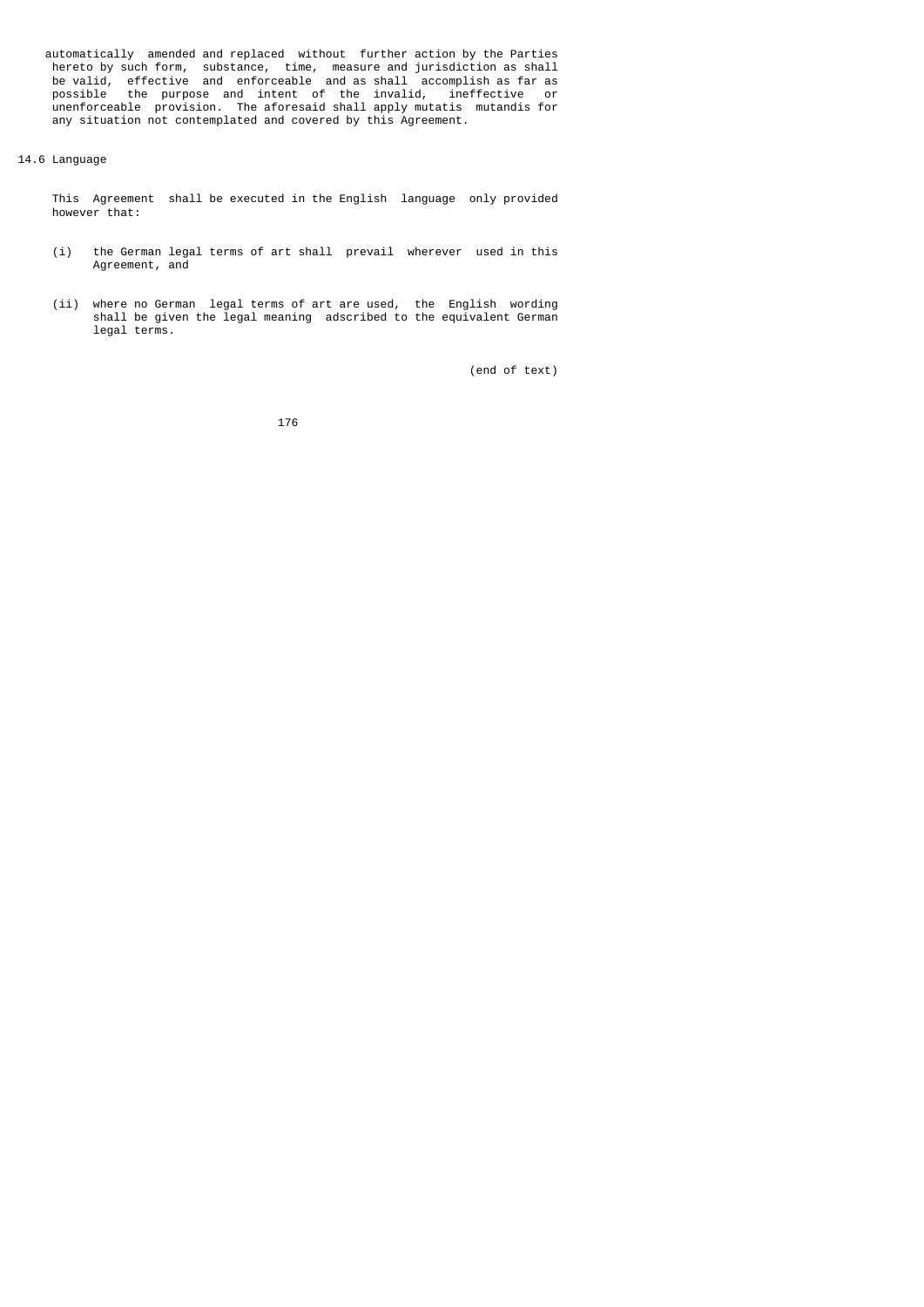DATED 18TH JANUARY 2001

```
astrazeneca ab (1)<br>------------------------------
---------------------------------
```
 MAILLEFER INSTRUMENTS HOLDINGS S.A. (2)

----------------------------------

 AZLAD PRODUCTS agreement ----------------------------------

177

THIS AGREEMENT is made on 18TH JANUARY 2001

BETWEEN:

- (1) astrazeneca ab a company incorporated under the laws of Sweden and having its principal office at SE-151 85 Sodertalje, Sweden ("AZ"), and
- (2) MAILLEFER INSTRUMENTS HOLDINGS S.A., a company incorporated under the laws of Switzerland and having its principal office at Chemin du Verger 3, CH-1338 Ballaigues, Switzerland (the "Purchaser").

BACKGROUND

- A. AZ has developed and manufactures and sells worldwide a range of injectable dental local anaesthetic products and has registered various trade marks in respect thereof.
- B. AZ has agreed with the Purchaser on the terms herein contained:
- (i) to grant to the Purchaser a permanent, fully paid licence to use the Technical Information (as hereafter defined) to develop, manufacture and sell injectable dental local anaesthetic products in the Territory (as hereafter defined);
- (ii) to grant to the Purchaser a permanent, fully paid licence to use certain trade marks in respect of specific injectable dental local anaesthetic products; and
- (iii) to manufacture injectable dental local anaesthetic products for the Purchaser for a limited period of time.
- C. AZ is also developing but has not yet launched a non-injectable periodontal anaesthetic product known as Oraqix intended for use as a local anaesthetic in the treatment of periodontitis and has agreed with the Purchaser to grant to the Purchaser rights in respect of Oraqix products in accordance with the Oraqix Agreement (as hereafter defined).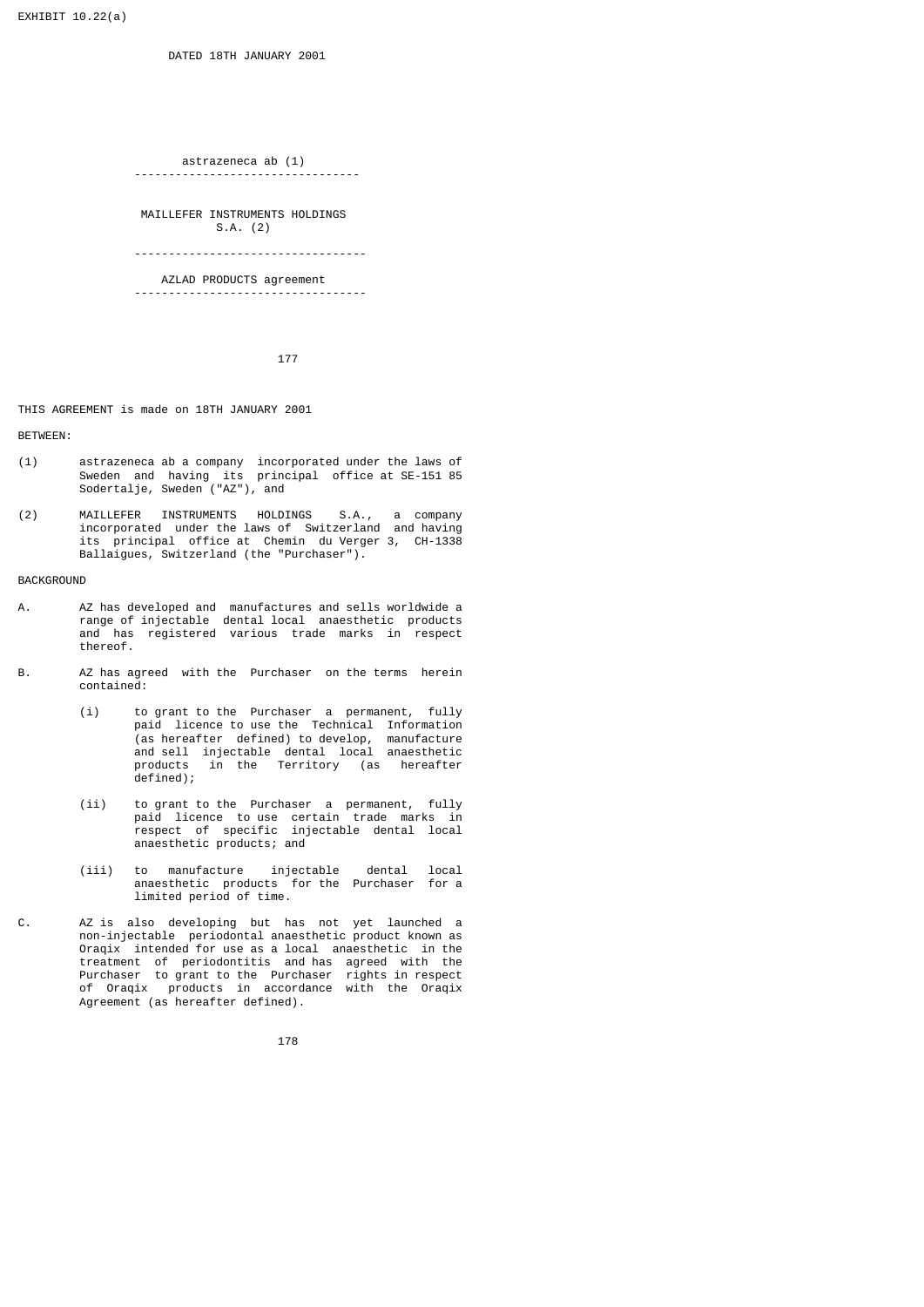## NOW THEREFORE IT IS AGREED as follows:

## 1. DEFINITIONS

- 1.1 In this Agreement:
	- (i) the term "this Agreement" shall mean this Agreement and any Schedules and amendments hereto,
- (ii) the terms "AZ" and "Purchaser" and references to the "Parties" shall, unless the context otherwise requires, mean AZ and its Affiliates or any one of them and the Purchaser and its Affiliates or any one of them and the term "Party" shall be construed accordingly.
- 1.2 In this Agreement the following terms shall have the following meanings:

 "Affiliate" means any corporation, partnership, joint venture, limited liability company or other business entity now or hereafter controlling, controlled by or under common control with AZ or the Purchaser as the case may be and for the purposes of this definition "control" means the possession, whether direct or indirect, of the power to direct the management policies of a business entity, whether through the ownership of a majority of the voting rights in it or by contract.

> "Agreement Date" means the date of this Agreement as shown above.

 "Ancilliary Items" means the devices for the administration of AZLAD Products and the other items listed in Schedule 1.

 "Applicable LIBOR" means the relevant LIBOR rate, which initially shall be the LIBOR rate published on 28th February 2001, but if and whenever thereafter the LIBOR rate published on the last business day of a month shall vary by at least one percentage point from the then current Applicable LIBOR, shall be increased or reduced as the case may be to the LIBOR rate published on such subsequent date.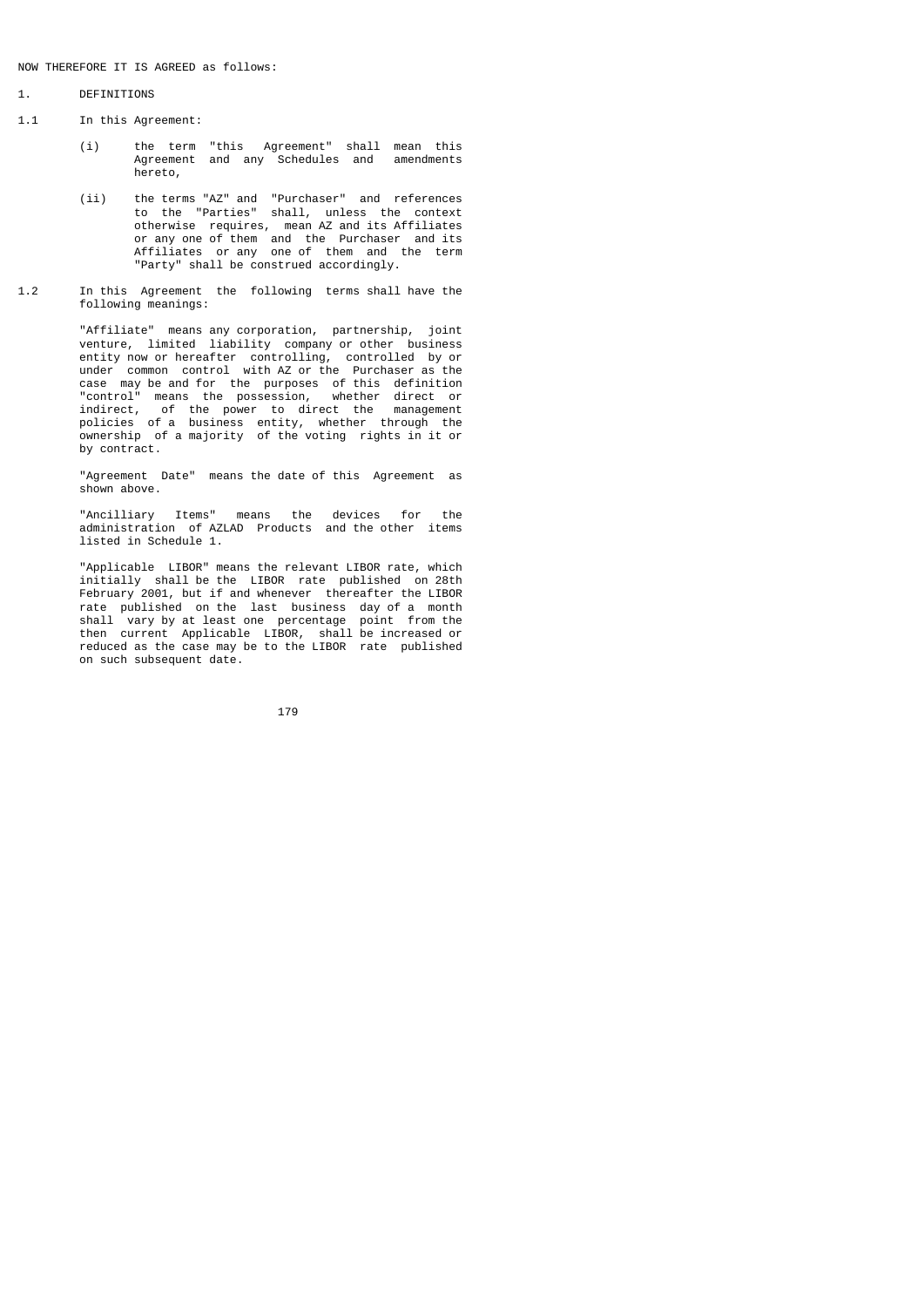"AZLAD Products" means the LAD Products manufactured and/or sold by AZ listed in Schedules 8 and 9 and described in the Marketing Authorisations for such products.

 "AZLAD Products Manufacturing Agreement" means the agreement relating to the manufacture of AZLAD Products by AZ for the Purchaser to be entered into by the Parties on the Agreement Date in accordance with clause 6.1.

 "AZ Marketing Authorisations" means the Marketing Authorisations granted to AZ in the Territory for the sale of AZLAD Products, including or comprising the Marketing Authorisations listed in Schedule 10.

> "AZ Trade Marks" means the trade marks listed in Schedule 2, Part A.

 "AZ Trade Marks Licence Agreement" means the agreement relating to the licensing of the AZ Trade Marks by AZ to the Purchaser to be entered into by the Parties on the Agreement Date in accordance with clause 3.

> "Combined Gross Sales" means the aggregate combined Gross Sales of LAD Products and Oraqix Products.

 "Competent Authority" means in respect of each Country the competent regulatory authority for the grant of Marketing Authorisations and/or manufacturing licences and approval of applications for the transfer of Marketing Authorisations

> "Consideration" means the Fixed Consideration and the Contingent Consideration.

 "Contingent Consideration" means the sum determined by reference to the month in which the Payment Date shall occur, calculated in accordance with clause 5.3.

"Contract Manufacturers" means Fujisawa and Pierrel.

$$
\begin{array}{c} \hline \text{180} \\ \text{180} \end{array}
$$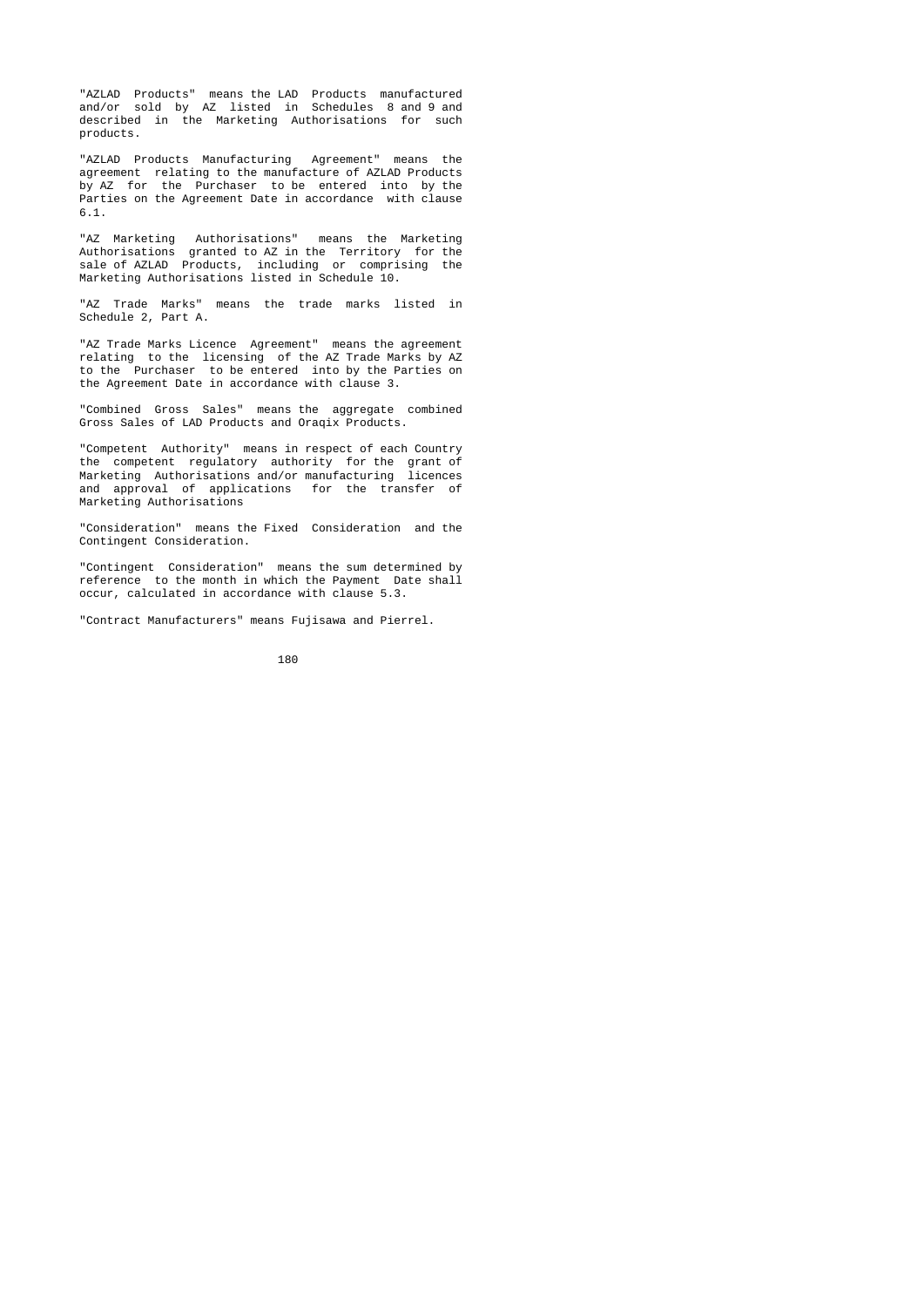"Contract Payment Date" means the earliest of:

- (i) the date which is 14 days after the Purchaser shall have reported to AZ in accordance with clause 5.5, or the independent accounting firm referred to in clause 5.6, shall have reported to AZ and the Purchaser in accordance with clause 5.6 that the Combined Gross Sales in any Relevant Period shall have exceeded the Relevant Target; and
	- (ii) the date which is 14 days after the date when the condition contained in clause 5.4(ii) shall be fulfilled; and
- (iii) the date which is 14 days after the date when AZ shall receive from the bank or other issuer of the Letter of Credit such notice as is referred to in clause 5.4(iii).

"Cost of Goods" means

- (i) in respect of AZLAD Products manufactured by AZ, AZ's ex-works prices as shown in the price lists, by manufacturing location, contained in Schedule<sup>3;</sup>
- (ii) in respect of AZLAD Products manufactured by a Contract Manufacturer, AZ's direct purchase costs under the contract with the Contract Manufacturer for the manufacture and supply of such products plus the cost of the active ingredient supplied by AZ to the Contract Manufacturer, the costs applying in 2001 being shown in Schedule 3;
- (iii) in the event of AZ purchasing AZLAD Products from the Purchaser during the period between the Effective Date and the Transfer Date, AZ's direct purchase costs; and
- (iv) in respect of Ancilliary Items, AZ's direct purchase costs under contracts for the purchase of such items.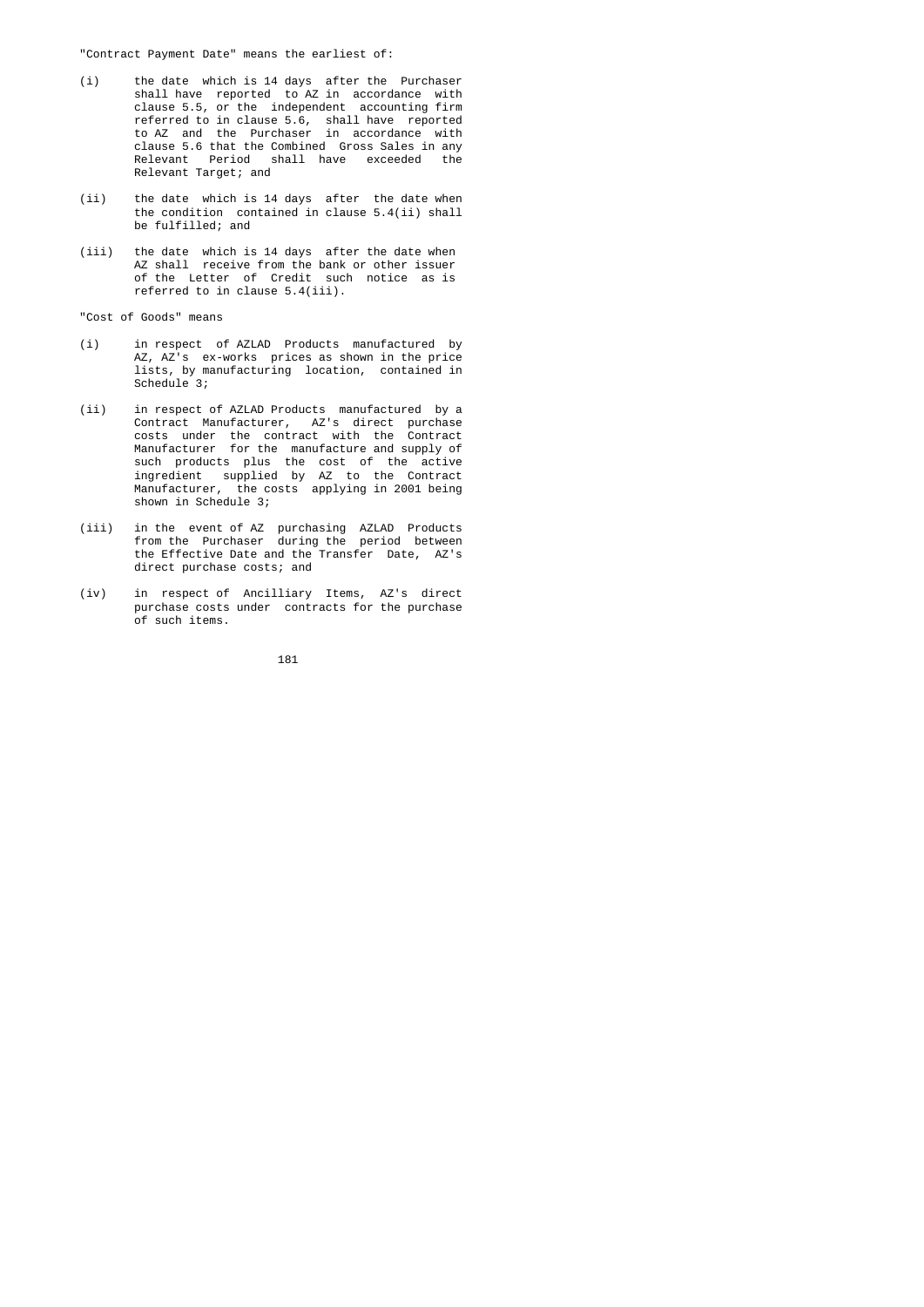All costs quoted in local currencies shall be converted into US dollars by AZ in accordance with its standard accounting policies approved by its independent auditors for use in its financial statements.

"Country" means a country within the Territory.

 "Dental Products" means injectable dental local anaesthetic drug products, being medicinal products designed for and placed on the market solely and specifically for use by dentists, periodontists, oral surgeons and other practitioners of dentistry. It is agreed that LAD Products are Dental Products, but multi-use vials, glass ampoules and topical formulations are not Dental Products for the purpose of this definition.

"Effective Date" means 1st March 2001.

 "Existing Contracts" means Existing Dental Contracts and Existing General Contracts.

> "Existing Dental Contracts" means the agreements listed in Schedule 5, Part A.

 "Existing General Contracts" means the agreements listed in Schedule 5, Part B.

> "Fixed Consideration" means the sum of US\$96,500,000 (ninety-six million, five hundred thousand US dollars).

 "Force Majeure" means any circumstances beyond the control of a Party, including strikes, lockouts, civil commotion, accidents, wars, acts of God and governmental regulations.

> "Fujisawa" means Fujisawa Pharmaceutical Company Limited.

 "General Transfer Arrangements" means the arrangements for the provision of the Regulatory Know-How, Technical Information and Marketing Data by AZ to the Purchaser and the transfer of the AZ Marketing Authorisations set out in Schedule 4.

182 and 182 and 182 and 182 and 182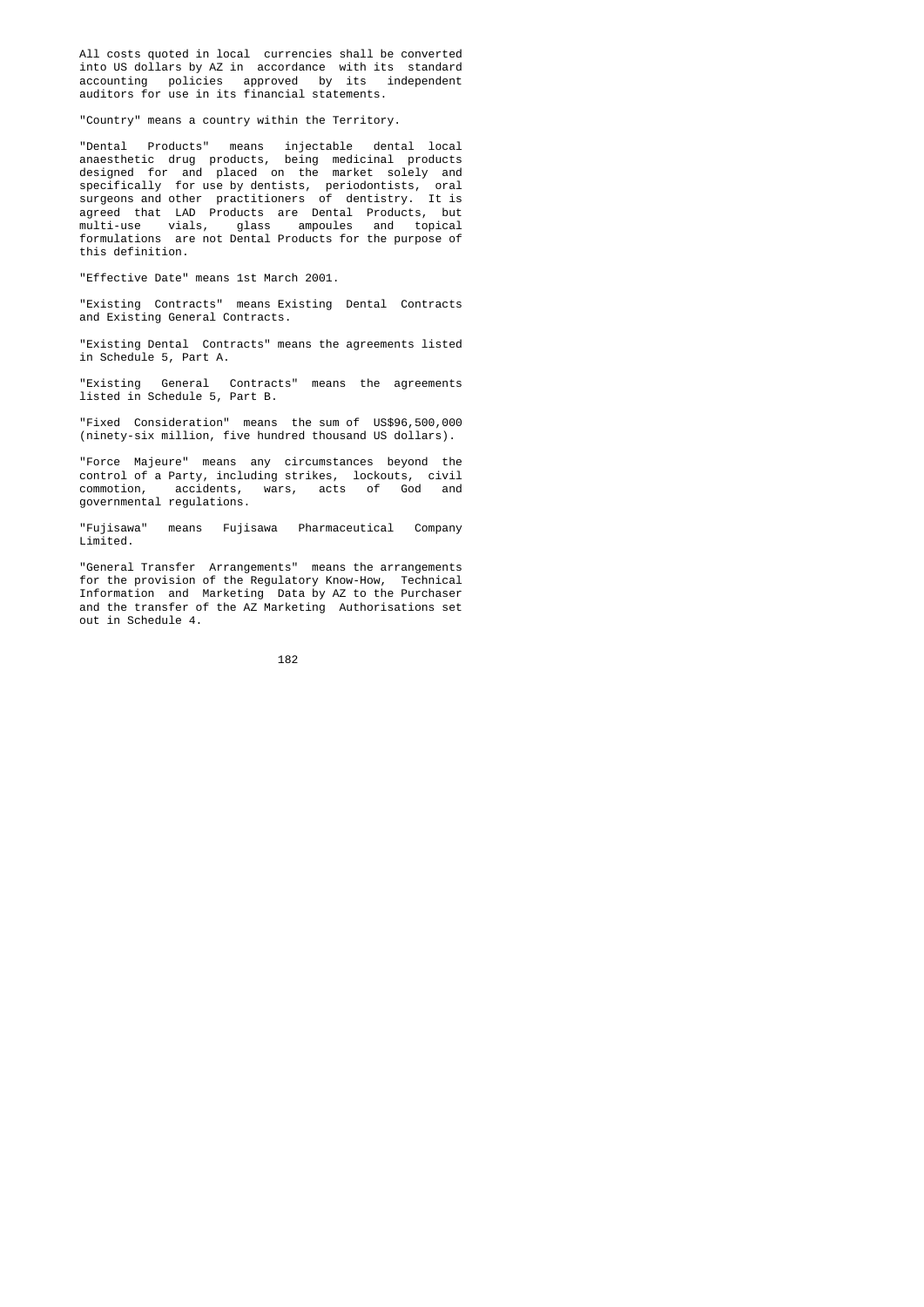"GMP" means the requirements set out in the World Health Organisation code on "Good Practices for the Manufacture and Quality Control of Drugs" and/or other applicable regulations in the Country of manufacture concerning the manufacture, formulation, processing or packaging of pharmaceutical products.

 "Gross Sales" means the aggregate sales prices (excluding VAT or other sales taxes) of LAD Products and Oraqix Products sold by either Party or its Affiliates or licensees subsequent to the Effective Date as shown in its financial statements prepared in accordance with US GAAP or other applicable accounting standards.

 Any product sold or otherwise transferred (excluding supplies of clinical trial material or free samples) in other than an arm's length transaction or for other property (e.g. barter) shall be deemed sold at its fair market price in the Country of sale or transfer.

 "Gross Sales" shall exclude sales or transfers of a product between the Purchaser (or, where appropriate, AZ) and their Affiliates and licensees or between the Parties unless the receiving party is the consumer or user of the product; however, the resale or retransfer of such product to a third party shall be included in "Gross Sales".

> References to "licensees" shall exclude distributors whose function is to purchase and resell products.

 Gross Sales made in a currency other than US dollars shall be converted from local currency to US dollars by the Purchaser (or, where appropriate, AZ) in accordance with its standard accounting policies approved by its independent auditors for use in its financial statements.

> "LAD Product Category" means a LAD Product category set out in Schedule 2, Part A.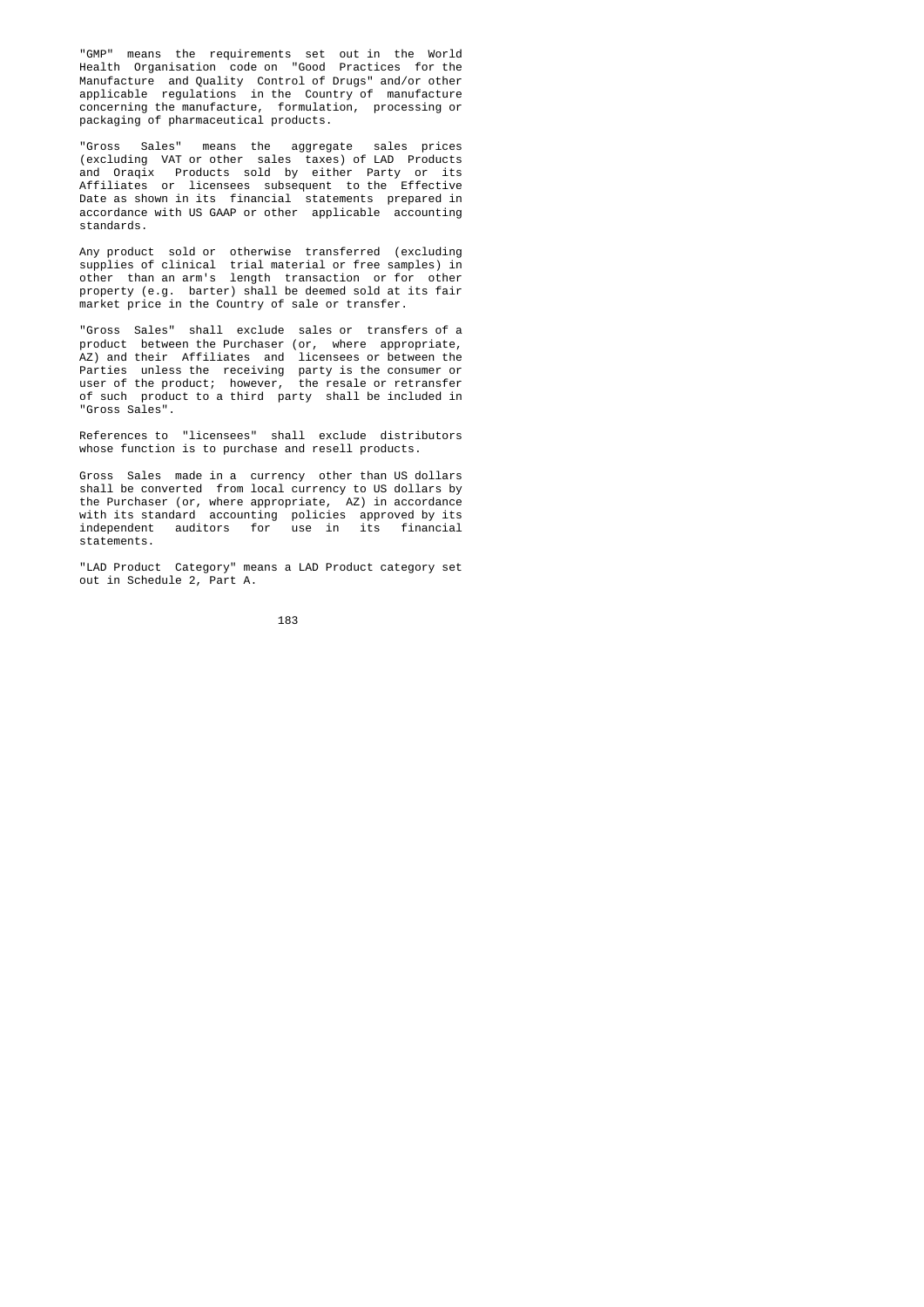"LAD Products" means cartridges containing injectable dental local anaesthetic drug products, being medicinal products designed for and placed on the market solely and specifically for use by dentists, periodontists, oral surgeons and other practitioners of dentistry.

> "Letter of Credit" means the letter of credit referred to in clause 5.10 or any letter of credit issued to AZ by way of substitution for or renewal of such letter of credit.

> "LIBOR" means the 30 days US dollar BBA London Interbank Offered Rate as published by Reuters.

 "Marketing Authorisations" means the registrations granted by the Competent Authorities in the Territory for the sale of LAD Products and, where applicable, for approval of prices and cost reimbursements, and where the context admits shall include any modifications or replacements thereof.

> "Marketing Data" means the information relating to AZLAD Products listed in Schedule 4, Part C.

 "Net Sales" means the aggregate gross invoice prices of products sold by AZ or its Affiliates or licensees after deducting VAT, consumption tax and other governmental duties, fees and charges, trade and quantity discounts, returns and allowances, rebates, charge backs and other post-sale performance related rebates, and retroactive price reductions, and less all transportation, insurance and brokerage costs relating to the products after release from the manufacturing site. For the purpose of computing Net Sales sold in a currency other then US dollars, such currency shall be converted from local currency to US dollars by AZ in accordance with its standard accounting policies approved by its independent auditors for use in its financial statements.

 "Oraqix Agreement" means the agreement relating to the grant by AZ to the Purchaser of rights in respect of the non-injectable periodontal anaesthetic product known as Oraqix to be entered into by the Parties on the Agreement Date in accordance with clause 11.1.

$$
\begin{array}{c} 184 \end{array}
$$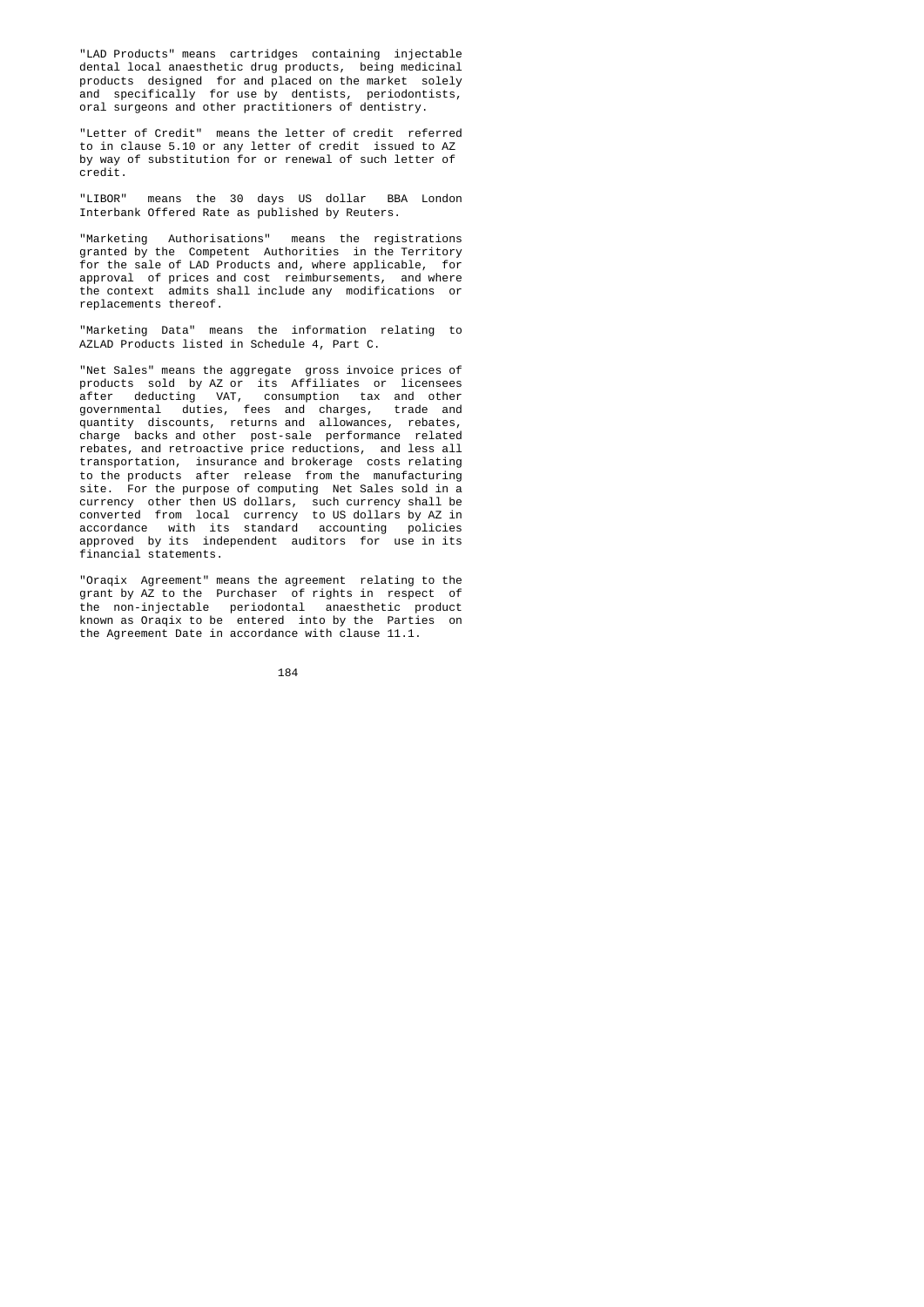"Oraqix Manufacturing Agreement" means the agreement relating to the manufacture of Oraqix Products by AZ for the Purchaser to be entered into by the Parties on the Agreement Date in accordance with the Oraqix Agreement.

> "Oraqix Products" has the same meaning as in the Oraqix Agreement.

> "Payment Date" means the date on which the Purchaser shall pay the Contingent Consideration to AZ.

"Pierrel" means Pierrel Farmaceutics S.p.A.

 "Product Formulations" means the pharmaceutical formulations of AZLAD Products listed in Schedule 8.

 "Product Packs" means the shelf keeping units of AZLAD Products listed in Schedule 9.

 "Regulatory Know-How" means the information contained in the current approved regulatory dossier for each Product Formulation as filed in each Country and any additional information contained in the current core regulatory dossiers for each Product Formulation held by AZ.

"Relevant Period" means:

- (i) during the first 12 months from the Effective Date, the number of calendar months (not being less than 4 months) from such date which shall have expired; and
	- (ii) thereafter, any period of 12 calendar months ending after 28th February 2002.

 "Relevant Target" means in respect of a Relevant Period the amount of Combined Gross Sales for such Relevant Period as set out in Schedule 13, Part A.

<u>185 - Andrej Amerikaanse konstantine (</u>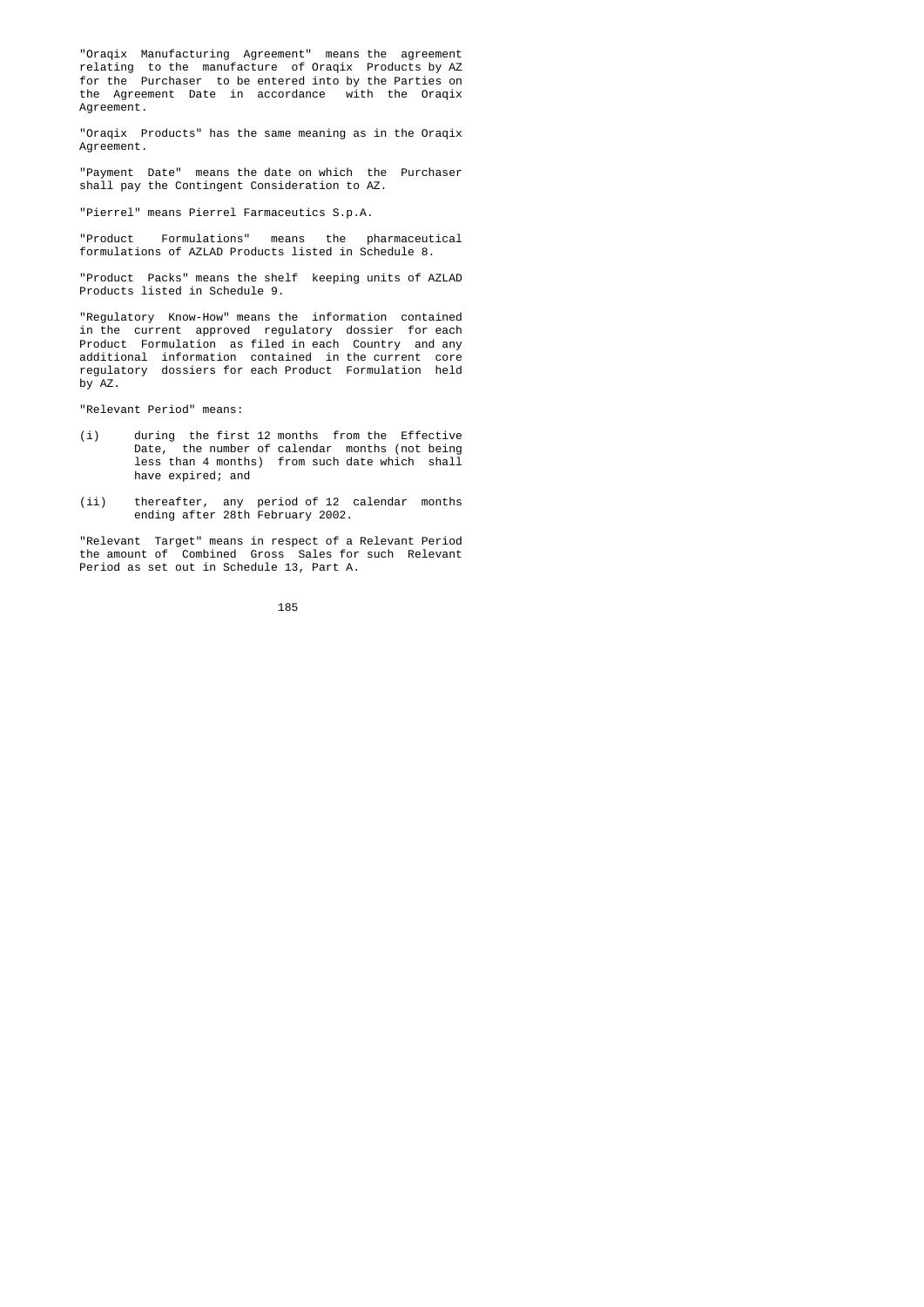"Safety Information Exchange Agreement" means the agreement to be entered into by the Parties in accordance with clause 8.3.

 "Technical Information" means the technical information required for the manufacture, analysis, packaging and storage of AZLAD Products contained in the current manufacturing binders for each Product Formulation held by each of AZ's production plants and any revisions of such information made during the term of the AZLAD Products Manufacturing Agreement.

 "Territory" means the World, excluding India, subject to clause 7.6.

"Transfer Date" means

- (i) in the case of each Country and Product Pack for which AZ shall hold an AZ Marketing Authorisation, the date when the Competent Authority shall approve the transfer of the Marketing Authorisation into the name of the Purchaser or its nominee or shall grant in place thereof a new Marketing Authorisation in the name of the Purchaser or its nominee, or such earlier date when the Purchaser shall be able to commence selling the Product Pack in the Country, whether as AZ's distributor or otherwise; and
- (ii) subject to clause 4 relating to Existing Contracts, in all other cases, the Effective Date or such later date when the Purchaser or its distributor or agent shall be able to commence selling the Product Pack in the Country.

 "Transferring Employees" means the employees listed in Schedule 6.

 "Warranties" means the warranties contained in clause 13.1.

<u>186 - Animal Stevenski, politik († 186</u>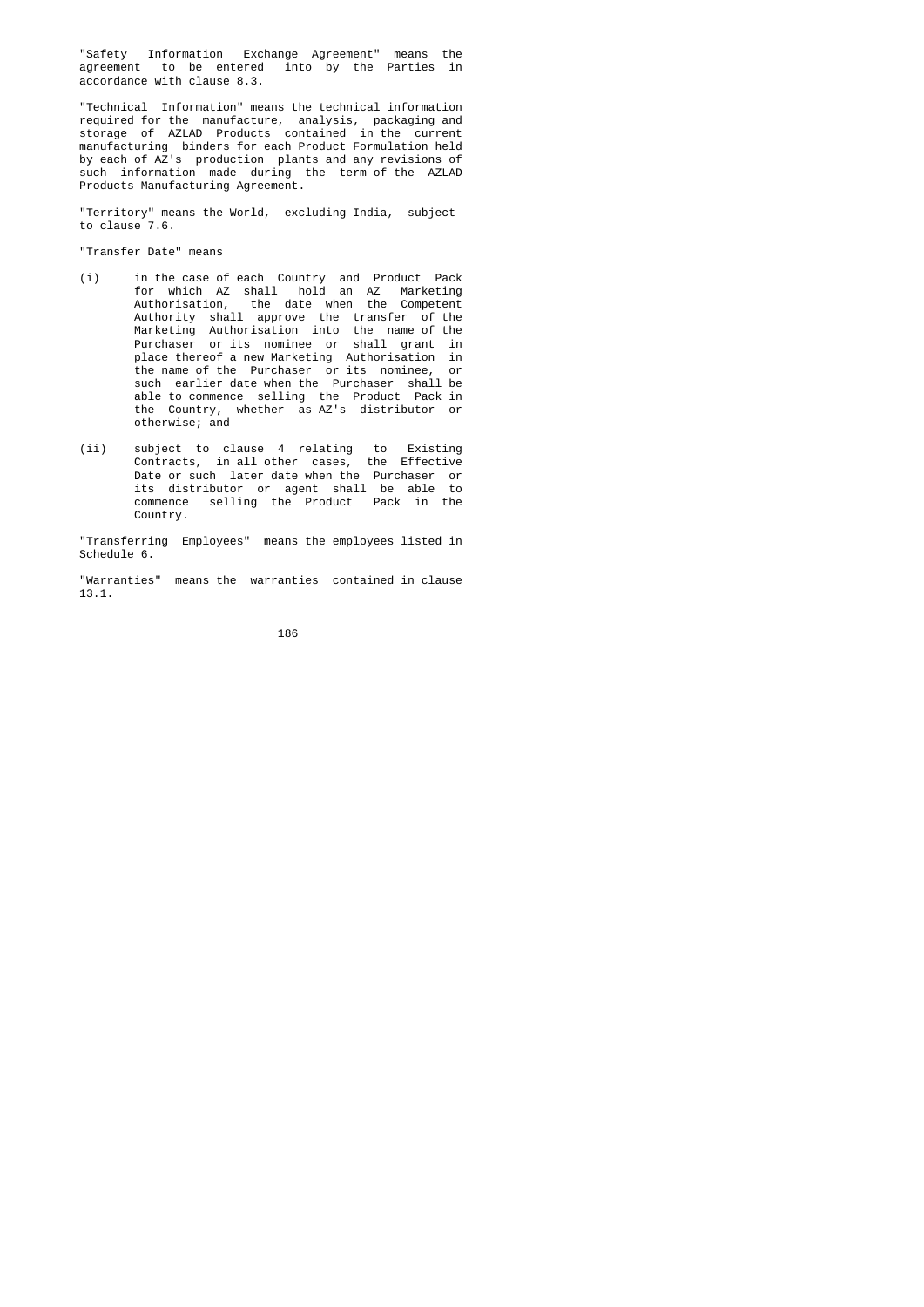"Warranty Claim" means any claim made by the Purchaser or any person deriving title from the Purchaser against AZ under the Warranties.

- 1.3 In this Agreement, where appropriate, words denoting the masculine gender shall include the feminine and neuter genders and vice versa; words denoting a singular number shall include the plural and vice versa; references to the definite article shall include the indefinite article and vice versa; references to persons shall include firms, companies and other organisations and vice versa; words such as "include" or "including" are to be construed without limiting the generality of the preceding words and references to "from" any date shall mean "from and including" such date.
- 2. TECHNICAL INFORMATION LICENCE
- 2.1 With effect from the Effective Date, AZ grants to the Purchaser a permanent, royalty-free licence to use the Technical Information for the purpose of developing, manufacturing, having manufactured, using, selling and dealing in the Territory in Dental Products, such licence to be exclusive (subject to clause 4.1) for the period of ten years and thereafter to be non-exclusive. After the expiry of such period of 10 years, the restriction on use of the Technical Information by the Purchaser shall cease. It is agreed that the rights hereby granted to the Purchaser shall not at any time preclude AZ from using the Technical Information in respect of products other than Dental Products.
- 3. AZ TRADE MARKS LICENCE AND ASSIGNMENT
- 3.1 On the Agreement Date, the Parties shall enter into the AZ Trade Marks Licence Agreement.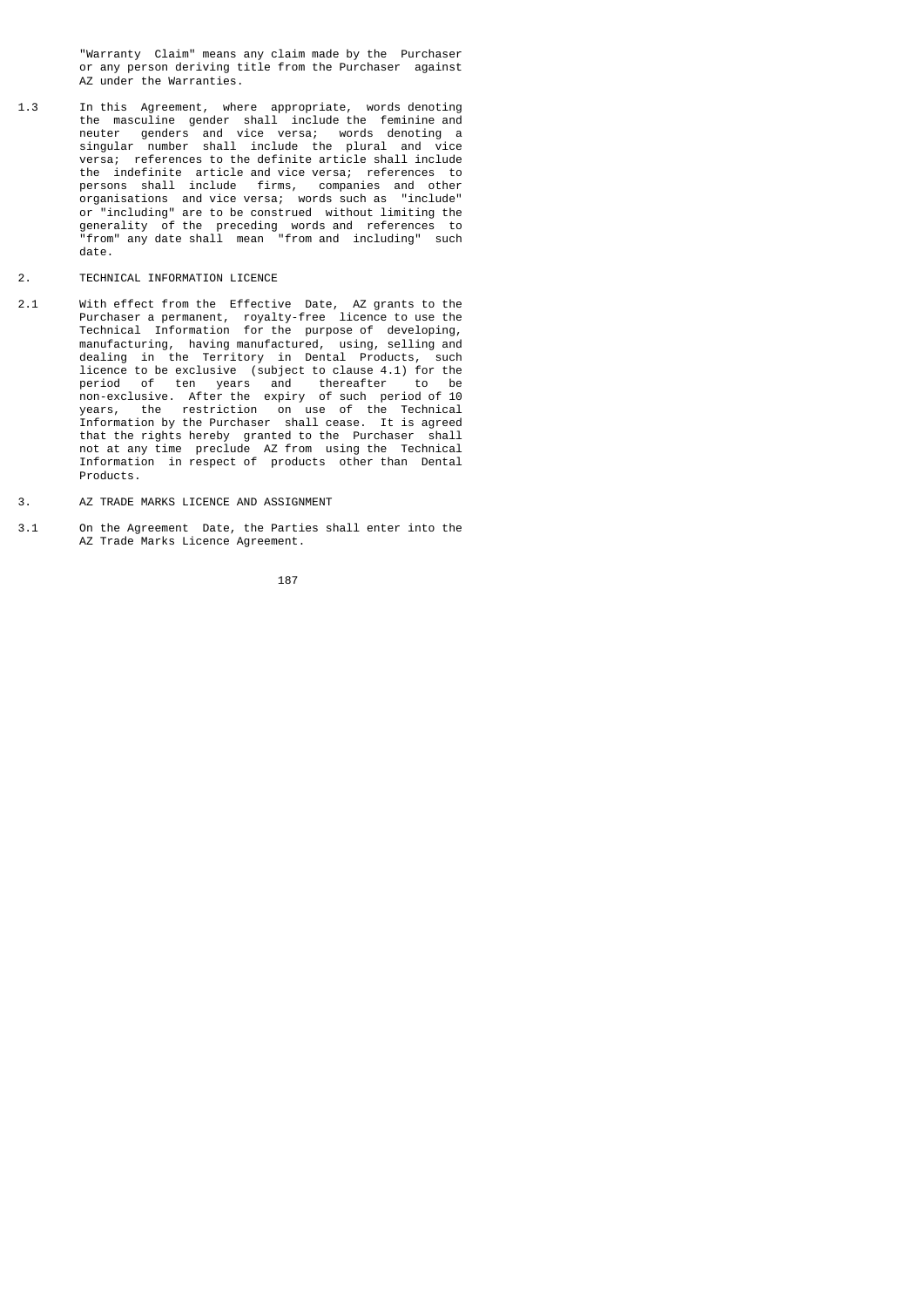- 3.2 Within 90 days after the Effective Date, AZ shall assign to the Purchaser the AZ Trade Marks NUROCAIN(R), XYLOTOX(R) and LIGNOSTAB(R) and all goodwill therein but without the goodwill of the business in the goods in respect of which such trade marks are registered in all Countries in which they are registered by AZ as listed in Schedule 2, Part B and shall assign to the Purchaser its right and interest in such AZ Trade Marks in other Countries where they are used by AZ in respect of AZLAD Products as listed in Schedule 2, Part C. Such assignments shall be in the form set out in Schedule 12 or in such other form to be agreed between the Parties based so far as practicable on the form set out in such Schedule as shall be appropriate for assignment and, as applicable, registration purposes in such Countries. The Purchaser shall register such assignments in respect of the registered AZ Trade Marks at the relevant registries at its own expense.
- 3.3 To the extent that AZ is able to do so, with effect from the Effective Date AZ grants to the Purchaser the right to use the colour coding and trade dress of AZLAD Products in use at the Effective Date in connection with the relevant LAD Products manufactured and sold by the Purchaser.
- 4. EXISTING CONTRACTS
- 4.1 The rights granted by AZ to the Purchaser under or pursuant to this Agreement shall be subject to the Existing Contracts.
- 4.2 The Parties recognise that the Existing Dental Contracts relate to Dental Products only and the Existing General Contracts relate to Dental Products and other products. The Parties further recognise that some or all of the Existing Dental Contracts may not be assignable by AZ to the Purchaser without the consent of the other party thereto.

188 - Personald Bank (b. 1882)<br>188 - Paul Bank (b. 1882)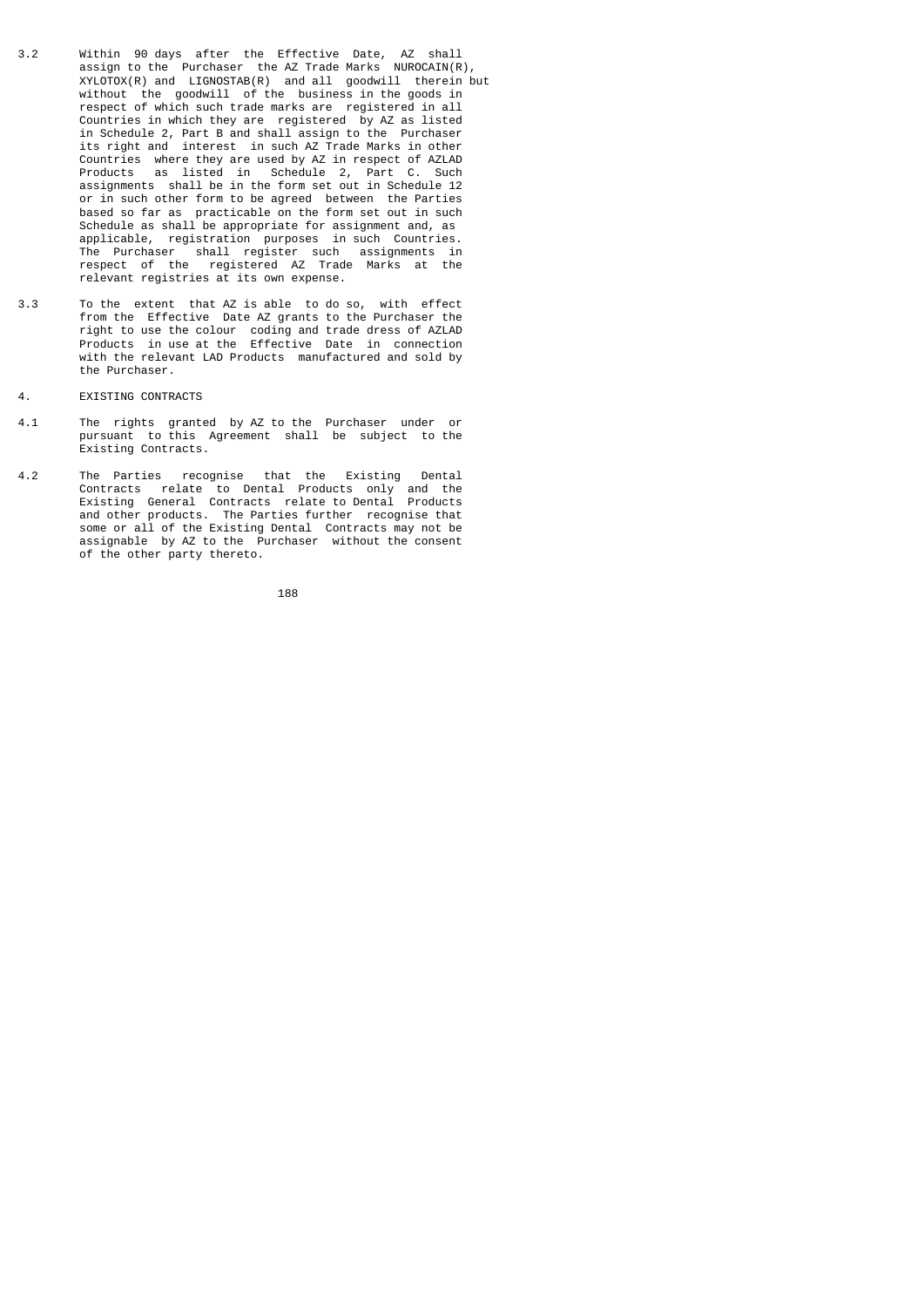- 4.3 In the case of each Existing Dental Contract which is assignable by AZ to the Purchaser without the consent of the other party thereto, AZ shall assign the Existing Dental Contract to the Purchaser with effect from the Effective Date. Under the terms of such assignment, all receivables, expenditure and liabilities arising under the Existing Dental Contract in respect of any act, omission, event or period up to the Effective Date shall be payable to or borne by AZ and all receivables, expenditure and liabilities arising under the Existing Dental Contract in respect of any act, omission, event or period on or after the Effective Date shall be payable to or borne by the Purchaser.
- 4.4 In the case of each Existing Dental Contract which is not assignable by AZ to the Purchaser without the consent of the other party thereto, AZ shall use its reasonable endeavours to obtain such consent for the assignment of the Existing Dental Contract to the Purchaser on the terms set out in clause 4.3.
- 4.5 In the case of each Existing General Contract, AZ shall use its reasonable endeavours to persuade the other party thereto to enter into new agreements with the Purchaser and AZ with effect from the Effective Date relating to Dental Products and other products respectively in substitution for the Existing General Contract, the new agreement relating to Dental Products being on the same terms mutatis mutandis as the Existing General Contract and in accordance with the terms set out in clause 4.3.
- 4.6 In the case of any Existing Dental Contract where AZ shall fail to obtain the consent of the other party to the assignment of the Existing Dental Contract on the terms stated in clause 4.4, and in the case of any Existing General Contract where AZ shall fail to persuade the other party to enter into agreements on the terms stated in clause 4.5, the Parties shall co-operate with each other so as to provide the Purchaser with effect from the Effective Date to the greatest extent possible with the benefit and burden of the Existing Contract so far as it relates to Dental Products.

189 - Paul Barbara, poeta e a 189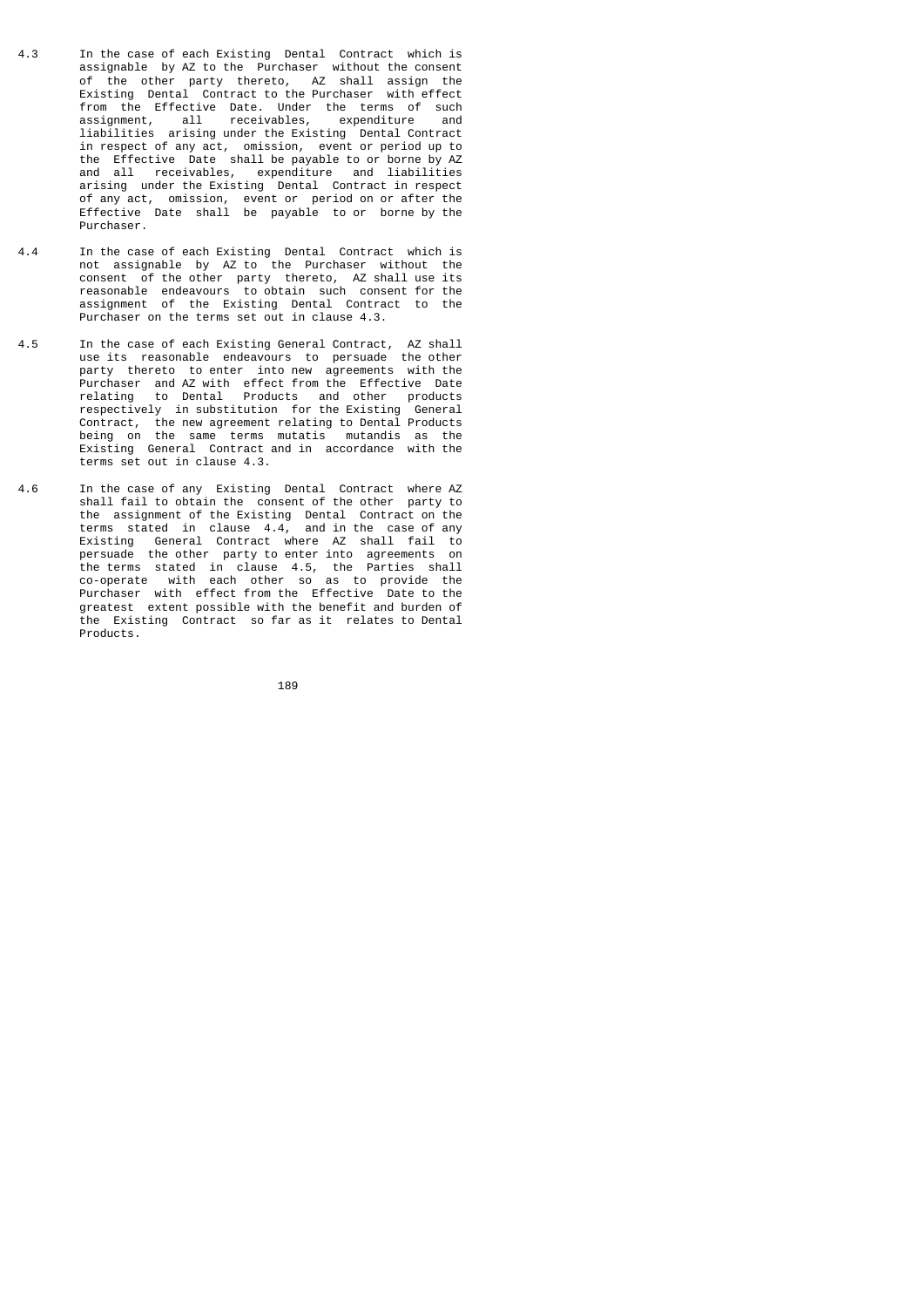4.7 The provisions of clause 4.6 shall not preclude AZ from exercising any right to terminate an Existing Contract, provided that before exercising such right it shall consult with the Purchaser as soon as reasonably practicable and in such consultation each Party shall have due regard to the commercial interests of the other Party, provided that significant weight shall be given to the objective of clause 4.6.

## 5. CONSIDERATION

- 5.1 Subject and without prejudice to:
- (i) the provisions of clause 8 of the Oraqix Agreement relating to the payment by the Purchaser to AZ in the circumstances therein stated of certain milestone and royalty payments, and
- (ii) any other provisions contained in this Agreement or any supplemental agreement requiring the Purchaser to bear any costs or to pay or reimburse any sums to AZ

 the Consideration comprises the entire consideration payable by the Purchaser to AZ for the rights granted<br>by AZ to the Purchaser under this Agreement and the by AZ to the Purchaser under this Agreement and the AZLAD Products Manufacturing Agreement, the AZ Trade Marks Licence Agreement, the Oraqix Agreement and the Oraqix Manufacturing Agreement, including the consideration for the sale of the manufacturing equipment owned by AZ to be transferred by AZ to the Purchaser in accordance with the AZLAD Products Manufacturing Agreement and the Oraqix Manufacturing Agreement when it ceases to manufacture AZLAD Products or Oraqix Products (as the case may be) for the Purchaser in accordance with such Agreements. The proportion of the Consideration attributable to such manufacturing equipment shall be an amount equal to the value of such equipment at the date of transfer as agreed between the Parties or, in default of agreement, determined by an independent expert and AZ shall render invoices for such manufacturing equipment to the Purchaser or its nominee at the date of transfer. It is recognised that the net purchase price for such equipment shall have been paid as part of the Fixed Consideration, but, depending on the identity of the purchaser and seller, MOMS or other sales taxes may additionally be payable at the time of transfer.

190 **190 191 191 191 191 191 191 191 191 1**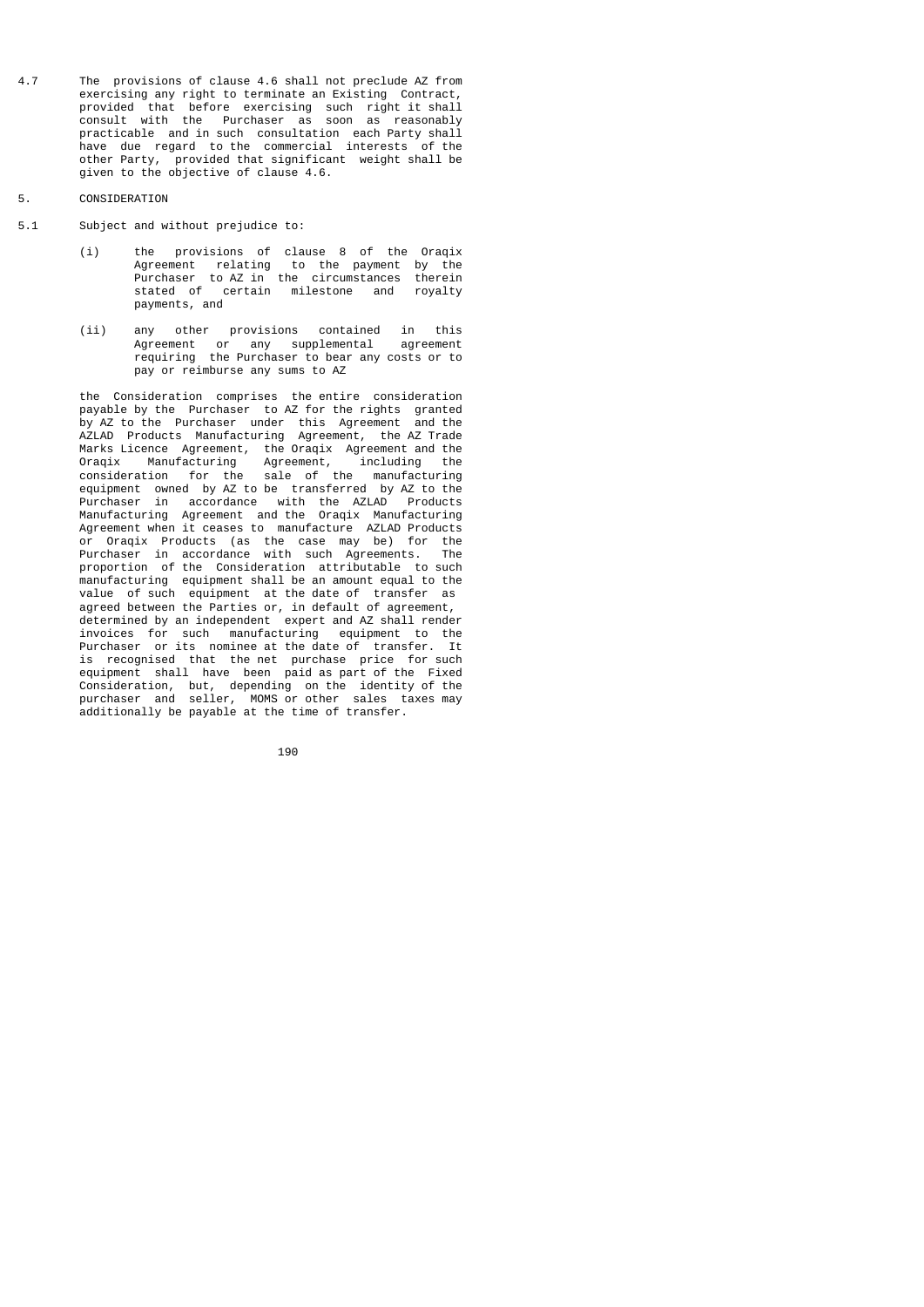5.2 The Fixed Consideration shall be paid in full on the Effective Date by telegraphic transfer to the following bank account:

| Bank Name:  | SEB Stockholm |
|-------------|---------------|
| Account No: | 5201 8232029  |
| Swift:      | ESSE SESS.    |

- 5.3 The Contingent Consideration shall be a sum which shall increase on a monthly basis as follows:
- (i) In the first calendar month after the Effective Date, that is in March 2001, the amount of the Contingent Consideration shall be US\$20,000,000 (twenty million US dollars).
- (ii) At the start of each succeeding calendar month, the amount of the Contingent Consideration shall be increased on a compound basis by Applicable LIBOR multiplied by 30/360. The table contained in Schedule 13, Part B illustrates what the amount of the Contingent Consideration would be in each month in the period from the Effective Date until 31st December 2002 if Applicable LIBOR was at all times 6.5%.
- 5.4 The Contingent Consideration shall be payable in full in any of the following cases:
- (i) if in any Relevant Period the Combined Gross Sales shall exceed the Relevant Target; or

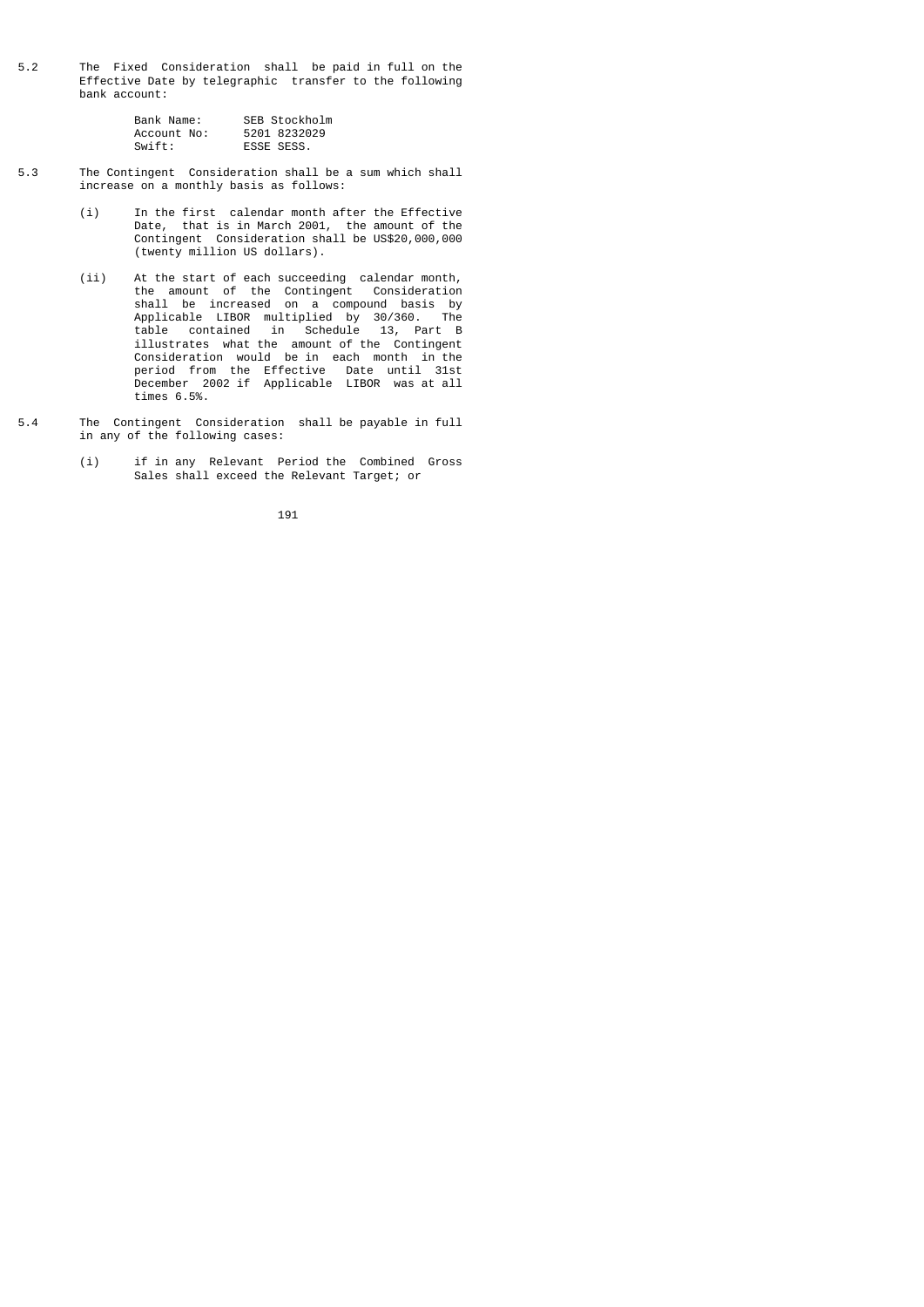- (ii) if at any time the Purchaser shall dispose of or discontinue the whole or a material part of its business of selling LAD Products and Oraqix Products. For the purpose of this paragraph (ii), the Purchaser shall be deemed to have disposed of or discontinued a material part of such business if in any period of 12 months it shall cease to sell in one or more Countries certain Product Packs and/or Oraqix Products (otherwise than as part of a bona fide product rationalisation programme designed to increase sales) and in the preceding period of 12 months, whether falling before or after the Agreement Date, the Combined Gross Sales of such Product Packs and Oraqix Products in the said Countries shall have represented not less than 5% of Combined Gross Sales of all LAD Products and Oraqix Products in the Territory in such period. Until the Contingent Consideration shall have been paid, the Purchaser shall inform AZ in writing of each disposal or discontinuance of any part of its business of selling LAD Products and Oraqix Products and shall provide AZ on a monthly basis with the Gross Sales information required by AZ to ascertain whether the condition contained in this clause 5.4(ii) shall have been fulfilled; or
- (iii) if the bank specified in Schedule 13, Part C or other issuer of the Letter of Credit shall give to AZ notice in writing that it elects not to consider the Letter of Credit automatically extended on the next expiry date, being an expiry date prior to 1st March 2008.
- 5.5 Within 60 days after the end of each month, the Purchaser shall give to AZ a written report of the Combined Gross Sales during the Relevant Period expiring at the end of such month.

5.6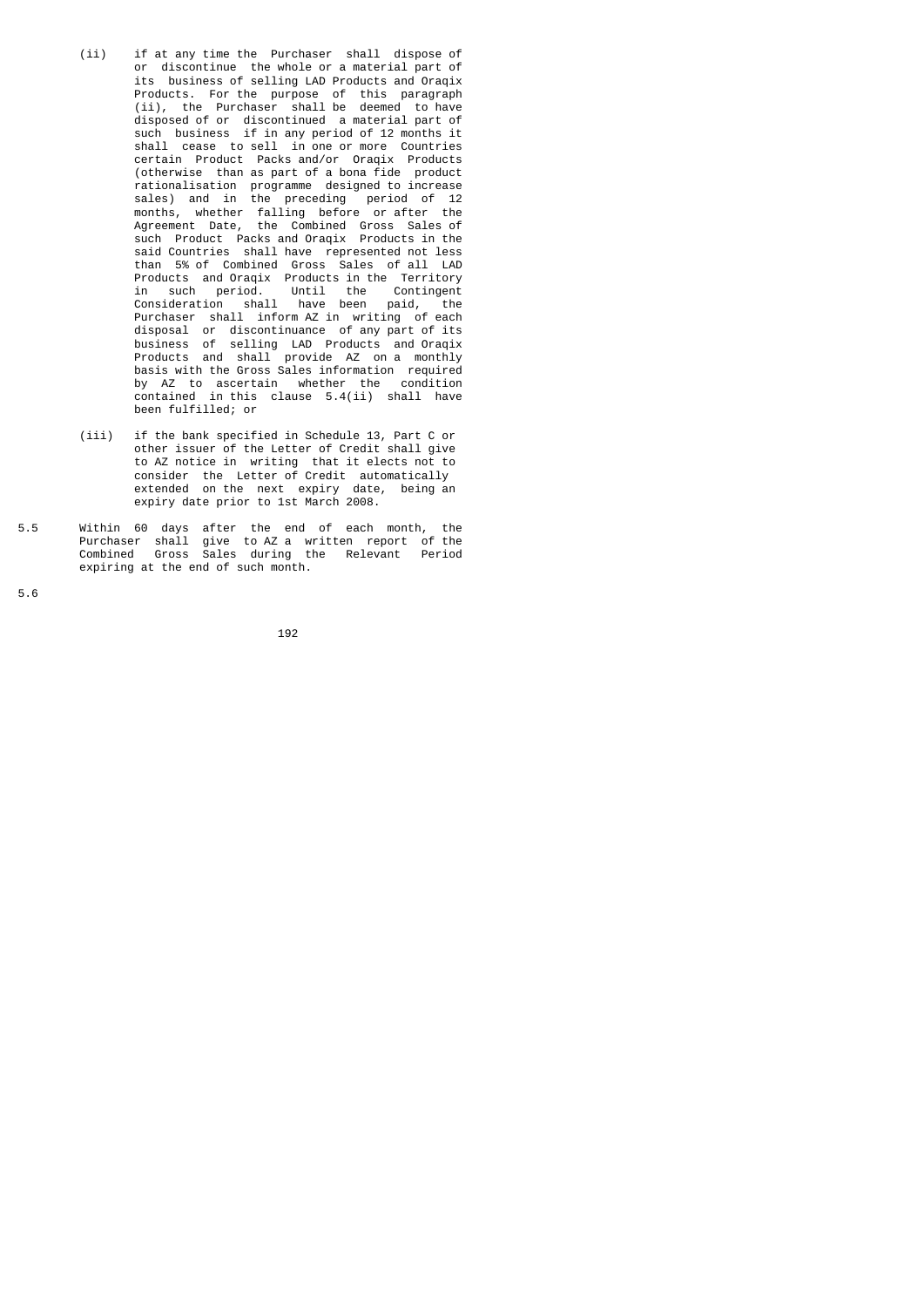- The Purchaser shall keep accurate records in accordance with applicable generally accepted accounting principles showing the information which is necessary for the accurate determination of Gross Sales. Such records shall be kept at the Purchaser's principal place of business or other location approved by AZ for at least 5 years from the end of the calendar year to which they pertain. The Purchaser agrees to permit a certified public accountant or a person possessing similar professional status and associated with an independent accounting firm acceptable to the Parties to inspect such records during regular business hours to check the accuracy of the reports given by the Purchaser in accordance with clauses 5.4(ii) and 5.5. The accounting firm shall enter into appropriate obligations with the Purchaser to treat all information it receives during its inspection in confidence. The accounting firm shall disclose to AZ and the Purchaser only whether the Gross Sales' reports of the Purchaser are correct and details concerning any discrepancies, but no other information shall be disclosed to AZ. The charges of the independent accounting firm shall be paid by AZ, except if the Gross Sales have been mis-stated by more than 2 per cent in which case the charges shall be paid by the Purchaser.
- 5.7 The Purchaser shall pay the Contingent Consideration to AZ on the Contract Payment Date or on such earlier date as the Purchaser, by notice in writing given to AZ on or after 1st July 2001, shall stipulate.
- 5.8 The Contingent Consideration shall be paid by telegraphic transfer to the bank account referred to in clause 5.2 or to such other bank account as AZ by notice in writing to the Purchaser shall designate.
- 5.9 The Contingent Consideration shall not be payable if neither of the conditions contained in clause 5.4 shall be fulfilled, provided that in no circumstances shall the Contingent Consideration be repayable if paid by the Purchaser prior to the fulfilment of such conditions.

193 - <u>193 - Animal Britannich (b. 193</u>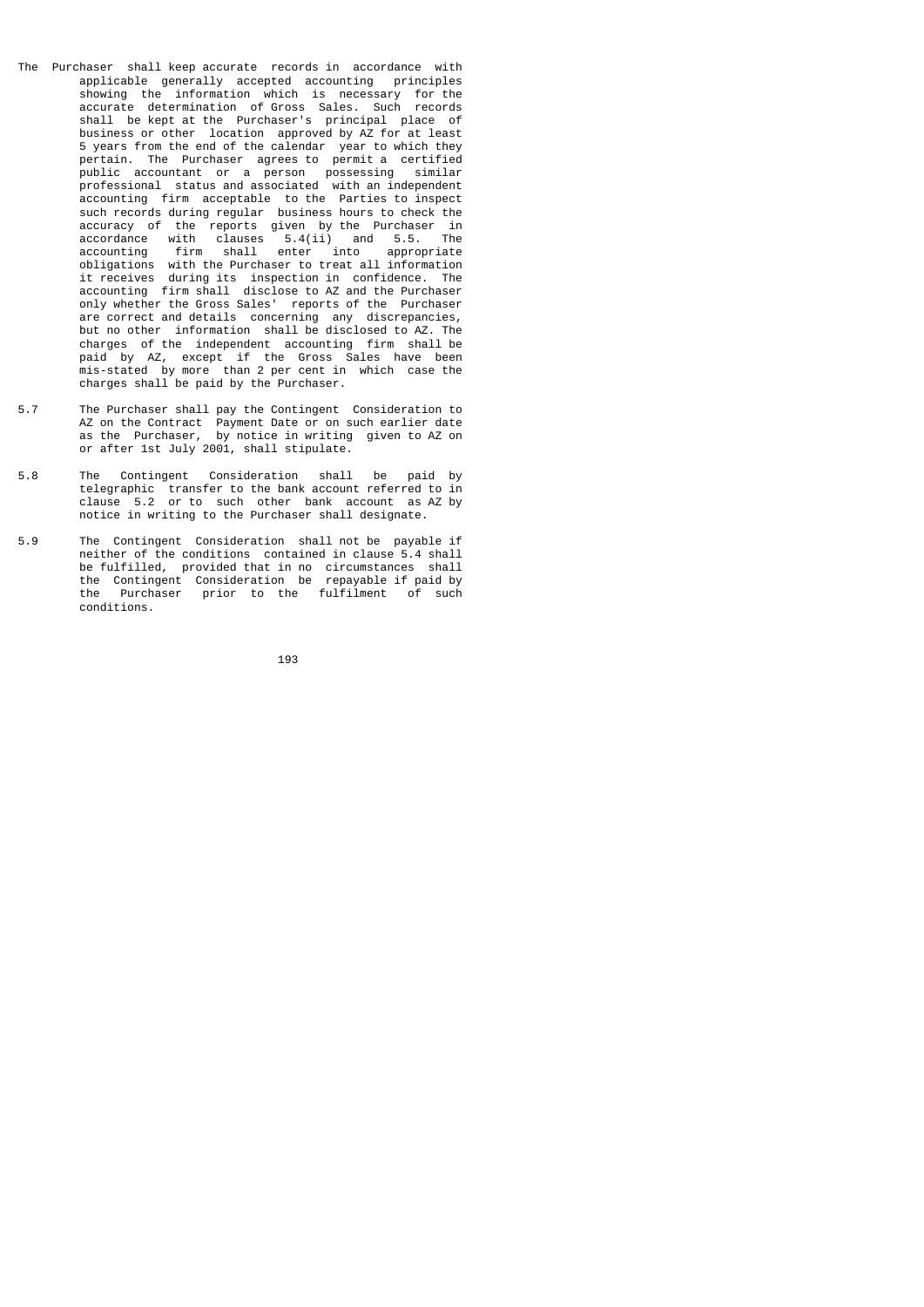- 5.10 As security for the Purchaser's contingent obligation to pay the Contingent Consideration the Purchaser shall at its own expense procure for the exclusive benefit of AZ and shall deliver to AZ on the Effective Date an irrevocable letter of credit from the bank specified in Schedule 13, Part C in the form set out in Schedule 13, Part C.
- 5.11 All sums payable under this Agreement shall be paid without deduction of any bank or transfer charges. All sums are net of MOMS (i.e. Swedish value added tax) and other similar sales taxes which shall be added if appropriate. All sums shall be paid without deduction for any tax or duty levied outside Sweden, unless applicable laws require that taxes be withheld. Gross up shall not be made by the Purchaser to the extent that AZ can obtain relief, including credits or exemptions, for such taxes under the relevant Double Taxation Agreement or Swedish law but, if no such relief is available, the Purchaser shall gross up the payment so that AZ shall receive the net amount to which it is entitled. The Purchaser and AZ shall mutually co-operate to apply any treaty relief that is available which reduces the level of taxes required to be withheld. If applicable laws require that taxes be withheld, the Purchaser will deduct those taxes from the remittable payments, make timely payment of the taxes to the proper taxing authority and send proof of such payment to AZ within sixty days following that payment. The Purchaser agrees to take all steps reasonably requested by AZ to minimise such taxes to AZ.
- 5.12 Each Party shall reimburse to the other Party within 60 days of receipt of the other Party's invoice any expenses borne by such other Party which under the terms of this Agreement the first Party is liable to reimburse.
- 5.13 In the event of any delay in payment of the Consideration or reimbursement of any expenses and without prejudice to any other remedies available, interest shall be payable at LIBOR plus 3% or, in the case of the Contingent Consideration at LIBOR plus 5%.

$$
\begin{array}{c} 194 \end{array}
$$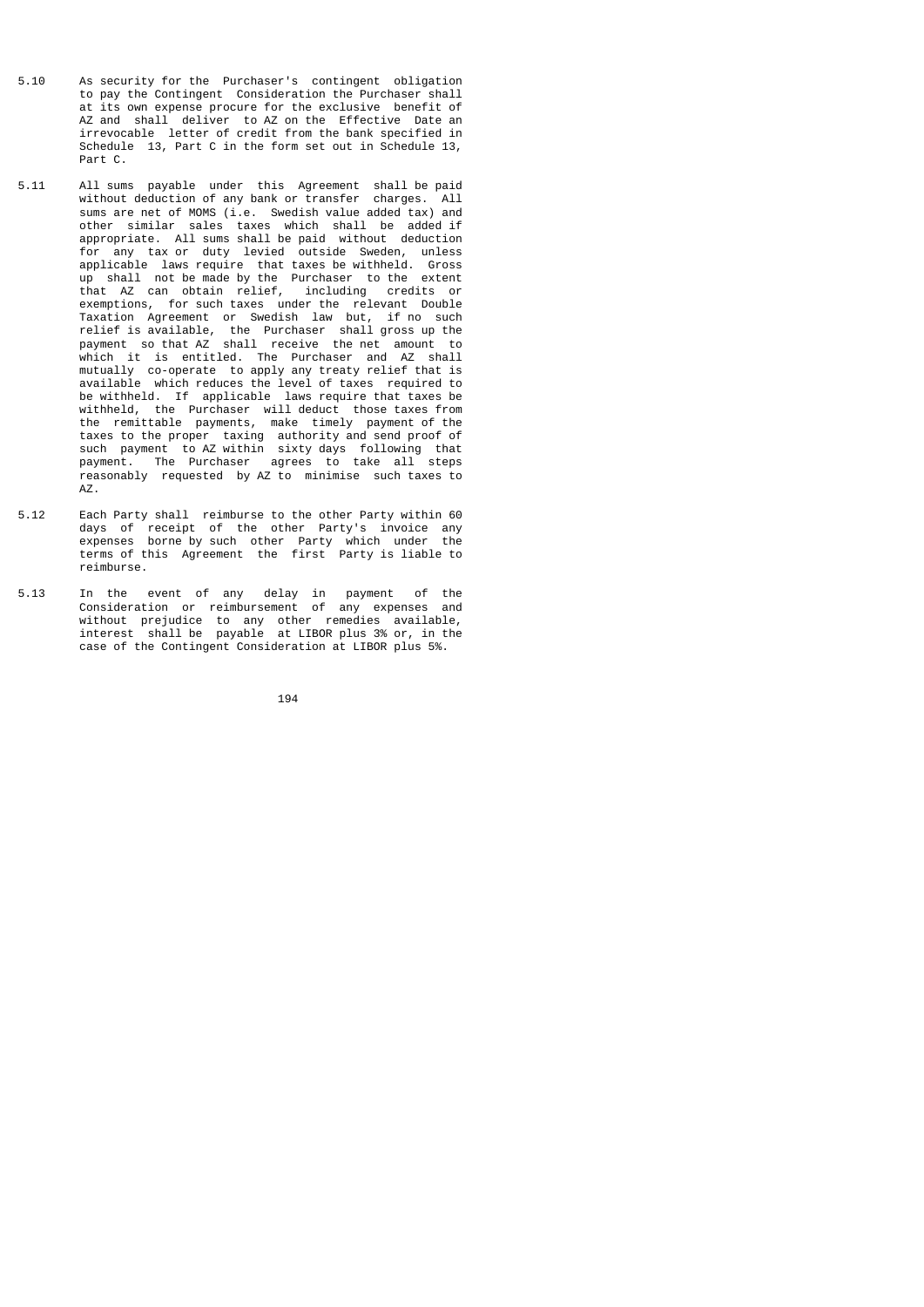- 5.14 This Agreement shall be conditional upon:
	- (i) the Purchaser paying the Fixed Consideration to AZ in full on the Effective Date, and
	- (ii) the Purchaser delivering the original, duly executed Letter of Credit to AZ on the Effective Date.

 In the event that any default in payment of the Fixed Consideration or delivery of the Letter of Credit shall continue for more than seven days after the Effective Date, AZ shall be entitled to cancel this Agreement by written notice to the Purchaser without prejudice to any other right or remedy of AZ in respect of such breach. In the event of such cancellation, the AZLAD Products Manufacturing Agreement, the AZ Trade Marks Licence Agreement, the Oraqix Agreement and the Oraqix Manufacturing Agreement shall automatically be cancelled at the same time and the Parties shall execute any documents which shall be appropriate to give effect to such cancellation.

- 6. AZLAD PRODUCTS MANUFACTURING AGREEMENT
- 6.1 On the Agreement Date, the Parties shall enter into the AZLAD Products Manufacturing Agreement relating to the manufacture and packaging of AZLAD Products by AZ for the Purchaser.
- 7. TRANSFER OF AZ MARKETING AUTHORISATIONS

<u>1953 - Johann Stein, Amerikaansk politiker (</u>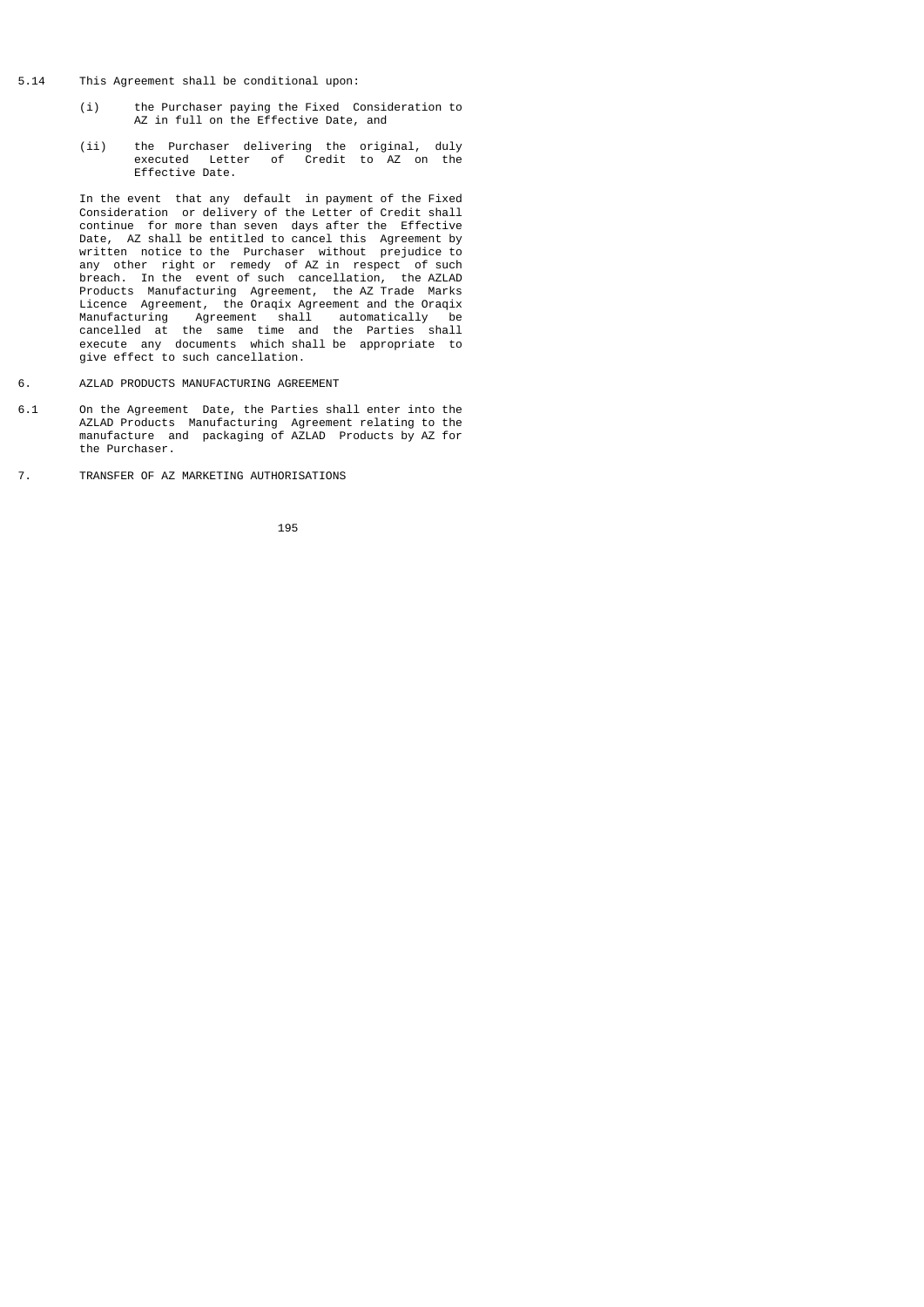- 7.1 The Purchaser, or AZ in co-operation with the Purchaser, shall make such applications to the Competent Authorities in the Territory as shall be necessary for the purpose of transferring the AZ Marketing Authorisations to the Purchaser or, if appropriate, for the grant of new Marketing Authorisations in the name of the Purchaser or its nominee in place thereof, such applications to be made to the extent reasonably possible within 90 days after the Agreement Date. If AZ shall be obliged to make such application, the Purchaser shall provide it with such information and assistance as shall be necessary. The duties of each Party are further detailed in Schedule 4, Part D. The Party responsible for making the application shall notify the other Party promptly of the date when the transfer is effected.
- 7.2 Pending and until the transfer of the AZ Marketing Authorisations or the grant of new Marketing Authorisations in place thereof and subject to the Purchaser diligently performing its obligations under clause 7.1, AZ shall maintain the AZ Marketing Authorisations in force, but AZ's obligations under this clause 7.2 shall cease upon the expiry of 36 months from the Effective Date.
- 7.3 All fees payable to the Competent Authorities relating to the transfer of the AZ Marketing Authorisations or the grant of new Marketing Authorisations in place thereof or the maintenance of the AZ Marketing Authorisations after the Effective Date shall be borne by the Purchaser.
- 7.4 The provisions of clauses 7.1 to 7.3 shall be subject, where applicable, to the provisions of clause 4 relating to the Existing Contracts.
- 7.5 In the case of any Country and Product Pack for which the Marketing Authorisation for AZLAD Products shall be held by a third party at the Effective Date, and where the provisions of the Existing Contracts shall not apply, AZ shall provide such assistance to the Purchaser as it may reasonably require in order to enable it to sell such Product Packs or to have the benefit of existing sales arrangements for such Product Packs in such Country.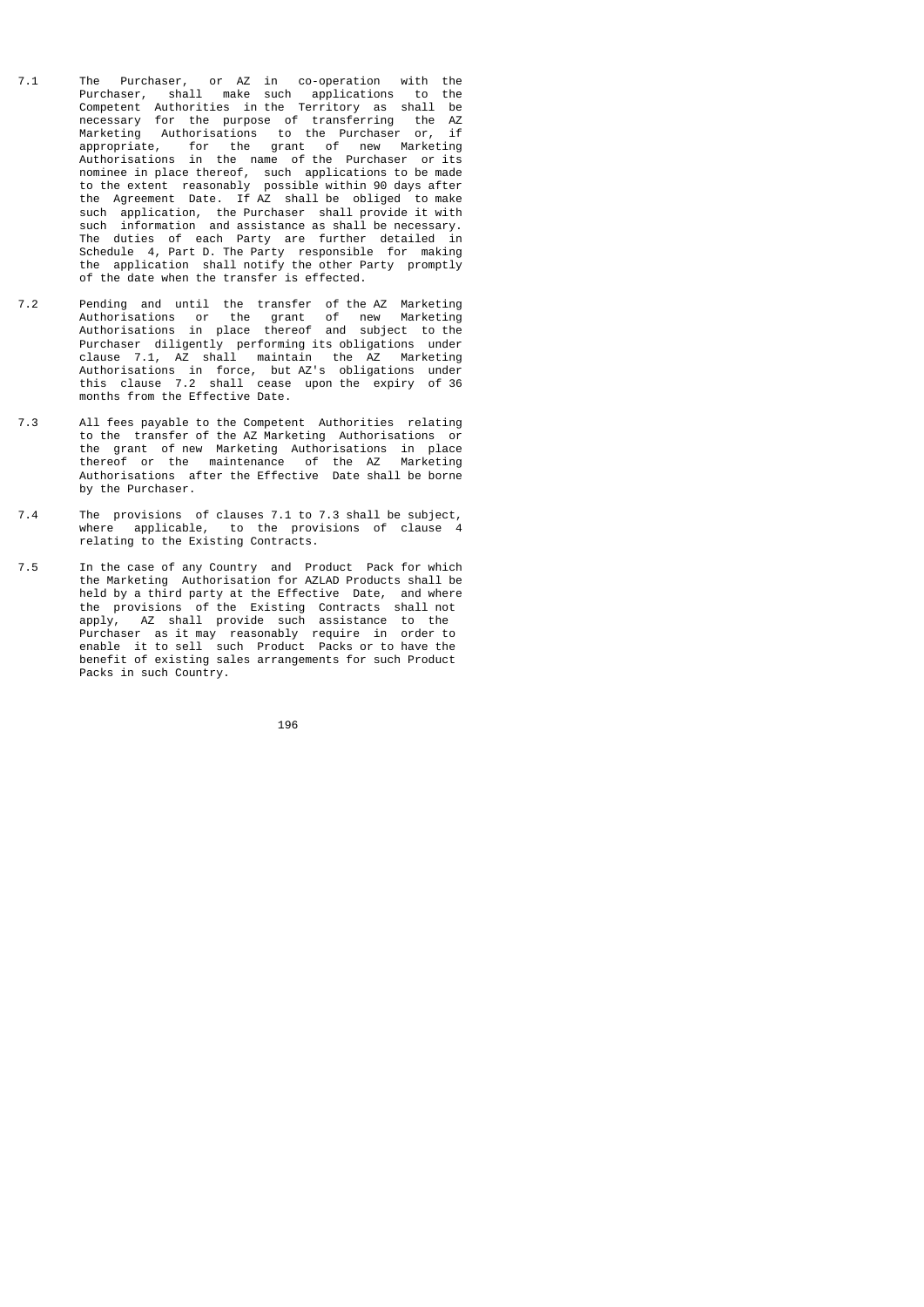- 7.6 In the case of Libya and Iraq, the Purchaser may by notice in writing to AZ given on or before 15th March 2001 decline to accept the grant of any rights under this Agreement in respect of either or both such Countries. In such event, this Agreement shall be construed as if the definition of the Territory excluded such Country or Countries.
- 8. GENERAL TRANSFER ARRANGEMENTS
- 8.1 The transfer of the Regulatory Know-How, Technical Information and Marketing Data by AZ to the Purchaser shall be effected on a Country by Country basis in accordance with the General Transfer Arrangements.
- 8.2 AZ shall provide the Purchaser with such further assistance as may reasonably be requested by the Purchaser in connection with its manufacture and sale of LAD Products in accordance with the General Transfer Arrangements.
- 8.3 The Parties shall enter into the Safety Information Exchange Agreement in the form set out in Schedule 11 on or as soon as practicable after the Effective Date.
- 9. INTERIM ARRANGEMENTS
- 9.1 During the period from the Effective Date until the Transfer Date, the Parties shall endeavour to enable the Purchaser to sell each Product Pack in each Country, including AZ appointing the Purchaser as AZ's distributor in such Country, if necessary, but if it shall not be feasible or legally permissible for the Purchaser to sell a Product Pack in a Country, AZ shall continue to sell such Product Pack in such Country and shall account to the Purchaser for an amount equal to Net Sales less 3% less Cost of Goods. Within 60 days after the end of each month, AZ shall deliver to the Purchaser a statement setting forth the calculation of Net Sales in relevant Countries and the calculation of the amount owing to the Purchaser and shall at the same time pay to the Purchaser the amount due to the Purchaser in respect thereof. Payments by AZ to the Purchaser shall be effected by telegraphic transfer to such bank account as the Purchaser may from time to time specify and until otherwise specified to:

9.2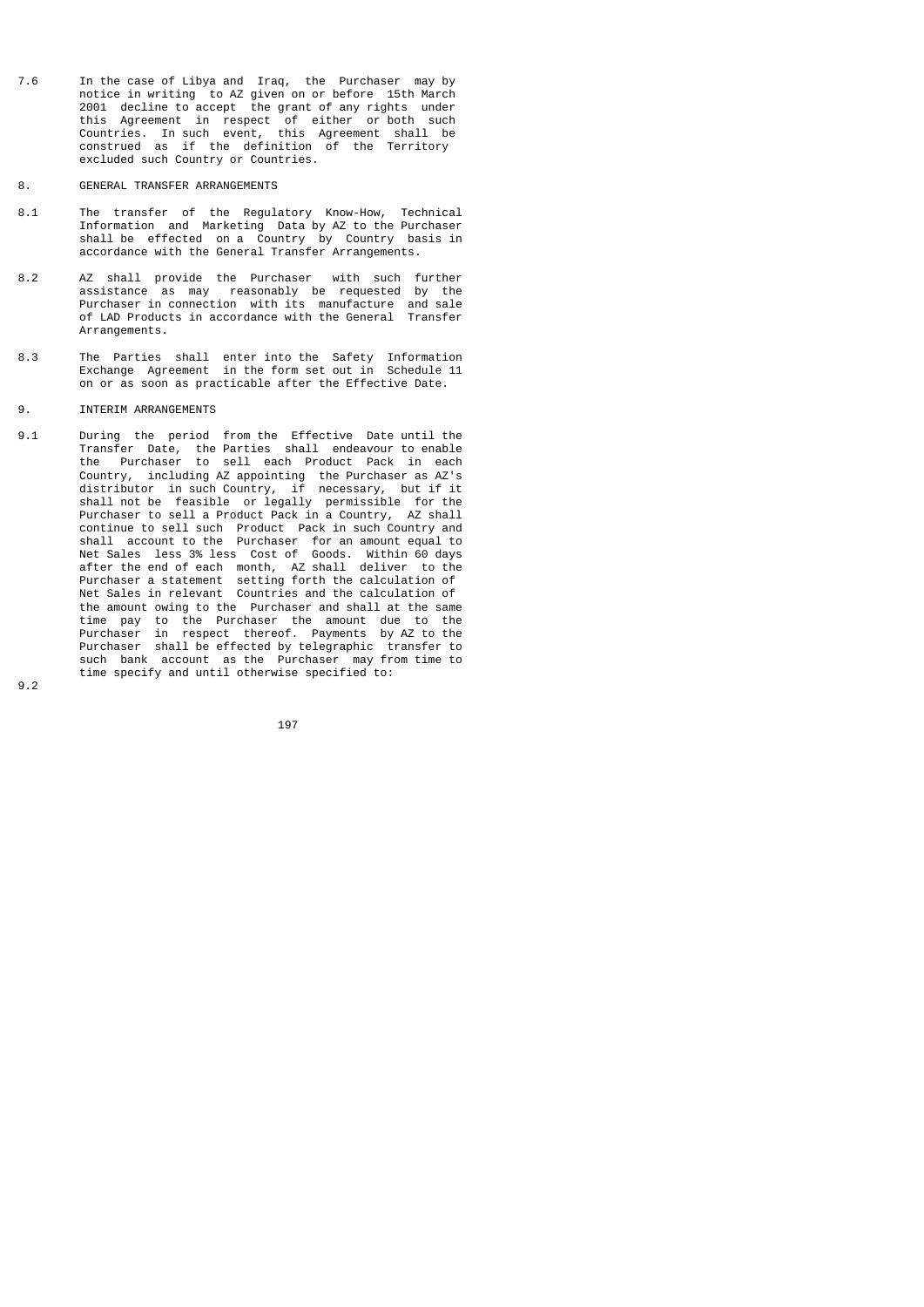| Bank Name:    | Union Banques Suisses          |
|---------------|--------------------------------|
| Bank Address: | 1400 Yverdon-Les-Bains         |
| Swift:        | UBSWCHZH80A                    |
| Account No:   | 297-701.047.60A                |
| Account Name: | Maillefer Instruments Holdings |

S.A.

- 9.3 During the period from the Effective Date until the Transfer Date, AZ shall have no obligation to promote sales of AZLAD Products in the Territory, without prejudice to AZ's obligation under clause 9.1 to conduct, but not to promote, sales of AZLAD Products from the Effective Date until the Transfer Date.
- 9.4 For avoidance of doubt, it is agreed that if, in respect of any Product Pack in any Country during the period from the Effective Date until the Transfer Date, AZ shall manufacture and release for sale stocks of such Product Pack in accordance with orders placed by the Purchaser under the provisions of the AZLAD Products Manufacturing Agreement, the provisions of this clause 9 shall apply and the Purchaser shall not purchase and pay for such stocks under the terms of the AZLAD Products Manufacturing Agreement.
- 9.5 At the time when the Purchaser shall be able to commence selling a Product Pack in a Country, subject to all relevant regulatory provisions:
- (i) the Parties shall at the Purchaser's cost write to all dealers and major direct customers in such Country to notify them of the new distribution arrangements and AZ shall transfer to the Purchaser and the Purchaser shall take over from AZ all unfulfilled orders for the sale of such Product Packs in such Country;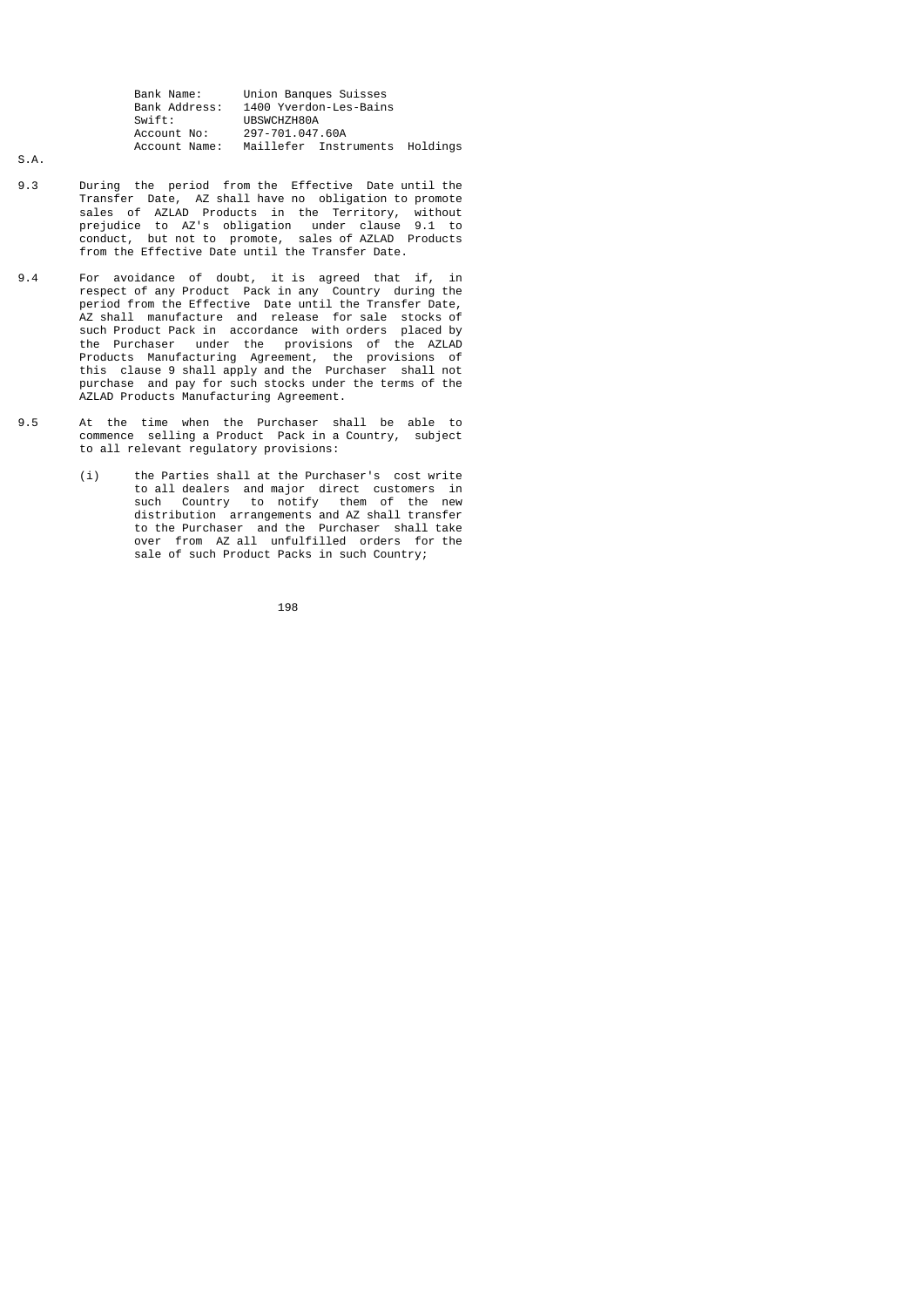- (ii) AZ shall sell to the Purchaser or its designated Affiliate and the Purchaser or such Affiliate shall purchase the marketable stocks of such Product Pack already packaged and/or labelled for sale in the Country, including the stocks referred to in clause 9.3 remaining unsold, at AZ's normal gross invoice prices for sale to third parties, provided that the Purchaser shall not be obliged to purchase stocks having a remaining shelf life of less than seven months and shall be obliged to purchase stocks only to the extent of the level of inventory, normal and historic, reasonable to satisfy demand within such shelf life period; and
- (iii) the Parties shall undertake a joint stock count to verify the volume of AZLAD Products to be sold under paragraph (ii).
- 9.6 AZ shall render an invoice to the Purchaser for the price of the stocks sold in accordance with clause 9.4 promptly after the Parties have conducted the physical count thereof and the Purchaser shall pay such invoice within 60 days. Where applicable, VAT, sales taxes and similar taxes shall be added at the prevailing rate to the price of the marketable stocks sold in accordance with clause 9.4.
- 9.7 For avoidance of doubt, the stocks sold by AZ to the Purchaser in accordance with clause 9.4(ii) shall be included in the sales for which AZ shall account to the Purchaser in accordance with clause 9.1, provided that there shall be no reduction of three percent (3%) for such sales and any such sales of stock shall be specifically identified as to the location from which such stocks are transferred to the Purchaser.
- 9.8 During the period in which AZ shall continue to sell Product Packs under clause 9.1, AZ shall conduct such activities in the ordinary course of business and consistent with past practice.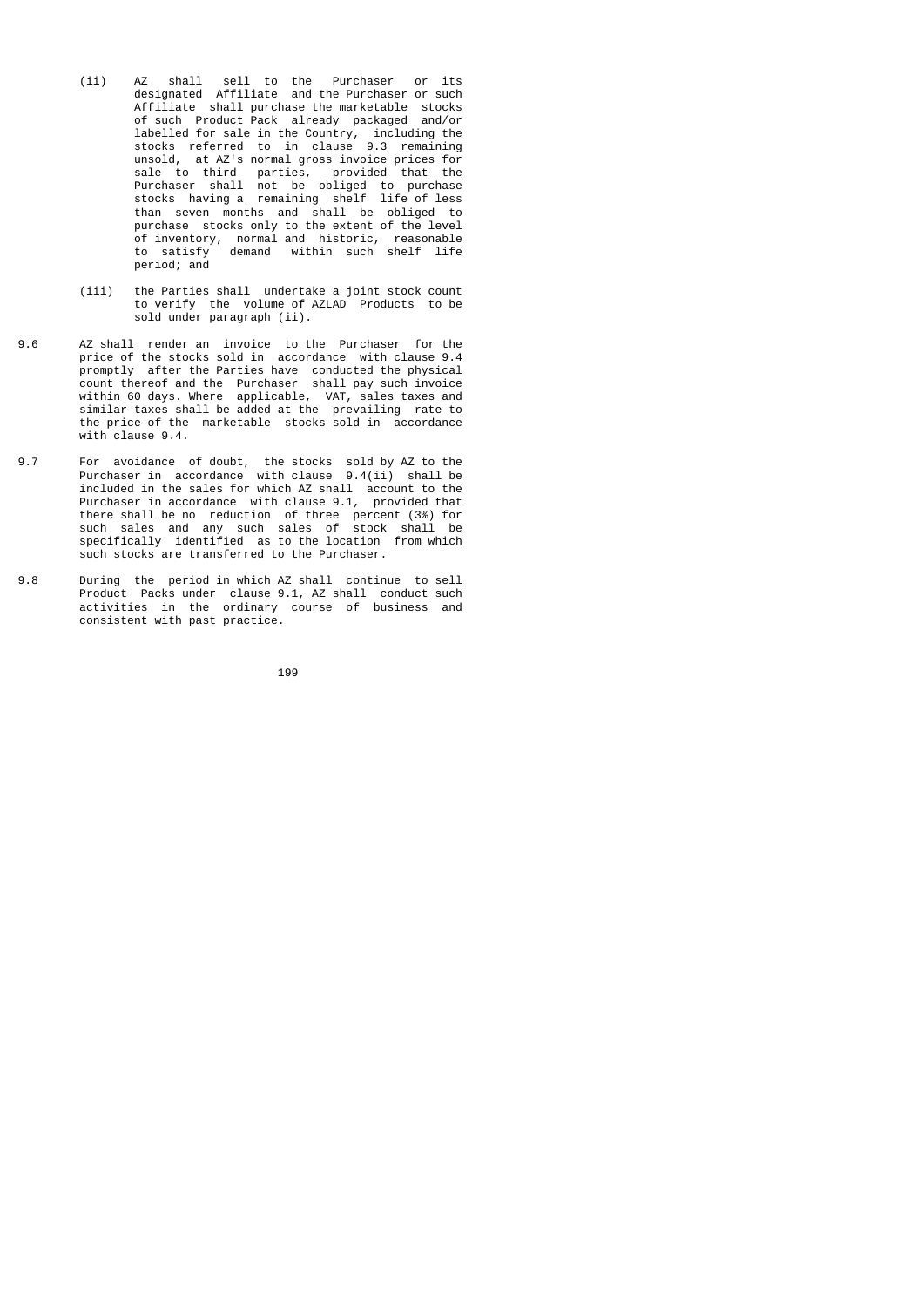- 9.9 In the USA, during the period from the Transfer Date until the date when the Contingent Consideration shall be paid by the Purchaser to AZ, the Purchaser shall reinstate a dual distribution system of LAD Products whereby it shall sell LAD Products both to dealers and end users in order to maximise Gross Sales of LAD Products in the USA.
- 10. ANCILLIARY ITEMS
- 10.1 During the period in which AZ shall continue to sell any Product Pack in a Country under clause 9.1, AZ shall sell Ancilliary Items on the Purchaser's behalf in such Country. In respect of such sales and the sale by AZ to the Purchaser of AZ's marketable stocks of Ancilliary Items, the provisions of clause 9 shall apply mutatis mutandis.
- 10.2 Subject to clause 10.1, AZ shall have no obligation to sell Ancilliary Items after the Effective Date.
- 10.3 AZ shall provide the Purchaser with assistance to enable it to obtain further supplies of Ancilliary Items in accordance with the General Transfer Arrangements.
- 11. ORAQIX AGREEMENT
- 11.1 On the Agreement Date the Parties shall enter into the Oraqix Agreement.
- 12. AZ RESTRICTIONS
- 12.1 AZ undertakes to the Purchaser that it will not during the period of ten years from the Effective Date (otherwise than on behalf of or in co-operation with the Purchaser or in accordance with the provisions of this Agreement):

процесс в подводите в 1960 године в 1960 године в 1960 године в 1960 године в 1960 године в 1960 године в 1960<br>При подводите при подводите при подводите при подводите при подводите при подводите при подводите при подводит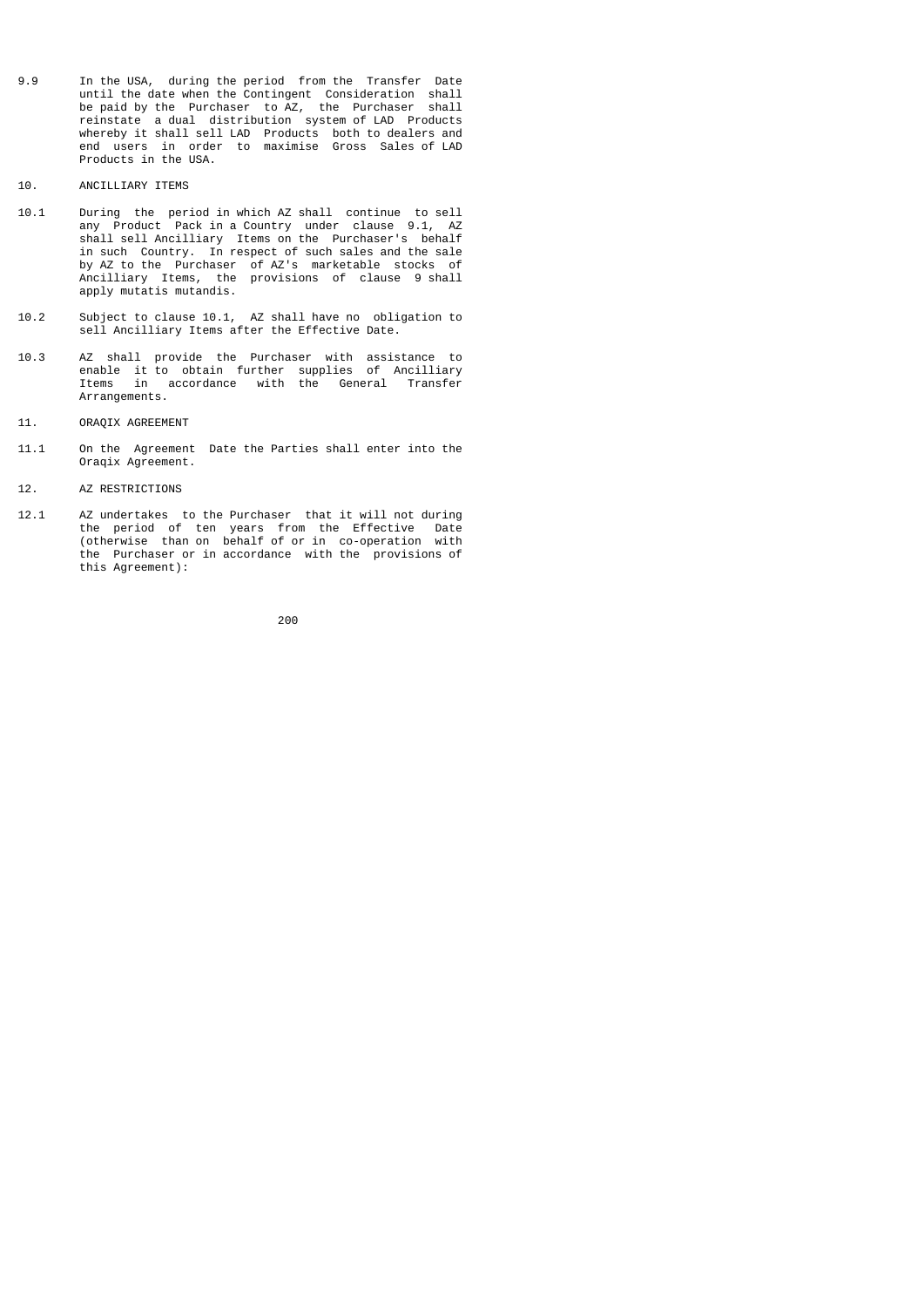- (i) be engaged or interested in the Territory in the manufacture or sale of Dental Products, or
- (ii) grant to any other person the right to sell or provide to any other person any assistance for the purpose of selling Dental Products in the Territory.
- 12.2 AZ undertakes to the Purchaser that it will not at any time after the Agreement Date (otherwise than as aforesaid):
- (i) use or grant to any other person the right to use the AZ Trade Marks in the Territory for any purpose except in connection with local anaesthetic products other than Dental Products, or
- (ii) use or grant to any other person the right to use the AZ Trade Mark ASTRACAINE(R) in the Territory for any purpose.
- 12.3 For avoidance of doubt, no breach of the restrictions contained in clause 12.1 shall be committed by AZ by reason of another member of any group of companies of which AZ may hereafter become a member, not being an Affiliate of AZ at the Agreement Date, being engaged or interested in the manufacture or sale of Dental Products, without assistance from AZ.
- 13. WARRANTIES AND UNDERTAKINGS
- 13.1 AZ warrants to the Purchaser that in respect of the Territory, except as disclosed in Schedule 14 and subject to the Existing Contracts:
- (i) it is the owner of and is entitled to license the AZ Trade Marks as listed on a Country by Country basis in Schedule 2, Part B and, to the best of its knowledge, the use of them on or in relation to AZLAD Products in such Countries will not infringe the rights of any other person;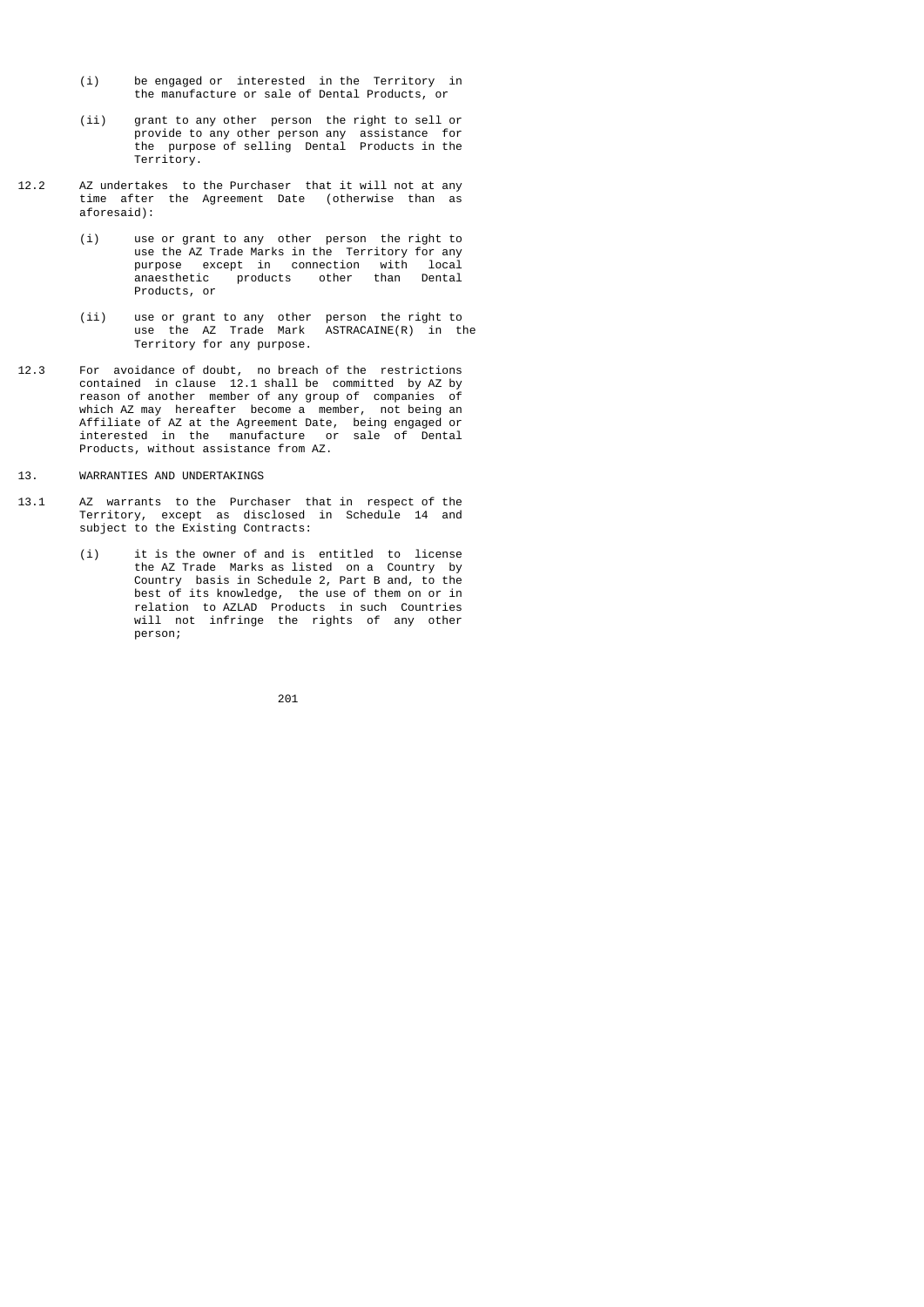- (ii) it is the owner of and is entitled to transfer the Technical Information to the Purchaser free and clear of any liens and claims;
- (iii) to the best of its knowledge, it is the owner of and is entitled to transfer the Regulatory Know-How and the Marketing Data to the Purchaser free and clear of any liens and claims;
- (iv) it is the owner of and has the right to transfer all the AZ Marketing Authorisations all of which are in force and, to the best of its knowledge, the regulatory dossiers presented to each authority for registering AZLAD Products describe the action of AZLAD Products and set forth their quality, safety and efficacy characteristics;
- (v) to the best of its knowledge, the financial information listed in Schedule 15 given by AZ to the Purchaser in writing with respect to AZLAD Products was when given true and accurate in all material respects and no circumstance has arisen since such information was supplied which would render such information untrue or inaccurate in any material respect;
- (vi) no action or proceeding, including government proceedings, having, or that may have, a material adverse effect on AZ's business of manufacturing and selling AZLAD Products, has been commenced or continued during the past two years, nor is any such action or proceeding pending against AZ with respect to AZLAD Products, the Regulatory Know-How, the Technical Information or the Marketing Data;
- (vii) with respect to AZLAD Products and their manufacture and sale, there is no material non-compliance or alleged non-compliance by AZ with any applicable statute, order or regulation and no material infringement or alleged infringement by AZ of any proprietary right of any third party;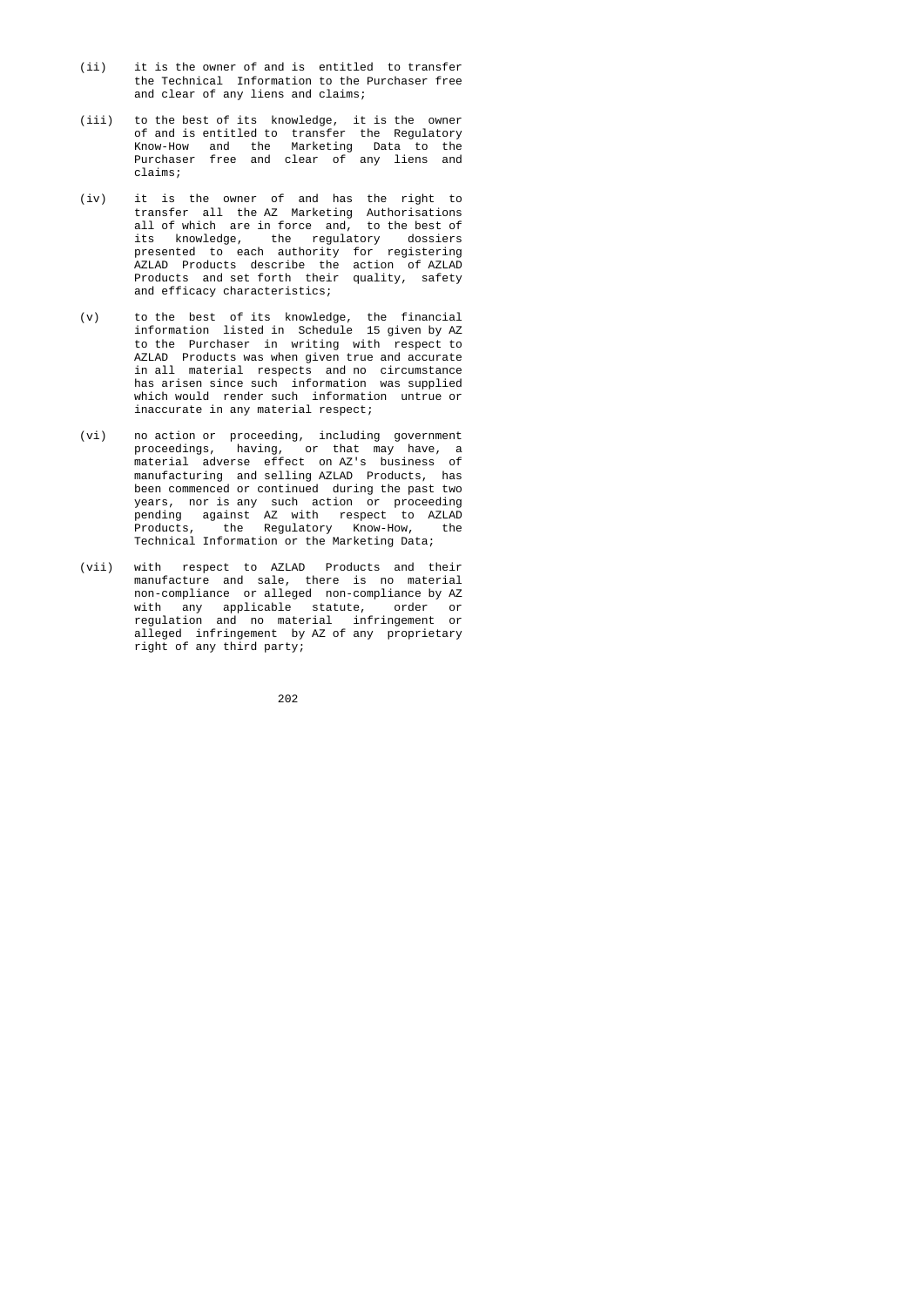- (viii) it has no commitment to supply AZLAD Products to customers in the Territory, other than commitments entered into in the ordinary course of business, which is not terminable upon no more than 90 days' notice by it or the Purchaser without compensation for breach of contract;
	- (ix) to the best of its knowledge, the AZ Trade Marks, the Marketing Authorisations, Regulatory Know-How and Technical Information comprise all of such items and information necessary for the operation of the AZLAD business as conducted by AZ;
- (x) the Existing Contracts, true copies of which have been made available for review by the Purchaser, are all of the agreements entered into by AZ which will impose limitations or obligations of an onerous or long-term nature on the Purchaser in connection with its operation of the business of manufacturing and selling LAD Products; and
- (xi) having regard to the AZLAD Products business of AZ as a whole and excluding general business trends, there has been no material adverse change in such business occurring since 14th August 2000.
- 13.2 Each Party hereby warrants to the other that:
- (i) it is validly existing and in good standing under the jurisdiction of its incorporation and has all requisite power and authority, corporate or otherwise, to execute, deliver and perform this Agreement;
- (ii) the execution, delivery and performance by it of this Agreement will not violate any provision of any law or regulation presently in effect having applicability to it or any provision of its charter or by-laws or similar organisational document or result in a breach of any obligation or restriction binding it;

<u>203</u>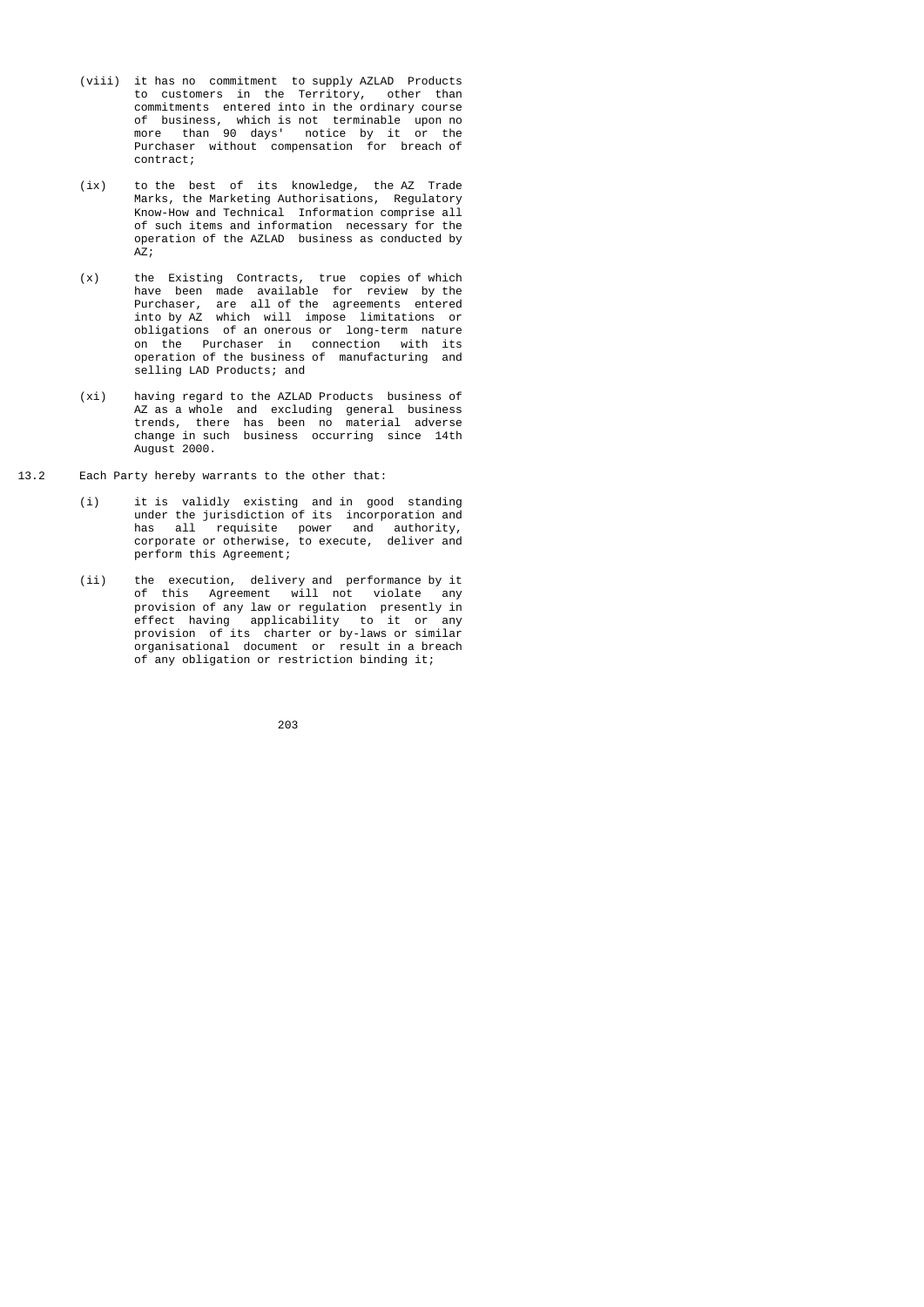- (iii) this Agreement is a legal, valid and binding obligation of such party, enforceable against it in accordance with its terms and conditions; and
- (iv) it is not under any obligation to any person, contractual or otherwise, or under any court order or decree which would be violated by or prevent the entering into of this Agreement and the consummation of the transactions described herein or which it knows to be conflicting or inconsistent in any respect with the terms of this Agreement or which it knows would impede the diligent and complete fulfilment of its obligations hereunder.
- 13.3 The Purchaser acknowledges:
	- (i) that the Warranties given by AZ in this clause are the only representations or warranties given by or on behalf of AZ upon which the Purchaser may rely in entering into this Agreement;
- (ii) that no other statement or forecast made by or on behalf of AZ may form the basis of any claim by the Purchaser in connection with this Agreement; and
	- (iii) that any Warranty Claim shall be subject to the following provisions of this clause 13.
- 13.4 The liability of AZ under the Warranties shall be limited as follows:
- (i) there shall be disregarded for all purposes, except for the purpose of calculating whether the aggregate sum referred to in clause 13.4(ii) has been reached, any breach of the Warranties in respect of which the amount of damages to which the Purchaser would otherwise be entitled shall be less than US\$100,000. For the purpose of this calculation, all breaches of a particular Warranty shall be deemed to constitute a single breach of such Warranty;

$$
204\,
$$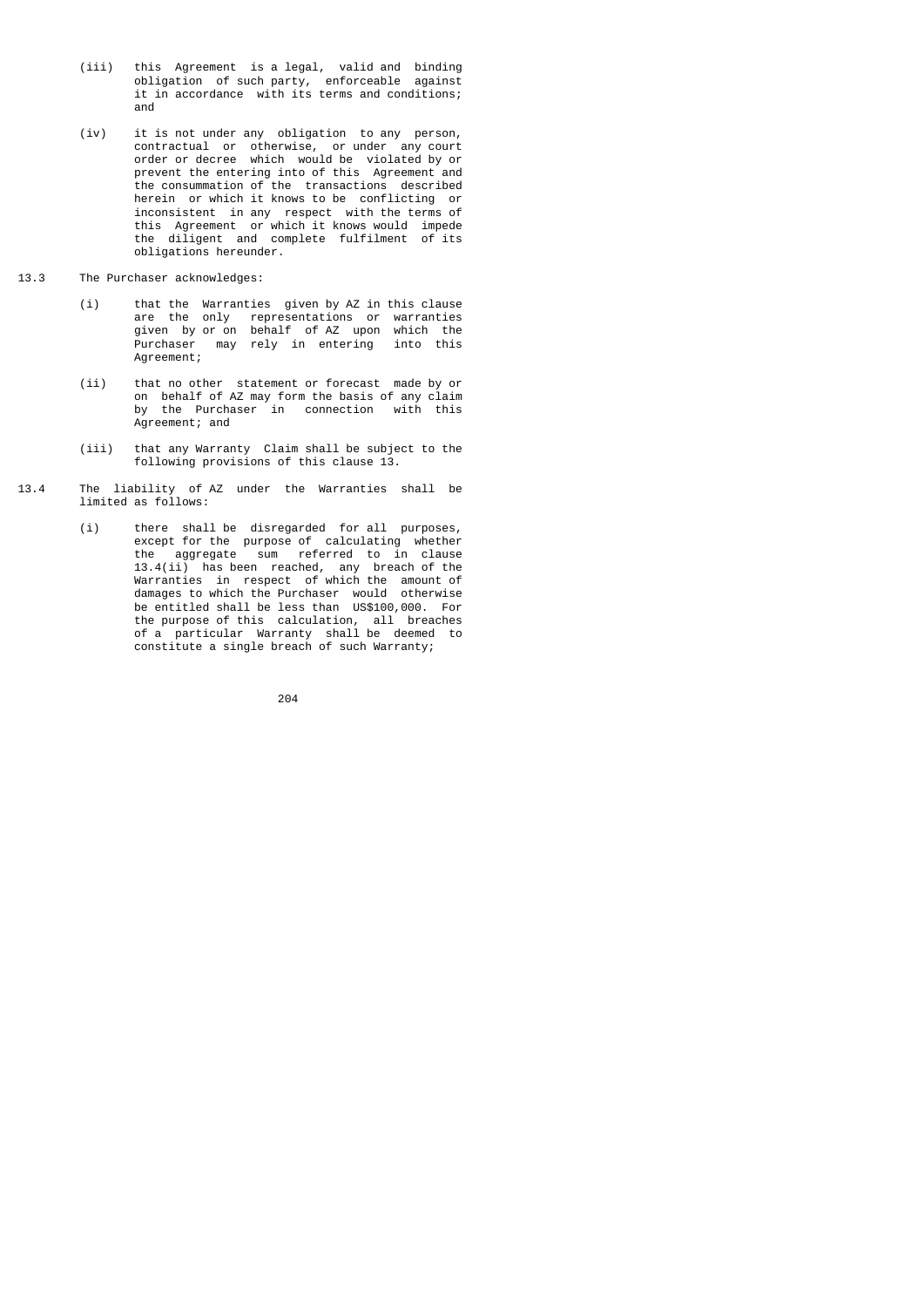- (ii) the Purchaser shall not be entitled to recover damages in respect of any breach or breaches of the Warranties unless the amount of damages in respect of such breach or breaches exceeds in aggregate the sum of US\$1,000,000 in which event, subject to clause 13.4(i), the Purchaser may recover the whole of the damages and not simply the excess over US\$1,000,000; and
	- (iii) the maximum aggregate liability of AZ in respect of all breaches of the Warranties shall not exceed the amount of the Consideration.
- (i) If the Purchaser becomes aware of any matter which is likely to give rise to a Warranty Claim, it shall within 30 days give notice thereof in writing to AZ, provided that the failure to give such notice within 30 days shall not preclude or bar such claims but shall reduce such claims to the extent of prejudice to AZ.
- (ii) If the Warranty Claim arises from any liability to a third party the Purchaser shall take such action to avoid, dispute or compromise such liability as AZ may reasonably request and AZ shall be entitled to have the conduct of any negotiations and proceedings relating thereto, subject to AZ indemnifying the Purchaser against any liability, increased liability, loss or expense which the Purchaser may incur as the result of such action.
- (iii) Without prejudice to the Purchaser's duty to mitigate any loss in respect of any breach of the Warranties, if in respect of any matter which would otherwise give rise to a breach of the Warranties the Purchaser is entitled to claim under any policy of insurance, the amount of the Purchaser's claim for breach of the Warranties shall be reduced by the amount of insurance monies to which the Purchaser shall be entitled.

<u>205 and 2005 and 2005 and 2005 and 2005 and 2005 and 2005 and 2005 and 2005 and 2005 and 2005 and 2005 and 200</u>

13.5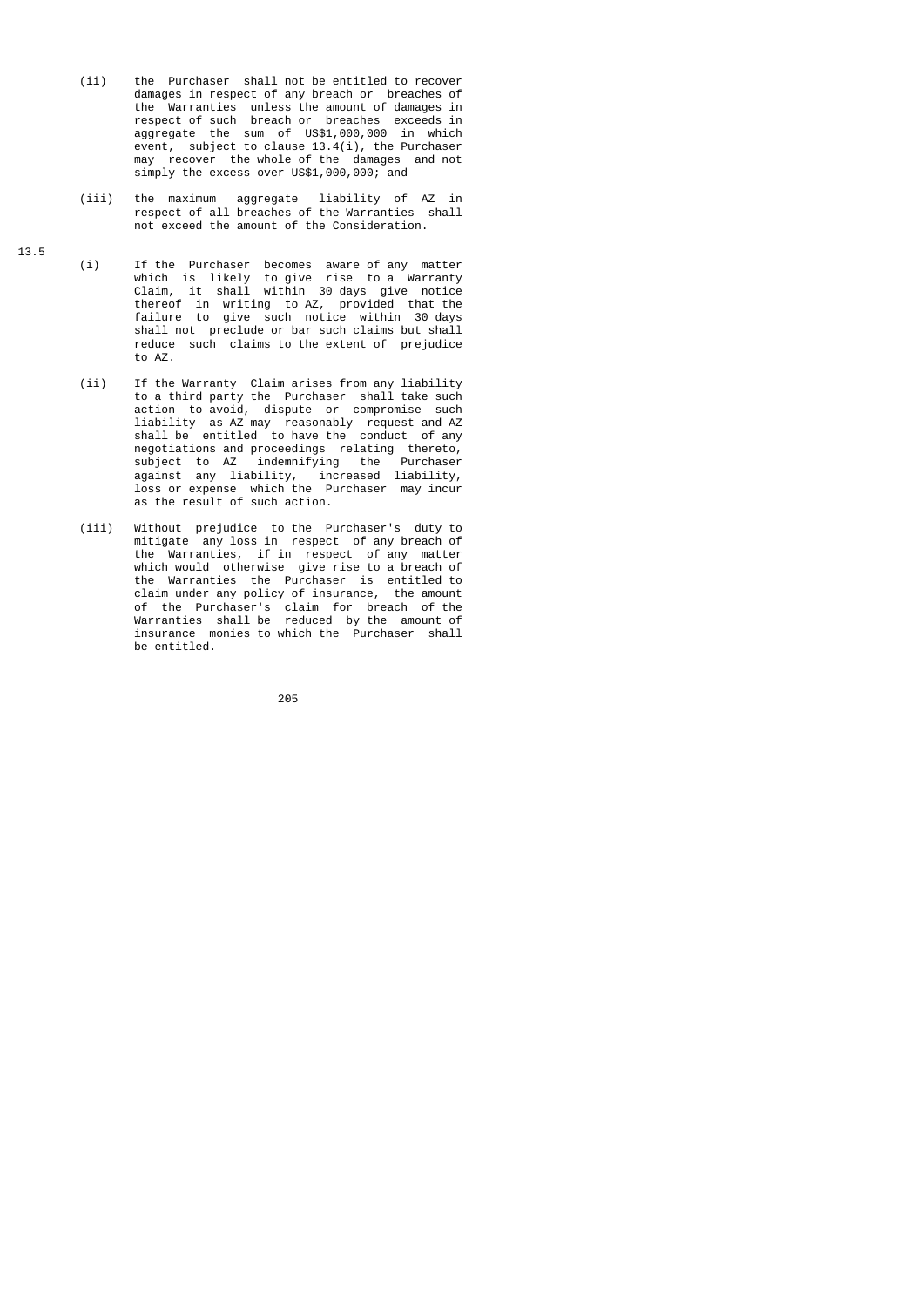- 13.6 AZ shall cease to have any liability under the Warranties contained in clauses 13.1(i) and (ii) on the tenth anniversary of the Effective Date and shall cease to have any liability under the other Warranties on the third anniversary of the Effective Date, except in respect of any Warranty Claims made by the Purchaser in writing prior to such dates.
- 13.7 Any payment made by AZ in respect of a breach of the Warranties shall be deemed to be a reduction of the Consideration.
- 14. [DELETED]
- 15. EMPLOYEES
- 15.1 On the Effective Date the Purchaser shall offer to employ the Transferring Employees with effect from the relevant Transfer Date or such other date as the Parties may agree or the laws of the relevant Country may require ("Employment Transfer Date") on terms in general regarding compensation and the provision of health and similar benefits going forward not less favourable to the Transferring Employees than their current terms of employment, full details of which have been supplied by AZ to the Purchaser in writing.
- 15.2 During the period from the Effective Date to the Employment Transfer Date the Purchaser shall reimburse to AZ the employment costs and other direct overheads, to the extent not covered in the Cost of Goods, attributable to the Transferring Employees, full details of which have been supplied by AZ to the Purchaser in writing.
- 15.3 Subject to clause 15.1, AZ shall indemnify the Purchaser against any and all claims, costs and expenses which are asserted against the Purchaser by any non-Transferring Employees of AZ.

процесси в подводите в 1966 године в 1966 године в 1966 године в 1966 године в 1966 године в 1966 године в 196<br>В 1966 године в 1966 године в 1966 године в 1966 године в 1966 године в 1966 године в 1966 године в 1966 годин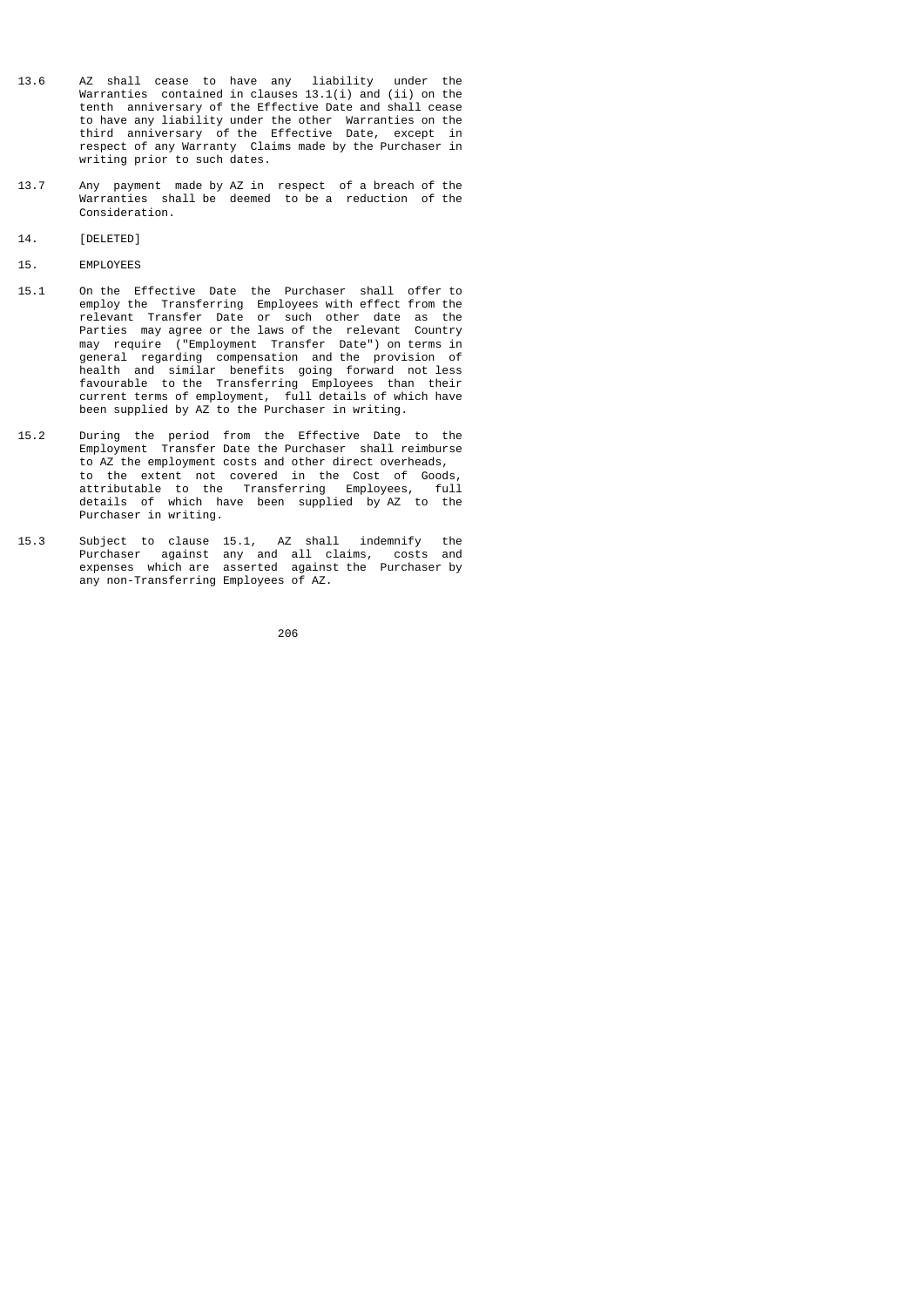- 15.4 Subject to clause 15.1, the Purchaser shall not without AZ's written consent seek to induce any of AZ's employees engaged in the manufacture or sale of AZLAD Products to leave AZ's employment, such restriction to continue until 6 months after the expiry of the AZLAD Products Manufacturing Agreement in the case of employees engaged in the manufacture of AZLAD Products and until 12 months after the Effective Date in the case of other employees. This provision shall not apply to or prohibit general employment advertising to which any such employee may respond, nor prohibit the Purchaser from responding to unsolicited inquiries.
- 16. CONFIDENTIALITY
- 16.1 All information of a confidential or proprietary nature, including the Regulatory Know-How, the Technical Information and the Marketing Data, received or obtained by either Party from the other under or in connection with this Agreement shall be treated as confidential ("Confidential Information") by both Parties and shall not be disclosed by either Party to any third party or used by either Party except:
	- (i) to the extent necessary to fulfil the express purposes of this Agreement, or to exercise any rights granted under this Agreement;
	- (ii) in the case of information disclosed by AZ, as required for or in connection with its business relating to medical products or its business outside the Territory relating to dental products; or
- (iii) as required by law, or any regulatory or governmental authority.
- 16.2 In the event of a Party disclosing Confidential Information to a third party in accordance with clauses 16.1(i) or (ii), it shall ensure that the recipient is aware of the confidential nature of such information and, in the case of information relating solely to dental products, shall be bound by the same restrictions on use and disclosure as the disclosing Party.

процесс в политика в село в 1967 године в 207 године в 207 године в 1967 године в 1970 године в 1970 године в <br>В 1970 године в 1970 године в 1970 године в 1970 године в 1970 године в 1970 године в 1970 године в 1970 годин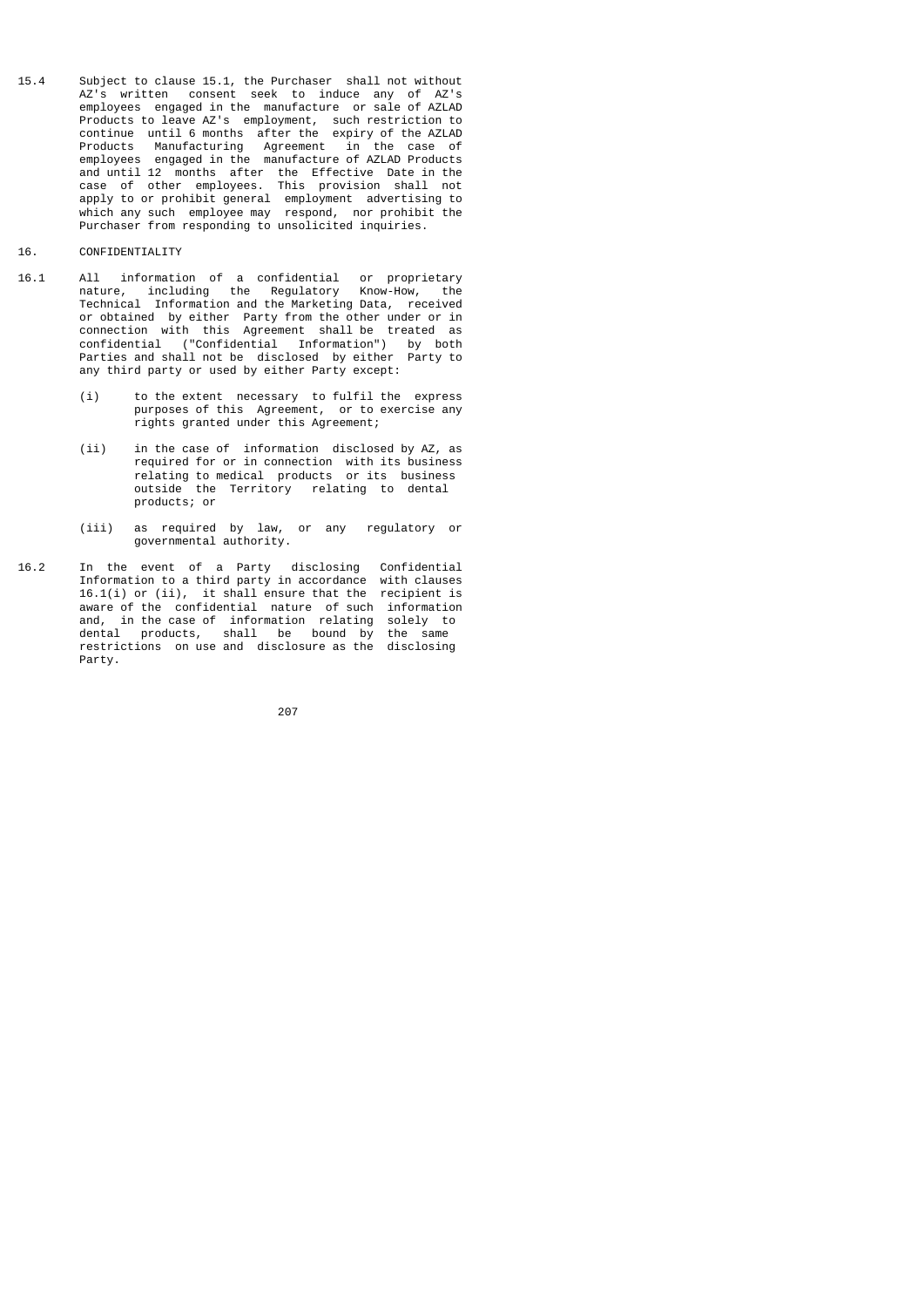- 16.3 The following information is not subject to the above confidentiality obligations or restrictions on use:
	- (i) information which, at the time of acquisition, is in the public domain;
- (ii) information which, after acquisition, becomes part of the public domain by publication or otherwise, except by breach of obligation of the receiving Party;
- (iii) information which the receiving Party can establish by competent proof was in its possession at the time of acquisition and not subject to any restriction on disclosure or use;
- (iv) information independently developed by the receiving Party without the benefit or use of Confidential Information of the other Party; and
- (v) information received from third parties, provided that such information was not obtained by such third party, indirectly or directly, from the other Party under obligation of confidence.
- 16.4 The obligations and restrictions imposed by this clause shall continue in force for the duration of 10 years from the Effective Date.

и в село в село во село во 1992 година во 208<br>208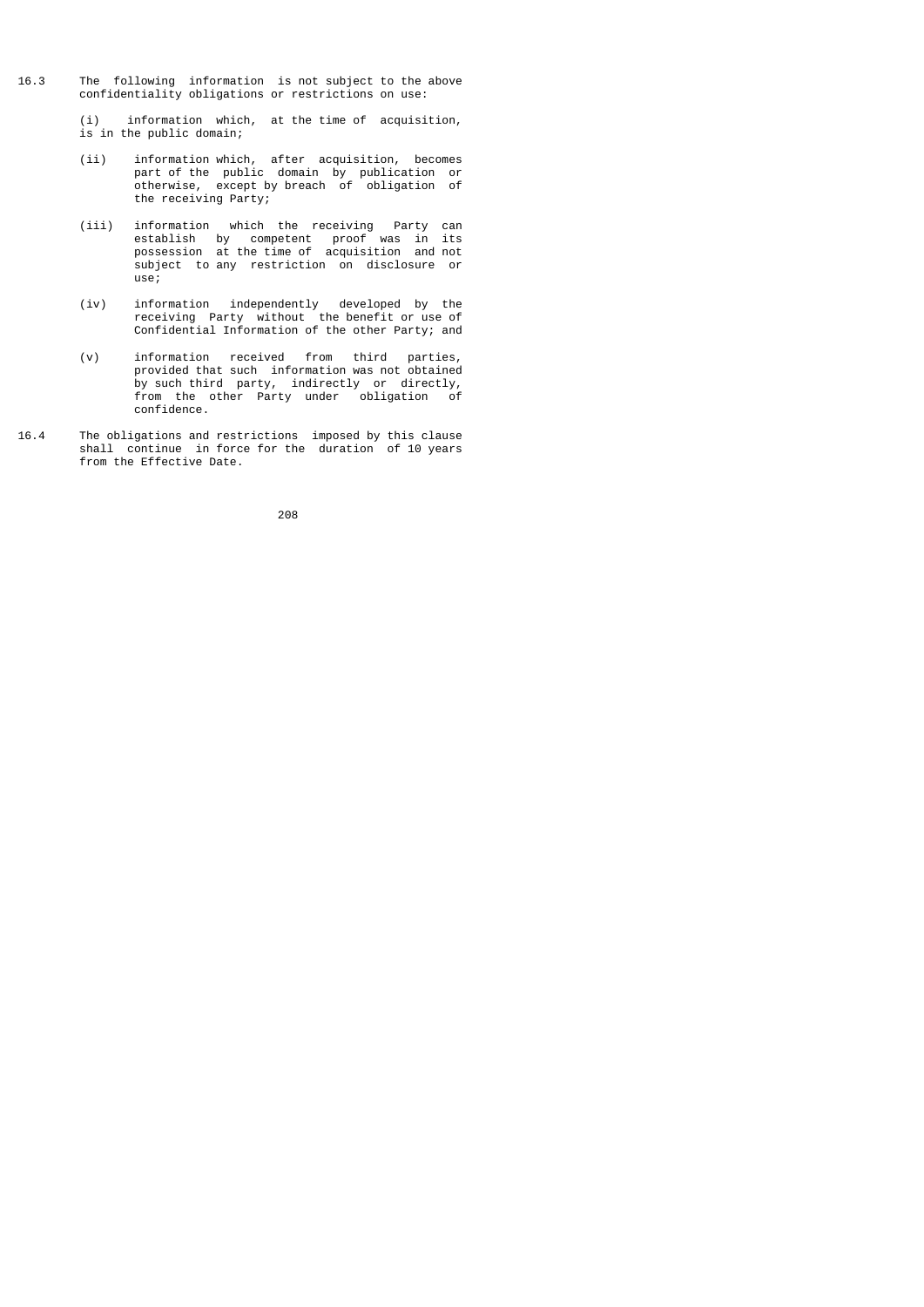## 17. INDEMNIFICATION

- 17.1 The Purchaser shall indemnify AZ and each of its<br>17.1 The Purchaser shall indemnify AZ and each an "AZ officers, employees and agents (each an "AZ Indemnitee") against any losses, damages, liabilities or expenses in connection with any actions or demands that may be brought against any AZ Indemnitee by any non-Affiliate of the Parties arising out of the manufacture, use or sale of any AZLAD Product by the Purchaser, or by AZ in accordance with the AZLAD Products Manufacturing Agreement, the Existing Contracts, or clause 9.1 of this Agreement, including any investigation by any governmental agency with respect to the quality of such Product, or any claim for death, personal injury or property damage asserted by any user of such Product, provided that the Purchaser shall not be obliged to indemnify any AZ Indemnitee from any loss, damage, liability or expense in connection with any action or demand arising out of any event or circumstance in which AZ is obliged to indemnify the Purchaser pursuant to clause 17.2.
- 17.2 AZ shall indemnify the Purchaser and each of its officers, employees and agents (each a "Purchaser Indemnitee") against any losses, damages, liabilities or expenses in connection with any actions or demands that may be brought against any Purchaser Indemnitee by any non-Affiliate of the Parties to the extent such event or circumstance (i) occurred before the Effective Date or (ii) arises out of the manufacture of AZLAD Products by AZ otherwise than in accordance with applicable GMP and the relevant Marketing Authorisation or the sale of AZLAD Products by AZ otherwise than in accordance with the relevant Marketing Authorisation.

процесс в подводите в 1962 године в 209 године в 1962 године в 1963 године в 1963 године в 1963 године в 1963 г<br>В 1963 године в 1963 године в 1963 године в 1963 године в 1963 године в 1963 године в 1963 године в 1963 годи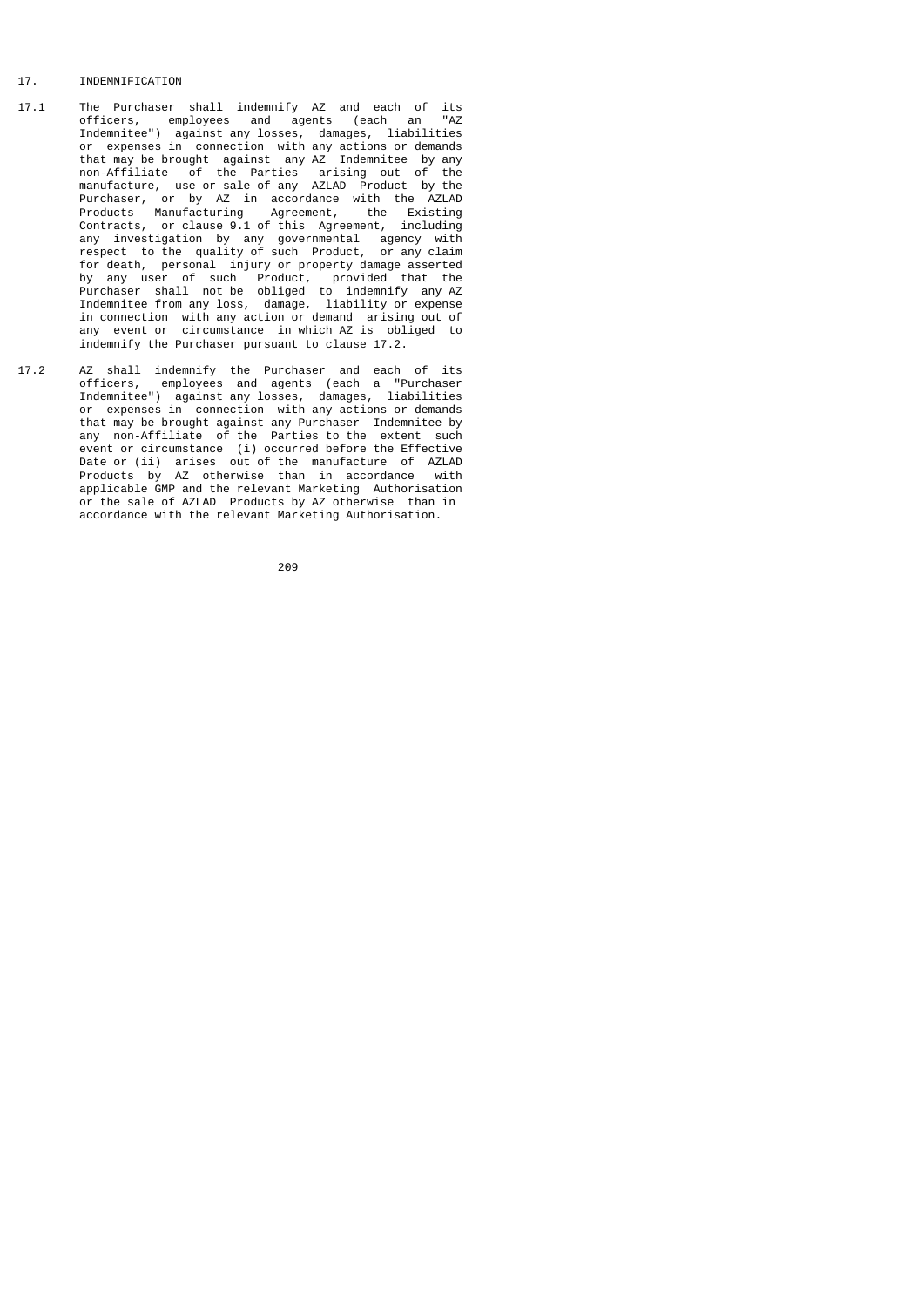- 17.3 As promptly as practicable after any indemnitee referred to in clauses 17.1 or 17.2 obtains knowledge of any action or demand as to which it will or may be entitled to indemnity under such clause, it shall give notice to the Parties, provided that the failure to give such notice shall not preclude or bar such claims but shall reduce such claims to the extent of prejudice to the indemnifying Party. The indemnifying Party shall be entitled to participate in any proceedings relating to such action or demand. The indemnitee shall obtain the prior approval of the indemnifying Party, which approval shall not be unreasonably withheld, before entering into any settlement or compromise of such action or demand if as a result thereof the indemnifying Party's indemnity obligations with respect to such action or demand will not be discharged.
- 18. MISCELLANEOUS
- 18.1 Neither Party shall be liable on any account for any failure to fulfil any terms of this Agreement if such fulfilment has been frustrated by Force Majeure, provided that the Party which is prevented from performing exercises diligent efforts to resume its performance hereunder as soon as practicable.
- 18.2 Subject to clauses 18.3 and 18.13,
- (i) neither Party shall be entitled to assign or sub-license any of its rights or obligations under the AZLAD Products Manufacturing Agreement except in accordance with the provisions of such Agreement,
- (ii) the Purchaser shall not be entitled to assign or sub-license any of its rights or obligations under the AZ Trade Marks Licence Agreement except in accordance with the provisions of such Agreement, and
- (iii) subject to the provisions of paragraphs (i) and (ii) of this clause, either Party shall be entitled to assign or sub-license any of its rights or obligations under this Agreement without the consent of the other Party.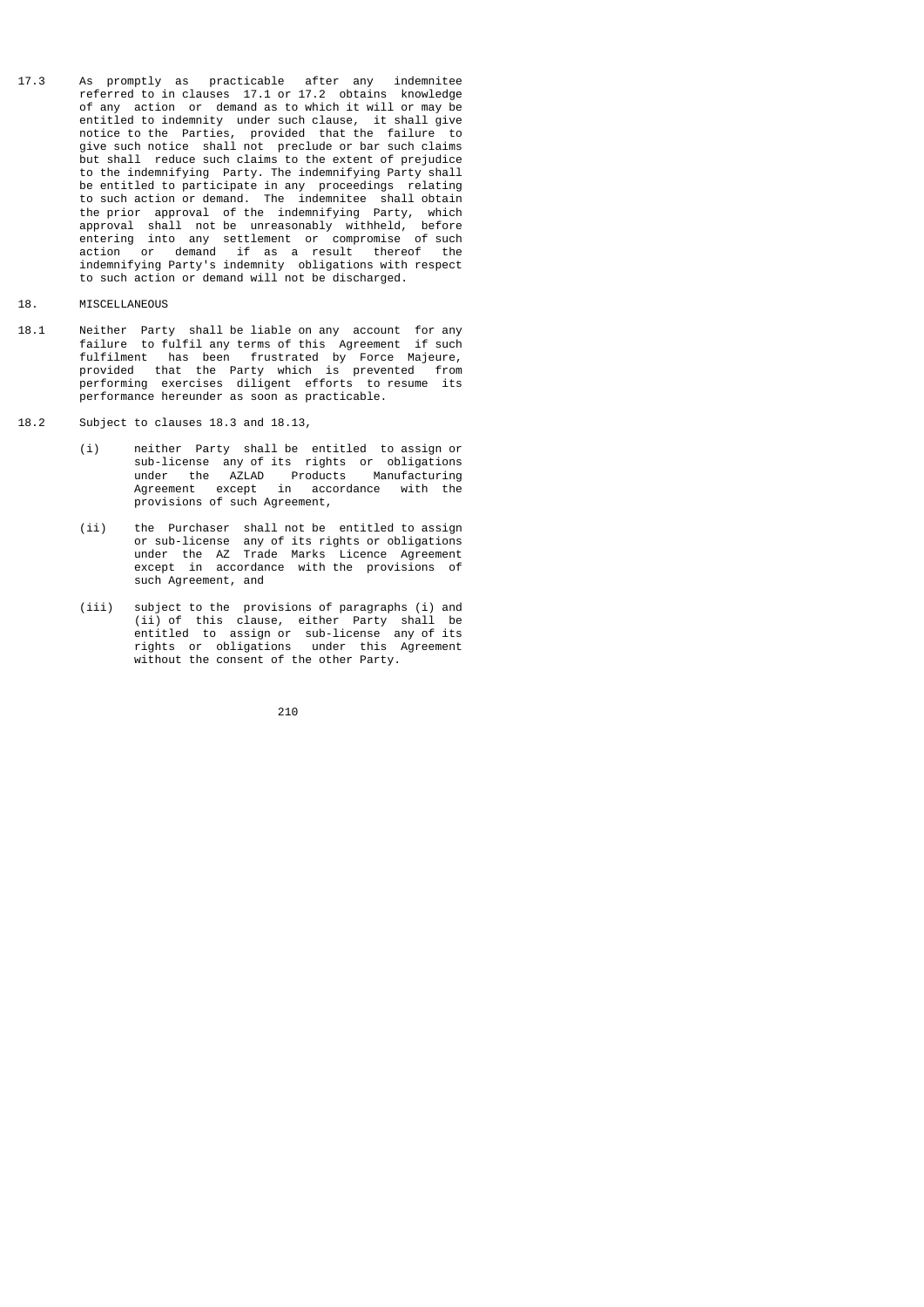- 18.3 If either Party shall assign or sub-license any of its rights or obligations under this Agreement:
- (i) it shall give notice of such assignment or sub-licence to the other Party in writing not later than seven days after the date of such assignment or sub-licence,
- (ii) if so required by the other Party, it shall be a condition of such assignment or sub-licence that the assignee or sub-licensee shall enter into a direct undertaking with the other Party to exercise any right and perform any obligation assigned or sub-licensed in accordance with the terms of this Agreement, including the provisions of clause 16 and this clause,
- (iii) the original Party shall indemnify the other Party against any loss or damage which it may suffer as the result of any breach of any assigned or sub-licensed obligation or of the terms of this Agreement by an immediate or subsequent assignee or sub-licensee, and
- (iv) in the event of the Purchaser assigning or sub-licensing any of its rights or obligations<br>under this Agreement in accordance with the under this Agreement in accordance with the provisions of clause 18.2(iii), it shall be an express condition of such assignment or sub-licence that neither the Purchaser nor the assignee or sub-licensee shall without AZ's written consent publish or permit any person to publish the fact that such rights or obligations have been obtained directly or indirectly from AZ.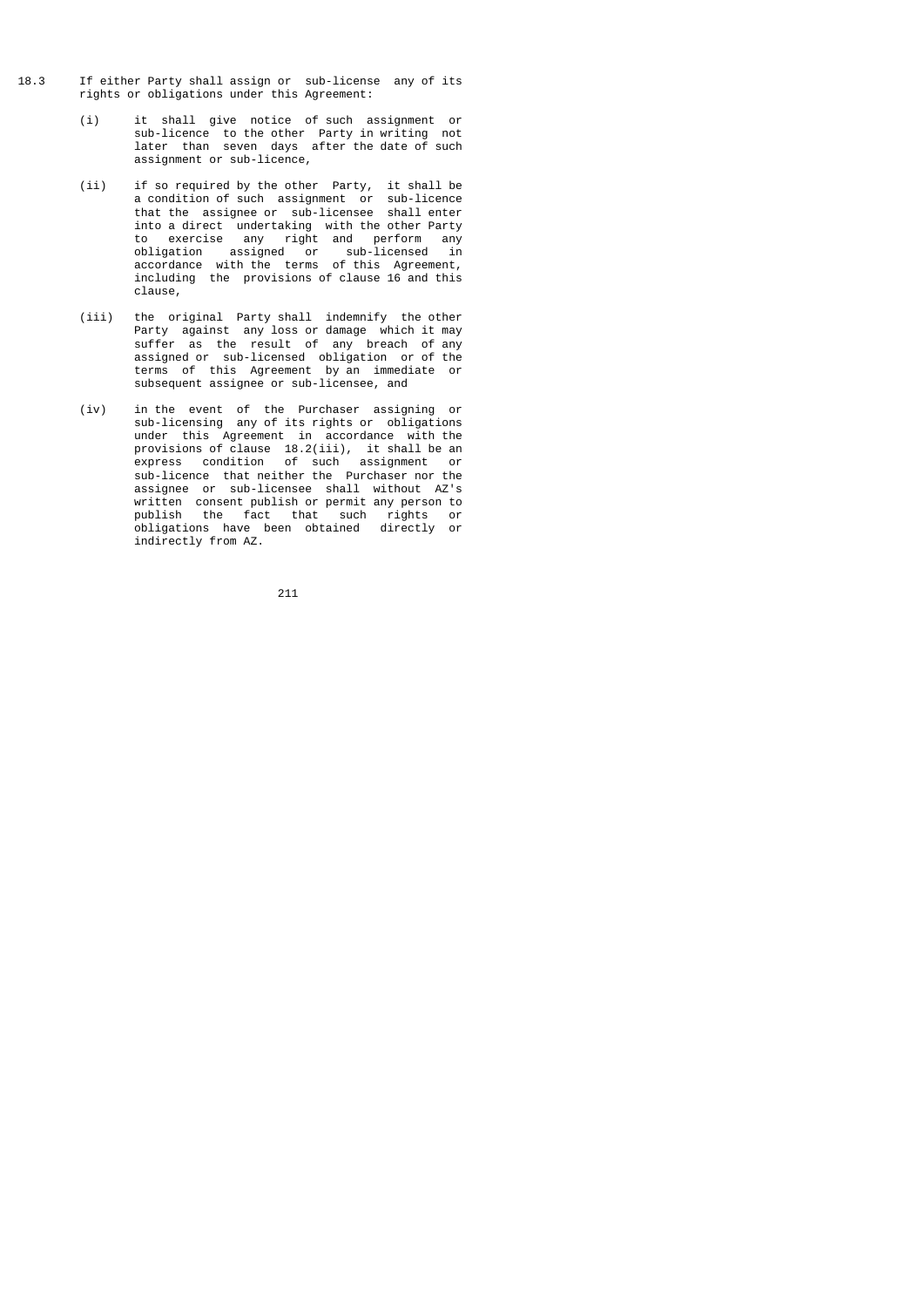18.4 Notices to be served by either Party on the other shall be in writing and shall be deemed for the purposes of this Agreement to be properly given if sent by telefax with confirmed receipt thereof, by courier service with evidence of delivery or by registered mail, postage prepaid, to the other Party at its address as set forth below. Either Party may change such address for the purposes of this Agreement by notice in writing to the other Party. A notice shall be deemed to be served 24 hours after telefax transmission or 4 days after posting by registered mail, whichever is sooner.

> If to AZ: AstraZeneca AB For attn of President SE-151 85 Sodertalje Sweden Facsimile: +46 8 553 29010

 with copy to: AstraZeneca PLC For attn of Company Secretary 15 Stanhope Gate London W1Y 6LN Facsimile: (020) 7304 5151

If to the Purchaser:

 Maillefer Instruments Holdings S.A. For attn of General Manager Chemin du Verger 3 CH-1338 Ballaigues Switzerland Facsimile: +41 21 843 9293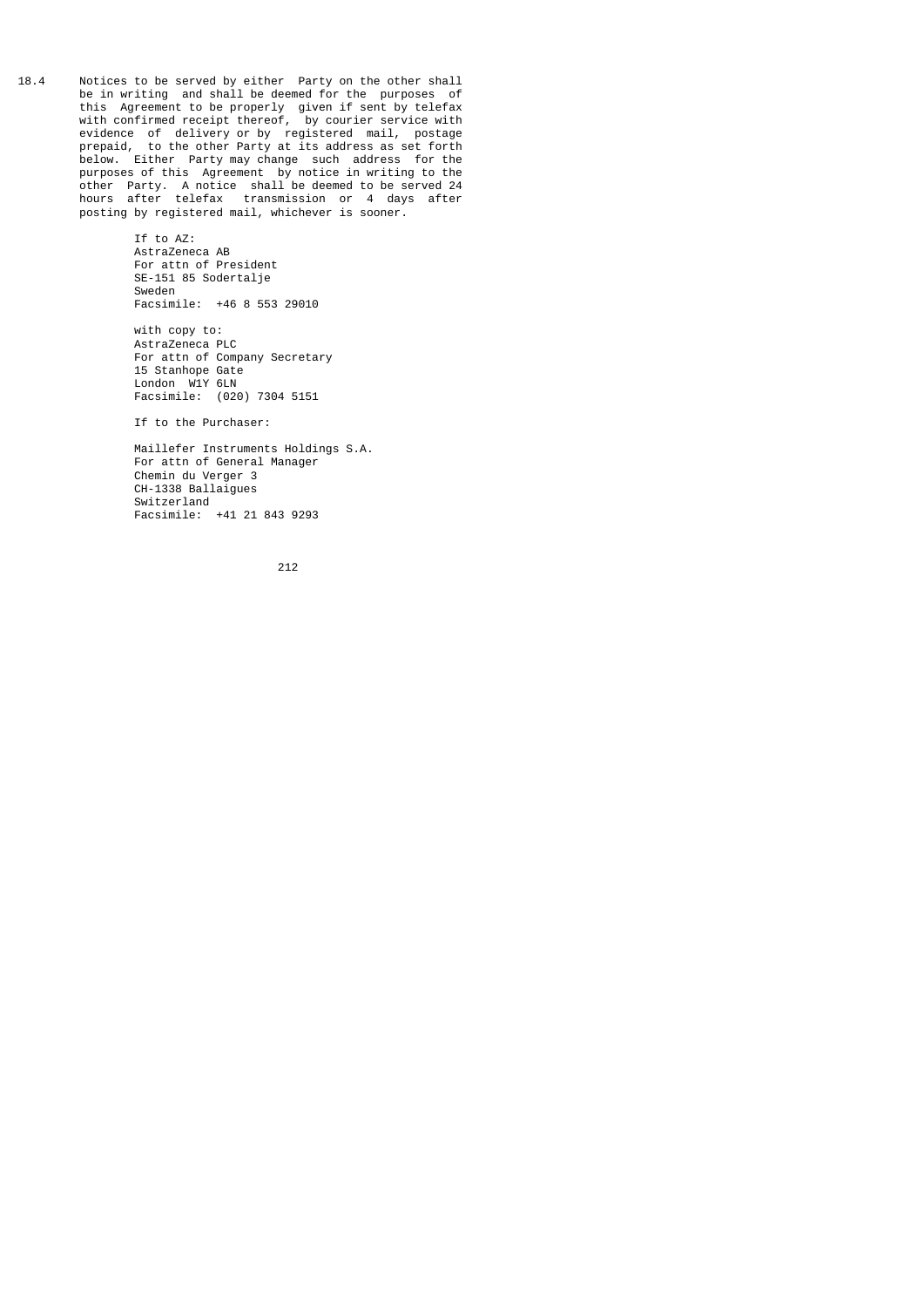with copy to: DENTSPLY International Inc 570 West College Avenue York PA 17404 Attention: Secretary Facsimile: (717) 849 4753

- 18.5 The Parties agree that this Agreement and the transactions contemplated hereby shall be governed by and interpreted in accordance with the laws of England unless otherwise stated herein or in any supplemental agreement.
- 18.6 This Agreement and any supplemental agreements comprise all the terms and conditions of the agreement between the Parties in respect of the subject matter hereof. This Agreement may not be amended or modified except in writing duly signed by both Parties.
- 18.7 In the event of any conflict between the provisions of this Agreement and any supplemental agreement, the provisions of this Agreement shall prevail and in the event of any conflict between the provisions of the clauses of this Agreement and the provisions of any Schedule, the provisions of the clauses shall prevail.
- 18.8 If the Parties shall execute any document in English and another language, or if the Parties shall agree the text of any document in English and the text of the executed Agreement shall be written in another language, the English text shall prevail as between the Parties in the event of there being any discrepancy between the texts and either Party shall at the request of the other Party join with it in executing a supplemental agreement to amend the foreign text to remove such discrepancy.
- 18.9 If any provision of this Agreement is held to be invalid or unenforceable by a competent legal authority, the Parties shall meet and mutually agree to amend this Agreement to incorporate new terms which shall, to the greatest extent possible, restore the economic balance contemplated by the Parties in entering into this Agreement.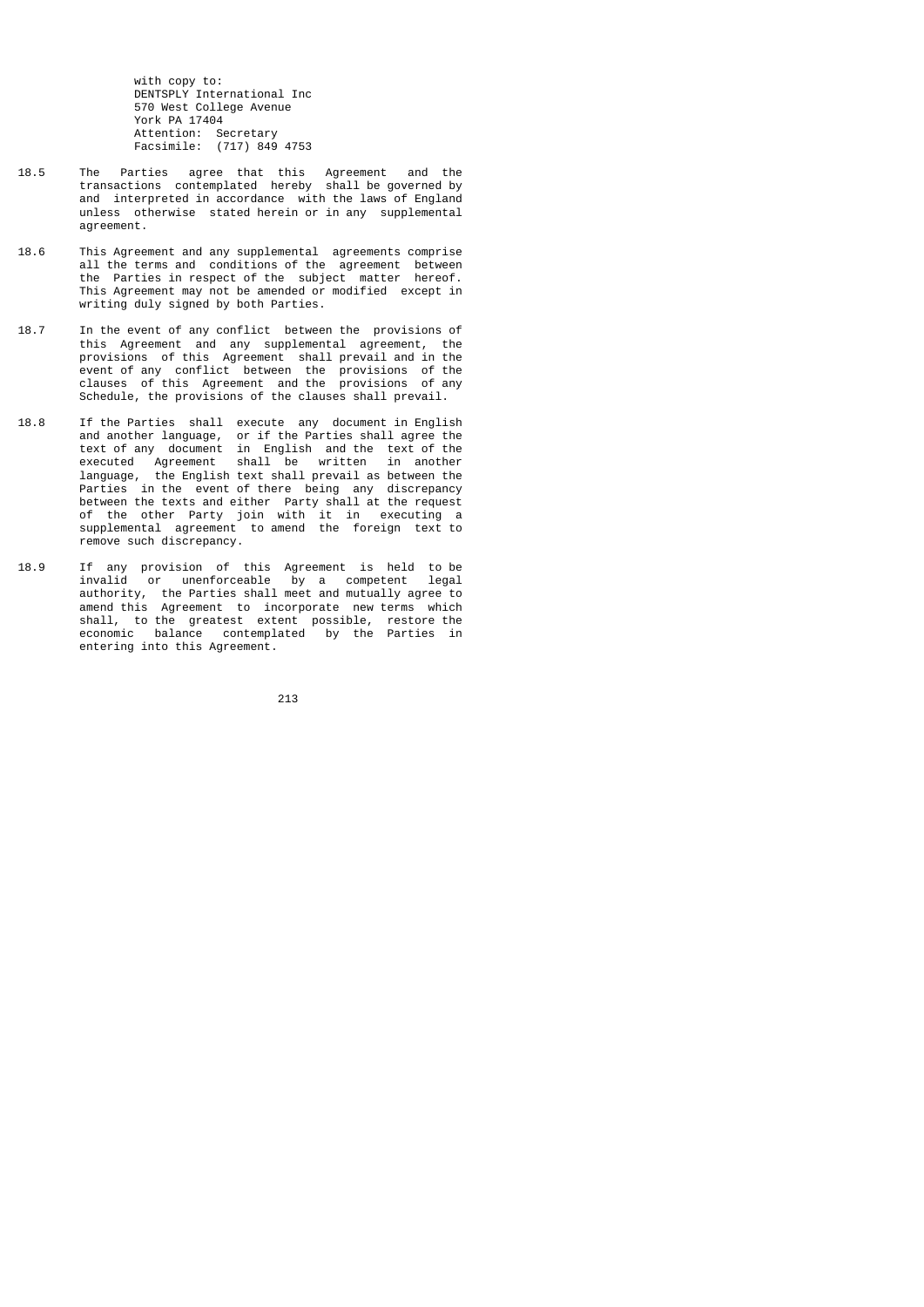- 18.10 The failure by either Party to exercise or enforce any right conferred upon it hereunder shall not be deemed to be a waiver of such right or operate to bar the exercise or enforcement thereof at any time thereafter.
- 18.11 Completion of the performance of any obligation arising under this Agreement shall not affect the continuing validity of any provision of this Agreement.
- 18.12 It is the intention of the Parties that this Agreement shall be binding on their respective Affiliates and accordingly each of them undertakes to procure the compliance with the provisions of this Agreement of their respective Affiliates as if signatories hereto. To the extent any rights or obligations which are part of the transactions described herein are held by any Affiliate of a Party, such Party shall obtain all signatures and documents necessary to fully consummate and evidence the transactions described herein.
- 18.13 Either Party hereto may transfer any of its rights or obligations hereunder to any of its Affiliates, provided that each Party (i) guarantees the performance of such Party's obligations so transferred pursuant to this clause, (ii) such transfer shall not relieve the transferring Party of its obligations under this Agreement and (iii) prior to such Affiliate ceasing to be an Affiliate the transferring Party shall procure that all rights and obligations so transferred are transferred back to the transferring Party.
- 18.14 Both Parties hereto agree to execute promptly and shall compel their respective Affiliates to execute promptly any separate agreements or other documents, undertakings, or consents necessary or appropriate to carry out the provisions of this Agreement. Such agreements, documents, undertakings and consents shall neither expand nor contract the rights and obligations of the Parties hereto.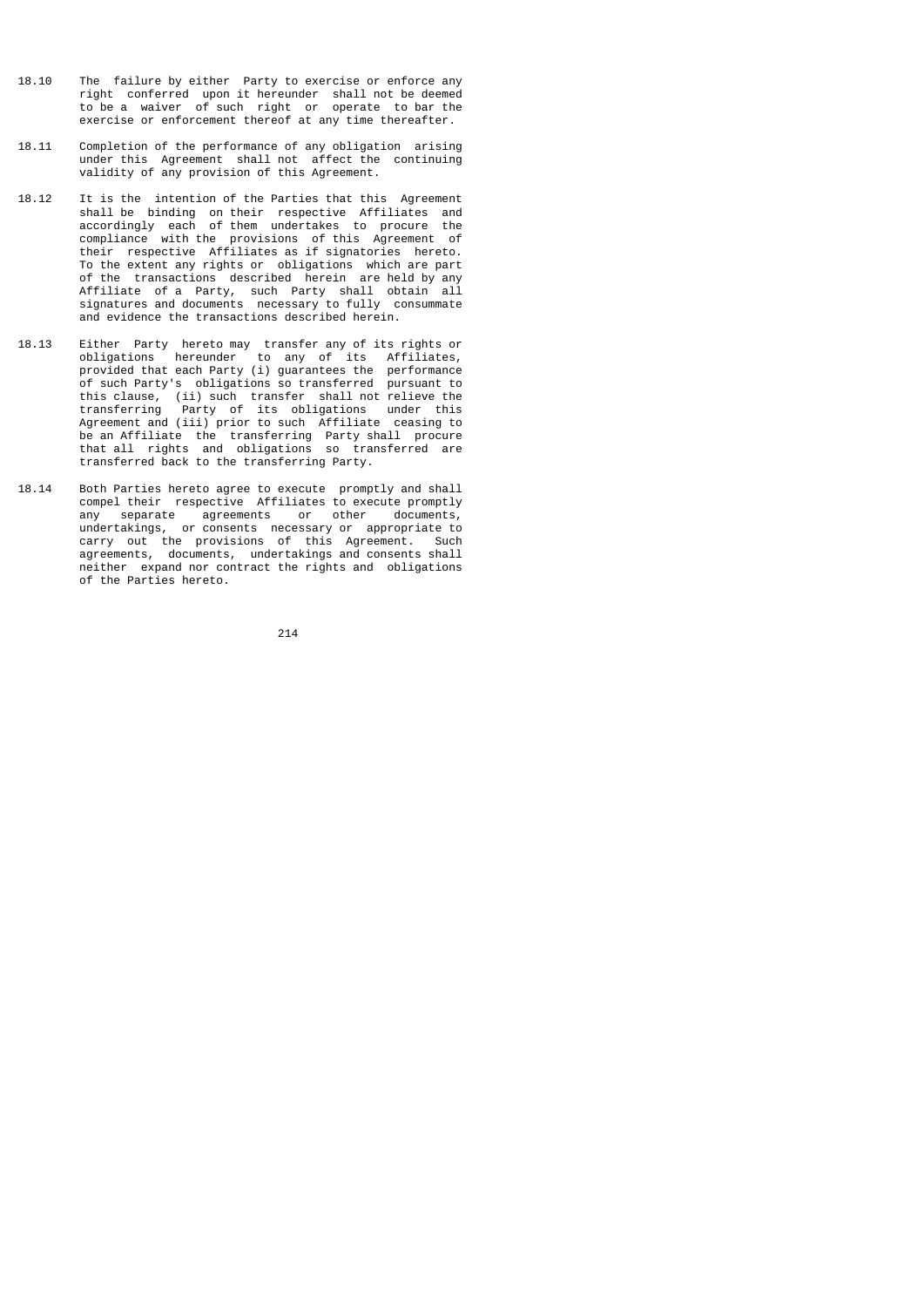- 18.15 Except as otherwise provided for herein, all disputes arising in connection with this Agreement, including any amendments, shall be finally settled under the Rules of Conciliation and Arbitration of the International Chamber of Commerce by three arbitrators appointed in accordance with such Rules. The arbitral proceedings shall be held in English and shall take place in London. The arbitral tribunal shall conduct and complete its proceedings and render a final written opinion within 180 days of the date on which the arbitral proceedings are initiated. The Parties agree that any right of appeal against any arbitral award or order to the Court is hereby waived. The Parties further agree that it is their expressed intent that until the tribunal renders its final award, the status quo of the continuing relationship is to be maintained to the maximum possible extent and that the arbitrators are hereby directed to enforce such agreement of the Parties. In addition, the Parties agree that any injunctive relief must be sought in such arbitral proceeding and not in any other proceedings. The Parties further agree that any award or order issued by the arbitral tribunal shall be enforceable in accordance with its terms in any court of competent jurisdiction.
- 18.16 Each Party shall be entitled to make such announcements relating to this Agreement and any supplemental agreements as shall be appropriate, but each Party shall first consult in good faith with the other Party concerning the contents of such announcements.
- 18.17 The Parties agree to co-operate to the extent necessary in connection with the preparation and timely filing of notifications to relevant competition authorities and, in the case of the USA, such filing shall be made no later than 25th January 2001.

IN WITNESS whereof the Parties have caused this Agreement to be executed the day and year first above written, in duplicate counterparts, each of which shall constitute an original, by their respective duly authorised representatives.

SIGNED for and on behalf of SIGNED for and on behalf of ASTRAZENECA AB MAILLEFER INSTRUMENTS MAILLEFER INSTRUMENTS (publ) HOLDINGS S.A.

===========================

<u>215</u>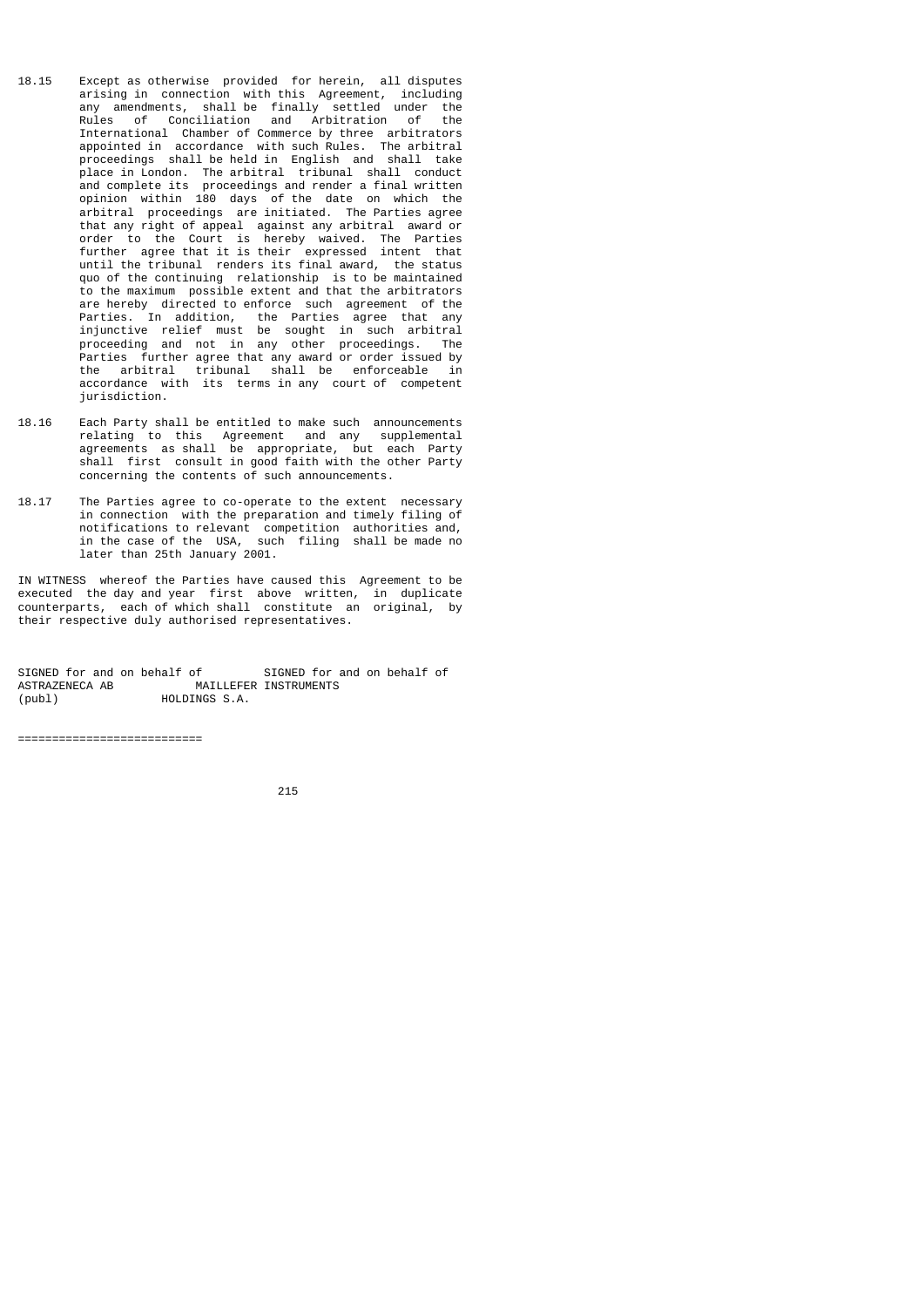EXHIBIT 10.22(b)

 astrazeneca ab (1) ---------------------------------

 MAILLEFER INSTRUMENTS HOLDINGS S.A. (2)

----------------------------------

 AZLAD PRODUCTS MANUFACTURING agreement ----------------------------------

216

## THIS AGREEMENT is made on 18TH JANUARY 2001

BETWEEN:

- (1) astrazeneca ab a company incorporated under the laws of Sweden and having its principal office at SE-151 85 Sodertalje, Sweden ("AZ"), and
- (2) MAILLEFER INSTRUMENTS HOLDINGS S.A., a company incorporated under the laws of Switzerland and having its principal office at Chemin du Verger 3, CH - 1338 Ballaigues, Switzerland (the "Purchaser").

## **BACKGROUND**

- A. Under the AZLAD Products Agreement, AZ has granted to the Purchaser on the terms therein stated the permanent right to use AZ's Technical Information (as therein defined) for the purpose of manufacturing injectable dental local anaesthetic products in the Territory and the permanent right to use certain trade marks in respect of specific injectable dental local anaesthetic products.
- B. In accordance with the AZLAD Products Agreement, the Parties are entering into this Agreement relating to the manufacture of injectable dental local anaesthetic products by AZ for the Purchaser.

NOW THEREFORE IT IS AGREED as follows:

- 1. DEFINITIONS
- 1.1 In this Agreement:
- (i) the term "this Agreement" shall mean this Agreement and any Schedules and amendments hereto,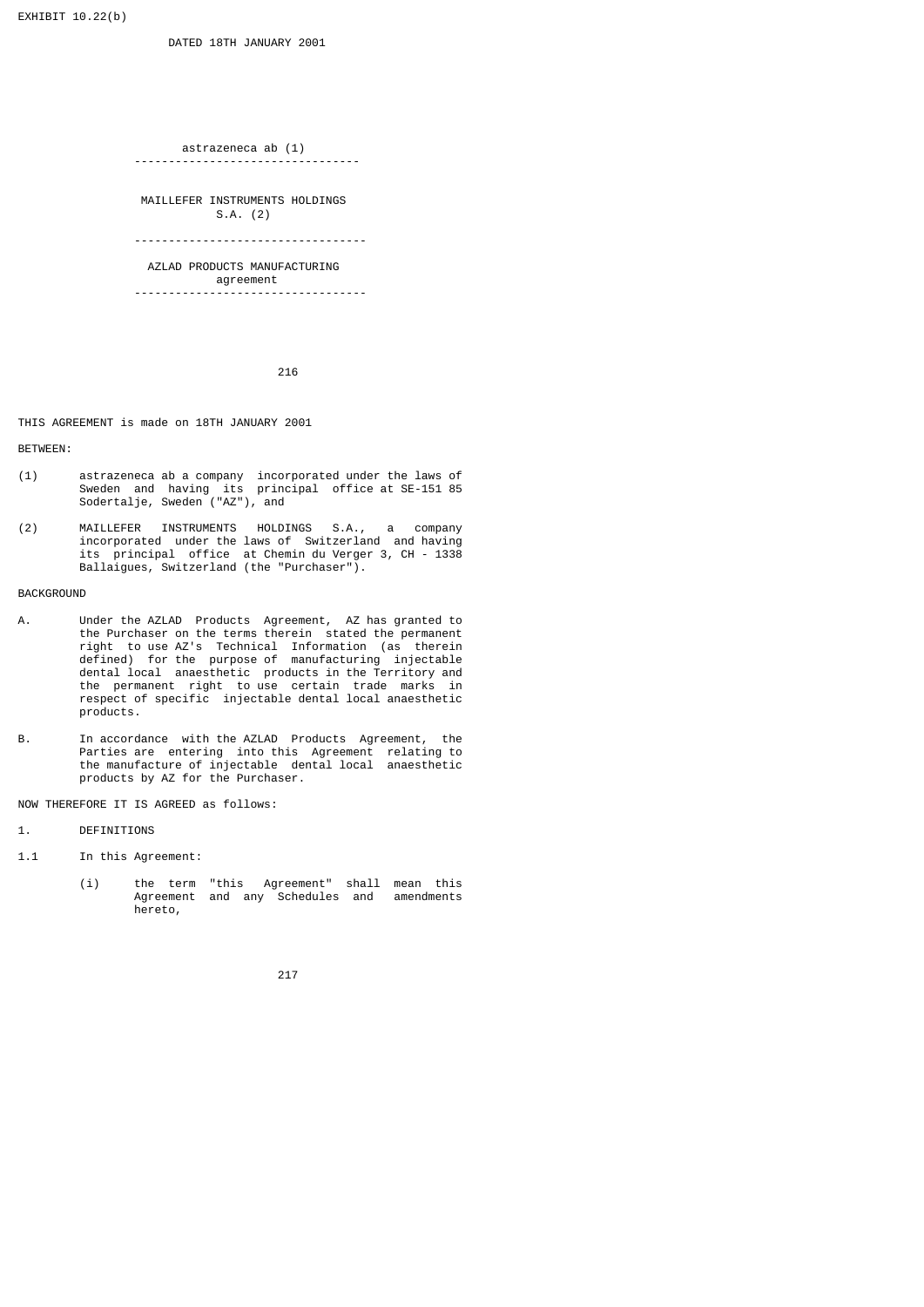- (ii) the terms "AZ" and "Purchaser" and references to the "Parties" shall, unless the context otherwise requires, mean AZ and its Affiliates or any one of them and the Purchaser and its Affiliates or any one of them and the term "Party" shall be construed accordingly.
- 1.2 In this Agreement the following terms shall have the following meanings:

 "Affiliate" means any corporation, partnership, joint venture, limited liability company or other business entity now or hereafter controlling, controlled by or under common control with AZ or the Purchaser as the case may be and for the purposes of this definition "control" means the possession, whether direct or indirect, of the power to direct the management policies of a business entity, whether through the ownership of a majority of the voting rights in it or by contract.

> "Agreement Date" means the date of this Agreement as shown above.

 "AZLAD Products" means the LAD Products manufactured and/or sold by AZ as defined in the AZLAD Products Agreement.

> "AZLAD Products Agreement" means the agreement of even date herewith between the Parties which is referred to above.

 "AZLAD Products Specifications" means the release specifications for AZLAD Products.

 "Classified Areas" means in respect of each Manufacturing Site the areas designated by AZ as areas required to be maintained to appropriate standards of cleanliness for the manufacture of pharmaceutical products.

 "Competent Authority" means in respect of each Country the competent regulatory authority for the grant of Marketing Authorisations and/or manufacturing licences and approval of applications for the transfer of Marketing Authorisations.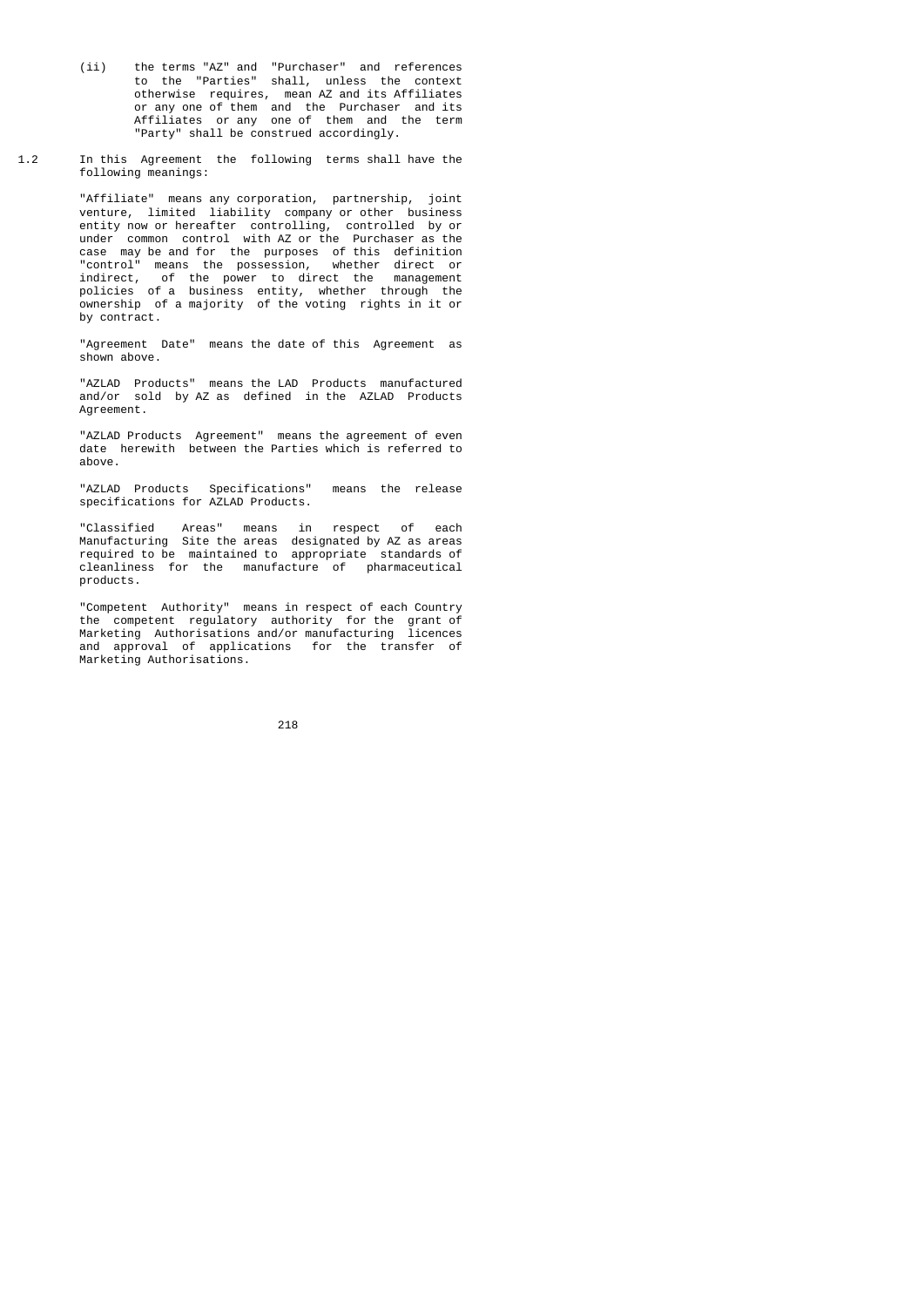"Contract Manufacturers" has the same meaning as in the AZLAD Products Agreement.

 "Contract Manufacturing Agreements" means the agreements listed in Schedule 5, Part B, paragraphs 1 and 2 of the AZLAD Products Agreement relating (inter alia) to the manufacture of AZLAD Products for AZ by the Contract Manufacturers as amended from time to time in accordance with the terms thereof or with the Purchaser's written approval.

"Country" means a country within the Territory.

"Effective Date" means 1st March 2001.

 "Equipment" means the equipment used by AZ solely in the manufacture of AZLAD Products as listed in Schedule 2.

 "Equipment Transfer Arrangements" means the arrangements for handover of the Equipment as set out in Schedule 2, as revised by agreement between the Parties in writing from time to time.

> "Excess Period" means for each Manufacturing Site the period so described in Schedule 3, Part D calculated from the expiry of the Initial Period, or such longer period as may be agreed between the Parties in writing.

> "Existing Contracts" has the same meaning as in the AZLAD Products Agreement;

 "Force Majeure" means any circumstances beyond the control of a Party, including strikes, lockouts, civil commotion, accidents, wars, acts of God and governmental regulations.

 "GMP" means the requirement set out in the World Health Organisation code on "Good Practice for the Manufacture and Quality Control of Drugs" and/or other applicable regulations in the Country of manufacture concerning the manufacture, formulation, processing or packaging of pharmaceutical products.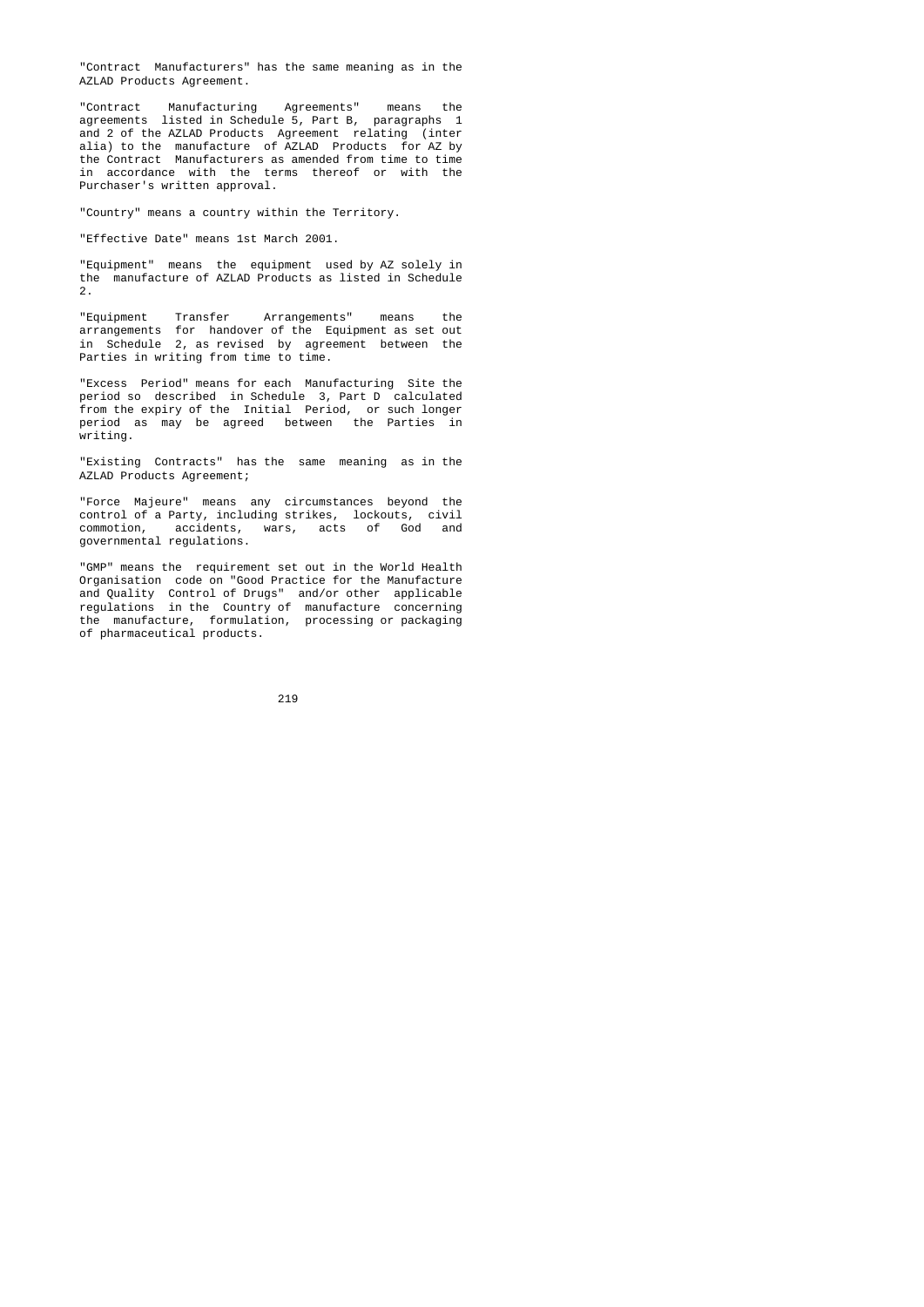"Initial Period" means for each Manufacturing Site the period so described in Schedule 3, Part D calculated from the Effective Date.

 "LAD Products" means cartridges containing injectable dental local anaesthetic drug products, being medicinal products designed for and placed on the market solely and specifically for use by dentists, periodontists, oral surgeons and other practitioners of dentistry.

> "LIBOR" means the 30 days US dollar BBA London Interbank Offered Rate as published by Reuters.

 "Manufacturing Charges" means the sums payable by the Purchaser to AZ for the manufacture and packaging of AZLAD Products and, upon termination of packaging or manufacturing, for the sale of stocks of Product Packs, Product Formulations, raw materials and packaging components as stated in clause 5.

 "Manufacturing Completion Date" means for each Manufacturing Site the date on which the production of the last batch of AZLAD Products manufactured at that Manufacturing Site is completed and released for sale.

 "Manufacturing Period" means for each Manufacturing Site the period from the Effective Date until the expiry of the Excess Period, or, if there shall be no Excess Period, until the expiry of the Initial Period.

> "Manufacturing Sites" means the sites where AZ manufactures AZLAD Products namely:

 Sodertalje Site, Sweden; Sydney Site, Australia; Naucalpan Site, Mexico; Haedo Site, Argentina; Westborough Site, USA; and Mississagua Site, Canada.

<u>220 до најзина од селото на 220 до најзина од селото на селото на селото на селото на селото на селото на сел</u>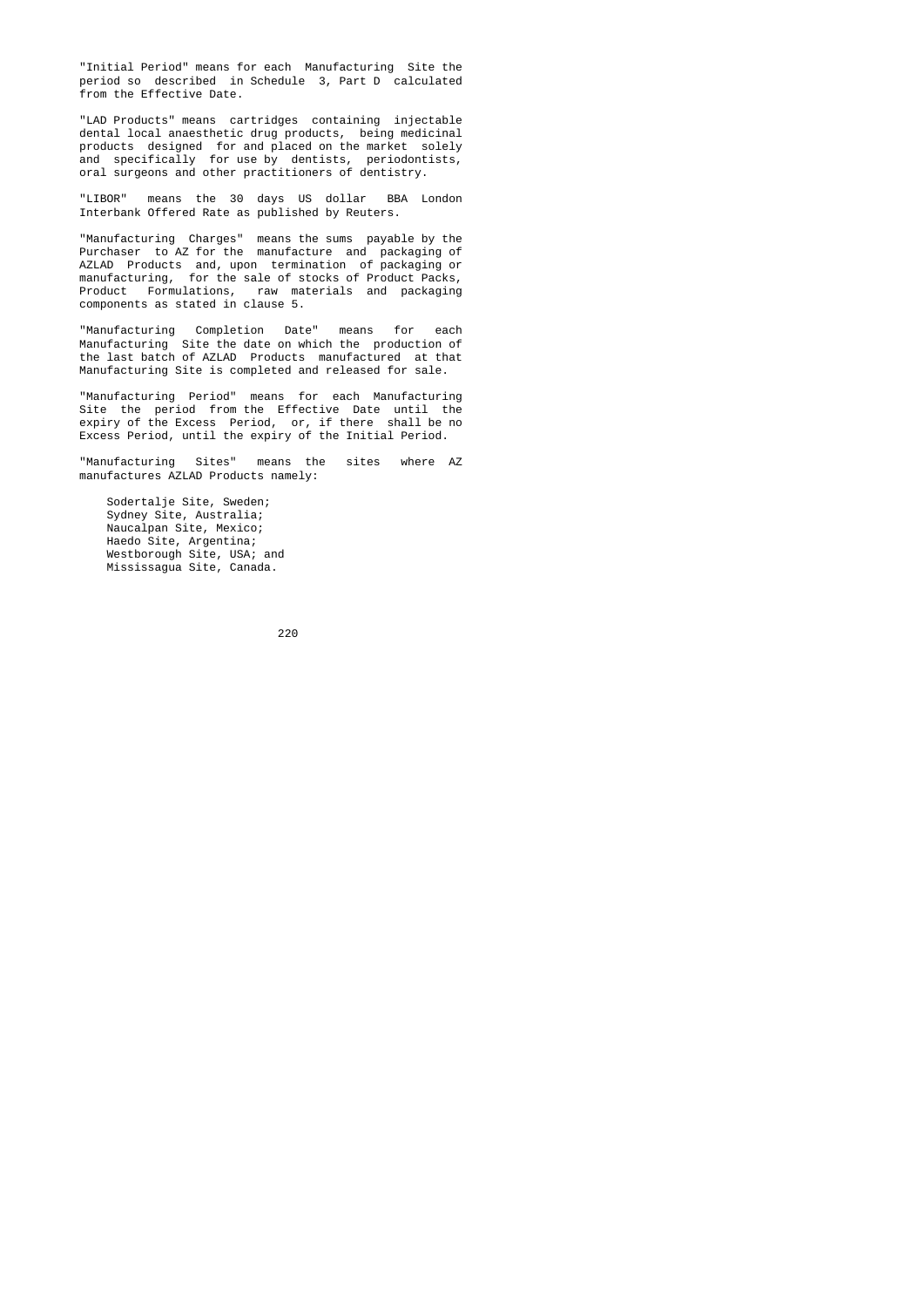"Marketing Authorisations" has the same meaning as in the AZLAD Products Agreement.

 "Product Formulations" means the pharmaceutical formulations of AZLAD Products as defined in the AZLAD Products Agreement.

 "Product Packs" means the shelf keeping units of AZLAD Products as defined in the AZLAD Products Agreement.

 "Quality Assurance Agreements" means the documents referred to in clause 7.1.

"Quarter" means a calendar quarter.

 "Technical Information" has the same meaning as in the AZLAD Products Agreement.

"Territory" means the World, excluding India.

 "Transfer Date" has the same meaning as in the AZLAD Products Agreement.

 "Transfer Process" means the arrangements for effecting the transfer of responsibility for the manufacture and packaging of AZLAD Products from AZ to the Purchaser, and the obtaining of all regulatory approvals for such manufacture and packaging by the Purchaser, all as set out in Schedule 1, as revised by agreement between the Parties in writing from time to time.

- 1.3 In this Agreement, where appropriate, references to packaging shall include labelling.
- 1.4 In this Agreement, where appropriate, words denoting the masculine gender shall include the feminine and neuter genders and vice versa; words denoting a singular number shall include the plural and vice versa; references to the definite article shall include the indefinite article and vice versa; references to persons shall include firms, companies and other organisations and vice versa; words such as "include" or "including" are to be construed without limiting the generality of the preceding words and references to "from" any date shall mean "from and including" such date.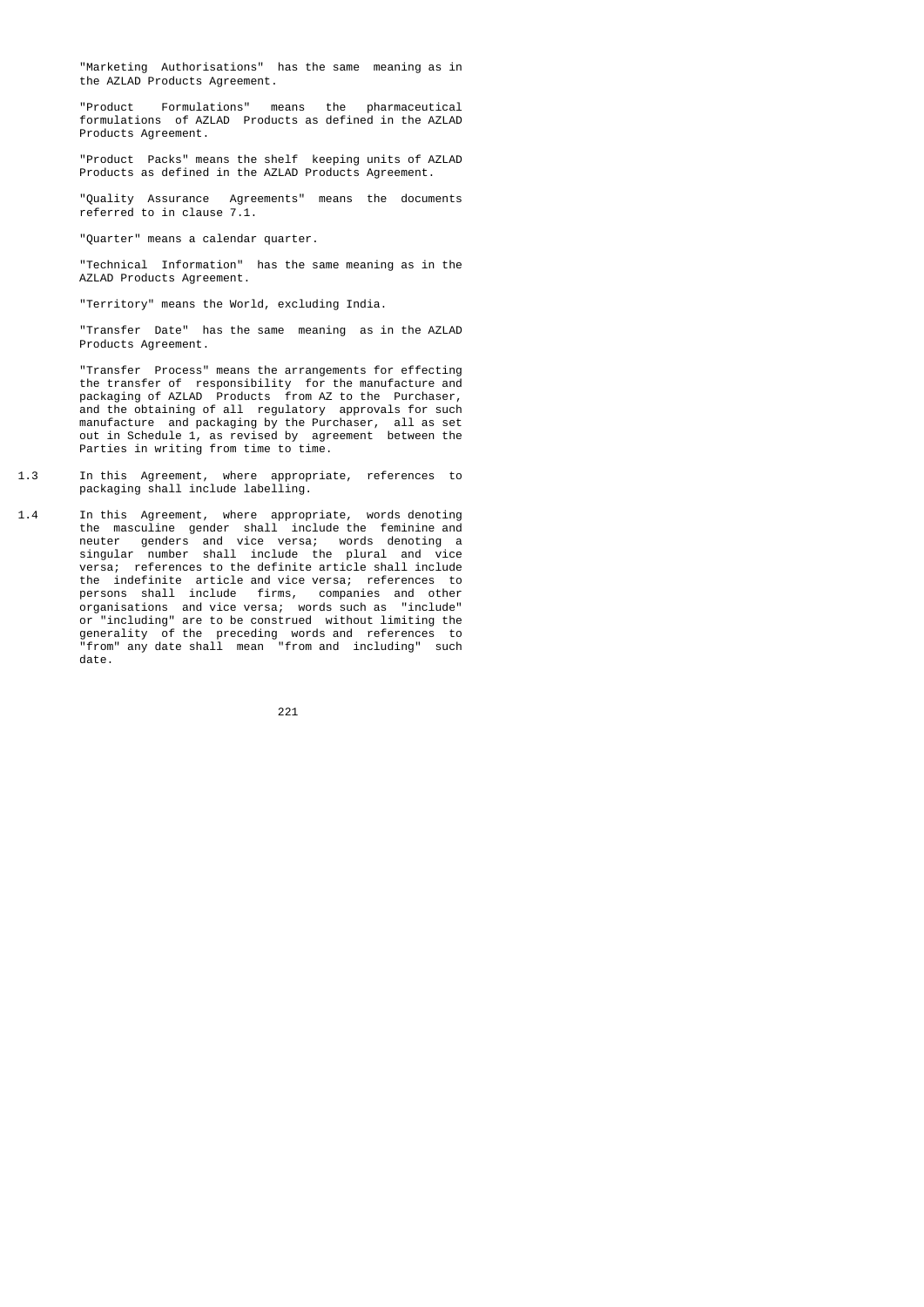- 2. MANUFACTURE OF AZLAD PRODUCTS
- 2.1 AZ shall manufacture or have manufactured for the Purchaser the whole or part of its requirements of AZLAD Products for sale in the Territory during the Manufacturing Period in accordance with and subject to the provisions of this Agreement.
- 2.2 Except as otherwise agreed, AZLAD Products shall be shipped by AZ to the Purchaser as finished goods ready for sale.
- 2.3 AZ shall not be required to make any changes to the packaging of the AZLAD Products unless such changes have been or will be required by a Competent Authority or are requested by the Purchaser and approved by AZ. Any such changes shall be carried out as soon as practicable in accordance with a timetable to be agreed between the Parties.
- 2.4 In the event that such changes are made for any reason other than a decision by AZ to sub-contract its obligations under this Agreement:
- (i) the Purchaser shall supply AZ with all artwork and text for packaging components (including package inserts) and shall approve final artwork and text before printing of packaging components;
- (ii) the Purchaser shall compensate AZ for any stock write-off to the extent that it is not covered by the purchase of inventory and is within the shelf life as provided for in the AZLAD Products Agreement; and
- (iii) the Purchaser shall reimburse AZ for all costs incurred by AZ in implementing such changes.
- 2.5 In respect of the range of AZLAD Products manufactured for AZ under the Contract Manufacturing Agreements, AZ shall not be obliged to manufacture such products for the Purchaser, but shall provide for the Purchaser the benefit of such Contract Manufacturing Agreements in accordance with the provisions of clause 4 of the AZLAD Products Agreement, provided that if AZ shall be obliged to continue to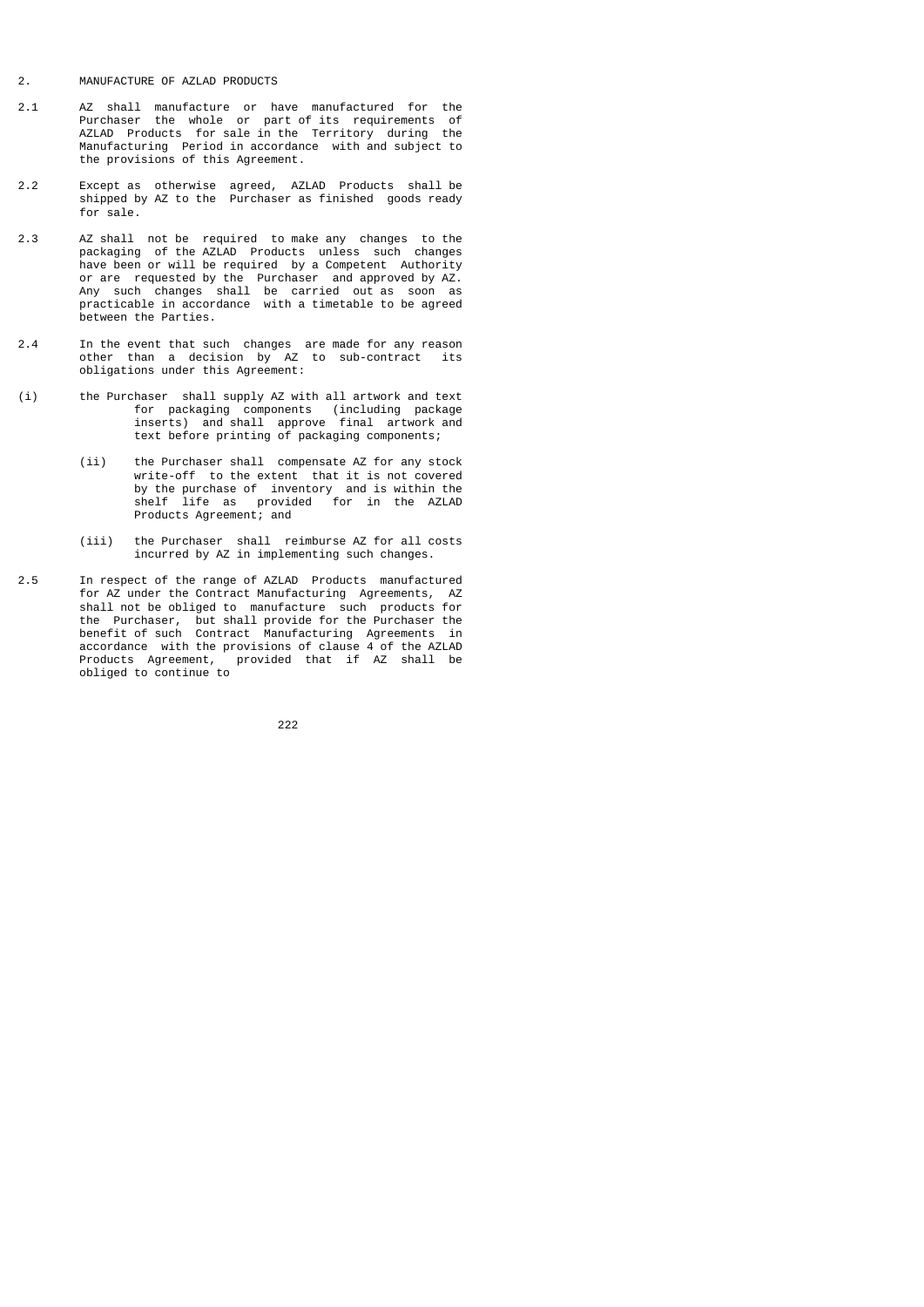purchase such products from the Contract Manufacturers, to provide raw materials to the Contract Manufacturers or to incur capital or other costs in connection with the manufacture and supply of such products by the Contract Manufacturers, the Purchaser shall pay to AZ an amount equal to the costs so incurred by AZ plus 2%, insofar as such costs shall not be reimbursed by the Purchaser to AZ in accordance with the provisions of clause 9 of the AZLAD Products Agreement, such payments to be made by the Purchaser within 60 days of the date of AZ's invoice. The provisions of clauses 3 to 8 shall not apply in respect of the supply by AZ to the Purchaser of AZLAD Products manufactured under the Contract Manufacturing Agreements.

- 2.6 All forecasting, ordering and shipping shall be dealt with on a Manufacturing Site by Manufacturing Site basis and clauses 3, 4 and 6 shall accordingly apply separately in respect of each Manufacturing Site. All invoicing shall be dealt with centrally or on a Manufacturing Site by Manufacturing Site basis as AZ shall determine.
- 2.7 Special arrangements with respect to the Westborough Site, USA are set out in Schedule 3 Part F.
- 2.8 During the continuance of the Manufacturing Period, the Parties shall carry out the Transfer Process in accordance with Schedule 1.
- 2.9 At the expiry of the Manufacturing Period the Parties shall effect the transfer and removal of the Equipment<br>in accordance with the Equipment Transfer accordance with the Equipment Arrangements.
- 3. FORECASTS
- 3.1 Prior to the commencement of each Quarter, the Purchaser shall deliver to AZ a monthly forecast of its requirement of AZLAD Products for the period of 18 months commencing at the start of the next succeeding Quarter or for the duration of the Manufacturing Period (whichever shall be shorter). In this clause and clause 4, the expression "Firm Period" shall mean the first Quarter of the forecasted period, the expression "Forecast Period" shall mean the second Quarter of the forecasted period, and the expression "Estimate Period" shall mean the last 12 months of the forecasted period. The Purchaser's forecast for the period of 18 months commencing on 1st July 2001 shall be provided to AZ on or before 31st March 2001.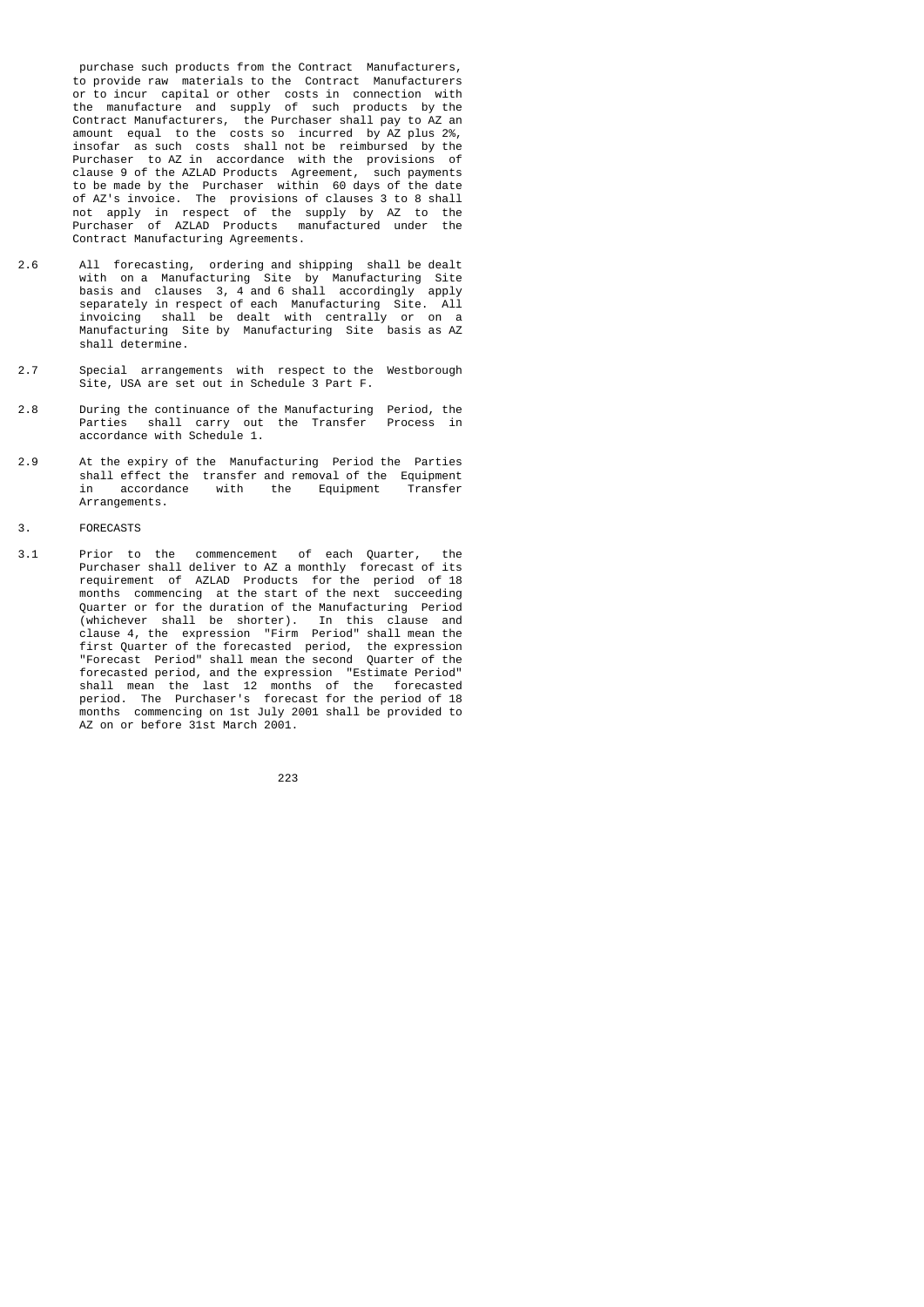- 3.2 Each forecast shall contain for each Product Pack details of the Purchaser's requirements for the Firm Period and estimated requirements for the Forecast Period and Estimate Period and shall comply with the conditions contained in clause 4.3. Having provided such forecasts for the Firm Period and the Forecast Period, the Purchaser shall be obliged to place firm production orders for such periods in accordance with clause 4.1.
- 3.3 In each forecast the requirements for each month of the Firm Period for each Product Pack shall not vary by more than 10% from the quantities for the same months (then being the Forecast Period) in the preceding quarterly forecast.
- 3.4 The Purchaser's forecasts for the Estimate Period shall be prepared in good faith as best estimates but shall not be binding.
- 3.5 Forecasts shall be sent by the Purchaser to such persons as AZ shall from time to time request.
- 3.6 The Parties shall have regular meetings to review the forecasts and forecasting arrangements.
- 4. PRODUCTION ORDERS
- 4.1 Prior to the commencement of each Quarter, other than the final Quarter, the Purchaser shall deliver a firm production order to AZ for AZLAD Products for the Firm Period. The quantity of AZLAD Products so ordered shall be the same as stated for the Firm Period in the forecast. AZ shall acknowledge receipt of each production order. A firm production order for delivery at the commencement or during the continuance of the Quarter commencing 1st July 2001 shall be delivered by the Purchaser to AZ on or before 31st March 2001 in accordance with the forecast for such period. AZ shall be responsible for deciding what AZLAD Products will be manufactured for delivery up to 30th June 2001 in accordance with reasonable expected market demand and consistent with past practice.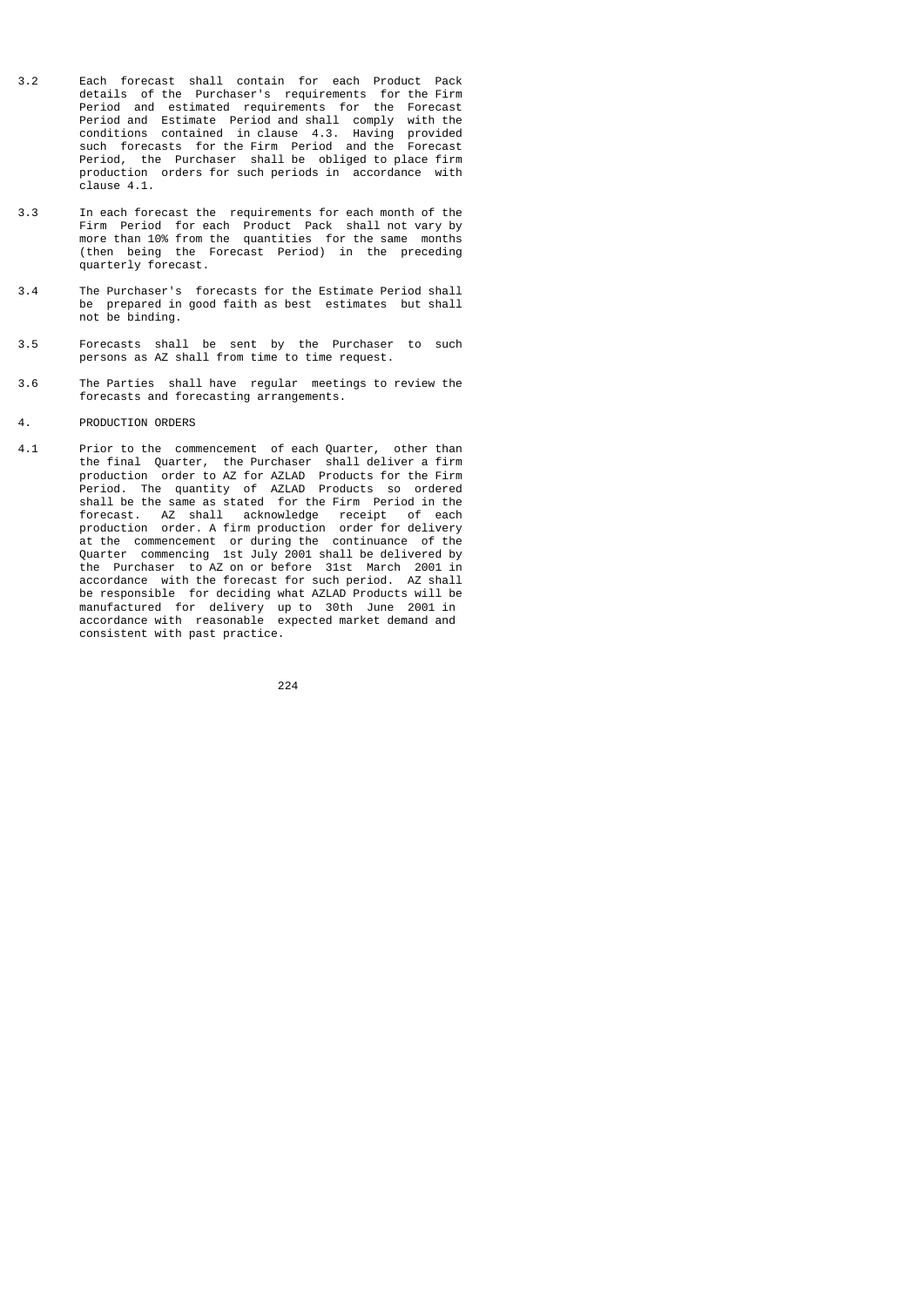- 4.2 The Purchaser's orders shall be sent to such persons as AZ shall from time to time request.
- 4.3 The Purchaser acknowledges:
- (i) that each Manufacturing Site has restricted capacity for producing AZLAD Products and that the orders placed by the Purchaser in each Quarter shall not exceed such capacity;
- (ii) that AZ will manufacture cartridges in full batch quantities and accordingly AZ shall not be required to produce cartridges in quantities other than the full batch quantities set out in Schedule 3, Part B; and
- (iii) that AZ's packaging lines are designed to run within a certain volume range, that packaging volumes outside that range may be impossible or uneconomic, and accordingly that Az shall be entitled to place minimum and maximum quantities, as are reasonable and consistent with past practice, on orders for Product Packs. The current minimum is set out in Schedule 3, Part C.
- 4.4 AZ shall produce the quantities of Product Packs ordered by the Purchaser in accordance with clauses 4.1 and 4.3 and in accordance with the AZLAD Products Specifications and the Marketing Authorisations and shall deliver such quantities to the Purchaser at the commencement or during the course of the Firm Period as agreed between the Parties, provided as follows:
- (i) the Parties recognise that the quantity of AZLAD Products produced in a batch will fluctuate and the quantity supplied by AZ will be the amount produced in each batch, but AZ shall be responsible for ensuring that the quantity supplied shall not vary from the quantity ordered by the Purchaser by more than 10%, and

<u>225</u>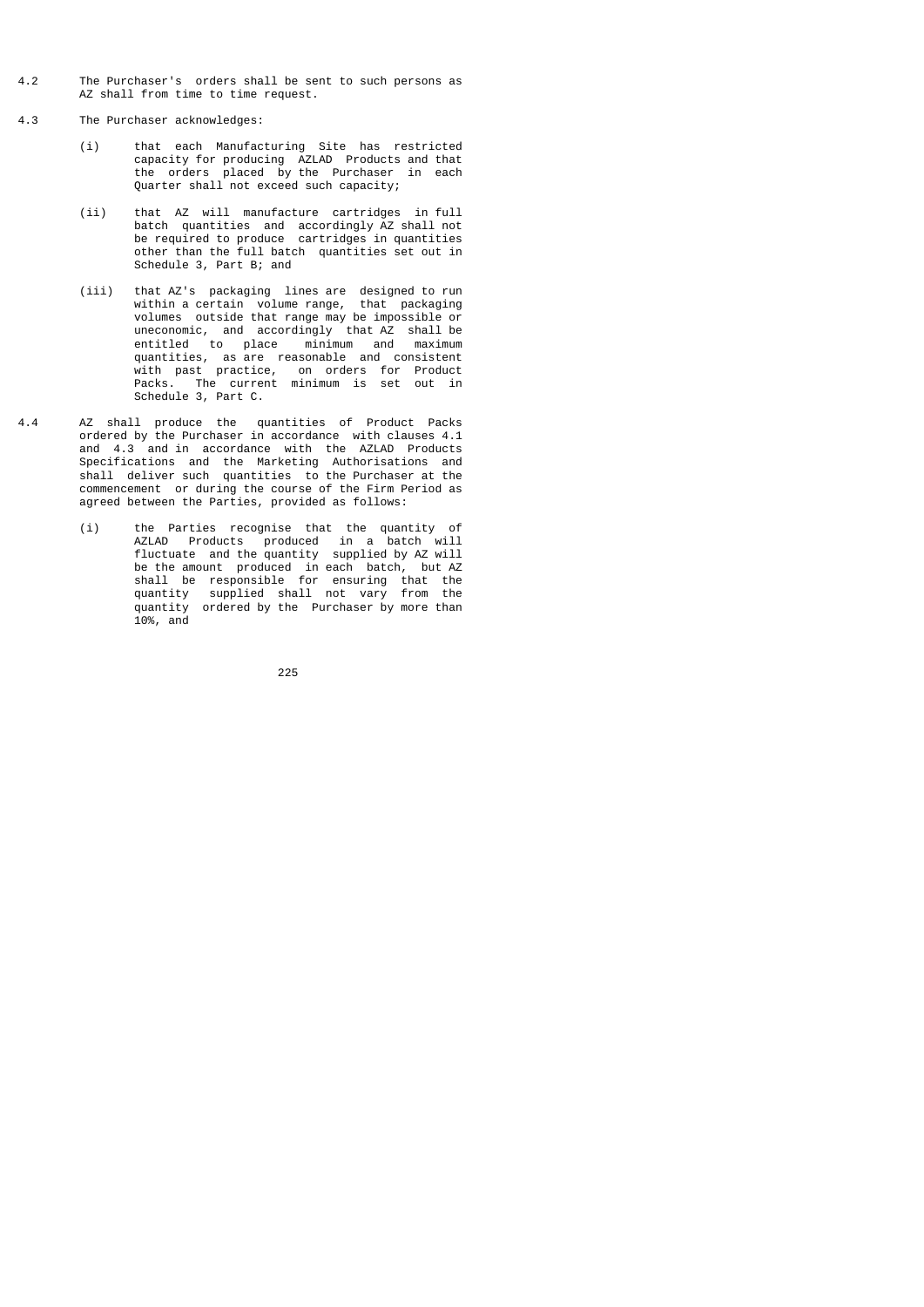- (ii) if the Purchaser without AZ's written agreement shall order AZLAD Products in excess of the quantity permitted under clauses 4.1 and 4.3, AZ shall endeavour to supply the excess quantity within the same time frame but shall not be liable for its failure to do so.
- 4.5 An order, once acknowledged by AZ, shall be binding on both Parties (subject to clause 4.4).
- 5. MANUFACTURING CHARGES
- 5.1 The prices payable by the Purchaser to AZ for the manufacture and packaging of AZLAD Products ordered for delivery in the Initial Period for each Manufacturing Site are set out in Schedule 3, Part A and the prices payable for AZLAD Products ordered for delivery in the Excess Period for each Manufacturing Site will be calculated in accordance with Schedule 3, Part E. In addition the Purchaser shall pay transportation costs (including insurance and brokerage costs) from AZ's works, and where applicable VAT, sales taxes, consumption taxes and other similar taxes payable at the prevailing rate together with any customs duties, levies and similar taxes payable on importing AZLAD Products to the delivery points as set out in clause 6.1.
- 5.2 Upon AZ ceasing to package any category of Product Pack for the Purchaser, the Purchaser shall purchase from AZ any stocks of such Product Pack and packaging components held by AZ, and upon AZ ceasing to manufacture any category of Product Formulation for the Purchaser, the Purchaser shall purchase from AZ any stocks of such Product Formulation and raw materials and packaging components held by AZ, provided that the Purchaser shall not be obliged to purchase stocks of Product Packs having a remaining shelf life of less than seven months nor to purchase stocks of Product Formulations having a remaining shelf life of less than twelve months. The prices payable by the Purchaser for stocks of Product Packs and Product Formulations shall be determined in accordance with clause 5.1. The Purchaser shall purchase the stocks of packaging components and raw materials at AZ's cost price, together with transportation and other costs referred to in clause 5.1.

<u>226</u>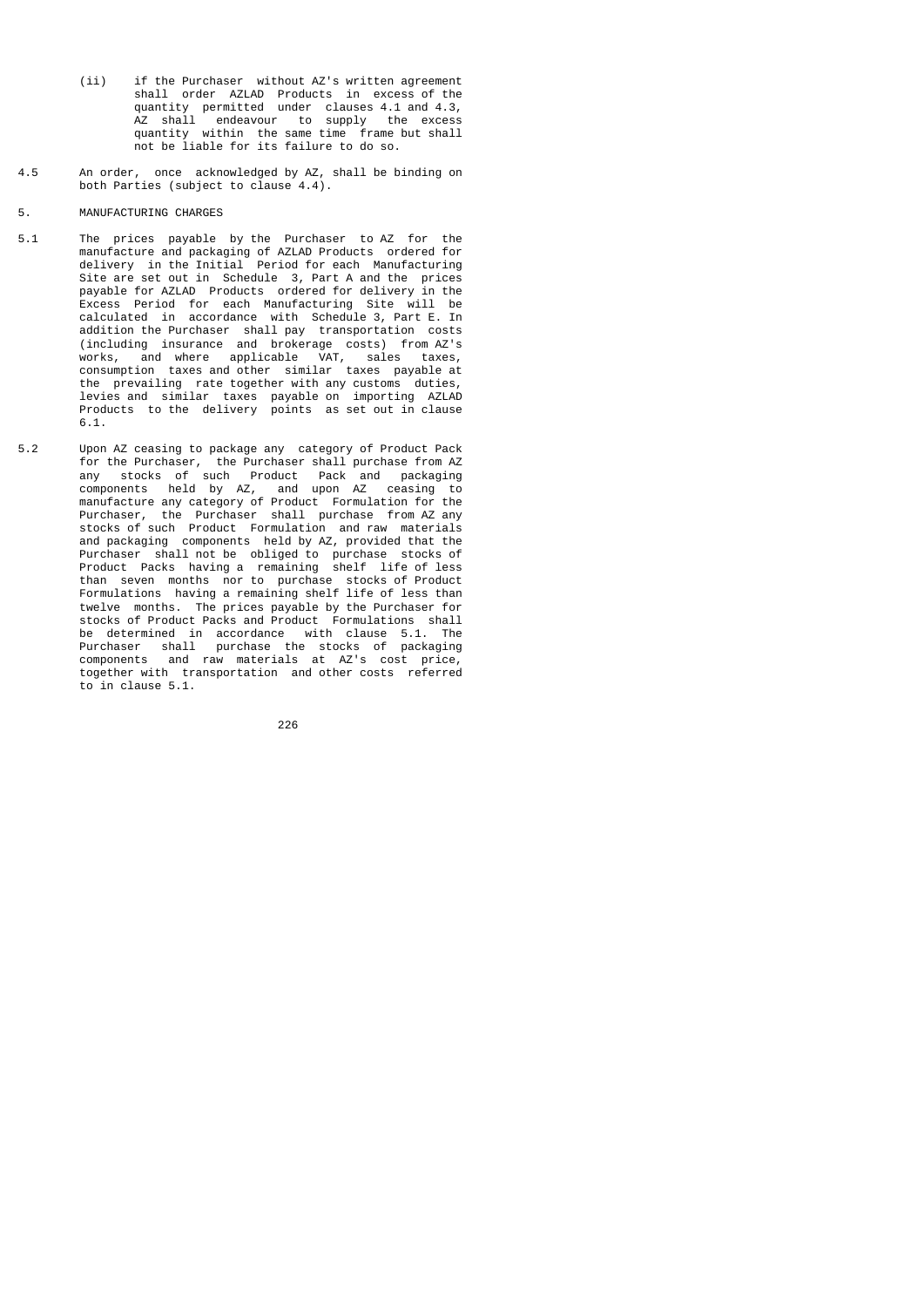- 5.3 AZ shall deliver an invoice to the Purchaser for the Manufacturing Charges in respect of each shipment of AZLAD Products and payment shall be made within 60 days of the later of the date of invoice or shipment.
- 5.4 All sums payable under this Agreement shall be paid without deduction of any bank or transfer charges and all sums are net of MOMS and other similar sales taxes which shall be added if appropriate.
- 5.5 In the event of delay in payment, interest shall be payable at LIBOR plus 3% calculated from the due date for payment until the date of payment.
- 6. TERMS OF SUPPLY
- 6.1 Each Manufacturing Site shall ship AZLAD Products on DDU terms (Incoterms 2000) or on such other terms as shall be customarily used by such Manufacturing Site and as shall be notified to the Purchaser to one or more Purchaser distribution centres in the Territory designated by the Purchaser. The Purchaser, or its agent, shall take delivery of the AZLAD Products when tendered. Without affecting any other rights, each Party shall reimburse the other Party for any costs incurred (by way of storage, insurance or otherwise) as a result of any variation or delay in delivery caused by its act or default.
- 7. QUALITY ASSURANCE
- 7.1 The Parties shall enter into Quality Assurance Agreements which shall govern the obligations and responsibilities of each Party with respect to the quality assurance requirements of the manufacture, analysis and packing by AZ of AZLAD Products and the supply by AZ to the Purchaser of such products. The Quality Assurance Agreement for each Manufacturing Site shall be substantially in the form set out at Schedule 6. Any amendments to such form shall be as agreed between the Parties in writing with the intention of ensuring quality of products in accordance with applicable laws and regulations. Neither Party shall unreasonably withhold its consent to an amendment requested by the other Party.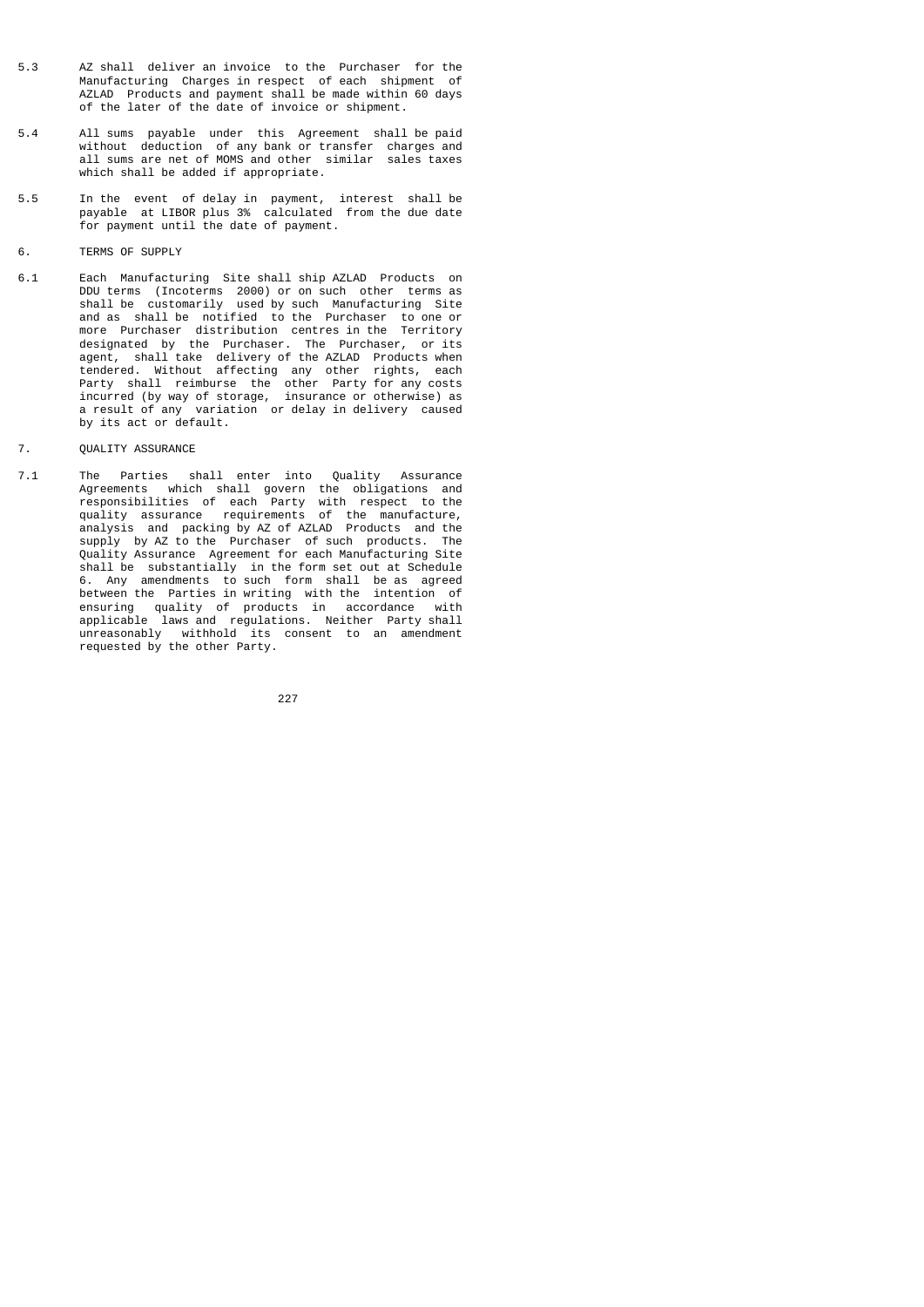- 7.2 In addition to its product recall obligation under the Quality Assurance Agreements, the Purchaser shall, after the Transfer Date, if appropriate and at AZ's request and expense carry out any recall which may be required by AZ in respect of AZLAD Products released by AZ prior to the Effective Date.
- 7.3 AZ shall maintain and manage its manufacturing plants, facilities and operations and the Purchaser maintain and manage its warehousing and distribution facilities in compliance with all applicable laws and regulations and in such manner as not to jeopardise the validity of the Marketing Authorisations and continuous supply of AZLAD Products under this Agreement. During the time that AZ is manufacturing AZLAD Products for the Purchaser under this Agreement the Purchaser shall have access on reasonable notice to the Manufacturing Sites for the purpose of assessing the production and quality of the AZLAD Products.
- 7.4 The provisions of clause 7.3 shall not preclude AZ, from sub-contracting the whole or part of the manufacture or storage of AZLAD Products but AZ shall be responsible for ensuring that the changes do not prejudice the validity of the Marketing Authorisations and continuous supply of AZLAD Products under this Agreement and AZ shall give to the Purchaser as much prior notice of such changes as it shall reasonably require for regulatory purposes. AZ shall provide the Purchaser with the manufacturing, technical and quality assurance data required to prepare and support such submissions and AZ shall co-operate, at its cost and expense, as necessary to support such submissions. In the event of AZ sub-contracting the manufacture or storage of AZLAD Products, it shall be responsible for ensuring the due compliance by its sub-contractor with the terms of this Agreement.
- 8. DEFECTS
- 8.1 Any delivery shortage, visible damage or defect in AZLAD Products shall be reported by the Purchaser to AZ within 30 days of opening of the transport container which shall mean the shrink-wrapped pallet container. All complaints, other than defects which are incapable of being discovered upon opening of the transport container, shall be waived unless reported to AZ within such period of 30 days.

<u>228 and 228</u>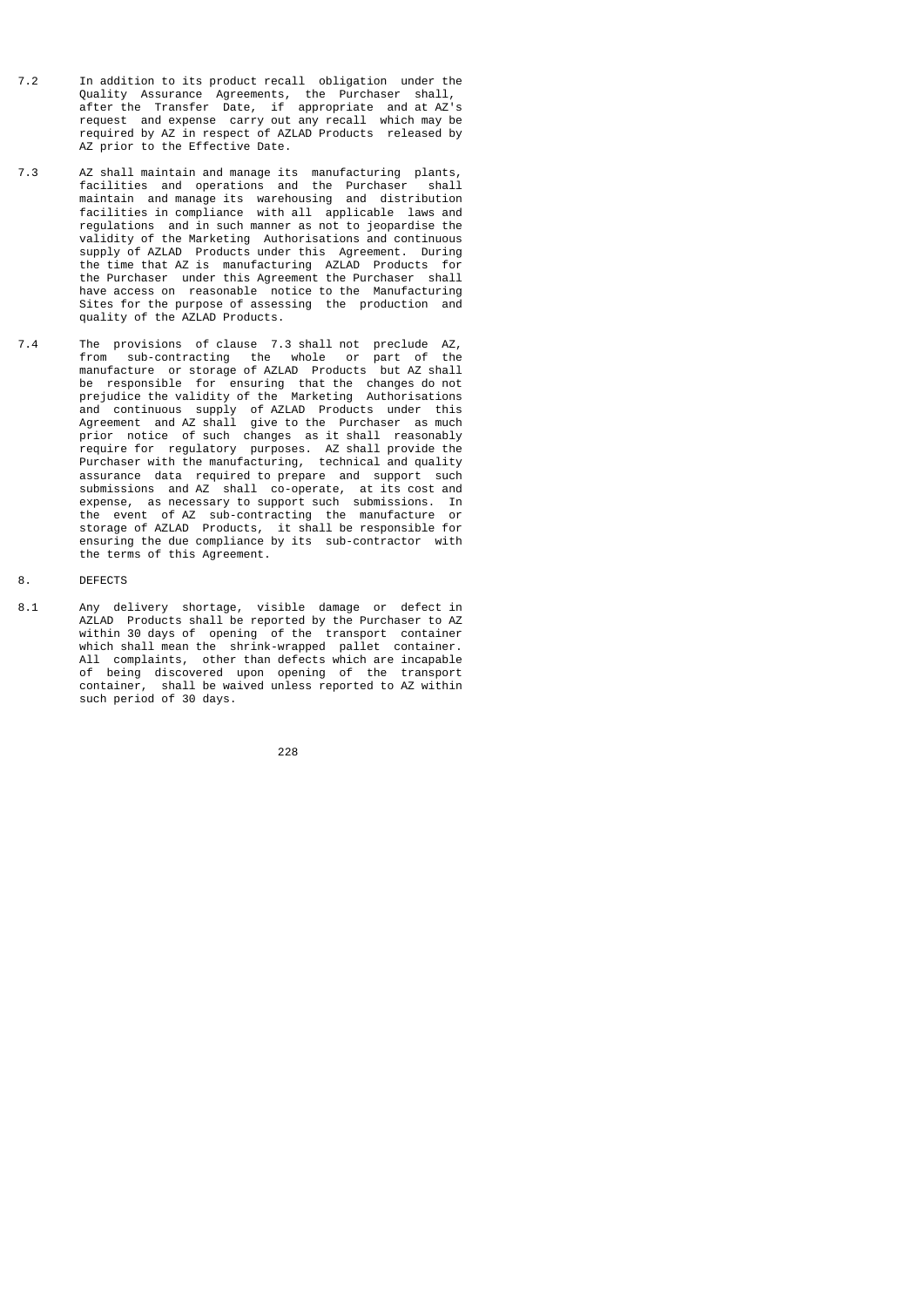- 8.2 In the event that the defect is found to have been caused by AZ breaching its obligations under the Quality Assurance Agreement, AZ shall replace free of charge such quantity of AZLAD Products as are affected by the defect together with reimbursing or crediting the Purchaser for either (at AZ's option) the cost of destruction or the return of the affected Product. No AZLAD Product may be returned to AZ without AZ's prior written permission.
- 8.3 If the Parties are unable to agree on the allocation of responsibility for a defect in an AZLAD Product, then the Parties shall refer the matter to a specialised pharmaceutical laboratory of international repute acceptable to both Parties (the "Laboratory"). The Laboratory shall be deemed to act as an expert and not as an arbitrator and any decision by the Laboratory shall (in the absence of objection on the grounds of manifest error within 30 days of the issue of its decision) be conclusive and binding on the Parties. The fees and expenses of the Laboratory shall be borne equally by the Parties.
- 8.4 In the event that AZLAD Products need to be replaced due to a defect, regardless of the allocation of responsibility, AZ shall use its reasonable endeavours to manufacture replacement AZLAD Products for the Purchaser as quickly as possible.
- 9. CONFIDENTIALITY
- 9.1 All information of a confidential or proprietary nature received or obtained by either Party under or in connection with this Agreement shall be treated as confidential by both Parties and shall not be disclosed by either Party to any third party or used by either Party except:
	- (i) to the extent necessary to fulfil the express purposes of this Agreement;
- (ii) in the case of information disclosed by AZ, as required for or in connection with its business relating to medical products or its business outside the Territory relating to dental products; or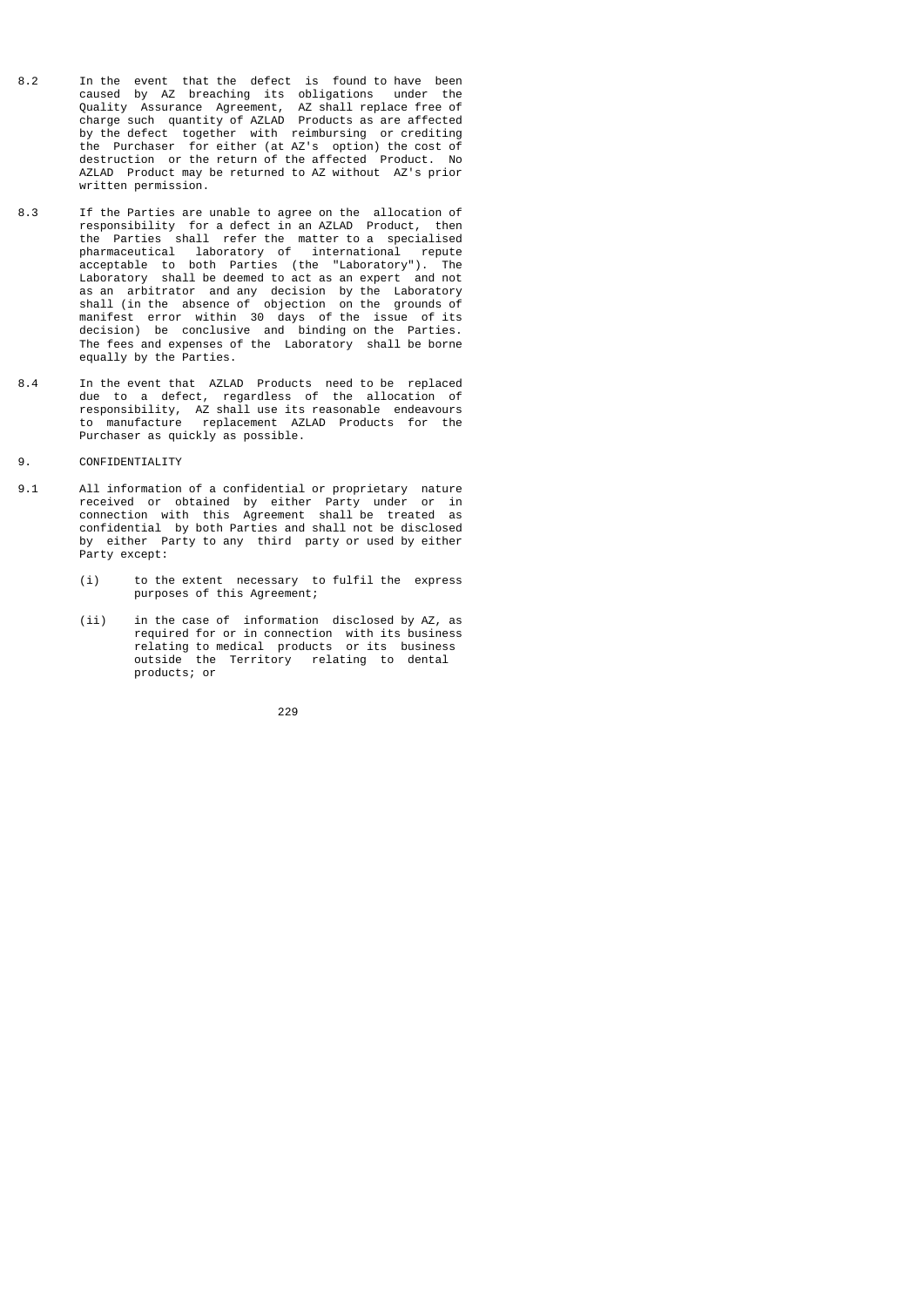- (iii) as required by law, or any regulatory or governmental authority.
- 9.2 In the event of a Party disclosing confidential information to a third party in accordance with clause 9.1(i) or (ii), it shall ensure that the recipient is aware of the confidential nature of such information and, in the case of information relating solely to dental products, shall be bound by the same restrictions on use and disclosure as the disclosing Party.
- 9.3 The following information is not subject to the above confidentiality obligations or restrictions on use:

 (i) information which, at the time of acquisition, is in the public domain;

- (ii) information which, after acquisition, becomes part of the public domain by publication or otherwise, except by breach of obligation of the receiving Party;
- (iii) information which the receiving Party can establish by competent proof was in its possession at the time of acquisition and not subject to any restriction on disclosure or use;
- (iv) information independently developed by the receiving Party without the benefit or use of confidential information; and
- (v) information received from third parties, provided that such information was not obtained by such third party, indirectly or directly, from the other Party under obligation of confidence.
- 9.4 The obligations and restrictions imposed by this clause shall continue in force for the duration of 10 years from the Effective Date.

<u>230 до најзина од селото на 230 до најзина од селото на 230 до најзина од селото на </u>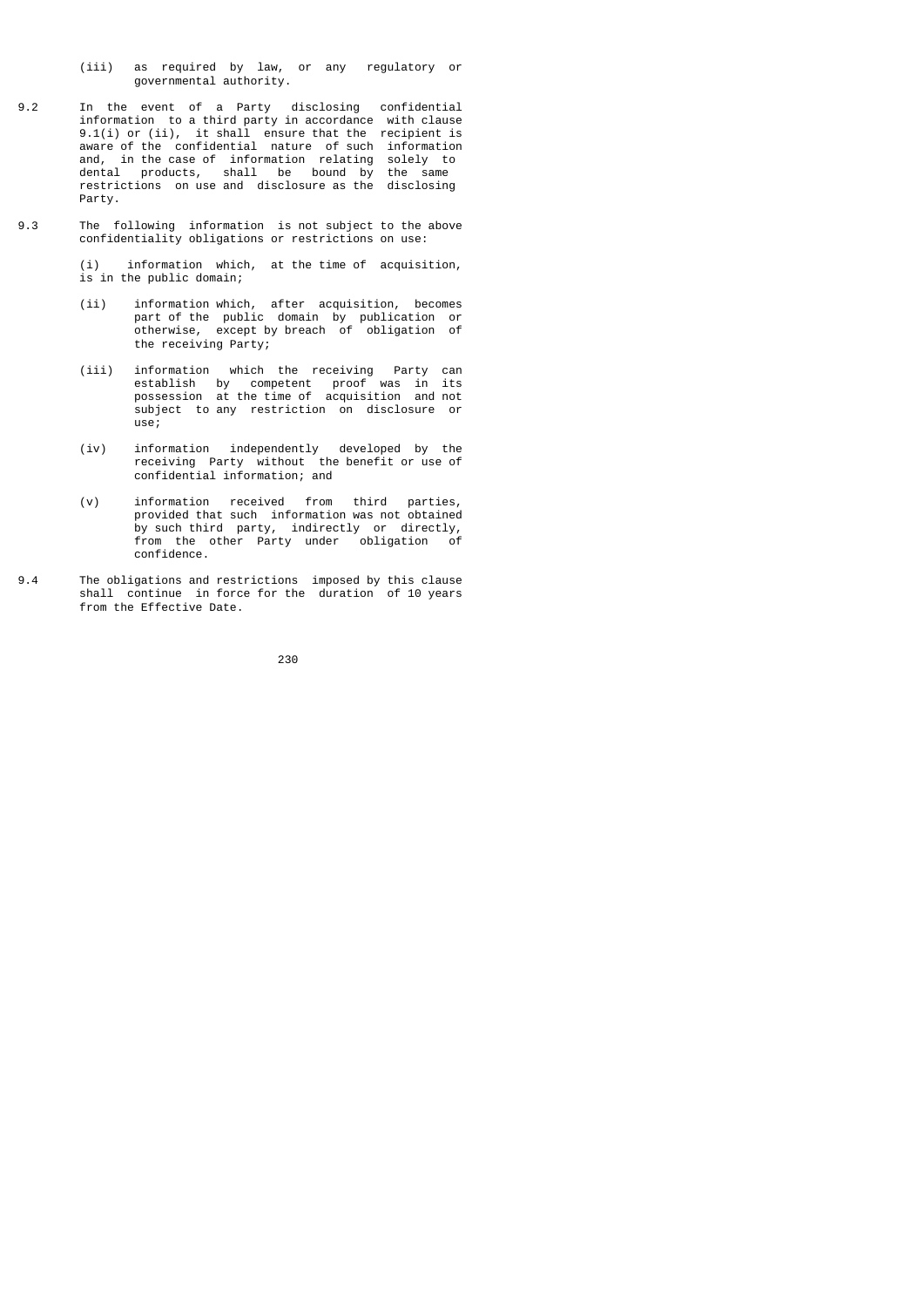- 10. TERM
- 10.1 Subject to clause 10.2, this Agreement shall continue in force until the obligations of the Parties, other than obligations under the clauses referred to in clause 10.6, shall have been fulfilled.
- 10.2 Either Party shall be entitled forthwith to terminate this Agreement by written notice to the other if:
- (i) that other Party commits any breach of any of the provisions of this Agreement and, in the case of a breach capable of remedy, fails to remedy the same within 30 days after receipt of a written notice giving full particulars of the breach and requiring it to be remedied;
	- (ii) an encumbrancer takes possession or a receiver is appointed over any of the property or assets of that other Party;
- (iii) that other Party makes any voluntary arrangement with its creditors or becomes subject to an administration order;
- (iv) that other Party goes into liquidation (except for the purposes of amalgamation or reconstruction and in such manner that the company resulting therefrom effectively agrees to be bound by or assume the obligations imposed on that other Party under this Agreement);
- (v) anything analogous to any of the foregoing under the law of any jurisdiction occurs in relation to that other Party; or
	- (vi) that other Party ceases, or threatens to cease, to carry on business.
- 10.3 For the purposes of clause 10.2(i), a breach shall be considered capable of remedy if the Party in breach can comply with the provision in question in all respects other than as to the time of performance.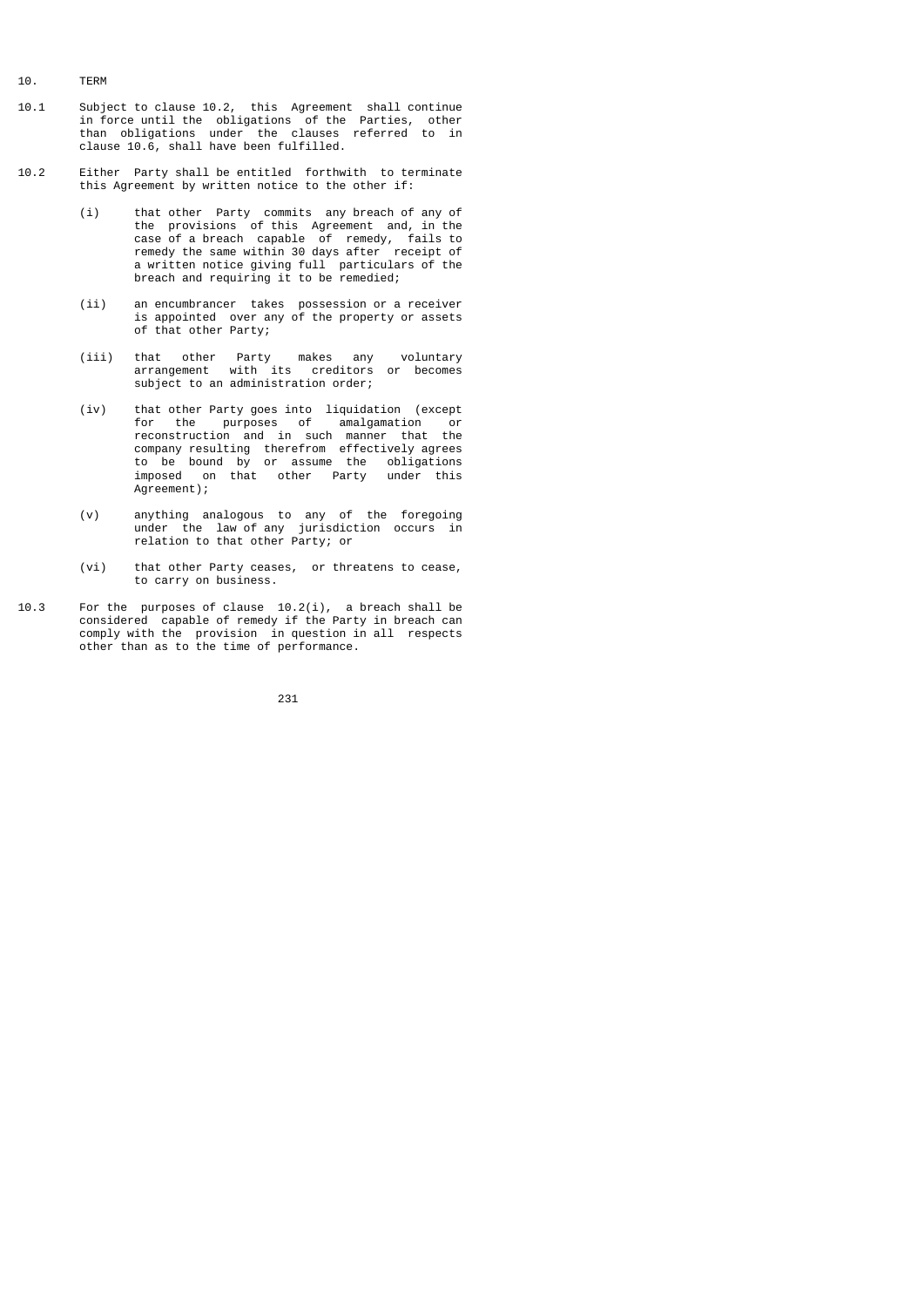- 10.4 Any waiver by either Party of a breach of any provision of this Agreement shall not be considered as a waiver of any subsequent breach of the same or any other provision hereof.
- 10.5 The right to terminate this Agreement given by this clause shall be without prejudice to any other right or remedy of either Party in respect of the breach concerned (if any) or any other breach.
- 10.6 Notwithstanding the termination of this Agreement, the provisions of clauses 9, 11, and 12 shall continue in force.

# 11. INDEMNIFICATION

11.1 The Purchaser shall indemnify and hold harmless AZ and each of its officers, employees and agents (each an "AZ Indemnitee") against any and all losses, damages, liabilities or expenses in connection with any actions or demands that may be brought against any AZ Indemnitee by any non-Affiliate of the Parties arising out of the manufacture, use or sale of any AZLAD Product by the Purchaser, or by AZ in accordance with this Agreement, the Existing Contracts, or clause 9.1 of the AZLAD Products Agreement, including any investigation by any governmental agency with respect to the quality of such Product, or any claim for death, personal injury or property damage asserted by any user of such Product, provided that the Purchaser shall not be obliged to indemnify any AZ Indemnitee from any loss, damage, liability or expense in connection with any action or demand arising out of any event or circumstance in which AZ is obliged to indemnify the Purchaser pursuant to clause 11.2.

11.2

<u>232</u>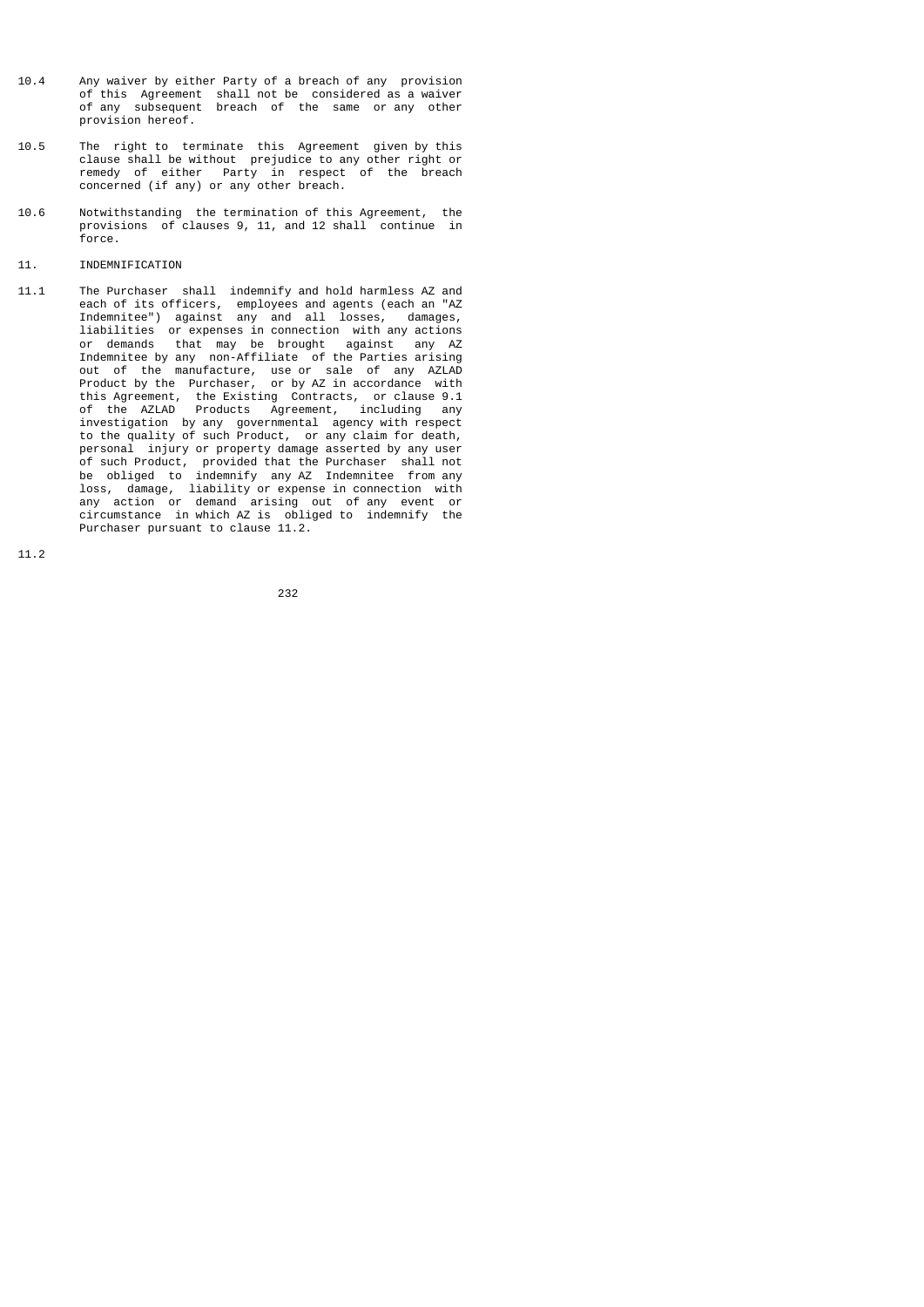- AZ shall indemnify the Purchaser and each of its officers, employees and agents (each a "Purchaser Indemnitee") against any losses, damages, liabilities or expenses in connection with any actions or demands that may be brought against any Purchaser Indemnitee by any non-Affiliate of the Parties to the extent such event or circumstance: (i) occurred before the Effective Date or (ii) arises out of the manufacture of AZLAD Products by AZ otherwise than in accordance with GMP and the relevant Marketing Authorisation or the sale of AZLAD Products by AZ otherwise than in accordance with the relevant Marketing Authorisation.
- 11.3 As promptly as practicable after any indemnitee referred to in clauses 11.1 or 11.2 obtains knowledge of any action or demand as to which it will or may be entitled to indemnity under such clause, it shall give notice to the Parties, provided that the failure to give such notice shall not preclude or bar such claims but shall reduce such claims to the extent of prejudice to the indemnifying Party. The indemnifying Party shall be entitled to participate in any proceedings relating to such action or demand. The indemnitee shall obtain the prior approval of the indemnifying Party, which approval shall not be unreasonably withheld, before entering into any settlement or compromise of such action or demand, if as a result thereof the indemnifying Party's indemnity obligations with respect to such action or demand will not be discharged.
- 12. MISCELLANEOUS PROVISIONS
- 12.1 Neither Party shall be liable on any account for any failure to fulfil any terms of this Agreement if such fulfilment has been frustrated by Force Majeure, provided that the Party which is prevented from performing exercises diligent efforts to resume its performance hereunder as soon as practicable.
- 12.2 Subject to clauses 2.5, 7.4 and 12.13, neither Party shall be entitled to assign or sub-license any of its rights or obligations under this Agreement without the written consent of the other Party, which shall not be unreasonably withheld.
- 12.3 If either Party shall assign or sub-license any of its rights or obligations under this Agreement (other than under the Contract Manufacturing Agreements):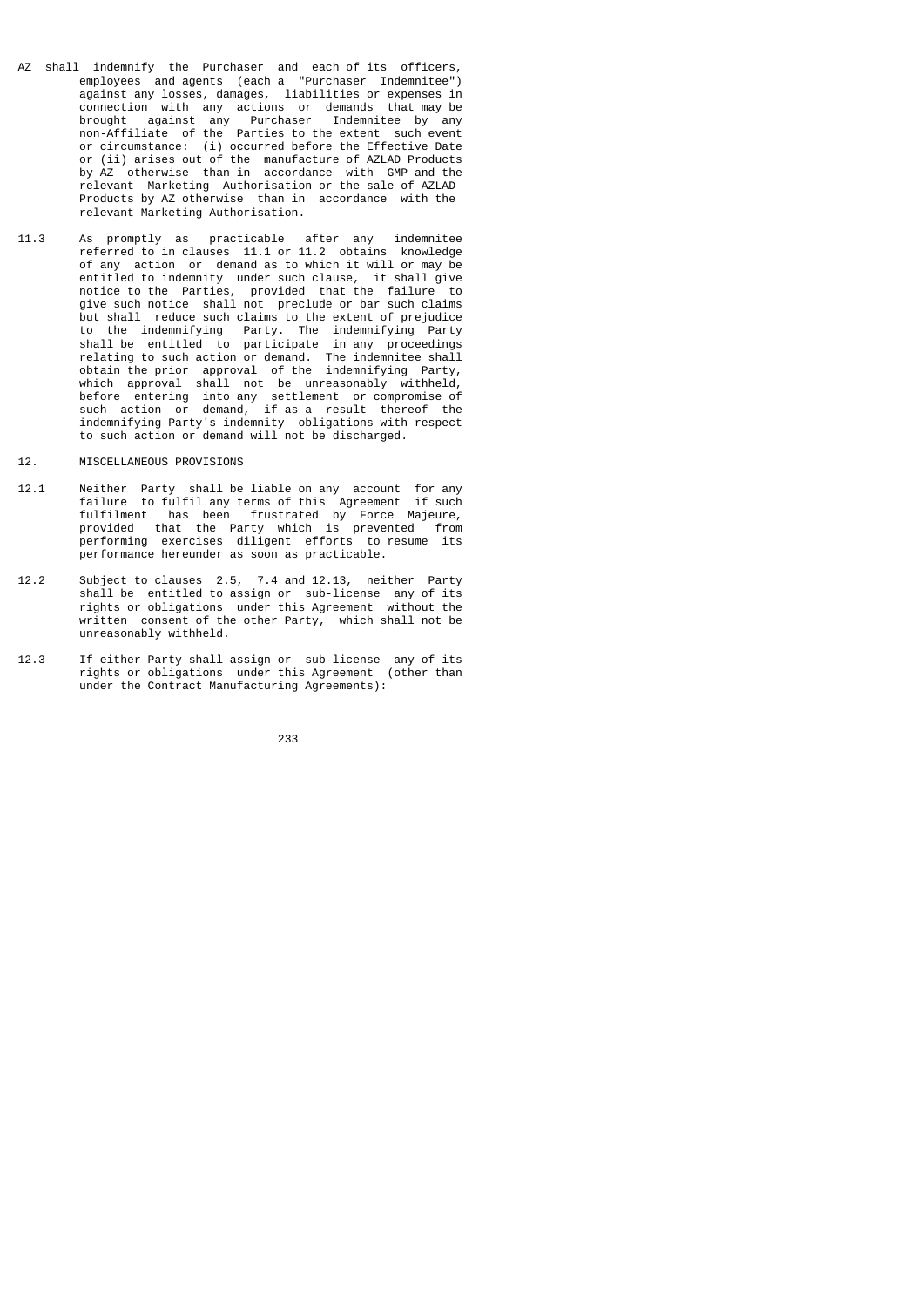- (i) it shall give notice of such assignment or sub-licence to the other Party in writing not later than seven days after the date of such assignment or sub-licence,
- (ii) if so required by the other Party, it shall be a condition of such assignment or sub-licence that the assignee or sub-licensee shall enter into a direct undertaking with the other Party to exercise any right and perform any obligation assigned or sub-licensed in accordance with the terms of this Agreement, including the provisions of clause 9 and this clause, and
- (iii) the original Party shall indemnify the other Party against any loss or damage which it may suffer as the result of any breach of any assigned or sub-licensed obligation or of the terms of this Agreement by an immediate or subsequent assignee or sub-licensee.
- 12.4 Notices to be served by either Party on the other shall be in writing and shall be deemed for the purposes of this Agreement to be properly given if sent by telefax with confirmed receipt thereof, by courier service with evidence of delivery or by registered mail, postage prepaid, to the other Party at its address as set forth below. Either Party may change such address for the purposes of this Agreement by notice in writing to the other Party. A notice shall be deemed to be served 24 hours after telefax transmission or 4 days after posting by registered mail, whichever is sooner.

 If to AZ: AstraZeneca AB For attn of President SE-151 85 Sodertalje Sweden Facsimile: +46 8 553 29010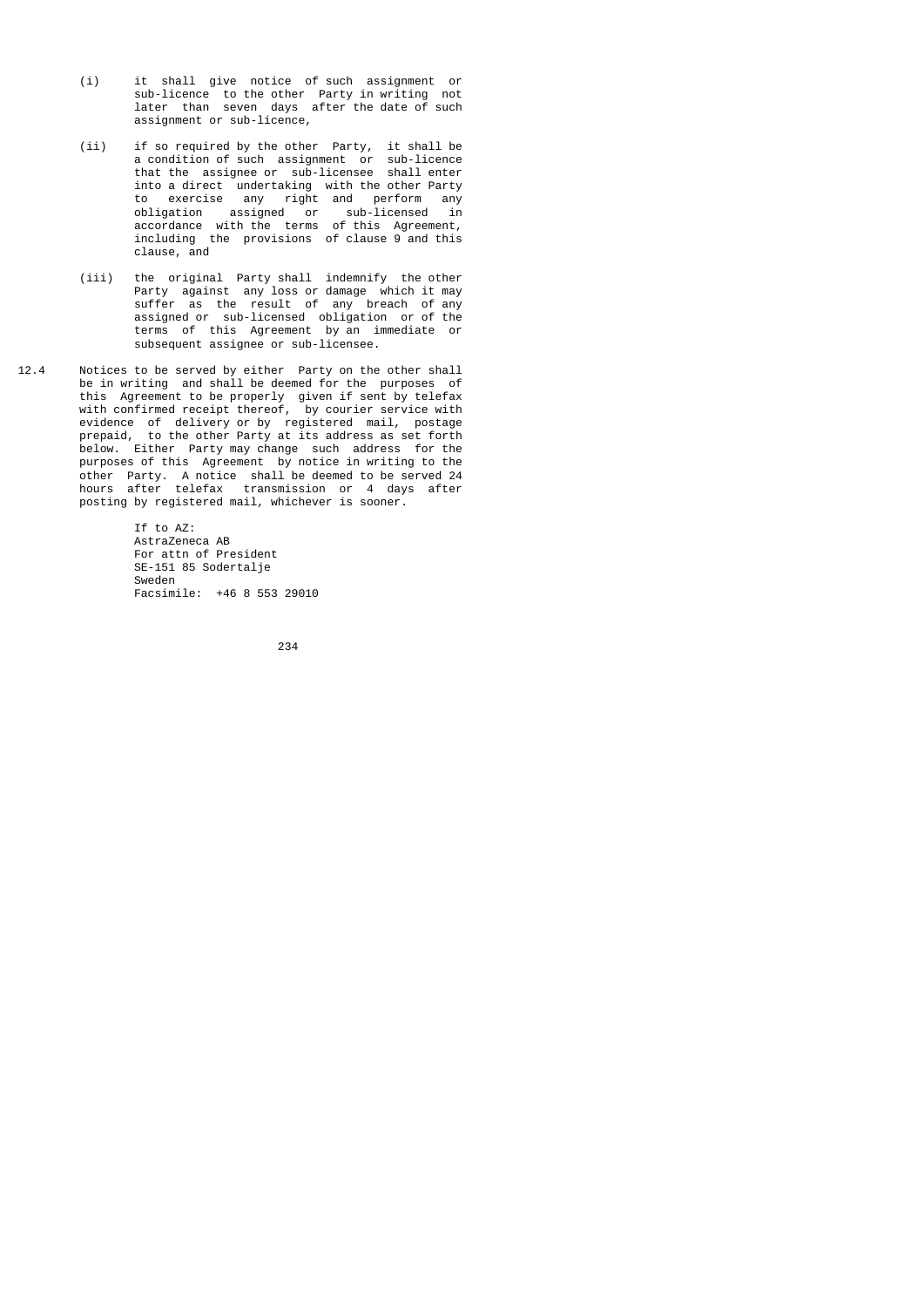with copy to: AstraZeneca plc For attn of Company Secretary 15 Stanhope Gate London, W1Y 6LN Facsimile: (020) 7304 5151

 If to the Purchaser: Maillefer Instruments Holdings S.A. For attn of General Manager Chemin du Verger 3 CH - 1338 Ballaigues Switzerland Facsimile: +41 21 843 9293

 with copy to: DENTSPLY International Inc 570 West College Avenue York, PA 17404 Attention: Secretary Facsimile: (717) 849 4753

- 12.5 The Parties agree that this Agreement and the transactions contemplated hereby shall be governed by and interpreted in accordance with the laws of England unless otherwise stated herein or in any supplemental agreement.
- 12.6 This Agreement and any amendments hereto comprise all the terms and conditions of the agreement between the Parties in respect of the subject matter hereof. This Agreement may not be amended or modified except in writing duly signed by both Parties.

<u>235 and 235 and 236 and 236 and 236 and 236 and 236 and 236 and 236 and 236 and 236 and 236 and 236 and 236 and 237 and 238 and 238 and 238 and 238 and 238 and 238 and 238 and 238 and 238 and 238 and 238 and 238 and 238 a</u>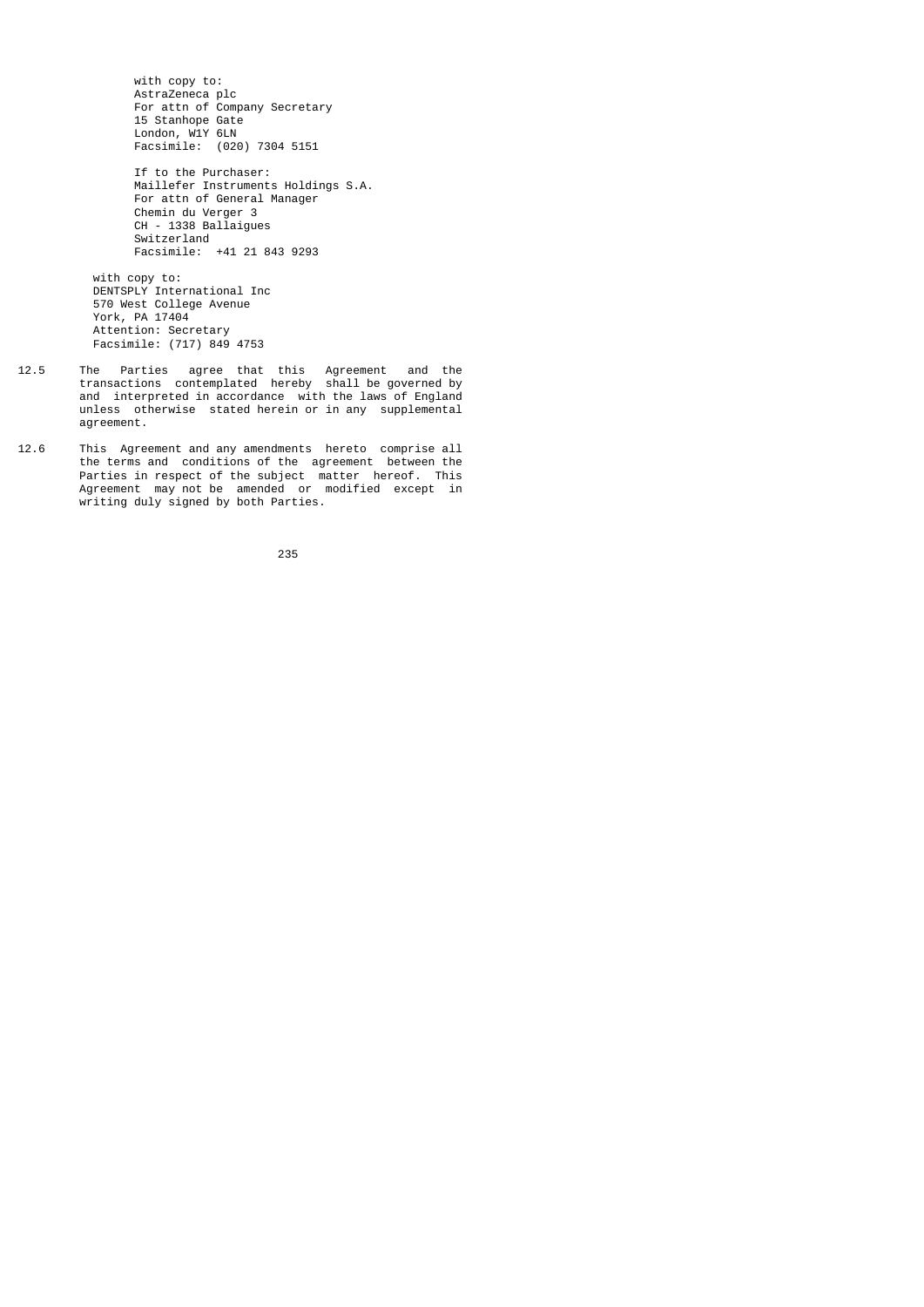- 12.7 In the event of any conflict between the provisions of this Agreement and any supplemental agreement, the provisions of this Agreement shall prevail and in the event of any conflict between the provisions of the clauses of this Agreement and the provisions of any Schedule, the provisions of the clauses shall prevail.
- 12.8 If the Parties shall execute any document in English and another language, or if the Parties shall agree the text of any document in English and the text of the executed Agreement shall be written in another language, the English text shall prevail as between the Parties in the event of there being any discrepancy between the texts and either Party shall at the request of the other Party join with it in executing a supplemental agreement to amend the foreign text to remove such discrepancy.
- 12.9 If any provision of this Agreement is held to be invalid or unenforceable by a competent legal authority, the Parties shall meet and mutually agree to amend this Agreement to incorporate new terms which shall, to the greatest extent possible, restore the economic balance contemplated by the Parties in entering into this Agreement.
- 12.10 The failure by either Party to exercise or enforce any right conferred upon it hereunder shall not be deemed to be a waiver of such right or operate to bar the exercise or enforcement thereof at any time thereafter.
- 12.11 Completion of the performance of any obligation arising under this Agreement shall not affect the continuing validity of any provision of this Agreement.
- 12.12 It is the intention of the Parties that this Agreement shall be binding on their respective Affiliates and accordingly each of them undertakes to procure the compliance with the provisions of this Agreement of their respective Affiliates as if signatories hereto.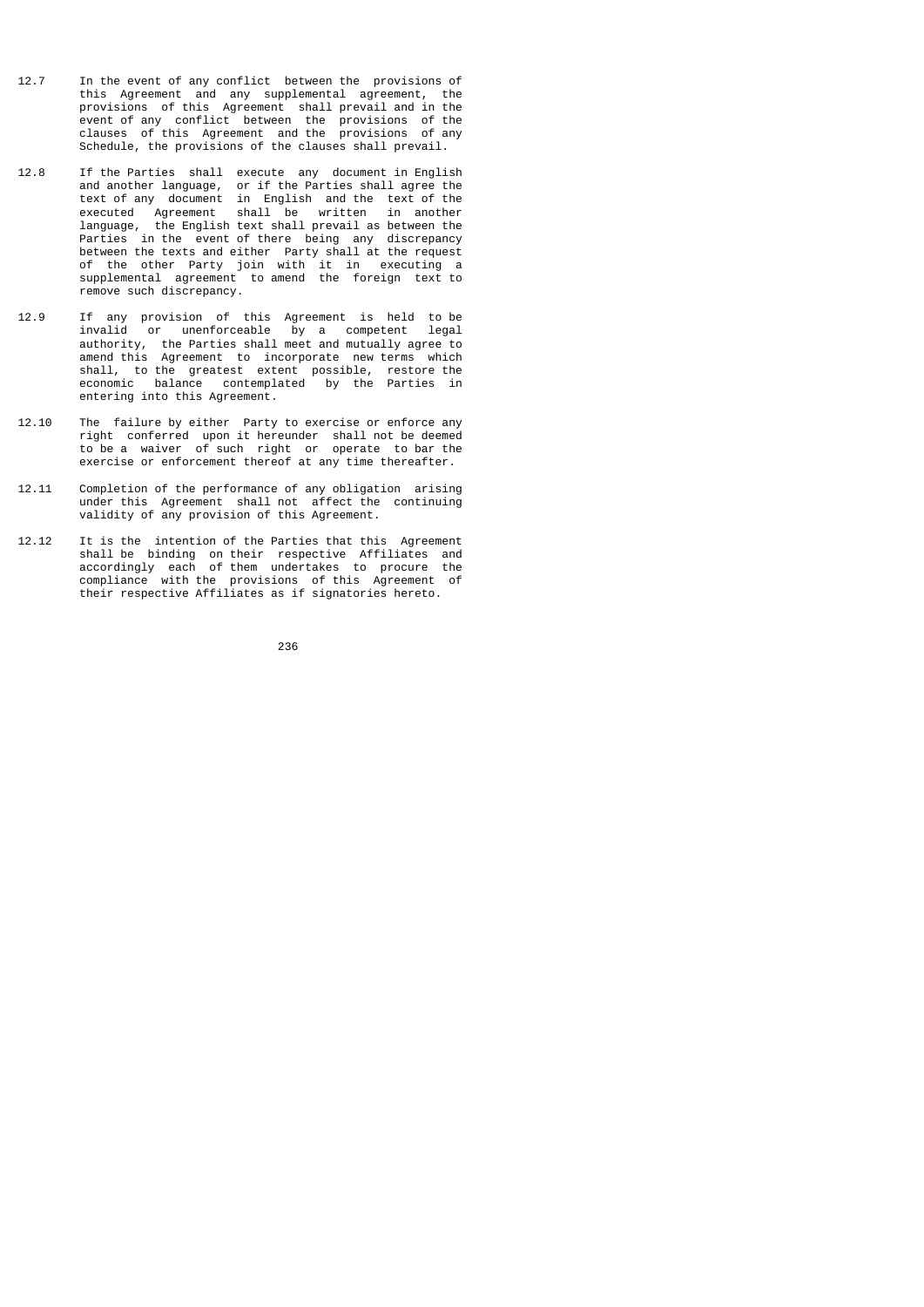- 12.13 Either Party hereto may transfer any of its rights or obligations hereunder to any of its Affiliates, provided that each Party (i) guarantees the performance of such Party's obligations so transferred pursuant to this clause, (ii) such transfer shall not relieve the transferring Party of its obligations under this Agreement and (iii) prior to such Affiliate ceasing to be an Affiliate the transferring Party shall procure that all rights and obligations so transferred are transferred back to the transferring Party.
- 12.14 Both Parties hereto agree to execute promptly and shall compel their respective Affiliates to execute promptly any separate agreements or other documents, undertakings, or consents necessary or appropriate to carry out the provisions of this Agreement. Such agreements, documents, undertakings and consents shall neither expand nor contract the rights and obligations of the Parties hereto.
- 12.15 Except as otherwise provided for herein, all disputes arising in connection with this Agreement, including any amendments, shall be finally settled under the Rules of Conciliation and Arbitration of the International Chamber of Commerce by three arbitrators appointed in accordance with such Rules. The arbitral proceedings shall be held in English and shall take place in London. The arbitral tribunal shall conduct and complete its proceedings and render a final written opinion within 180 days of the date on which the arbitral proceedings are initiated. The Parties agree that any right of appeal against any arbitral award or order to the Court is hereby waived. The Parties further agree that it is their expressed intent that until the tribunal renders its final award, the status quo of the continuing relationship is to be maintained to the maximum possible extent and that the arbitrators are hereby directed to enforce such agreement of the Parties. In addition, the Parties agree that any injunctive relief must be sought in such arbitral proceeding and not in any other proceedings. The Parties further agree that any award or order issued by the arbitral tribunal shall be enforceable in accordance with its terms in any court of competent jurisdiction.
- 12.16 Each Party shall be entitled to make such announcements relating to this Agreement and any supplemental agreements as shall be appropriate, but each Party shall first consult in good faith with the other Party concerning the contents of such announcements.

<u>237 до село во село во село во село во село во село во село во село во село во село во село во село во село в</u>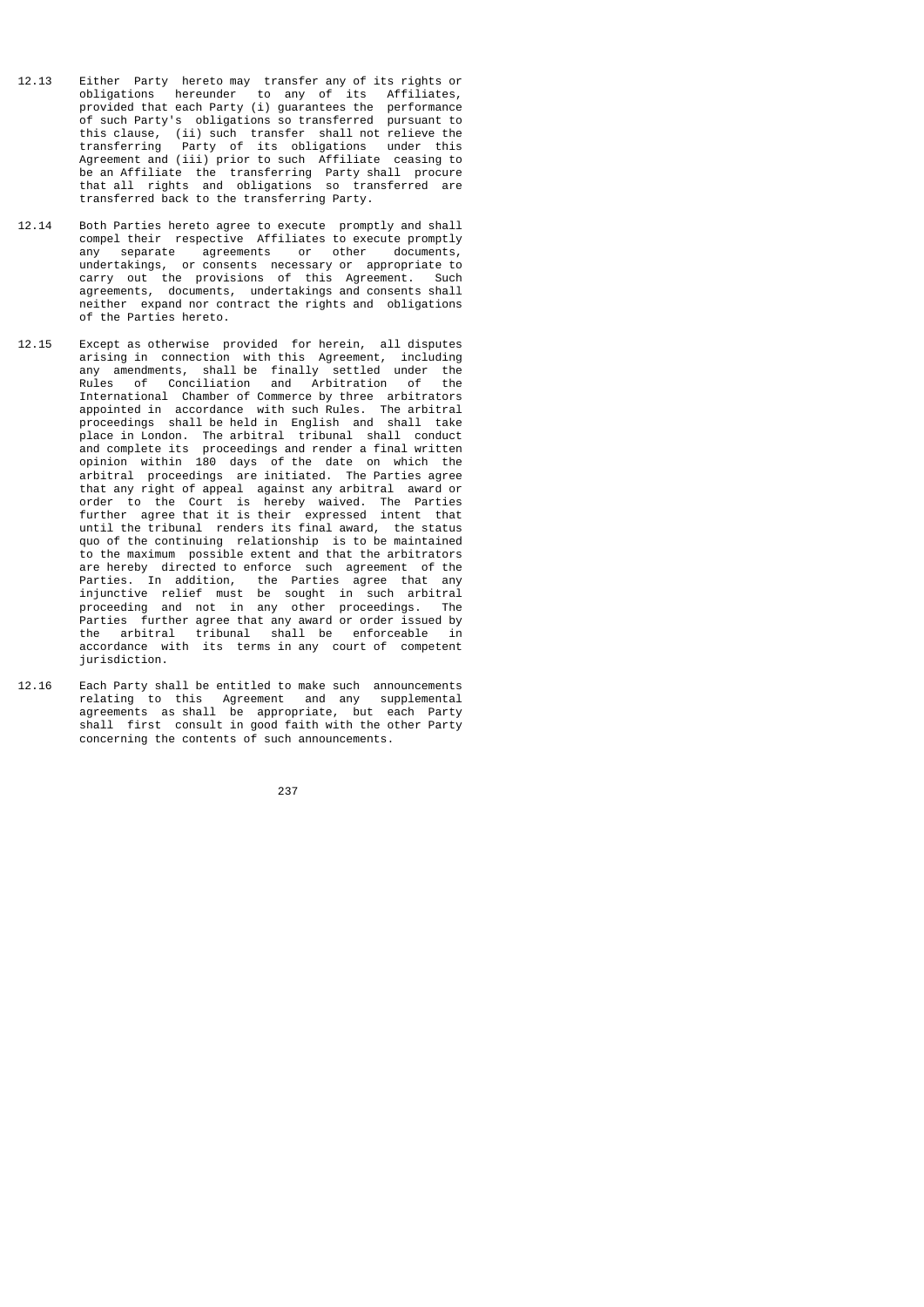IN WITNESS whereof the Parties have caused this Agreement to be executed the day and year first above written, in duplicate counterparts, each of which shall constitute an original, by their respective duly authorised representatives.

SIGNED for and on behalf of SIGNED for and on behalf of ASTRAZENECA AB MAILLEFER INSTRUMENTS (publ) HOLDINGS S.A.

===========================

<u>238 and 238 and 238 and 238 and 238 and 238 and 238 and 238 and 238 and 238 and 238 and 238 and 238 and 238 and 238 and 238 and 238 and 238 and 238 and 238 and 238 and 238 and 238 and 238 and 238 and 238 and 238 and 238 a</u>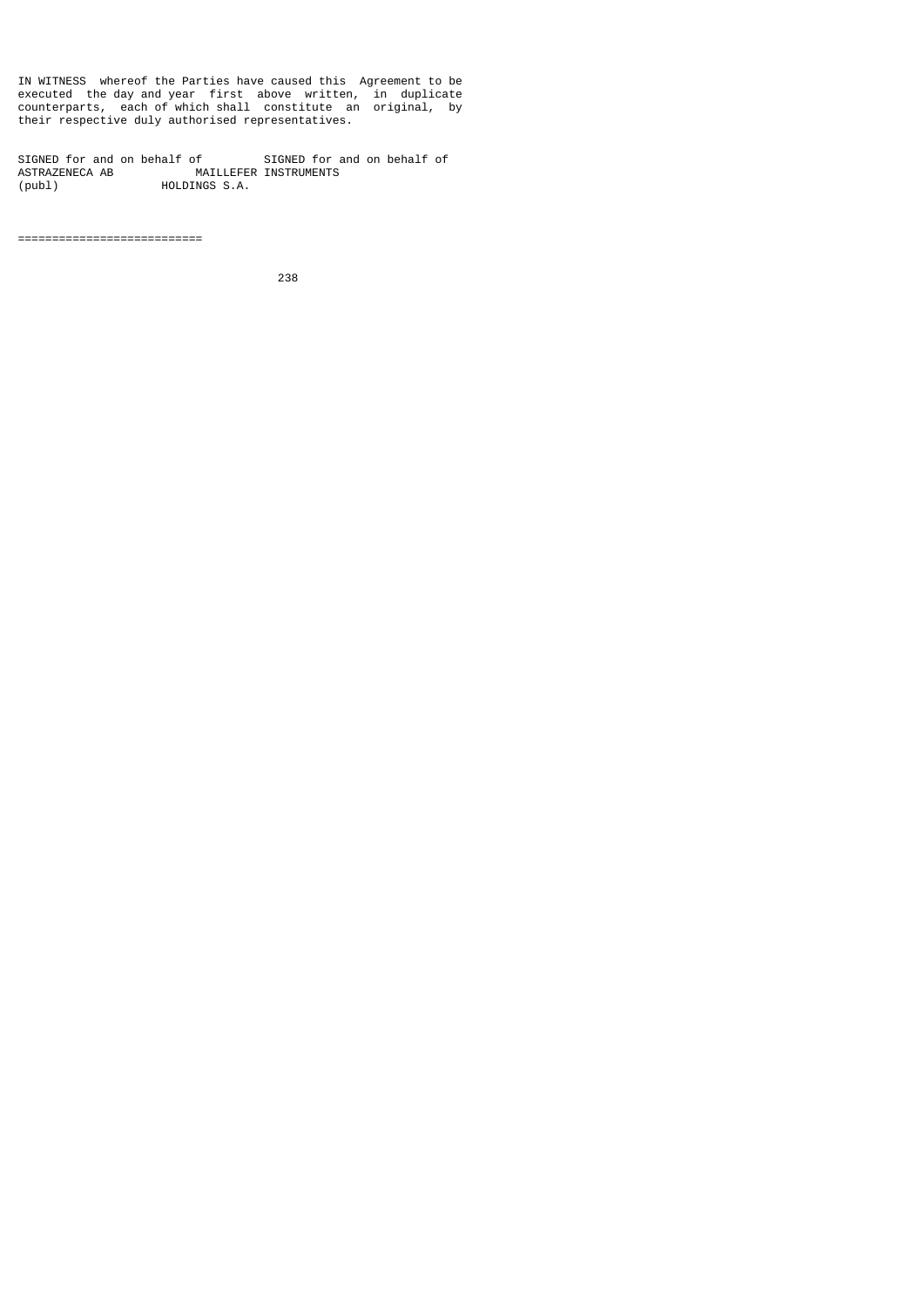## (AZ Trade Marks Licence Agreement)

DATE: 18TH JANUARY 2001

PARTIES:

- 1. ASTRAZENECA AB a company incorporated under the laws of Sweden and having its principal office at SE-151 85 Sodertalje, Sweden ("AZ")
- 2. MAILLEFER INSTRUMENTS HOLDINGS S.A., a company incorporated under the laws of Switzerland and having its principal office at Chemin du Verger 3, CH-1338 Ballaigues, Switzerland (the "Licensee")

### **BACKGROUND**

- (A) AZ is the owner and registered proprietor of the Trade Marks, each of which is registered and used in respect of a single LAD Product Category. A list of such registrations, by LAD Product Category and Country, is set out in Schedule 2.
- (B) By an agreement (the "AZLAD Products Agreement") made between the Parties on the same date as this Agreement,<br>AZ granted to the Licensee on the terms and for the AZ granted to the Licensee on the terms and for the consideration therein stated the permanent right to use AZ's technical information as therein defined for the purpose of manufacturing LAD Products and agreed with the Licensee to enter into this Agreement for the purpose of granting to the Licensee the right to use the Trade Marks in respect of LAD Products in the Territory on the terms herein stated.

# OPERATIVE PROVISIONS

1.1 In this Agreement:

 (i) the term "this Agreement" shall mean this Agreement and the Schedules and any amendments hereto;

<u>239 and 239 and 239 and 239 and 239 and 239 and 239 and 239 and 239 and 239 and 239 and 239 and 239 and 239 and 239 and 239 and 239 and 239 and 239 and 239 and 239 and 239 and 239 and 239 and 239 and 239 and 239 and 239 a</u>

- (ii) the terms "AZ" and "Licensee" and references to the "Parties" shall, unless the context otherwise requires, mean AZ and its Affiliates or any one of them and the Licensee and its Affiliates or any one of them and the term "Party" shall be construed accordingly.
- 1.2 In this Agreement the following terms shall have the following meanings:

 "Affiliate" means any corporation, partnership, joint venture, limited liability company or other business entity now or hereafter controlling, controlled by or under common control with AZ or the Licensee as the case may be and for the purposes of this definition "control" means the possession, whether direct or indirect, of the power to direct the management policies of a business entity, whether through the ownership of a majority of the voting rights in it or by contract.

> "Competent Authority" means in respect of each Country the competent regulatory authority for the grant of Marketing Authorisations.

"Country" means a country within the Territory.

 "Dental Products" means injectable dental local anaesthetic drug products, being medicinal products designed for and placed on the market solely and specifically for use by dentists, periodontists, oral surgeons and other practitioners of dentistry.

"Effective Date" means 1st March 2001.

 "GMP" means the requirement set out in the World Health Organisation code on "Good Practice for the Manufacture and Quality Control of Drugs" and/or other applicable regulations in the Country of manufacture concerning the manufacture, formulation, processing or packaging of pharmaceutical products.

> "LAD Product Category" means a LAD Product category set out in Schedule 1.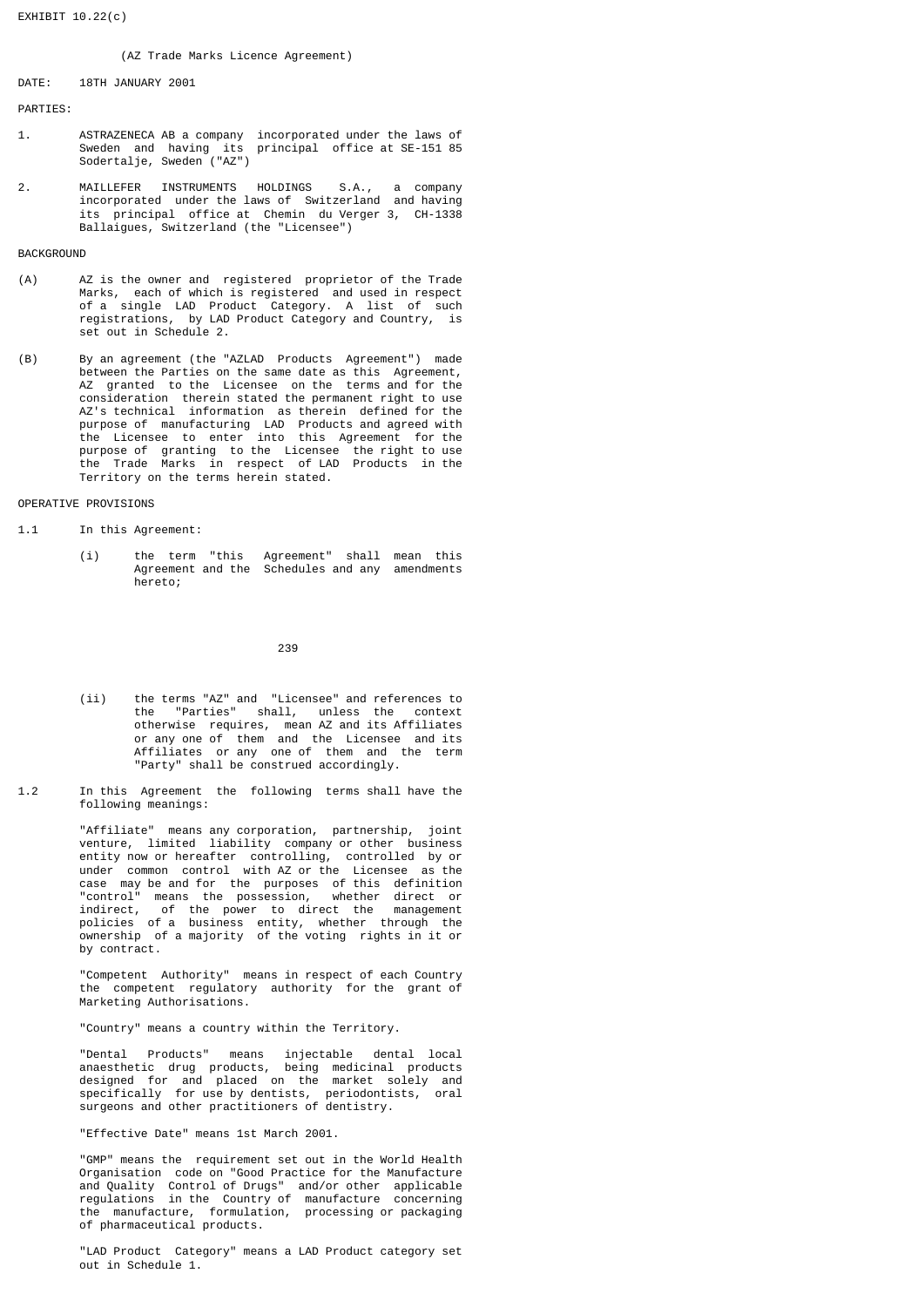"LAD Products" means cartridges containing Dental Products.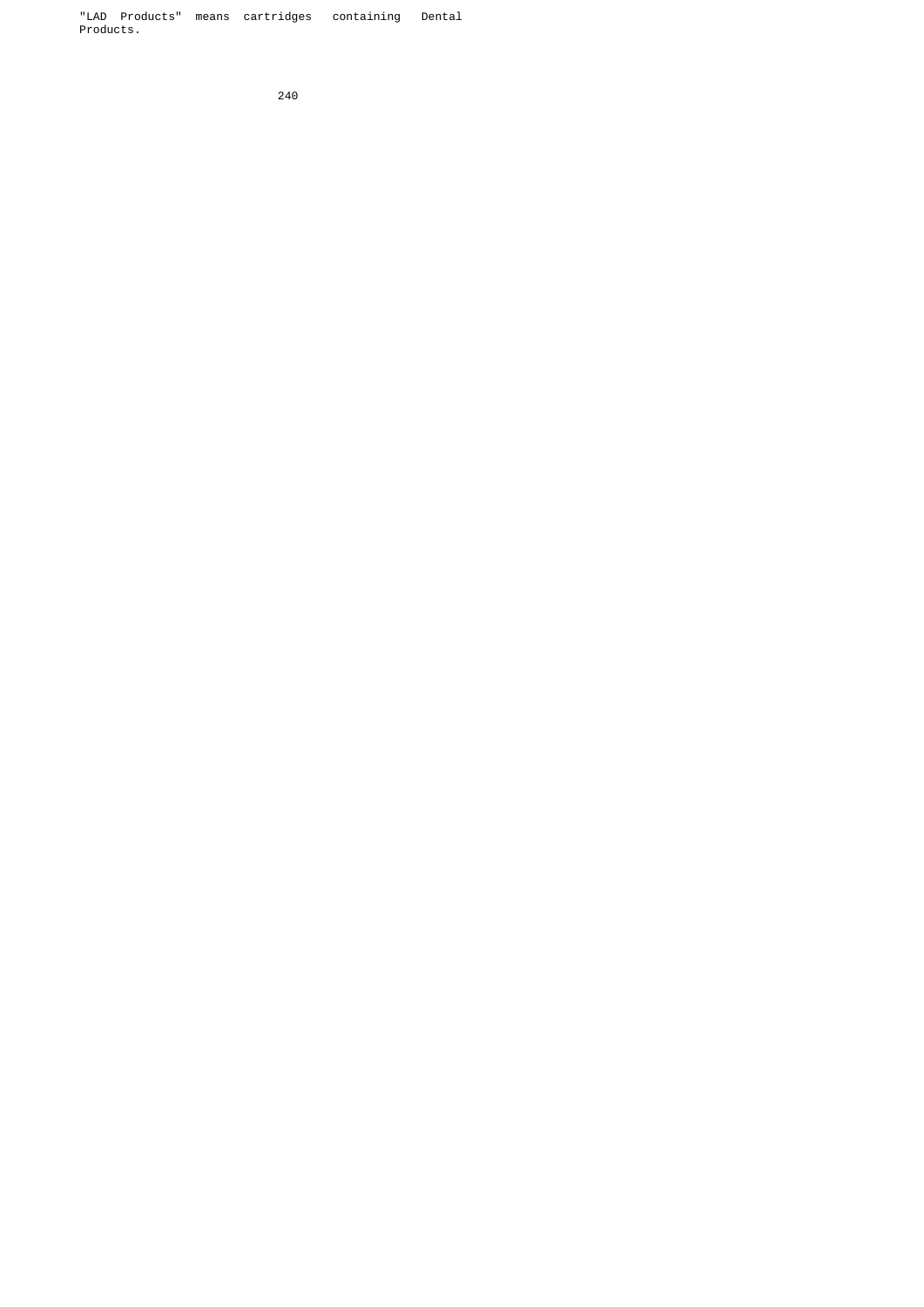"Marketing Authorisations" means the registrations granted by the Competent Authority in each Country for the sale of LAD Products and, where applicable, for approval of prices and cost reimbursements.

> "Relevant LAD Product" means a LAD Product within the applicable LAD Product Category.

 "Specified Drug Substances" means drug substances used by AZ at 1st January 2001 in the formulation of LAD Products.

 "Territory" means the World, excluding India and any other country which under the terms of the AZLAD Products Agreement shall be excluded from the Territory.

> "Trade Marks" means the trade marks listed in Schedule 1.

> "Trade Mark Authority" means in respect of each Country the competent authority for the grant of trade mark<br>registrations and registration of trade mark and registration of trade mark assignments and licences.

- 2. The Licensee acknowledges that the Trade Marks are used by AZ in connection with its business of developing, manufacturing and selling medical products as well as in connection with LAD Products and that any breach by the Licensee of its obligations under this Agreement in relation to the use of the Trade Marks by the Licensee may cause AZ substantial loss or damage in relation to its medical business. Likewise, AZ acknowledges that its use of the Trade Marks in its medical business shall be in such manner as shall not disparage the use of the Trade Marks by the Licensee or infringe the rights in the Trade Marks granted by it to the Licensee hereunder and that any breach of such obligation may cause the Licensee substantial loss or damage in its dental business.
- 3.1 With effect from the Effective Date, AZ grants to the Licensee a permanent, exclusive (even as to AZ) and royalty-free licence in accordance with and subject to the provisions of this Agreement to use in each Country in connection with Relevant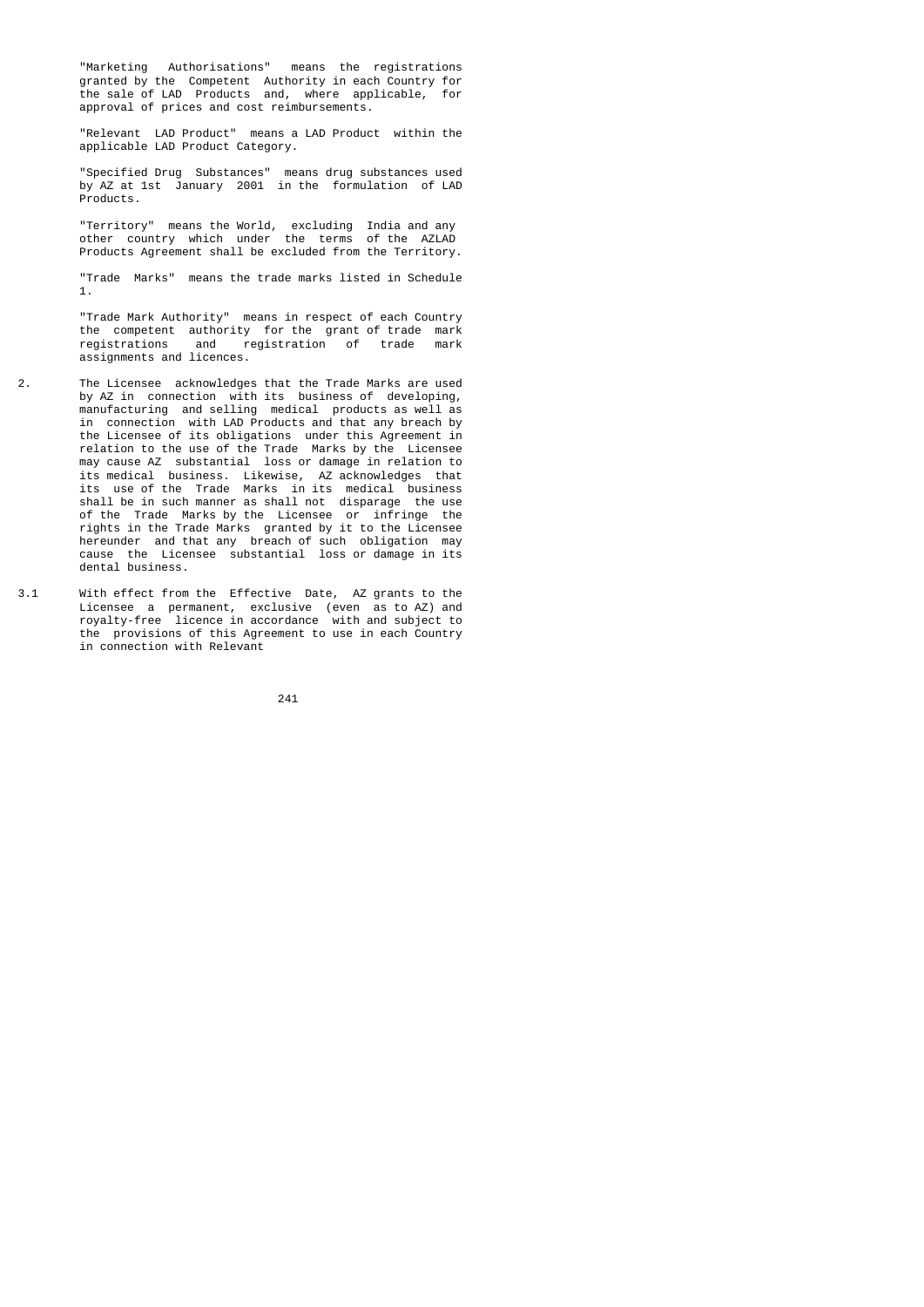LAD Products each Trade Mark registered in such Country and used by AZ in such Country in respect of Relevant LAD Products at the date of this Agreement as listed in Schedule 2. To the extent that AZ is able to do so, AZ also grants to the Licensee the same rights to use the unregistered trade marks listed in Schedule 3 in respect of Relevant LAD Products in the Countries listed in Schedule 3. The Licensee shall not be entitled to use any Trade Mark in connection with products other than Relevant LAD Products nor (subject to clause 3.2) to use any Trade Mark in connection with Relevant LAD Products in Countries other than the Countries listed in respect of such Trade Mark in Schedule 2 or 3.

- 3.2 If the Licensee wishes AZ to grant to it the right to use any Trade Mark in respect of Relevant LAD Products in Countries other than the Countries listed for such Trade Mark in Schedule 2 or 3, it shall apply to AZ for consent to such extension of its Trade Mark licence rights and AZ shall not unreasonably withhold its consent thereto, provided that any costs incurred by AZ in connection therewith shall be borne by the Licensee. The Licensee acknowledges that it will be reasonable for AZ to withhold its consent if it is determined by AZ that the Licensee's use of the Trade Mark in a Country will be detrimental to the interests of AZ's medical business.
- 4. AZ retains all rights to use the Trade Marks subject to the rights hereby granted to the Licensee.
- 5. The Licensee shall use each Trade Mark only upon or in connection with Relevant LAD Products that have been manufactured, formulated, processed, packed, marked and labelled by or on behalf of the Licensee in accordance with standards, quality control, specifications, information, formulae and instructions laid down or approved by AZ from time to time. AZ confirms to the Licensee that such requirement shall be satisfied in respect of any Relevant LAD Product if it is manufactured in accordance with applicable GMP and complies with the Marketing Authorisation for such LAD Product in force at the Effective Date or as amended or replaced from time to time in accordance with the requirements of the Competent Authority or with the written approval of AZ which shall not be unreasonably withheld.
- 6. The Licensee shall not seek to register itself as the owner of any Trade Mark in any Country or outside the Territory without the written consent of AZ.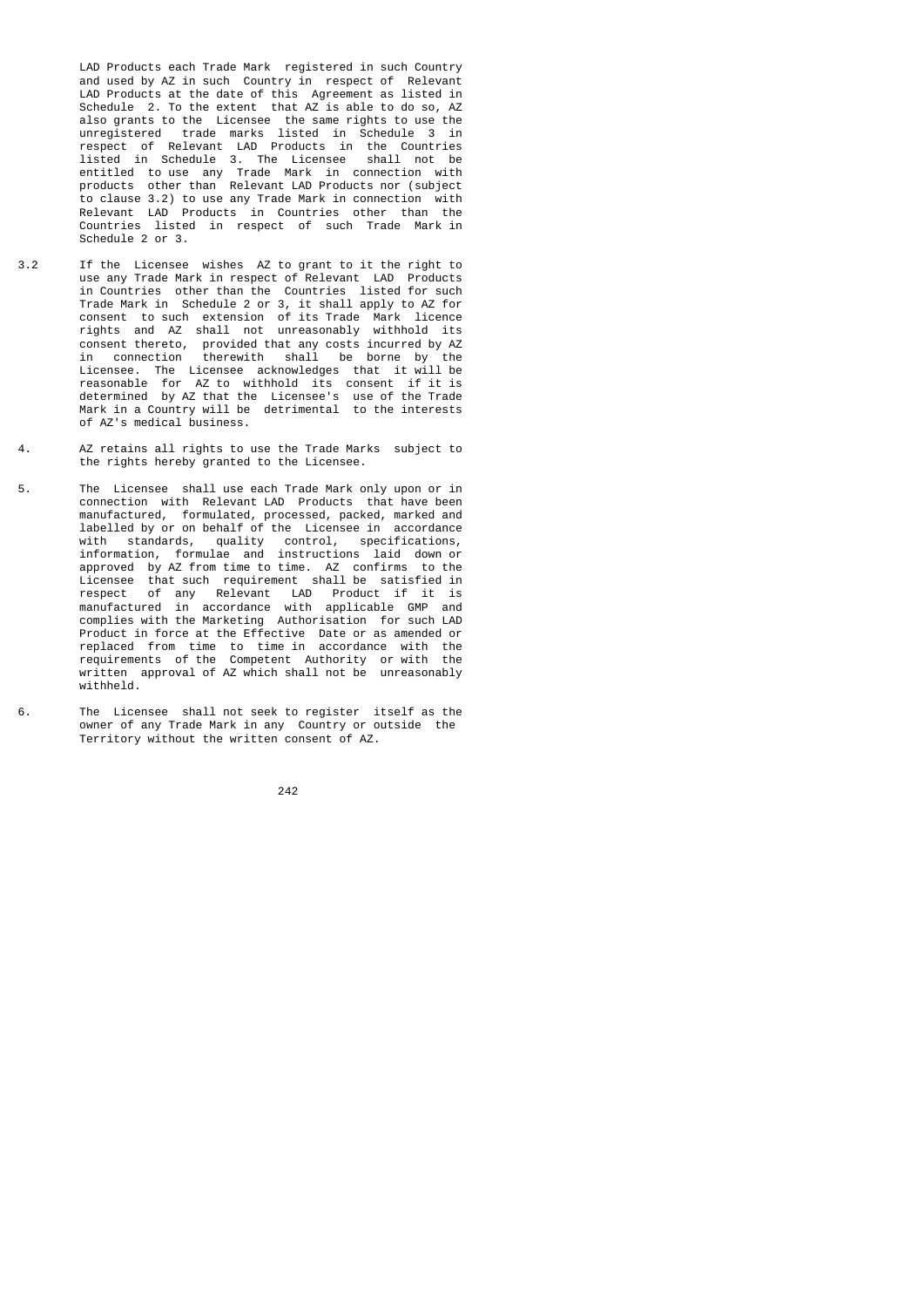- 7. The Licensee shall, on being given reasonable notice and without interference with normal operations of the Licensee, permit AZ and/or its authorised representatives, at their cost, to inspect the LAD Products offered for sale under the Trade Marks in accordance with this Agreement and the methods by which they are manufactured, formulated, processed, packed, marked and labelled at the premises of the Licensee or elsewhere, and the Licensee shall do all such things as may reasonably be necessary in order to satisfy AZ and/or its authorised representatives that the LAD Products conform to the requirements stated in clause 5. AZ and/or its authorised representatives may be required by the Licensee to enter into appropriate obligations with the Licensee to treat all information obtained in the course of such inspection in confidence.
- 8. The Licensee shall, on request, promptly supply AZ and/or its authorised representatives with a reasonable number of random samples of LAD Products manufactured, formulated or processed for sale under the Trade Marks in accordance with this Agreement in order that AZ and/or its authorised representatives may satisfy that the LAD Products conform to the requirements stated in clause 5.
- 9. The Licensee shall promptly comply with all directions given by AZ and/or its authorised representatives (provided such directions do not violate requirements of local laws and are entirely consistent with the practices and requirements described in this Agreement) concerning the use of the Trade Marks on LAD Products and/or on all notepaper, invoices, transfers, labels, packages, package inserts, advertising matter and other media of all kinds issued or employed by the Licensee upon or in connection with LAD Products. If requested, the Licensee shall submit to AZ and/or its authorised representatives for inspection samples of items which incorporate any of the Trade Marks. Wherever possible the Licensee shall insert on such items a statement to the effect that the Products are "manufactured and formulated under licence from AZ".

<u>243</u>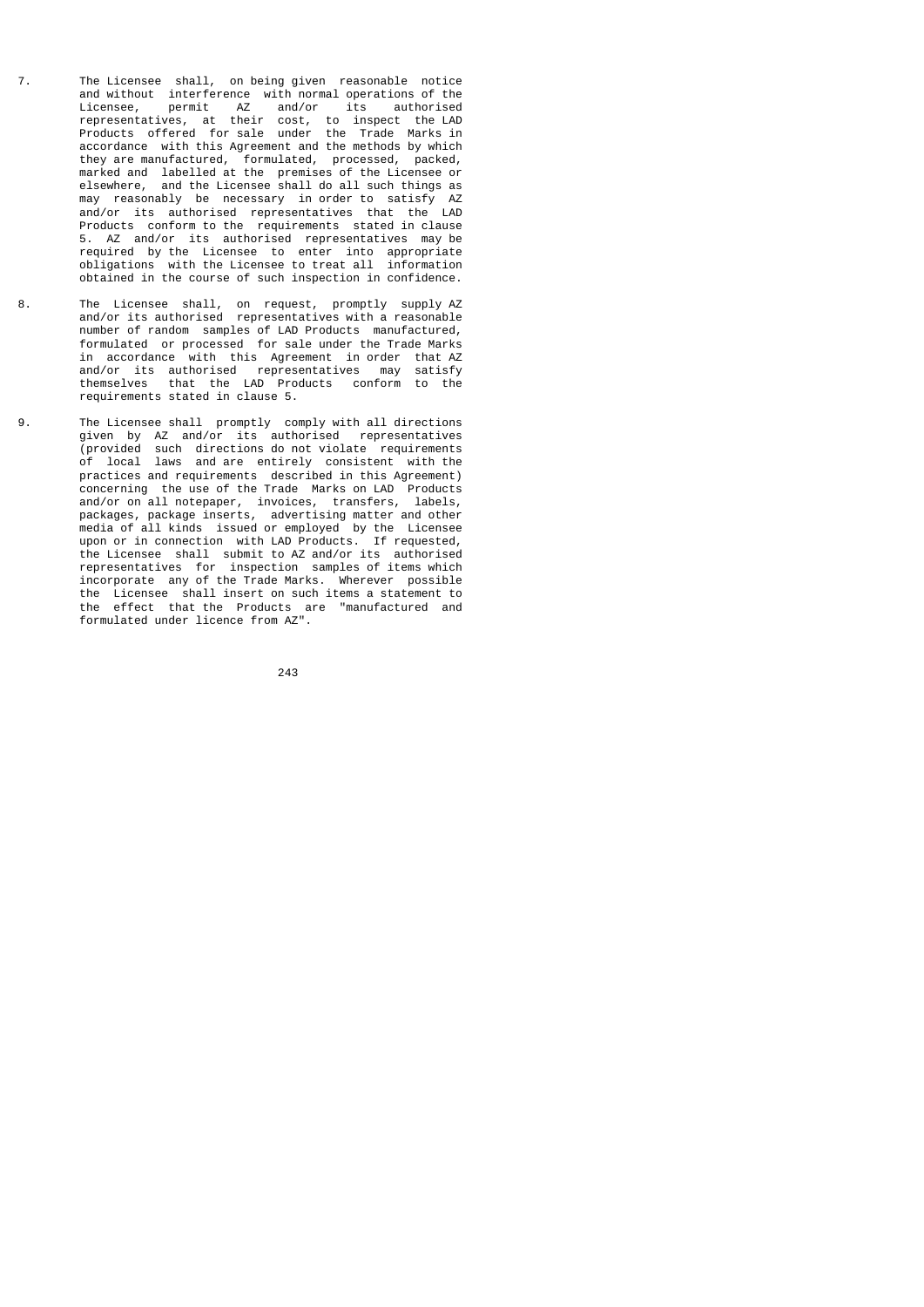- 10. The Licensee shall ensure that each Trade Mark is used by it in the Permitted Format and not otherwise. For the purpose of this clause "Permitted Format" means with the addition of a prefix or suffix demonstrating that the Trade Mark is being used in respect of dental products, such prefix or suffix being approved by AZ in writing in its first use, such approval not to be unreasonably withheld. AZ's approval shall be deemed to be granted if:
- (i) the prefix or suffix shall be displayed in a manner which is more prominent than the Trade Mark, or
- (ii) the prefix or suffix shall be displayed in all respects in the same manner as the Trade Mark so as to present the Trade Mark and its prefix or suffix as an entity in common format, and (in either case)
	- (iii) the Licensee receives no comment from AZ within ten business days of first submission of such proposed format by the Licensee to AZ for approval.
- 11. The use of the Trade Marks shall not be subject to the payment of any royalties by the Licensee to AZ.
- 12. The Licensee accepts full responsibility for the actions of any agent or distributor which it may appoint for the sale of LAD Products under the Trade Marks and recognises that such agents or distributors shall acquire no proprietary rights in the Trade Marks as the result of their use of the Trade Marks in connection with the sale of LAD Products.
- 13. The Licensee hereby acknowledges that the Trade Marks and the goodwill therein remain the sole property of AZ and all use thereof by the Licensee shall enure to the benefit of AZ. The Licensee shall neither acquire nor be allowed to claim any ownership rights in the Trade Marks.

<u>244 and 244</u>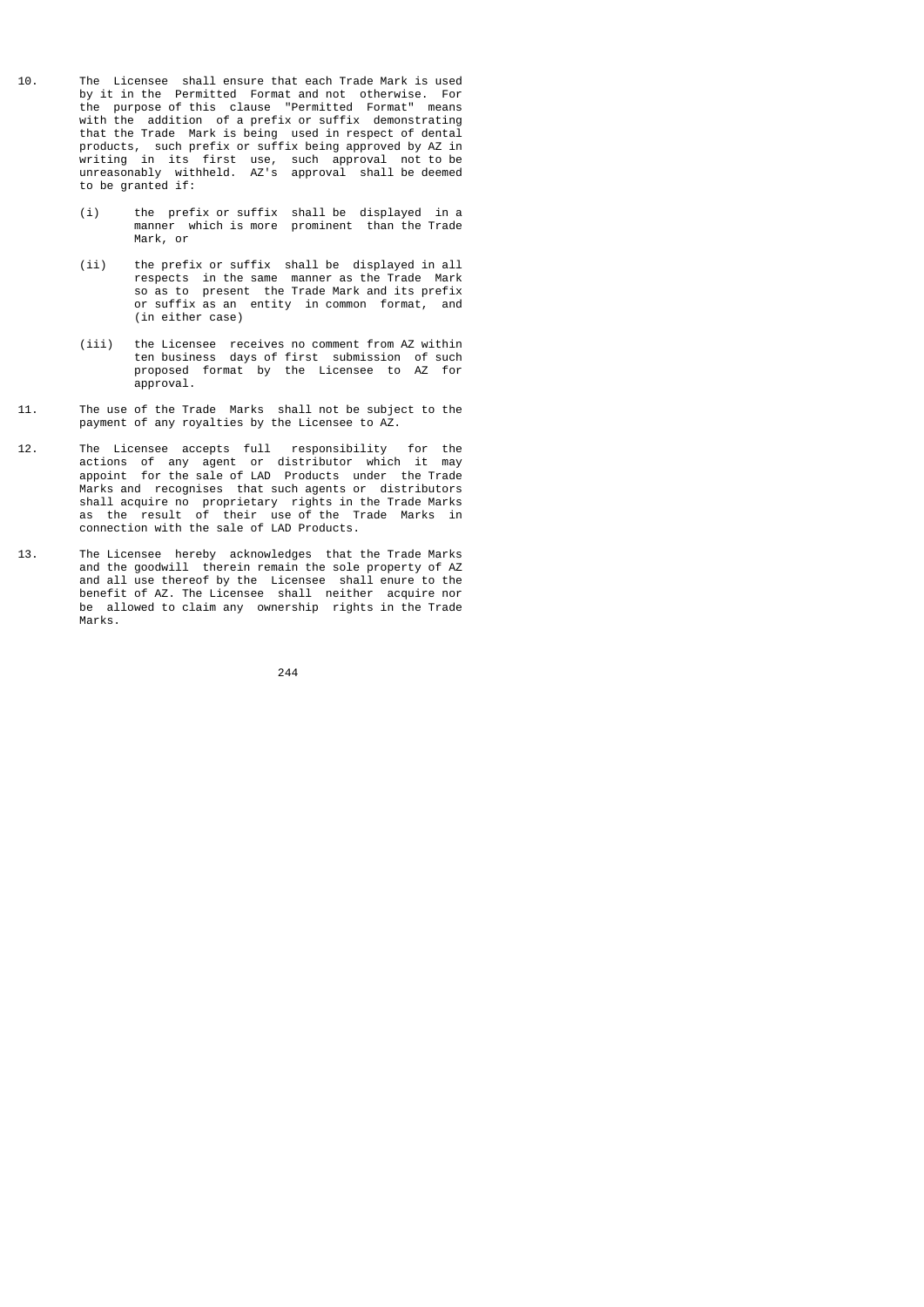- 14. The Licensee shall refrain from any act which would prejudice the distinctiveness or validity of the Trade Marks or which would adversely affect the rights of AZ in and to the Trade Marks and undertakes neither to take any action against the Trade Marks nor directly or indirectly to assist any third party to do so. Further, the Licensee undertakes that it will not adopt, register or use at any time a trade mark identical with or confusingly similar to any of the Trade Marks. The provisions of this clause shall apply mutatis mutandis to AZ with respect to the rights granted to the Licensee and the use of the Trade Marks by the Licensee hereunder.
- 15.1 Upon the request of either Party, the Parties shall enter into a separate licence agreement for any Country relating to the grant by AZ to the Licensee of the right to use the Trade Marks in respect of LAD Products in such Country, for registration or other purposes. Such licence agreement shall be in the form set out in Schedule 4 or in such other form as may be agreed between the Parties based so far as practicable on the form set out in Schedule 4. In the event of any conflict between the provisions of this Agreement and such separate licence agreement, the provisions of this Agreement shall prevail. In the event of termination of this Agreement in its entirety, all such separate licence agreements shall automatically terminate at the same time.
- 15.2 The Licensee shall at its own expense apply as necessary to the Trade Mark Authority in each Country<br>for the Licensee to be recorded as a licensee of the for the Licensee to be recorded as a licensee of the registered Trade Marks for use in connection with the relevant LAD Product Category, and AZ shall assist the Licensee, at the Licensee's request and expense in such activity, including the execution and filing of documents. All fees and taxes payable in respect of the registration of the Licensee as licensee of the Trade Marks and the maintenance of the registration of the Licensee as licensee of the Trade Marks shall be borne by the Licensee.
- 16.1 The Licensee and AZ shall promptly notify each other of any acts of infringement, suspected infringement or unfair competition involving the Trade Marks, and of any allegation that any of the Trade Marks is or may be invalid or unenforceable, and of any applications or registrations of confusingly similar marks which may come to its attention.
- 16.2 AZ shall be entitled to defend and/or prosecute all proceedings involving third parties relating to the infringement or validity of the Trade Marks and the Licensee shall at the request and expense of AZ do all such things as may be reasonably requested by AZ to assist it in taking or resisting any proceedings in relation to any such infringement or claim.
- 16.3 If AZ shall for 90 days after the date of notification referred to in clause 16.1 fail to assume the conduct of any proceedings referred to in clause 16.2 or fail to conduct such proceedings in a reasonable commercial manner, the Licensee shall be authorised, as permitted<br>by law, to assume the conduct thereof and AZ shall at to assume the conduct thereof and AZ shall at the request and expense of the Licensee do all such things as may be reasonably requested by the Licensee to assist it in taking or resisting such proceedings.
- 17.1 This Agreement shall not be terminable by AZ otherwise than in accordance with the express provisions of this Agreement.
- 17.2 This Agreement may be terminated by the Licensee with respect to any or all Trade Marks by giving notice in writing to AZ at any time.
- 17.3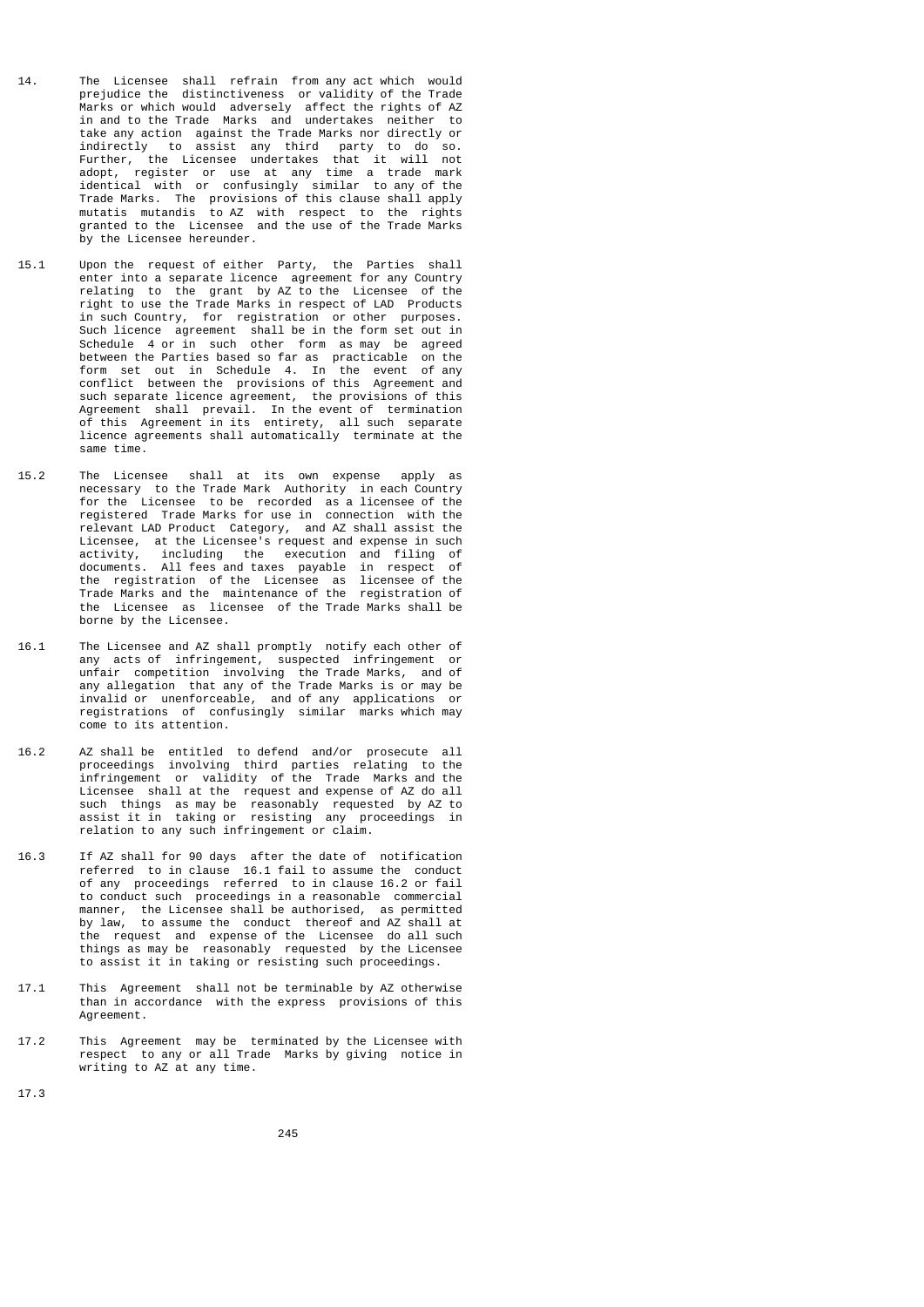- This Agreement may be terminated by AZ by giving not less than 12 months' notice in writing to the Licensee if during the period of 10 years from the Effective Date the Licensee or any other company in the same group of companies as the Licensee shall be engaged or interested in the manufacture or sale of injectable local anaesthetic products based on any of the Specified Drug Substances, other than Dental Products, provided that such notice shall be withdrawn by AZ if during the currency of the notice the Licensee or such other company in the same group of companies as the Licensee shall permanently cease to be engaged or interested in the manufacture or sale of injectable local anaesthetic products based on any of the Specified Drug Substances, other than Dental Projects, and the Licensee shall notify AZ in writing of such cessation.
- 17.4 This Agreement may be terminated by AZ by giving notice in writing to the Licensee if the Licensee shall commit any serious and wilful breach of any of the terms of this Agreement and shall fail to remedy such breach, if capable of remedy, within 60 days of receiving notice in writing from AZ specifying such breach and requiring it to be remedied. It is agreed that the use of any Trade Mark in respect of any product other than Relevant LAD Products shall constitute a serious breach of this Agreement.
- 17.5 Without prejudice to the provisions of clause 17.4, this Agreement may be terminated by AZ in respect of a specific Country by giving notice in writing to the Licensee if the Licensee shall commit any serious and wilful breach of any of the terms of this Agreement so far as they relate to such Country and shall fail to remedy such breach, if capable of remedy, within 60 days of receiving notice in writing from AZ specifying such breach and requiring it to be remedied. It is agreed that the use of any Trade Mark in a Country in respect of Relevant LAD Products shall constitute a serious breach of this Agreement if AZ shall not have granted to the Licensee hereunder the right to use such Trade Mark in such Country.
- 18.1 Subject to clauses 16 and 18.2 and subject to the continuing use of the Trade Marks by the Licensee, AZ undertakes to maintain the Trade Marks in force.

18.2

<u>246</u>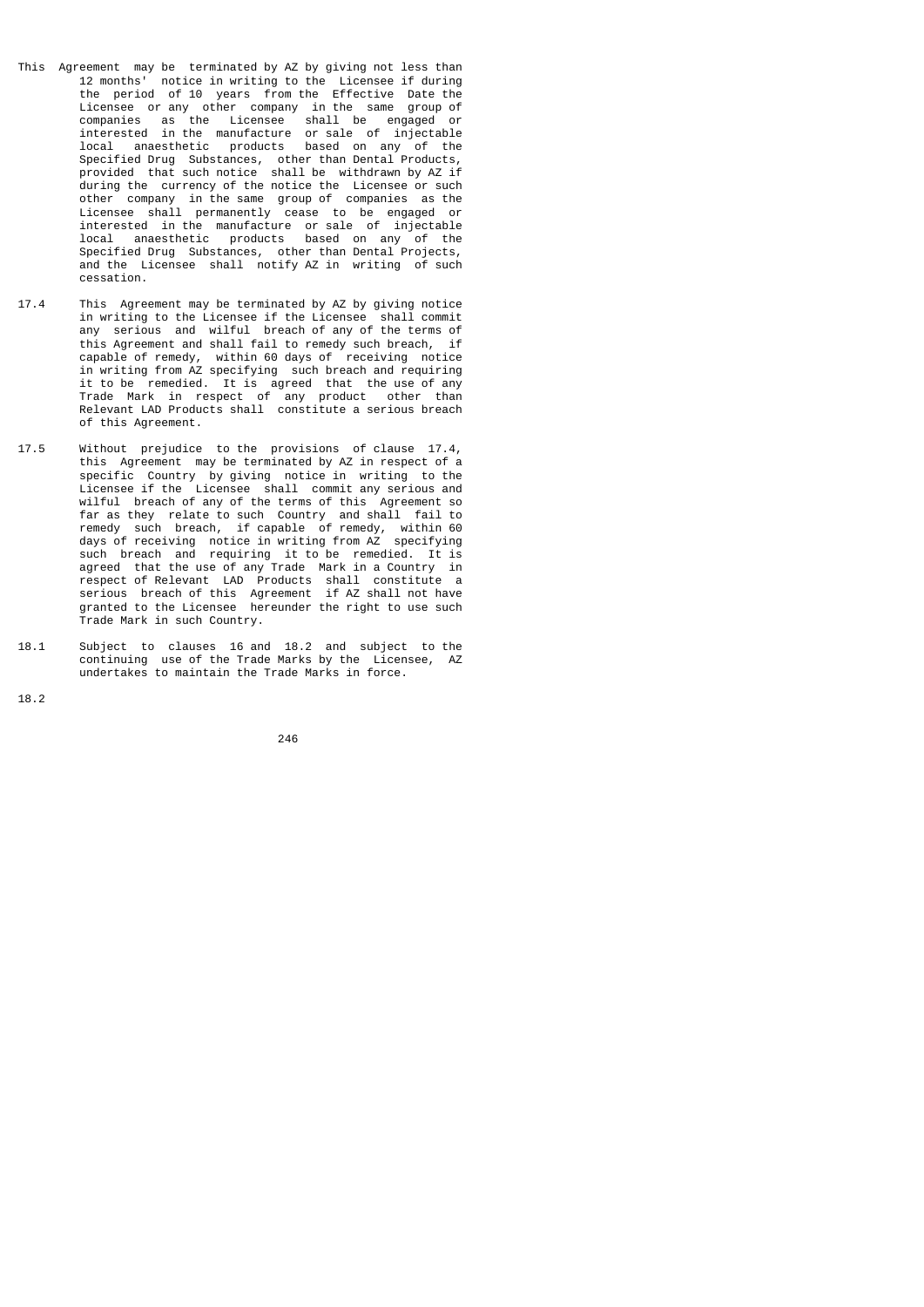- If AZ no longer wishes to maintain any Trade Mark in any Country, it shall offer to transfer such Trade Mark to the Licensee. If such offer shall be accepted by the Licensee, AZ shall assign and transfer such Trade Mark to the Licensee and the Licensee shall register such transfer with the Trade Mark Authority in such Country at its own expense. If such offer shall not be accepted by the Licensee, AZ shall cease to be obliged to maintain such Trade Mark in such Country.
- 19. The Licensee shall not be entitled to assign or sub-license any of its rights or obligations under this Agreement except to an Affiliate or with the written consent of AZ which shall not be unreasonably withheld.
- 20. Upon termination of this Agreement, the Licensee shall forthwith discontinue all use of the Trade Marks (other than Trade Marks transferred to the Licensee) and shall cease to make any reference to AZ in its printed matter, labels or packages, subject to the disposal of existing stocks in such manner as may be agreed between the Parties at the date of termination. The Licensee shall not thereafter make any use of the Trade Marks or any colourable imitation thereof and hereby agrees to join with AZ in applying for cancellation of its recordal as a licensee of the Trade Marks on termination of this Agreement and to execute any documents that may be required to effect such<br>cancellation. The provisions of this clause shall cancellation. The provisions of this clause shall apply mutatis mutandis in the event of termination of this Agreement insofar as it relates to any Country or Trade Mark.
- 21. This Agreement shall be governed by and construed and interpreted in accordance with the laws of England.
- 22. All disputes which may arise under, out of, or in connection with, or in relation to this Agreement shall be settled under the Rules of Conciliation and Arbitration of the International Chamber of Commerce by three arbitrators appointed in accordance with such Rules. The arbitral proceedings shall be held in English and shall take place in London.
- 23.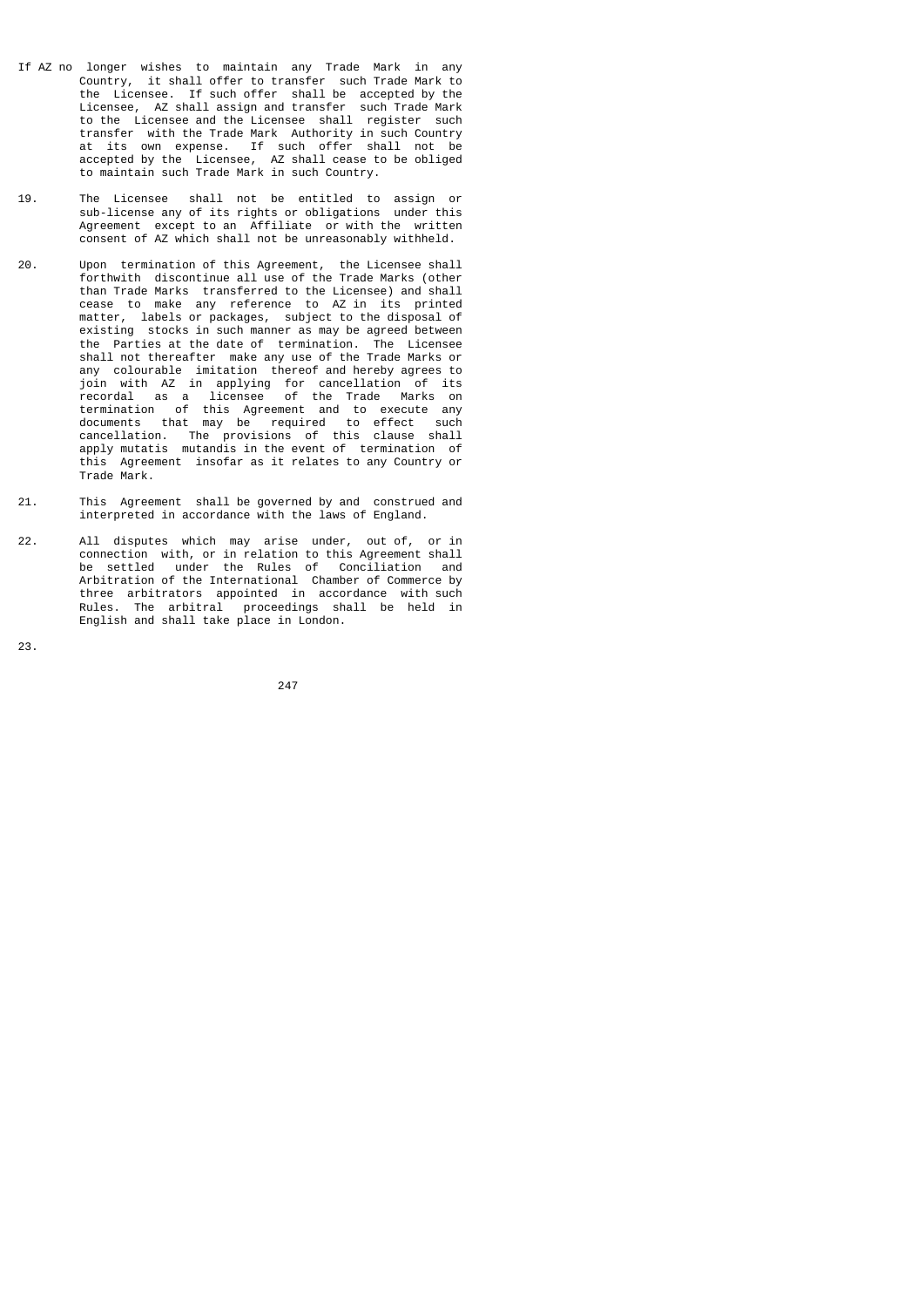Notices to be served by either Party on the other shall be in writing and shall be deemed for the purposes of this Agreement to be properly given if sent by telefax with confirmed receipt thereof, by courier service with evidence of delivery or by registered mail, postage prepaid, to the other Party at its address as set forth below. Either Party may change such address for the purposes of this Agreement by notice in writing to the other Party. A notice served by telefax shall be deemed to be served 24 hours after telefax transmission and a notice served by registered mail shall be deemed to be served 4 days after posting by registered mail.

> If to AZ: AstraZeneca AB For attn of President SE-151 85 Sodertalje Sweden Facsimile: +46 8 553 29010 with copies to: AstraZeneca AB Global Intellectual Property - Trade Marks Alderley Park Macclesfield Cheshire SK10 4TG and to:

 AstraZeneca PLC For attn of Company Secretary 15 Stanhope Gate London W1Y 6LN Facsimile: (020) 7304 5151

 If to the Purchaser: Maillefer Instruments Holdings S.A. For attn of General Manager Chemin du Verger 3 CH-1338 Ballaigues Switzerland Facsimile: +41 21 843 9293

 with copy to: DENTSPLY International Inc 570 West College Avenue York PA 17404 Attention: Secretary Facsimile: (717) 849 4753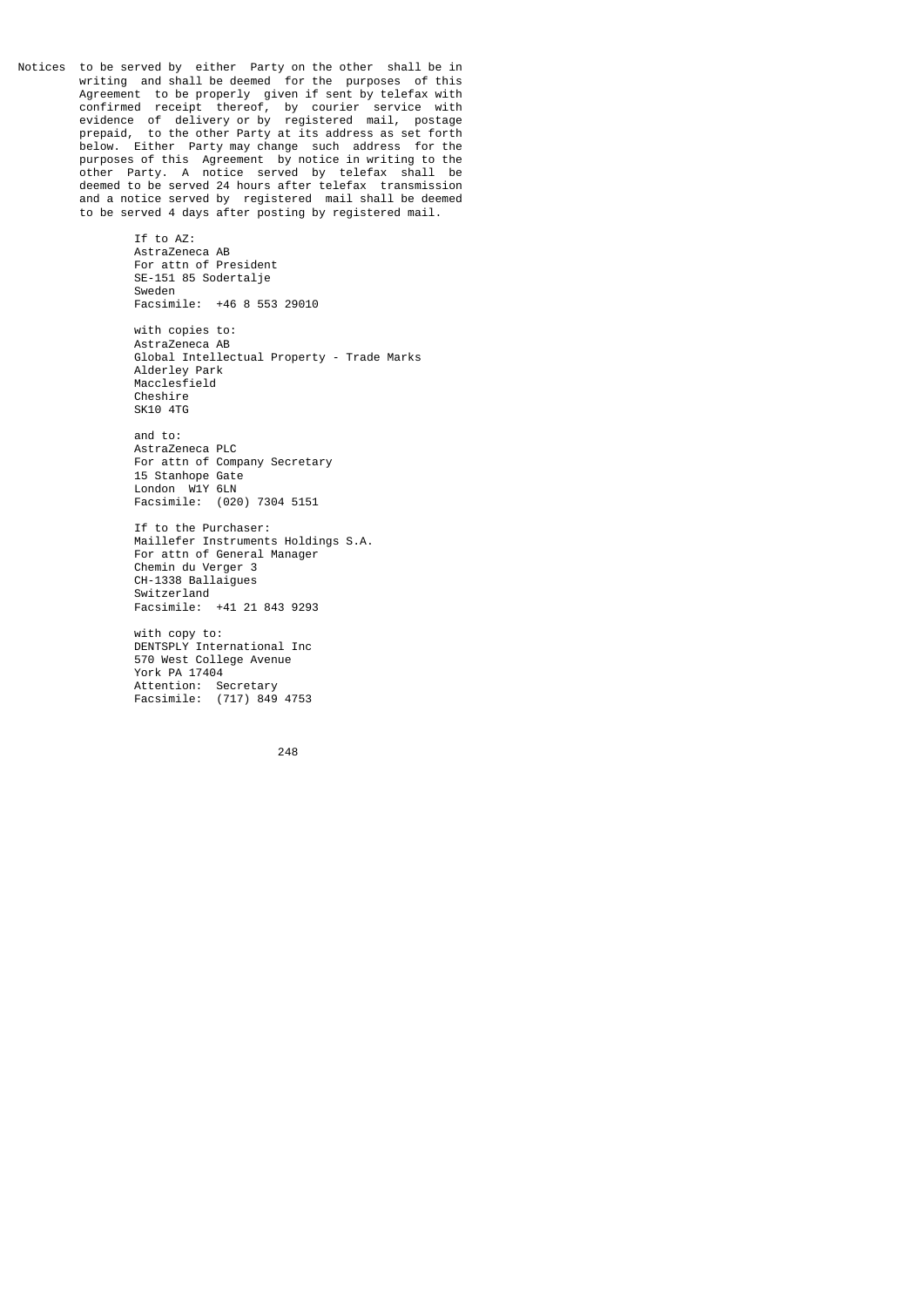IN WITNESS WHEREOF the parties hereto have caused this Agreement to be executed by their respective duly authorised representatives the day and year first above written.

For and on behalf<br>ofASTRAZENECA AB(publ) ofASTRAZENECA AB(publ) MAILLEFER INSTRUMENTS

- ------------------------- ------------------------

HOLDINGS S.A.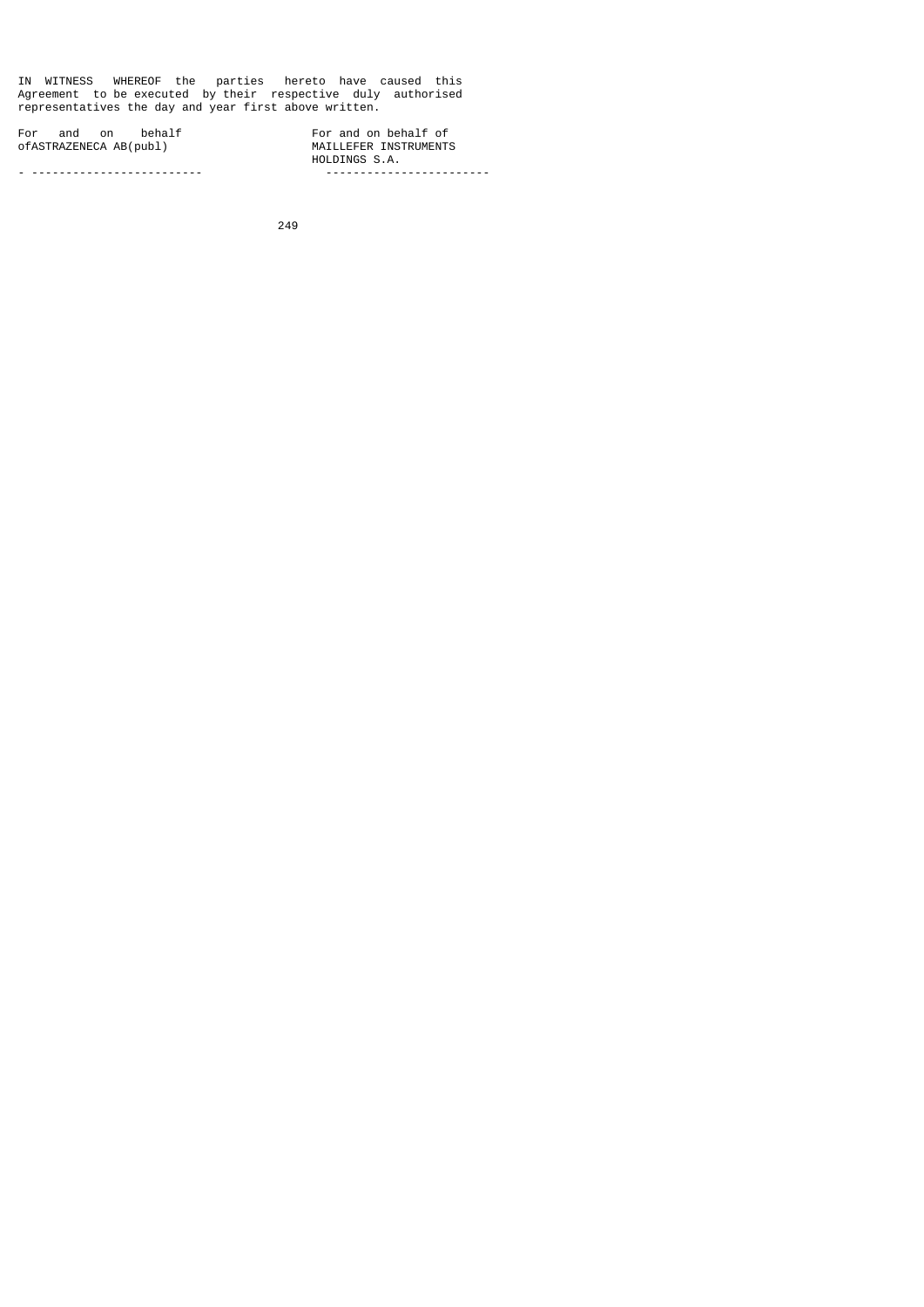DENTSPLY INTERNATIONAL INC. AND SUBSIDIARIES SELECTED FINANCIAL DATA

|                                             | Year ended December 31,                          |           |               |                 |           |
|---------------------------------------------|--------------------------------------------------|-----------|---------------|-----------------|-----------|
|                                             | 2000                                             | 1999      | 1998          | 1997            | 1996      |
| Statement of Income Data:                   | (dollars in thousands, except per share amounts) |           |               |                 |           |
| Net sales                                   | \$889,796                                        | \$836,438 | \$800,456     | \$725,596       | \$660,962 |
| Gross profit                                | 463,594                                          | 431,811   | 416,304       | 368,726         | 324,670   |
| Restructuring and other costs (income)      | (56)                                             | $\sim$    | 71,500        |                 | $\sim$    |
| Operating income                            | 163,916                                          | 149,617   | 69,852        | 132,456         | 119,464   |
| Income before income taxes                  | 151,796                                          | 138,019   | 55,101        | 122,006         | 110,960   |
| Net income                                  | \$101,016                                        | \$89,863  | \$34,825      | \$74,554<br>(1) | \$67,222  |
| Earnings per Common Share:                  |                                                  |           |               |                 |           |
| Net income-basic                            | \$1.95                                           | \$1.70    | \$0.65        | \$1.38<br>(1)   | \$1.25    |
| Net income-diluted                          | 1.93                                             | 1.70      | 0.65          | 1.37<br>(1)     | 1.25      |
| Cash dividends declared per                 |                                                  |           |               |                 |           |
| common share                                | \$0.25625                                        | \$0.23125 | \$0.21000     | \$0.19500       | \$0.17000 |
| Weighted Average Common Shares Outstanding: |                                                  |           |               |                 |           |
| Basic                                       | 51,856                                           | 52,754    | 53,330        | 53,937          | 53,840    |
| Diluted                                     | 52,373                                           | 52,911    | 53,597        | 54,229          | 53,994    |
| Balance Sheet Data:                         |                                                  |           |               |                 |           |
| Working capital                             | \$157,316                                        | \$138,448 | \$128,076     | \$107,678       | \$113,547 |
| Total assets                                | 866,615                                          | 863,730   | 895,322       | 774,376         | 667,662   |
| Total debt                                  | 110,294                                          | 165,467   | 233,761       | 129,510         | 101,820   |
| Stockholders' equity                        | 520,370                                          | 468,872   | 413,801       | 423,933         | 365,590   |
| Return on average stockholders' equity      | 20.4%                                            | 20.4%     | 19.2% (2)     | 18.9%           | 19.9%     |
| Long-term debt to total capitalization      | 17.4%                                            | 23.7%     | 34.4%         | 19.9%           | 17.0%     |
| Other Data:                                 |                                                  |           |               |                 |           |
| Depreciation and amortization               | \$41,359                                         | \$39,624  | \$37,474      | \$32,405        | \$28,108  |
| Capital expenditures                        | 28,425                                           | 33,386    | 31,430        | 27,660          | 20,804    |
| Interest expense, net                       | 9,291                                            | 14,640    | 14,168        | 11,006          | 10,071    |
| Property, plant and equipment, net          | 181,341                                          | 180,536   | 158,998       | 147,130         | 141,458   |
| Goodwill and other intangibles, net         | 344,753                                          | 349,421   | 346,073       | 336,905         | 256,199   |
| Cash flows from operating activities        | 145,622                                          | 125,877   | (3)<br>96,323 | 96,647<br>(3)   | 84,927    |
| Income tax rate                             | 33.5%                                            | 34.9%     | 36.8%         | 38.9%           | 39.4%     |

Certain reclassifications have been made to prior years' data in order to conform to the current year presentation.

(1) Includes restructuring and other costs of \$45.4 million, after tax, or \$0.85 per common share.

(2) Excludes income statement effect of restructuring and other costs.

(3) Includes cash outflows associated with the two 1998 restructurings of \$13.1 million in 1999 and \$2.6 million in 1998.

 $250$ 

MANAGEMENT'S DISCUSSION AND ANALYSIS OF FINANCIAL CONDITION AND RESULTS OF **OPERATIONS** 

 The following discussion and analysis of the Company's financial condition and results of operations should be read in conjunction with our consolidated financial statements and related notes.

RESULTS OF OPERATIONS, 2000 COMPARED TO 1999

Net Sales

 Net sales increased \$53.4 million, or 6.4%, to \$889.8 million, up from \$836.4 million in 1999. Base business (internal sales growth exclusive of acquisitions/divestitures and the impact of currency translation) accounted for 9.5% of the sales growth in 2000. Currency translation negatively impacted net sales by 3.1%, mainly due to the devaluation of the Brazilian Real and the strengthening of the U.S. dollar against the major European currencies. Sales in the United States grew 10.6%; 10.6% from base business and 0.1% from acquisitions, offset by 0.1% from translation. There was strong base business growth in the United States from equipment and consumable product lines. European base business sales, including the Commonwealth of Independent States ("CIS"), increased 3.2%. This, however, was offset by the impact of currency translation on European sales, which had a negative 10.1% effect, and a negative impact of 0.4% from divestitures. Both equipment and consumables experienced an increase in base business sales in Europe in 2000. The increase in consumable sales in Europe was tempered by European dealers who sharply curtailed their fourth quarter consumable purchases as their annual growth incentive rebate targets were not attainable. The economy in the Pacific Rim continued to improve, resulting in a 24.0% increase in base business sales. 1999 net sales in the Pacific Rim were impacted by \$1.4 million of inventory returns from dealers in India. Without India, the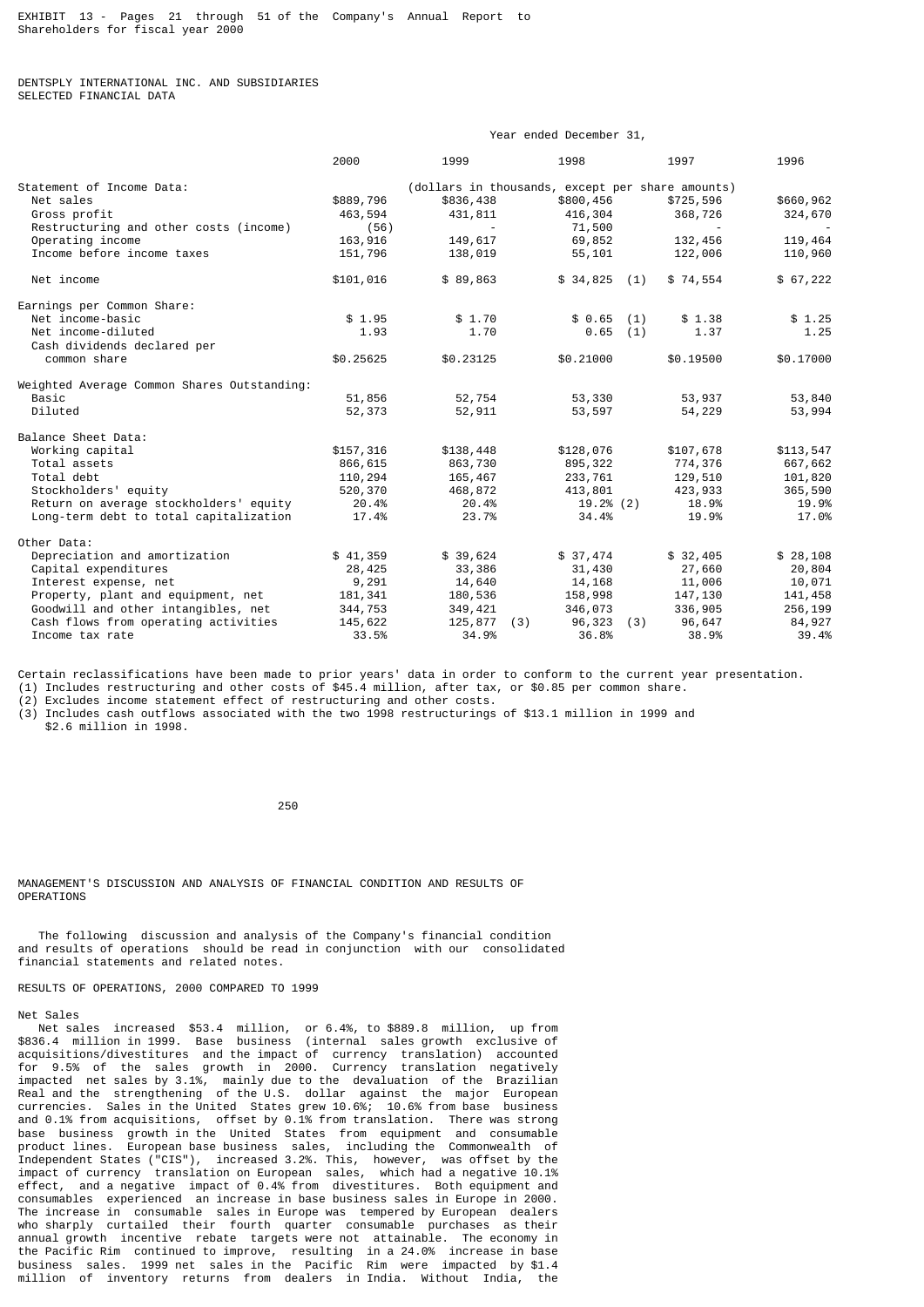Pacific Rim base business sales grew 16.0% in 2000. Excluding acquisitions and exchange, sales in Latin America grew 12.4%. Sales in the rest of the world were up 11.3%; 13.5% from base business, offset by 0.1% from divestitures and 2.1% from exchange. The increase was mainly due to base business sales increases in Canada, the Middle East and Africa, Australia, and Japan.

## Gross Profit

 Gross profit increased \$31.8 million, or 7.4%, to \$463.6 million from \$431.8 million in 1999. As a percentage of sales, gross profit increased from 51.6% in 1999 to 52.1% in 2000. The gross profit margin was benefited by restructuring and operational improvements along with a favorable product mix in 2000. The percentage improvement occurred despite the negative impact of a strong U.S. dollar during 2000. The Company continues to drive projects, including lean manufacturing, waste elimination and centralized warehousing, focused on improving our operating processes and product flows. These efforts not only strengthen our gross profit margin rates and reduce inventory levels, but also improve our overall competitive advantage.

## Operating Expenses

 Selling, general and administrative ("SG&A") expense increased \$17.5 million, or 6.2%, in 2000. As a percentage of sales, expenses remained unchanged, representing 33.7% of net sales in both periods. Increased research and development spending, a sales force increase, and higher legal expenses were offset by shared service initiatives and solid internal sales growth.

 In the fourth quarter 2000, the Company recorded a \$2.8 million pre-tax gain on a settlement related to a property previously owned by the Company, along with a \$2.7 million pre-tax restructuring charge related to its French and Latin American businesses. The primary focus of the restructuring is consolidation of operations in these regions in order to eliminate duplicative functions. Both of these items are reflected in the "Restructuring and other costs (income)" line on the income statement (see also Note 13).

<u>251 - Animal Stephen Barbara (b. 1882)</u>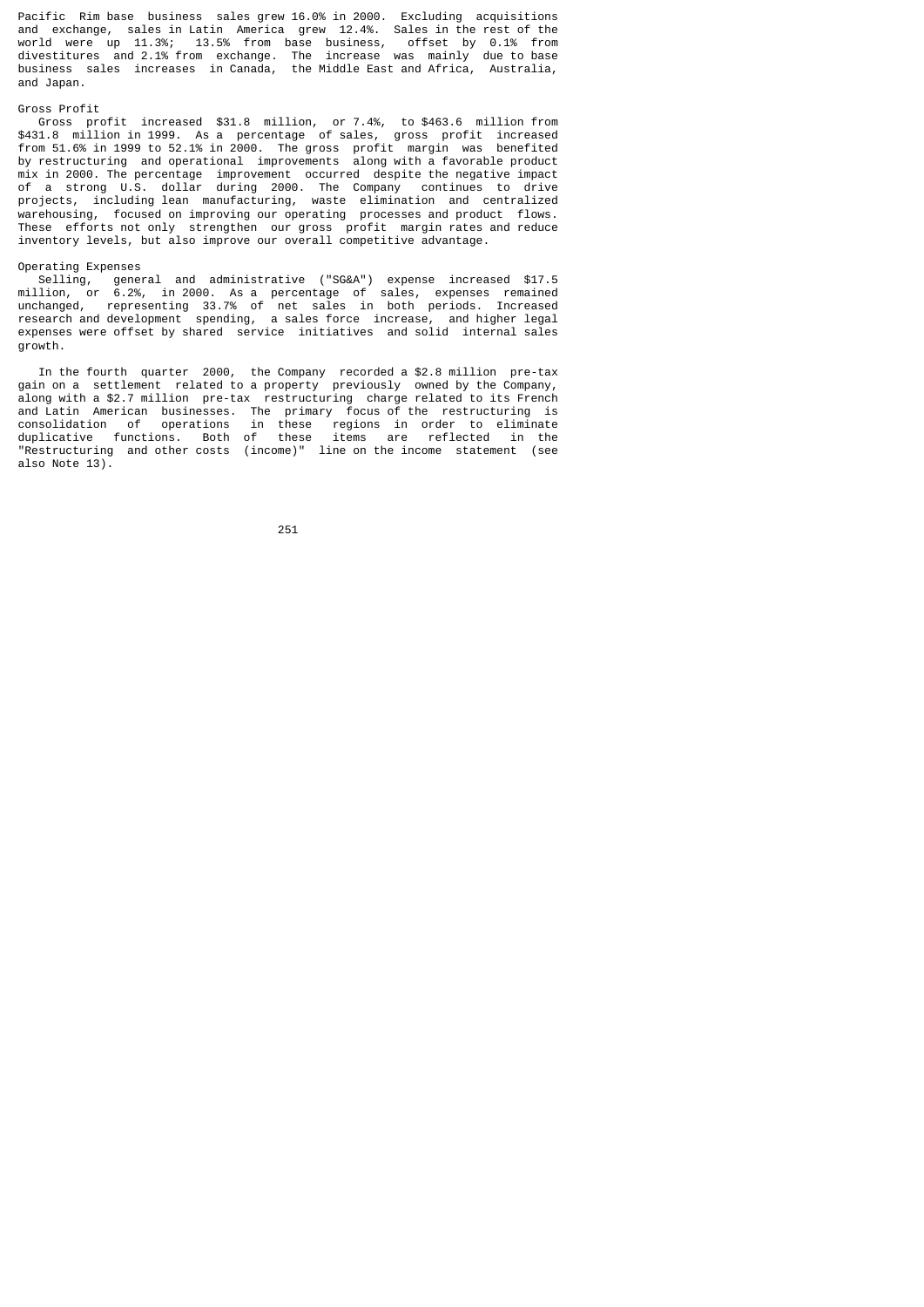### Other Income and Expenses

 The decrease in net interest expense of \$5.3 million was mainly due to debt repayment enabled by strong cash flow generation along with lower interest rates as we converted a portion (approximately \$60 million) of our debt to Swiss Francs. Other expense was \$2.8 million in 2000 compared to other income of \$3.0 million in 1999. The expense in 2000 included a net increase of \$2.6 million in exchange transaction losses due to the strengthening of the U.S. dollar against the major European currencies, while the prior year included other income of \$2.4 million related to the divestiture of medical businesses in 1994 and 1996, and \$0.4 million due to a favorable settlement of a disputed lease commitment in the United Kingdom.

### Earnings

 Income before income taxes increased \$13.8 million, or 10.0%, from \$138.0 million in 1999 to \$151.8 million in 2000. The effective tax rate for operations decreased to 33.5% in 2000 from 34.9% in 1999. Net income increased \$11.1 million, or 12.4%, to \$101.0 million in 2000 from \$89.9 million in 1999 due to higher sales, higher gross profit as a percentage of sales, lower net interest expense, and a lower provision for income taxes partially offset by higher other expense in 2000.

 Basic earnings per common share increased from \$1.70 in 1999 to \$1.95 in 2000, or 14.7%. Diluted earnings per common share increased from \$1.70 in 1999 to \$1.93 in 2000, or 13.5%.

### RESULTS OF OPERATIONS, 1999 COMPARED TO 1998

### Net Sales

 Net sales increased \$35.9 million, or 4.5%, to \$836.4 million, up from \$800.5 million in 1998. Base business accounted for 3.5% of the sales growth in 1999 while 2.8% of the sales improvement was due to acquisitions, net of divestitures. Currency translation negatively impacted net sales by 1.8% Currency translation negatively impacted net sales by  $1.8\%$ , mainly due to the devaluation of the Brazilian Real and the strengthening of the U.S. dollar against the major European currencies. Sales in the United States grew 6.1%; 4.9% from base business and 1.2% from acquisitions. There was strong base business growth in the United States from endodontic, orthodontic and other consumable product lines. European sales decreased 1.4%; 2.1% from base business and 3.2% from currency translation offset by 3.9% growth from acquisitions. Sales for the year in Europe were negatively impacted by a soft dental market, especially in Germany, distributor consolidations in the United Kingdom, and the poor economy in the CIS. There was improvement in the fourth quarter of 1999 in Europe as consumable product sell-out rates in Germany grew modestly. Equipment sales in Europe, however, remained sluggish. The economy in the Pacific Rim continued to improve, resulting in a 5.9% increase in base business sales despite \$1.4 million of inventory returns from dealers in India. Without India, base business sales in the Pacific Rim increased 16.9% in 1999. After excluding acquisitions and exchange, sales in Latin America grew 9.7%. Reported sales for Latin America decreased 6.8% mainly due to the devaluation of the Brazilian Real. Sales in the rest of the world were up 14.9%; 7.2% from base business, 6.1% from acquisitions and 1.6% from exchange. The increase was mainly due to increases in Canada, the Middle East and Africa.

#### Gross Profit

 Gross profit increased \$15.5 million, or 3.7%, to \$431.8 million from \$416.3 million in 1998. As a percentage of sales, gross profit decreased<br>from 52.0% in 1998 to 51.6% in 1999. Costs associated with moving the from 52.0% in 1998 to 51.6% in 1999. Costs associated<br>remaining manufacturing operations for New Image and manufacturing operations for New Image and Germany's tooth manufacturing facility negatively impacted performance in the first half of 1999. In addition, purchase price accounting costs related to the acquisition of Vereinigte Dentalwerke GmbH ("VDW") in December 1998 and a strong Japanese Yen affecting orthodontic component purchases also negatively impacted the gross profit percentage.

## Operating Expenses

 SG&A expense increased \$7.2 million or 2.6%. As a percentage of sales, expenses decreased from 34.3% in 1998 to 33.7% in 1999. This percentage decrease included a \$3.1 million reduction in bad debt expense (due mainly to a bad debt reserve of \$2.5 million in the third quarter of 1998 to cover softness in the CIS and Asian economies) and a \$1.1 million benefit from the curtailment of the Dreieich Pension Plan in Germany resulting from the restructuring in 1998. These decreases were offset by an increase of \$1.3 million in legal costs, net of settlements. Legal costs during 1999 increased \$4.7 million primarily for litigation with the Justice Department, defense of endodontic patents and litigation related to the disposable air/water syringe tip. This increase was partially offset by a \$3.4 million expense recovery from an arbitration award associated with our former implant business.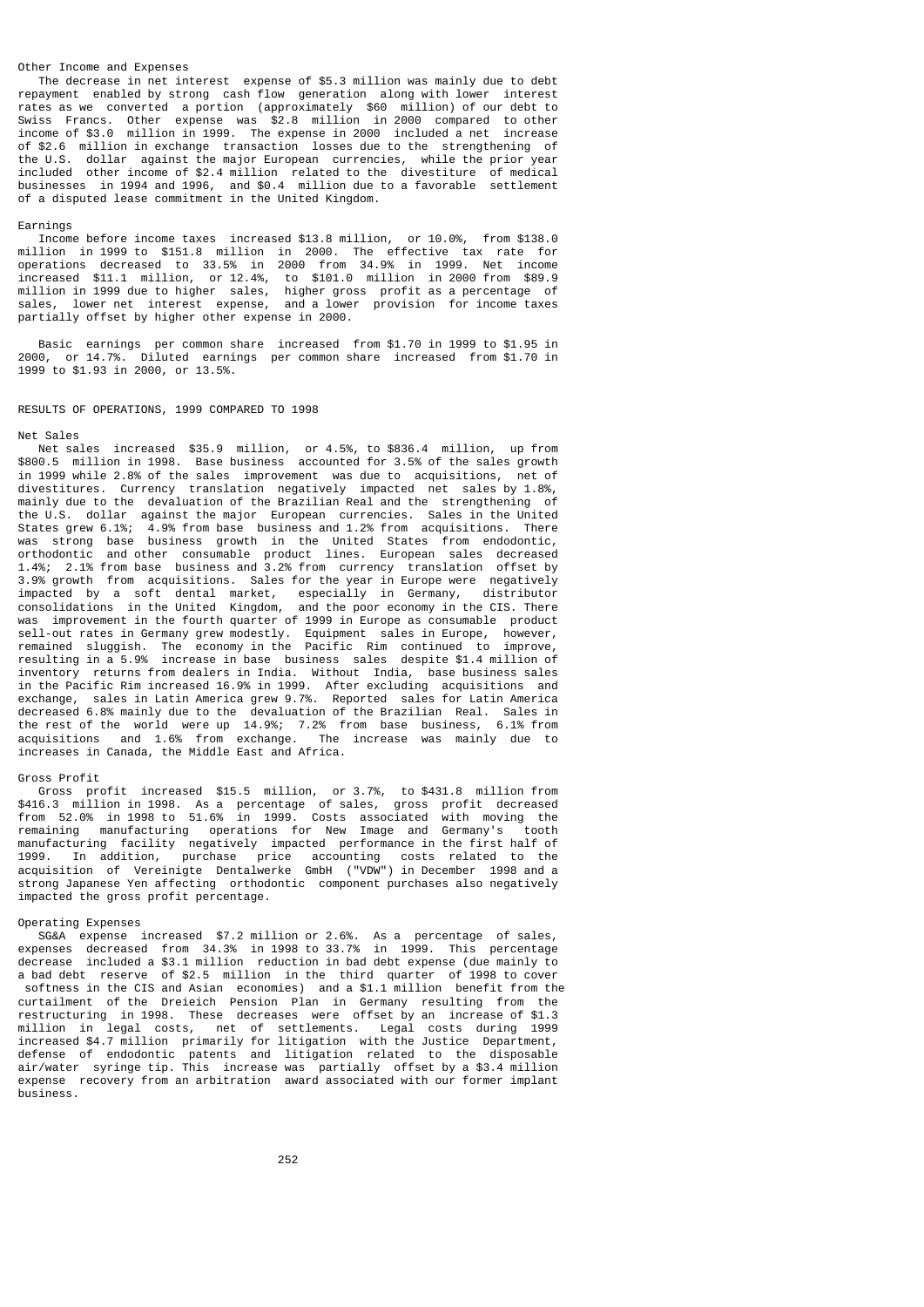Restructuring and other costs of \$29.0 million were recorded in the second quarter of 1998 to rationalize and restructure the Company's worldwide laboratory business. In the fourth quarter of 1998, the Company took a restructuring charge of \$42.5 million primarily for the write-off of intangibles, including goodwill, and closing costs associated with the discontinuance of the New Image division in Carlsbad, California.

#### Other Income and Expenses

 Net interest expense increased \$0.5 million during 1999 due to increased interest expense on higher debt levels incurred during the first half of 1999 to finance the acquisition of VDW in December 1998 and the stock repurchase program in the second half of 1998.

 Other income increased \$3.6 million in 1999 including \$1.6 million of lower transaction exchange losses and \$1.3 million of other income related to the 1995 divestiture of the CMW business unit.

#### Earnings

 Income before income taxes increased \$82.9 million, including \$71.5 million of restructuring and other costs recorded in the second and fourth quarters of 1998. Without these costs, income before income taxes increased \$11.4 million, or 9.0%. The effective tax rate for operations was lowered to 34.9% in 1999 compared to 36.8% in 1998 reflecting savings from federal, state and foreign tax planning activities. Net income increased \$55.0 million including the after-tax impact of \$45.4 million for restructuring and other costs. Without these costs, net income increased \$9.6 million, or 12.0% in 1999 compared to 1998 due to higher sales, lower expenses as a percentage of sales, higher other income, and a lower provision for income taxes partially offset by a lower gross profit percentage in 1999.

 Basic and diluted earnings per common share were \$1.70 in 1999 compared to \$0.65 per share in 1998. Earnings per common share in 1998 included \$0.85 for restructuring and other costs. Without these costs, basic and diluted earnings per common share increased from \$1.50 in 1998 to \$1.70 in 1999 or 13.3%.

## FOREIGN CURRENCY

 Since approximately 40% of the Company's revenues have been generated in currencies other than the U.S. dollar, the value of the U.S. dollar in relation to those currencies affects the results of operations of the Company. The impact of currency fluctuations in any given period can be favorable or unfavorable. The impact of foreign currency fluctuations of European currencies on operating income is partially offset by sales in the U.S. of products sourced from plants and third party suppliers located overseas, principally in Germany and Switzerland.

# LIQUIDITY AND CAPITAL RESOURCES

 Cash flows from operating activities were \$145.6 million in 2000 compared to \$125.9 million in 1999. The 1999 cash flows from operating activities included \$13.1 million of cash outflows associated with the two restructurings recorded in 1998. The increase of \$19.7 million was due primarily to increased earnings and increases in accrued liabilities, offset by increases in inventories and accounts receivable.

 Investment activities for 2000 included capital expenditures of \$28.4 million. In addition, the Company completed five acquisitions in 2000 for a total of \$16.2 million (see also Note 3).

 During 2000, the Company repurchased 1.4 million shares of its common stock for \$40.1 million. In December 2000, the Board of Directors authorized the repurchase of up to 1.0 million additional shares of common stock on the open market or in negotiated transactions in 2001. The timing and amounts of any additional future purchases will depend upon many factors, including market conditions and the Company's business and financial condition.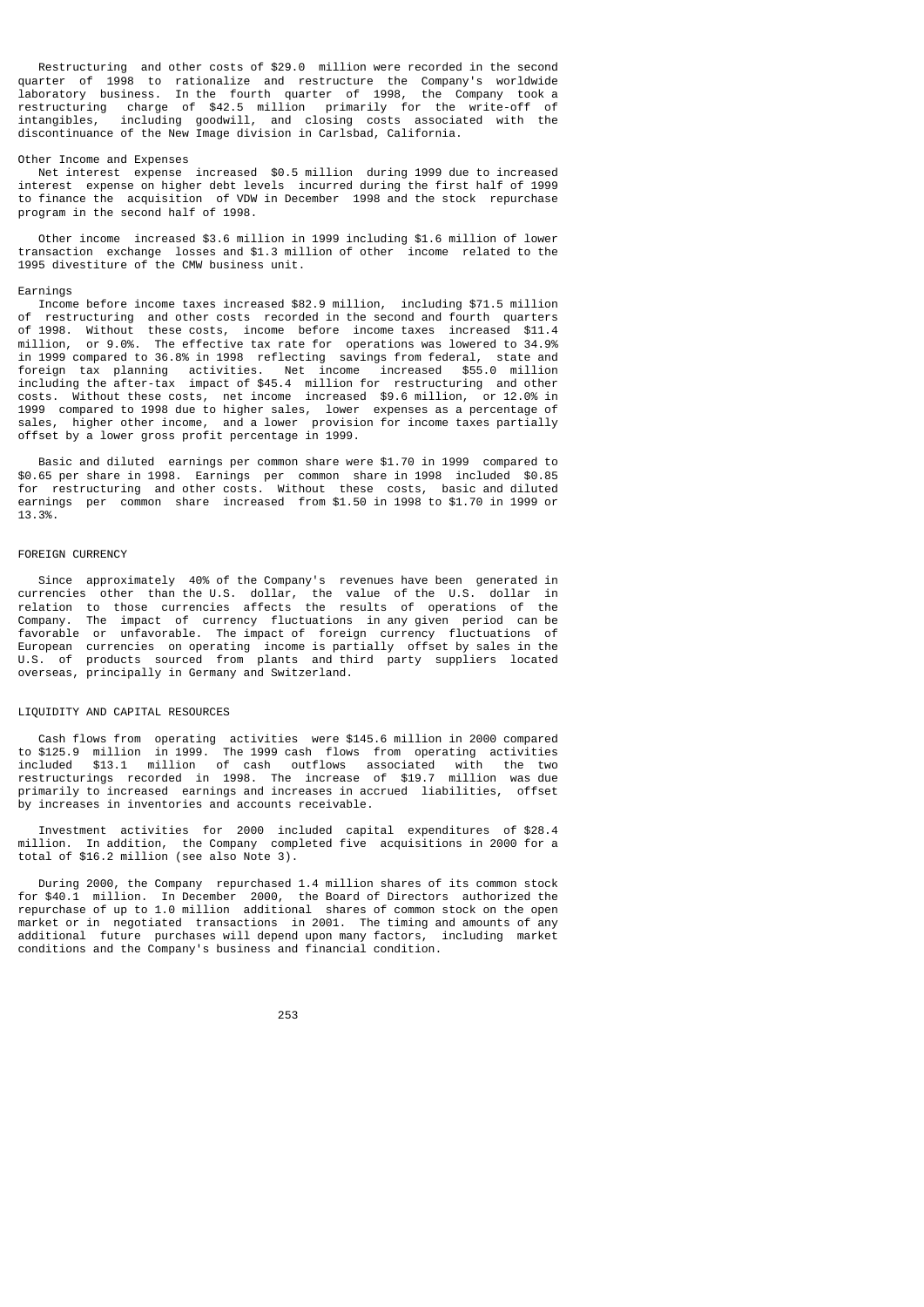At December 31, 2000, the Company's current ratio was 1.9 with working capital of \$157.3 million. This compares with a current ratio of 1.8 and working capital of \$138.4 million at December 31, 1999. The increase in working capital primarily resulted from a \$19.4 million reduction in current maturities of short-term debt and \$4.0 million in higher cash balances. The Company's long-term debt to total capitalization decreased from 23.7% in 1999 to 17.4% in 2000 primarily as a result of a reduction in long-term debt of \$35.8 million during 2000.

 Under its two revolving credit agreements, the Company is able to borrow up to \$175 million on an unsecured basis through October 2002 and \$125 million through October 2001. The \$175 million facility may be extended, subject to conditions, until October 2004. The \$125 million 364-day facility terminates in October 2001, but contains a one-year term-out provision and may be extended, subject to certain conditions, for additional periods of 364 days. The revolving credit agreements are unsecured and contain various financial and other covenants.

 Under its bank multi-currency revolving credit agreement, the Company is able to borrow up to \$20 million for foreign working capital purposes on an unsecured basis through October 2001. The multi-currency facility may be extended, subject to certain conditions, for additional periods of 364 days.

 The Company established a \$200 million commercial paper facility in September 1999. The rating agencies have assigned a rating of A-2/P-2 to the Company's unsecured commercial paper facility. The revolving credit facilities serve as back up to this commercial paper facility. No additional credit has been extended.

The Company also has access to \$55.1 million in uncommitted short-term<br>financing under lines of credit from various financial institutions. iunder lines of credit from various financial institutions. Substantially all of these lines of credit have no major restrictions and are provided under demand notes between the Company and the lending institutions.

 The Company had unused lines of credit of \$274.5 million at December 31, 2000.

 The Company had acquisition activity in process at December 31,2000 that has resulted or will result in significant cash outlays in 2001. In December 2000, the Company agreed to acquire all the outstanding shares of Friadent GmbH ("Friadent") for 220 million German marks or approximately \$100 million. The Friadent acquisition was completed in January 2001. In January 2001, the Company agreed to acquire the dental injectible anesthetic assets of AstraZeneca ("AZ"), including licensing rights to the dental trademarks, for \$136.5 million. The AZ acquisition is targeted to close late in the first quarter of 2001. The Company expects to make an earn-out payment of approximately \$85 million related to its 1996 purchase of Tulsa Dental Products LLC. The earn-out is based on provisions in the purchase agreement related to the operating performance of the acquired business. The Company expects that the earn-out payment will be paid and recognized by July 1, 2001 and will have an annualized earnings impact of approximately \$0.11 per share, comprised of approximately \$0.05 related to goodwill amortization and approximately \$0.06 for incremental borrowing costs. These transactions are discussed in Note 3 of the Notes to Consolidated Financial Statements.

 In order to fund these transactions, the Company completed a \$100 million five year average life private placement of debt, denominated in Swiss francs with a major insurance company in March of 2001. The Company also plans on renewing and expanding its revolving credit agreements to approximately \$450 million by the end of the second quarter of 2001. These new facilities will allow the Company to not only fund its new acquisitions, but also will provide the Company with resources to support future opportunities as they arise.

<u>254 and 254 and 254 and 254 and 254 and 254 and 254 and 254 and 254 and 254 and 254 and 254 and 254 and 254 and 254 and 254 and 255 and 256 and 256 and 257 and 258 and 258 and 258 and 258 and 258 and 258 and 258 and 258 a</u>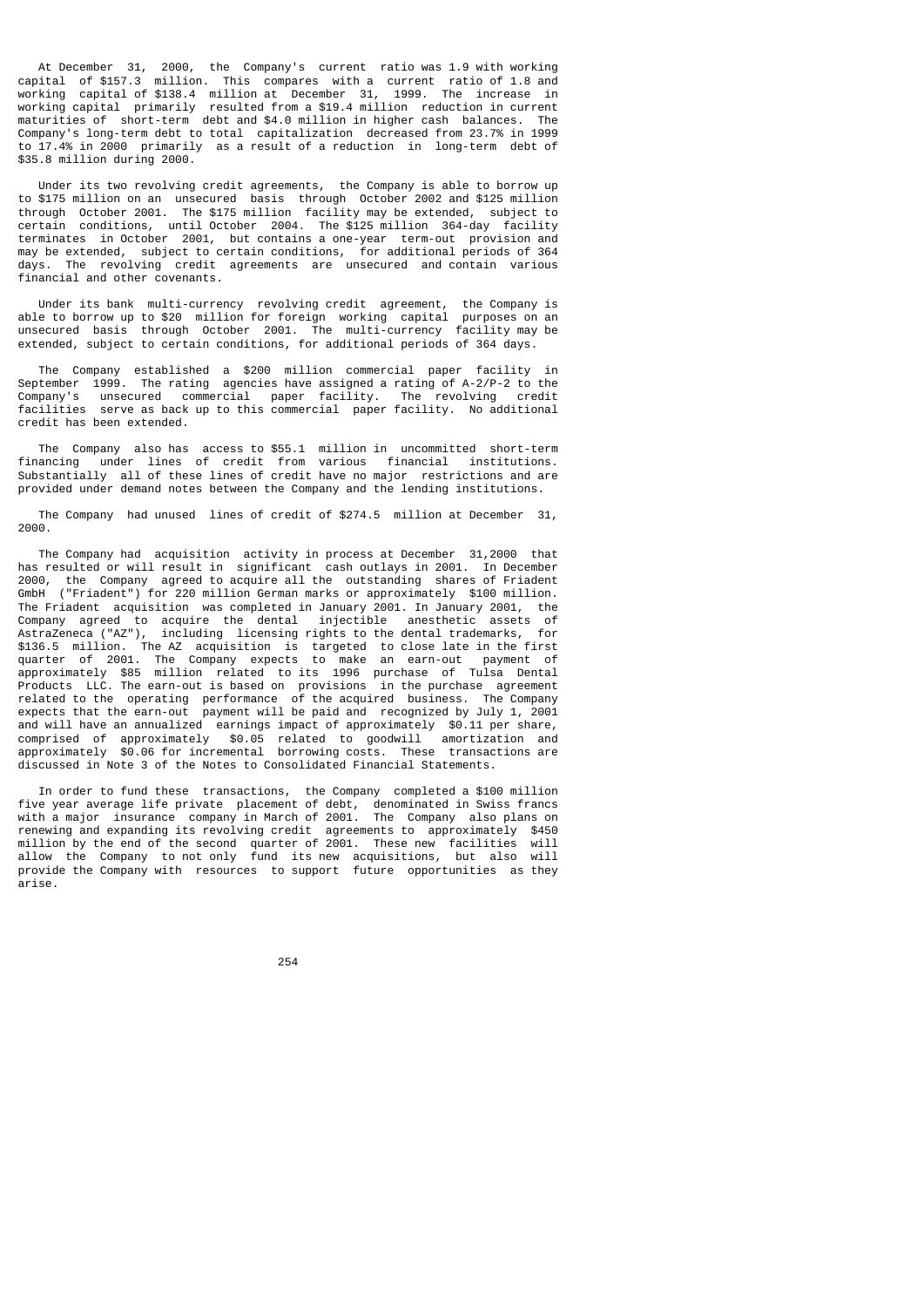## NEW ACCOUNTING STANDARDS

 Statement of Financial Accounting Standards No. 133 ("SFAS 133"), "Accounting for Derivative Instruments and Hedging Activities," was issued by the Financial Accounting Standards Board (FASB) in June 1998. This statement establishes accounting and reporting standards for derivative instruments, including certain derivative instruments embedded in other contracts, and for hedging activities. It requires recognition of all derivatives as either assets or liabilities on the balance sheet and measurement of those instruments at fair value. This statement, as amended, was adopted effective January 1, 2001, and as required, the Company recognized a cumulative adjustment for the change in accounting principle. This adjustment increased other current liabilities by \$1.1 million and resulted in a cumulative loss, to be reflected in current earnings, and a reduction in other comprehensive income, net of tax, of \$0.2 million and \$0.5 million, respectively. The Company does not expect this statement to have a significant impact on future net income as its derivative instruments are held primarily for hedging purposes, and the Company considers the resulting hedges to be highly effective under SFAS 133.

 In September 1999, FASB issued, and then revised in February 2001, an Exposure Draft on a Proposed Statement related to Business Combinations and Intangible Assets. The proposal focuses on the accounting for goodwill and other purchased intangible assets and the fundamental issues related to the methods of accounting for business combinations. The primary proposals of this Exposure Draft include eliminating the use of the pooling method of accounting and discontinuing the amortization of goodwill and instead applying a periodic impairment approach. If finalized in its current form, this Exposure Draft would be applied immediately upon its effective date and could have a material impact on the Company's results of operations. Goodwill amortization reduced earnings per share by approximately \$0.15 in 2000 and is projected to reduce earnings per share by approximately \$0.20-\$0.25 in 2001 under the current accounting rules.

### EURO CURRENCY CONVERSION

 On January 1, 1999, eleven of the fifteen member countries of the European Union (the "participating countries") established fixed conversion rates between their legacy currencies and the newly established Euro currency.

 The legacy currencies will remain legal tender in the participating countries between January 1, 1999 and January 1, 2002 (the "transition period"). Starting January 1, 2002 the European Central Bank will issue Euro-denominated bills and coins for use in cash transactions. On or before July 1, 2002, the legacy currencies of participating countries will no longer be legal tender for any transactions.

 The Company's various operating units which are affected by the Euro conversion have adopted the Euro as the functional currency effective January 1, 2001. At this time, the Company does not expect the reasonably foreseeable consequences of the Euro conversion to have material adverse effects on the Company's business, operations or financial condition.

### IMPACT OF INFLATION

 The Company has generally offset the impact of inflation on wages and the cost of purchased materials by reducing operating costs and increasing selling prices to the extent permitted by market conditions.

<u>255 میں اس کا 175 میں اس کا 175 مئی ہے۔</u>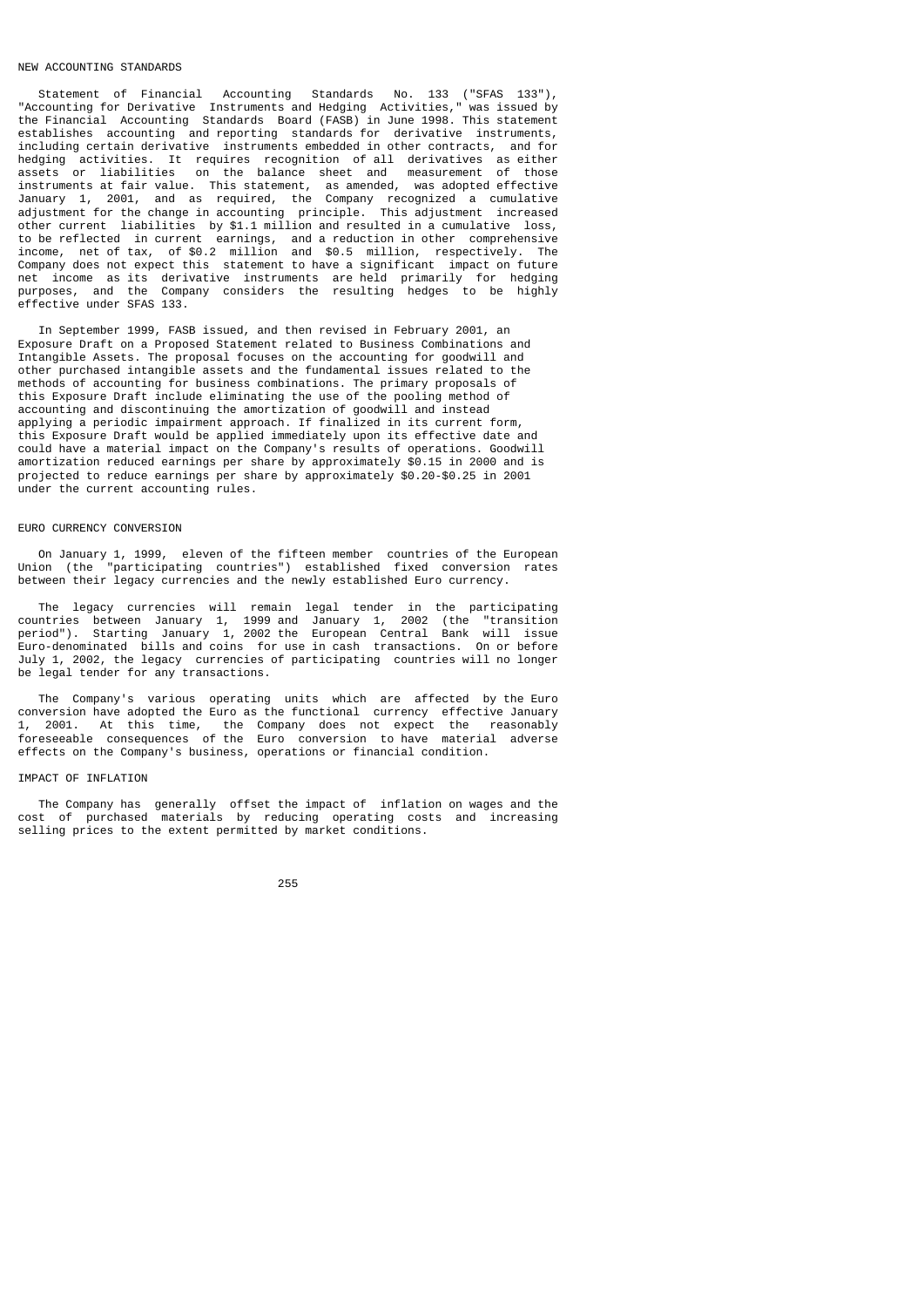### QUANTITATIVE AND QUALITATIVE DISCLOSURE ABOUT MARKET RISK

 The infomation below provides information about the Company's market sensitive financial instruments and includes "forward-looking statements" that involve risks and uncertainties. Actual results could differ materially from those expressed in the forward-looking statements. The Company's major market risk exposures are changing interest rates and movements in foreign currency exchange rates. The Company's policy is to manage interest rates through the use of floating rate debt and interest rate swaps to adjust interest rate exposures when appropriate, based upon market conditions. A portion of the Company's borrowings are denominated in foreign currencies which exposes the Company to market risk associated with exchange rate movements. The Company's policy generally is to hedge major foreign currency exposures through foreign exchange forward contracts. These contracts are entered into with major financial institutions thereby minimizing the risk of credit loss. The Company does not hold or issue derivative financial instruments for speculative or trading purposes. The Company is subject to other foreign exchange market risk exposure as a result of non-financial instrument anticipated foreign currency cash flows which are difficult to reasonably predict, and have therefore not been included in the table below. All items described are non-trading and are stated in U.S. dollars.

## Financial Instruments

 The fair value of financial instruments is determined by reference to various market data and other valuation techniques as appropriate. The company believes the carrying amounts of cash and cash equivalents, accounts believes the carrying amounts of cash and cash equivalents, accounts receivable (net of allowance for doubtful accounts), prepaid expenses and other current assets, accounts payable, accrued liabilities, income taxes payable and notes payable approximate fair value due to the short-term nature of these instruments. The Company also believes the carrying amount of long-term debt approximates fair value as the interest rates are variable and reflect current market rates.

### Derivative Financial Instruments

 The Company employs derivative financial instruments to hedge certain anticipated transactions, firm commitments, or assets and liabilities denominated in foreign currencies, interest rate swaps to convert floating rate debt to fixed rate, and commodity swaps to fix its variable raw materials.

 Foreign Exchange Risk Management The Company enters into forward foreign exchange contracts to selectively hedge assets and liabilities denominated in foreign currencies. Market value gains and losses are recognized in income currently and the resulting gains or losses offset foreign exchange gains or losses recognized on the foreign currency assets and liabilities hedged. Determination of hedge activity is based upon market conditions, the magnitude of the foreign currency assets and liabilities and perceived risks. The Company's significant contracts outstanding as of December 31, 2000 are summarized in the table that follows. These foreign exchange contracts generally have maturities of less than six months and counterparties to the transactions are typically large international financial institutions.

 Interest Rate Risk Management The Company enters into interest rate swaps to convert floating rate debt to fixed rate. In July 1998, the Company entered into interest rate swap agreements with notional amounts totaling \$80.0 million which converts a portion of the Company's variable rate financing to fixed rates. The average fixed rate of these agreements is 5.7% and fixes the rate for an average of five years. In January 2000, the Company entered into an interest rate swap agreement with notional amounts totaling 50 million Swiss francs which converts a portion of the Company's variable rate financing to fixed rates. The average fixed rate of these agreements is 3.4% and fixes the rate for an average of three years. The fair value of these swap agreements is the estimated amount the Company would receive (pay) at the reporting date, taking into account the effective interest rates. At December 31, 2000 and 1999, the estimated fair values were \$(0.3) million and \$2.7 million, respectively.

<u>256 میں اس کا 1756 میں اس کا 176 میں اس کا 176 میں اس کا 176 میں اس کا 176 میں اس کا 176 میں اس کا 176 میں اس</u>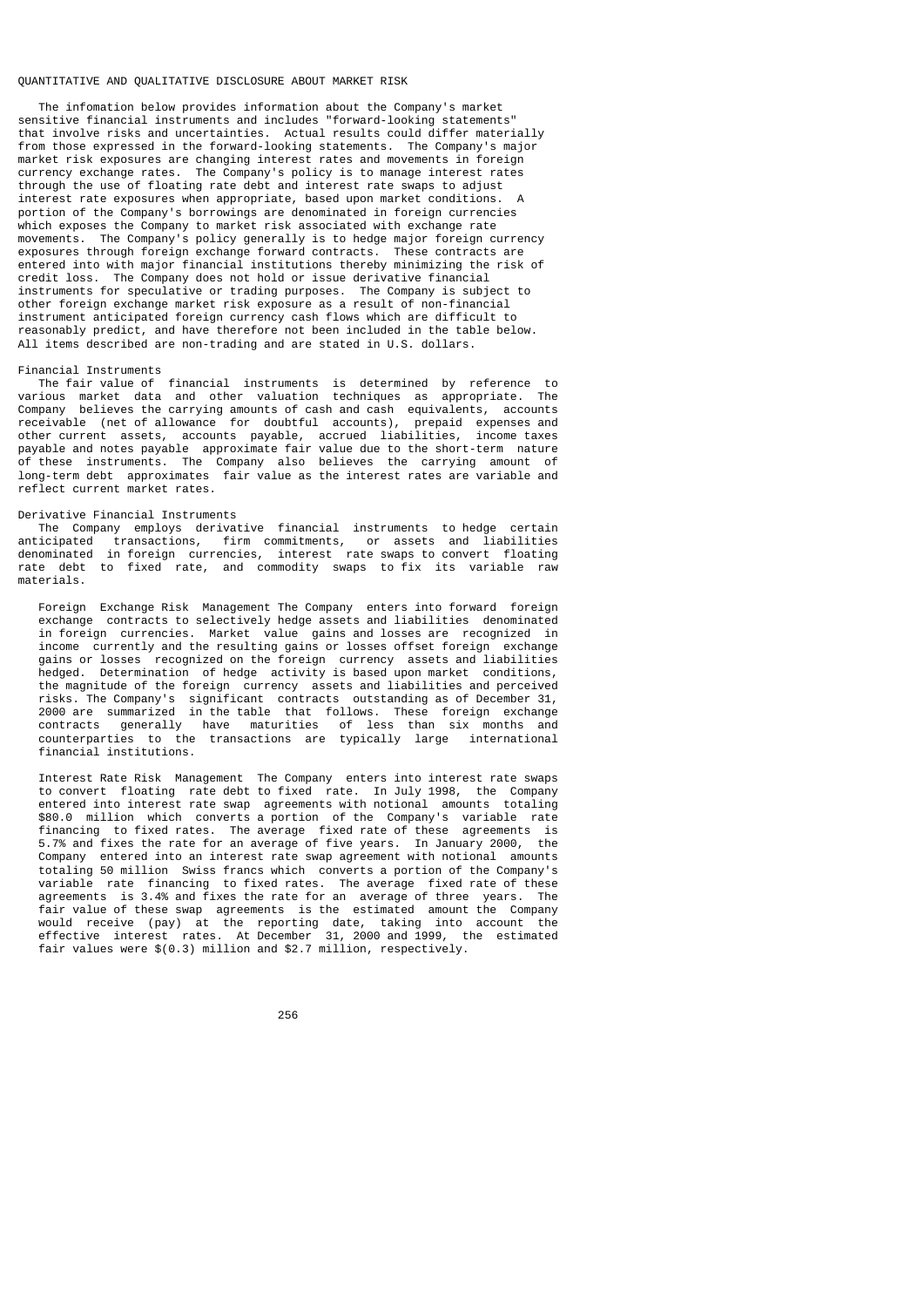Commodity Price Risk Management The Company selectively enters into commodity price swaps to convert variable raw material costs to fixed. In August 2000, the Company entered into a commodity price swap agreement with notional amounts totaling 270,000 troy ounces of silver bullion throughout calendar year 2000. The average fixed rate of this agreement is \$5.10 per troy ounce. At December 31, 2000, the estimated fair value was \$(0.1) million.

|                                                                                          |                          |                | EXPECTED MATURITY DATES        |                          | DECEMBER 31, 2000 |               |
|------------------------------------------------------------------------------------------|--------------------------|----------------|--------------------------------|--------------------------|-------------------|---------------|
|                                                                                          | 2001                     | 2002           | 2003<br>(dollars in thousands) | 2005                     | Carrying<br>Value | Fair<br>Value |
| Short Term Debt:                                                                         |                          |                |                                |                          |                   |               |
| US dollar denominated<br>Average interest rate                                           | \$<br>794<br>7.3%        | \$             | \$                             | \$                       | \$<br>794         | \$<br>794     |
| Long Term Debt:                                                                          |                          |                |                                |                          |                   |               |
| US dollar denominated<br>Average interest rate                                           | 5,150<br>7.3%            | 15,000<br>6.8% |                                |                          | 20,150            | 20,150        |
| Swiss franc denominated<br>Average interest rate                                         | 42<br>6.5%               | 73,175<br>3.7% |                                |                          | 73,217            | 73, 217       |
| Italian lira denominated<br>Average interest rate                                        | 4,648<br>5.6%            |                |                                |                          | 4,648             | 4,648         |
| Japanese yen denominated<br>Average interest rate                                        | $\overline{\phantom{a}}$ | 3,930<br>0.7%  |                                |                          | 3,930             | 3,930         |
| Australian dollar denominated                                                            | 3,620                    |                |                                |                          | 3,620             | 3,620         |
| Average interest rate<br>German mark denominated                                         | 6.6%<br>2,411            |                |                                |                          | 2,411             | 2,411         |
| Average interest rate<br>Thai baht denominated                                           | 6.0%<br>1,106            |                |                                |                          | 1,106             | 1,106         |
| Average interest rate<br>Chile peso denominated<br>Average interest rate                 | 5.5%<br>418<br>5.9%      |                |                                |                          | 418               | 418           |
| Foreign Exchange Forward Contracts:                                                      |                          |                |                                |                          |                   |               |
| Forward purchase, 1.0 billion Japanese yen<br>Forward purchase, 0.5 million Swiss francs | 9,484<br>304             |                |                                |                          | 9,484<br>304      | 9,205<br>307  |
| Forward sales, 3.1 million British pounds                                                | 4,434                    |                |                                |                          | 4,434             | 4,627         |
| Forward sales, 25.0 million French francs                                                | 3,407                    |                |                                |                          | 3,407             | 3,585         |
| Forward sales, 12.6 million German marks                                                 | 6,000                    |                |                                |                          | 6,000             | 6,062         |
| Interest Rate Swaps:                                                                     |                          |                |                                |                          |                   |               |
| Interest rate swaps - USD<br>Average interest rates                                      |                          | 40,000<br>5.5% | 20,000<br>5.8%                 | 20,000<br>5.8%           |                   | (258)         |
| Interest rate swaps - Swiss francs<br>Average interest rates                             |                          |                | 30,910<br>3.4%                 | $\overline{\phantom{a}}$ |                   | (48)          |
| Silver Swap - USD                                                                        | 1,377                    |                |                                |                          |                   | (108)         |

ли в село в село в село в 1957 година в 257 година в 257 година в 257 година в 257 година в 257 година в 257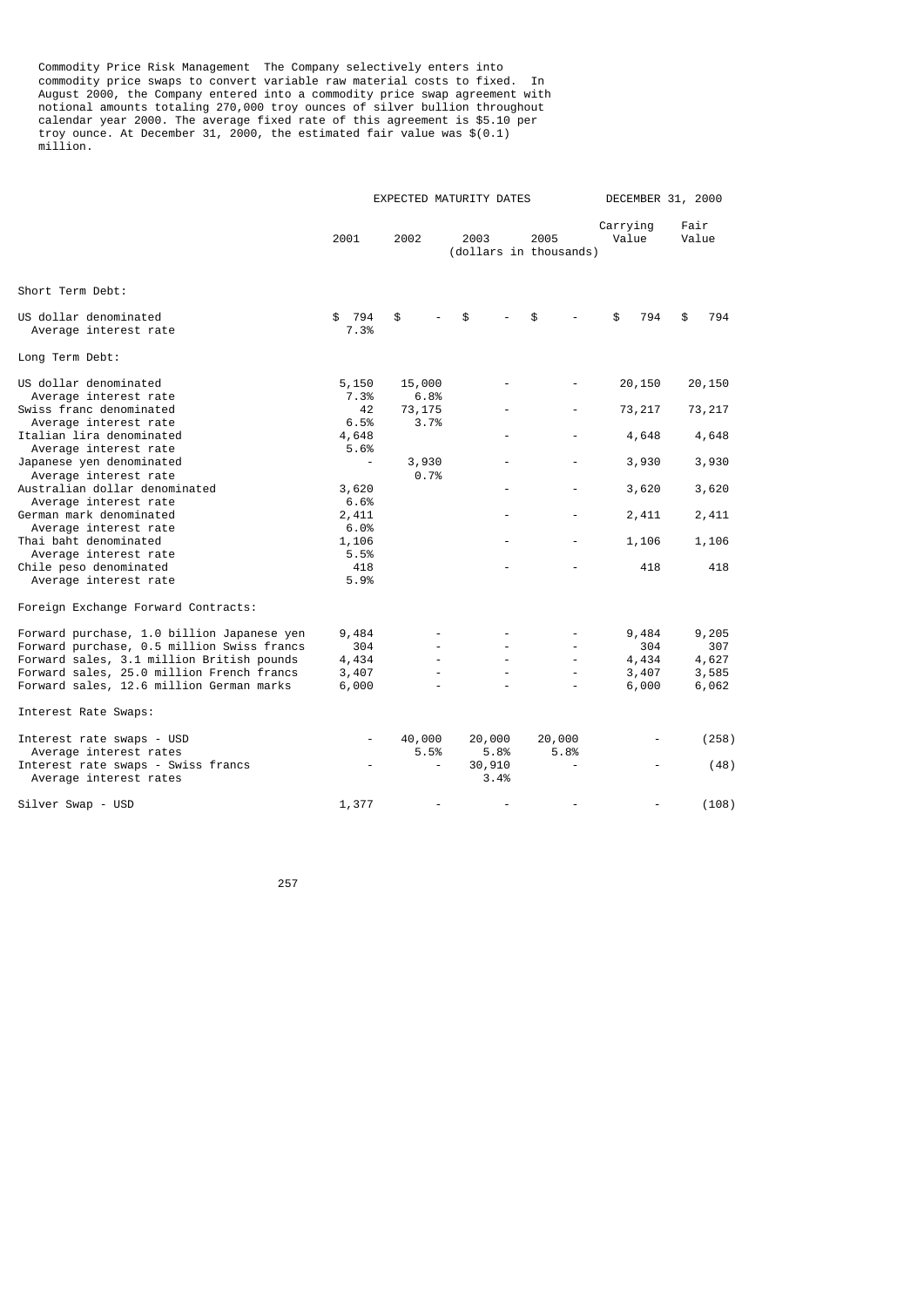The management of DENTSPLY International Inc. is responsible for the preparation and integrity of the consolidated financial statements and all other information contained in this Annual Report. The financial statements were prepared in accordance with generally accepted accounting principles and include amounts that are based on management's informed estimates and judgments.

 In fulfilling its responsibility for the integrity of financial information, management has established a system of internal accounting controls supported by written policies and procedures. This provides reasonable assurance that assets are properly safeguarded and accounted for and that transactions are executed in accordance with management's authorization and recorded and reported properly.

 The financial statements have been audited by our independent accountants, PricewaterhouseCoopers LLP, whose unqualified report is presented below. The independent accountants perform audits of the financial statements in accordance with generally accepted auditing standards, which include a review of the system of internal accounting controls to the extent necessary to determine the nature, timing and extent of audit procedures to be performed.

 The Audit and Information Technology Committee (Committee) of the Board of Directors, consisting solely of outside Directors, meets with the independent accountants with and without management to review and discuss the major audit<br>findings, internal control matters and quality of financial reporting. The findings, internal control matters and quality of financial reporting. independent accountants also have access to the Committee to discuss auditing and financial reporting matters with or without management present.

| /s/John C. Miles II              | /s/Gerald K. Kunkle               | /s/William R. Jellison                           |
|----------------------------------|-----------------------------------|--------------------------------------------------|
| John C. Miles II<br>Chairman and | Gerald K. Kunkle<br>President and | William R. Jellison<br>Senior Vice President and |
| Chief Executive Officer          | Chief Operating Officer           | Chief Financial Officer                          |

Report of Independent Accountants

To the Board of Directors and Stockholders of DENTSPLY International Inc.

In our opinion, the accompanying consolidated balance sheets as of December 31, 2000 and the related consolidated statements of income, of stockholders' equity and of cash flows present fairly, in all material respects, the financial position of DENTSPLY International Inc. and its subsidiaries at December 31, 2000, and the results of their operations and their cash flows for the year then ended in conformity with accounting principles generally accepted in the United States of America. These financial statements are the responsibility of the Company's management; our responsibility is to express an opinion on these financial statements based on our audit. We conducted our audit of these statements in accordance with auditing standards generally accepted in the United States of America, which require that we plan and perform the audit to obtain reasonable assurance about whether the financial statements are free of material misstatement. An audit includes examining, on a test basis, evidence supporting the amounts and disclosures in the financial statements, assessing the accounting principles used and significant estimates made by management, and evaluating the overall financial statement presentation. We believe that our audit provides a reasonable basis for our opinion. The financial statements of the Company as of December 31, 1999 and for each of the two years then ended were audited by other independent accountants whose report dated January 20, 2000 expressed an unqualified opinion on those statements.

PricewaterhouseCoopers LLP

Philadelphia, PA January 19, 2001, except for Note 15, as to which the date is March 7, 2001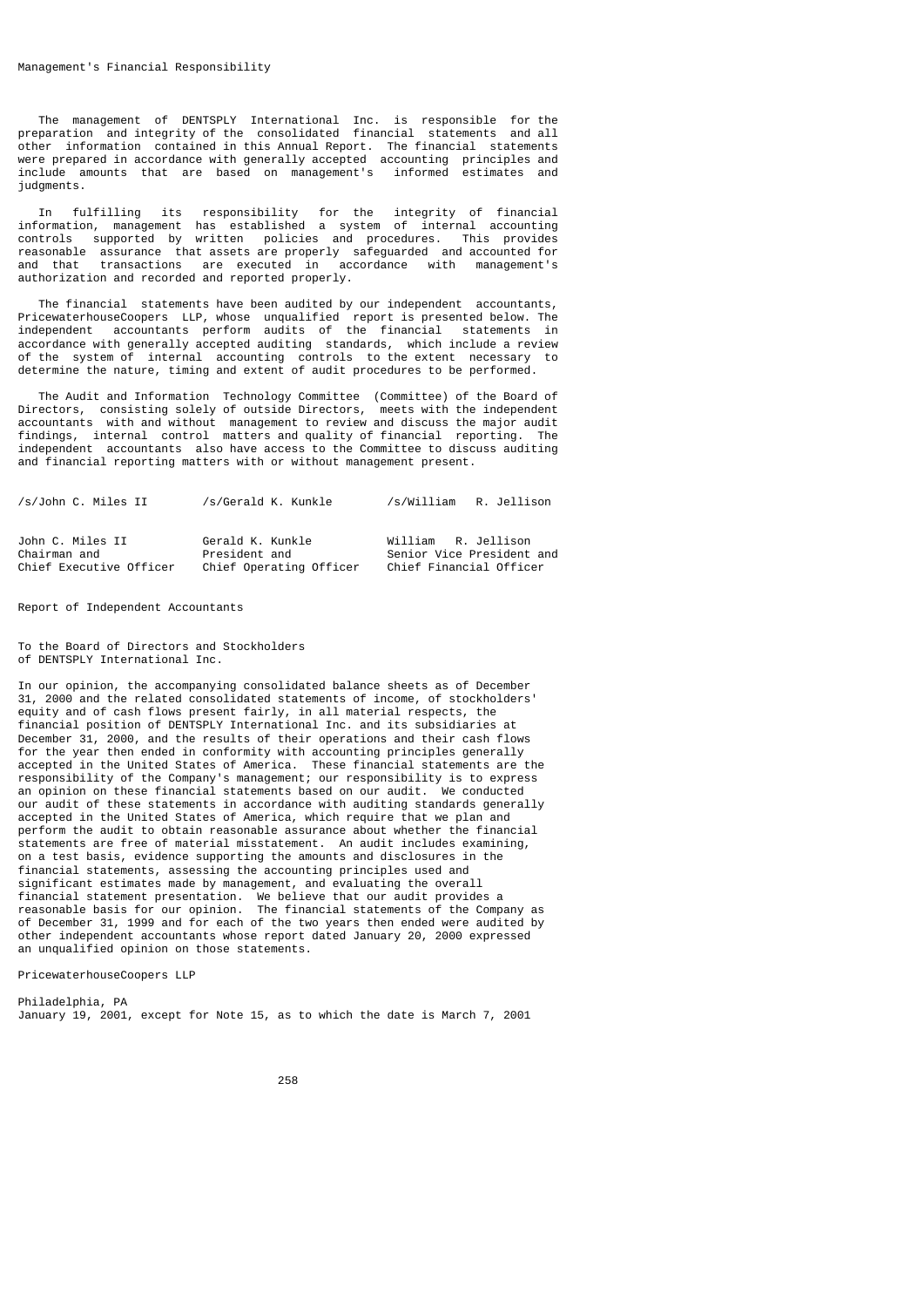# Year Ended December 31,

|                                                  | 2000       | 1999       | 1998                                     |
|--------------------------------------------------|------------|------------|------------------------------------------|
|                                                  |            |            | (in thousands, except per share amounts) |
|                                                  |            |            |                                          |
|                                                  |            |            |                                          |
| Net sales                                        | \$889,796  | \$836,438  | \$800,456                                |
| Cost of products sold                            | 426,202    | 404,627    | 384, 152                                 |
| Gross profit                                     | 463,594    | 431,811    | 416,304                                  |
| Selling, general and administrative expenses     | 299,734    | 282,194    | 274,952                                  |
| Restructuring and other costs (income) (Note 13) | (56)       |            | 71,500                                   |
|                                                  |            |            |                                          |
| Operating income                                 | 163,916    | 149,617    | 69,852                                   |
|                                                  |            |            |                                          |
| Other income and expenses:                       |            |            |                                          |
| Interest expense                                 | 10,153     | 15,758     | 15,367                                   |
| Interest income                                  | (862)      | (1, 118)   | (1, 199)                                 |
| Other expense (income), net                      | 2,829      | (3, 042)   | 583                                      |
|                                                  |            |            |                                          |
| Income before income taxes                       | 151,796    | 138,019    | 55,101                                   |
| Provision for income taxes (Note 11)             | 50,780     | 48,156     | 20,276                                   |
|                                                  |            |            |                                          |
| Net income                                       | \$101,016  | \$89,863   | 34,825<br>\$                             |
|                                                  |            |            |                                          |
|                                                  |            |            |                                          |
| Earnings per common share (Note 2):              |            |            |                                          |
| Basic                                            | \$<br>1.95 | \$<br>1.70 | \$<br>0.65                               |
| Diluted                                          | 1.93       | 1.70       | 0.65                                     |
|                                                  |            |            |                                          |
|                                                  |            |            |                                          |
| Cash dividends declared per common share         | \$0.25625  | \$0.23125  | \$0.21000                                |
|                                                  |            |            |                                          |
| Weighted average common shares outstanding:      |            |            |                                          |
| Basic                                            |            |            |                                          |
|                                                  | 51,856     | 52,754     | 53,330                                   |
| Diluted                                          | 52,373     | 52,911     | 53,597                                   |

The accompanying notes are an integral part of these financial statements.

<u>259 оны төрийн тэмж</u>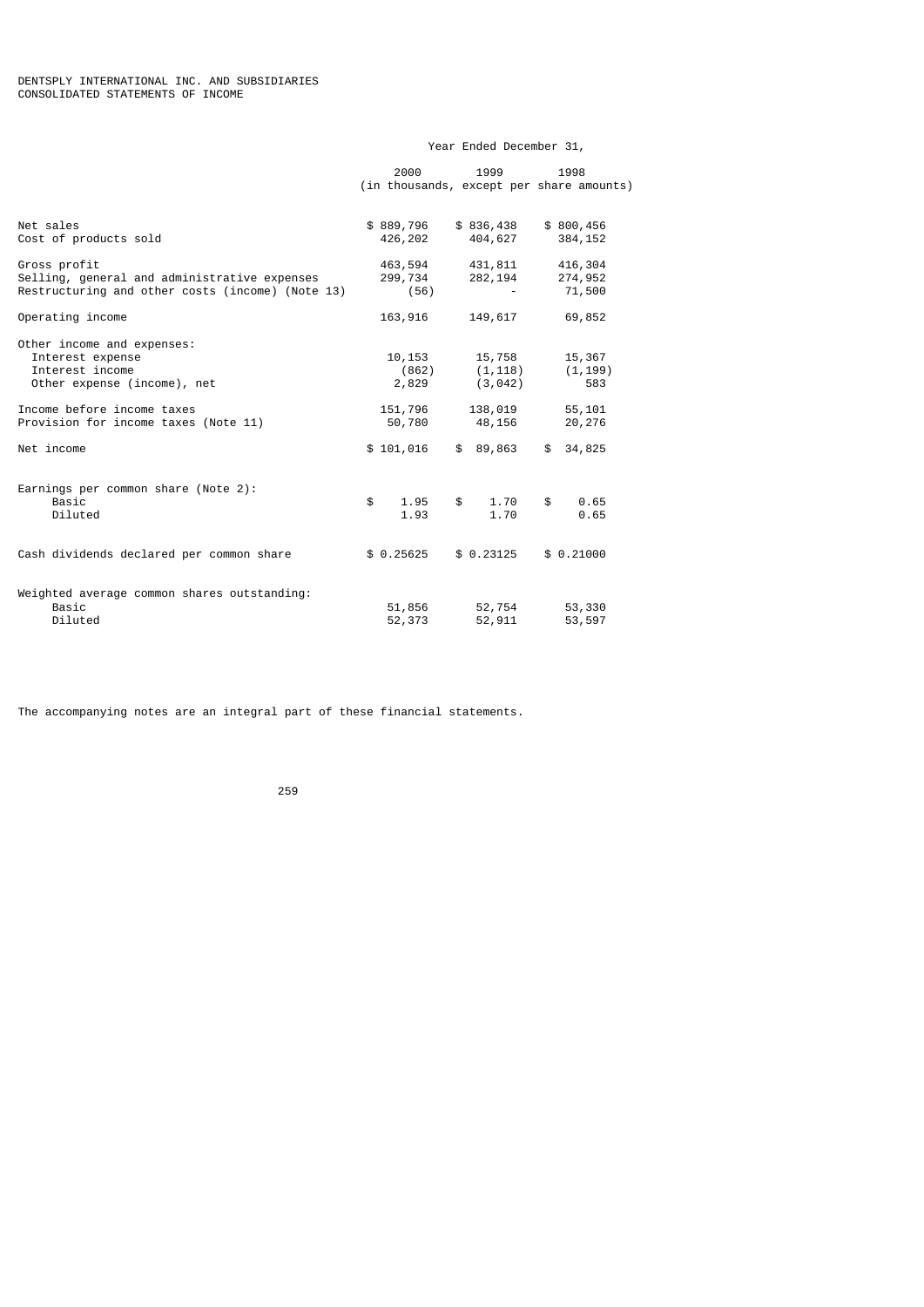|                                                                                                                                                                                                                                                                      |                                                                | December 31,                                                    |
|----------------------------------------------------------------------------------------------------------------------------------------------------------------------------------------------------------------------------------------------------------------------|----------------------------------------------------------------|-----------------------------------------------------------------|
|                                                                                                                                                                                                                                                                      | 2000                                                           | 1999<br>(in thousands)                                          |
| Assets                                                                                                                                                                                                                                                               |                                                                |                                                                 |
| Current Assets:<br>Cash and cash equivalents<br>Accounts and notes receivable-trade, net (Note 1)<br>Inventories, net (Notes 1 and 5)<br>Prepaid expenses and other current assets                                                                                   | \$15,433<br>133,643<br>133,304<br>43,074                       | \$11,418<br>127,911<br>135,480<br>44,001                        |
| Total Current Assets                                                                                                                                                                                                                                                 | 325, 454                                                       | 318,810                                                         |
| Property, plant and equipment, net (Notes 1 and 6)<br>Identifiable intangible assets, net (Notes 1 and 7)<br>Costs in excess of fair value of net<br>assets acquired, net (Note 1)                                                                                   | 181, 341<br>80,730<br>264,023                                  | 180,536<br>80,374<br>269,047                                    |
| Other noncurrent assets                                                                                                                                                                                                                                              | 15,067                                                         | 14,963                                                          |
| Total Assets                                                                                                                                                                                                                                                         | \$866,615                                                      | \$863,730                                                       |
| Liabilities and Stockholders' Equity<br>Current Liabilities:<br>Accounts payable                                                                                                                                                                                     | \$<br>45,764                                                   | \$44,609                                                        |
| Accrued liabilities (Note 8)                                                                                                                                                                                                                                         | 88,058                                                         | 80,922                                                          |
| Income taxes payable                                                                                                                                                                                                                                                 | 33,522                                                         | 34,676                                                          |
| Notes payable and current portion<br>of long-term debt (Note 9)                                                                                                                                                                                                      | 794                                                            | 20,155                                                          |
| Total Current Liabilities                                                                                                                                                                                                                                            | 168,138                                                        | 180,362                                                         |
| Long-term debt (Note 9)<br>Deferred income taxes<br>Other noncurrent liabilities                                                                                                                                                                                     | 109,500<br>16,820                                              | 145, 312<br>20,240                                              |
|                                                                                                                                                                                                                                                                      | 47,226                                                         | 46,445                                                          |
| Total Liabilities                                                                                                                                                                                                                                                    | 341,684                                                        | 392, 359                                                        |
| Minority interests in consolidated subsidiaries                                                                                                                                                                                                                      | 4,561                                                          | 2,499                                                           |
| Commitments and contingencies (Note 14)                                                                                                                                                                                                                              |                                                                |                                                                 |
| Stockholders' equity:<br>Preferred stock, \$.01 par value; .25 million<br>shares authorized; no shares issued<br>Common stock, \$.01 par value; 100 million<br>shares authorized; 54.3 million shares<br>issued at December 31, 2000 and                             |                                                                |                                                                 |
| December 31, 1999<br>Capital in excess of par value<br>Retained earnings<br>Accumulated other comprehensive loss<br>Unearned ESOP compensation<br>Treasury stock, at cost, 2.6 million shares<br>at December 31, 2000 and 1.5 million shares<br>at December 31, 1999 | 543<br>151,899<br>490,167<br>(49, 296)<br>(4,938)<br>(68, 005) | 543<br>151,509<br>402,408<br>(43, 209)<br>(6, 458)<br>(35, 921) |
|                                                                                                                                                                                                                                                                      |                                                                |                                                                 |
| Total Stockholders' Equity                                                                                                                                                                                                                                           | 520,370                                                        | 468,872                                                         |
| Total Liabilities and Stockholders' Equity                                                                                                                                                                                                                           | \$866,615                                                      | \$863,730                                                       |

The accompanying notes are an integral part of these financial statements.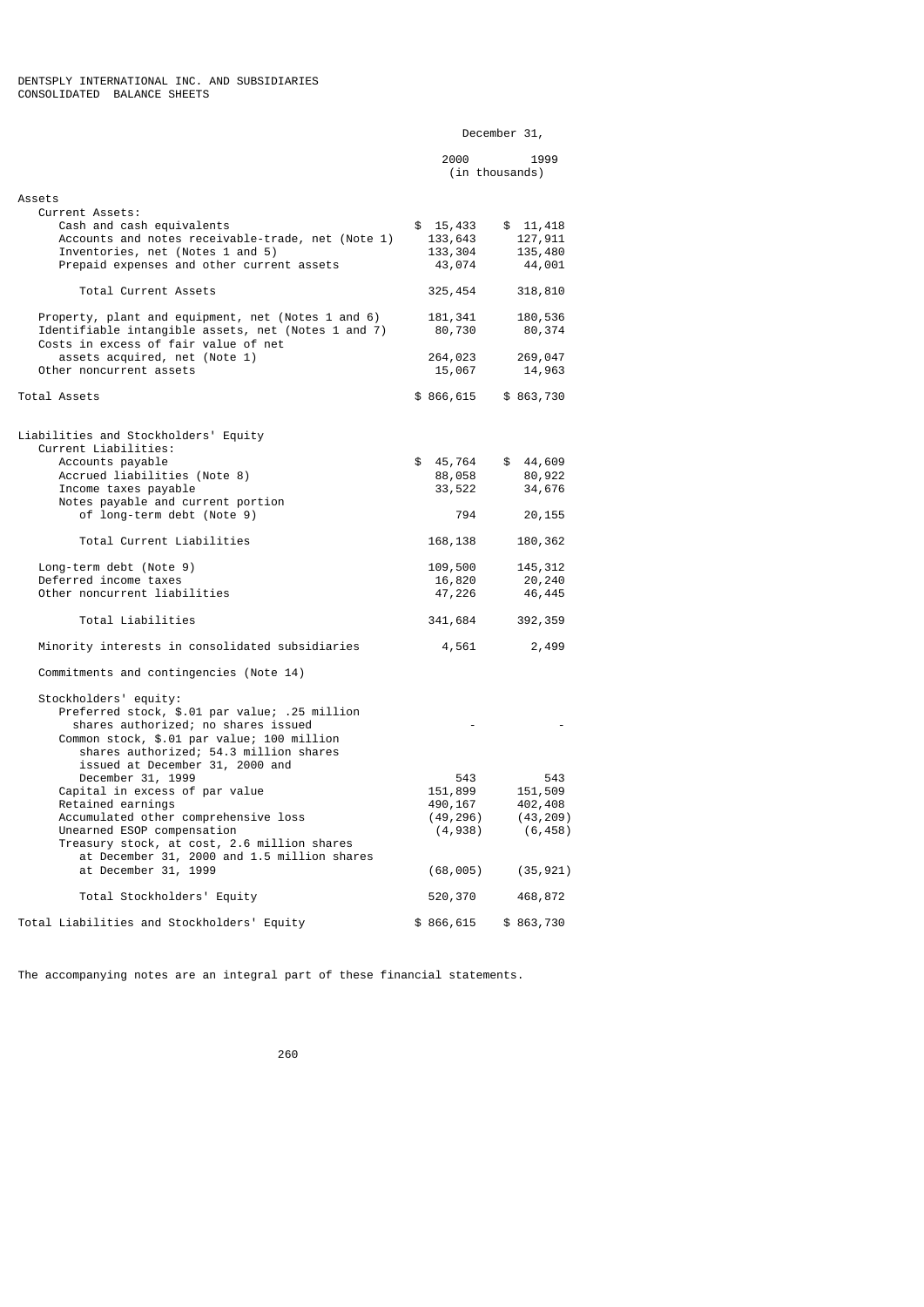|                                                                                                                | Common<br>Stock | Capital in<br>Excess of<br>Par Value | Retained<br>Earnings | Accumulated<br>Other<br>Comprehensive<br>Loss | Unearned<br><b>ESOP</b><br>Compensation Stock | Treasury                 | Total<br>Stockholders'<br>Equity |
|----------------------------------------------------------------------------------------------------------------|-----------------|--------------------------------------|----------------------|-----------------------------------------------|-----------------------------------------------|--------------------------|----------------------------------|
|                                                                                                                |                 |                                      |                      |                                               |                                               |                          |                                  |
| Balance at December 31, 1997                                                                                   | \$<br>542       | \$150,738                            | \$301,058            | \$(16, 720)                                   | \$(9,497)                                     | \$(2, 188)               | \$423,933                        |
| Comprehensive Income:<br>Net income<br>Other comprehensive income:<br>Foreign currency translation adjustment, |                 |                                      | 34,825               |                                               |                                               |                          | 34,825                           |
| net of \$1,435 tax                                                                                             |                 |                                      |                      | 1,990                                         |                                               |                          | 1,990                            |
| Comprehensive Income                                                                                           |                 |                                      |                      |                                               |                                               |                          | 36,815                           |
| Exercise of stock options and warrants<br>Tax benefit from stock options                                       | 1               | 1,227                                |                      |                                               |                                               | 2,586                    | 3,814                            |
| and warrants exercised                                                                                         |                 | 906                                  |                      |                                               |                                               |                          | 906                              |
| Repurchase of common stock, at cost                                                                            |                 | $\sim$                               |                      |                                               |                                               | (42, 049)                | (42, 049)                        |
| Cash dividends (\$.21 per share)<br>Decrease in unearned ESOP compensation                                     |                 |                                      | (11, 138)            |                                               | 1,520                                         | $\overline{\phantom{a}}$ | (11, 138)<br>1,520               |
|                                                                                                                |                 |                                      |                      |                                               |                                               |                          |                                  |
| Balance at December 31, 1998                                                                                   | 543             | 152,871                              | 324,745              | (14, 730)                                     | (7, 977)                                      | (41, 651)                | 413,801                          |
| Comprehensive Income:<br>Net income<br>Other comprehensive loss:                                               |                 |                                      | 89,863               |                                               |                                               |                          | 89,863                           |
| Foreign currency translation adjustment,<br>net of \$1,797 tax                                                 |                 |                                      |                      | (28, 479)                                     |                                               |                          | (28, 479)                        |
| Comprehensive Income                                                                                           |                 |                                      |                      |                                               |                                               |                          | 61,384                           |
| Exercise of stock options and warrants<br>Tax benefit from stock options                                       |                 | (1, 823)                             |                      |                                               |                                               | 5,998                    | 4,175                            |
| and warrants exercised                                                                                         |                 | 730                                  |                      |                                               |                                               |                          | 730                              |
| Reissuance of treasury stock                                                                                   |                 | (269)                                |                      |                                               |                                               | 3,622                    | 3,353                            |
| Repurchase of common stock, at cost                                                                            |                 | $\overline{a}$                       |                      |                                               |                                               | (3, 890)                 | (3, 890)                         |
| Cash dividends (\$.23125 per share)<br>Decrease in unearned ESOP compensation                                  |                 | $\overline{\phantom{a}}$             | (12, 200)            |                                               | 1,519                                         | $\overline{\phantom{a}}$ | (12, 200)<br>1,519               |
|                                                                                                                |                 |                                      |                      |                                               |                                               |                          |                                  |
| Balance at December 31, 1999                                                                                   | 543             | 151,509                              | 402,408              | (43, 209)                                     | (6, 458)                                      | (35, 921)                | 468,872                          |
| Comprehensive Income:<br>Net income<br>Other comprehensive loss:                                               |                 |                                      | 101,016              |                                               |                                               |                          | 101,016                          |
| Foreign currency translation adjustment,<br>net of \$688 tax                                                   |                 |                                      |                      | (5, 416)                                      |                                               |                          | (5, 416)                         |
| Minimum pension liability adjustment                                                                           |                 |                                      |                      | (671)                                         |                                               |                          | (671)                            |
| Comprehensive Income                                                                                           |                 |                                      |                      |                                               |                                               |                          | 94,929                           |
| Exercise of stock options                                                                                      |                 | (583)                                |                      |                                               |                                               | 8,008                    | 7,425                            |
| Tax benefit from stock options exercised                                                                       |                 | 973                                  |                      |                                               |                                               |                          | 973                              |
| Repurchase of common stock, at cost                                                                            |                 | L,                                   |                      |                                               |                                               | (40, 092)                | (40, 092)                        |
| Cash dividends (\$.25625 per share)<br>Decrease in unearned ESOP compensation                                  |                 |                                      | (13, 257)            |                                               | 1,520                                         |                          | (13, 257)<br>1,520               |
| Balance at December 31, 2000                                                                                   | 543<br>\$       | \$151,899                            | \$490,167            | \$(49, 296)                                   | \$(4,938)                                     | \$(68,005)               | \$520,370                        |
|                                                                                                                |                 |                                      |                      |                                               |                                               |                          |                                  |

The accompanying notes are an integral part of these financial statements.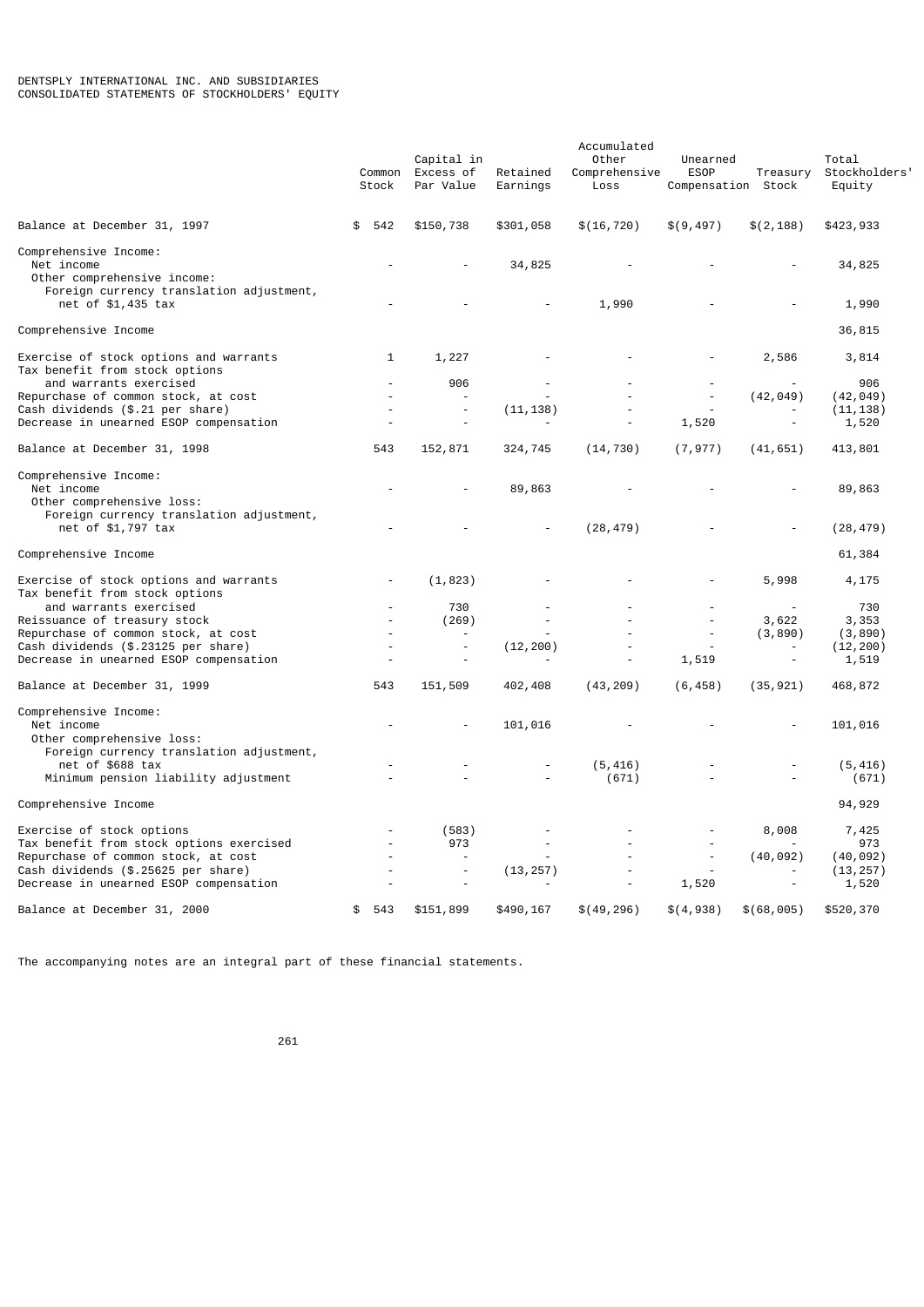|                                                                       |              | Year Ended December 31, |                 |
|-----------------------------------------------------------------------|--------------|-------------------------|-----------------|
|                                                                       | 2000         | 1999<br>(in thousands)  | 1998            |
| Cash flows from operating activities:                                 |              |                         |                 |
| Net income                                                            | \$101,016    | \$89,863                | 34,825<br>\$    |
| Adjustments to reconcile net income to net cash                       |              |                         |                 |
| provided by operating activities:                                     |              |                         |                 |
| Depreciation                                                          | 22,024       | 19,933                  | 17,634          |
| Amortization                                                          | 19,335       | 19,691                  | 19,840          |
| Deferred income taxes                                                 | 4,249        | 5,885                   | (22, 084)       |
| Restructuring and other costs (income)<br>Other non-cash transactions | (56)<br>815  | 319                     | 71,500<br>(513) |
| Loss on disposal of property, plant and equipment                     | 482          | 304                     | 107             |
| Non-cash ESOP compensation                                            | 1,520        | 1,519                   | 1,520           |
| Changes in operating assets and liabilities, net of                   |              |                         |                 |
| acquisitions and divestitures:                                        |              |                         |                 |
| Accounts and notes receivable-trade, net                              | (9, 218)     | 2,384                   | (7, 305)        |
| Inventories, net                                                      | (1, 216)     | 4,394                   | (5, 605)        |
| Prepaid expenses and other current assets                             | (1, 526)     | (2, 223)                | (3,990)         |
| Accounts payable                                                      | 1,492        | 1,040                   | (2, 777)        |
| Accrued liabilities                                                   | 7,018        | (14, 343)               | (10, 171)       |
| Income taxes payable                                                  | (834)        | 11                      | 2,368           |
| Other, net                                                            | 521          | (2,900)                 | 974             |
|                                                                       |              |                         |                 |
| Net cash provided by operating activities                             | 145,622      | 125,877                 | 96,323          |
| Cash flows from investing activities:                                 |              |                         |                 |
| Acquisitions of businesses, net of cash acquired                      | (14, 995)    | (673)                   | (106, 835)      |
| Expenditures for identifiable intangible assets                       | (1, 423)     | (3, 256)                | (5, 247)        |
| Proceeds from sale of property, plant and equipment                   | 215          | 1,825                   | 1,114           |
| Capital expenditures                                                  | (28, 425)    | (33, 386)               | (31, 430)       |
|                                                                       |              |                         |                 |
| Net cash used in investing activities                                 | (44, 628)    | (35, 490)               | (142, 398)      |
| Cash flows from financing activities:                                 |              |                         |                 |
| Proceeds from exercise of stock options and warrants                  | 7,425        | 4,175                   | 3,815           |
| Cash paid for treasury stock                                          | (40, 092)    | (3, 890)                | (42, 049)       |
| Cash dividends paid                                                   | (13,004)     | (11, 859)               | (10, 954)       |
| Proceeds from long-term borrowings, net of deferred financing costs   | 114,341      | 99,407                  | 159,898         |
| Payments on long-term borrowings                                      | (149, 390)   | (177, 946)              | (60, 337)       |
| Increase (decrease) in short-term borrowings                          | (18, 389)    | 4,909                   | (1, 410)        |
| Net cash (used in) provided by financing activities                   | (99, 109)    | (85, 204)               | 48,963          |
| Effect of exchange rate changes on cash and cash equivalents          | 2,130        | (4, 238)                | (3, 891)        |
| Net increase (decrease) in cash and cash equivalents                  | 4,015        | 945                     | (1,003)         |
| Cash and cash equivalents at beginning of period                      | 11,418       | 10,473                  | 11,476          |
| Cash and cash equivalents at end of period                            | \$<br>15,433 | \$<br>11,418            | \$<br>10,473    |

The accompanying notes are an integral part of these financial statements.

процесс в подводите в 1962 године в 1962 године в 1962 године в 1962 године в 1962 године в 1962 године в 1962<br>В 1962 године в 1962 године в 1962 године в 1962 године в 1962 године в 1962 године в 1962 године в 1962 годин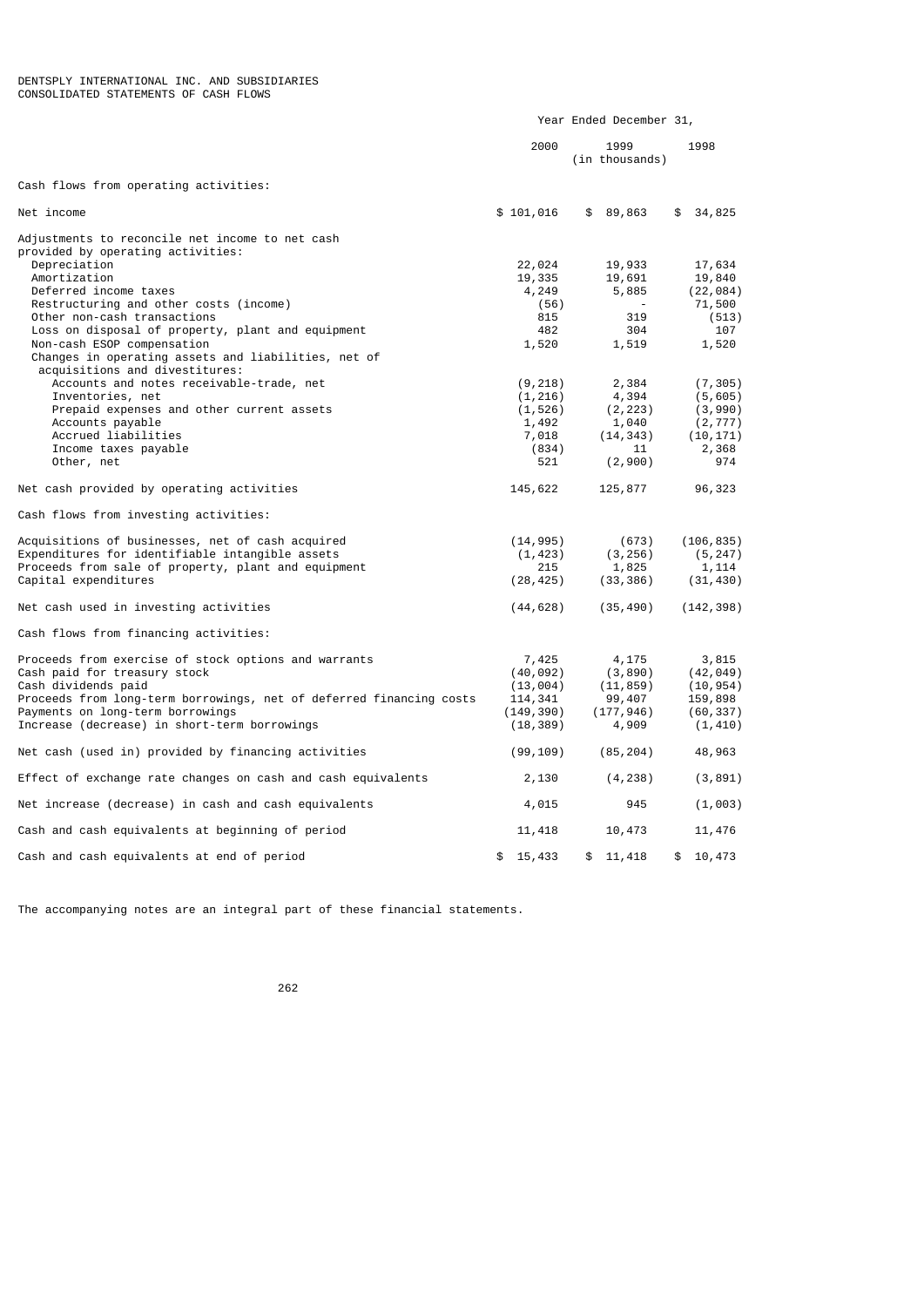#### DENTSPLY INTERNATIONAL INC. AND SUBSIDIARIES CONSOLIDATED STATEMENTS OF CASH FLOWS

The accompanying notes are an integral part of these financial statements.

<u>263 and 263 and 263 and 263 and 263 and 263 and 263 and 263 and 263 and 263 and 263 and 263 and 263 and 263 and 263 and 263 and 263 and 263 and 263 and 263 and 263 and 263 and 263 and 263 and 263 and 263 and 263 and 263 a</u>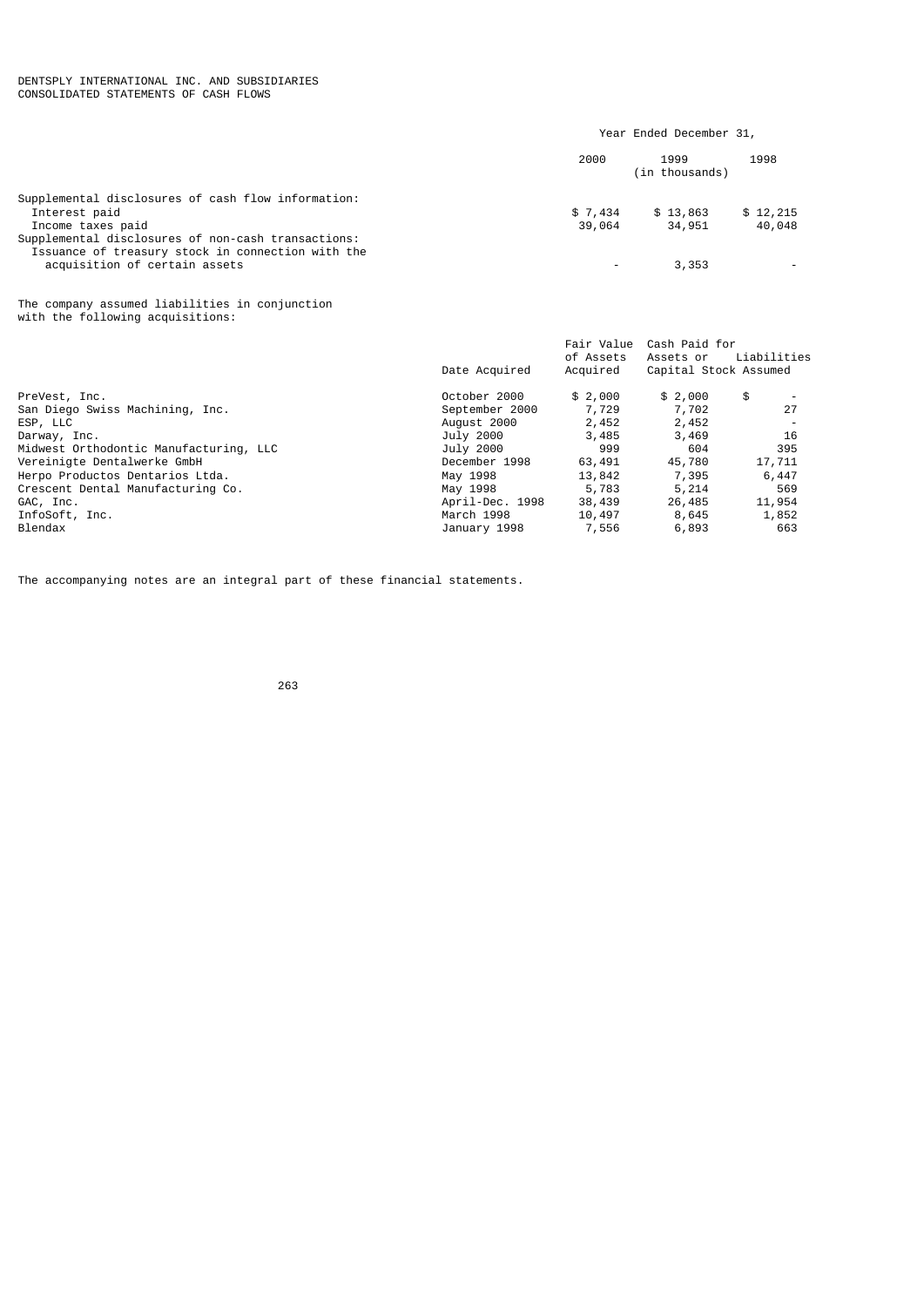### NOTE 1 - STGNTETCANT ACCOUNTING POLICIES

## Description of Business

 DENTSPLY (the "Company") designs, develops, manufactures and markets a broad range of products for the dental market. The Company believes that it is the world's leading manufacturer and distributor of dental prosthetics, endodontic instruments and materials, prophylaxis paste, dental sealants, ultrasonic scalers, dental injectible anesthetics and crown and bridge materials; the leading United States manufacturer and distributor of dental x-ray equipment, dental handpieces, intraoral cameras, dental x-ray film holders, film mounts and bone substitute/grafting materials; and a leading worldwide manufacturer or distributor of implants, impression materials, orthodontic appliances, dental cutting instruments and dental implants. The Company distributes its dental products in over 120 countries under some of the most well established brand names in the industry. DENTSPLY is committed to the development of innovative, high quality, cost-effective new products for the dental market.

### Principles of Consolidation

 The consolidated financial statements include the accounts of the Company and all majority-owned subsidiaries. Intercompany accounts and transactions are eliminated in consolidation.

### Use of Estimates

 The preparation of financial statements in conformity with generally accepted accounting principles requires management to make estimates and assumptions that affect the amounts reported in the financial statements and accompanying notes. Actual results could differ from those estimates and assumptions.

## Cash and Cash Equivalents

 The Company considers all highly liquid investments with an original maturity of three months or less to be cash equivalents.

### Accounts and Notes Receivable-Trade

 The Company sells dental equipment and supplies primarily through a worldwide network of distributors, although certain product lines are sold directly to the end user. For customers on credit terms, the Company performs ongoing credit evaluation of those customers' financial condition and generally does not require collateral from them. Accounts and notes receivable-trade are stated net of an allowance for doubtful accounts of \$6.4 million and \$8.2 million at December 31, 2000 and 1999, respectively.

#### Inventories

 Inventories are stated at the lower of cost or market. At December 31, 2000 and 1999, the cost of \$14.0 million, or 10%, and \$15.5 million, or 11%, respectively, of inventories was determined by the last-in, first-out (LIFO) method. The cost of other inventories was determined by the first-in, first-out (FIFO) or average cost method.

 Pre-tax income was \$0.1 million, \$0.7 million, and \$0.2 million lower in 2000, 1999, and 1998, respectively, as a result of using the LIFO method as compared to using the FIFO method. If the FIFO method had been used to determine the cost of LIFO inventories, the amounts at which net inventories are stated would be lower than reported at December 31, 2000 and 1999 by \$0.2 million and \$0.3 million, respectively.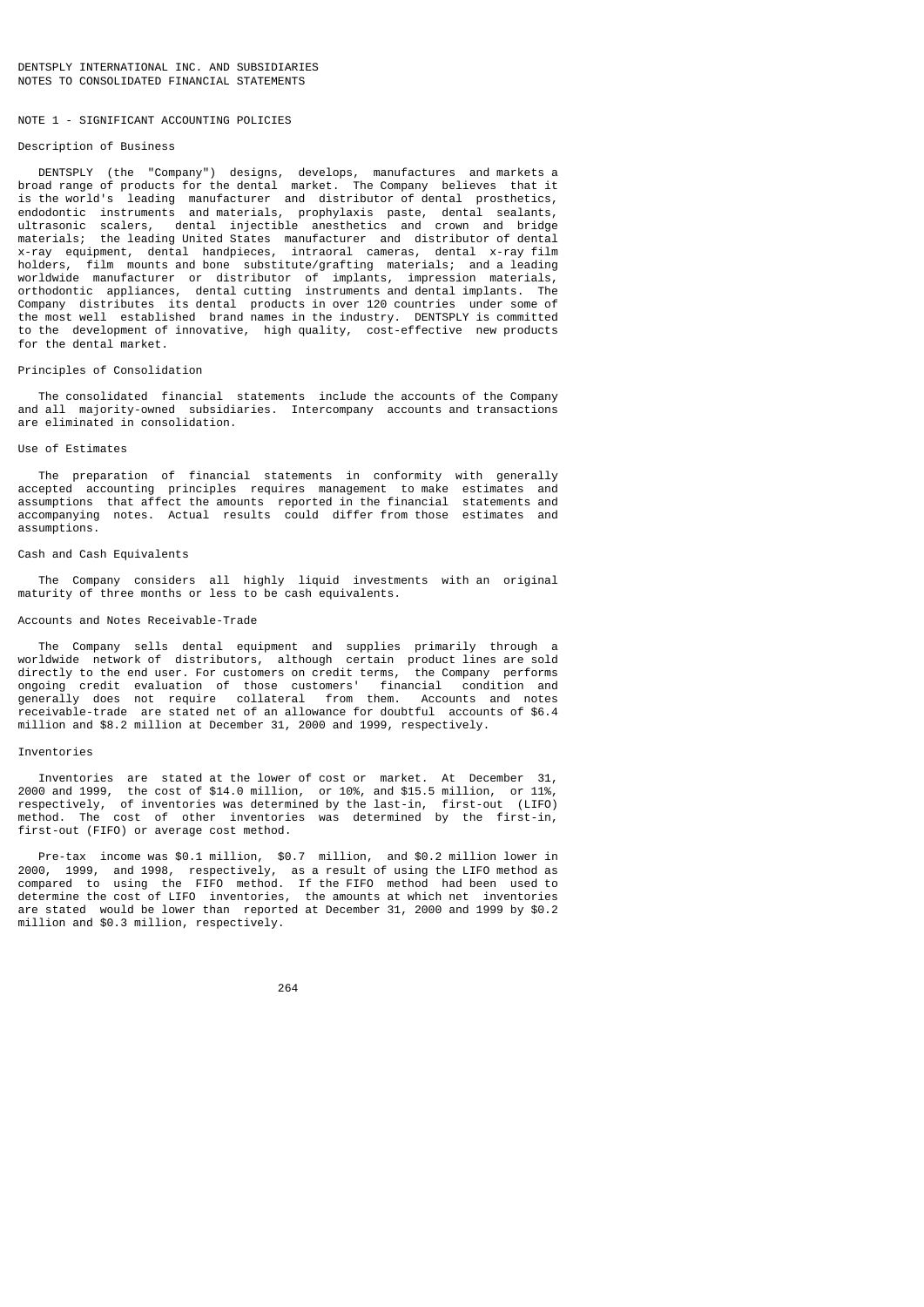### Property, Plant and Equipment

 Property, plant and equipment are stated at cost, net of accumulated depreciation. Except for leasehold improvements, depreciation for financial reporting purposes is computed by the straight-line method over the following estimated useful lives: buildings - generally 40 years and machinery and equipment - 4 to 15 years. The cost of leasehold improvements is amortized over the shorter of the estimated useful life or the term of the lease. Maintenance and repairs are charged to operations; replacements and major improvements are capitalized.

## Identifiable Intangible Assets

 Identifiable intangible assets, which primarily consist of patents, trademarks and licensing agreements, are amortized on a straight-line basis over their estimated useful lives, ranging from 5 to 40 years. Long-lived assets are reviewed for impairment whenever events or circumstances provide evidence that suggest that the carrying amount of the asset may not be recoverable. Impairment is determined by using identifiable undiscounted cash flows.

## Costs in Excess of Fair Value of Net Assets Acquired

 The excess of costs of acquired companies and product lines over the fair value of net assets acquired ("goodwill") is amortized on a straight-line basis over 25 to 40 years. Costs in excess of the fair value of net assets acquired are stated net of accumulated amortization of \$62.0 million and \$52.5 million at December 31, 2000 and 1999, respectively. Costs in excess of fair value of net assets acquired are evaluated periodically to determine whether later events or circumstances warrant revised estimates of useful lives. The recovery of goodwill is evaluated by an analysis of operating results and consideration of other significant events or changes in the business environment. If an operating unit has current operating losses and based upon projections there is a likelihood that such operating losses will continue, the Company will evaluate whether impairment exists on the basis of undiscounted expected future cash flows from operations. If impairment exists, the carrying amount of goodwill is reduced by the estimated shortfall of cash flows on a discounted basis.

## Fair Value of Financial Instruments

 The fair value of financial instruments is determined by reference to various market data and other valuation techniques as appropriate. The Company believes the carrying amounts of cash and cash equivalents, accounts receivable (net of allowance for doubtful accounts), prepaid expenses and other current assets, accounts payable, accrued liabilities, income taxes payable and notes payable approximate fair value due to the short-term nature of these instruments. The Company also believes the carrying amount of long-term debt approximates fair value as the interest rates are variable and reflect current market rates.

## Derivative Financial Instruments

 The Company employs derivative financial instruments to hedge certain anticipated transactions, firm commitments, or assets and liabilities denominated in foreign currencies, interest rate swaps to convert floating rate debt to fixed rate, and commodity swaps to fix its variable raw materials.

#### Foreign Currency Translation

 The functional currency for foreign operations, except for those in highly inflationary economies, has been determined to be the local currency.

 Assets and liabilities of foreign subsidiaries are translated at exchange rates on the balance sheet date; revenue and expenses are translated at the average year-to-date rates of exchange. The effects of these translation adjustments are reported in a separate component of stockholders' equity.

 Exchange gains and losses arising from transactions denominated in a currency other than the functional currency of the entity involved and<br>translation adjustments in countries with highly inflationary economies are translation adjustments in countries with highly inflationary included in income. Exchange losses of \$2.7 million in 2000, \$0.1 million in 1999 and of \$1.7 million in 1998 are included in other expense (income), net.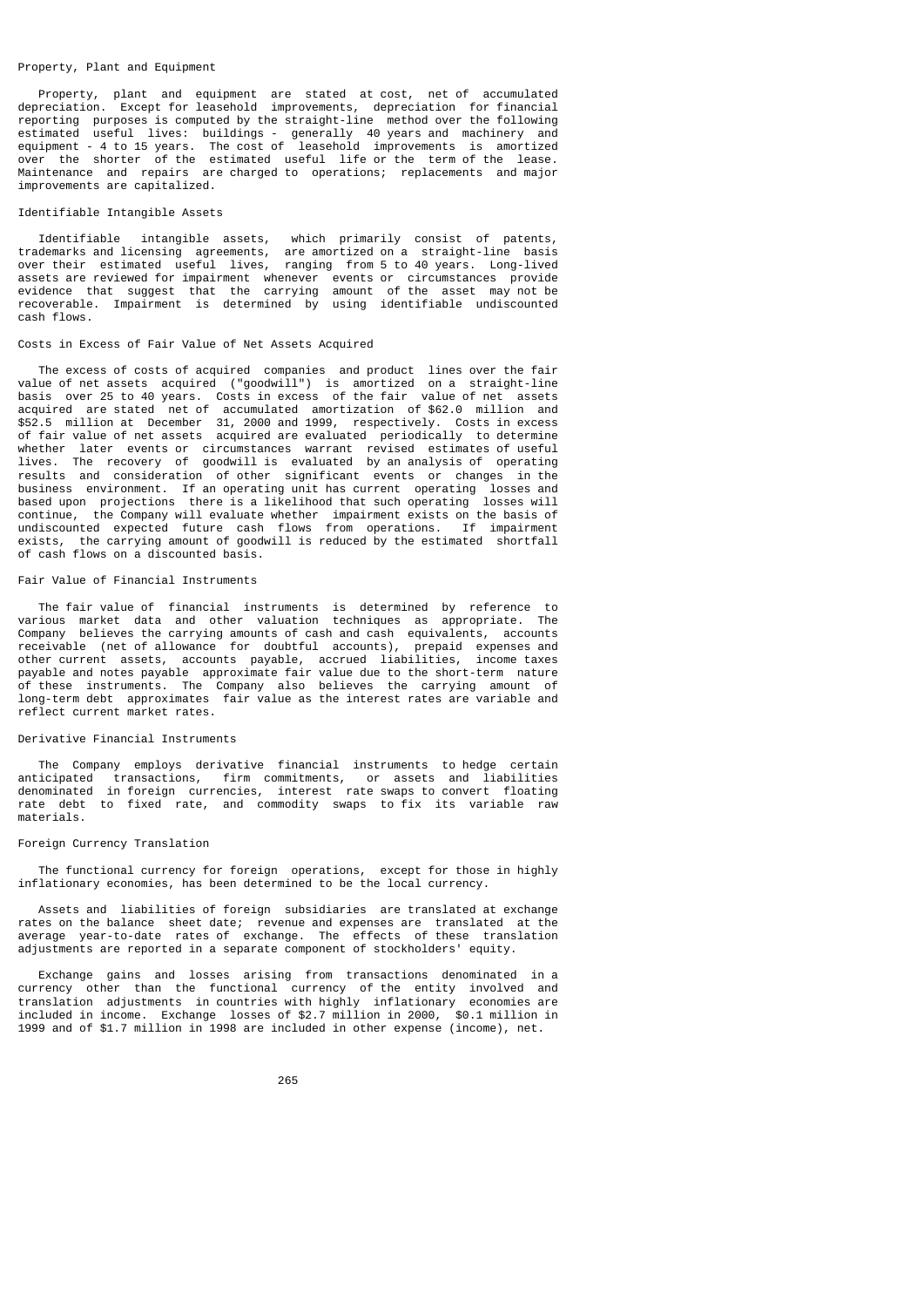#### Revenue Recognition

 Revenue, net of related discounts and allowances, is recognized when product is shipped and risk of loss has transferred to the customer.

#### Research and Development Costs

 Research and development costs are charged to expense as incurred and are included in selling, general and administrative expenses. Research and development costs amounted to approximately \$20.4 million, \$18.5 million and \$18.2 million for 2000, 1999 and 1998, respectively.

#### Income Taxes

 Income taxes are determined in accordance with Statement of Financial Accounting Standards No. 109 ("SFAS 109"), which requires recognition of deferred income tax liabilities and assets for the expected future tax consequences of events that have been included in the financial statements or tax returns. Under this method, deferred income tax liabilities and assets are determined based on the difference between financial statements and tax bases of liabilities and assets using enacted tax rates in effect for the year in which the differences are expected to reverse. SFAS 109 also provides for the recognition of deferred tax assets if it is more likely than not that the assets will be realized in future years. A valuation allowance has been established for deferred tax assets for which realization is not likely.

#### Earnings Per Share

 Basic earnings per share is calculated by dividing net earnings by the average number of shares outstanding for the period. Diluted earnings per share is calculated by dividing net earnings by the average number of shares outstanding for the period, adjusted for the effect of an assumed exercise of all dilutive options outstanding at the end of the period.

### Stock Compensation

 The Company applies the intrinsic value method in accordance with Accounting Principles Board Opinion No. 25 and related Interpretations in accounting for stock compensation plans. Under this method, no compensation expense is recognized for fixed stock option plans.

#### Reclassifications

 Certain reclassifications have been made to prior years' data in order to conform to the current year presentation.

#### New Accounting Standards

 Statement of Financial Accounting Standards No. 133 ("SFAS 133"), "Accounting for Derivative Instruments and Hedging Activities," was issued by the Financial Accounting Standards Board (FASB) in June 1998. This statement establishes accounting and reporting standards for derivative instruments, including certain derivative instruments embedded in other contracts, and for hedging activities. It requires recognition of all derivatives as either assets or liabilities on the balance sheet and measurement of those instruments at fair value. This statement, as amended, was adopted effective January 1, 2001, and as required, the Company recognized a cumulative adjustment for the change in accounting principle. This adjustment increased other current liabilities by \$1.1 million and resulted in a cumulative loss, to be reflected in current earnings, and a reduction in other comprehensive income, net of tax, of \$0.2 million and \$0.5 million, respectively. The Company does not expect this statement to have a significant impact on future net income as its derivative instruments are held primarily for hedging purposes, and the Company considers the resulting hedges to be highly effective under SFAS 133.

процесси в политика в село в 1966 године в 1966 године в 1966 године в 1966 године в 1966 године в 1966 године<br>В 1966 године в 1966 године в 1966 године в 1966 године в 1966 године в 1966 године в 1966 године в 1966 годин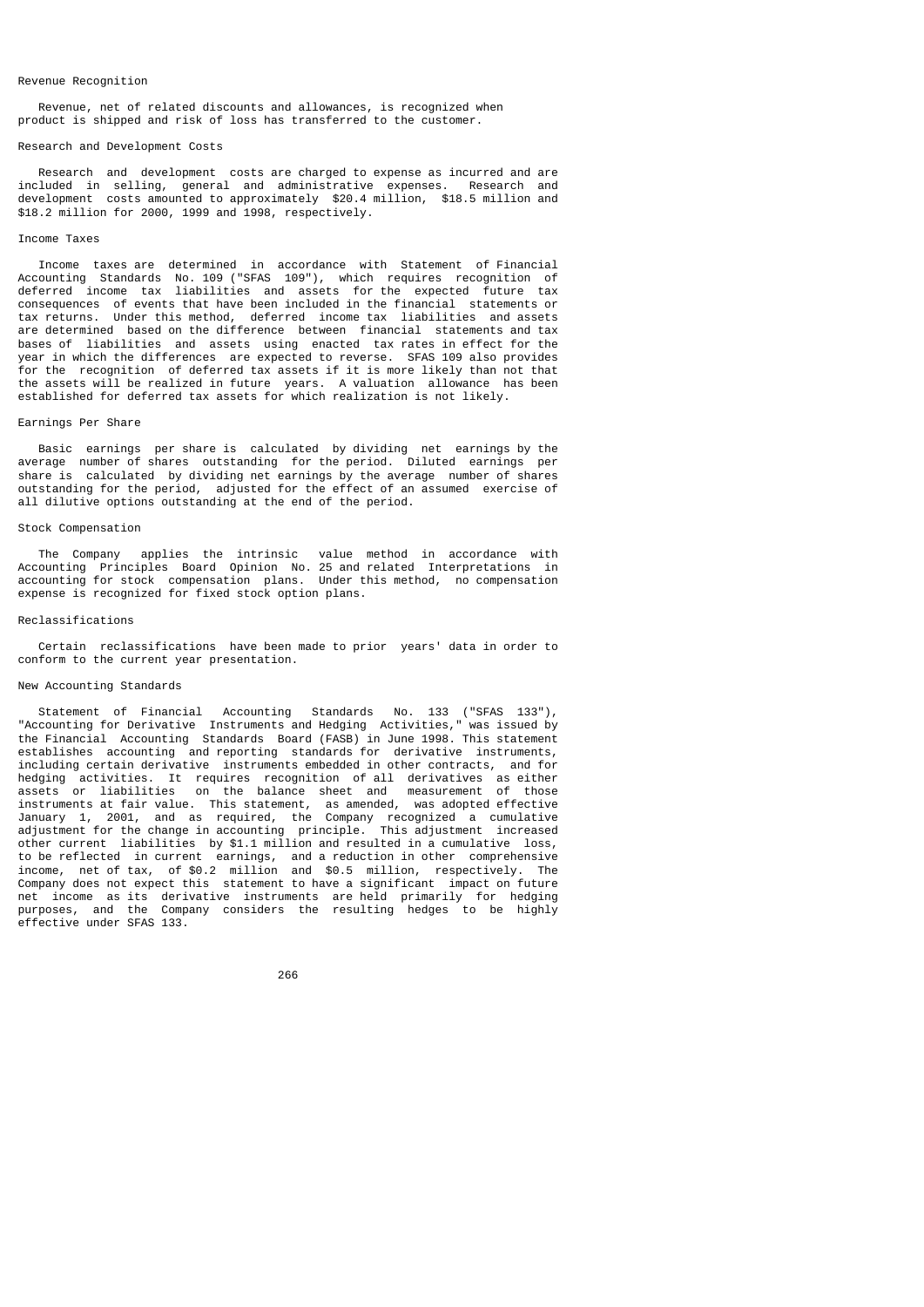# NOTE 2 - EARNINGS PER COMMON SHARE

 The following table sets forth the computation of basic and diluted earnings per common share:

|                                                                                                                           | Income    | Shares<br>(Numerator) (Denominator)<br>(in thousands, except per share amounts) |     | Per Share<br>Amount |
|---------------------------------------------------------------------------------------------------------------------------|-----------|---------------------------------------------------------------------------------|-----|---------------------|
| Year Ended December 31, 2000<br>Basic EPS<br>Incremental shares from assumed exercise<br>of dilutive options and warrants | \$101,016 | 51,856<br>517                                                                   | \$  | 1.95                |
| Diluted EPS                                                                                                               | \$101,016 | 52,373                                                                          | \$  | 1.93                |
| Year Ended December 31, 1999<br>Basic EPS<br>Incremental shares from assumed exercise<br>of dilutive options              | \$89,863  | 52,754<br>157                                                                   | \$  | 1.70                |
| Diluted EPS                                                                                                               | \$89,863  | 52,911                                                                          | \$  | 1.70                |
| Year Ended December 31, 1998<br>Basic EPS<br>Incremental shares from assumed exercise<br>of dilutive options and warrants | \$34,825  | 53,330<br>267                                                                   | \$  | 0.65                |
| Diluted EPS                                                                                                               | \$34,825  | 53,597                                                                          | \$. | 0.65                |

 Options to purchase 0.9 million, 0.6 million and 0.4 million shares of common stock that were outstanding during the years ended 2000, 1999 and 1998, respectively, were not included in the computation of diluted earnings per share since the options' exercise prices were greater than the average market price of the common shares and, therefore, the effect would be antidilutive.

процесс в подводите в 1967 године в 1967 године в 1967 године в 1967 године в 1967 године в 1967 године в 1967<br>В 1968 године в 1968 године в 1968 године в 1968 године в 1968 године в 1968 године в 1968 године в 1968 годин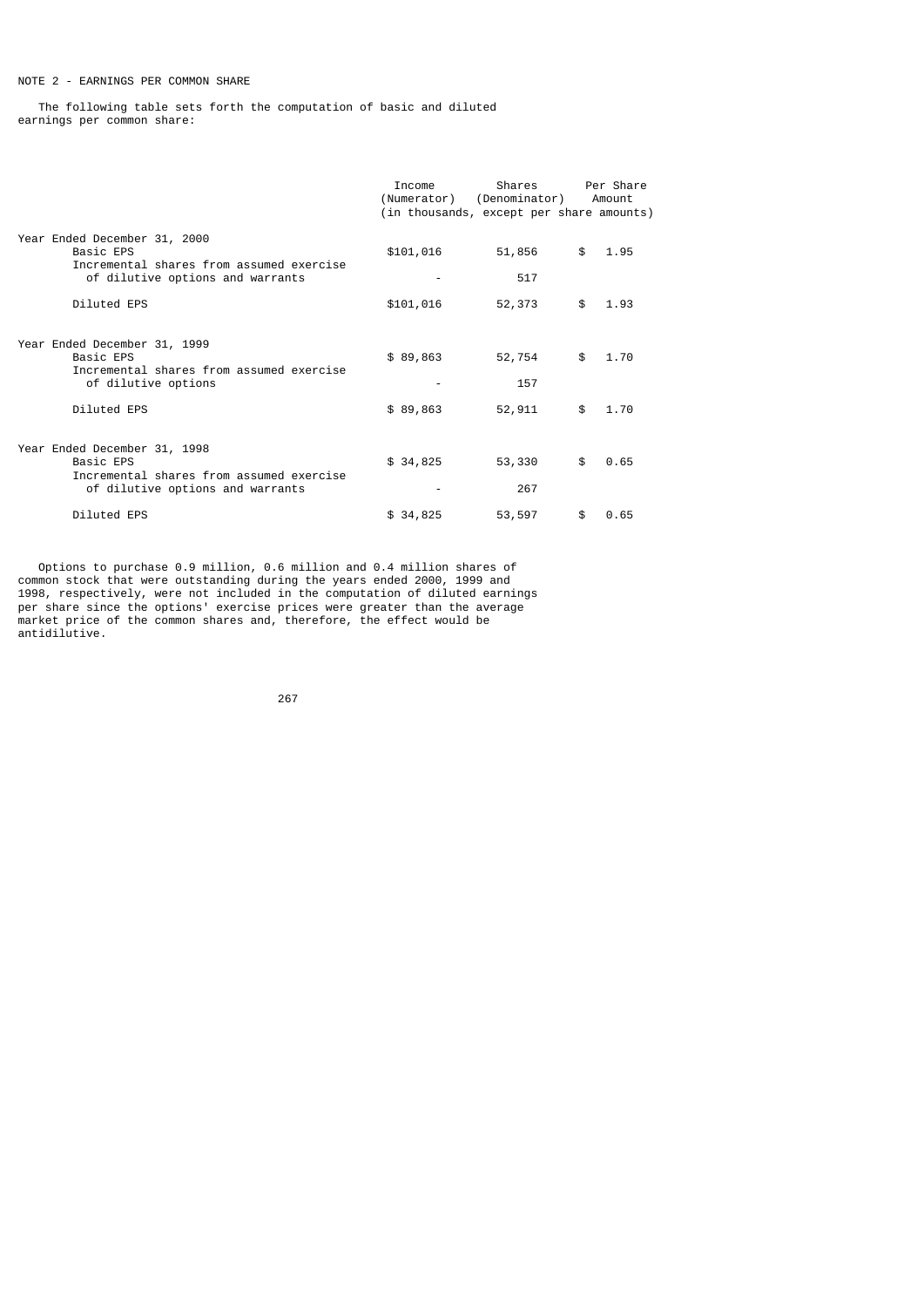In October 2000, the Company acquired certain assets and the business of PVI, Inc., doing business as PreVest, Inc. ("PreVest"), for \$2.0 million. The business is a multi-industry manufacturer of investment materials produced for the precision casting of metal alloys.

 In September 2000, the Company purchased the assets of the ultrasonic dental tip business of San Diego Swiss Machining, Inc. ("SDSM") for \$7.7 million. Headquartered in Chula Vista, California, the dental tip business of SDSM produces and distributes a proprietary line of ultrasonic instrument tips used to shape and clean root canals during endodontic therapy. These advanced endodontic instruments are currently marketed under the CPR tradename.

 In August 2000, the Company acquired a 51% interest in ESP, LLC ("ESP"), located in New Orleans, Louisiana, for \$2.5 million. ESP will manufacture and market the Chimal product lines of lotions and creams to the worldwide dental, medical, automotive, cosmetology, industrial and food markets. The Chimal skin shield contains ingredients that bond to the skin and seal out irritants such as chemicals and solvents while sealing in natural moisturizers.

 In July 2000, the Company purchased the assets of Darway Inc. ("Darway"), of San Mateo, California, for \$3.5 million. Darway manufactures the patented Palodent Contoured Sectional Matrix System, which is used by dentists to provide a means to contain filling material when the restoration of a tooth requires removing tooth structure that faces an adjacent tooth, the tongue or the cheek.

 In July 2000, the Company purchased certain assets of Midwest Orthodontic Manufacturing, LLC ("MOM"), based in Columbus, Indiana, for \$0.6 million. MOM produces a broad array of ancillary materials used in orthodontia from its Indiana facility, including elastics, retainer cases and springs.

 Each acquisition completed in 2000 was accounted for under the purchase method of accounting; accordingly, the results of their operations are included in the accompanying financial statements since the respective dates of the acquisitions. The purchase prices including direct acquisition costs have been allocated on the basis of estimates of the fair values of assets acquired and liabilities assumed. The excess of acquisition cost over net assets acquired of \$1.0 million for Prevest, \$5.6 million for SDSM, \$0.1 million for ESP, \$2.0 million for Darway and \$0.3 million for MOM is being amortized over 25 to 40 years. Pro forma financial data has not been presented since 2000 acquisitions, individually and in the aggregate, are not .<br>significant.

 The following acquisition and divestiture activities were in process but had not been completed prior to December 31, 2000:

 In November 2000, the Company entered into an agreement in principle whereby it will acquire all of the issued and outstanding shares of Pro-Dex, Inc. ("Pro-Dex"). The agreement in principle provides that each share of Pro-Dex will be exchanged, at the completion of the transaction, for .091 shares of the Company, yielding an indicated value for the transaction of approximately \$30 million. The transaction is expected to be completed no later than the second quarter of 2001. It is subject to regulatory approval, approval by Pro-Dex shareholders and the Company's Board of Directors, completion of a definitive agreement, and other customary closing conditions. Pro-Dex, Inc. is a Colorado-based holding company with operations specializing in the manufacturing and marketing of infection control and preventive products, motion control products, and miniature pneumatic (air) motors and handpieces used in dental, medical and industrial applications.

 In December 2000, the Company agreed to acquire all the outstanding shares of Friadent GmbH ("Friadent") for 220 million German marks or approximately \$100 million. The acquisition closed in January 2001 and has been accounted for under the purchase method of accounting. Headquartered in Mannheim, Germany, Friadent is a major global dental implant manufacturer and marketer with subsidiaries in Germany, France, Denmark, Sweden, the United States, Switzerland, Brazil, and Belgium.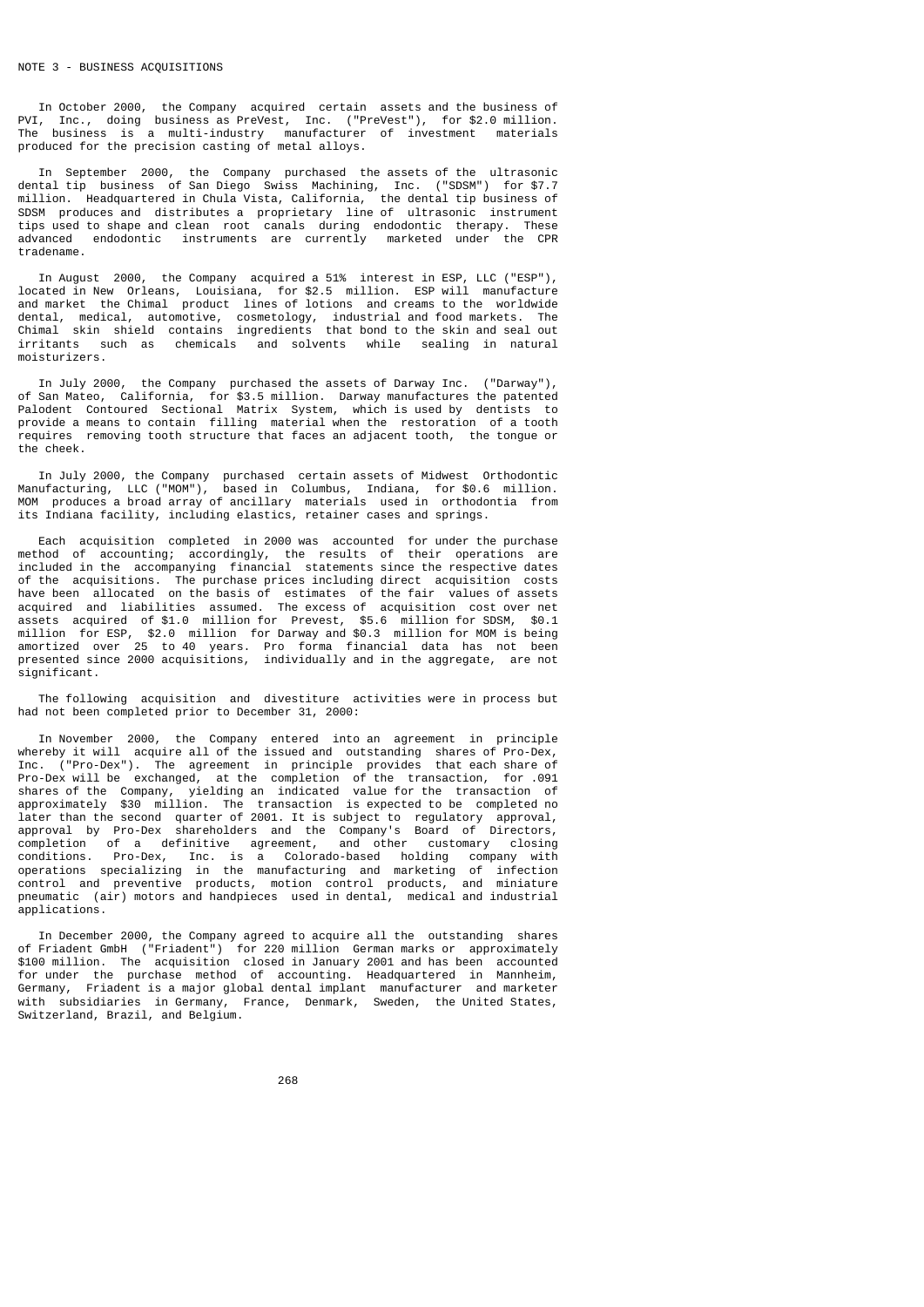In December 2000, the Company agreed to sell InfoSoft, LLC to PracticeWorks, Inc. InfoSoft, LLC, a wholly owned subsidiary of the Company, develops and sells software and related products for dental practice management. PracticeWorks is the dental software management and dental claims processing company which is being spun-off by Infocure Corporation (NASDAQ-INCX). The Company will receive 6.5% convertible preferred stock in PracticeWorks, which is estimated to have a value of \$32 million. These preferred shares are convertible into 9.8% of PracticeWorks common stock. If not previously converted, the preferred shares are redeemable for cash after 5 years. This sale is expected to result in a \$20-\$22 million pretax gain. The sale, which is contingent upon regulatory approval, completion of the spin off of PracticeWorks and other conditions typical in agreements of this type, is expected to close in the first quarter of 2001.

 In January 2001, the Company agreed to acquire the dental injectible anesthetic assets of AstraZeneca ("AZ"), including licensing rights to the dental trademarks, for \$136.5 million and royalties on future sales of a new anesthetic product for scaling and root planing (Oraqix(TM)) that is currently in Stage III clinical trials with the U.S. Food and Drug Administration. The \$136.5 million purchase price will be paid as follows: \$96.5 million will be paid at closing, \$20 million will be a contingency payment associated with sales of injectible dental anesthetic, \$10 million as a milestone payment upon submission of an Oraqix New Drug Application (NDA) in the U.S., and Marketing Authorization Application (MAA) in Europe, and \$10 million as a milestone payment upon approval of the NDA and MAA. The acquisition is targeted to close late in the first quarter of 2001 and will be accounted for under the purchase method of accounting.

 Certain assets of Tulsa Dental Products LLC were purchased in January 1996 for \$75.1 million, plus \$5.0 million paid in May 1999 related to contingent consideration ("earn-out") provisions in the purchase agreement based on performance of the acquired business. The purchase agreement provides for an additional earn-out payment based upon the operating performance of the Tulsa Dental business for one of the three two-year periods ending December 31, 2000, December 31, 2001 or December 31, 2002, as selected by the seller. The Company expects that the final earn-out payment, estimated at approximately \$85 million, will be paid and recognized by July 1, 2001.

No acquisitions were completed in 1999.

 In December 1998, the Company purchased 100% of the capital stock of Vereinigte Dentalwerke GmbH ("VDW") and related companies. The total amount paid for the acquisition, net of cash acquired, was \$45.8 million. Headquartered in Munich, Germany, VDW manufactures endodontic files and accessory products, marketed worldwide under the Antaeos, Beutelrock and Zipperer trade names. The company's Munich, Germany production facility is a new, ultra-modern, fully automated manufacturing facility.

 In May 1998, the Company purchased 100% of the capital stock of Herpo Productos Dentarios Ltda. ("Herpo") for \$7.4 million. Herpo has a broad product line focusing on alginate impression materials, artificial teeth and dental anesthetics. Herpo operates a modern dental anesthetic production plant in Bonsucesso, Brazil.

 In May 1998, the Company purchased 100% of the capital stock of Crescent Dental Manufacturing Co. ("Crescent") for \$5.2 million. Crescent has a diverse product offering and is one of the leading United States manufacturers of prophy cups and brushes, amalgamators and other professional dental equipment and supplies.

 In April and December 1998, the Company purchased 100% of the capital stock of GAC International Inc. ("GAC") for approximately \$26.5 million. Located in Islip, New York, GAC provides a full line of high quality orthodontic products.

 In March 1998, the Company purchased the assets of InfoSoft Inc. ("InfoSoft") for \$8.6 million. Located in Hunt Valley, Maryland, the primary business of InfoSoft is the development and sale of full-featured, dental practice management software. The Company believes InfoSoft is one of the largest dental practice management claims processors in the United States.

 In January 1998, the Company purchased the assets of Blendax Professional Dental Business ("Blendax") from Procter & Gamble in a cash transaction valued at approximately 13 million German marks or \$6.9 million. The Blendax product line consists of rotary cutting instruments, impression materials, composite filling material and fluoride rinses and gels.

 Each 1998 acquisition was accounted for under the purchase method of accounting; accordingly, the results of their operations are included in the accompanying financial statements since the respective dates of the acquisitions. The purchase prices plus direct acquisition costs have been allocated on the basis of estimates of the fair values of assets acquired and liabilities assumed. The excess of acquisition cost over net assets acquired of \$15.9 million for VDW, \$12.8 million for Herpo, \$2.6 million for Crescent, \$18.6 million for GAC, \$8.0 million for InfoSoft and \$4.4 million for Blendax is being amortized over 25 to 40 years.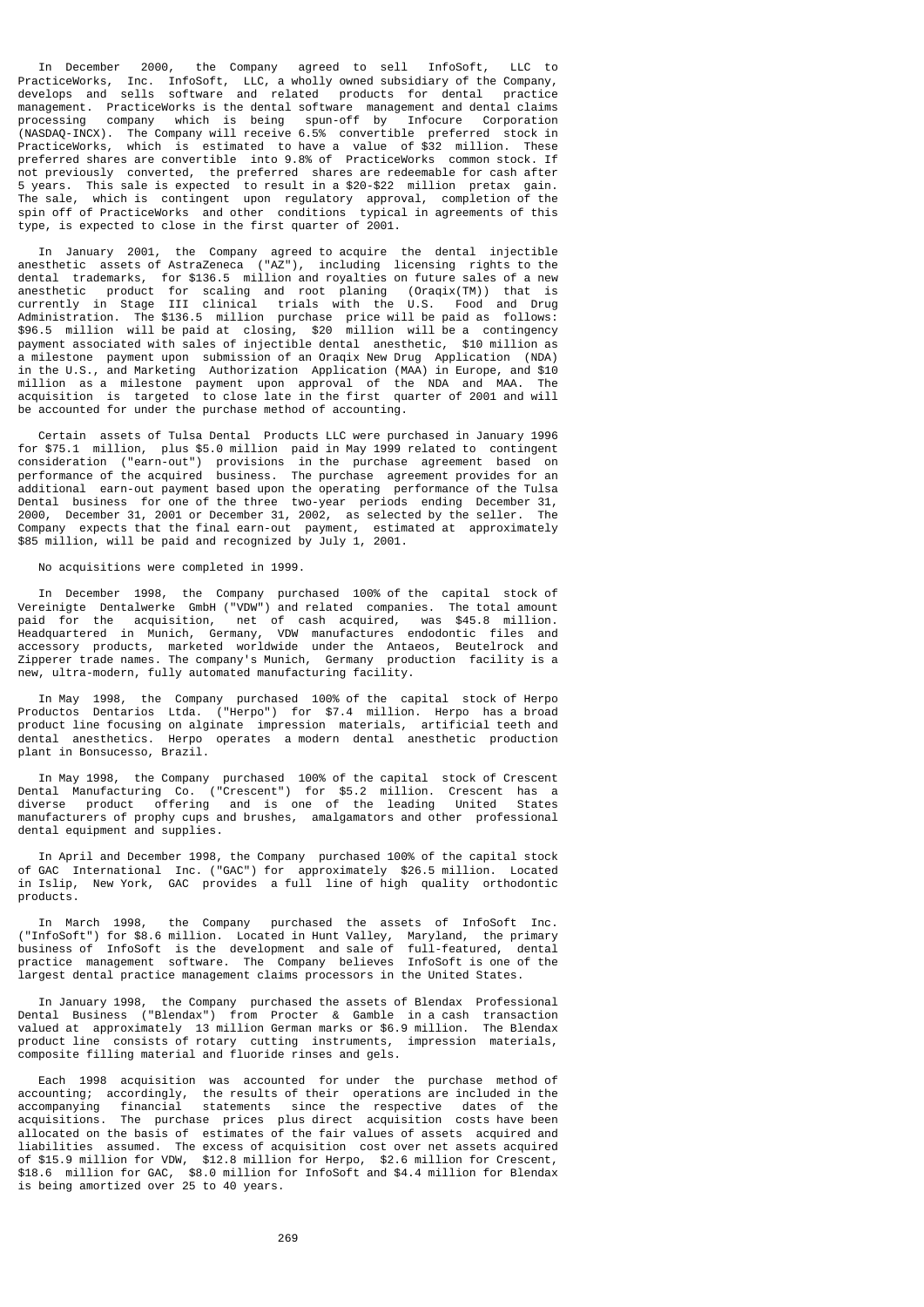## NOTE 4 - SEGMENT AND GEOGRAPHIC INFORMATION

 The Company follows SFAS 131, "Disclosures about Segments of an Enterprise and Related Information". SFAS 131 establishes standards for reporting information about operating segments in financial statements. Since the Company operates in one operating segment as a designer, manufacturer and distributor of dental products, the Company presents enterprise-wide disclosures. Dental products represented approximately 95% of sales in 2000, 1999 and 1998.

 The Company's operations are structured to achieve consolidated objectives. As a result, significant interdependencies exist among the Company's operations in different geographic areas. Intercompany sales of manufacturing materials between areas are at prices which, in general, provide a reasonable profit after coverage of all manufacturing costs. Intercompany sales of finished goods are at prices intended to provide a reasonable profit for purchasing locations after coverage of marketing and general and administrative costs.

 The following table sets forth information about the Company's operations in different geographic areas for 2000, 1999 and 1998. Net sales reported below represents revenues from external customers of operations resident in the country or territory identified. Assets by geographic area are those used in the operations in the geographic area.

|                                        | United<br>States    | Foreign<br>(in thousands) | Consolidated          |
|----------------------------------------|---------------------|---------------------------|-----------------------|
| 2000<br>Net sales<br>Long-lived assets | \$560,692<br>87,314 | \$329,104<br>108,568      | \$889,796<br>195,882  |
| 1999<br>Net sales<br>Long-lived assets | \$509,004<br>82,768 | \$327,434<br>110,386      | \$836,438<br>193, 154 |
| 1998<br>Net sales<br>Long-lived assets | \$475,012<br>77,668 | \$325,444<br>94,696       | \$800,456<br>172,364  |

 Long-lived assets in Germany accounted for \$42.0 million, \$43.9 million and \$25.2 million of the total foreign long-lived assets for the years ended 2000, 1999 and 1998, respectively.

 Third party export sales from the United States are less than ten percent of consolidated net sales. One customer accounted for 14% in 2000 and 13% of consolidated net sales in 1999 and 1998. Another customer accounted for 10% of consolidated net sales in 2000 and 1999.

#### NOTE 5 - INVENTORIES

Inventories consist of the following:

|                                   | December 31,       |                    |  |
|-----------------------------------|--------------------|--------------------|--|
|                                   | 2000               | 1999               |  |
| Finished goods<br>Work-in-process | \$84,436<br>22,102 | \$77,786<br>25,519 |  |
| Raw materials and supplies        | 26,766             | 32,175             |  |
|                                   |                    |                    |  |
|                                   | \$133,304          | \$135,480          |  |

проставление в село в 270 млн на 270 млн на 1270 млн на 1270 млн на 1270 млн на 1270 млн на 1270 млн на 1270 мл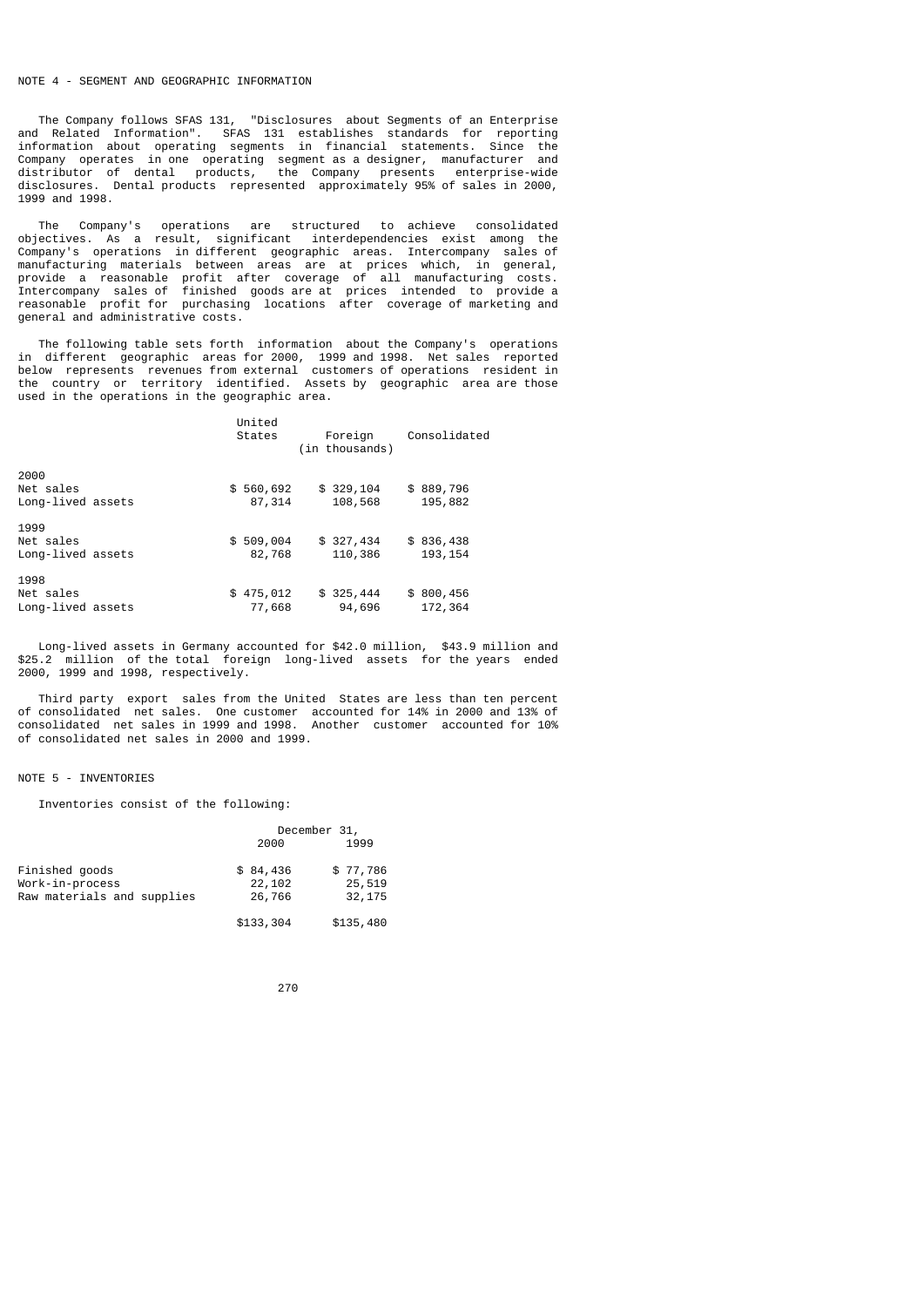# NOTE 6 - PROPERTY, PLANT AND EQUIPMENT

Property, plant and equipment consist of the following:

|                                   | December 31, |                |
|-----------------------------------|--------------|----------------|
|                                   | 2000         | 1999           |
|                                   |              | (in thousands) |
| Assets, at cost:                  |              |                |
| Land                              | \$14,525     | \$15,405       |
| Buildings and improvements        | 87,381       | 86,148         |
| Machinery and equipment           | 170, 141     | 155,735        |
| Construction in progress          | 13,211       | 9,836          |
|                                   | 285, 258     | 267,124        |
| Accumulated depreciation<br>Less: | 103,917      | 86,588         |
|                                   | \$181,341    | \$180,536      |

## NOTE 7 - IDENTIFIABLE INTANGIBLE ASSETS

Identifiable intangible assets consist of the following:

| December 31, |                |  |
|--------------|----------------|--|
| 2000         | 1999           |  |
|              | (in thousands) |  |
| \$47,605     | \$45,954       |  |
| 31,737       | 29,977         |  |
| 29,733       | 29,554         |  |
| 34,922       | 28,065         |  |
| 143,997      | 133,550        |  |
| 63,267       | 53,176         |  |
| \$80,730     | \$80,374       |  |
|              |                |  |

## NOTE 8 - ACCRUED LIABILITIES

Accrued liabilities consist of the following:

|                                   | 2000<br>(in thousands) | December 31,<br>1999 |
|-----------------------------------|------------------------|----------------------|
| Payroll, commissions, bonuses and |                        |                      |
| other cash compensation           | \$20,129               | \$17,634             |
| Employee benefits                 | 7,893                  | 7,915                |
| General insurance                 | 12,052                 | 10,541               |
| Other                             | 47,984                 | 44,832               |
|                                   | \$88,058               | \$80,922             |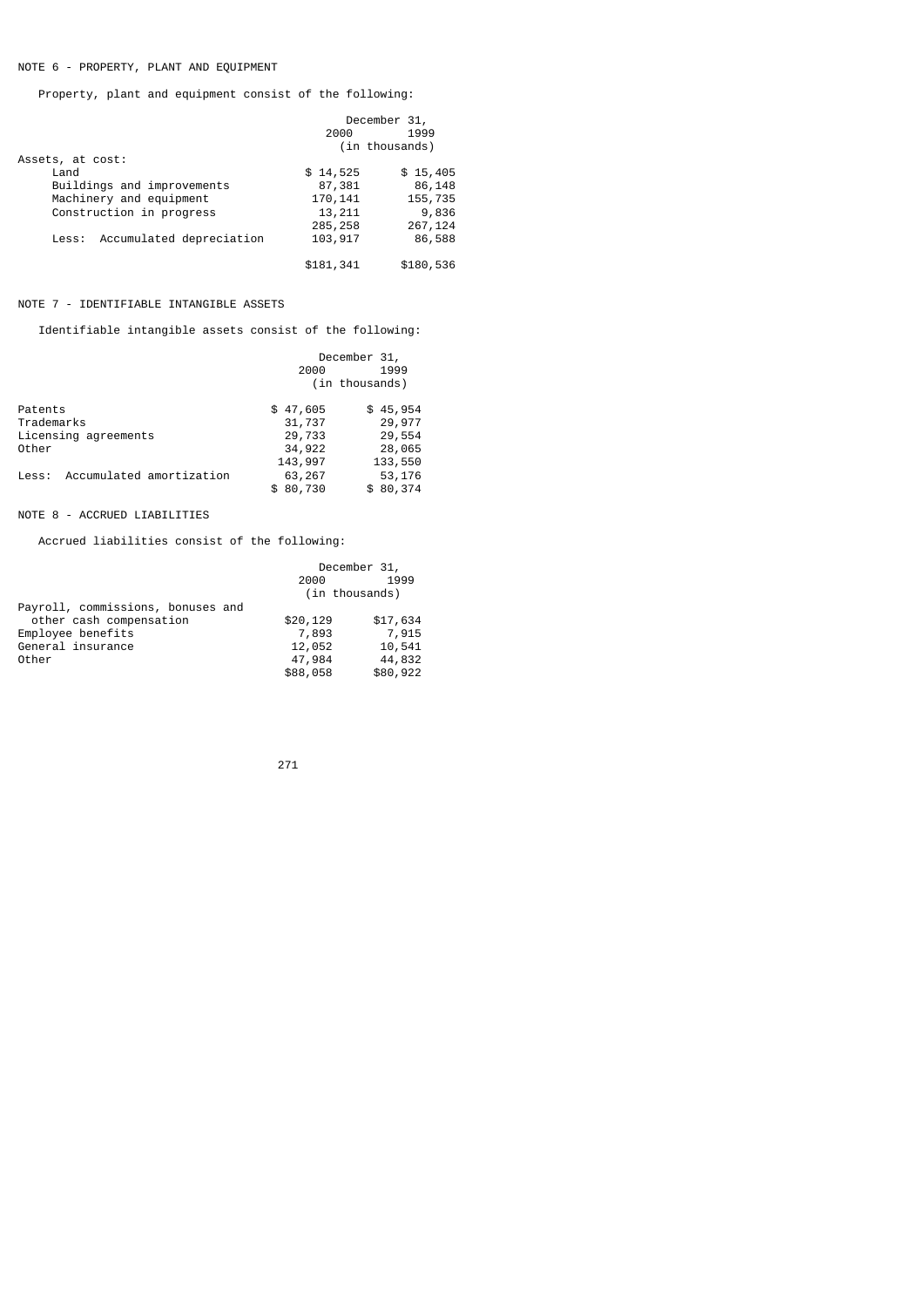## NOTE 9 - FINANCING ARRANGEMENTS

#### Short-Term Borrowings

 Short-term bank borrowings amounted to \$0.4 million and \$19.4 million at December 31, 2000 and 1999, respectively. The weighted average interest rates of these borrowings were 8.61% and 5.51% at December 31, 2000 and 1999, respectively. Unused lines of credit for short-term financing at December 31, 2000 and 1999 were \$54.7 million and \$79.6 million, respectively. Substantially all short-term borrowings were classified as long-term as of December 31, 2000 reflecting the Company's intent and ability to refinance these obligations beyond 2001 and are included in the table below. Substantially all unused lines of credit have no major restrictions and are provided under demand notes between the Company and the lending institution. Interest is charged on borrowings under these lines of credit at various rates, generally below prime or equivalent money rates.

Long-Term Borrowings

|                                                                                                                                                                                                                                                                                                                                           |                  | December 31,     |
|-------------------------------------------------------------------------------------------------------------------------------------------------------------------------------------------------------------------------------------------------------------------------------------------------------------------------------------------|------------------|------------------|
|                                                                                                                                                                                                                                                                                                                                           | 2000             | 1999             |
| \$175 million revolving credit agreement maturing October<br>2002, Swiss francs 118.4 million, Japanese yen 450.0 million<br>and \$15.0 million outstanding at December 31, 2000, bearing<br>interest at a weighted average of 3.65% for Swiss francs<br>borrowings, 0.71% for Japanese yen borrowings and<br>6.84% for dollar borrowings | \$92,105         | \$61,489         |
| \$125 million revolving credit agreement maturing October 2001                                                                                                                                                                                                                                                                            |                  |                  |
| \$20 million bank multi-currency revolving credit agreement<br>maturing October 2001, various currencies outstanding at<br>December 31, 2000, bearing interest at a weighted average<br>of 5.84%                                                                                                                                          | 8,031            | 7,566            |
|                                                                                                                                                                                                                                                                                                                                           |                  |                  |
| \$200 million commercial paper facility rated A/2-P/2                                                                                                                                                                                                                                                                                     |                  | 76,000           |
| Other borrowings, various currencies and rates                                                                                                                                                                                                                                                                                            | 9,740<br>109,876 | 1,035<br>146,090 |
| LESS: Current portion (included in notes payable and                                                                                                                                                                                                                                                                                      |                  |                  |
| current portion of long-term debt)                                                                                                                                                                                                                                                                                                        | 376<br>\$109,500 | 778<br>\$145,312 |

 The table below reflects the contractual maturity dates of the various borrowings at December 31, 2000. The borrowings that are due in 2001 have been classified as long-term due to the Company's intent and ability to renew or refinance these obligations beyond 2001.

| 2001 | \$17,395  |
|------|-----------|
| 2002 | 92,105    |
|      | \$109,500 |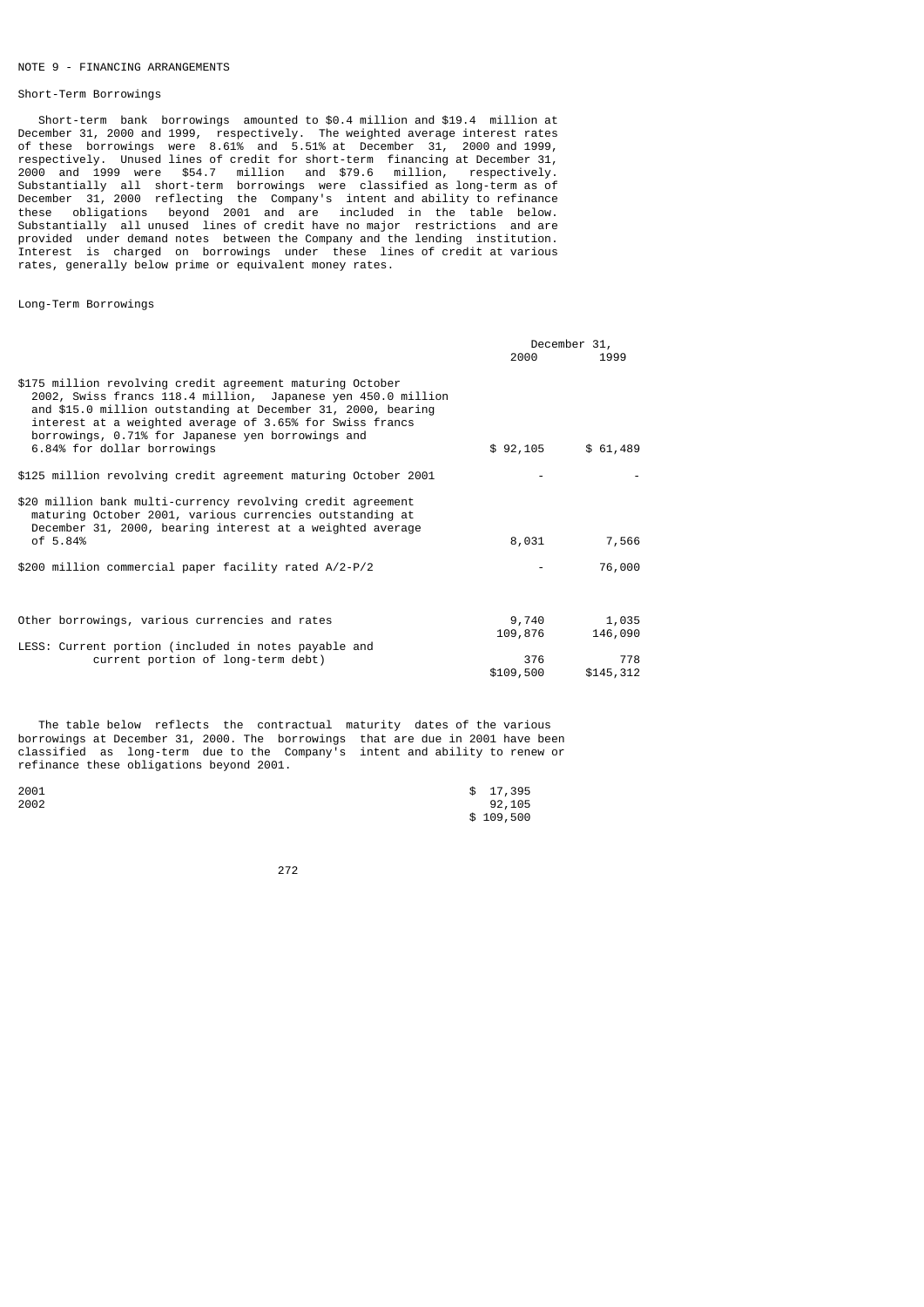In July 1998, the Company entered into interest rate swap agreements with notional amounts totaling \$80.0 million which converts a portion of the Company's variable rate financing to fixed rates. The average fixed rate of these agreements is 5.7% and fixes the rate for an average of five years. In January 2000, the Company entered into an interest rate swap agreement with notional amounts totaling 50 million Swiss francs which converts a portion of the Company's variable rate financing to fixed rates. The average fixed rate of these agreements is 3.4% and fixes the rate for an average of three years.

 The revolving credit agreements contain certain affirmative and negative covenants as to the operations and financial condition of the Company, the most restrictive of which pertain to asset dispositions, maintenance of certain levels of net worth, and prescribed ratios of indebtedness to total capital and operating income plus depreciation and amortization to interest expense. The Company pays a facility fee of .10 percent annually on the amount of the commitment under the \$175 million five-year facility and .08 percent annually under the \$125 million facility. Interest rates on amounts borrowed under the facility will depend on the maturity of the borrowing, the currency borrowed, the interest rate option selected, and, in the event of a LIBOR borrowing, the ratio of interest expense to operating income.

 The \$20 million bank multi-currency revolving credit agreement contains affirmative and negative covenants as to the operations and financial condition of the Company, which are substantially equivalent to those in the revolving credit agreements. The Company pays a facility fee of .08 percent annually on the entire amount of the bank multi-currency revolving credit agreement commitment.

 The \$125 million and \$20 million facilities contain one-year term-out provisions and may be extended, subject to certain conditions, for additional periods of 364 days. The Company intends to extend the \$125 million and \$20 million facilities each year for an additional period of 364 days. The \$125 million and \$20 million facilities have a utilization premium of .10 percent annually if utilization equals or exceeds 33.3% of available facility.

 The \$200 million commercial paper facility has utilization, dealer, and annual appraisal fees which on average cost .11 percent per annum. The \$125 million and \$175 million revolving credit facilities act as back-up credit to the commercial paper facility. No additional credit has been extended to the Company. The short-term commercial paper borrowings were classified as long-term, as of December 31, 1999, reflecting the Company's intent and ability to renew these obligations beyond 2000.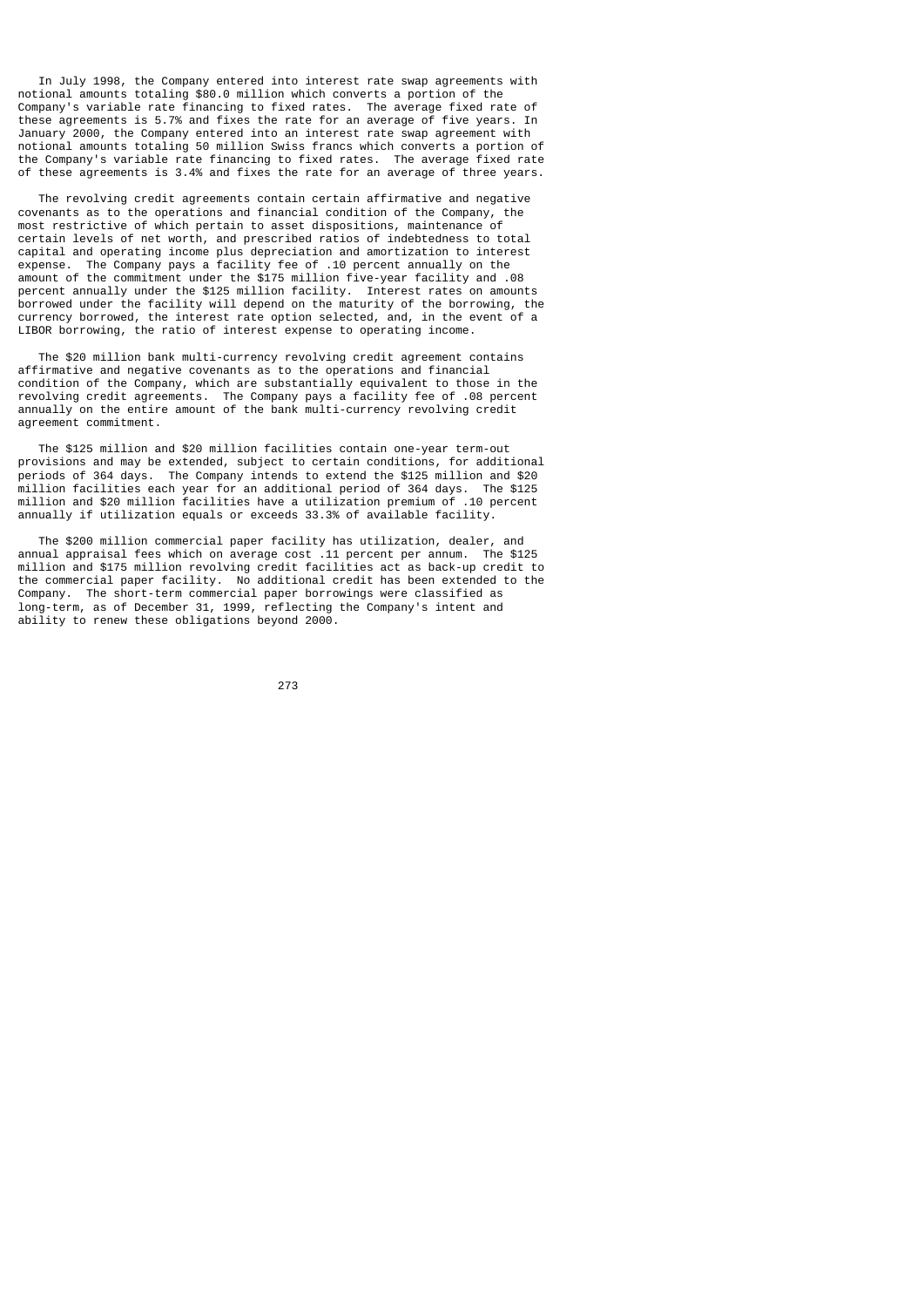## NOTE 10 - STOCKHOLDERS' EQUITY

 The Board of Directors authorized the repurchase of 4.0 million, 0.5 million and 2.5 million shares of common stock for the years ended December 31, 2000, 1999 and 1998, respectively, on the open market or in negotiated transactions. Each of these authorizations to repurchase shares expired on December 31 of those years. The Company repurchased 1.4 million shares for \$40.1 million, .2 million shares for \$3.9 million and 1.8 million shares for \$42.0 million in 2000, 1999 and 1998, respectively. Additionally, the Board of Directors in December 2000 authorized the repurchase of 1.0 million shares of common stock in 2001.

 A former Chairman of the Board holds options to purchase 30,000 shares of common stock at an exercise price of \$22.25, which was equal to the market price on the date of grant. The options are exercisable at any time through January 2004.

 The Company has four stock option plans (1987 Plan, 1992 Plan, 1993 Plan and 1998 Plan). Under the 1987, 1992 and 1993 Plans, a committee appointed by the Board of Directors granted to key employees and directors of the Company options to purchase shares of common stock at an exercise price determined by such committee, but not less than the fair market value of the common stock on the date of grant. Options expire ten years and one month or ten years and one day after date of grant under the 1987 Plan and 1992 Plan, respectively. Options generally expire ten years after the date of grant under the 1993 Plan. For the 1987 Plan, 1992 Plan and 1993 Plan, grants become exercisable over a period of three years after the date of grant at the rate of one-third per year, except that they become immediately exercisable upon death, disability or retirement.

 The 1998 Plan authorized that 4.3 million shares of common stock, plus shares not granted under the 1993 Plan, may be granted under the plan, subject to adjustment as follows: each January, if 7% of the outstanding common shares of the Company exceed 4.3 million, the excess becomes available for grant under the plan. No further grants can be made under the 1993 Plan. The 1998 Plan enables the Company to grant "incentive stock options" ("ISOs") within the meaning of Section 422 of the Internal Revenue Code of 1986, as amended, to key employees of the Company, and "non-qualified stock options" ("NSOs") which do not constitute ISOs to key employees and non-employee directors of the Company. Each non-employee director receives automatic NSOs to purchase 6,000 shares of common stock on the date he or she becomes a non-employee director and an additional 6,000 options on the third anniversary of the date the non-employee director was last granted an option. Grants of options to key employees are solely discretionary. ISOs and NSOs generally expire ten years from date of grant and become exercisable over a period of three years after the date of grant at the rate of one-third per year, except that they become immediately exercisable upon death, disability or retirement.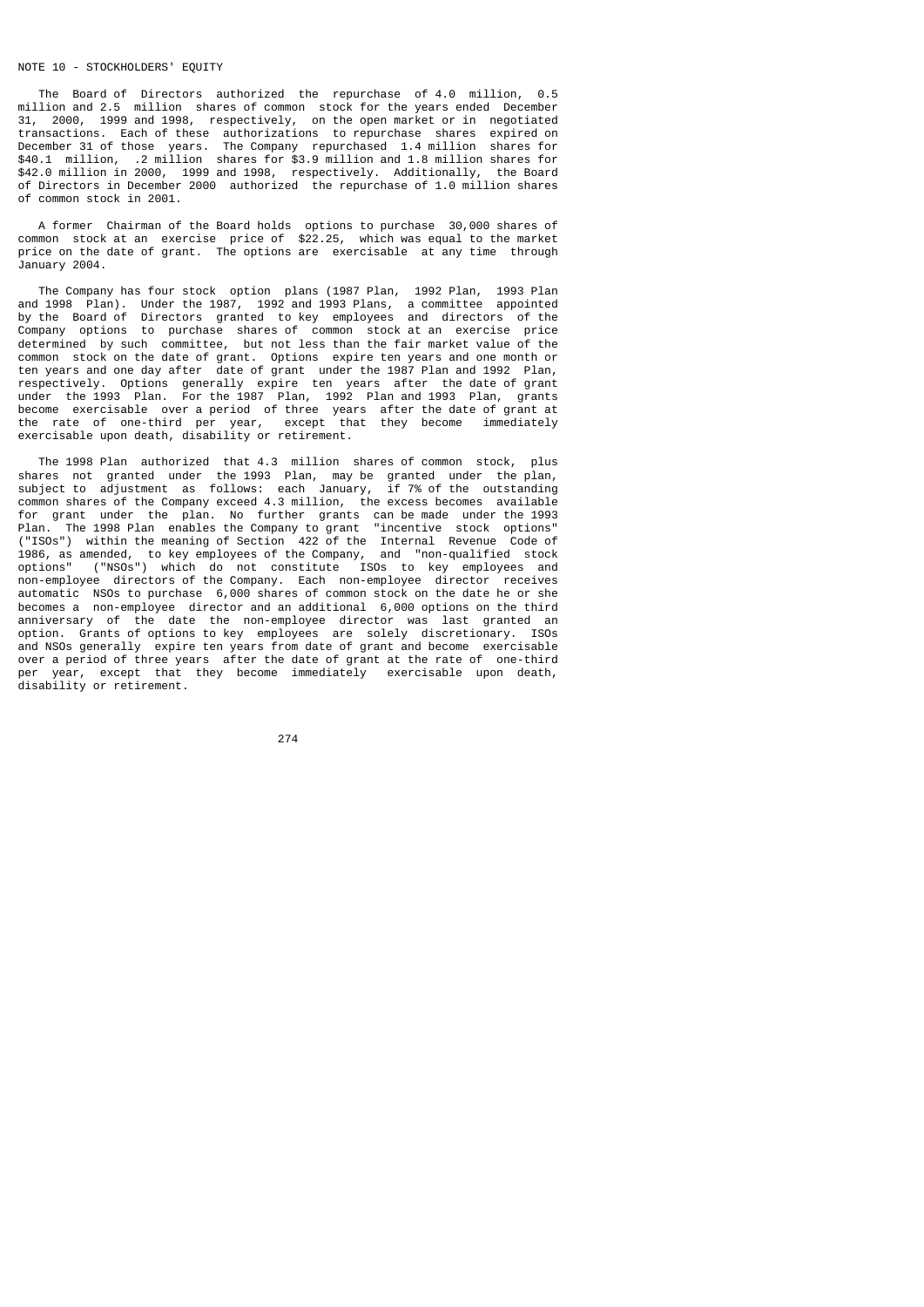The following is a summary of the status of the Plans as of December 31, 2000, 1999 and 1998 and changes during the years ending on those dates:

|                                                         |                                      | Outstanding                              |           | Exercisable |                                          |                                       |  |
|---------------------------------------------------------|--------------------------------------|------------------------------------------|-----------|-------------|------------------------------------------|---------------------------------------|--|
|                                                         | Shares                               | Weighted<br>Average<br>Exercise<br>Price | Shares    |             | Weighted<br>Average<br>Exercise<br>Price | Available<br>for<br>Grant<br>Shares   |  |
|                                                         |                                      |                                          |           |             |                                          |                                       |  |
| December 31, 1997<br>Authorized<br>Granted              | 2,036,597<br>699,900                 | \$21.87<br>25.81                         | 1,090,921 | \$          | 19.71                                    | 1,140,070<br>3, 140, 466<br>(699,900) |  |
| Exercised<br>Expired/Canceled                           | (201,522)<br>(73, 264)               | 18.66<br>23.87                           |           |             |                                          | 73,264                                |  |
| December 31, 1998<br>Authorized<br>Granted<br>Exercised | 2,461,711<br>1,226,000<br>(206, 966) | 23.19<br>23.79<br>19.47                  | 1,360,967 |             | 20.83                                    | 3,653,900<br>427,544<br>(1, 226, 000) |  |
| Expired/Canceled                                        | (102, 500)                           | 25.17                                    |           |             |                                          | 102,500                               |  |
| December 31, 1999<br>Authorized                         | 3,378,245                            | 23.57                                    | 1,601,015 |             | 22.43                                    | 2,957,944<br>10,638                   |  |
| Granted<br>Exercised<br>Expired/Canceled                | 918,400<br>(334,354)<br>(100,796)    | 36.65<br>22.12<br>24.98                  |           |             |                                          | (918,400)<br>100,796                  |  |
| December 31, 2000                                       | 3,861,495                            | \$26.77                                  | 1,992,985 | \$          | 23.46                                    | 2,150,978                             |  |

 The following table summarizes information about stock options outstanding under the Plans at December 31, 2000:

|                                                                                                                                                                                                                                                                              | Options Outstanding                                                      |                                                                       |                                                                 | Options Exercisable                                           |                                                                                    |  |  |
|------------------------------------------------------------------------------------------------------------------------------------------------------------------------------------------------------------------------------------------------------------------------------|--------------------------------------------------------------------------|-----------------------------------------------------------------------|-----------------------------------------------------------------|---------------------------------------------------------------|------------------------------------------------------------------------------------|--|--|
|                                                                                                                                                                                                                                                                              | Number<br>Outstanding<br>at<br>December 31<br>2000                       | Weighted<br>Average<br>Remaining<br>Contractual<br>Life<br>(in years) | Weighted<br>Average<br>Exercise<br>Price                        | Number<br>Exercisable<br>at<br>December 31<br>2000            | Weighted<br>Average<br>Exercise<br>Price                                           |  |  |
| \$<br>$0 - $5.00$<br>$5.01 -$<br>10.00<br>15.01<br>20.00<br>$\overline{\phantom{a}}$<br>20.01<br>25.00<br>$\overline{\phantom{a}}$<br>25.01<br>30.00<br>$\overline{\phantom{a}}$<br>30.01<br>35.00<br>$\overline{\phantom{a}}$<br>35.01<br>40.00<br>$\overline{\phantom{a}}$ | 6,000<br>20,000<br>388, 341<br>1,963,374<br>552,680<br>98,500<br>832,600 | 0.1<br>1.1<br>4.2<br>7.5<br>7.6<br>8.0<br>9.9                         | \$<br>2.91<br>9.56<br>18.55<br>23.38<br>28.38<br>32.75<br>37.42 | 6,000<br>20,000<br>388, 341<br>1,160,348<br>375,360<br>42,936 | \$<br>2.91<br>9.56<br>18.55<br>23.41<br>28.70<br>32.86<br>$\overline{\phantom{a}}$ |  |  |
|                                                                                                                                                                                                                                                                              | 3,861,495                                                                | 7.7                                                                   | \$<br>26.77                                                     | 1,992,985                                                     | \$<br>23.46                                                                        |  |  |

процесси производит в село в 1975 године в 275 године в 275 године в 275 године в 275 године в 275 године в 27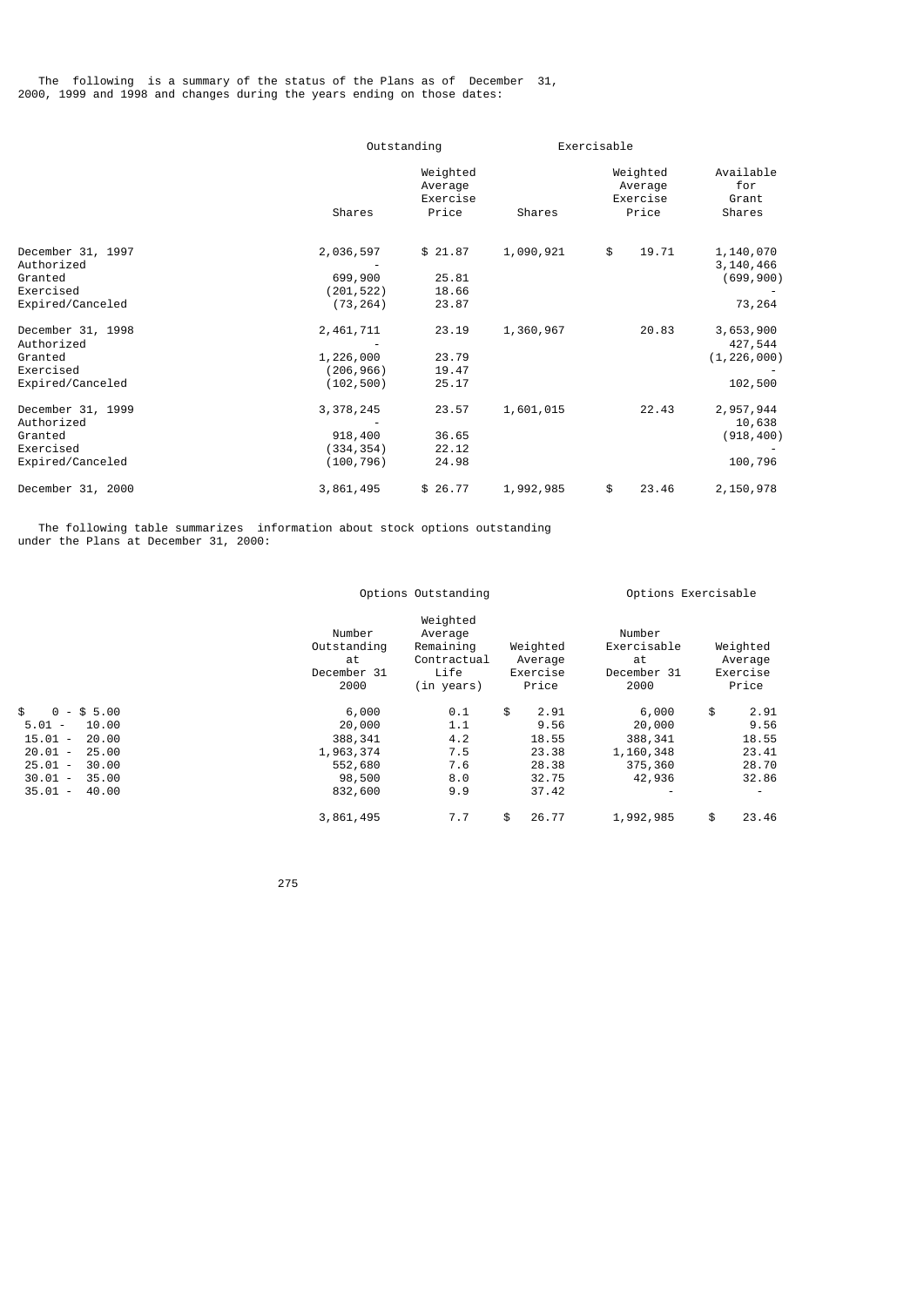The Company uses the Black-Scholes option-pricing model to value option awards. The per share weighted average fair value of stock options and the weighted average assumptions used to determine these values are as follows:

|                         |         | Year Ended December 31, |        |  |  |  |  |
|-------------------------|---------|-------------------------|--------|--|--|--|--|
|                         | 2000    | 1999                    | 1998   |  |  |  |  |
| Per share fair value    | \$13.52 | \$9.24                  | \$9.41 |  |  |  |  |
| Expected dividend yield | 0.75%   | 1.04%                   | 0.80%  |  |  |  |  |
| Risk-free interest rate | 5.37%   | 6.16%                   | 4.70%  |  |  |  |  |
| Expected volatility     | 32%     | 29%                     | 29%    |  |  |  |  |
| Expected life (years)   | 5.50    | 6.50                    | 6.50   |  |  |  |  |

 The Black-Scholes option pricing model was developed for tradable options with short exercise periods and is therefore not necessarily an accurate measure of the fair value of compensatory stock options.

 The Company applies Accounting Principles Board Opinion No. 25 in accounting for the Plans and, accordingly, no compensation cost has been recognized for stock options in the financial statements. Had the Company determined compensation cost based on the fair value of stock options at the grant date under SFAS 123, the Company's net income and earnings per common share would have been reduced as indicated below:

|                                   | Year Ended December 31, |                      |  |      |  |          |                                          |  |
|-----------------------------------|-------------------------|----------------------|--|------|--|----------|------------------------------------------|--|
|                                   |                         | 2000                 |  | 1999 |  | 1998     |                                          |  |
|                                   |                         |                      |  |      |  |          | (in thousands, except per share amounts) |  |
| Net income                        |                         |                      |  |      |  |          |                                          |  |
| As reported                       |                         | $$101,016$ $$89,863$ |  |      |  | \$34,825 |                                          |  |
| Pro forma under SFAS 123          |                         | 96,402 86,703        |  |      |  | 32,244   |                                          |  |
| Basic earnings per common share   |                         |                      |  |      |  |          |                                          |  |
| As reported                       |                         | 1.95                 |  | 1.70 |  | 0.65     |                                          |  |
| Pro forma under SFAS 123          |                         | 1.86                 |  | 1.64 |  | 0.60     |                                          |  |
| Diluted earnings per common share |                         |                      |  |      |  |          |                                          |  |
| As reported                       |                         | 1.93                 |  | 1.70 |  | 0.65     |                                          |  |
| Pro forma under SFAS 123          |                         | 1.84                 |  | 1.64 |  | 0.60     |                                          |  |

<u>276 до најзина од селото на 276 до најзина од селото на селото на селото на селото на селото на селото на село</u>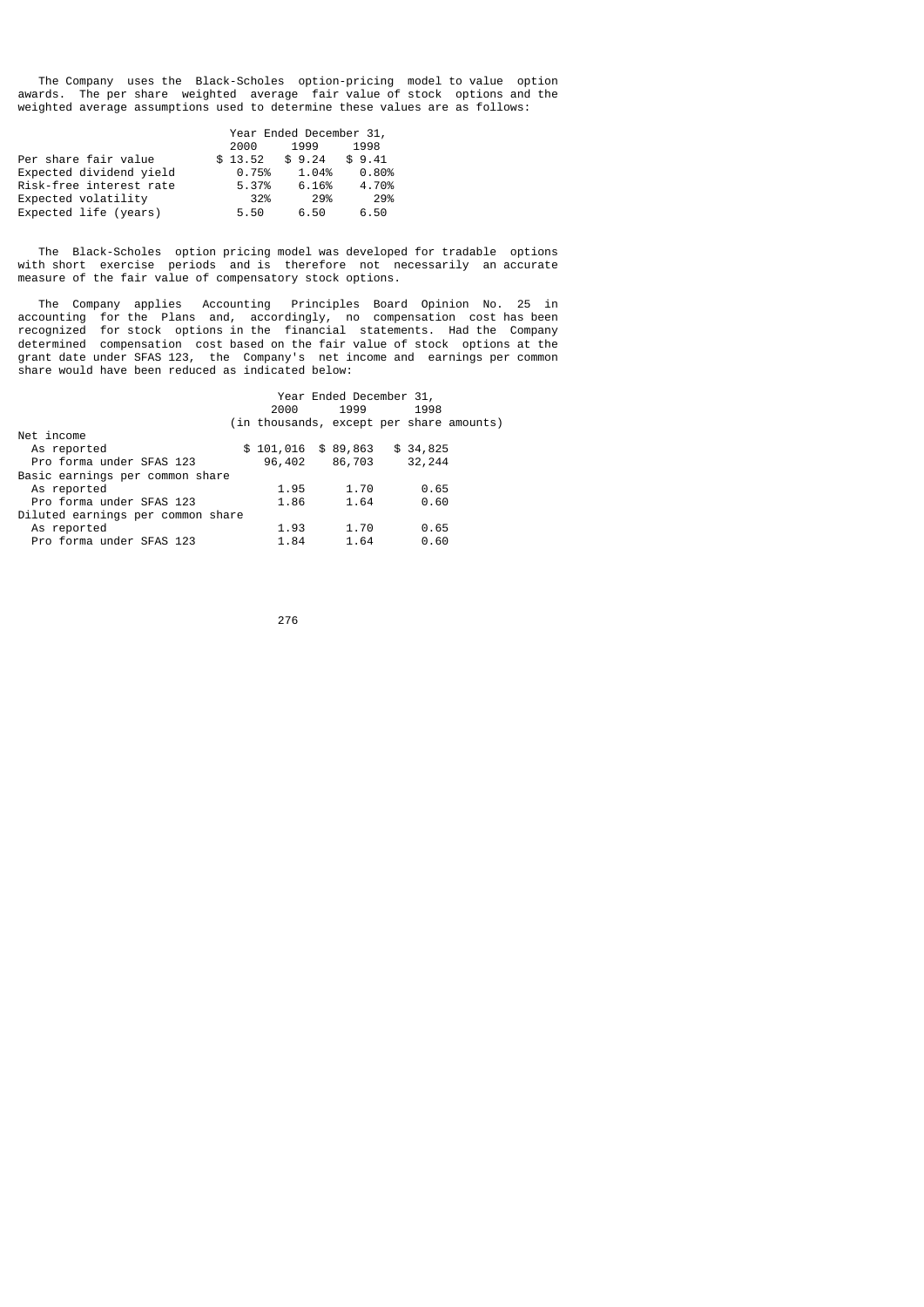The components of income before income taxes are as follows:

|                                   | Year Ended December 31,          |                                  |                               |  |  |  |
|-----------------------------------|----------------------------------|----------------------------------|-------------------------------|--|--|--|
|                                   | 2000                             | 1999<br>(in thousands)           | 1998                          |  |  |  |
| United States ("U.S.")<br>Foreign | \$120,149<br>31,647<br>\$151,796 | \$111,038<br>26,981<br>\$138,019 | \$47,416<br>7,685<br>\$55,101 |  |  |  |

The components of the provision for income taxes are as follows:

|              | Year Ended December 31,        |             |  |  |  |  |
|--------------|--------------------------------|-------------|--|--|--|--|
|              | 2000<br>1999<br>(in thousands) | 1998        |  |  |  |  |
| Current:     |                                |             |  |  |  |  |
| U.S. federal | \$34,291<br>\$33,813           | \$29,225    |  |  |  |  |
| U.S. state   | 1,330<br>1,497                 | 589         |  |  |  |  |
| Foreign      | 10,910<br>11,252               | 10,906      |  |  |  |  |
| Total        | \$46,531<br>\$46,562           | \$40,720    |  |  |  |  |
| Deferred:    |                                |             |  |  |  |  |
| U.S. federal | \$<br>7,356<br>\$(1, 943)      | \$(14, 401) |  |  |  |  |
| U.S. state   | (274)<br>669                   | (924)       |  |  |  |  |
| Foreign      | 3,811<br>(3, 776)              | (5, 119)    |  |  |  |  |
| Total        | \$<br>1,594<br>4,249<br>\$     | \$(20, 444) |  |  |  |  |
|              | \$50,780<br>\$48,156           | \$20,276    |  |  |  |  |

 The reconcilation of the U.S. federal statutory tax rate to the effective rate is as follows:

|                                                 | Year Ended December 31, |        |        |  |  |  |  |
|-------------------------------------------------|-------------------------|--------|--------|--|--|--|--|
|                                                 | 2000                    | 1999   | 1998   |  |  |  |  |
| Statutory federal income tax rate<br>Effect of: | 35.0%                   | 35.0%  | 35.0%  |  |  |  |  |
| State income taxes, net of federal benefit      | 0.9                     | 0.6    | 0.7    |  |  |  |  |
| Nondeductible amortization of goodwill          | 1.2                     | 1.4    | 3.4    |  |  |  |  |
| Foreign earnings at various rates               | (2.3)                   | 1.5    | 1.6    |  |  |  |  |
| Foreign tax credit                              | (0.5)                   | (5.0)  | (3.5)  |  |  |  |  |
| Foreign losses with no tax benefit              | 0.8                     | 0.9    | 1.7    |  |  |  |  |
| Foreign sales corporation                       | (1.0)                   | (1.0)  | (2.4)  |  |  |  |  |
| Tax exempt income                               | (0.7)                   |        |        |  |  |  |  |
| Other                                           | 0.1                     | 1.5    | 0.3    |  |  |  |  |
| Effective income tax rate                       | 33.5%                   | 34.9 % | 36.8 % |  |  |  |  |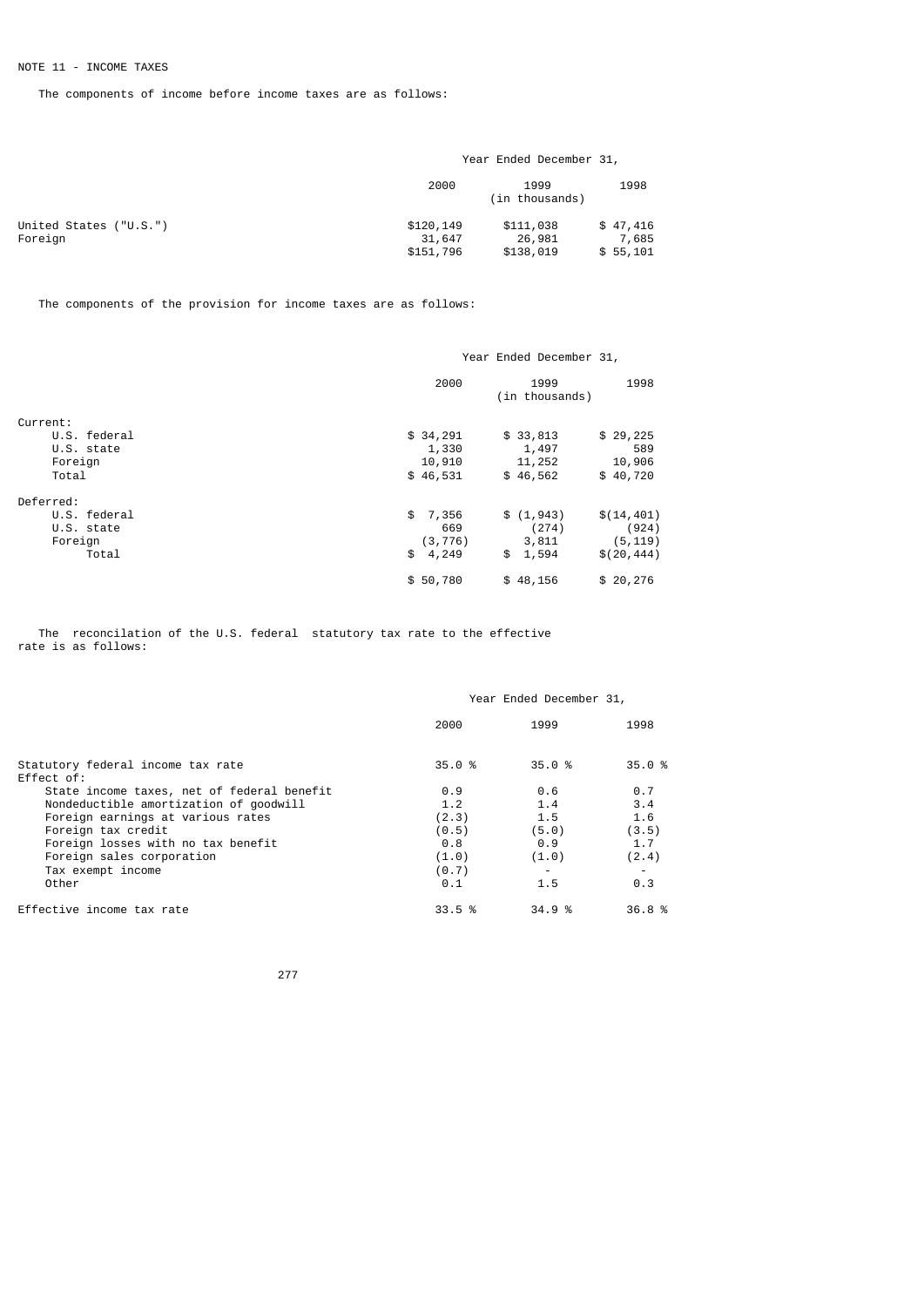|                                                                                                | December 31, 2000               |       |    |                                    | December 31, 1999 |                                 |    |                                    |
|------------------------------------------------------------------------------------------------|---------------------------------|-------|----|------------------------------------|-------------------|---------------------------------|----|------------------------------------|
|                                                                                                | Current<br>Asset<br>(Liability) |       |    | Noncurrent<br>Asset<br>(Liability) | (in thousands)    | Current<br>Asset<br>(Liability) |    | Noncurrent<br>Asset<br>(Liability) |
| Employee benefit accruals                                                                      | \$                              | 1,536 | \$ | 5,023                              | \$                | 1,306                           | \$ | 2,319                              |
| Product warranty accruals                                                                      |                                 | 1,703 |    |                                    |                   | 1,481                           |    |                                    |
| Facility relocation accruals                                                                   |                                 | 15    |    | 217                                |                   | 385                             |    | 128                                |
| Insurance premium accruals                                                                     |                                 | 4,402 |    |                                    |                   | 3,795                           |    |                                    |
| Restructuring and other cost accruals<br>Differences in financial reporting and tax basis for: |                                 | 168   |    | 14,180                             |                   | 5,192                           |    | 14,420                             |
| Inventory                                                                                      |                                 | 907   |    |                                    |                   | 372                             |    |                                    |
| Property, plant and equipment                                                                  |                                 |       |    | (23, 107)                          |                   |                                 |    | (22, 894)                          |
| Identifiable intangible assets                                                                 |                                 |       |    | (13, 985)                          |                   |                                 |    | (10, 694)                          |
| Other                                                                                          |                                 | 5,082 |    | 1,378                              |                   | 6,457                           |    | (1, 174)                           |
| Tax loss carryforwards in foreign jurisdictions                                                |                                 |       |    | 2,353                              |                   |                                 |    | 2,148                              |
| Valuation allowance for tax loss carryforwards                                                 |                                 |       |    | (2, 353)                           |                   |                                 |    | (2, 148)                           |
|                                                                                                | \$13,813                        |       |    | \$(16, 294)                        | \$                | 18,988                          |    | \$(17, 895)                        |

 Current and noncurrent deferred tax assets and liabilities are included in the following balance sheet captions:

|                                                                                                                       | December 31,                            |     |                                         |  |
|-----------------------------------------------------------------------------------------------------------------------|-----------------------------------------|-----|-----------------------------------------|--|
|                                                                                                                       | 2000                                    |     | 1999                                    |  |
|                                                                                                                       | (in thousands)                          |     |                                         |  |
| Prepaid expenses and other current assets<br>Income taxes payable<br>Other noncurrent assets<br>Deferred income taxes | \$16,554<br>(2, 741)<br>526<br>(16,820) | SS. | 20,771<br>(1, 783)<br>2,345<br>(20,240) |  |

 Certain foreign subsidiaries of the Company have tax loss carryforwards of \$24.3 million at December 31, 2000, of which \$6.3 million expire through 2008 and \$17.9 million may be carried forward indefinitely. The tax benefit of these tax loss carryforwards has been offset by a valuation allowance. The valuation allowance of \$2.4 million and \$2.1 million at December 31, 2000 and 1999, respectively, relates to foreign tax loss carryforwards which are uncertain as to realizability. The change in the valuation allowances for 2000 and 1999 results primarily from the generation of additional foreign tax loss carryforwards.

 The Company has provided for the potential repatriation of certain undistributed earnings of its foreign subsidiaries and considers earnings above the amounts on which tax has been provided to be permanently reinvested. Income taxes have not been provided on \$80 million of undistributed earnings of foreign subsidiaries, which will continue to be reinvested. If remitted as dividends, these earnings could become subject to additional tax, however such repatriation is not anticipated. Any additional amount of tax is not practical to estimate, however, the Company believes that U.S. foreign tax credits would largely eliminate any U.S. tax payable.

е процесси производит в 1978 године в 278 године в 278 године в 278 године в 278 године в 278 године в 278 год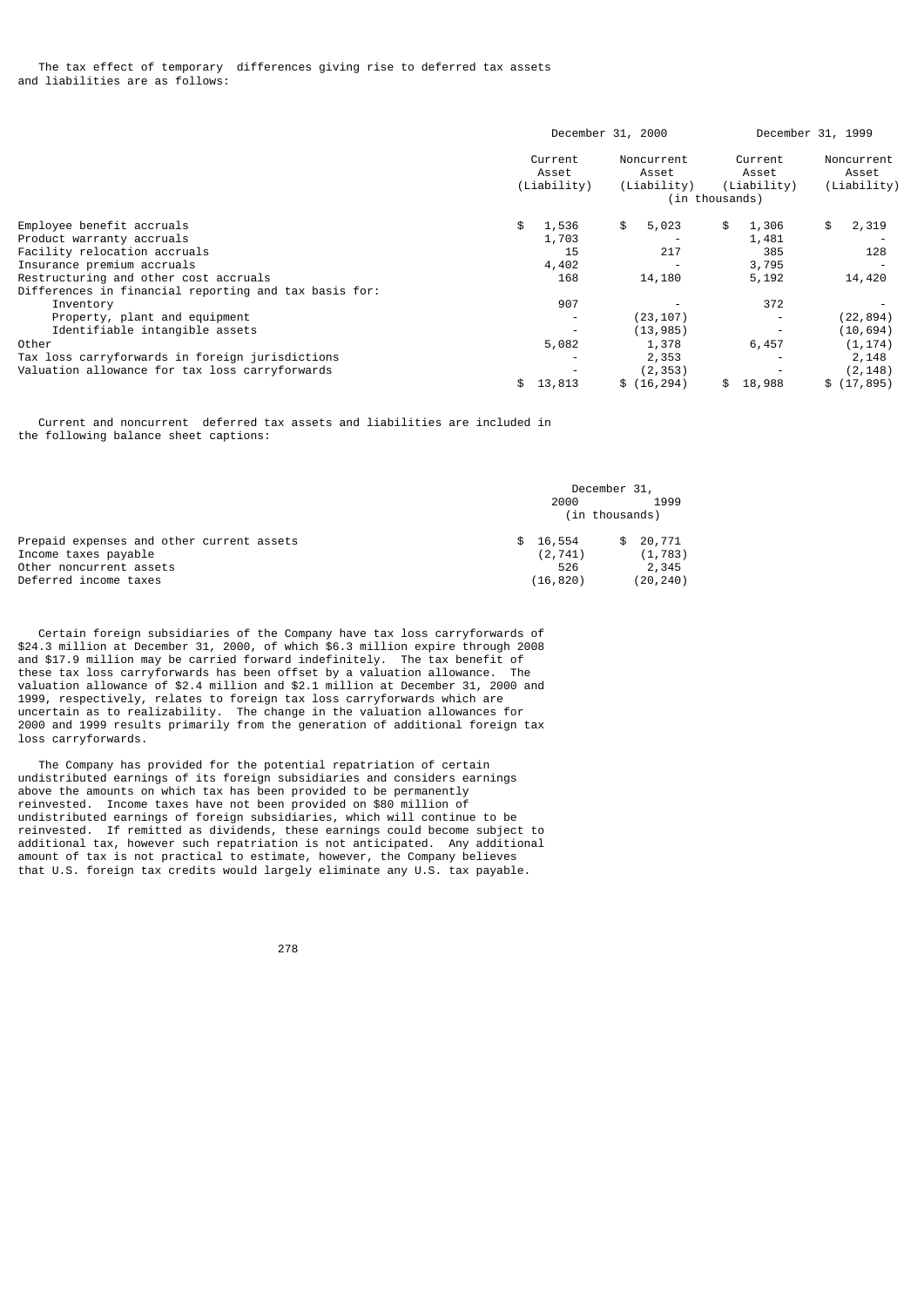### NOTE 12 - RENEETT PLANS

#### Defined Contribution Plans

 Substantially all of the employees of the Company and its subsidiaries are covered by government or Company-sponsored benefit plans. Total costs for Company-sponsored defined benefit, defined contribution and employee stock ownership plans amounted to \$5.1 million in 2000, \$5.3 million in 1999 and \$7.6 million in 1998.

 The DENTSPLY Employee Stock Ownership Plan ("ESOP") is a non-contributory defined contribution plan that covers substantially all of the United States based non-union employees of the Company. Contributions to the ESOP for 2000, 1999 and 1998 were \$2.1 million. The Company makes annual contributions to the ESOP of not less than the amounts required to service ESOP debt. In connection with the refinancing of ESOP debt in March 1994, the Company agreed to make additional cash contributions totaling at least \$1.7 million through 2003. Dividends received by the ESOP on allocated shares are passed through to Plan participants. Most ESOP shares were initially pledged as collateral for its debt. As the debt is repaid, shares are released from collateral and allocated to active employees, based on the proportion of debt service paid in the year. At December 31, 2000, the ESOP held 5.9 million shares, of which 5.0 million were allocated to plan participants and 0.9 million shares were unallocated and pledged as collateral for the ESOP debt. Unallocated shares were acquired prior to December 31, 1992 and are accounted for in accordance with Statement of Position 76-3. Accordingly, all shares held by the ESOP are considered outstanding and are included in the earnings per common share computations.

 The Company sponsors an employee 401(k) savings plan for its United States workforce to which enrolled participants may contribute up to 15% of their compensation, subject to IRS defined limits.

#### Defined Benefit Plans

 The Company maintains a number of separate contributory and non-contributory qualified defined benefit pension plans and other postretirement healthcare plans for certain represented and salaried employee groups in the United States. Pension benefits for salaried plans are based on salary and years of service; hourly plans are based on negotiated benefits and years of service. Annual contributions to the pension plans are sufficient to satisfy legal funding requirements. Pension plan assets are held in trust and consist mainly of common stock and fixed income investments.

 The Company maintains pension plans for its employees in Germany and Switzerland. These plans provide benefits based upon age, years of service and remuneration. The German plans are unfunded book reserve plans. Other foreign plans are not significant individually or in the aggregate. Most employees and retirees outside the United States are covered by government health plans.

#### Postretirement Healthcare

 The plans for postretirement healthcare have no plan assets. The postretirement healthcare plan is contributory, with retiree contributions adjusted annually to limit the Company's contribution to \$21 per month per retiree for most participants who retired after June 1, 1985. The Company also sponsors unfunded non-contributory postretirement medical plans for a limited number of union employees and their spouses and retirees of a discontinued operation.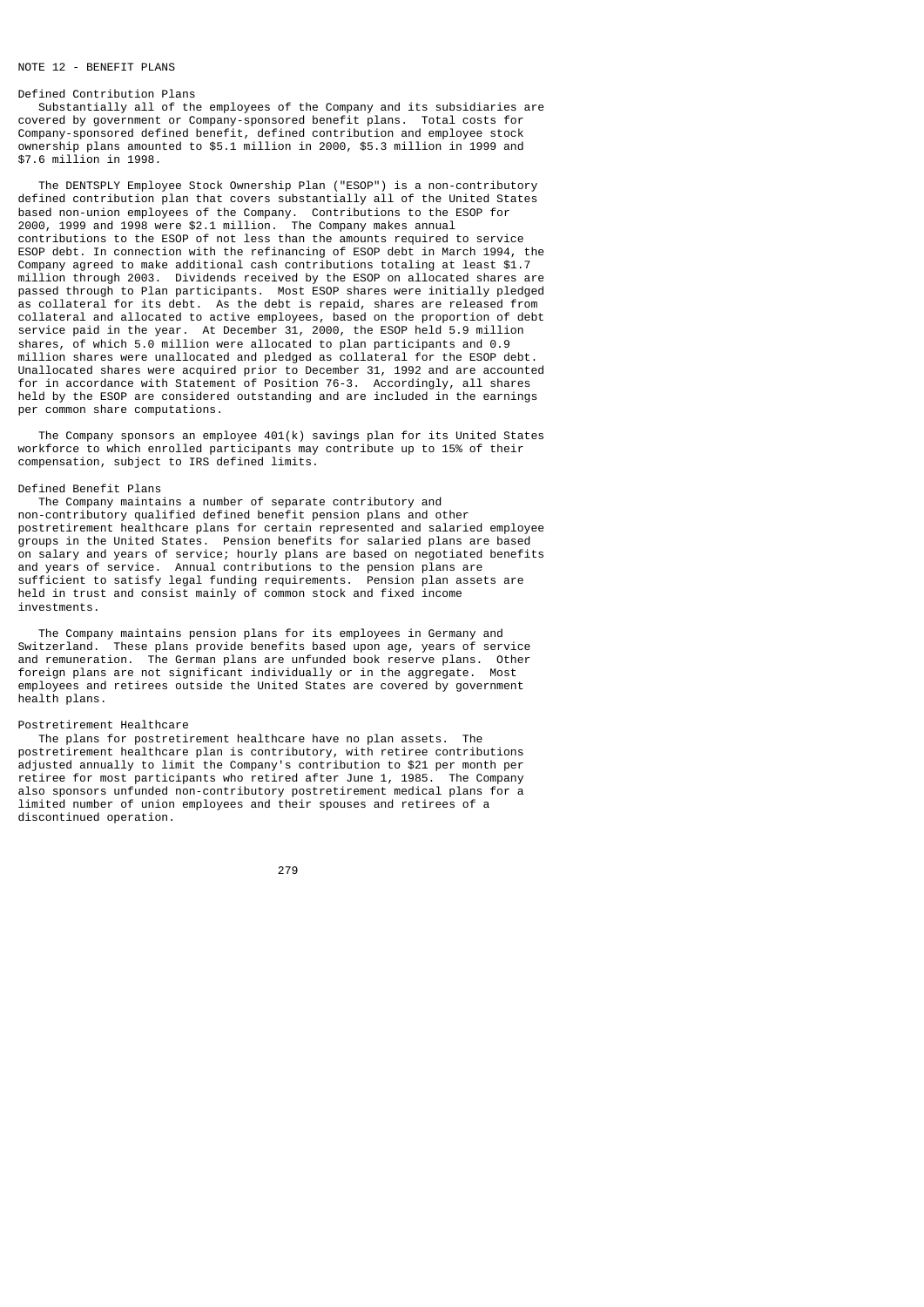|                                                | Pension Benefits         |             |                          | Other Postretirement<br>Benefits<br>December 31, |  |  |
|------------------------------------------------|--------------------------|-------------|--------------------------|--------------------------------------------------|--|--|
|                                                | December 31,             |             |                          |                                                  |  |  |
|                                                | 2000                     | 1999        | 2000                     | 1999                                             |  |  |
|                                                |                          |             | (in thousands)           |                                                  |  |  |
| Reconciliation of Benefit Obligation           |                          |             |                          |                                                  |  |  |
| Benefit obligation at beginning of year        | \$55,568                 | \$58,939    | \$6,756                  | \$6,790                                          |  |  |
| Service cost                                   | 2,600                    | 2,430       | 182                      | 160                                              |  |  |
| Interest cost                                  | 3,072                    | 3,170       | 542                      | 488                                              |  |  |
| Employer contributions                         |                          | 982         |                          | $\overline{\phantom{a}}$                         |  |  |
| Participant contributions                      | 60                       | 855         |                          |                                                  |  |  |
| Actuarial (gains) losses                       | 4,615                    | (2, 952)    | 1,163                    | 52                                               |  |  |
| Amendments                                     | 358                      |             |                          |                                                  |  |  |
| Acquisitions                                   | $\overline{\phantom{a}}$ | 2,461       |                          |                                                  |  |  |
| Effects of exchange rate changes               | (1, 922)                 | (7, 297)    |                          |                                                  |  |  |
| Benefits paid                                  | (2, 589)                 | (3,020)     | (1, 091)                 | (734)                                            |  |  |
| Benefit obligation at end of year              | \$61,762                 | \$55,568    | \$7,552                  | \$6,756                                          |  |  |
| Reconciliation of Plan Assets                  |                          |             |                          |                                                  |  |  |
| Fair value of plan assets at beginning of year | \$40,204                 | \$40,148    | \$                       | \$                                               |  |  |
| Actual return on assets                        | 1,498                    | 3,446       |                          |                                                  |  |  |
| Acquisitions                                   | $\overline{a}$           | 582         |                          |                                                  |  |  |
| Effects of exchange rate changes               | (377)                    | (4, 194)    |                          |                                                  |  |  |
| Employer contributions                         | 733                      | 1,085       | 1,091                    | 734                                              |  |  |
| Participant contributions                      | 615                      | 855         |                          |                                                  |  |  |
| Benefits paid                                  | (1, 490)                 | (1, 718)    | (1,091)                  | (734)                                            |  |  |
| Fair value of plan assets at end of year       | \$41,183                 | \$40,204    | \$                       | \$                                               |  |  |
| Reconciliation of Funded Status                |                          |             |                          |                                                  |  |  |
| Actuarial present value of projected           |                          |             |                          |                                                  |  |  |
| benefit obligations                            | \$61,762                 | \$55,568    | \$7,552                  | 6,756<br>\$                                      |  |  |
| Plan assets at fair value                      | 41, 183                  | 40,204      | $\overline{\phantom{a}}$ |                                                  |  |  |
| Funded status                                  | (20, 579)                | (15, 364)   | (7, 552)                 | (6, 756)                                         |  |  |
| Unrecognized transition obligation             | 1,949                    | 2,243       |                          |                                                  |  |  |
| Unrecognized prior service cost                | 801                      | 814         |                          |                                                  |  |  |
| Unrecognized net actuarial gain                | (3, 406)                 | (11, 877)   | (1, 914)                 | (3, 152)                                         |  |  |
| Accrued benefit cost                           | \$(21, 235)              | \$(24, 184) | \$ (9, 466)              | \$ (9,908)                                       |  |  |

<u>280 and 280 and 280 and 280 and 280 and 280 and 280 and 280 and 280 and 280 and 280 and 280 and 280 and 280 and 280 and 280 and 280 and 280 and 280 and 280 and 280 and 280 and 280 and 280 and 280 and 280 and 280 and 280 a</u>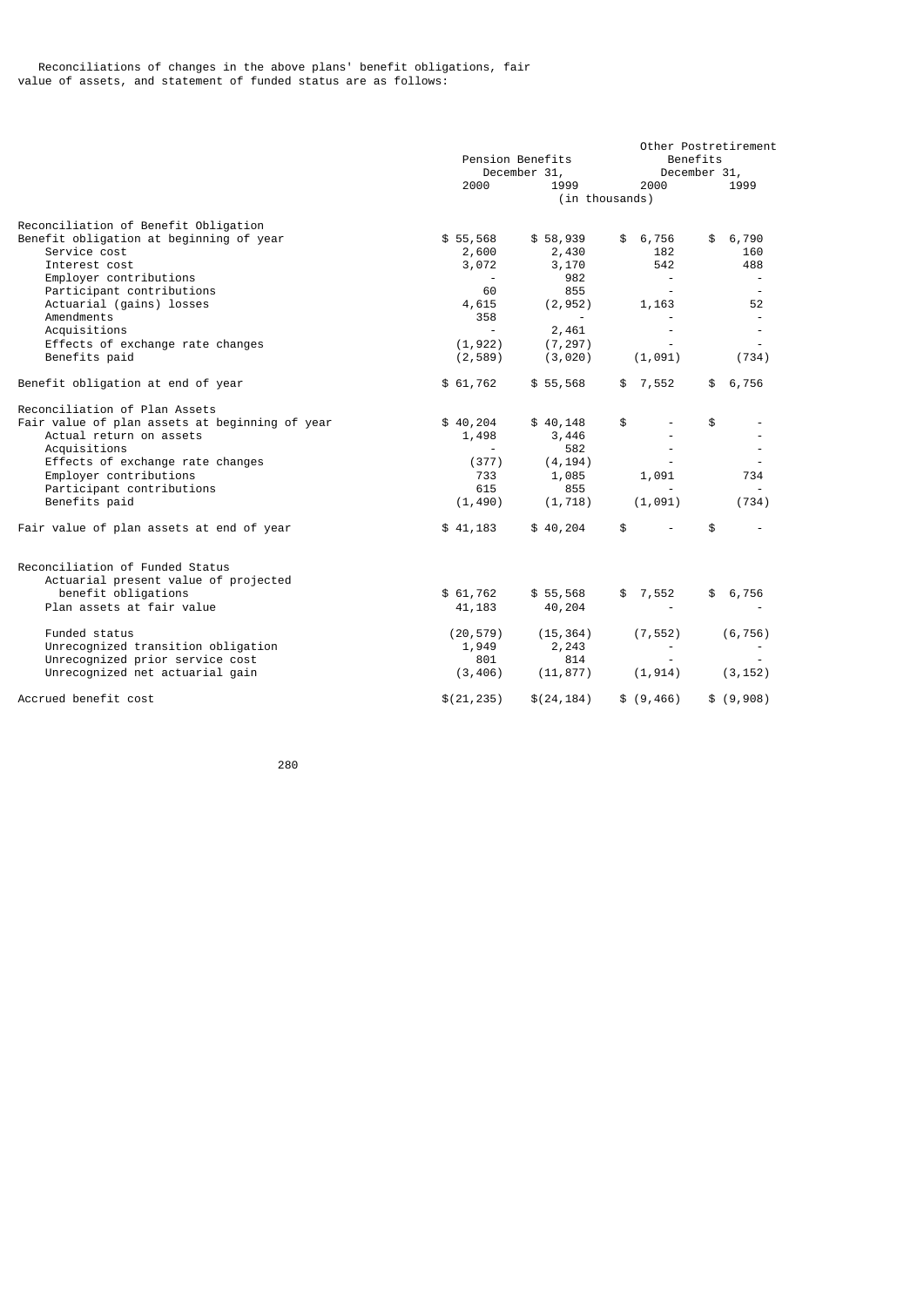The amounts recognized in the accompanying Consolidated Balance Sheets are as follows:

|                                         | Pension Benefits | December 31, |             | Other Postretirement<br>Benefits<br>December 31, |
|-----------------------------------------|------------------|--------------|-------------|--------------------------------------------------|
|                                         | 2000             | 1999         | 2000        | 1999                                             |
|                                         | (in thousands)   |              |             |                                                  |
| Other noncurrent liabilities            | \$(30, 473)      | \$(29, 683)  | \$ (9, 466) | \$ (9,908)                                       |
| Other noncurrent assets                 | 8,567            | 5,499        |             |                                                  |
| Accumulated other<br>comprehensive loss | 671              | -            |             |                                                  |
|                                         |                  |              |             |                                                  |
| Benefit obligations at end of year      | \$(21, 235)      | \$(24, 184)  | \$ (9, 466) | \$ (9,908)                                       |

 The aggregate benefit obligation for those plans where the accumulated benefit obligation exceeded the fair value of plan assets was \$29.0 million and \$29.7 million at December 31, 2000 and 1999, respectively. Components of the net periodic benefit cost for the plans are as follows:

 Other Postretirement Pension Benefits<br>2000 1999 1999 1998 2000 1999 2000 1999 1998 2000 1999 1998 (in thousands) Service cost Service cost \$ 2,600 \$ 2,430 \$ 2,423 \$ 182 \$ 160 \$ 124 Interest cost 3,072 3,170 3,229 542 488 478 Expected return on plan assets (2,020) (2,435) (2,650) - - - Net amortization and deferral Net periodic benefit cost  $\frac{1}{2}$  \$ 1,284 \$ 1,865 \$ 2,485 \$ 898 \$ 540 \$ 478

 The weighted average assumptions used in accounting for the Company's plans, principally in foreign locations, are as follows:

|                                        | Pension Benefits |      |      | Other Postretirement<br>Benefits |      |
|----------------------------------------|------------------|------|------|----------------------------------|------|
| 2000                                   | 1999             | 1998 | 2000 | 1999                             | 1998 |
| Discount rate<br>5.7%                  | 5.6%             | 5.8% | 7.0% | 7.5%                             | 7.3% |
| Expected return on plan assets<br>5.7% | 5.0%             | 5.5% | n/a  | n/a                              | n/a  |
| Rate of compensation increase<br>3.5%  | 3.0%             | 3.0% | n/a  | n/a                              | n/a  |
| Health care cost trend<br>n/a          | n/a              | n/a  | 7.0% | 7.0%                             | 7.0% |

 Assumed health care cost trend rates have an impact on the amounts reported for postretirement benefits. A one percentage point change in assumed healthcare cost trend rates would have the following effects for the year ended December 31, 2000:

|                                                                                                        | Other Postretirement<br>Benefits |                                           |  |               |  |
|--------------------------------------------------------------------------------------------------------|----------------------------------|-------------------------------------------|--|---------------|--|
|                                                                                                        |                                  | 1% Increase 1% Decrease<br>(in thousands) |  |               |  |
| Effect on total of service and interest cost components<br>Effect on postretirement benefit obligation | £.                               | 84<br>770                                 |  | (59)<br>(314) |  |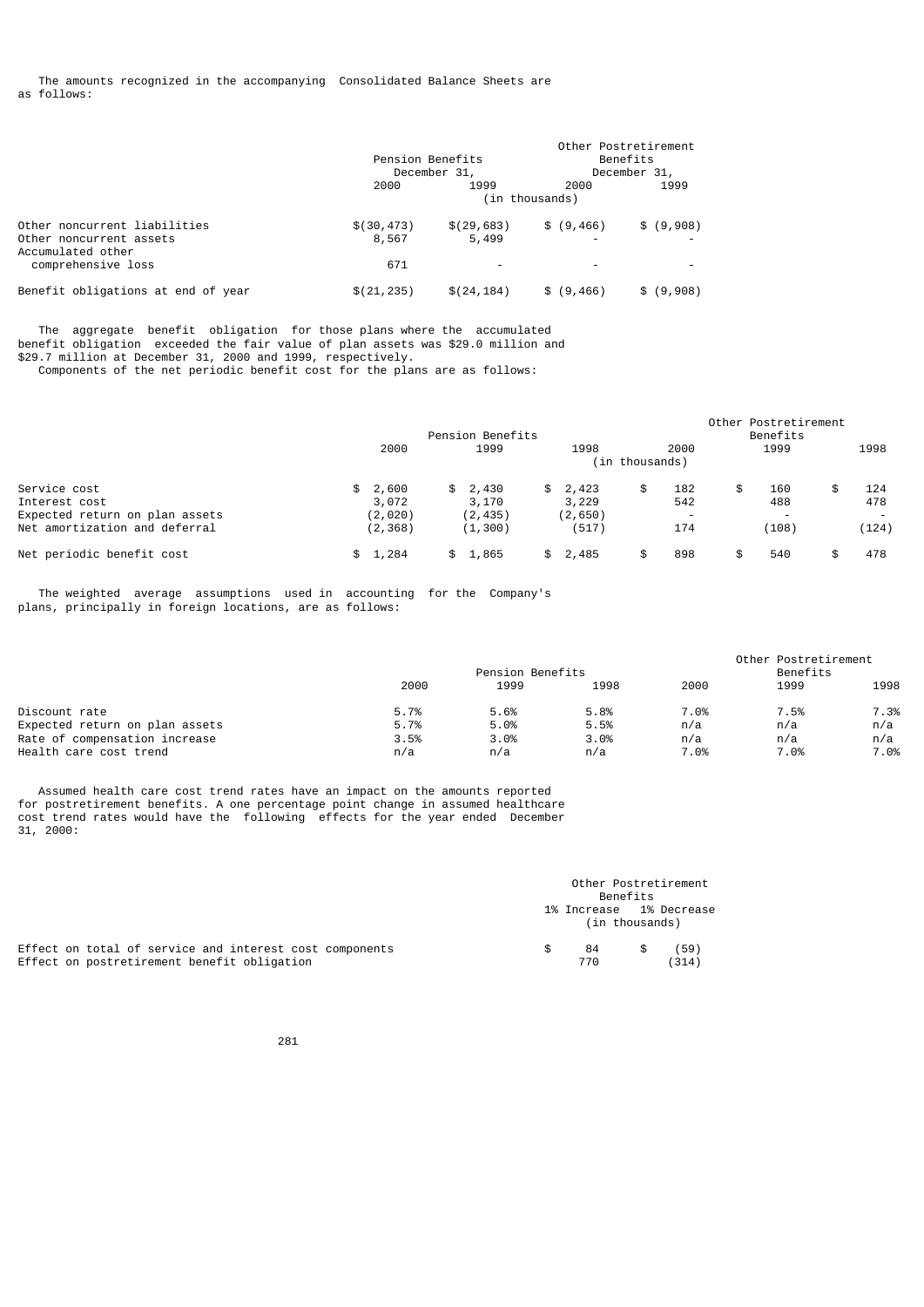Restructuring and other costs (income) consists of the following:

|                                           | Year Ended December 31, |                  |          |
|-------------------------------------------|-------------------------|------------------|----------|
|                                           | 2000                    | 1999             | 1998     |
|                                           |                         | (in thousands)   |          |
| German property settlement                | $$(2.758)$ \$ -         |                  |          |
| Restructurina costs                       | 2,702                   | $\sim$ 100 $\mu$ | 71,500   |
| Total restructuring and other costs (inco | (56)<br>- SS –          | - \$             | \$71,500 |

 5.8 million German marks or \$2.8 million has been placed in an escrow account as a result of the Company's claim in connection with the confiscation and subsequent sale of a property formally owned by the Company in Berlin, Germany. As a result, the Company recorded this settlement as a reduction of operating expenses during the fourth quarter.

 Also in the fourth quarter of 2000, the Company recorded a pre-tax charge of \$2.7 million related to the reorganization of its French and Latin American businesses. The primary focus of the reorganization is consolidation of operations in these regions in order to eliminate duplicative functions. The Company anticipates that this plan will increase operational efficiencies and contribute to future earnings. Included in this charge were severance costs of \$2.3 million and other costs of \$0.4 million. The restructuring will result in the elimination of approximately 40 administrative positions, mainly in France. The Company anticipates that most aspects of this plan will be completed, and the benefits of the restructuring will begin to be realized by the end of 2001.

 The major components of the 2000 restructuring charge and the remaining outstanding balances follow:

|             | 2000      | Amounts<br>Applied     | Balance<br>December 31, |
|-------------|-----------|------------------------|-------------------------|
|             | Provision | 2000<br>(in thousands) | 2000                    |
| Severance   | \$2,299   | (611)                  | \$1,688                 |
| Other costs | 403       |                        | 403                     |
|             | \$2,702   | (611)                  | \$2,091                 |

 In the second quarter of 1998, the Company recorded a pre-tax charge of \$29.0 million for restructuring and other costs. The charge included costs of \$26.0 million to rationalize and restructure the Company's worldwide laboratory business, primarily for the closure of the Company's German tooth manufacturing facility. The remaining \$3.0 million of the charge was recorded to cover termination costs associated with its former implant products. Included in the \$26.0 million restructuring charge were costs to cover severance, the write-down of property, plant and equipment, and tooth product rationalization. The principal actions involved the closure of the Company's Dreieich, Germany tooth facility and rationalization of certain tooth products in Europe, North America and Australia. The restructuring resulted in the elimination of approximately 275 administrative and manufacturing positions, mostly in Germany. All major aspects of the plan were completed in 1999, except for the disposition of the property and plant located in Dreieich, Germany, which has been written-down to its estimated fair value but which has not been sold as of December 31, 2000. The Company continues active efforts to sell the property.

 In the fourth quarter of 1998, the Company recorded a pre-tax restructuring charge of \$42.5 million related to the discontinuance of the intra-oral camera business at the Company's New Image division located in Carlsbad, California. The charge included the write-off of certain intangible assets, including goodwill associated with the business, write-off of discontinued products, write-down of fixed assets and other assets, and severance and other costs associated with the discontinuance of the New Image division and closure of its facility. The restructuring plan included the elimination of approximately 115 administrative and manufacturing positions in California. Substantially all aspects of this plan were completed in 1999.

е процесси производит в 1982 године в 1982 године в 1982 године в 1982 године в 1982 године в 1982 године в 19<br>В 1982 године в 1983 године в 1983 године в 1983 године в 1983 године в 1983 године в 1983 године в 1983 годин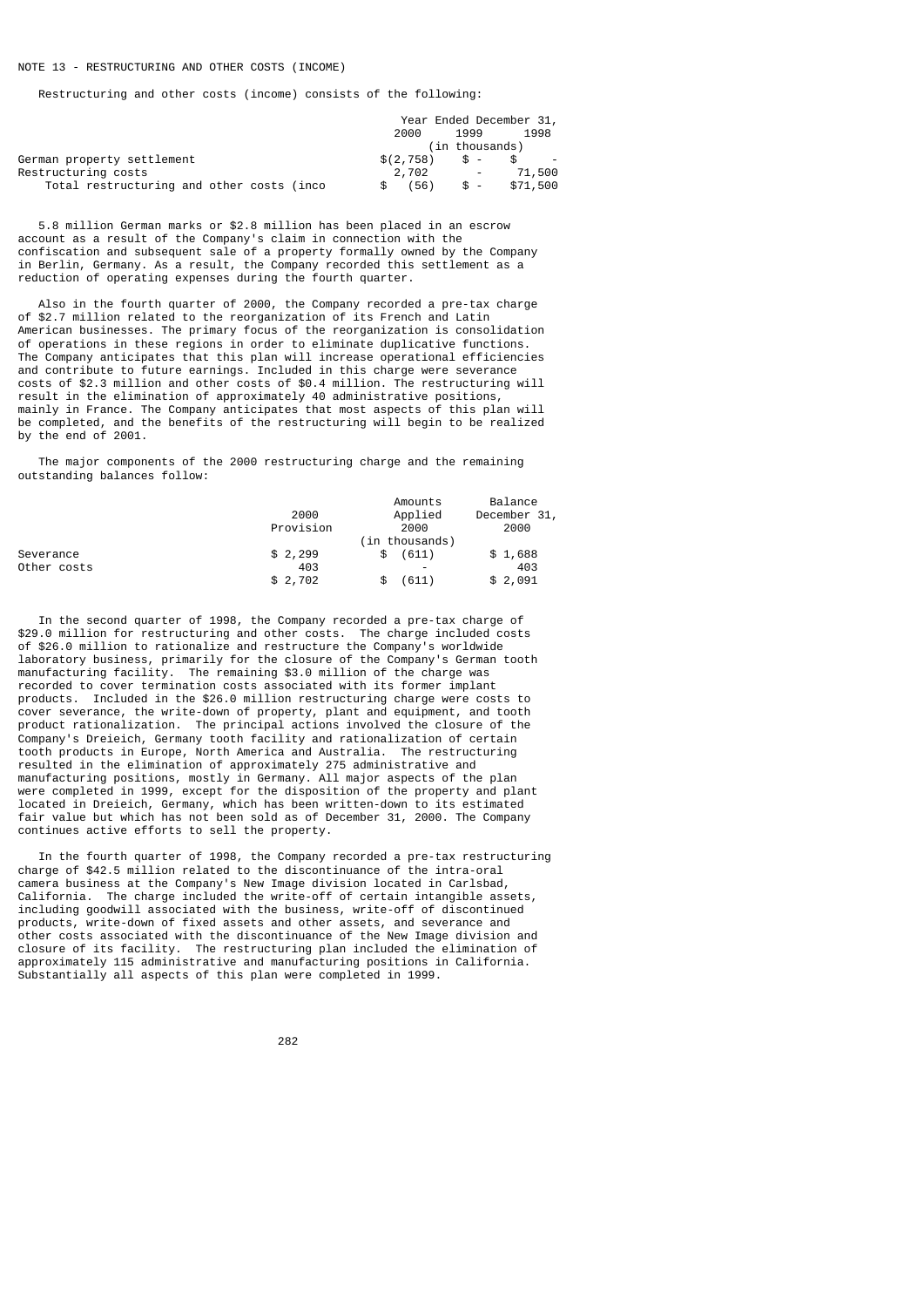#### NOTE 14 - COMMITMENTS AND CONTINGENCIES

#### Leases

 The Company leases automobiles and certain office, warehouse, machinery and equipment and manufacturing facilities under non-cancelable operating leases. These leases generally require the Company to pay insurance, property taxes and other expenses related to the leased property. Total rental expense for all operating leases was \$10.5 million for 2000, \$10.3 million for 1999 and \$10.0 million for 1998.

 Rental commitments, principally for real estate (exclusive of taxes, insurance and maintenance), automobiles and office equipment amount to: \$8.0 million for 2001, \$5.4 million for 2002, \$3.2 million for 2003, \$2.0 million for 2004, \$1.3 million for 2005, and \$6.1 million thereafter.

#### Litigation

 DENTSPLY and its subsidiaries are from time to time parties to lawsuits arising out of their respective operations. The Company believes that pending litigation to which DENTSPLY is a party will not have a material adverse effect upon its consolidated financial position or results of operations.

 In June 1995, the Antitrust Division of the United States Department of Justice initiated an antitrust investigation regarding the policies and conduct undertaken by the Company's Trubyte Division with respect to the distribution of artificial teeth and related products. On January 5, 1999 the Department of Justice filed a complaint against the Company in the U.S. District Court in Wilmington, Delaware alleging that the Company's tooth distribution practices violate the antitrust laws and seeking an order for the Company to discontinue its practices. Three follow on private class action suits on behalf of dentists, laboratories and denture patients in seventeen states, respectively, who purchased Trubyte teeth or products containing Trubyte teeth were filed and transferred to the U.S. District Court in Wilmington, Delaware. These cases have been assigned to the same judge who is handling the Department of Justice action. The class action filed on behalf of the dentists has been dismissed by the plaintiffs. The private party suits seek damages in an unspecified amount. The Company has filed motions for summary judgment in all of the above cases which motions were argued December 8, 2000. Four private party class actions on behalf of indirect purchasers have been filed in California state court recently. These cases are based on allegations similar to those in the Department of Justice case. The Company has filed motions to consolidate these cases in one Judicial District. It is the Company's position that the conduct and activities of the Trubyte Division do not violate the antitrust laws.

#### Other

The Company has no material non-cancelable purchase commitments.

 The Company has employment agreements with its executive officers. These agreements generally provide for salary continuation for a specified number of months under certain circumstances. If all of the employees under contract were to be terminated by the Company without cause (as defined), the Company's liability would be approximately \$8.3 million at December 31, 2000.

#### NOTE 15 - SUBSEQUENT EVENTS

 On January 25, 2001, a fire broke out in one of the Company's Swiss manufacturing facilities. The fire caused severe damage to a building and to most of the equipment it contained. The Company has filed several insurance claims related to this damage, including a claim under its business interruption policy. The claims process is lengthy and its outcome cannot be predicted with certainty; however, the Company anticipates that all or most of the financial loss incurred from this fire will be recovered under its various insurance policies.

 The AZ and Infosoft transactions discussed in Note 3 were closed on March 1, and March 7, 2001, respectively.

<u>283 and 283 and 283 and 283 and 283 and 283 and 283 and 283 and 283 and 283 and 283 and 283 and 283 and 283 and 283 and 283 and 283 and 283 and 283 and 283 and 283 and 283 and 283 and 283 and 283 and 283 and 283 and 283 a</u>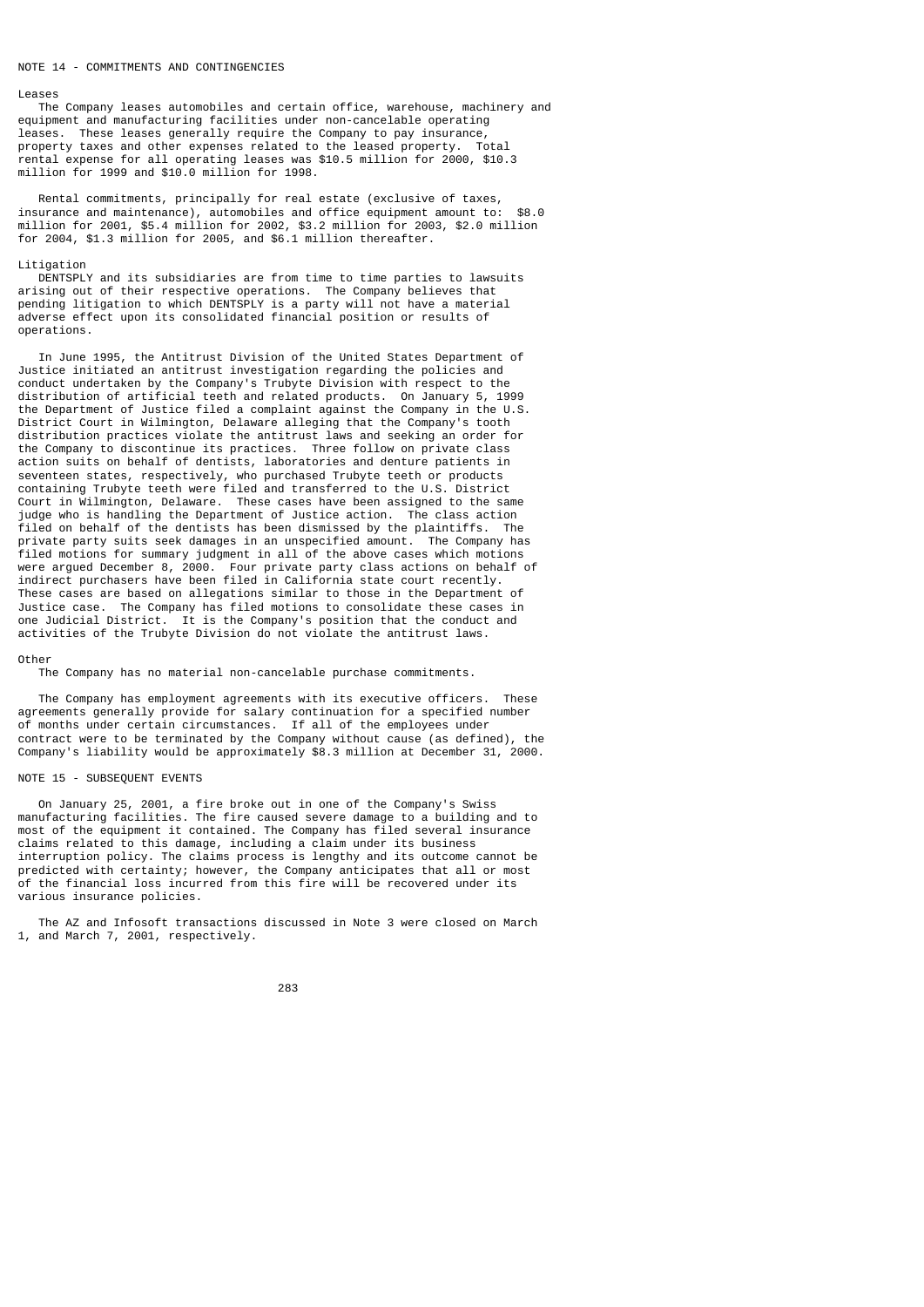|                                                                                                                  | First<br>Quarter              | Second<br>Quarter<br>(in thousands, except per share amounts) | Third<br>Quarter              | Fourth<br>Quarter             | Total<br>Year                 |
|------------------------------------------------------------------------------------------------------------------|-------------------------------|---------------------------------------------------------------|-------------------------------|-------------------------------|-------------------------------|
| 2000                                                                                                             |                               |                                                               |                               |                               |                               |
| Net sales                                                                                                        | \$213,956                     | \$224,788                                                     | \$216,699                     | \$234,353                     | \$889,796                     |
| Gross profit                                                                                                     | 110,475                       | 118,431                                                       | 112,260                       | 122,428                       | 463,594                       |
| Operating income                                                                                                 | 36,740                        | 39,731                                                        | 38,137                        | 49,308                        | 163,916                       |
| Net income                                                                                                       | 22,193                        | 24,627                                                        | 23,335                        | 30,861                        | 101,016                       |
| Earnings per common share-basic                                                                                  | \$                            | \$                                                            | \$                            | \$                            | \$                            |
| Earnings per common share-diluted                                                                                | 0.42                          | 0.47                                                          | 0.45                          | 0.61                          | 1.95                          |
| Cash dividends declared per common share                                                                         | 0.42                          | 0.47                                                          | 0.45                          | 0.59                          | 1.93                          |
| 1999                                                                                                             | 0.06250                       | 0.06250                                                       | 0.06250                       | 0.06875                       | 0.25625                       |
| Net sales                                                                                                        | \$197,907                     | \$210,528                                                     | \$204,918                     | \$223,085                     | \$836,438                     |
| Gross profit                                                                                                     | 101,590                       | 109,374                                                       | 106,269                       | 114,578                       | 431,811                       |
| Operating income                                                                                                 | 34,309                        | 36,396                                                        | 34,654                        | 44,258                        | 149,617                       |
| Net income                                                                                                       | 19,527                        | 21,190                                                        | 20,686                        | 28,460                        | 89,863                        |
| Earnings per common share-basic<br>Earnings per common share-diluted<br>Cash dividends declared per common share | 0.37<br>\$<br>0.37<br>0.05625 | \$<br>0.40<br>0.40<br>0.05625                                 | 0.39<br>\$<br>0.39<br>0.05625 | \$<br>0.54<br>0.54<br>0.06250 | \$<br>1.70<br>1.70<br>0.23125 |

Certain reclassifications have been made to prior year's data and previously reported quarterly data in order to conform to the current presentation.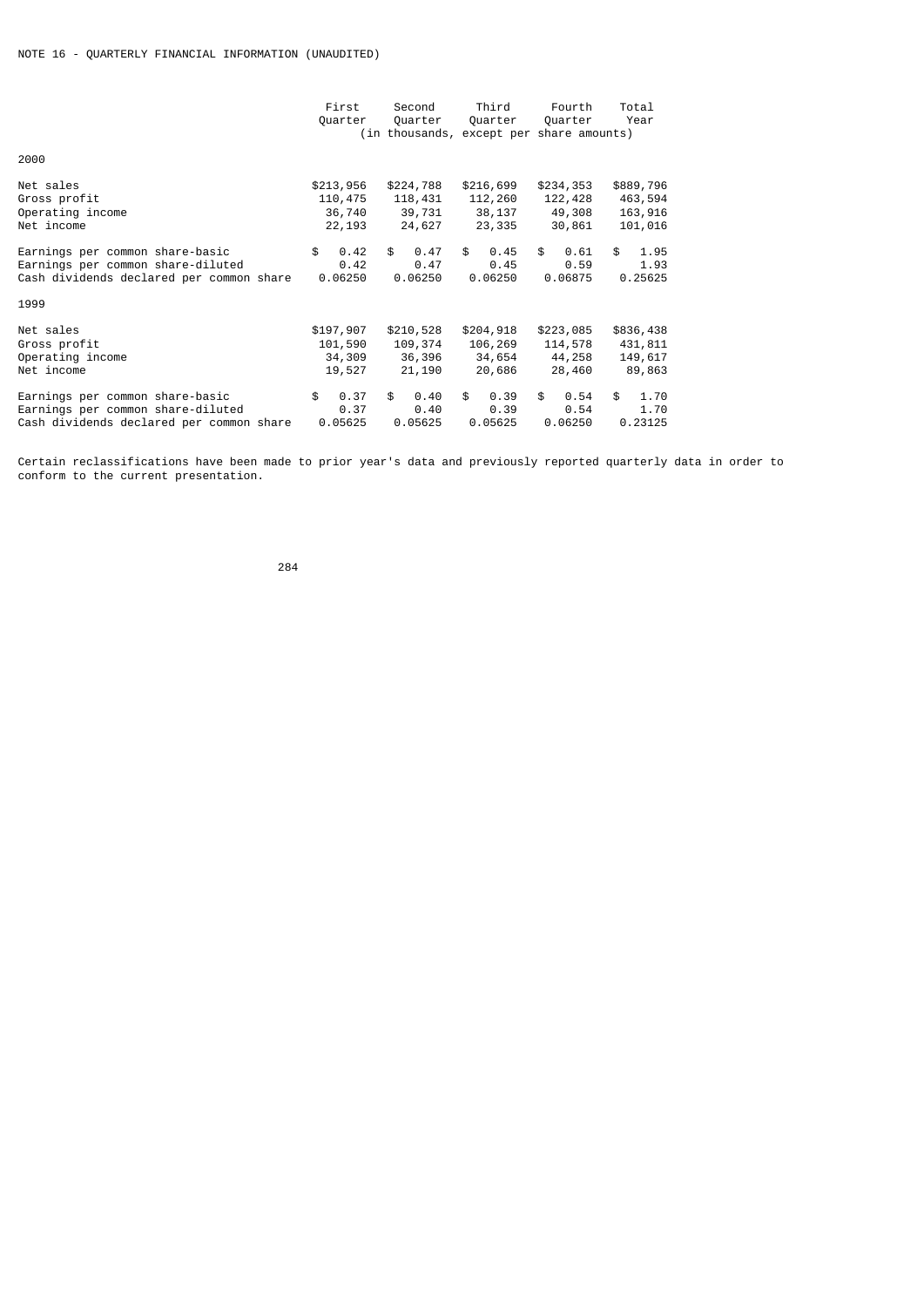## Supplemental Stock Information

 The common stock of the Company is traded on the NASDAQ National Market under the symbol "XRAY". The following table sets forth high, low and closing sale prices of the Company's common stock for the periods indicated as reported on the NASDAQ National Market:

# Market Range of Common Stock

|                | High    | Low     | Period-end<br>Closing<br>Price | Cash<br>Dividend<br>Declared |
|----------------|---------|---------|--------------------------------|------------------------------|
| 2000           |         |         |                                |                              |
| First Quarter  | \$28.88 | \$23.13 | \$28.38                        | \$0.06250                    |
| Second Quarter | 32.63   | 25.13   | 30.81                          | 0.06250                      |
| Third Quarter  | 37.38   | 29.50   | 34.94                          | 0.06250                      |
| Fourth Quarter | 43.38   | 30.89   | 39.13                          | 0.06875                      |
| 1999           |         |         |                                |                              |
| First Quarter  | \$27.50 | \$21.44 | \$23.25                        | \$0.05625                    |
| Second Quarter | 29.13   | 21.31   | 28.88                          | 0.05625                      |
| Third Quarter  | 29.31   | 20.50   | 22.75                          | 0.05625                      |
| Fourth Quarter | 24.75   | 20.94   | 23.63                          | 0.06250                      |
| 1998           |         |         |                                |                              |
| First Quarter  | \$35.25 | \$26.25 | \$31.19                        | \$0.05125                    |
| Second Quarter | 34.75   | 23.25   | 25.00                          | 0.05125                      |
| Third Quarter  | 26.75   | 21.25   | 22.38                          | 0.05125                      |
| Fourth Quarter | 28.00   | 20.00   | 25.75                          | 0.05625                      |

 The Company estimates, based on information supplied by its transfer agent, that there are approximately 17,600 holders of common stock, including 453 holders of record.

<u>285 - 285 - 286 - 287 - 287 - 287 - 287 - 287 - 287 - 287 - 287 - 287 - 287 - 287 - 287 - 287 - 28</u>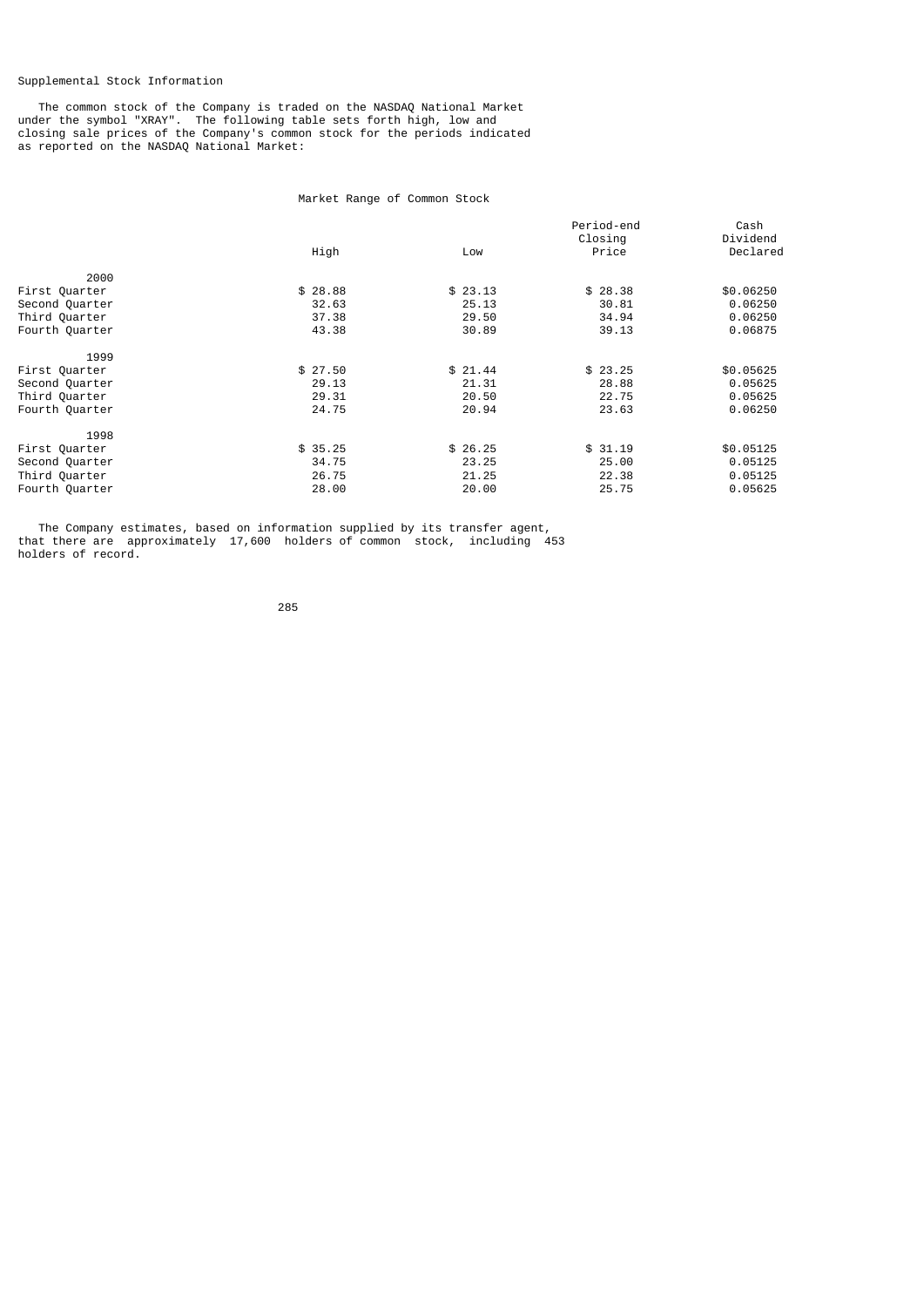EXHIBIT 21.1

## Subsidiaries of the Company

- I. Direct Subsidiaries of the Company
	- A. Ceramco Inc. (Delaware)
	- B. Ceramco Manufacturing Co. (Delaware)
	- C. CeraMed Dental, L.L.C. (Delaware)
	- D. Dentsply Argentina S.A.C.e.I. (Argentina)
	- E. DENTSPLY ASH Inc. (formerly DENTSPLY Manufacturing Inc.) (Delaware)
	- F. Dentsply Dental (Tianjin) Co. Ltd. (China)
	- G. DENTSPLY Equipment Inc. (Delaware)
	- H. DENTSPLY Finance Co. (Delaware) a) Dentsply International, Inc. (Chile) Limitada (Chile) I. Dentsply India Pvt. Ltd. (India)
	- J. Dentsply Industria e Comercio Ltda. (Brazil)
	- K. Dentsply International Preventive Care Division, L.P. (PA Limited Partnership)
	- L. Dentsply Japan Limited, L.L.C. (Japan)
	- M. Dentsply Philippines, Inc. (Philippines)
	- N. Dentsply Research & Development Corp. ("Dentsply R&D") (Delaware)
	- O. Dentsply Thailand Ltd. (Thailand)
	- P. DeTrey do Brasil Industria e Comercio Ltda. (Brazil)
	- Q. Dentsply Industria e Comercio Ltda. (Brazil)
- R. GAC International Inc. (New York) a) Old Country Road Sales Consultants, Inc. b) Orthodental International, Inc. c) Orthodental S.A. de C.V. (Mexico)
	- S. Midwest Dental Products Corp. (Delaware)
	- T. Dentsply de Colombia, S.A. (Colombia)
	- U. United Dental Manufacturers, Inc. (Florida)
	- V. ESP, LLC

- W. DENTSPLY North America Inc.
- X. FriaNu GmbH (Germany)
- II. Indirect Subsidiaries of the Company
	- A. Subsidiaries of Dentsply Research & Development Corp.
		- 1. Dentsply A.G. (Switzerland)
		- 2. Dentsply EU, S.a.r.L (Luxembourg)
		- 3. Dentsply Australia Pty. Ltd. (Australia (Victoria)) a) Dentsply New Zealand Ltd.
		- 4. Dentsply Canada Ltd. (Canada (Ontario))
		- 5. Dentsply Export Sales Corporation (Barbados)
		- 6. Dentsply Mexico S.A. de C.V. (Mexico)
		- 7. The International Tooth Co. Limited (United Kingdom)
		- 8. Ransom & Randolph Company (Delaware)
		- 9. Tulsa Dental Products Inc. (Delaware) a) Tulsa Finance Co. (Delaware) b) Tulsa Manufacturing Inc. (Delaware)
		- 10. Dentsply Espana, SL
	- B. Subsidiaries Dentsply EU, S.a.r.L.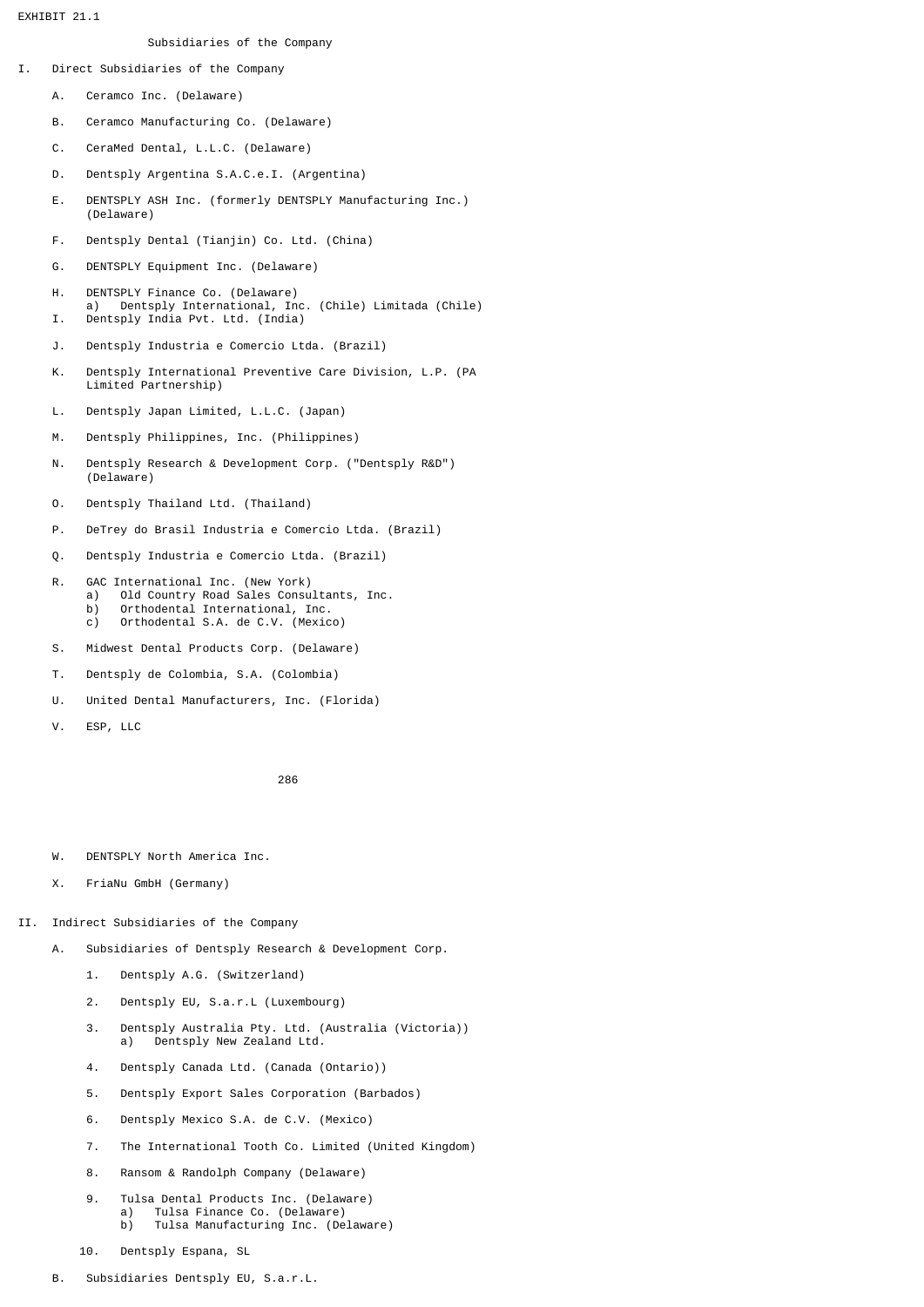- 1. VDW Beteiligungs GmbH (Germany)<br>a) VDW GmbH a) VDW GmbH b) RoyDent, Inc.(Michigan) c) Dentsply DeTrey GmbH d) Frident GmbH i) Frident Brasil Ltda. (Brazil) ii) Friadent Denmark ApS (Denmark) iii) Friadent France Sarl (France)<br>iv) Friadent N.V. (Belgium) iv) Friadent N.V. (Belgium) v) Friadent North America, Inc. (California) vi) Friadent Scandinavia AB (Sweden) vii) Friadent Schweiz AG (Switzerland)
	- 2. Dentsply Capital Ltd.
	- C. Subsidiaries of Dentsply DeTrey GmbH
		- 1. Dentsply Limited (Cayman Islands)
		- 2. Dentsply Holdings Unlimited (U.K.)

процесси в политика в село в 1987 године в 287 године в 1987 године в 1987 године в 1987 године в 1987 године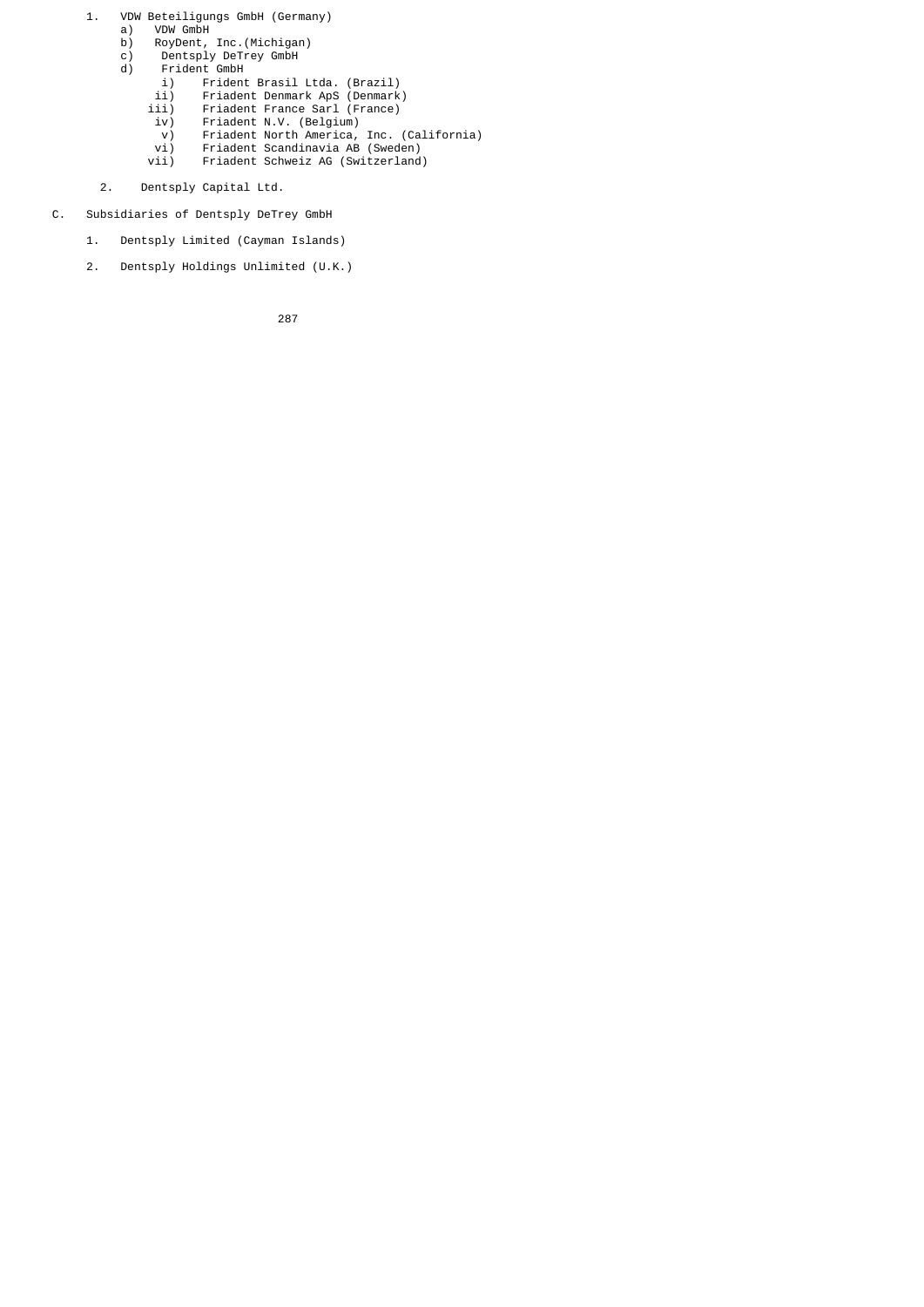- D. Subsidiaries of Dentsply Limited
	- 1. Dentsply Italia Sr.L.
	- 2. Dentsply Russia Ltd.
	- 3. Dentsply South Africa (Pty) Ltd.
	- 4. Maillefer Instruments Holding, S.A.
- a) Maillefer Plastiques S.a.r.l. (Switzerland)
- b) Maillefer Instruments Trading (Switzerland)
- c) Maillefer Instruments Services (Switzerland)
	- d) Maillefer Instruments Manufacturing (Switzerland) Dentsply Anesthetics Sarl
	-
	- 5. Dentsply France, S.A.S. (France)
	- 6. Dentsply Capital II Ltd. (U.K.)
	- 7. Keith Wilson Limited (U.K., Dormant)
	- 8. Amalco Holdings Ltd. (U.K., Dormant)
	- 9. Oral Topics Limited (U.K., Dormant)
	- 10. Ceramco U.K. Ltd. (Dormant)

<u>288 and 288 and 288 and 288 and 288 and 288 and 288 and 288 and 288 and 288 and 288 and 288 and 288 and 288 and 288 and 288 and 288 and 288 and 288 and 288 and 288 and 288 and 288 and 288 and 288 and 288 and 288 and 288 a</u>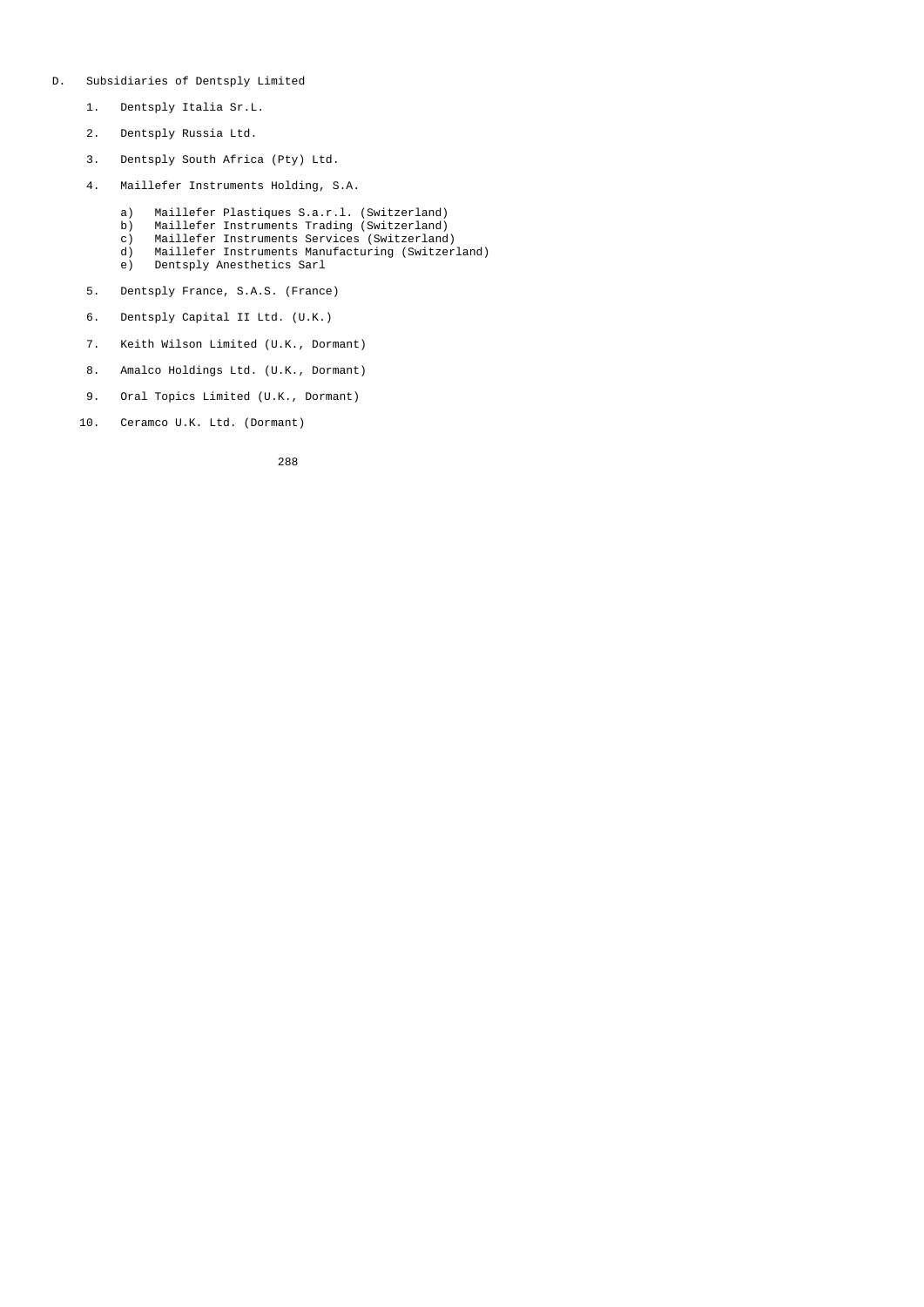## Consent of Independent Accountants

We hereby consent to the incorporation by reference in the Registration Statements on Form S-8 (Nos. 33-41775, 33-52616, 33-71792, 33-79094, 33-89786, and 333-56093) and Registration Statement on Form S-3 (No. 333-76089) of DENTSPLY International Inc. of our report dated January 19, 2001, except for Note 15, as to which the date is March 7, 2001, relating to the consolidated balance sheets as of December 31, 2000 and the related consolidated statements of income, of stockholders' equity and of cash flows for the year then ended, which appears in the Annual Report to Shareholders, which is incorporated in this Annual Report on Form 10-K. We also consent to the incorporation by reference of our report relating to the financial statement schedule, which appears in this Form 10-K.

PricewaterhouseCoopers LLP

Philadelphia, PA March 16, 2001

<u>289 - Andre Sterne Sterne Sterne Sterne Sterne Sterne Sterne Sterne Sterne Sterne Sterne Sterne Sterne Sterne</u>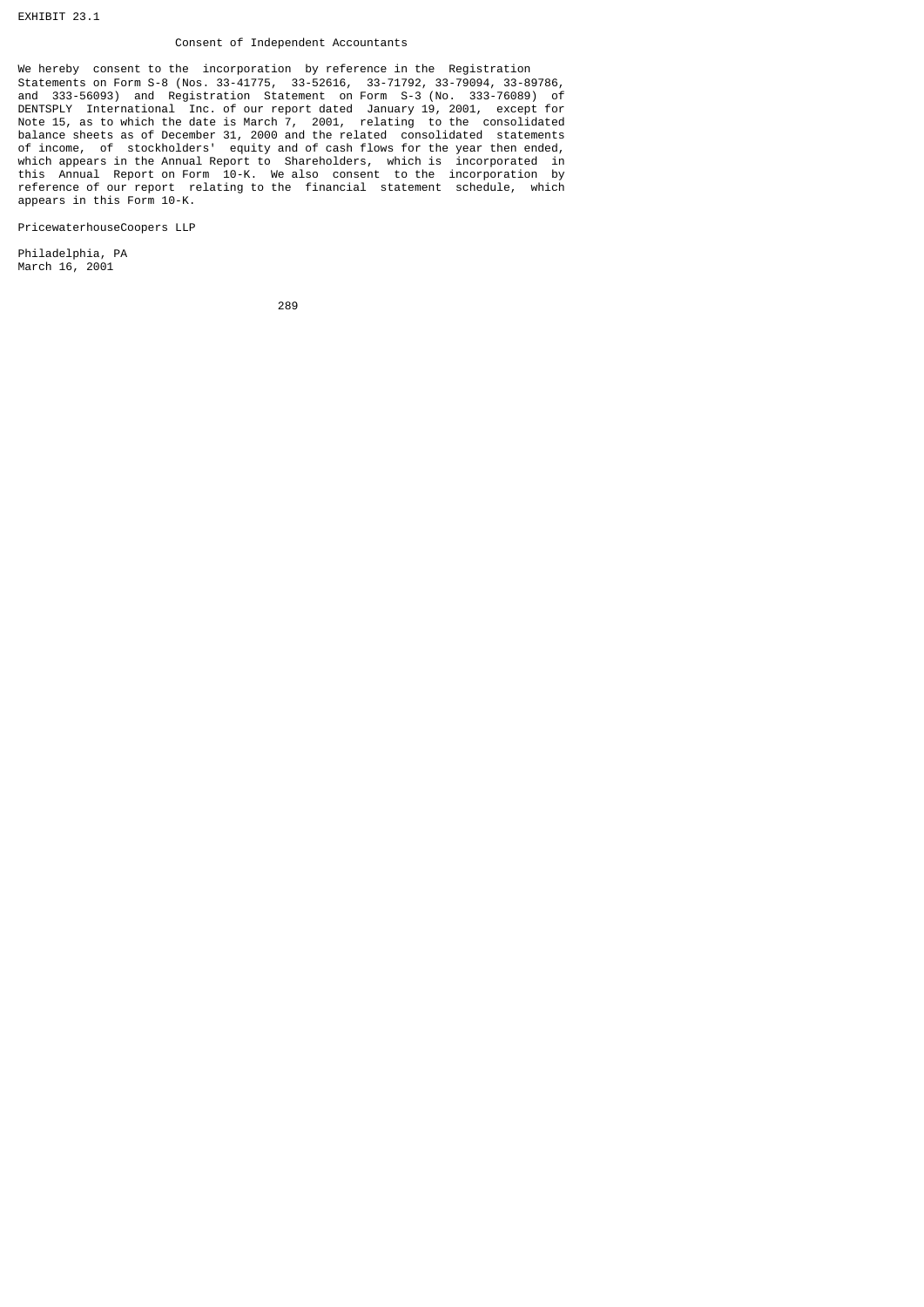The Board of Directors DENTSPLY International Inc.:

We consent to incorporation by reference in the registration statements (Nos. 333-56093, 33-52616, 33-41775, 33-71792, 33-79094, and 33-89786) on Form S-8 and registration statement No. 333-76089 on Form S-3 of DENTSPLY International Inc. of our report dated January 20, 2000, relating to the consolidated balance sheet of DENTSPLY International Inc. and subsidiaries as of December 31, 1999, and the related consolidated statements of income, stockholders' equity, and cash flows and related schedule for each of the years in the two year period ended December 31, 1999, which report appears in the December 31, 2000 annual report on Form 10-K of DENTSPLY International Inc.

KPMG LLP

Philadelphia, Pennsylvania March 14, 2001

е процесси производите на 1990 година в 1990 година в 1990 година в 1990 година в 1990 година в 1990 година в